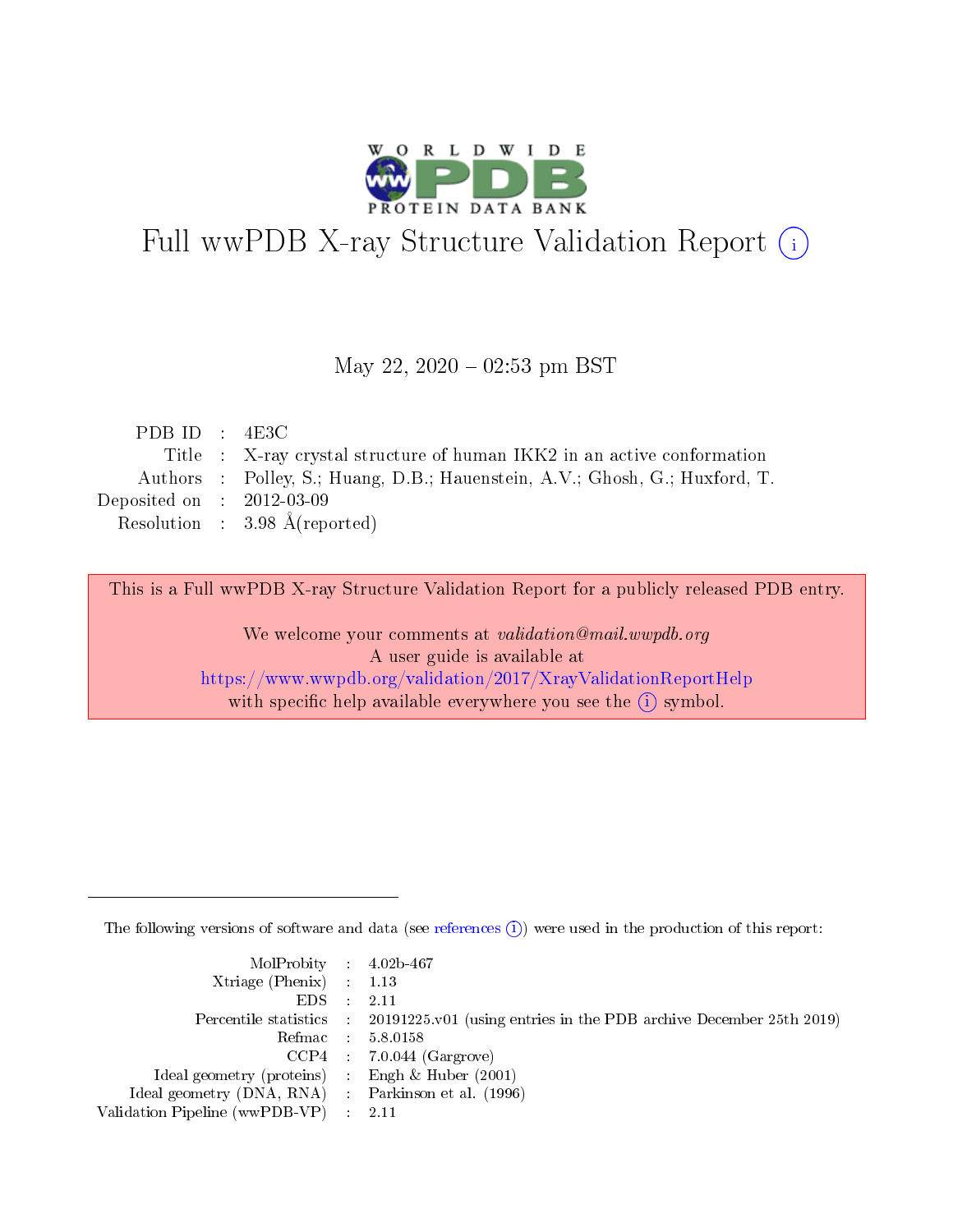## 1 [O](https://www.wwpdb.org/validation/2017/XrayValidationReportHelp#overall_quality)verall quality at a glance  $(i)$

The following experimental techniques were used to determine the structure: X-RAY DIFFRACTION

The reported resolution of this entry is 3.98 Å.

Percentile scores (ranging between 0-100) for global validation metrics of the entry are shown in the following graphic. The table shows the number of entries on which the scores are based.



| Metric                | Whole archive<br>$(\#\mathrm{Entries})$ | Similar resolution<br>$(\#\text{Entries}, \text{resolution range}(\textup{\AA}))$ |
|-----------------------|-----------------------------------------|-----------------------------------------------------------------------------------|
| $R_{free}$            | 130704                                  | $1039(4.26-3.70)$                                                                 |
| Clashscore            | 141614                                  | $1099(4.26-3.70)$                                                                 |
| Ramachandran outliers | 138981                                  | $1061(4.26-3.70)$                                                                 |
| Sidechain outliers    | 138945                                  | $1053(4.26-3.70)$                                                                 |
| RSRZ outliers         | 127900                                  | $1021(4.30-3.66)$                                                                 |

The table below summarises the geometric issues observed across the polymeric chains and their fit to the electron density. The red, orange, yellow and green segments on the lower bar indicate the fraction of residues that contain outliers for  $>=$  3, 2, 1 and 0 types of geometric quality criteria respectively. A grey segment represents the fraction of residues that are not modelled. The numeric value for each fraction is indicated below the corresponding segment, with a dot representing fractions  $\epsilon=5\%$  The upper red bar (where present) indicates the fraction of residues that have poor fit to the electron density. The numeric value is given above the bar.

| Mol | Chain        | Length |     | Quality of chain |     |                 |
|-----|--------------|--------|-----|------------------|-----|-----------------|
|     |              |        | 4%  |                  |     |                 |
|     | А            | 669    | 28% | 49%              | 14% | 7%<br>$\bullet$ |
|     |              |        | 3%  |                  |     |                 |
|     | B            | 669    | 28% | 48%              | 17% | $\cdot$ 6%      |
|     |              |        | 2%  |                  |     |                 |
|     | $\rm C$      | 669    | 28% | 48%              | 16% | $.7\%$          |
|     |              |        | 3%  |                  |     |                 |
|     | D            | 669    | 28% | 50%              | 14% | 7%<br>$\bullet$ |
|     |              |        | 4%  |                  |     |                 |
|     | E            | 669    | 27% | 51%              | 14% | 7%<br>$\bullet$ |
|     |              |        | 5%  |                  |     |                 |
|     | $\mathbf{F}$ | 669    | 26% | 50%              | 15% | 7%<br>٠         |

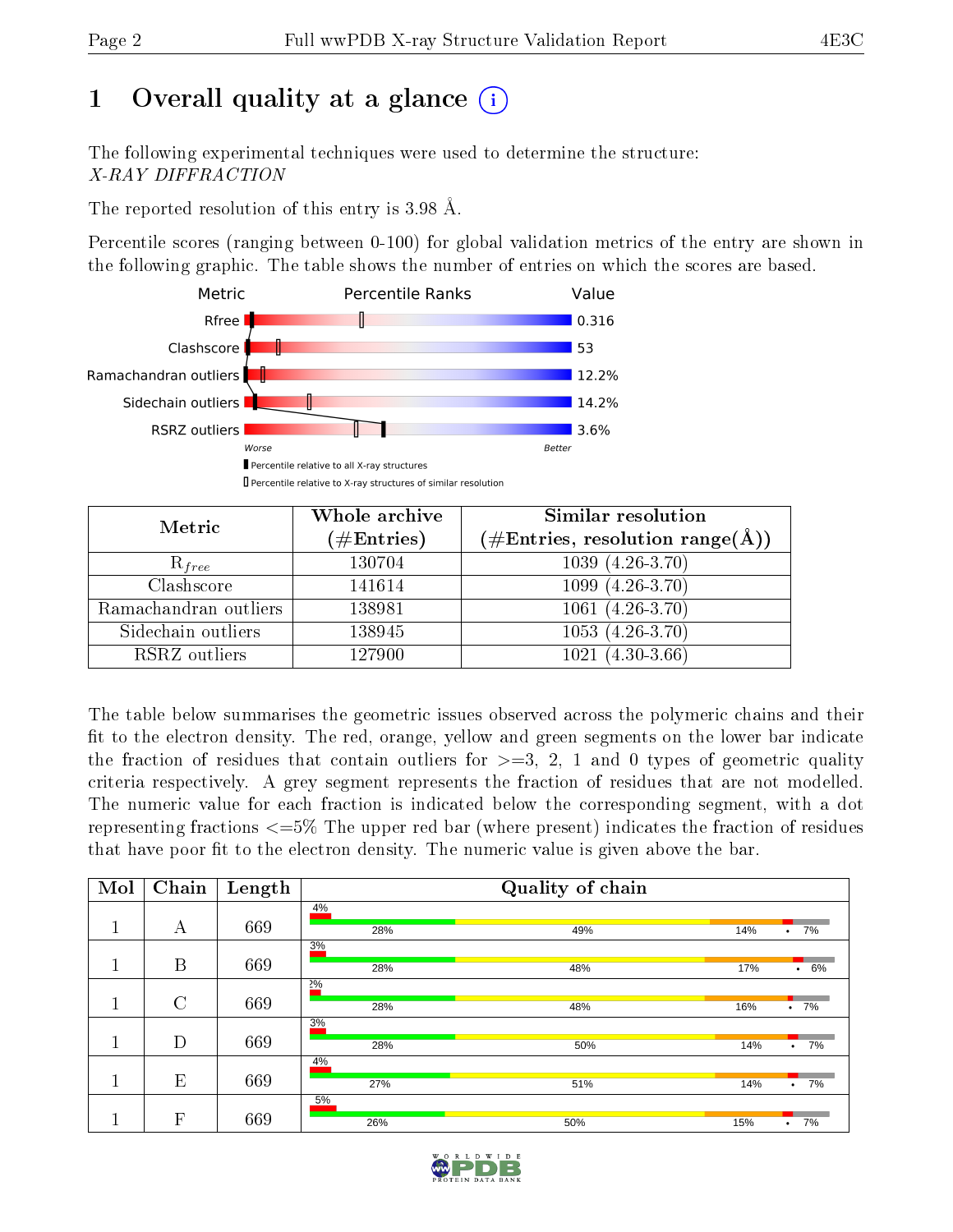# 2 Entry composition (i)

There is only 1 type of molecule in this entry. The entry contains 30416 atoms, of which 0 are hydrogens and 0 are deuteriums.

In the tables below, the ZeroOcc column contains the number of atoms modelled with zero occupancy, the AltConf column contains the number of residues with at least one atom in alternate conformation and the Trace column contains the number of residues modelled with at most 2 atoms.

| Mol | Chain         | Residues |       |               | Atoms |                  |    | ZeroOcc          | $\operatorname{AltConf}$ | Trace            |
|-----|---------------|----------|-------|---------------|-------|------------------|----|------------------|--------------------------|------------------|
|     | A             | 624      | Total | C             | N     | $\Omega$         | S  | $\boldsymbol{0}$ | 0                        | 0                |
|     |               |          | 5060  | 3186          | 891   | 950              | 33 |                  |                          |                  |
|     | B             | 632      | Total | $\Gamma$      |       | $\left( \right)$ | S  | $\theta$         | 0                        | $\left( \right)$ |
|     |               |          | 5116  | 3219          | 904   | 959              | 34 |                  |                          |                  |
|     | $\mathcal{C}$ | 624      | Total | $\mathcal{C}$ | N     | $\left( \right)$ | S  | $\overline{0}$   | $\theta$                 | $\left( \right)$ |
|     |               |          | 5060  | 3186          | 891   | 950              | 33 |                  |                          |                  |
|     | D             | 624      | Total | C             | Ν     | $\left($         | S  | $\boldsymbol{0}$ |                          |                  |
|     |               |          | 5060  | 3186          | 891   | 950              | 33 |                  | 0                        | 0                |
|     | E             | 624      | Total | $\Gamma$      |       | $\left( \right)$ | S  | $\theta$         | 0                        | $\left( \right)$ |
|     |               |          | 5060  | 3186          | 891   | 950              | 33 |                  |                          |                  |
|     | $\mathbf{F}$  | 624      | Total | $\Gamma$      | N     | $\bigcirc$       | S  | $\theta$         | 0                        | 0                |
|     |               |          | 5060  | 3186          | 891   | 950              | 33 |                  |                          |                  |

Molecule 1 is a protein called Inhibitor of nuclear factor kappa-B kinase subunit beta.

There are 72 discrepancies between the modelled and reference sequences:

| Chain | Residue        | Modelled   | Actual     | Comment               | Reference         |
|-------|----------------|------------|------------|-----------------------|-------------------|
| А     |                | <b>ASN</b> |            | <b>EXPRESSION TAG</b> | <b>UNP 014920</b> |
| А     | $\overline{2}$ | LEU        |            | <b>EXPRESSION TAG</b> | UNP 014920        |
| А     | 3              | <b>TYR</b> |            | <b>EXPRESSION TAG</b> | <b>UNP 014920</b> |
| А     | 4              | PHE        |            | <b>EXPRESSION TAG</b> | UNP 014920        |
| А     | 5              | <b>GLN</b> |            | <b>EXPRESSION TAG</b> | UNP 014920        |
| А     | 6              | <b>GLY</b> |            | <b>EXPRESSION TAG</b> | UNP 014920        |
| А     | 7              | ALA        |            | <b>EXPRESSION TAG</b> | UNP 014920        |
| А     | 8              | MET        |            | <b>EXPRESSION TAG</b> | <b>UNP 014920</b> |
| А     | 9              | <b>GLY</b> |            | <b>EXPRESSION TAG</b> | <b>UNP 014920</b> |
| А     | 10             | <b>SER</b> |            | <b>EXPRESSION TAG</b> | <b>UNP 014920</b> |
| А     | 177            | GLU        | <b>SER</b> | ENGINEERED MUTATION   | <b>UNP 014920</b> |
| А     | 181            | <b>GLU</b> | SER        | ENGINEERED MUTATION   | <b>UNP 014920</b> |
| B     |                | <b>ASN</b> |            | <b>EXPRESSION TAG</b> | <b>UNP 014920</b> |
| B     | $\overline{2}$ | <b>LEU</b> |            | <b>EXPRESSION TAG</b> | UNP 014920        |
| B     | 3              | <b>TYR</b> |            | <b>EXPRESSION TAG</b> | <b>UNP 014920</b> |
| B     | $\overline{4}$ | PHE        |            | <b>EXPRESSION TAG</b> | <b>UNP 014920</b> |
| B     | 5              | <b>GLN</b> |            | <b>EXPRESSION TAG</b> | <b>UNP 014920</b> |

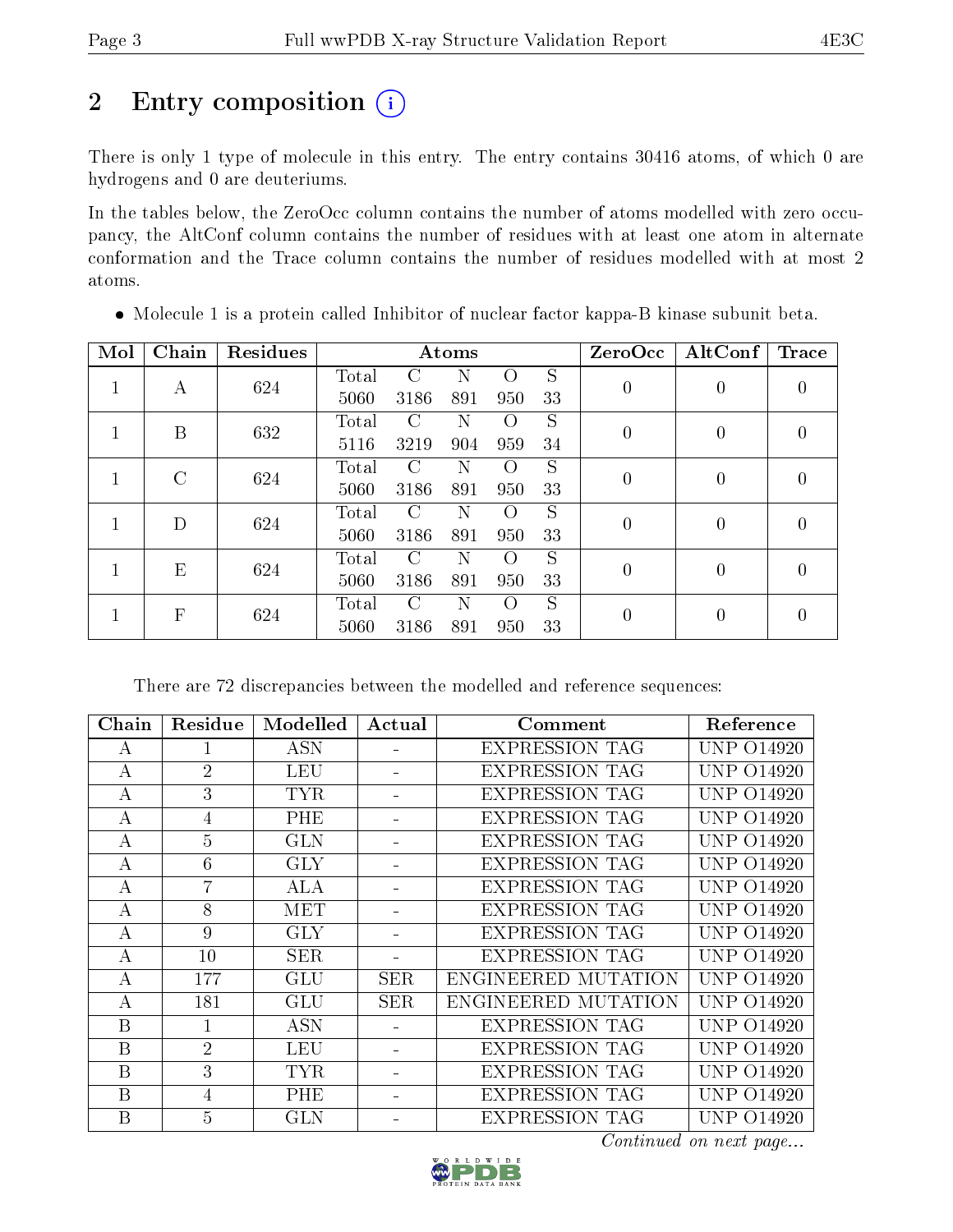| Chain                   | Residue        | Continuou prom provisão pugo<br>Modelled | Actual                   | Comment               | Reference                 |
|-------------------------|----------------|------------------------------------------|--------------------------|-----------------------|---------------------------|
| B                       | 6              | <b>GLY</b>                               |                          | <b>EXPRESSION TAG</b> | <b>UNP 014920</b>         |
| $\mathbf B$             | $\overline{7}$ | <b>ALA</b>                               |                          | <b>EXPRESSION TAG</b> | <b>UNP 014920</b>         |
| $\overline{B}$          | 8              | <b>MET</b>                               | $\blacksquare$           | <b>EXPRESSION TAG</b> | $\overline{UNP}$ 014920   |
| $\overline{B}$          | $9\phantom{.}$ | <b>GLY</b>                               |                          | <b>EXPRESSION TAG</b> | <b>UNP 014920</b>         |
| $\overline{\mathrm{B}}$ | 10             | <b>SER</b>                               |                          | <b>EXPRESSION TAG</b> | <b>UNP 014920</b>         |
| $\overline{B}$          | 177            | GLU                                      | <b>SER</b>               | ENGINEERED MUTATION   | <b>UNP 014920</b>         |
| B                       | 181            | <b>GLU</b>                               | <b>SER</b>               | ENGINEERED MUTATION   | <b>UNP 014920</b>         |
| $\overline{\rm C}$      | $\mathbf{1}$   | <b>ASN</b>                               |                          | <b>EXPRESSION TAG</b> | $\overline{UNP}$ $O14920$ |
| $\overline{\text{C}}$   | $\sqrt{2}$     | <b>LEU</b>                               | $\blacksquare$           | <b>EXPRESSION TAG</b> | <b>UNP 014920</b>         |
| $\overline{\rm C}$      | $\overline{3}$ | <b>TYR</b>                               |                          | <b>EXPRESSION TAG</b> | <b>UNP 014920</b>         |
| $\overline{C}$          | $\overline{4}$ | PHE                                      | $\overline{\phantom{0}}$ | <b>EXPRESSION TAG</b> | <b>UNP 014920</b>         |
| $\overline{\rm C}$      | $\overline{5}$ | $\overline{\text{GLN}}$                  |                          | <b>EXPRESSION TAG</b> | <b>UNP 014920</b>         |
| $\overline{C}$          | $6\,$          | <b>GLY</b>                               | $\equiv$                 | <b>EXPRESSION TAG</b> | <b>UNP 014920</b>         |
| $\overline{C}$          | $\overline{7}$ | <b>ALA</b>                               | $\blacksquare$           | <b>EXPRESSION TAG</b> | <b>UNP 014920</b>         |
| $\overline{\rm C}$      | $\overline{8}$ | <b>MET</b>                               |                          | <b>EXPRESSION TAG</b> | $\overline{UNP}$ 014920   |
| $\overline{C}$          | $9\phantom{.}$ | <b>GLY</b>                               |                          | <b>EXPRESSION TAG</b> | <b>UNP 014920</b>         |
| $\overline{\text{C}}$   | 10             | <b>SER</b>                               |                          | <b>EXPRESSION TAG</b> | <b>UNP 014920</b>         |
| $\overline{C}$          | 177            | GLU                                      | <b>SER</b>               | ENGINEERED MUTATION   | <b>UNP 014920</b>         |
| $\overline{\text{C}}$   | 181            | <b>GLU</b>                               | <b>SER</b>               | ENGINEERED MUTATION   | <b>UNP 014920</b>         |
| $\mathbf D$             | $\mathbf 1$    | <b>ASN</b>                               |                          | <b>EXPRESSION TAG</b> | <b>UNP 014920</b>         |
| D                       | $\sqrt{2}$     | <b>LEU</b>                               |                          | <b>EXPRESSION TAG</b> | <b>UNP 014920</b>         |
| $\mathbf D$             | $\overline{3}$ | <b>TYR</b>                               | ÷                        | <b>EXPRESSION TAG</b> | $\overline{UNP}$ 014920   |
| D                       | $\overline{4}$ | PHE                                      |                          | <b>EXPRESSION TAG</b> | $\overline{UNP}$ 014920   |
| $\mathbf D$             | $\bf 5$        | <b>GLN</b>                               | ÷                        | EXPRESSION TAG        | <b>UNP 014920</b>         |
| D                       | $\,6\,$        | $\overline{\text{GLY}}$                  |                          | <b>EXPRESSION TAG</b> | <b>UNP 014920</b>         |
| D                       | $\overline{7}$ | <b>ALA</b>                               |                          | <b>EXPRESSION TAG</b> | <b>UNP 014920</b>         |
| $\mathbf{D}$            | 8              | <b>MET</b>                               |                          | <b>EXPRESSION TAG</b> | <b>UNP 014920</b>         |
| D                       | $\overline{9}$ | <b>GLY</b>                               | $\frac{1}{2}$            | <b>EXPRESSION TAG</b> | <b>UNP 014920</b>         |
| $\overline{\rm D}$      | 10             | SER                                      |                          | <b>EXPRESSION TAG</b> | <b>UNP 014920</b>         |
| D                       | 177            | <b>GLU</b>                               | <b>SER</b>               | ENGINEERED MUTATION   | <b>UNP 014920</b>         |
| D                       | 181            | <b>GLU</b>                               | <b>SER</b>               | ENGINEERED MUTATION   | <b>UNP 014920</b>         |
| $\mathbf{E}% _{0}$      | $\mathbf{1}$   | <b>ASN</b>                               | $\blacksquare$           | <b>EXPRESSION TAG</b> | <b>UNP 014920</b>         |
| $\overline{E}$          | $\overline{2}$ | <b>LEU</b>                               |                          | <b>EXPRESSION TAG</b> | <b>UNP 014920</b>         |
| $\overline{\mathrm{E}}$ | $\overline{3}$ | <b>TYR</b>                               |                          | <b>EXPRESSION TAG</b> | <b>UNP 014920</b>         |
| E                       | $\overline{4}$ | PHE                                      |                          | <b>EXPRESSION TAG</b> | <b>UNP 014920</b>         |
| $\overline{\mathrm{E}}$ | $\overline{5}$ | $\overline{\text{GLN}}$                  |                          | <b>EXPRESSION TAG</b> | $\overline{UNP}$ $O14920$ |
| $\overline{E}$          | $\sqrt{6}$     | <b>GLY</b>                               |                          | <b>EXPRESSION TAG</b> | <b>UNP 014920</b>         |
| $\mathbf{E}% _{0}$      | $\overline{7}$ | ALA                                      |                          | <b>EXPRESSION TAG</b> | <b>UNP 014920</b>         |
| $\overline{\mathrm{E}}$ | 8              | <b>MET</b>                               |                          | <b>EXPRESSION TAG</b> | <b>UNP 014920</b>         |
| $\mathbf{E}% _{0}$      | 9              | <b>GLY</b>                               |                          | <b>EXPRESSION TAG</b> | <b>UNP 014920</b>         |
| $\overline{\mathrm{E}}$ | 10             | <b>SER</b>                               |                          | <b>EXPRESSION TAG</b> | <b>UNP 014920</b>         |
| $E_{\parallel}$         | 177            | GLU                                      | <b>SER</b>               | ENGINEERED MUTATION   | <b>UNP 014920</b>         |

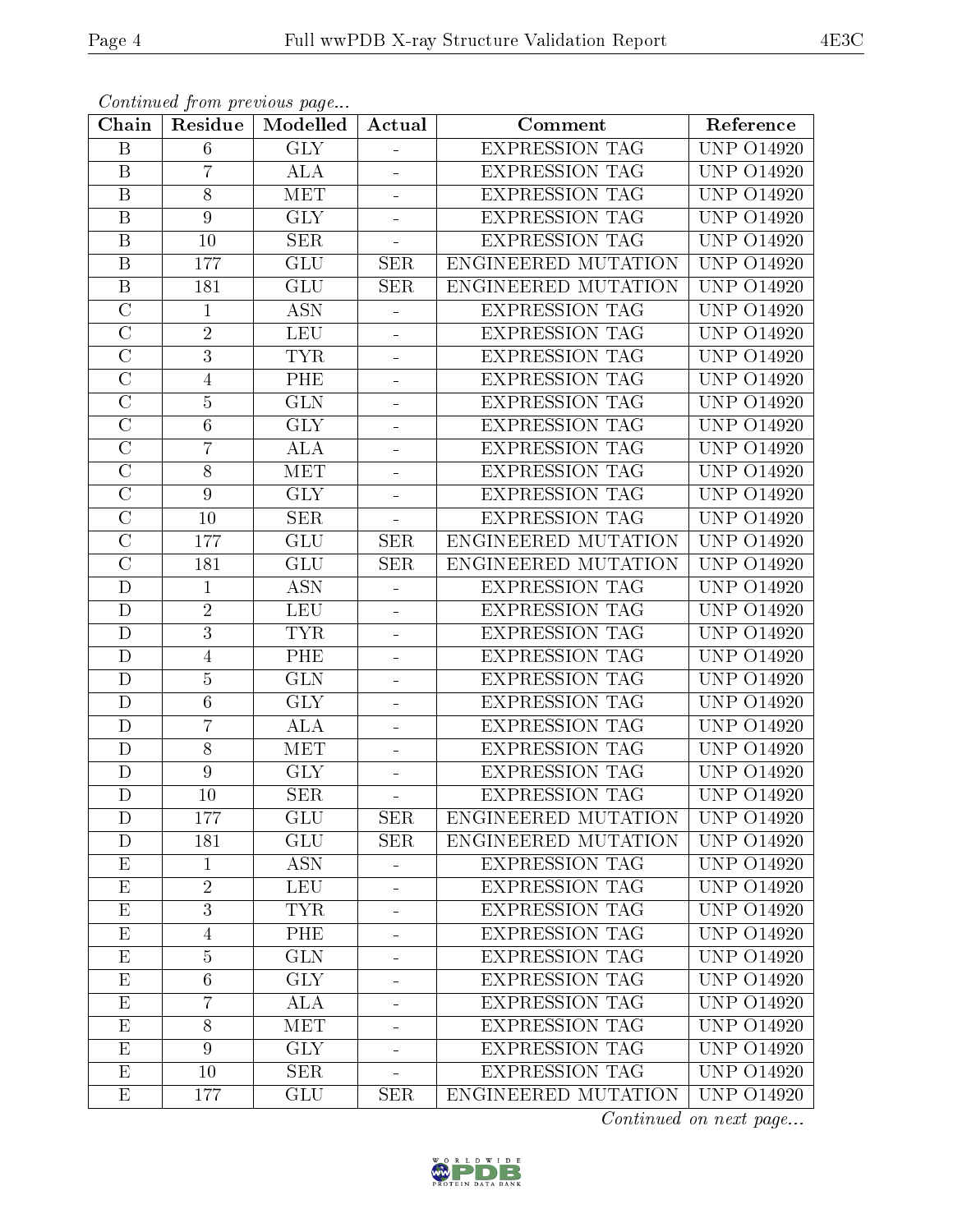| Chain        | Residue        | Modelled   | Actual     | Comment               | Reference         |
|--------------|----------------|------------|------------|-----------------------|-------------------|
| Ε            | 181            | <b>GLU</b> | <b>SER</b> | ENGINEERED MUTATION   | <b>UNP 014920</b> |
| $\mathbf{F}$ | $\mathbf{I}$   | <b>ASN</b> |            | <b>EXPRESSION TAG</b> | <b>UNP 014920</b> |
| $\mathbf{F}$ | $\overline{2}$ | LEU        |            | <b>EXPRESSION TAG</b> | <b>UNP 014920</b> |
| $\mathbf{F}$ | 3              | TYR.       |            | <b>EXPRESSION TAG</b> | <b>UNP 014920</b> |
| $\mathbf{F}$ | 4              | PHE        |            | <b>EXPRESSION TAG</b> | <b>UNP 014920</b> |
| $\mathbf{F}$ | $\overline{5}$ | <b>GLN</b> |            | <b>EXPRESSION TAG</b> | <b>UNP 014920</b> |
| $\mathbf{F}$ | 6              | <b>GLY</b> |            | <b>EXPRESSION TAG</b> | <b>UNP 014920</b> |
| $\mathbf{F}$ | 7              | <b>ALA</b> |            | <b>EXPRESSION TAG</b> | <b>UNP 014920</b> |
| $\mathbf{F}$ | 8              | MET        |            | <b>EXPRESSION TAG</b> | UNP 014920        |
| $\mathbf{F}$ | 9              | <b>GLY</b> |            | <b>EXPRESSION TAG</b> | <b>UNP 014920</b> |
| $\mathbf{F}$ | 10             | <b>SER</b> |            | <b>EXPRESSION TAG</b> | <b>UNP 014920</b> |
| $\mathbf{F}$ | 177            | GLU        | <b>SER</b> | ENGINEERED MUTATION   | <b>UNP 014920</b> |
| $\mathbf{F}$ | 181            | <b>GLU</b> | <b>SER</b> | ENGINEERED MUTATION   | UNP 014920        |

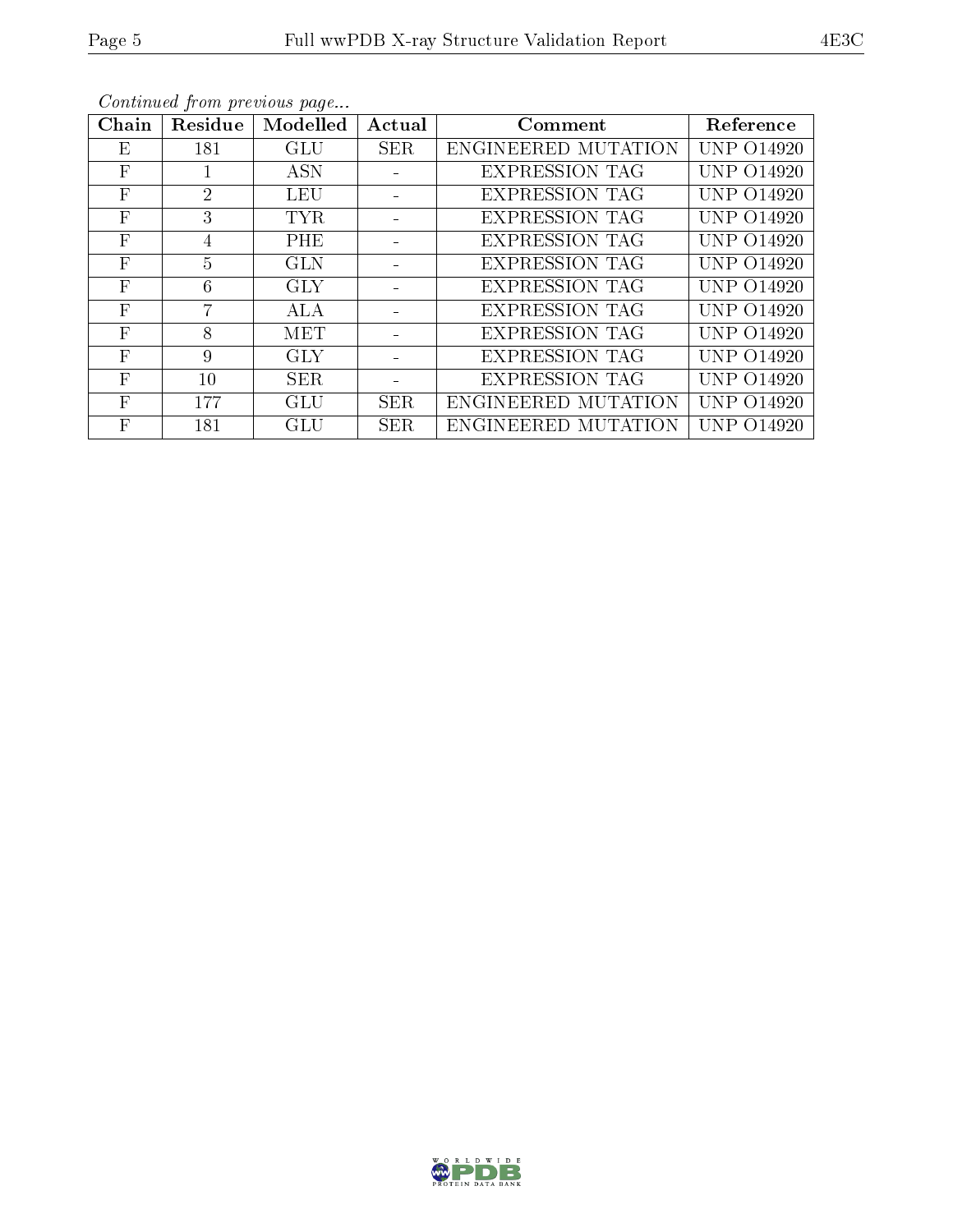#### 3 Residue-property plots  $(i)$

These plots are drawn for all protein, RNA and DNA chains in the entry. The first graphic for a chain summarises the proportions of the various outlier classes displayed in the second graphic. The second graphic shows the sequence view annotated by issues in geometry and electron density. Residues are color-coded according to the number of geometric quality criteria for which they contain at least one outlier: green  $= 0$ , yellow  $= 1$ , orange  $= 2$  and red  $= 3$  or more. A red dot above a residue indicates a poor fit to the electron density (RSRZ  $> 2$ ). Stretches of 2 or more consecutive residues without any outlier are shown as a green connector. Residues present in the sample, but not in the model, are shown in grey.



• Molecule 1: Inhibitor of nuclear factor kappa-B kinase subunit beta

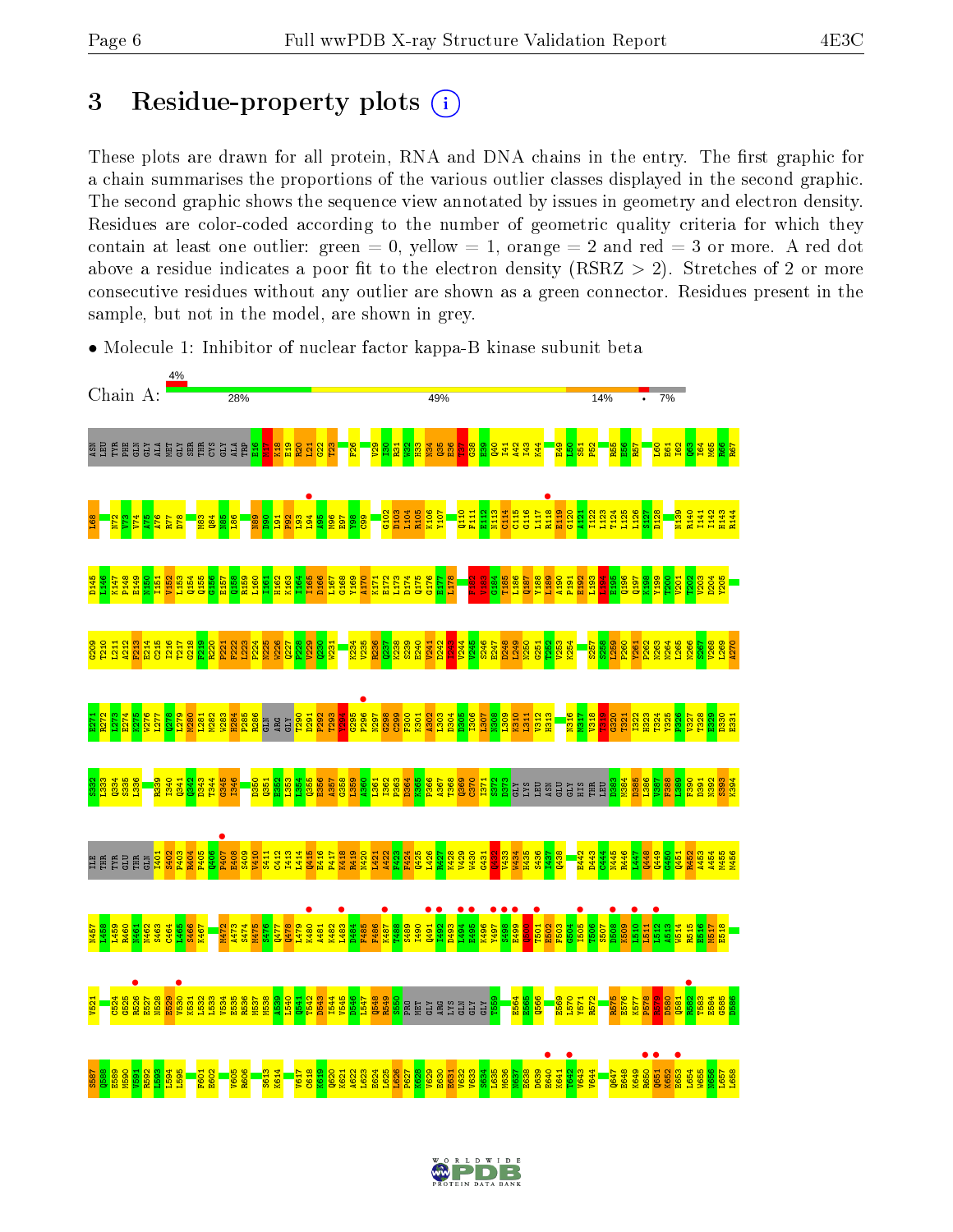#### K660 A66<br><mark>1960 A66</mark><br><mark>1960 A66</mark> S666 A66

See alaay saan ah

e<br>"" M17 K18  $222$  $\frac{23}{2}$  $\frac{24}{2}$  $55$  $\frac{26}{1}$  $\frac{29}{2}$  $\frac{8}{1}$ R31  $\frac{32}{2}$  $\frac{33}{2}$ N34 Q35  $\frac{8}{2}$ <u>គ</u>  $\frac{8}{3}$  $\frac{8}{2}$ Q40 I41  $\frac{42}{4}$ I43  $\overline{14}$ E49  $\frac{8}{1}$  $\frac{51}{2}$  $\frac{52}{2}$ R53  $\frac{1}{2}$ R55  $\frac{8}{10}$  $R57$  $\overline{160}$ **•**<br>E61 I62  $\frac{3}{2}$ I64 M65

28%



48%

 $D$  E

16%

 $\overline{\cdot}$  7%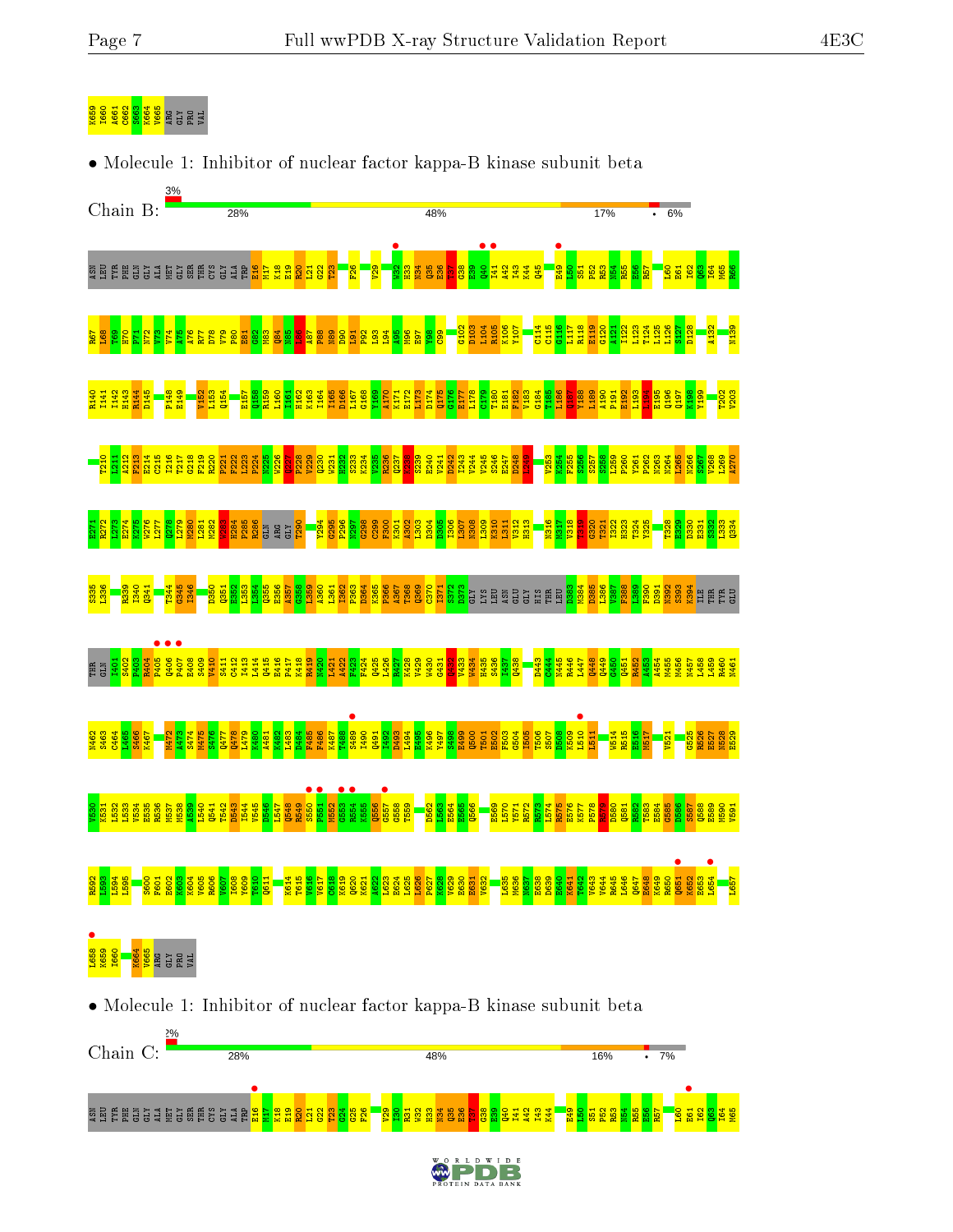





L126 S127 D128 A132

L193  $\frac{195}{195}$ 

P260 Y261 P262 N263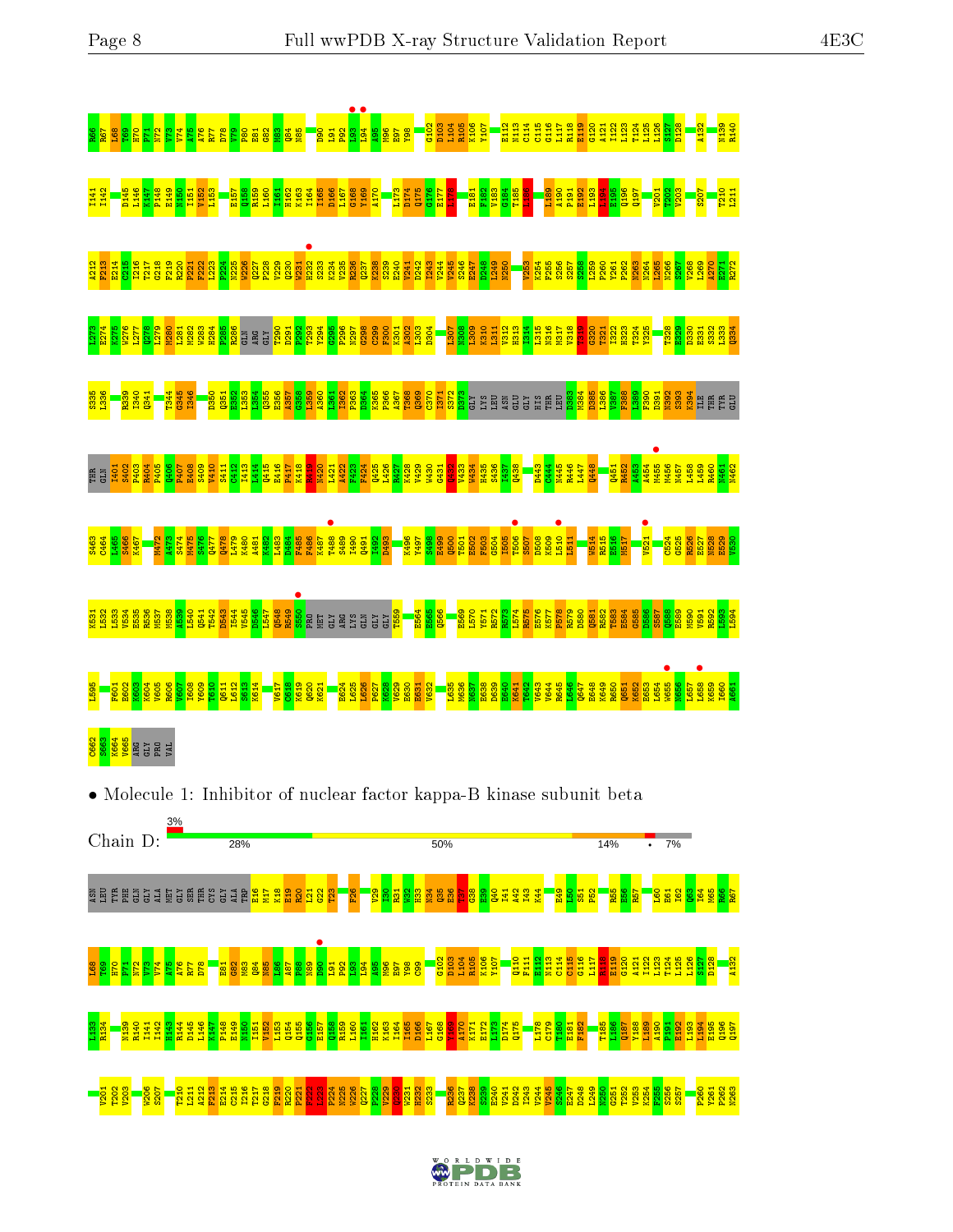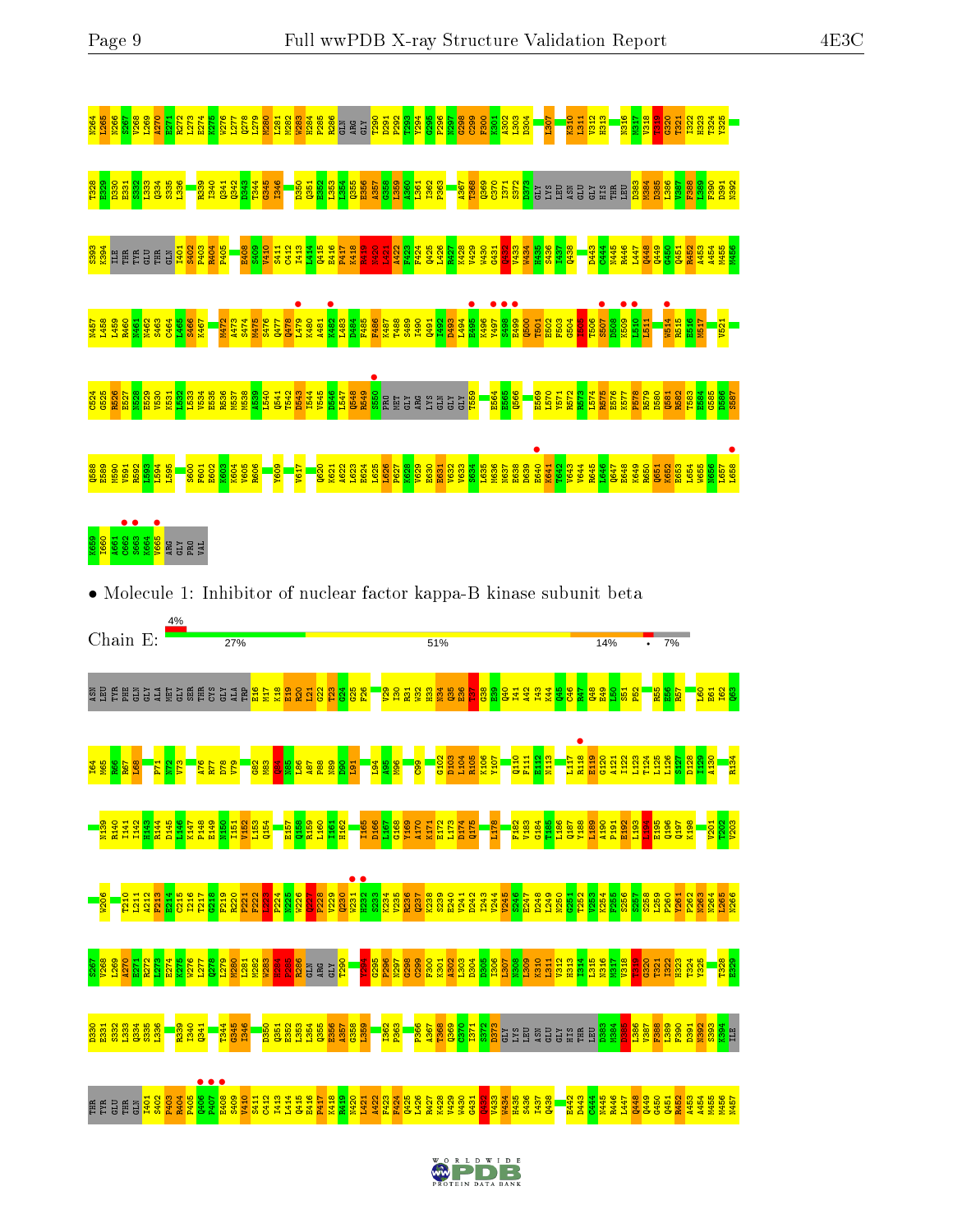

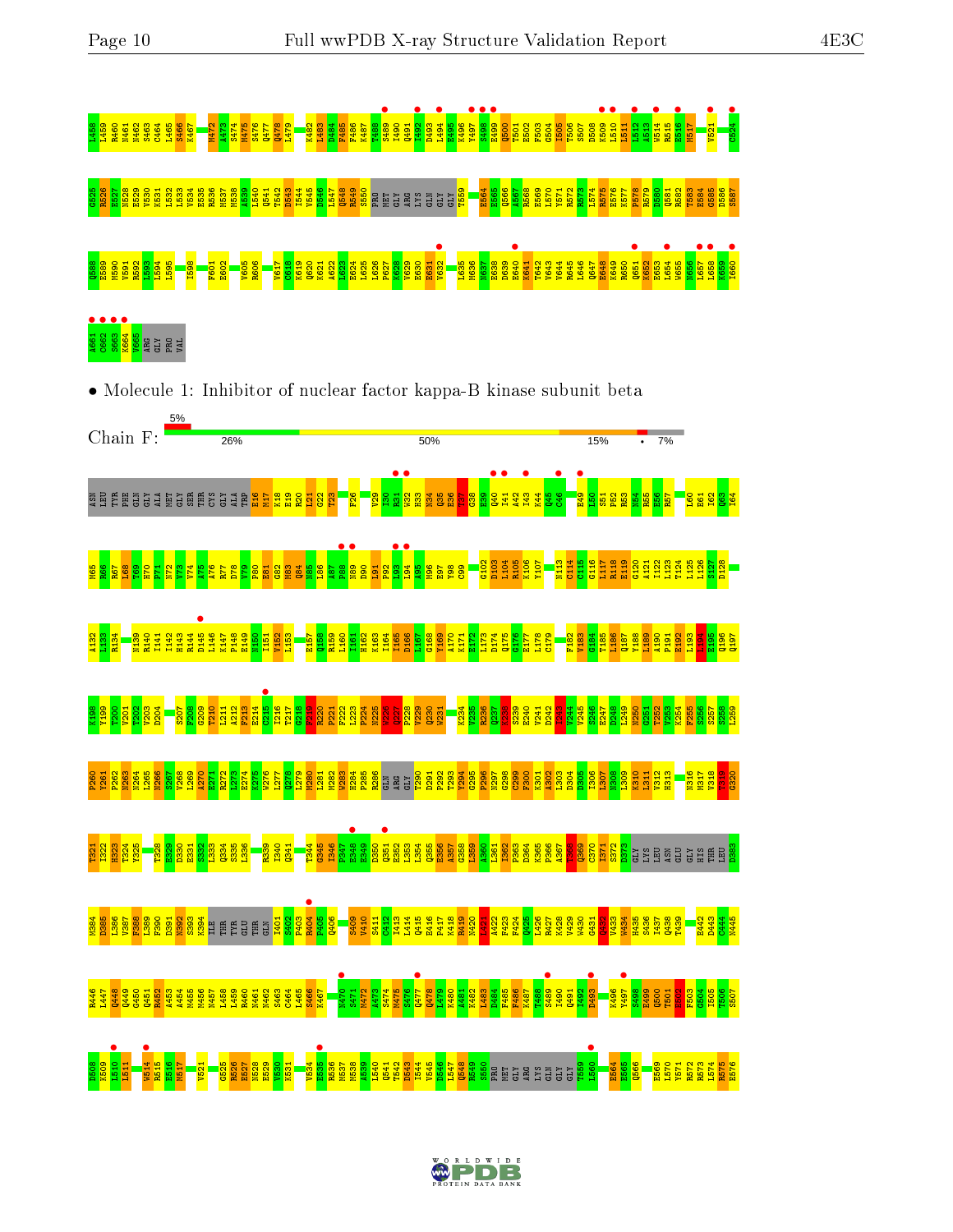# K577 P578 R579 D580 Q581 R582 T583 E584 • G585 D586 S587 Q588 E589 M590 V591 R592 L593 L594 L595 I598 F601 E602 K603 K604 V605 R606 V607 I608 Q611 L612 S613 K614 T615 V616 V617 C618 K619 Q620 K621 A622 L623 E624 L625 L626 P627 K628 V629 • E630 E631 V632 L635 M636 N637 E638 D639 E640 K642 R642 P648 R646 R645 P65<br>1 B64 R64 P648 P65<br>1 B64 R64 P65

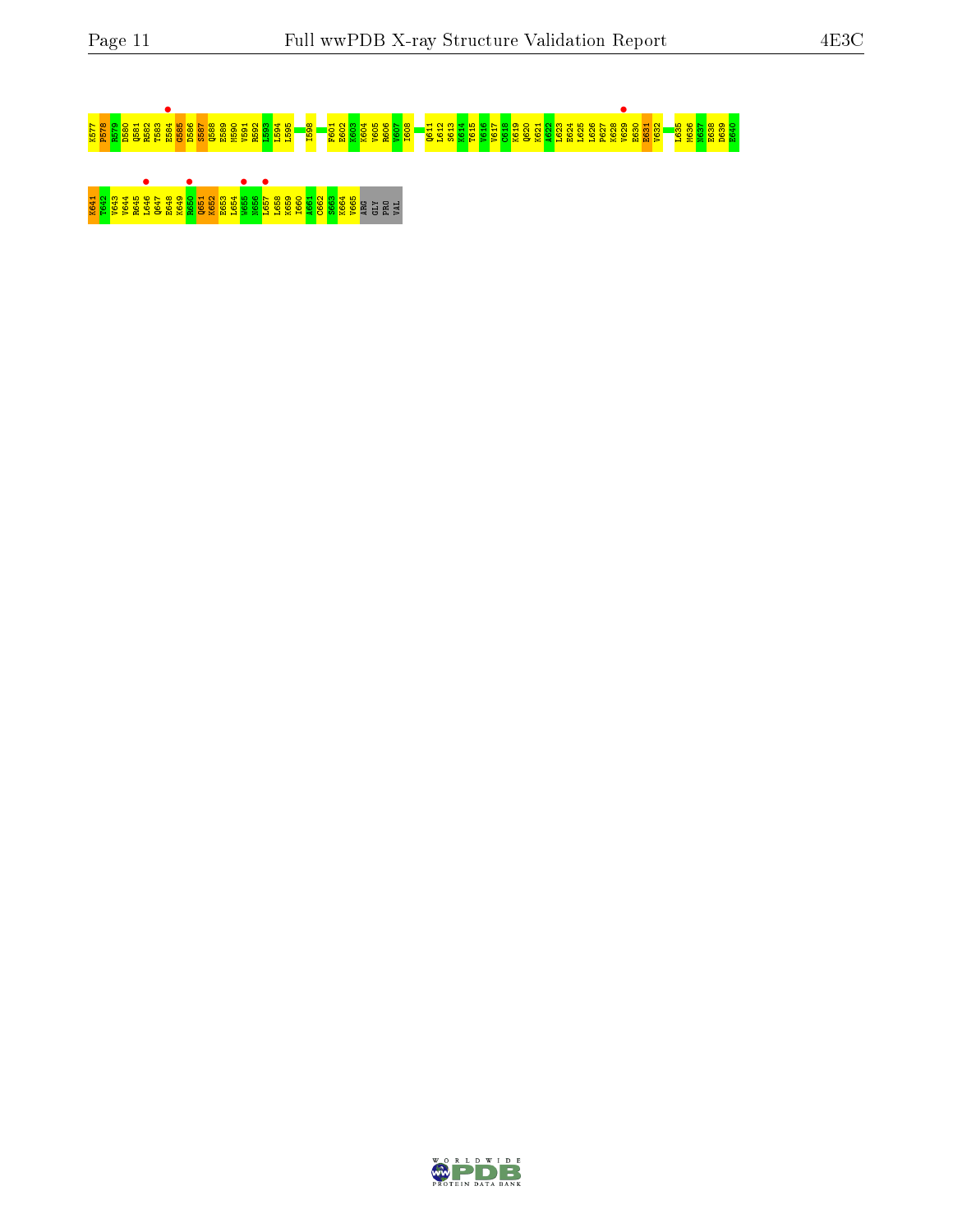#### 4 Data and refinement statistics  $(i)$

| Property                                                                | Value                                               | Source     |
|-------------------------------------------------------------------------|-----------------------------------------------------|------------|
| Space group                                                             | P 41 2 2                                            | Depositor  |
| Cell constants                                                          | $170.81\text{\AA}$<br>170.81Å<br>$509.56\text{\AA}$ | Depositor  |
| a, b, c, $\alpha$ , $\beta$ , $\gamma$                                  | $90.00^{\circ}$<br>$90.00^\circ$<br>$90.00^\circ$   |            |
| Resolution $(A)$                                                        | $29.84 - 3.98$                                      | Depositor  |
|                                                                         | $49.73 = 3.97$                                      | <b>EDS</b> |
| % Data completeness                                                     | 81.0 (29.84-3.98)                                   | Depositor  |
| (in resolution range)                                                   | 88.5 (49.73-3.97)                                   | <b>EDS</b> |
| $R_{merge}$                                                             | 0.14                                                | Depositor  |
| $\mathrm{R}_{sym}$                                                      | 0.14                                                | Depositor  |
| $\langle I/\sigma(I) \rangle^{-1}$                                      | 3.22 (at $4.00\text{\AA}$ )                         | Xtriage    |
| Refinement program                                                      | <b>CNS 1.3</b>                                      | Depositor  |
| $R, R_{free}$                                                           | 0.267, 0.299                                        | Depositor  |
|                                                                         | 0.285,<br>0.316                                     | DCC        |
| $\mathcal{R}_{free}$ test set                                           | $2388$ reflections $(3.76\%)$                       | wwPDB-VP   |
| Wilson B-factor $(A^2)$                                                 | 113.9                                               | Xtriage    |
| Anisotropy                                                              | 0.072                                               | Xtriage    |
| Bulk solvent $k_{sol}(\mathrm{e}/\mathrm{A}^3),\,B_{sol}(\mathrm{A}^2)$ | $0.32$ , 155.8                                      | <b>EDS</b> |
| L-test for twinning <sup>2</sup>                                        | $< L >$ = 0.46, $< L2 >$ = 0.29                     | Xtriage    |
| Estimated twinning fraction                                             | No twinning to report.                              | Xtriage    |
| $F_o, F_c$ correlation                                                  | 0.89                                                | <b>EDS</b> |
| Total number of atoms                                                   | 30416                                               | wwPDB-VP   |
| Average B, all atoms $(A^2)$                                            | 140.0                                               | wwPDB-VP   |

Xtriage's analysis on translational NCS is as follows: The largest off-origin peak in the Patterson function is 2.20% of the height of the origin peak. No significant pseudotranslation is detected.

<sup>&</sup>lt;sup>2</sup>Theoretical values of  $\langle |L| \rangle$ ,  $\langle L^2 \rangle$  for acentric reflections are 0.5, 0.333 respectively for untwinned datasets, and 0.375, 0.2 for perfectly twinned datasets.



<span id="page-11-1"></span><span id="page-11-0"></span><sup>1</sup> Intensities estimated from amplitudes.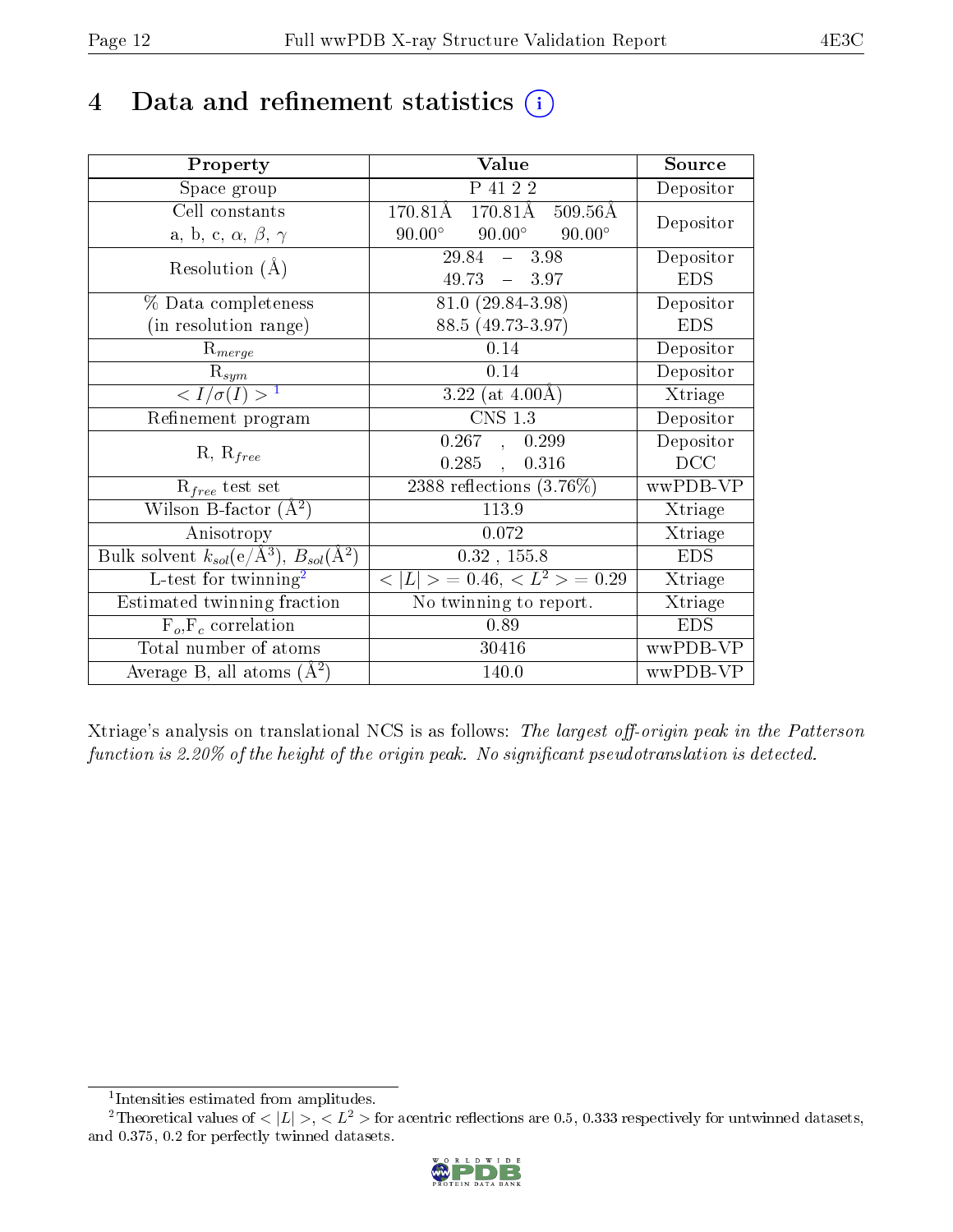## 5 Model quality  $(i)$

#### 5.1 Standard geometry  $(i)$

The Z score for a bond length (or angle) is the number of standard deviations the observed value is removed from the expected value. A bond length (or angle) with  $|Z| > 5$  is considered an outlier worth inspection. RMSZ is the root-mean-square of all Z scores of the bond lengths (or angles).

| Mol | Chain | Bond lengths |             | Bond angles |                                    |  |
|-----|-------|--------------|-------------|-------------|------------------------------------|--|
|     |       | RMSZ         | # $ Z  > 5$ | RMSZ        | Z   > 5                            |  |
|     |       | 0.47         | 0/5142      | 0.61        | $3/6937(0.0\%)$                    |  |
| 1   | В     | 0.47         | 0/5200      | 0.69        | $3/7014~(0.0\%)$                   |  |
| 1   | C     | 0.44         | 0/5142      | 0.58        | $\sqrt{0/6937}$                    |  |
| 1   | D)    | 0.45         | 0/5142      | 0.69        | $3/6937(0.0\%)$                    |  |
| 1   | Е     | 0.44         | 0/5142      | 0.57        | 0/6937                             |  |
|     | F     | 0.42         | 0/5142      | 0.57        | 0/6937                             |  |
| All | Αll   | 0.45         | /30910      | 0.62        | $^{\prime}41699$<br>$(0.0\%)$<br>9 |  |

There are no bond length outliers.

All (9) bond angle outliers are listed below:

| Mol | Chain | Res | Type       | Atoms        | $\mathbf{Z}$ | Observed $\binom{o}{c}$ | $\text{Ideal}({}^{\circ})$ |
|-----|-------|-----|------------|--------------|--------------|-------------------------|----------------------------|
| 1   | D     | 118 | $\rm{ARG}$ | $NE-CZ-NH1$  | $-21.84$     | 109.38                  | 120.30                     |
|     | D     | 118 | $\rm{ARG}$ | $NE-CZ-NH2$  | 21.77        | 131.18                  | 120.30                     |
|     | B     | 144 | $\rm{ARG}$ | NE-CZ-NH1    | $-20.91$     | 109.84                  | 120.30                     |
| 1   | В     | 144 | $\rm{ARG}$ | $NE$ -CZ-NH2 | 19.92        | 130.26                  | 120.30                     |
|     | D     | 118 | $\rm{ARG}$ | $CD-NE- CZ$  | 9.85         | 137.39                  | 123.60                     |
|     | В     | 144 | $\rm{ARG}$ | $CD-NE- CZ$  | 8.65         | 135.72                  | 123.60                     |
| 1   | А     | 500 | <b>GLN</b> | $CA-C-N$     | $-7.28$      | 101.18                  | 117.20                     |
|     | А     | 422 | ALA        | $N$ -CA-C    | $-6.32$      | 93.93                   | 111.00                     |
|     | А     | 500 | GLN        | $CA-C-O$     | 5.59         | 131.84                  | 120.10                     |

There are no chirality outliers.

There are no planarity outliers.

#### $5.2$  Too-close contacts  $(i)$

In the following table, the Non-H and H(model) columns list the number of non-hydrogen atoms and hydrogen atoms in the chain respectively. The H(added) column lists the number of hydrogen atoms added and optimized by MolProbity. The Clashes column lists the number of clashes within the asymmetric unit, whereas Symm-Clashes lists symmetry related clashes.

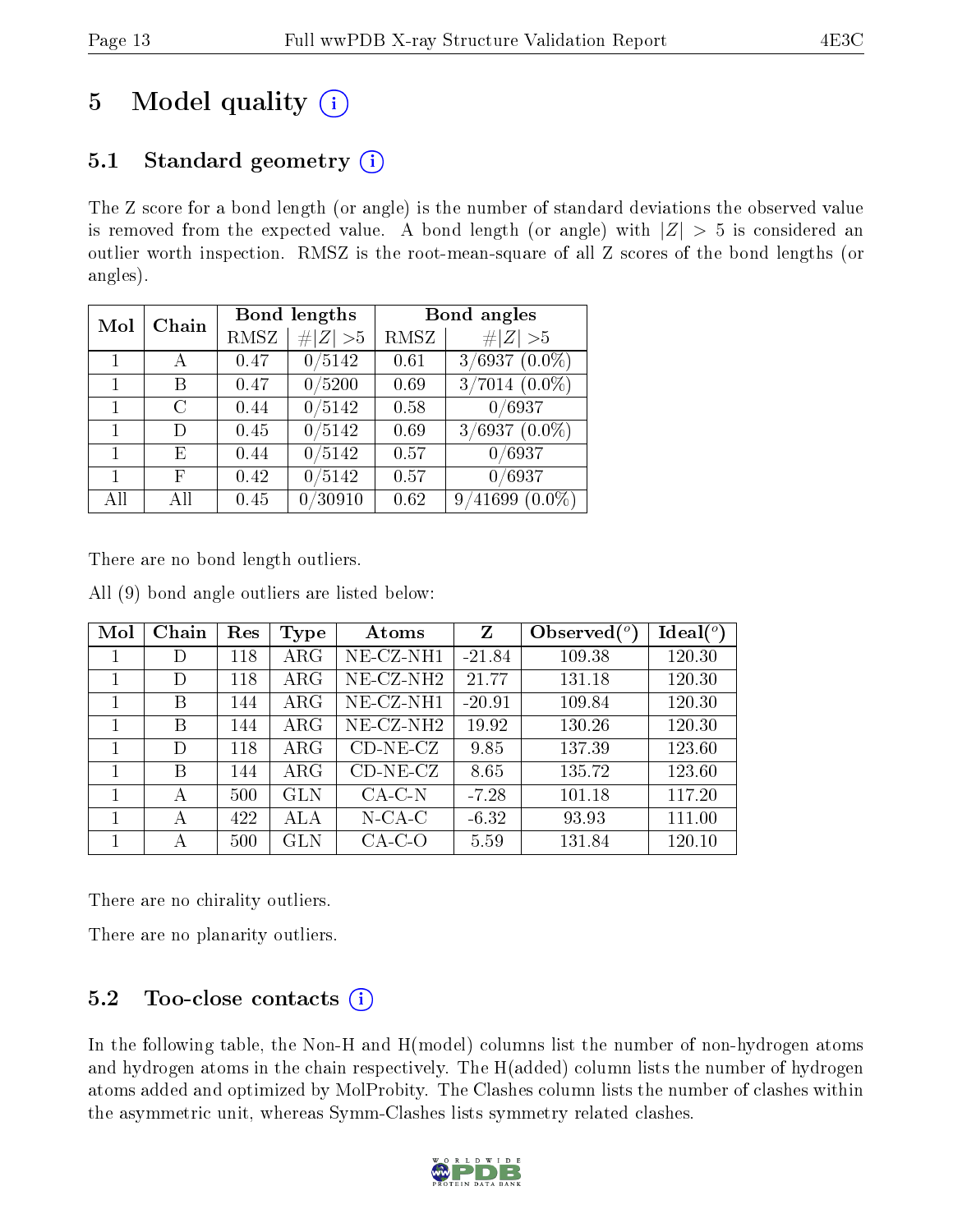| Mol | Chain |       | Non-H $\mid$ H(model) | H(added) | <b>Clashes</b> | <b>Symm-Clashes</b> |
|-----|-------|-------|-----------------------|----------|----------------|---------------------|
|     | А     | 5060  |                       | 5109     | 581            |                     |
|     | Β     | 5116  |                       | 5169     | 569            |                     |
|     | С     | 5060  |                       | 5109     | 522            |                     |
|     | D     | 5060  |                       | 5109     | 557            |                     |
|     | E     | 5060  |                       | 5107     | 554            |                     |
|     | F     | 5060  |                       | 5107     | 584            |                     |
|     | All   | 30416 |                       | 30710    | 3237           |                     |

The all-atom clashscore is defined as the number of clashes found per 1000 atoms (including hydrogen atoms). The all-atom clashscore for this structure is 53.

All (3237) close contacts within the same asymmetric unit are listed below, sorted by their clash magnitude.

|                      |                      | Interatomic      | Clash             |
|----------------------|----------------------|------------------|-------------------|
| Atom-1               | Atom-2               | distance $(\AA)$ | overlap $(\AA)$   |
| 1:B:419:ARG:NH1      | 1:B:419:ARG:HB2      | 1.55             | 1.18              |
| 1:B:366:PRO:HB2      | 1:B:368:THR:HG23     | 1.29             | 1.14              |
| 1:C:496:LYS:HE2      | 1:C:654:LEU:HD21     | 1.20             | 1.14              |
| 1:F:626:LEU:H        | $1:$ F:627:PRO:HD2   | 1.13             | $\overline{1.13}$ |
| 1: D: 479: LEU: HD11 | 1: D:641: LYS: HG2   | 1.28             | 1.11              |
| 1:C:479:LEU:HD11     | 1:C:641:LYS:HG2      | 1.30             | 1.08              |
| 1:A:417:PRO:HA       | 1:B:320:GLY:HA3      | 1.35             | 1.08              |
| $1:$ F:401:ILE:HG12  | $1:$ F:403:PRO:HD3   | 1.31             | 1.08              |
| 1:E:284:HIS:HB3      | 1: E: 285: PRO: HD2  | 1.42             | 1.02              |
| 1:E:265:LEU:HG       | 1:E:266:ASN:H        | 1.23             | 1.02              |
| 1:B:479:LEU:HD11     | 1: B:641: LYS: HG2   | 1.41             | $1.02\,$          |
| 1:C:418:LYS:HZ2      | 1:C:421:LEU:HD12     | 1.25             | 1.01              |
| 1:A:533:LEU:HD22     | 1: A:629: VAL:HG12   | 1.41             | 1.01              |
| 1:B:571:TYR:HB3      | 1:B:575:ARG:HH21     | 1.24             | 1.01              |
| 1:B:419:ARG:HH11     | 1:B:419:ARG:HB2      | 1.24             | 1.00              |
| 1:A:279:LEU:HA       | 1:A:286:ARG:HH12     | 1.24             | 1.00              |
| 1:F:279:LEU:HD22     | $1:$ F:292:PRO:HD3   | 1.43             | 1.00              |
| $1:$ F:387:VAL:HG11  | $1:$ F:450:GLY:HA2   | 1.43             | 0.99              |
| 1:A:419:ARG:H        | 1:A:419:ARG:NE       | 1.59             | 0.99              |
| 1:C:402:SER:H        | 1:C:403:PRO:HD2      | 1.27             | 0.99              |
| 1:C:417:PRO:HA       | 1:D:320:GLY:HA3      | 1.44             | 0.98              |
| 1:C:259:LEU:HD22     | 1:C:260:PRO:HD2      | 1.41             | 0.98              |
| 1:C:571:TYR:HB3      | 1:C:575:ARG:HH21     | 1.29             | 0.98              |
| 1:F:389:LEU:HD21     | $1:$ F:454:ALA:HB2   | 1.45             | 0.98              |
| 1: A:571:TYR:HB3     | 1: A: 575: ARG: HH21 | 1.28             | 0.98              |
| 1: E: 387: VAL:HGI1  | 1: E: 450: GLY: HA2  | 1.46             | 0.98              |
| 1:A:402:SER:H        | 1:A:403:PRO:HD3      | 1.30             | 0.97              |
| 1:A:417:PRO:HA       | 1:B:320:GLY:CA       | 1.94             | 0.97              |

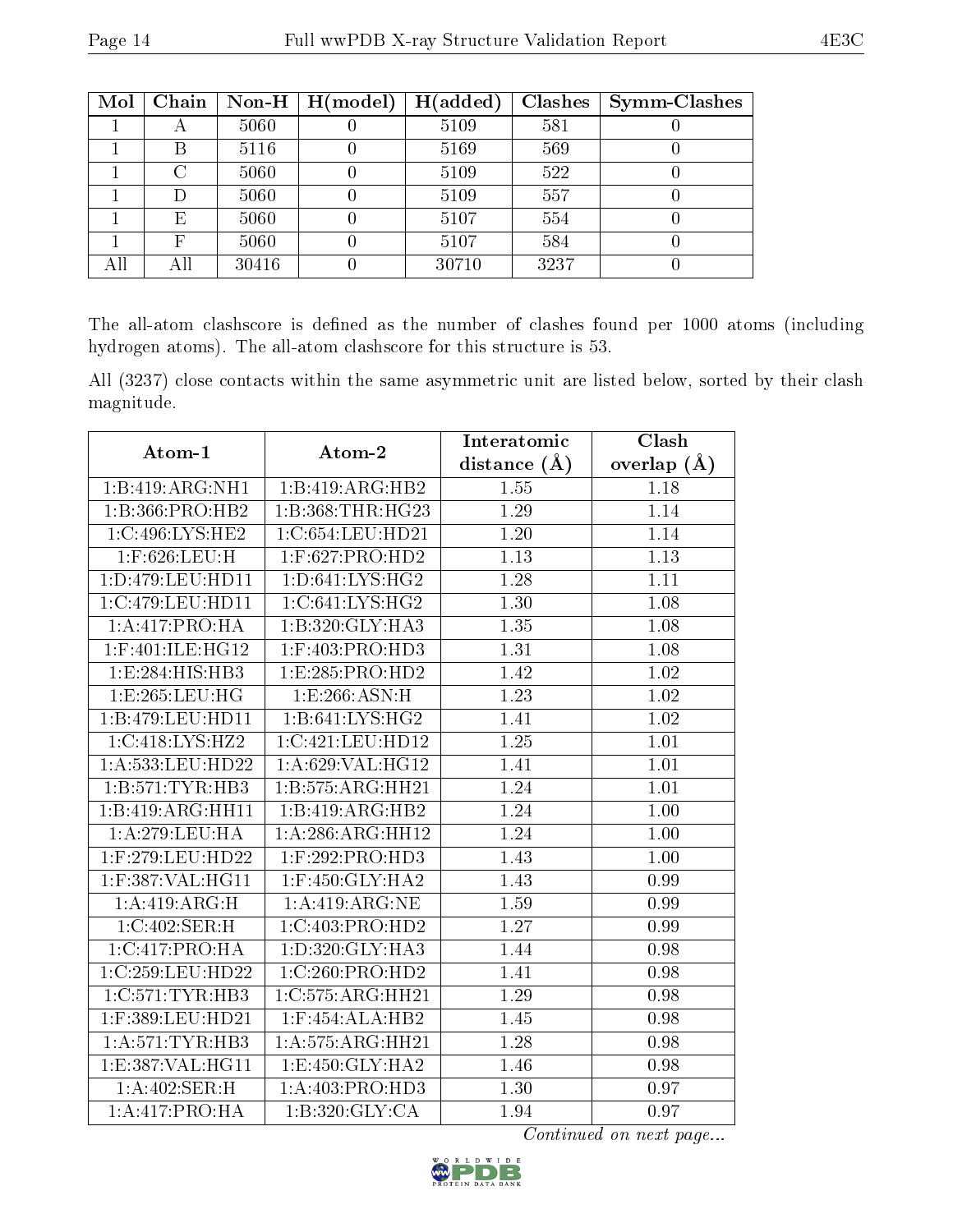| Communa from previous page      |                      | Interatomic    | Clash         |
|---------------------------------|----------------------|----------------|---------------|
| Atom-1                          | Atom-2               | distance $(A)$ | overlap $(A)$ |
| 1:C:419:ARG:HH22                | 1:D:345:GLY:HA3      | 1.30           | 0.97          |
| 1: E: 571: TYR: HB3             | 1:E:575:ARG:HH21     | 1.27           | 0.97          |
| $1:$ F:266:ASN:HB3              | $1:$ F:269:LEU:HB2   | 1.47           | 0.96          |
| 1:F:389:LEU:HD21                | $1:$ F:454:ALA:CB    | 1.94           | 0.96          |
| $1:$ F:142:ILE:HG13             | $1:$ F:173:LEU:HD11  | 1.44           | 0.96          |
| 1: D: 571: TYR: HB3             | 1: D: 575: ARG: HH21 | 1.29           | 0.96          |
| $1:$ F:571:TYR:HB3              | 1:F:575:ARG:HH21     | 1.31           | 0.96          |
| 1:Bi:165:ILE:HG22               | 1:B:166:ASP:H        | 1.30           | 0.96          |
| 1:D:229:VAL:HG23                | 1:D:230:GLN:H        | 1.30           | 0.96          |
| $1:$ F:357:ALA:HA               | 1:F:452:ARG:HH12     | 1.32           | 0.95          |
| 1: D: 582: ARG:H                | 1: D: 582: ARG: HE   | 1.00           | 0.95          |
| $1:$ F:427:ARG:HE               | $1:$ F:575:ARG:HG3   | 1.28           | 0.95          |
| 1:A:266:ASN:HB3                 | 1: A:269:LEU:HB2     | 1.48           | 0.95          |
| 1:A:223:LEU:HD22                | 1: A:235: VAL:HG23   | 1.47           | 0.94          |
| 1: D: 165: ILE: HG22            | 1: D: 166: ASP:H     | 1.32           | 0.94          |
| 1: D: 213: PHE: CE1             | 1:D:221:PRO:HB2      | 2.02           | 0.94          |
| 1: A:579:ARG:H                  | 1: A:579: ARG:HD3    | 1.29           | 0.94          |
| $1: D:402$ : SER: H             | 1: D: 403: PRO: HD2  | 1.32           | 0.93          |
| 1:D:266:ASN:HB3                 | 1: D: 269: LEU: HB2  | 1.49           | 0.93          |
| 1:B:654:LEU:HD23                | 1:C:654:LEU:HD23     | 1.48           | 0.93          |
| $1:$ F:80:PRO:HB2               | 1:F:83:MET:HB2       | 1.51           | 0.93          |
| 1: A:265:LEU:HD23               | 1: A:266: ASN:H      | 1.34           | 0.93          |
| $1:$ F:229:VAL:HG22             | $1:$ F:230: GLN: H   | 1.34           | 0.93          |
| 1:B:87:ALA:HB2                  | 1:B:93:LEU:HD11      | 1.49           | 0.93          |
| 1:C:55:ARG:NH1                  | 1:C:91:LEU:HD11      | 1.83           | 0.93          |
| 1:D:404:ARG:NH2                 | 1: D:404: ARG:H      | 1.67           | 0.93          |
| 1:C:266:ASN:HB3                 | 1:C:269:LEU:HB2      | 1.51           | 0.92          |
| 1:B:266:ASN:HB3                 | 1:B:269:LEU:HB2      | 1.50           | 0.92          |
| $1:A:118:AR\overline{G:HB2}$    | 1:A:264:ASN:HB3      | 1.47           | 0.92          |
| 1:B:226:TRP:O                   | 1:B:227:GLN:HG3      | 1.70           | 0.92          |
| $1: E: 266: \overline{ASN:HB3}$ | 1:E:269:LEU:HB2      | 1.49           | 0.92          |
| 1:A:417:PRO:CA                  | 1:B:320:GLY:HA3      | 1.98           | 0.91          |
| 1:C:165:ILE:HG22                | 1:C:166:ASP:H        | 1.35           | 0.91          |
| 1:C:511:LEU:HG                  | 1:C:515:ARG:HH12     | 1.35           | 0.91          |
| 1:B:496:LYS:HE2                 | 1:B:654:LEU:HD21     | 1.51           | 0.91          |
| 1:A:421:LEU:HD13                | 1:A:585:GLY:HA3      | 1.51           | 0.90          |
| 1:E:505:ILE:HD12                | 1:E:506:THR:H        | 1.36           | 0.90          |
| 1:A:292:PRO:HG3                 | 1:A:297:ASN:HD22     | 1.37           | 0.90          |
| 1:E:165:ILE:HG22                | 1: E: 166: ASP: H    | 1.35           | 0.90          |
| 1:C:500:GLN:HE22                | 1:C:504:GLY:HA3      | 1.34           | 0.90          |
| 1: E:17: MET:HG2                | 1:E:33:HIS:H         | 1.37           | 0.90          |

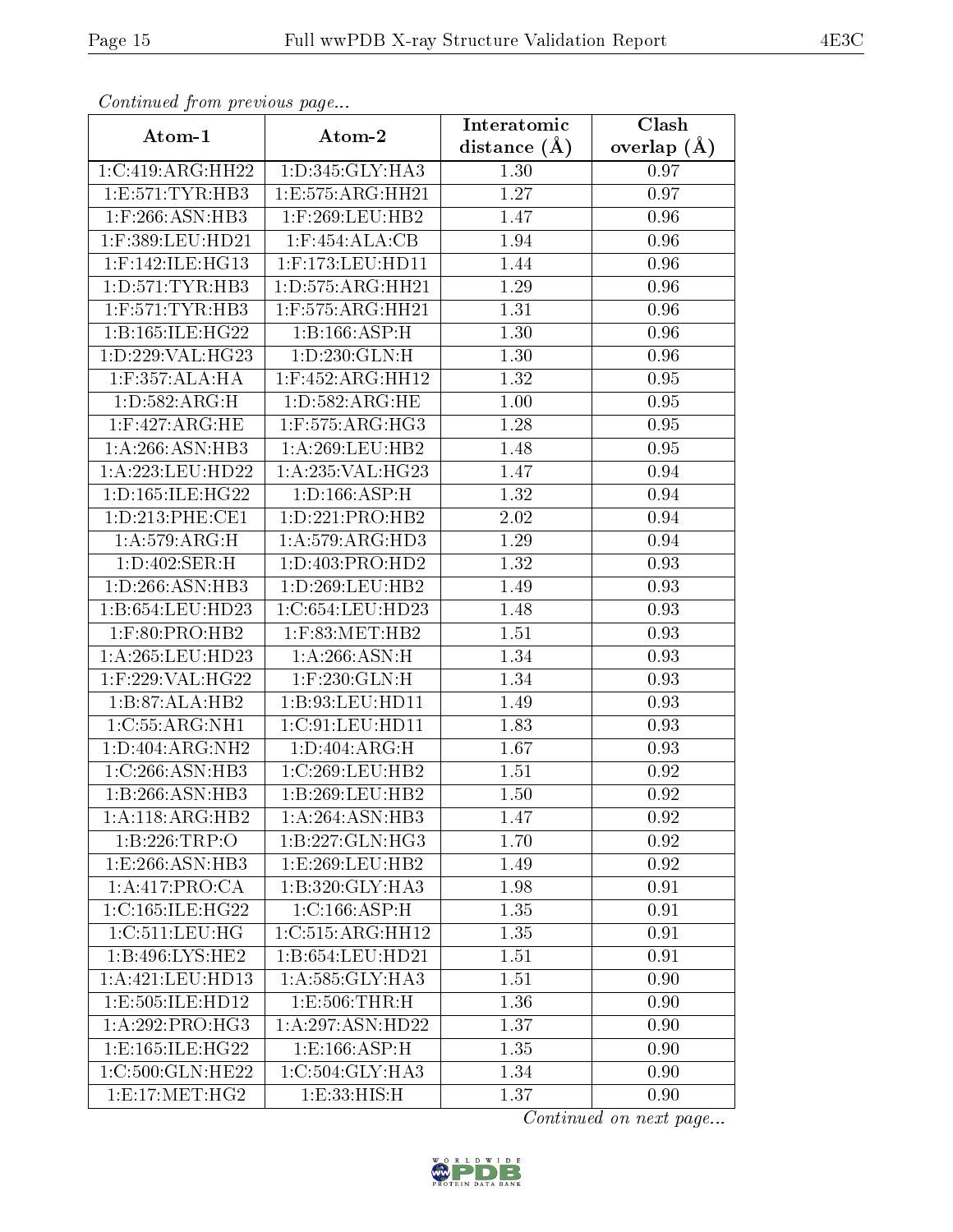| Communa from previous page    |                                     | Interatomic      | Clash           |
|-------------------------------|-------------------------------------|------------------|-----------------|
| Atom-1                        | Atom-2                              | distance $(\AA)$ | overlap $(\AA)$ |
| 1:B:511:LEU:HG                | 1:B:515:ARG:HH12                    | 1.36             | 0.90            |
| 1:F:165:ILE:HG22              | $1:$ F:166:ASP:H                    | 1.37             | 0.90            |
| 1:E:244:VAL:HB                | 1:E:256:SER:HB3                     | 1.51             | 0.89            |
| 1: E:410: VAL: HG12           | 1: E: 411: SER:H                    | 1.37             | 0.89            |
| 1:D:505:ILE:HD12              | 1: D: 506: THR:H                    | 1.38             | 0.89            |
| 1:E:259:EU:HD22               | 1: E: 274: GLU: HG3                 | 1.55             | 0.89            |
| 1:C:447:LEU:HD23              | 1:C:609:TYR:HE1                     | 1.37             | 0.89            |
| 1:E:295:GLY:H                 | 1:E:296:PRO:HD2                     | 1.37             | 0.88            |
| 1:B:80:PRO:HB2                | 1:B:83:MET:HB2                      | 1.56             | 0.88            |
| 1:C:486:PHE:CE1               | 1:C:647:GLN:HB3                     | 2.07             | 0.88            |
| 1:F:410:VAL:HG12              | $1:$ F:411:SER:H                    | 1.39             | 0.88            |
| 1:A:473:ALA:HB1               | 1: A:530:VAL:HG11                   | 1.56             | 0.88            |
| 1:A:213:PHE:HA                | 1:A:277:LEU:HD21                    | 1.57             | 0.87            |
| 1: A: 511: LEU: HG            | 1: A: 515: ARG: HH12                | 1.40             | 0.87            |
| 1:E:265:LEU:HD11              | 1:E:270:ALA:HA                      | 1.56             | 0.87            |
| 1: D:481: ALA:HB1             | 1:E:482:LYS:HD2                     | 1.56             | 0.87            |
| 1: A:165: ILE:HG22            | 1: A: 166: ASP:H                    | 1.38             | 0.87            |
| $1:$ F:352:GLU:OE2            | 1:F:619:LYS:HE2                     | 1.72             | 0.87            |
| 1:C:221:PRO:O                 | 1:C:222:PHE:HB2                     | 1.70             | 0.87            |
| 1: D: 170: ALA: HB3           | 1: D: 178: LEU: HD23                | 1.56             | 0.87            |
| 1:E:144:ARG:HD2               | 1: E: 171: LYS: HB2                 | 1.57             | 0.87            |
| 1:F:279:LEU:HD12              | $1:$ F:286:ARG:HG2                  | 1.54             | 0.87            |
| 1: A: 434: TRP: HB3           | 1: A:571:TYR:CZ                     | 2.09             | 0.86            |
| 1: E: 511: LEU: HG            | 1: E: 515: ARG: HH12                | 1.40             | 0.86            |
| 1:F:626:LEU:N                 | $1:$ F:627:PRO:HD2                  | 1.85             | 0.86            |
| 1:C:410:VAL:HG12              | 1:C:411:SER:H                       | 1.39             | 0.86            |
| 1: D: 192: GLU: HG2           | 1: D: 283: TRP: HB3                 | 1.57             | 0.86            |
| $1:C:458:L\overline{EU:HDI1}$ | $1:C:544:\overline{\text{LE:HG21}}$ | 1.56             | 0.86            |
| $1:B:500:$ GLN:HE22           | $1:B:504:GLY:H\overline{A3}$        | 1.39             | 0.86            |
| 1:D:533:LEU:HD22              | 1:D:629:VAL:HG12                    | 1.57             | 0.86            |
| 1:A:118:ARG:HH22              | 1: A:438: GLN: HG2                  | 1.41             | 0.86            |
| 1:F:49:GLU:HG2                | $1:$ F:91:LEU:HD11                  | 1.58             | 0.86            |
| 1: D: 511: LEU: HG            | 1: D: 515: ARG: HH12                | 1.39             | 0.86            |
| $1:$ F:511:LEU:HG             | 1:F:515:ARG:HH12                    | 1.40             | 0.86            |
| 1: A:500: GLN: C              | 1: A:500: GLN: HE21                 | 1.79             | 0.85            |
| 1:B:410:VAL:HG12              | 1:B:411:SER:H                       | 1.40             | 0.85            |
| 1:D:227:GLN:HB2               | 1:D:229:VAL:HG22                    | 1.58             | 0.85            |
| 1:D:410:VAL:HG12              | 1: D: 411: SER:H                    | 1.41             | 0.85            |
| $1:$ F:220:ARG:H              | $1:$ F:223:LEU:HD12                 | 1.40             | 0.85            |
| 1:F:458:LEU:HD21              | 1:F:619:LYS:HA                      | 1.57             | 0.85            |
| 1: A:319:THR:HG23             | $1: A:320: \overline{GLY:H}$        | 1.40             | 0.85            |

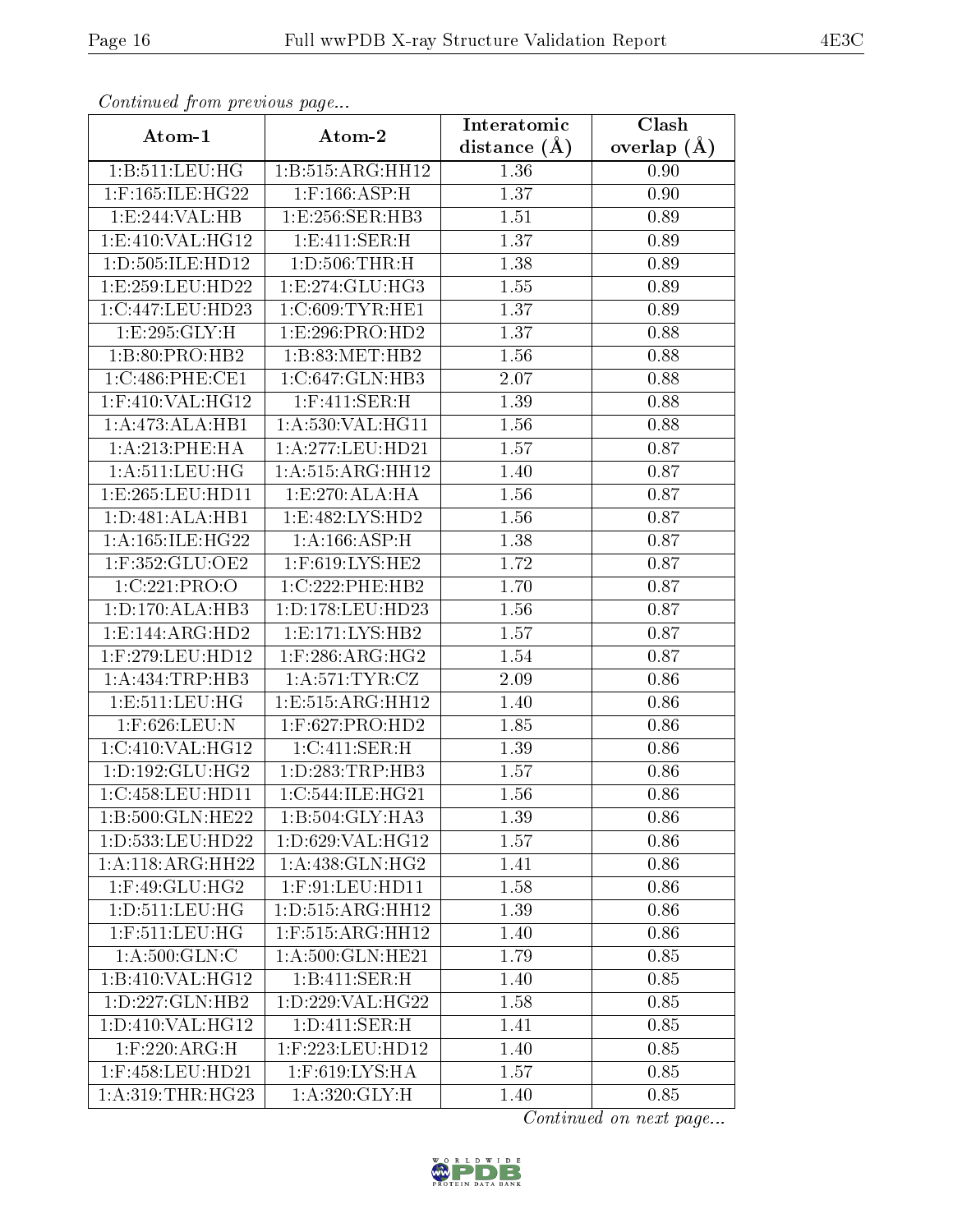| Comunaca jiom previous page |                     | Interatomic    | Clash           |
|-----------------------------|---------------------|----------------|-----------------|
| Atom-1                      | Atom-2              | distance $(A)$ | overlap $(\AA)$ |
| 1: D: 240: GLU: HG3         | 1:D:241:VAL:HG23    | 1.58           | 0.85            |
| 1:E:193:LEU:HD22            | 1:E:203:VAL:HG21    | 1.58           | 0.85            |
| 1:B:171:LYS:HG2             | 1:B:177:GLU:HA      | 1.58           | 0.85            |
| 1:B:419:ARG:HB2             | 1:B:419:ARG:CZ      | 2.05           | 0.85            |
| 1: D: 582: ARG: N           | 1: D: 582: ARG: HE  | 1.73           | 0.85            |
| $1:$ F:318:VAL:HG21         | 1:F:346:ILE:HD11    | 1.59           | 0.85            |
| 1:B:319:THR:HG23            | 1: B: 320: GLY: H   | 1.42           | 0.85            |
| 1:C:18:LYS:HB2              | 1:C:31:ARG:HB3      | 1.59           | 0.85            |
| 1:A:318:VAL:HG21            | 1: A:346: ILE: HD11 | 1.58           | 0.85            |
| $1:$ F:387:VAL:CG1          | $1:$ F:450:GLY:HA2  | 2.07           | 0.84            |
| 1: E: 321: THR: HG21        | 1:E:447:LEU:HD11    | 1.60           | 0.84            |
| 1: A: 358: GLY: CA          | 1:A:457:ASN:HB2     | 2.08           | 0.84            |
| 1: D: 144: ARG: HD2         | 1: D: 171: LYS: HB3 | 1.59           | 0.84            |
| 1:E:530:VAL:HG22            | 1:E:632:VAL:HG12    | 1.59           | 0.84            |
| $1:$ F:67:ARG:HH21          | 1:F:68:LEU:HD12     | 1.43           | 0.84            |
| 1:A:481:ALA:HB1             | 1:F:482:LYS:NZ      | 1.92           | 0.84            |
| 1:B:172:GLU:HG3             | 1:B:175:GLN:H       | 1.42           | 0.84            |
| 1:D:193:LEU:HD22            | 1:D:203:VAL:HG21    | 1.60           | 0.84            |
| 1: E: 111: PHE: CD1         | 1:E:575:ARG:HD2     | 2.13           | 0.83            |
| 1: A: 193: LEU: HD22        | 1: A:203: VAL:HG21  | 1.60           | 0.83            |
| 1:C:418:LYS:NZ              | 1:C:421:LEU:HD12    | 1.92           | 0.83            |
| $1:$ F:126:LEU:HB3          | $1:$ F:303:LEU:HD21 | 1.60           | 0.83            |
| 1:C:496:LYS:HE2             | 1:C:654:LEU:CD2     | 2.06           | 0.83            |
| 1:D:657:LEU:HD23            | 1:E:658:LEU:HD21    | 1.59           | 0.83            |
| 1: A:655:TRP:CD1            | $1:$ F:500:GLN:HG2  | 2.14           | 0.83            |
| 1: E: 430: TRP: HE1         | 1:E:587:SER:HA      | 1.40           | 0.83            |
| 1:F:427:ARG:HH21            | $1:$ F:575:ARG:HG2  | 1.43           | 0.83            |
| 1:A:652:LYS:HA              | 1:F:496:LYS:HE2     | 1.59           | 0.83            |
| 1:E:279:LEU:HD11            | 1:E:290:THR:HB      | 1.61           | 0.83            |
| 1:A:67:ARG:HH21             | 1:A:68:LEU:HD12     | 1.44           | 0.82            |
| 1:A:659:LYS:HD3             | 1:F:500:GLN:HE22    | 1.41           | 0.82            |
| 1:B:353:LEU:HB3             | 1:B:386:LEU:HD11    | 1.59           | 0.82            |
| 1: A:419: ARG: CZ           | 1: A:419: ARG:H     | 1.93           | 0.82            |
| 1:D:318:VAL:HG21            | 1:D:346:ILE:HD11    | 1.60           | 0.82            |
| $1:$ F:32:TRP:HZ3           | $1:$ F:83:MET:HB3   | 1.44           | 0.82            |
| 1:A:410:VAL:HG12            | 1:A:411:SER:H       | 1.44           | 0.82            |
| 1:B:318:VAL:HG21            | 1:B:346:ILE:HD11    | 1.62           | 0.82            |
| 1:C:193:LEU:HD22            | 1:C:203:VAL:HG21    | 1.60           | 0.82            |
| 1:B:193:LEU:HD22            | 1:B:203:VAL:HG21    | 1.60           | 0.82            |
| 1: E:427: ARG: HE           | 1:E:575:ARG:HG3     | 1.43           | 0.82            |
| 1: A:657:LEU:O              | 1:F:658:LEU:HD11    | 1.79           | 0.82            |

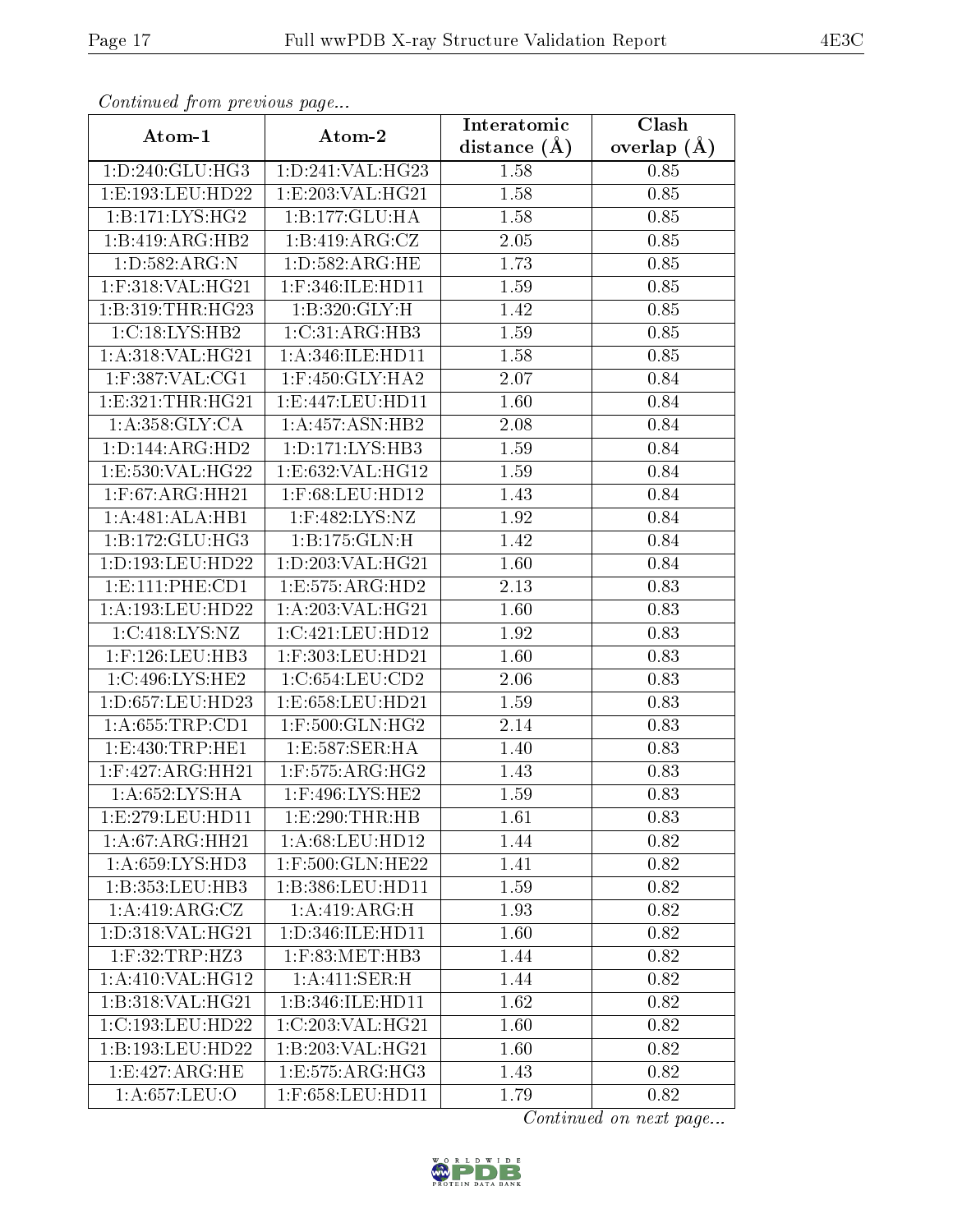| Continuea jioin pievivus page |                                 | Interatomic       | $\overline{\text{Clash}}$ |
|-------------------------------|---------------------------------|-------------------|---------------------------|
| Atom-1                        | Atom-2                          | distance $(\AA)$  | overlap $(A)$             |
| 1:A:481:ALA:HB1               | 1:F:482:LYS:HZ2                 | 1.45              | 0.82                      |
| 1:E:265:LEU:HG                | 1: E: 266: ASN: N               | 1.94              | 0.81                      |
| 1: A:213: PHE:CE1             | 1:A:221:PRO:HB2                 | 2.15              | 0.81                      |
| 1:C:67:ARG:HH21               | 1:C:68:LEU:HD12                 | 1.44              | 0.81                      |
| 1: D: 115: CYS: O             | 1: D: 218: GLY: HA3             | 1.80              | 0.81                      |
| $1:$ F:213:PHE:HA             | $1:$ F:277:LEU:HD21             | 1.61              | 0.81                      |
| $1:$ F:249:LEU:HD21           | $1:$ F:418:LYS:HE2              | 1.61              | 0.81                      |
| 1:C:421:LEU:HG                | 1:D:342:GLN:O                   | 1.80              | 0.81                      |
| 1:B:67:ARG:HH21               | 1:B:68:LEU:HD12                 | 1.45              | 0.81                      |
| 1:C:402:SER:N                 | 1:C:403:PRO:HD2                 | 1.94              | 0.81                      |
| 1: E: 126: LEU: HB3           | 1:E:303:LEU:HD21                | 1.63              | 0.81                      |
| 1:E:309:LEU:HD22              | 1: E:310: LYS:N                 | 1.95              | $\overline{0.81}$         |
| $1:$ F:282:MET:HG2            | $1:$ F:286:ARG:CZ               | 2.11              | 0.81                      |
| $1:$ F:321:THR:HG21           | $1:$ F:447:LEU:HD11             | 1.62              | 0.80                      |
| 1: D: 319: THR: HG23          | 1:D:320:GLY:H                   | 1.45              | 0.80                      |
| $1:$ F:421:LEU:HB3            | $1:$ F:586:ASP:HA               | 1.61              | 0.80                      |
| 1: A:61: GLU:HB2              | 1:A:178:LEU:HD21                | 1.60              | 0.80                      |
| 1: E: 431: GLY: HA2           | 1: E: 571: TYR: CE2             | 2.15              | 0.80                      |
| 1:F:319:THR:HG23              | $1:$ F:320: $GLY:H$             | $\overline{1}.46$ | 0.80                      |
| 1:F:353:LEU:HB3               | 1:F:386:LEU:HD11                | 1.62              | 0.80                      |
| 1: A:292: PRO:HG3             | 1: A:296: PRO:O                 | 1.81              | 0.80                      |
| 1:C:401:ILE:O                 | 1:C:401:ILE:HD13                | 1.82              | 0.80                      |
| 1:F:236:ARG:HH22              | 1:F:283:TRP:HE1                 | 1.29              | 0.80                      |
| 1:F:193:LEU:HD22              | 1:F:203:VAL:HG21                | 1.61              | 0.79                      |
| 1:C:318:VAL:HG21              | 1:C:346:ILE:HD11                | 1.62              | 0.79                      |
| 1:D:654:LEU:HD23              | 1:E:654:LEU:HD23                | 1.63              | 0.79                      |
| 1:A:547:LEU:HD22              | 1: A:614:LYS:HE2                | 1.65              | 0.79                      |
| 1:C:279:LEU:O                 | $1:C:286:ARG:\overline{HD2}$    | 1.82              | 0.79                      |
| 1:B:360:ALA:HB3               | 1: E: 36: GLU: HG3              | 1.62              | 0.79                      |
| $1:$ F:467:LYS:HD3            | $1:$ F:541:GLN:CG               | 2.13              | 0.79                      |
| 1:C:418:LYS:O                 | 1:C:419:ARG:HB3                 | 1.81              | 0.79                      |
| 1: D: 536: ARG: NH1           | $1: D:625:$ LEU:HD $13$         | 1.96              | 0.79                      |
| 1: E: 319: THR: HG23          | 1: E:320: GLY: H                | 1.47              | 0.79                      |
| $1:$ F:116: $GLY:HA3$         | $1:$ F:217:THR:O                | 1.82              | 0.79                      |
| 1:A:627:PRO:HA                | 1: A:630: GLU:HB3               | 1.65              | 0.79                      |
| 1:E:282:MET:HB3               | 1: E: 286: ARG: HG3             | 1.63              | 0.79                      |
| 1: A:320: GLY:HA3             | 1:B:417:PRO:HA                  | 1.65              | 0.79                      |
| 1:A:479:LEU:HB3               | 1:A:640:GLU:HG2                 | 1.65              | 0.79                      |
| 1:B:490:ILE:HD11              | $1: B:651: GLN: H\overline{G2}$ | 1.64              | 0.79                      |
| 1:F:354:LEU:HD22              | $1:$ F:457:ASN:HB2              | 1.65              | 0.79                      |
| 1: A:490: ILE: HG21           | 1: A:518: GLU:HB2               | 1.65              | 0.78                      |

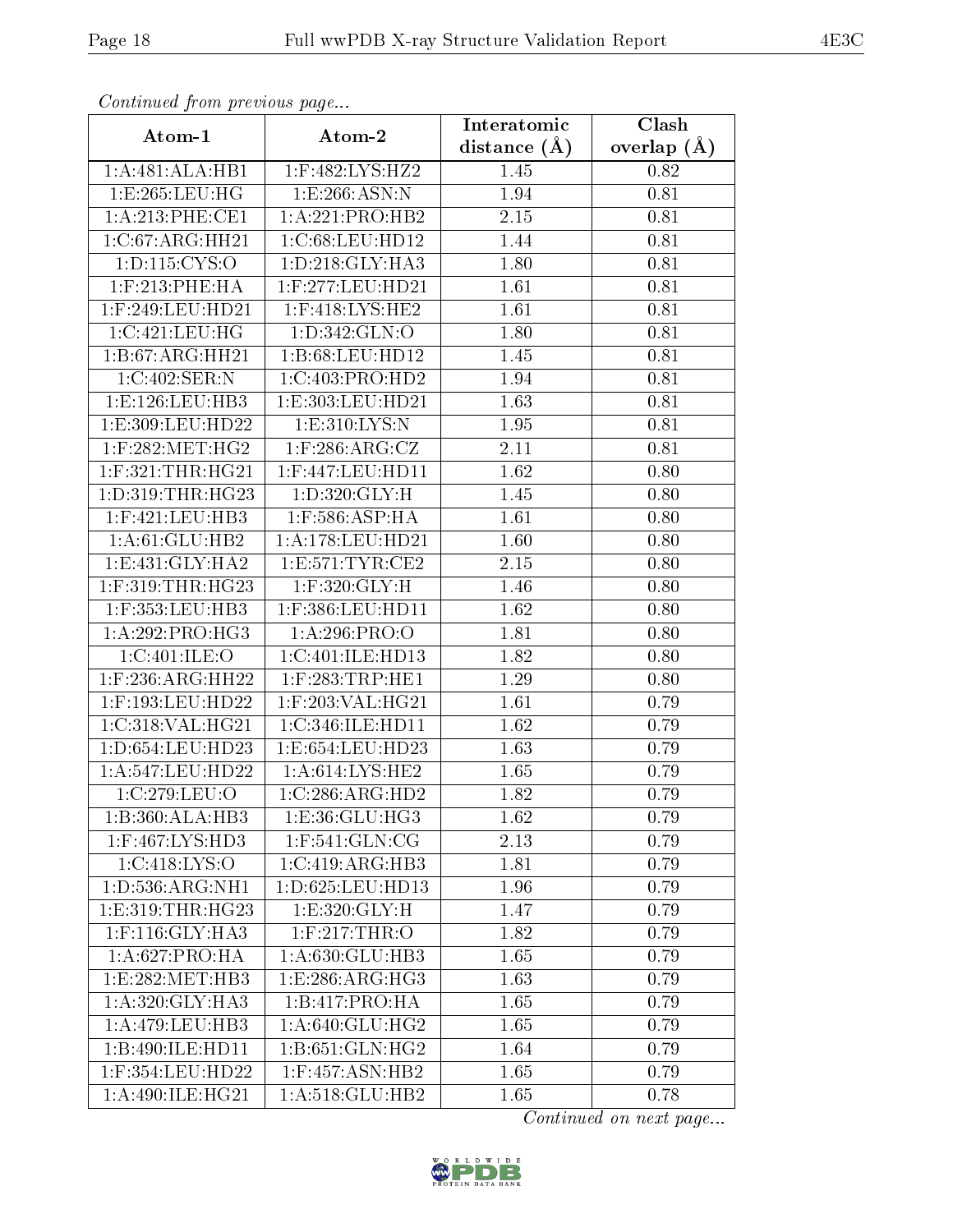| Communa from previous page |                     | Interatomic      | Clash         |
|----------------------------|---------------------|------------------|---------------|
| Atom-1                     | Atom-2              | distance $(\AA)$ | overlap $(A)$ |
| 1:C:320:GLY:HA3            | 1:D:417:PRO:HA      | 1.64             | 0.78          |
| 1: A:480: LYS: HG2         | 1:A:527:GLU:HB2     | 1.64             | 0.78          |
| 1: A:657:LEU:HB3           | $1:$ F:658:LEU:HD21 | 1.63             | 0.78          |
| 1:B:481:ALA:CB             | 1:C:478:GLN:HG3     | 2.13             | 0.78          |
| 1: D: 517: MET:HG2         | 1: D:650: ARG: CZ   | 2.14             | 0.78          |
| 1:D:279:LEU:O              | 1: D:286: ARG:HD2   | 1.82             | 0.78          |
| $1:$ F:430:TRP:HE1         | 1:F:587:SER:HA      | 1.48             | 0.78          |
| 1:E:427:ARG:HH21           | 1:E:575:ARG:HG2     | 1.46             | 0.78          |
| 1:F:426:LEU:HA             | 1:F:429:VAL:HB      | 1.66             | 0.78          |
| 1: C:649: LYS: HA          | 1:C:652:LYS:HB3     | 1.66             | 0.78          |
| 1:E:318:VAL:HG21           | 1:E:346:ILE:HD11    | 1.66             | 0.78          |
| 1: E: 424: PHE: HD1        | 1: E: 582: ARG: CZ  | 1.97             | 0.78          |
| $1:$ F:17:MET:O            | $1:$ F:18:LYS:HD2   | 1.83             | 0.78          |
| $1:$ F:486:PHE:HZ          | $1:$ F:651:GLN:OE1  | 1.67             | 0.78          |
| 1:A:479:LEU:HD12           | 1: A:640: GLU:CG    | 2.14             | 0.78          |
| 1:E:578:PRO:HB2            | 1: E: 581: GLN: OE1 | 1.83             | 0.77          |
| 1:C:458:LEU:HD11           | 1:C:544:ILE:CG2     | 2.14             | 0.77          |
| 1: D: 479: LEU: CD1        | 1: D:641: LYS: HG2  | 2.14             | 0.77          |
| 1: A: 192: GLU: HG2        | 1:A:283:TRP:HB2     | 1.67             | 0.77          |
| 1:C:419:ARG:NH2            | 1: D: 345: GLY: HA3 | 1.99             | 0.77          |
| 1: A: 353: LEU: HB3        | 1:A:386:LEU:HD11    | 1.67             | 0.77          |
| 1:C:259:LEU:HB2            | 1:C:274:CLU:HG3     | 1.65             | 0.77          |
| 1: D: 290: THR: HG23       | 1: D: 296: PRO: HA  | 1.67             | 0.77          |
| 1:F:89:ASN:HB2             | $1:$ F:91:LEU:HG    | 1.66             | 0.77          |
| 1: D: 67: ARG: HH21        | 1: D:68: LEU: HD12  | 1.47             | 0.77          |
| 1:D:478:GLN:HA             | 1:E:478:GLN:HG3     | 1.66             | 0.77          |
| 1:E:356:GLU:HA             | 1: E: 453:ALA:HB2   | 1.65             | 0.77          |
| 1:D:261:TYR:N              | 1:D:262:PRO:HD2     | 2.00             | 0.77          |
| 1:C:21:LEU:HG              | 1:C:165:ILE:HD13    | 1.67             | 0.76          |
| 1: D:404: ARG:H            | 1:D:404:ARG:HH21    | 1.29             | 0.76          |
| 1: B:213: PHE:CE2          | 1:B:221:PRO:HG2     | 2.20             | 0.76          |
| 1:C:185:THR:O              | 1:C:186:LEU:HD23    | 1.85             | 0.76          |
| 1: D: 467: LYS: HD3        | 1:D:541:GLN:NE2     | 2.00             | 0.76          |
| 1:E:531:LYS:HB3            | 1:E:531:LYS:HZ3     | 1.50             | 0.76          |
| 1:E:223:LEU:H              | 1: E: 224: PRO: HD2 | 1.48             | 0.76          |
| $1:$ F:263:ASN:ND2         | 1:F:265:LEU:HD22    | 2.00             | 0.76          |
| 1:F:626:LEU:H              | $1:$ F:627:PRO:CD   | 1.94             | 0.76          |
| 1:E:353:EU:HB3             | 1:E:386:LEU:HD11    | 1.68             | 0.76          |
| 1:F:104:LEU:HD23           | $1:$ F:148:PRO:HB3  | 1.67             | 0.76          |
| 1:B:286:ARG:HA             | 1:B:290:THR:HG21    | 1.67             | 0.76          |
| 1:B:260:PRO:C              | 1:B:262:PRO:HD2     | 2.05             | 0.76          |

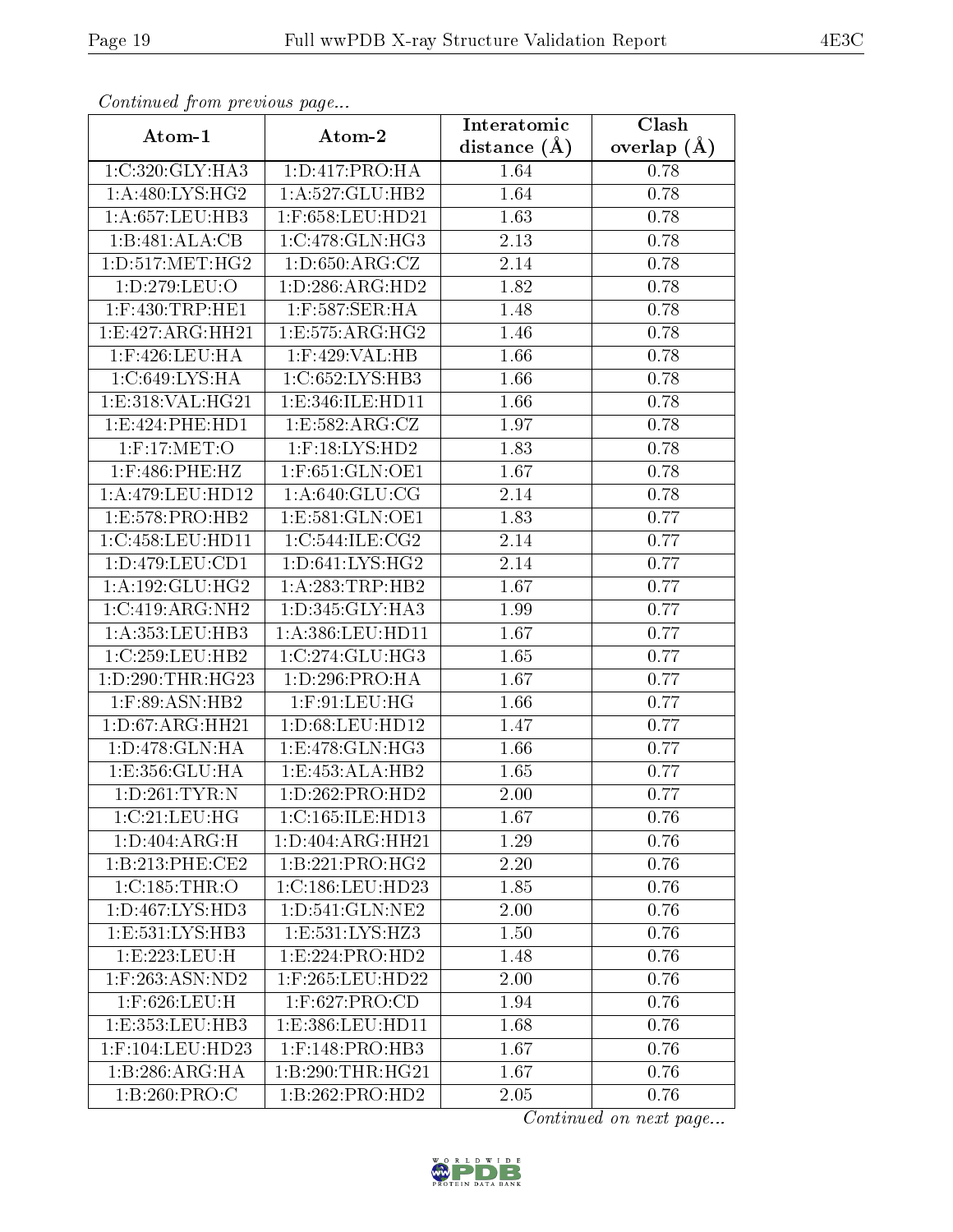| Continuatu jibin previous puge  |                                      | Interatomic      | Clash           |
|---------------------------------|--------------------------------------|------------------|-----------------|
| Atom-1                          | Atom-2                               | distance $(\AA)$ | overlap $(\AA)$ |
| 1:B:589:GLU:HG3                 | 1:B:592:ARG:HH12                     | 1.50             | 0.76            |
| 1:E:420:ASN:O                   | 1:E:421:EU:HB2                       | 1.84             | 0.76            |
| $1:$ F:263:ASN:HD21             | $1:$ F:265:LEU:HD22                  | 1.50             | 0.76            |
| $1:$ F:627:PRO:HA               | $1:$ F:630:GLU:HB3                   | 1.67             | 0.76            |
| 1: E: 387: VAL: CG1             | 1:E:450:GLY:HA2                      | 2.15             | 0.76            |
| 1:E:574:LEU:HD21                | 1:E:582:ARG:HH22                     | 1.50             | 0.76            |
| 1:A:402:SER:N                   | 1:A:403:PRO:HD3                      | 2.01             | 0.76            |
| 1:B:649:LYS:HA                  | $1:B:652:LYS:H\overline{B3}$         | 1.66             | 0.76            |
| 1:D:21:LEU:HG                   | 1:D:165:ILE:HD13                     | 1.68             | 0.76            |
| 1: A:21:LEU:HG                  | 1:A:165:ILE:HD13                     | 1.66             | 0.76            |
| 1:C:362:ILE:HD12                | 1:C:362:ILE:H                        | 1.51             | 0.76            |
| 1:E:362:ILE:H                   | 1:E:362:ILE:HD12                     | 1.50             | 0.76            |
| 1:C:486:PHE:CZ                  | 1:C:647:GLN:HB3                      | 2.21             | 0.75            |
| 1:C:319:THR:HG23                | 1:C:320:GLY:H                        | 1.50             | 0.75            |
| 1:A:140:ARG:HE                  | $1:\overline{A}:173:\text{LEU}:HD23$ | 1.51             | 0.75            |
| 1:E:105:ARG:HD2                 | 1:E:148:PRO:HB2                      | 1.67             | 0.75            |
| $1:$ F:192:GLU:HG2              | $1:$ F:283:TRP:HB3                   | 1.68             | 0.75            |
| 1:A:61:GLU:OE1                  | 1: A: 168: GLY: HA2                  | 1.87             | 0.75            |
| 1:C:570:LEU:HD22                | 1:C:590:MET:HE2                      | 1.67             | 0.75            |
| 1: E: 282: MET: HG2             | 1: E: 286: ARG: HE                   | 1.49             | 0.75            |
| 1:E:67:ARG:HH21                 | 1: E: 68: LEU: HD12                  | 1.50             | 0.75            |
| 1:F:362:ILE:H                   | 1:F:362:ILE:HD12                     | 1.51             | 0.75            |
| 1: D: 214: GLU: HG3             | 1: D: 220: ARG:H                     | 1.51             | 0.75            |
| 1: E: 309: LEU: HD22            | 1: E: 310: LYS: H                    | 1.50             | 0.75            |
| $1: D: 496: LYS: \overline{HA}$ | 1:E:655:TRP:NE1                      | 2.02             | 0.75            |
| 1: E:540:LEU:HA                 | 1:E:543:ASP:HB2                      | 1.69             | 0.75            |
| $1:$ F:430:TRP:CZ3              | 1:F:570:LEU:HB3                      | 2.22             | 0.75            |
| 1: A:282:MET:HG3                | 1:A:283:TRP:CE3                      | 2.21             | 0.74            |
| $1:C:506$ : THR: H $G22$        | $1:C:507:\overline{\text{SER:H}}$    | 1.52             | 0.74            |
| 1: A:657:LEU:C                  | 1:F:658:LEU:HD11                     | 2.08             | 0.74            |
| 1:C:540:LEU:HA                  | 1:C:543:ASP:HB2                      | 1.69             | 0.74            |
| $1:$ F:214:GLU:HG3              | 1:F:219:PHE:HA                       | 1.69             | 0.74            |
| 1:B:457:ASN:HD21                | 1: B:619: LYS: NZ                    | 1.84             | 0.74            |
| 1:D:223:LEU:HD12                | 1: D: 226: TRP: HB2                  | 1.69             | 0.74            |
| 1:B:447:LEU:HD23                | 1:B:609:TYR:HE1                      | 1.51             | 0.74            |
| 1:D:223:LEU:HB3                 | 1: D: 231: TRP: CZ3                  | 2.22             | 0.74            |
| 1:D:232:HIS:O                   | 1: D: 236: ARG: HB2                  | 1.88             | 0.74            |
| 1:B:367:ALA:C                   | 1:B:369:GLN:H                        | 1.90             | 0.74            |
| 1:E:505:ILE:HD12                | 1:E:506:THR:N                        | 2.02             | 0.74            |
| 1:A:434:TRP:HB3                 | 1: A:571:TYR:OH                      | 1.88             | 0.74            |
| 1:A:417:PRO:C                   | 1:B:320:GLY:HA3                      | 2.08             | 0.74            |

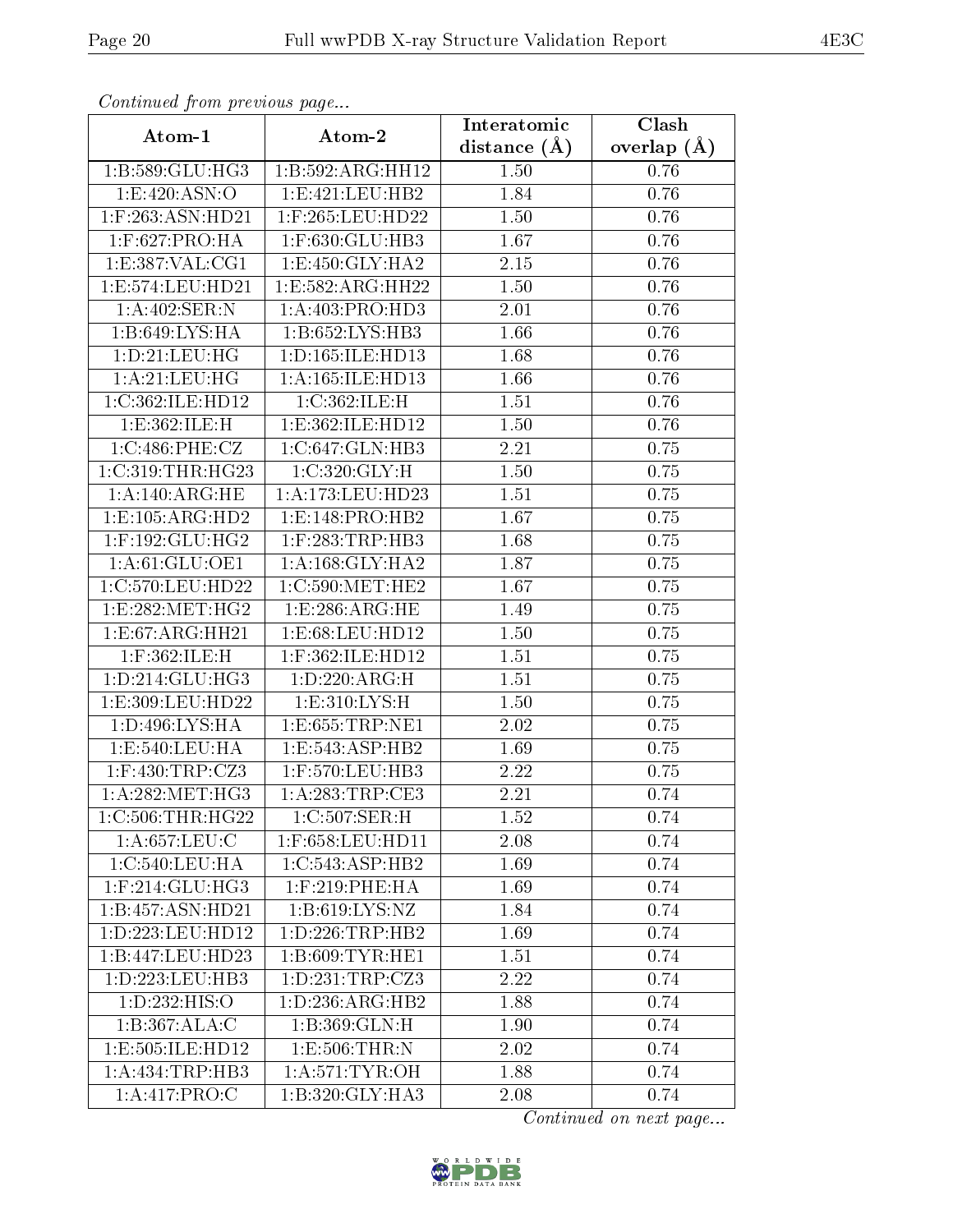| Continuea from previous page                                                                                                                                  |                                                                                                                                                            | Interatomic                                                  | Clash                                                        |
|---------------------------------------------------------------------------------------------------------------------------------------------------------------|------------------------------------------------------------------------------------------------------------------------------------------------------------|--------------------------------------------------------------|--------------------------------------------------------------|
| Atom-1                                                                                                                                                        | Atom-2                                                                                                                                                     | distance $(A)$                                               | overlap $(\AA)$                                              |
| 1:B:362:ILE:H                                                                                                                                                 | 1:B:362:ILE:HD12                                                                                                                                           | 1.53                                                         | 0.74                                                         |
| 1:A:362:ILE:HD12                                                                                                                                              | 1:A:362:ILE:H                                                                                                                                              | 1.53                                                         | 0.74                                                         |
| 1: D: 117: LEU: HB2                                                                                                                                           | 1: D: 215: CYS:O                                                                                                                                           | 1.88                                                         | 0.74                                                         |
| 1:E:366:PRO:HG2                                                                                                                                               | 1:E:368:THR:HG22                                                                                                                                           | 1.70                                                         | 0.74                                                         |
| 1: A:490: ILE: HG12                                                                                                                                           | 1: A:517: MET:CE                                                                                                                                           | 2.17                                                         | 0.74                                                         |
| 1:B:451:GLN:NE2                                                                                                                                               | 1:B:611:GLN:HB3                                                                                                                                            | 2.03                                                         | 0.74                                                         |
| 1:C:496:LYS:NZ                                                                                                                                                | 1:C:654:LEU:HD11                                                                                                                                           | 2.03                                                         | 0.74                                                         |
| 1:E:265:LEU:CG                                                                                                                                                | 1: E: 266: ASN: H                                                                                                                                          | 2.00                                                         | 0.74                                                         |
| 1: A:579: ARG: HH11                                                                                                                                           | 1: A:579:ARG:N                                                                                                                                             | 1.85                                                         | 0.73                                                         |
| 1:E:21:EU:HB3                                                                                                                                                 | 1:E:165:ILE:HG21                                                                                                                                           | 1.69                                                         | 0.73                                                         |
| 1:E:627:PRO:HA                                                                                                                                                | 1: E: 630: GLU: HB3                                                                                                                                        | 1.68                                                         | 0.73                                                         |
| 1:A:309:LEU:HD11                                                                                                                                              | 1:A:311:LEU:HD23                                                                                                                                           | 1.70                                                         | 0.73                                                         |
| 1: A: 358: GLY: HA3                                                                                                                                           | 1: A: 457: ASN: HB2                                                                                                                                        | 1.70                                                         | 0.73                                                         |
| 1:B:261:TYR:N                                                                                                                                                 | 1:B:262:PRO:H <sub>D2</sub>                                                                                                                                | 2.03                                                         | 0.73                                                         |
| 1:D:242:ASP:OD1                                                                                                                                               | 1: D: 257: SER: HB3                                                                                                                                        | 1.88                                                         | 0.73                                                         |
| 1:D:283:TRP:CE3                                                                                                                                               | 1: D: 285: PRO: HD2                                                                                                                                        | 2.23                                                         | 0.73                                                         |
| 1: D: 410: VAL: HA                                                                                                                                            | 1: D: 413: ILE: HG22                                                                                                                                       | 1.68                                                         | 0.73                                                         |
| 1:F:570:LEU:HD22                                                                                                                                              | $1:$ F:590:MET:HE2                                                                                                                                         | 1.70                                                         | 0.73                                                         |
| 1:C:589:GLU:HG3                                                                                                                                               | $1:C:592: \overline{ARG:HH12}$                                                                                                                             | 1.53                                                         | 0.73                                                         |
| $1:\overline{A}:533:\text{LEU}:HD13$                                                                                                                          | 1:A:629:VAL:HA                                                                                                                                             | 1.69                                                         | 0.73                                                         |
| 1:B:226:TRP:C                                                                                                                                                 | 1:B:227:GLN:HG3                                                                                                                                            | 2.07                                                         | 0.73                                                         |
| 1: D: 265: LEU: HG                                                                                                                                            | 1: D:266: ASN:H                                                                                                                                            | 1.53                                                         | 0.73                                                         |
| 1:E:61:GLU:HB2                                                                                                                                                | 1:E:178:LEU:HD11                                                                                                                                           | 1.70                                                         | 0.73                                                         |
| 1:E:284:HIS:HB3                                                                                                                                               | 1:E:285:PRO:CD                                                                                                                                             | 2.17                                                         | 0.73                                                         |
| 1:E:626:LEU:H                                                                                                                                                 | 1:E:627:PRO:HD2                                                                                                                                            | 1.54                                                         | 0.73                                                         |
| $1:$ F:29:VAL:H $\overline{G12}$                                                                                                                              | $1:$ F:44:LYS:HB2                                                                                                                                          | 1.70                                                         | 0.73                                                         |
| $1:$ F:540:LEU:HA                                                                                                                                             | 1:F:543:ASP:HB2                                                                                                                                            | 1.70                                                         | 0.73                                                         |
| 1:D:649:LYS:HA                                                                                                                                                | 1:D:652:LYS:HB3                                                                                                                                            | 1.70                                                         | 0.73                                                         |
| 1:A:589:GLU:HG3                                                                                                                                               | 1:A:592:ARG:HH12                                                                                                                                           | 1.53                                                         | 0.73                                                         |
| 1:B:410:VAL:HA                                                                                                                                                | 1:B:413:ILE:HG22                                                                                                                                           | 1.71                                                         | 0.73                                                         |
| 1:B:486:PHE:CZ                                                                                                                                                | 1:B:647:GLN:HB3                                                                                                                                            | 2.23                                                         | 0.73                                                         |
| 1:C:410:VAL:H A                                                                                                                                               | 1:C:413:ILE:HG22                                                                                                                                           | 1.71                                                         | 0.73                                                         |
| 1:E:368:THR:HG23                                                                                                                                              | 1: E: 369: GLN: H                                                                                                                                          | 1.54                                                         | 0.73                                                         |
|                                                                                                                                                               |                                                                                                                                                            |                                                              |                                                              |
|                                                                                                                                                               |                                                                                                                                                            |                                                              |                                                              |
|                                                                                                                                                               |                                                                                                                                                            |                                                              |                                                              |
|                                                                                                                                                               |                                                                                                                                                            |                                                              |                                                              |
|                                                                                                                                                               |                                                                                                                                                            |                                                              |                                                              |
|                                                                                                                                                               |                                                                                                                                                            |                                                              |                                                              |
|                                                                                                                                                               |                                                                                                                                                            |                                                              |                                                              |
|                                                                                                                                                               |                                                                                                                                                            |                                                              |                                                              |
| 1:C:426:LEU:HA<br>1: D: 55: ARG: HH11<br>$1:$ F:430:TRP:HZ3<br>1: A:417: PRO:O<br>1:E:192:GLU:HG2<br>1: A:205: TYR: HD1<br>1:A:117:LEU:HD12<br>1:A:410:VAL:HA | 1:C:429:VAL:HB<br>1: D: 91: LEU: HD21<br>1:F:570:LEU:HB3<br>1:B:320:GLY:HA3<br>1:E:283:TRP:HB3<br>1: A:290:THR:HG23<br>1: A:215: CYS:O<br>1:A:413:ILE:HG22 | 1.71<br>1.52<br>1.52<br>1.89<br>1.70<br>1.53<br>1.90<br>1.69 | 0.73<br>0.73<br>0.73<br>0.73<br>0.73<br>0.72<br>0.72<br>0.72 |

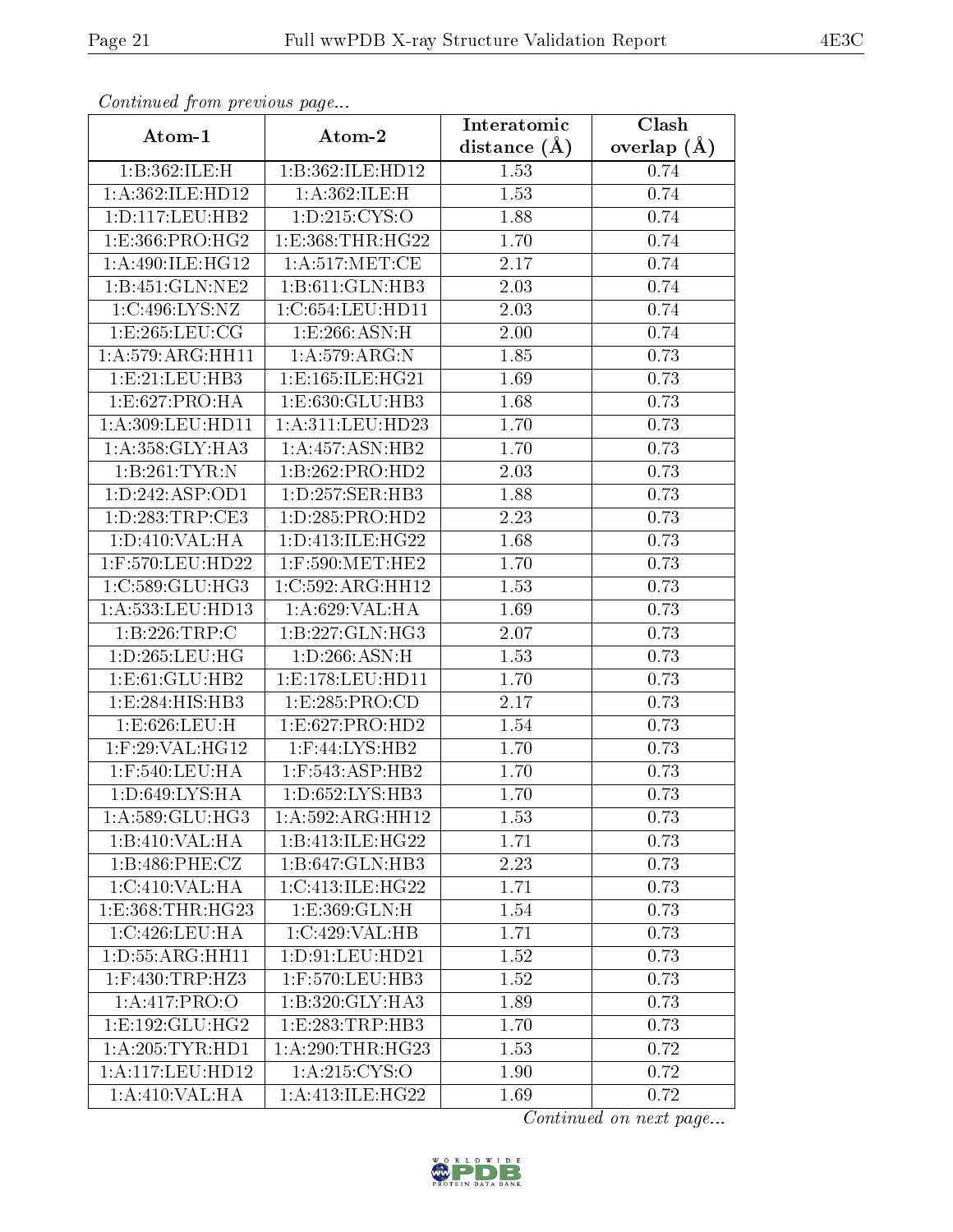| Comunaca jiom previous page |                              | Interatomic    | Clash           |
|-----------------------------|------------------------------|----------------|-----------------|
| Atom-1                      | Atom-2                       | distance $(A)$ | overlap $(\AA)$ |
| 1:D:353:LEU:HB3             | 1:D:386:LEU:HD11             | 1.71           | 0.72            |
| 1: A:294:TYR:O              | 1:A:301:LYS:HD3              | 1.88           | 0.72            |
| $1:$ F:223:LEU:N            | $1:$ F:224:PRO:HD2           | 2.04           | 0.72            |
| $1:$ F:265:LEU:O            | $1:$ F:266:ASN:HB2           | 1.88           | 0.72            |
| 1: A:290:THR:N              | 1:A:298:GLY:H                | 1.87           | 0.72            |
| 1:B:126:LEU:HB3             | 1:B:303:LEU:HD21             | 1.70           | 0.72            |
| 1:C:140:ARG:HH21            | 1:C:173:LEU:HD22             | 1.54           | 0.72            |
| 1:A:570:LEU:HD22            | 1: A:590:MET:HE2             | 1.72           | 0.72            |
| 1:B:422:ALA:O               | 1:B:585:GLY:HA2              | 1.90           | 0.72            |
| 1:C:223:LEU:HG              | 1:C:245:VAL:HG12             | 1.70           | 0.72            |
| 1:F:649:LYS:HA              | 1:F:652:LYS:HB3              | 1.72           | 0.72            |
| 1:A:340:ILE:HD11            | 1: A:351: GLN:OE1            | 1.90           | 0.72            |
| 1: A:659: LYS: HD3          | 1:F:500:GLN:NE2              | 2.03           | 0.72            |
| 1:B:506:THR:HG22            | 1:B:507:SER:H                | 1.55           | 0.72            |
| 1:E:19:GLU:O                | 1:E:20:ARG:HD3               | 1.89           | 0.72            |
| $1:$ F:245:VAL:HG13         | $1:$ F:255:PHE:HB3           | 1.70           | 0.72            |
| 1:C:186:LEU:HG              | 1:C:228:PRO:HG2              | 1.71           | 0.72            |
| 1:C:249:LEU:HD23            | 1: C:418: LYS: NZ            | 2.05           | 0.72            |
| 1:C:500:GLN:NE2             | 1:C:504:GLY:HA3              | 2.05           | 0.72            |
| 1:D:223:LEU:HD13            | 1: D: 224: PRO: HD2          | 1.71           | 0.72            |
| 1:E:410:VAL:HA              | 1:E:413:ILE:HG22             | 1.70           | 0.72            |
| 1: A:540:LEU:HA             | 1: A:543: ASP:HB2            | 1.70           | 0.72            |
| 1: A:661: ALA:HB1           | $1:$ F:662:CYS:SG            | 2.30           | 0.72            |
| 1:C:457:ASN:HD21            | 1: C:619: LYS: NZ            | 1.86           | 0.72            |
| 1:E:118:ARG:HB2             | 1:E:264:ASN:HB3              | 1.70           | 0.72            |
| 1: E:649: LYS: HA           | 1: E: 652: LYS: HB3          | 1.71           | 0.72            |
| 1:A:477:GLN:OE1             | 1:F:478:GLN:NE2              | 2.23           | 0.72            |
| 1:A:231:TRP:NE1             | 1:A:235:VAL:HG21             | 2.04           | 0.71            |
| 1:B:19:GLU:O                | 1:B:20:ARG:HD3               | 1.90           | 0.71            |
| 1:B:528:ASN:H               | 1:B:528:ASN:HD22             | 1.36           | 0.71            |
| 1: D: 290: THR: HG22        | 1: D:291: ASP:H              | 1.54           | 0.71            |
| 1: A:480: LYS: CG           | 1:A:527:GLU:HB2              | 2.20           | 0.71            |
| 1:D:118:ARG:HH12            | 1:D:438:GLN:HG2              | 1.54           | 0.71            |
| 1: A:626:LEU:H              | 1:A:627:PRO:HD2              | 1.53           | 0.71            |
| 1:B:142:ILE:HG22            | 1:B:144:ARG:HG2              | 1.73           | 0.71            |
| 1:B:394:LYS:HD3             | 1:B:402:SER:H                | 1.54           | 0.71            |
| 1:F:279:LEU:HD21            | $1:$ F:291:ASP:HA            | 1.71           | 0.71            |
| 1: A:486: PHE:HE2           | $1:A:518:\overline{GLU:HA}$  | 1.56           | 0.71            |
| 1:B:140:ARG:HB3             | 1:B:173:LEU:HD11             | 1.72           | 0.71            |
| 1:B:627:PRO:HA              | $1:B:630:GLU:H\overline{B3}$ | 1.70           | 0.71            |
| 1:C:340:ILE:HD11            | 1:C:351:GLN:OE1              | 1.90           | 0.71            |

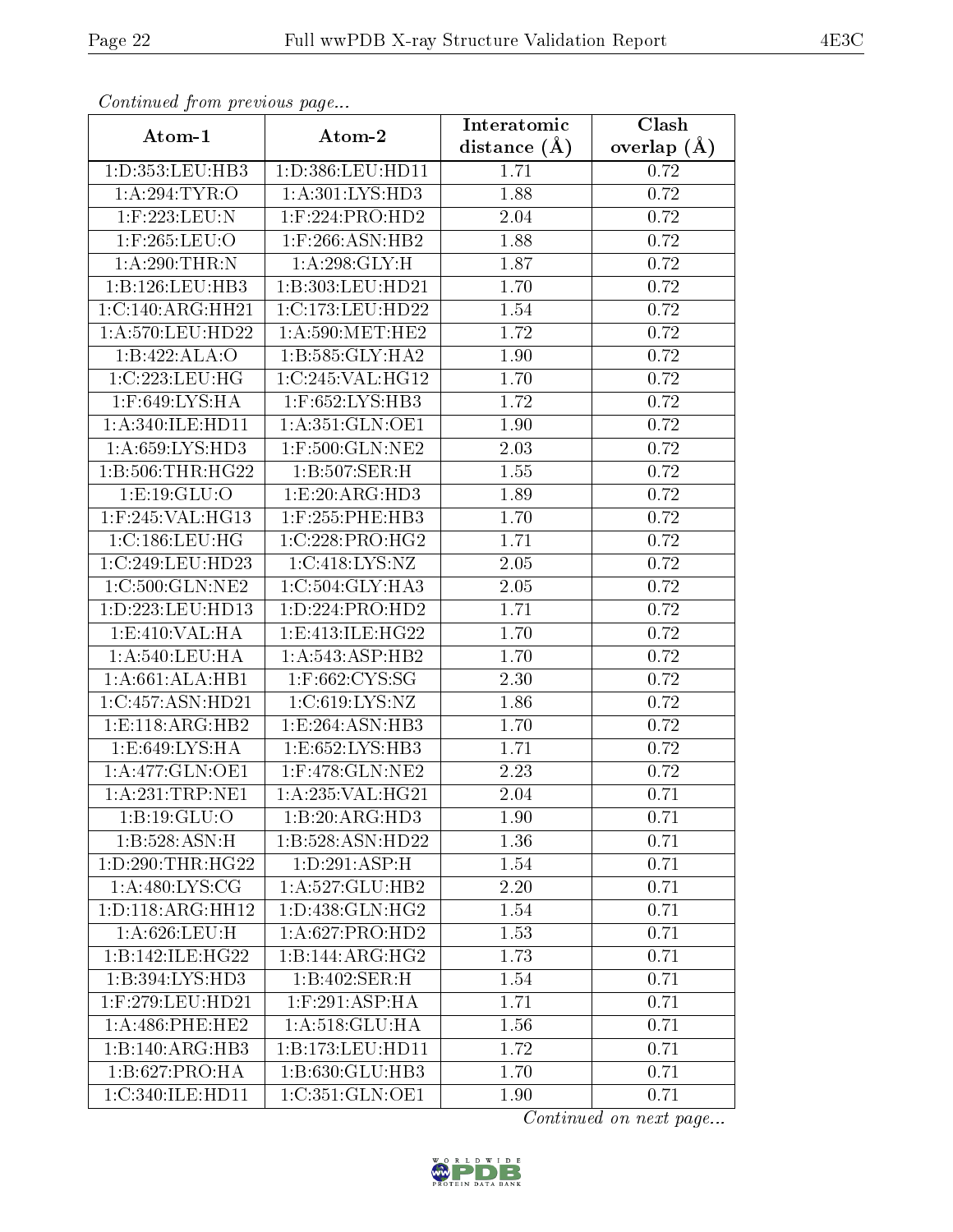| Continuea from previous page |                                     | Interatomic    | Clash           |
|------------------------------|-------------------------------------|----------------|-----------------|
| Atom-1                       | Atom-2                              | distance $(A)$ | overlap $(\AA)$ |
| 1:E:354:LEU:CD1              | 1:E:454:ALA:HA                      | 2.20           | 0.71            |
| 1:A:312:VAL:HG22             | 1: A:313:HIS:H                      | 1.56           | 0.71            |
| 1:B:120:GLY:O                | 1:B:123:LEU:HD23                    | 1.91           | 0.71            |
| 1:D:419:ARG:NH2              | 1:D:420:ASN:HB2                     | 2.06           | 0.71            |
| $1:$ F:467:LYS:HD3           | $1:$ F:541:GLN:HG2                  | 1.73           | 0.71            |
| $1:$ F:589:GLU:HG3           | 1:F:592:ARG:HH12                    | 1.55           | 0.71            |
| 1:C:118:ARG:HH22             | 1:C:438:GLN:HG2                     | 1.56           | 0.71            |
| 1:B:478:GLN:HG3              | 1:C:481:ALA:CB                      | 2.20           | 0.71            |
| 1:D:426:LEU:HA               | 1:D:429:VAL:HB                      | 1.72           | 0.71            |
| 1:E:500:GLN:CD               | 1:E:505:ILE:HG12                    | 2.10           | 0.71            |
| 1: E: 46: CYS: SG            | 1: E: 91: LEU: HD11                 | 2.31           | 0.71            |
| 1:A:533:LEU:CD2              | 1:A:629:VAL:HG12                    | 2.17           | 0.71            |
| 1:B:243:ILE:HG22             | 1:B:281:LEU:HD23                    | 1.72           | 0.71            |
| 1:B:408:GLU:HG3              | 1:B:409:SER:H                       | 1.55           | 0.71            |
| 1: E:426: LEU: HA            | 1:E:429:VAL:HB                      | 1.72           | 0.71            |
| $1:$ F:357:ALA:C             | $1:$ F:456:MET:HG2                  | 2.10           | 0.71            |
| 1:F:430:TRP:C                | $1:$ F:571:TYR:HE2                  | 1.94           | 0.71            |
| 1: A:19: GLU:O               | 1: A:20: ARG:HD3                    | 1.91           | 0.70            |
| 1:B:242:ASP:HA               | 1:B:257:SER:OG                      | 1.91           | 0.70            |
| 1:B:426:LEU:HA               | 1:B:429:VAL:HB                      | 1.71           | 0.70            |
| 1:C:447:LEU:HD23             | 1:C:609:TYR:CE1                     | 2.25           | 0.70            |
| 1:D:187:GLN:HE21             | 1:D:220:ARG:HH11                    | 1.38           | 0.70            |
| 1:D:627:PRO:HA               | 1:D:630:GLU:HB3                     | 1.73           | 0.70            |
| $1:$ F:384:MET:HG2           | 1:F:385:ASP:N                       | 2.04           | 0.70            |
| 1:A:355: GLN: HE22           | 1: A:370: CYS: HA                   | 1.54           | 0.70            |
| 1:D:540:LEU:HD21             | 1: D:622: ALA: HB2                  | 1.71           | 0.70            |
| $1:$ F:410:VAL:HA            | 1:F:413:ILE:HG22                    | 1.74           | 0.70            |
| 1:E:240:GLU:HG3              | 1:E:241:VAL:HG23                    | 1.74           | 0.70            |
| 1:F:16:GLU:HB3               | $1:$ $F:33:$ $HIS:$ $H$             | 1.55           | 0.70            |
| 1:B:221:PRO:O                | 1:B:222:PHE:HB2                     | 1.91           | 0.70            |
| 1:D:479:LEU:HD11             | 1: D:641: LYS: CG                   | 2.17           | 0.70            |
| 1: D: 55: ARG: HD2           | 1: D:91: LEU:HD21                   | 1.74           | 0.70            |
| 1:E:213:PHE:HA               | 1:E:277:LEU:HD21                    | 1.72           | 0.70            |
| $1:$ F:220:ARG:NE            | $1:$ F:221:PRO:HD2                  | 2.05           | 0.70            |
| 1:D:372:SER:H                | 1: D: 384: MET: HE2                 | 1.53           | 0.70            |
| 1: D: 505: ILE: CD1          | 1: D:506:THR:H                      | 2.04           | 0.70            |
| 1: D: 540: LEU: HA           | 1: D: 543: ASP: HB2                 | 1.73           | 0.70            |
| 1: E: 105: ARG: CD           | 1:E:148:PRO:HB2                     | 2.22           | 0.70            |
| 1:E:392:ASN:CG               | 1:E:393:SER:H                       | 1.94           | 0.70            |
| 1:E:357:ALA:C                | 1:E:456:MET:HG2                     | 2.11           | 0.70            |
| 1:C:407:PRO:HG2              | $1:C:408:G\overline{\mathrm{LU:H}}$ | 1.56           | 0.70            |

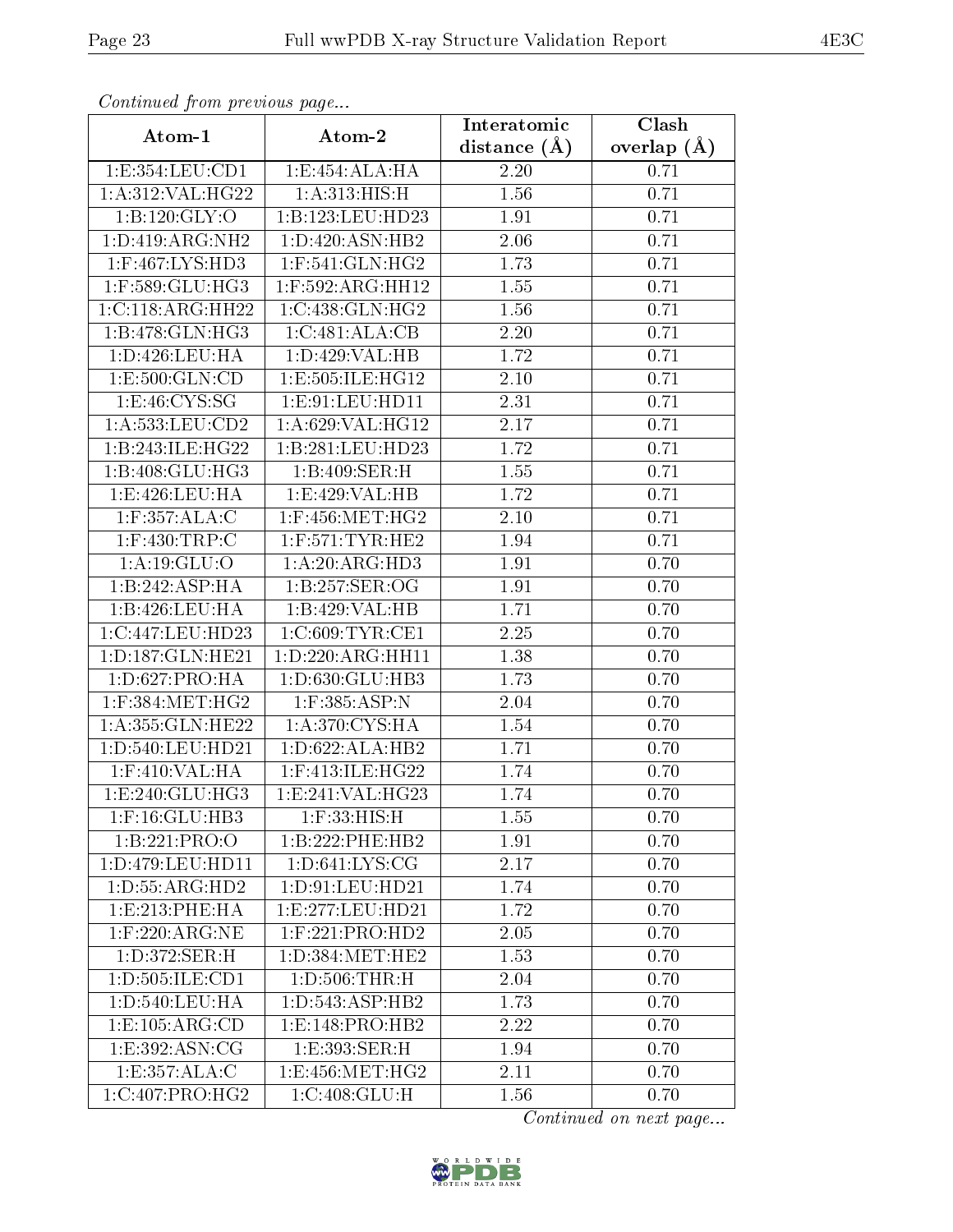| Continuea from previous page |                       | Interatomic    | Clash           |
|------------------------------|-----------------------|----------------|-----------------|
| Atom-1                       | Atom-2                | distance $(A)$ | overlap $(\AA)$ |
| 1: D:61: GLU: HB2            | 1: D: 178: LEU: HD11  | 1.73           | 0.70            |
| 1:E:333:LEU:HD23             | 1:E:363:PRO:HA        | 1.72           | 0.70            |
| $1:$ F:240:GLU:HG3           | $1:$ F:241:VAL:HG23   | 1.72           | 0.70            |
| 1: D: 589: GLU: HG3          | 1: D: 592: ARG: HH12  | 1.56           | 0.70            |
| 1:A:283:TRP:CD1              | 1:A:285:PRO:HD2       | 2.26           | 0.70            |
| 1:B:366:PRO:HB2              | 1: B: 368: THR: CG2   | 2.14           | 0.70            |
| $1:$ F:17:MET:HG2            | $1:$ F:32:TRP:HE1     | 1.57           | 0.70            |
| $1:$ F:431:GLY:HA2           | $1:$ F:571:TYR:CE2    | 2.27           | 0.70            |
| 1:A:182:PHE:O                | 1:A:183:VAL:HG22      | 1.92           | 0.69            |
| 1: A:220: ARG: N             | 1:A:221:PRO:HD3       | 2.07           | 0.69            |
| 1:B:117:LEU:HB3              | 1:B:119:GLU:OE1       | 1.92           | 0.69            |
| 1:C:55:ARG:HH12              | 1:C:91:LEU:HD11       | 1.57           | 0.69            |
| 1: A:649: LYS: HA            | 1: A:652:LYS:HB3      | 1.73           | 0.69            |
| 1:E:589:GLU:HG3              | 1:E:592:ARG:HH12      | 1.56           | 0.69            |
| 1:F:279:LEU:O                | $1:$ F:286:ARG:HB3    | 1.91           | 0.69            |
| 1:B:558:GLY:HA2              | 1:B:562:ASP:HB2       | 1.74           | 0.69            |
| 1: D: 227: GLN: H            | 1: D: 227: GLN: CD    | 1.96           | 0.69            |
| 1:D:500:GLN:HB3              | 1:D:505:ILE:HG12      | 1.72           | 0.69            |
| 1:E:284:HIS:CB               | 1:E:285:PRO:HD2       | 2.20           | 0.69            |
| $1:$ $F:70:$ $HIS:$ $HE1$    | $1:$ F:132:ALA:HA     | 1.56           | 0.69            |
| 1:B:29:VAL:HG12              | 1:B:44:LYS:HB2        | 1.74           | 0.69            |
| $1: B:500:$ GLN:NE2          | 1:B:504:GLY:HA3       | 2.07           | 0.69            |
| 1:B:419:ARG:HH22             | 1: B: 588: GLN: HG3   | 1.57           | 0.69            |
| 1: D:549: ARG: HB2           | 1: D: 549: ARG: NH1   | 2.07           | 0.69            |
| 1: A:292: PRO:HG3            | 1: A:297: ASN:ND2     | 2.05           | 0.69            |
| 1:E:29:VAL:HG12              | 1: E: 44: LYS: HB2    | 1.74           | 0.69            |
| $1:$ F:19:GLU:O              | $1:$ F:20: $ARG$ :HD3 | 1.91           | 0.69            |
| 1:F:265:LEU:H                | $1:$ F:265:LEU:HD23   | 1.57           | 0.69            |
| 1:C:627:PRO:HA               | 1:C:630:GLU:HB3       | 1.75           | 0.69            |
| 1: D: 118: ARG: HB2          | 1:D:264:ASN:OD1       | 1.91           | 0.69            |
| 1:D:626:LEU:O                | 1:D:629:VAL:HG22      | 1.92           | 0.69            |
| $1:$ F:17:MET:HG2            | 1:F:32:TRP:NE1        | 2.08           | 0.69            |
| 1:B:457:ASN:HD21             | 1: B:619: LYS: HZ1    | 1.40           | 0.69            |
| 1:A:285:PRO:O                | 1: A:290:THR:HB       | 1.93           | 0.69            |
| 1:B:540:LEU:HA               | 1:B:543:ASP:HB2       | 1.75           | 0.69            |
| 1:B:570:LEU:HD22             | 1: B:590:MET:HE2      | 1.74           | 0.69            |
| 1:C:290:THR:HG22             | 1:C:296:PRO:O         | 1.93           | 0.69            |
| $1:C:500:\overline{GLN:HB3}$ | 1:C:505:ILE:HG23      | 1.74           | 0.69            |
| 1: D: 77: ARG: H             | 1: D:96: MET:HA       | 1.58           | 0.69            |
| 1: E: 117: LEU: HB2          | 1: E:215: CYS:O       | 1.93           | 0.69            |
| 1:B:312:VAL:HG22             | 1:B:313:HIS:H         | 1.57           | 0.69            |

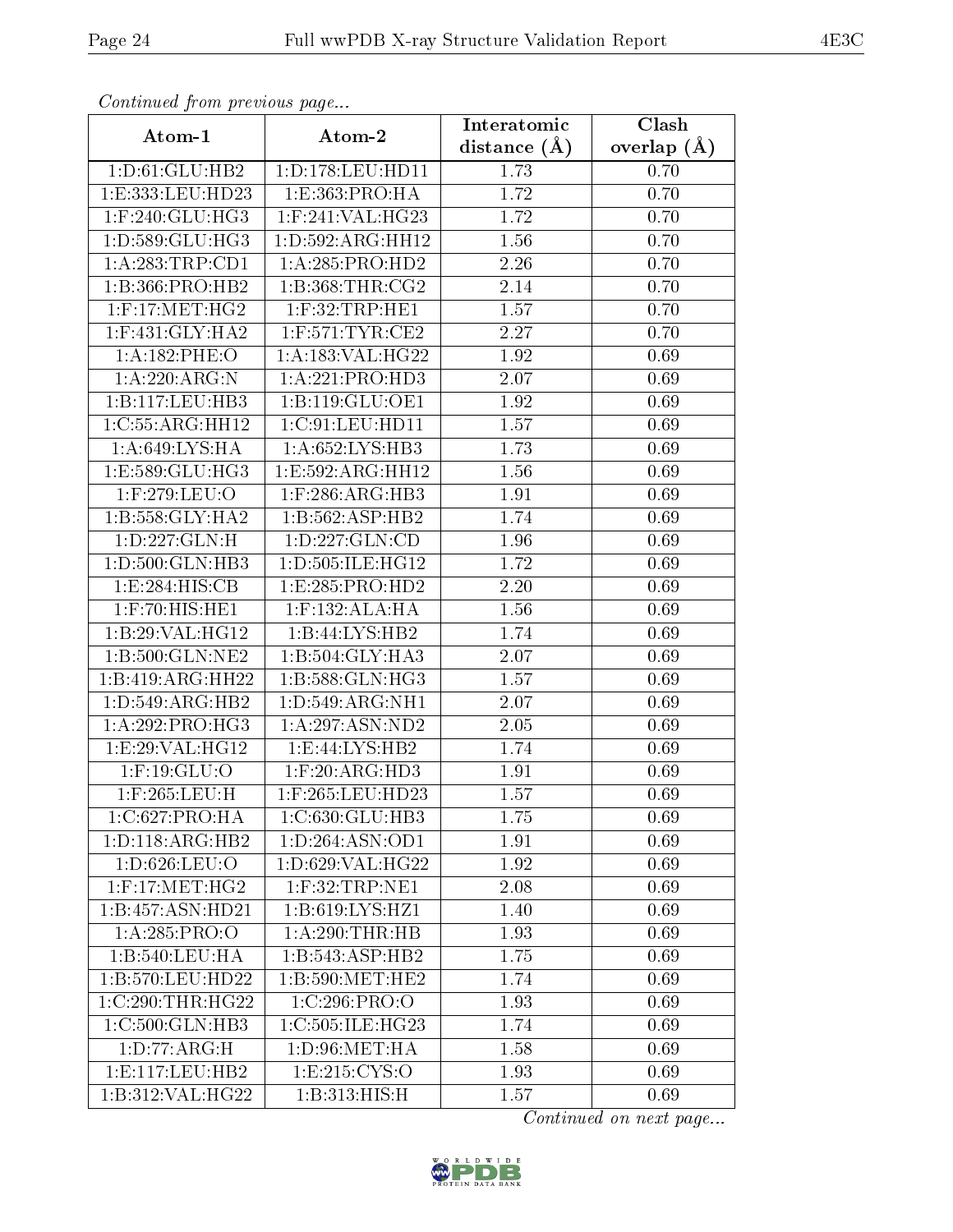| Continued from previous page |                     | Interatomic       | Clash         |
|------------------------------|---------------------|-------------------|---------------|
| Atom-1                       | Atom-2              | distance $(\AA)$  | overlap $(A)$ |
| 1: B:496: LYS: CE            | 1:B:654:LEU:HD21    | 2.22              | 0.69          |
| 1:C:434:TRP:HB3              | 1:C:571:TYR:CZ      | 2.26              | 0.69          |
| 1: D: 17: MET:O              | 1: D: 18: LYS: HD2  | 1.92              | 0.69          |
| 1: D: 580: ASP: HA           | 1: D: 582: ARG: CZ  | 2.22              | 0.69          |
| 1:B:279:LEU:HA               | 1:B:286:ARG:HH12    | 1.58              | 0.69          |
| 1:B:290:THR:HA               | 1:B:296:PRO:HA      | 1.75              | 0.69          |
| 1:C:526:ARG:HA               | 1:C:526:ARG:NE      | 2.07              | 0.69          |
| 1: D: 187: GLN: HE21         | 1:D:220:ARG:NH1     | 1.90              | 0.69          |
| $1:$ F:430:TRP:CZ3           | 1:F:570:LEU:HD23    | 2.29              | 0.69          |
| 1: D: 170: ALA: HB3          | 1: D: 178: LEU: CD2 | 2.23              | 0.68          |
| 1: E: 248: ASP: OD1          | 1:E:254:LYS:HE2     | 1.93              | 0.68          |
| 1: E: 17: MET:HG2            | 1:E:33:HIS:N        | 2.08              | 0.68          |
| 1: A:394: LYS: CG            | 1:A:401:ILE:HG13    | 2.23              | 0.68          |
| 1:D:477:GLN:HG3              | 1:E:478:GLN:HB2     | $1.75\,$          | 0.68          |
| 1:F:333:LEU:HD23             | 1:F:363:PRO:HA      | 1.74              | 0.68          |
| 1:A:333:LEU:HD23             | 1:A:363:PRO:HA      | 1.73              | 0.68          |
| 1: A:480: LYS: HG2           | 1: A:527: GLU:CD    | 2.14              | 0.68          |
| 1: D: 403: PRO: HA           | 1:D:404:ARG:HH21    | 1.57              | 0.68          |
| 1:D:115:CYS:SG               | 1: D: 116: GLY: N   | 2.65              | 0.68          |
| 1: E: 226: TRP:CH2           | 1:E:228:PRO:HB2     | 2.28              | 0.68          |
| 1:C:353:LEU:HB3              | 1:C:386:LEU:HD11    | $\overline{1}.75$ | 0.68          |
| 1:D:333:LEU:HD23             | 1: D: 363: PRO: HA  | 1.75              | 0.68          |
| 1: D: 536: ARG: CZ           | 1:D:625:LEU:HD13    | 2.23              | 0.68          |
| 1:F:394:LYS:HE3              | 1:F:401:ILE:N       | 2.08              | 0.68          |
| 1:E:362:ILE:N                | 1:E:362:ILE:HD12    | 2.09              | 0.68          |
| 1:B:213:PHE:HA               | 1:B:277:LEU:HD21    | 1.76              | 0.68          |
| 1: D:486: PHE: CZ            | 1:D:647:GLN:HB3     | 2.28              | 0.68          |
| 1:A:259:LEU:HD13             | 1:A:259:LEU:O       | 1.94              | 0.68          |
| 1:A:361:LEU:HD23             | 1:A:369:GLN:HE21    | 1.59              | 0.68          |
| 1:B:467:LYS:HD3              | 1:B:541:GLN:NE2     | 2.08              | 0.68          |
| 1:C:19:GLU:O                 | 1:C:20:ARG:HD3      | 1.93              | 0.68          |
| $1:$ F:362:ILE:N             | $1:$ F:362:ILE:HD12 | 2.09              | 0.68          |
| 1:A:356:GLU:HA               | 1:A:453:ALA:CB      | 2.24              | 0.68          |
| 1: D: 16: GLU: N             | 1: D: 33: HIS:H     | 1.91              | 0.68          |
| 1: E: 366: PRO:HG2           | 1: E: 368: THR: CG2 | 2.23              | 0.68          |
| $1:$ F:430:TRP:CH2           | $1:$ F:570:LEU:HD23 | 2.29              | 0.68          |
| 1:C:420:ASN:ND2              | 1:C:421:LEU:H       | 1.92              | 0.67          |
| 1:D:490:ILE:HG21             | 1: D: 517: MET: HE2 | 1.76              | 0.67          |
| 1: D: 221: PRO: O            | 1: D: 222: PHE: HB2 | 1.93              | 0.67          |
| 1: D:362: ILE:H              | 1:D:362:ILE:HD12    | 1.59              | 0.67          |
| 1: D:480: LYS: HG2           | 1:D:527:GLU:CD      | 2.15              | 0.67          |

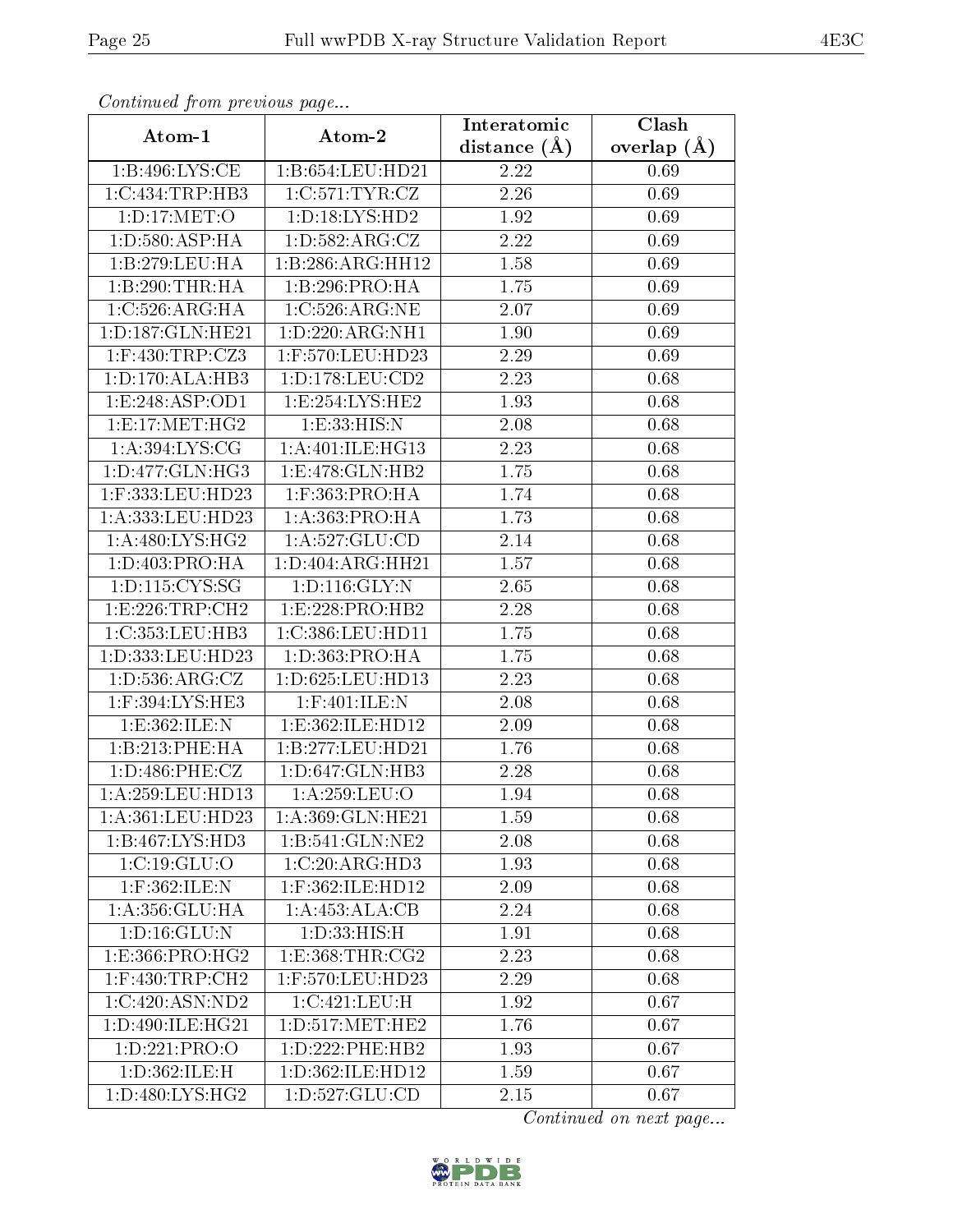| Conningea from previous page |                                       | Interatomic      | Clash             |
|------------------------------|---------------------------------------|------------------|-------------------|
| Atom-1                       | Atom-2                                | distance $(\AA)$ | overlap $(A)$     |
| 1:A:362:ILE:HD12             | 1: A:362: ILE:N                       | 2.09             | 0.67              |
| 1: A:29: VAL:HG12            | 1:A:44:LYS:HB2                        | 1.76             | 0.67              |
| 1:B:325:TYR:CE2              | 1:B:340:ILE:HG22                      | 2.29             | 0.67              |
| 1:C:249:LEU:HD23             | 1:C:418:LYS:HZ3                       | 1.55             | 0.67              |
| 1:C:362:ILE:HD12             | 1:C:362:ILE:N                         | 2.09             | 0.67              |
| 1: D: 120: GLY: O            | 1: D: 123: LEU: HD23                  | 1.94             | 0.67              |
| 1:E:570:LEU:HD22             | 1:E:590:MET:HE2                       | 1.75             | 0.67              |
| $1:$ F:602:GLU:O             | $1:$ F:606:ARG:HG2                    | 1.95             | 0.67              |
| 1:A:49:GLU:OE2               | 1: A:89: ASN: HA                      | 1.94             | 0.67              |
| 1:B:229:VAL:HG23             | 1:B:230:GLN:H                         | 1.59             | 0.67              |
| 1:C:57:ARG:O                 | 1:C:60:LEU:HB3                        | 1.95             | 0.67              |
| $1:$ F:421:LEU:CB            | $1:$ F:586:ASP:HA                     | 2.24             | 0.67              |
| $1:$ F:501:THR:O             | 1:F:502:GLU:HB2                       | 1.93             | 0.67              |
| 1: A:279:LEU:HA              | 1: A:286: ARG: NH1                    | 2.05             | 0.67              |
| 1:E:602:GLU:O                | 1:E:606:ARG:HG2                       | 1.95             | 0.67              |
| $1:$ F:394:LYS:HD2           | $1:$ F:401:ILE:O                      | 1.95             | 0.67              |
| 1: D: 229: VAL:C             | 1:D:231:TRP:H                         | 1.98             | 0.67              |
| 1:D:29:VAL:HG12              | 1: D:44: LYS: HB2                     | 1.75             | 0.67              |
| $1:$ F:458:LEU: $CD2$        | $1:$ F:619:LYS:HA                     | 2.23             | 0.67              |
| 1:B:171:LYS:HG3              | 1:B:199:TYR:OH                        | 1.95             | 0.67              |
| 1:C:407:PRO:O                | 1:C:408:GLU:HB2                       | 1.92             | 0.67              |
| 1:F:187:GLN:CD               | $1:$ F:223:LEU:HG                     | 2.15             | $\overline{0.67}$ |
| 1: A:325: TYR: CE2           | 1: A:340: ILE: HG22                   | 2.29             | 0.67              |
| 1:B:102:GLY:HA2              | 1:B:153:LEU:H                         | 1.58             | 0.67              |
| 1:B:236:ARG:HD3              | 1:B:283:TRP:CZ3                       | 2.30             | 0.67              |
| 1: E: 102: GLY: HA2          | 1:E:153:LEU:H                         | 1.60             | 0.67              |
| 1: B: 479: LEU: CD1          | 1:B:641:LYS:HG2                       | 2.21             | 0.67              |
| 1:C:419:ARG:N                | 1:C:419:ARG:HD3                       | 2.08             | 0.67              |
| 1: D: 416: GLU: C            | 1:D:418:LYS:H                         | 1.98             | 0.67              |
| $1:$ F:236:ARG:NH2           | $1:$ F:283:TRP:HE1                    | 1.93             | 0.67              |
| 1:A:118:ARG:CB               | 1: A:264: ASN:HB3                     | 2.24             | 0.66              |
| 1:B:458:LEU:HD11             | 1:B:544:ILE:HG21                      | 1.77             | 0.66              |
| 1:C:240:GLU:HG3              | 1:C:241:VAL:HG23                      | 1.75             | 0.66              |
| 1:D:486:PHE:CE1              | 1: D: 647: GLN: HB3                   | 2.28             | 0.66              |
| 1:A:420:ASN:HD22             | 1: B:345: GLY:HA3                     | 1.60             | 0.66              |
| 1:C:462:ASN:O                | 1:C:466:SER:HB3                       | 1.95             | 0.66              |
| $1:$ F:480:LYS:HG2           | 1:F:527:GLU:HB3                       | 1.77             | 0.66              |
| 1: E: 295: GLY: N            | 1:E:296:PRO:HD2                       | 2.08             | 0.66              |
| 1:F:422:ALA:O                | $1:$ F:585:GLY:HA3                    | 1.95             | 0.66              |
| 1:C:213:PHE:HA               | 1:C:277:LEU:HD21                      | 1.76             | 0.66              |
| 1:C:490:ILE:HG21             | $1:C:517:\overline{\mathrm{MET:HE2}}$ | 1.75             | 0.66              |

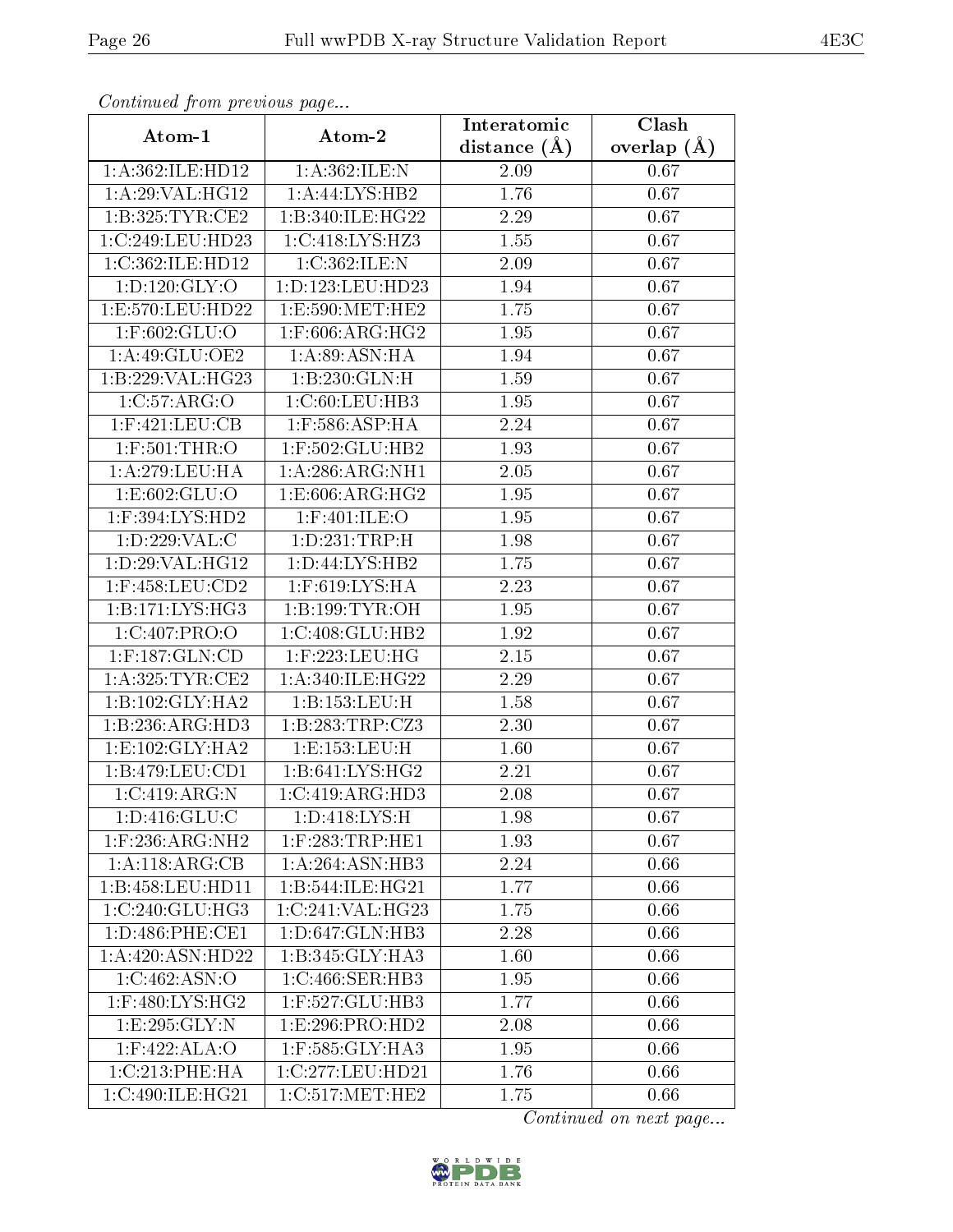| Commaca from previous page          |                     | Interatomic    | Clash           |  |
|-------------------------------------|---------------------|----------------|-----------------|--|
| Atom-1                              | Atom-2              | distance $(A)$ | overlap $(\AA)$ |  |
| 1: D: 328: THR: HG23                | 1:D:331:GLU:HG3     | 1.77           | 0.66            |  |
| 1:D:496:LYS:HD2                     | 1:E:655:TRP:CD1     | 2.30           | 0.66            |  |
| 1: A:172: GLU: HG3                  | 1: A:174: ASP:H     | 1.61           | 0.66            |  |
| 1: A:490: ILE: HG12                 | 1: A:517: MET:HE1   | 1.77           | 0.66            |  |
| 1: A:420: ASN:ND2                   | 1:B:345:GLY:HA3     | 2.10           | 0.66            |  |
| 1: D: 310: LYS: HB2                 | 1:D:310:LYS:HZ3     | 1.61           | 0.66            |  |
| 1:D:626:LEU:HB3                     | 1: D:627: PRO:CD    | 2.26           | 0.66            |  |
| 1:F:227:GLN:HA                      | $1:$ F:231:TRP:CE3  | 2.31           | 0.66            |  |
| 1:B:340:ILE:HD11                    | 1:B:351:GLN:OE1     | 1.96           | 0.66            |  |
| $1:$ F:118:ARG:HB2                  | $1:$ F:264:ASN:OD1  | 1.96           | 0.66            |  |
| $1:$ F:421:LEU:CG                   | $1:$ F:586:ASP:HA   | 2.24           | 0.66            |  |
| $1:$ F:354:LEU:CD1                  | $1:$ F:454:ALA:HA   | 2.26           | 0.66            |  |
| 1:A:117:LEU:HB3                     | 1:A:119:GLU:OE1     | 1.95           | 0.66            |  |
| 1:B:415:GLN:O                       | 1:B:419:ARG:HG3     | 1.95           | 0.66            |  |
| 1:D:404:ARG:N                       | 1:D:404:ARG:HH21    | 1.93           | 0.66            |  |
| 1:D:496:LYS:HA                      | 1: E: 655: TRP: HE1 | 1.61           | 0.66            |  |
| 1:B:77:ARG:H                        | 1: B:96: MET:HA     | 1.60           | 0.66            |  |
| 1:C:77:ARG:H                        | 1:C:96:MET:HA       | 1.60           | 0.66            |  |
| 1:E:434:TRP:CZ3                     | 1:E:568:ARG:HB2     | 2.31           | 0.66            |  |
| 1:F:312:VAL:HG22                    | $1:$ F:313:HIS:H    | 1.61           | 0.66            |  |
| 1:B:282:MET:HG3                     | 1:B:283:TRP:CD1     | 2.30           | 0.66            |  |
| 1: E: 236: ARG: HH22                | 1: E: 283: TRP: HE1 | 1.42           | 0.66            |  |
| 1:A:533:LEU:HD13                    | 1:A:629:VAL:CB      | 2.26           | 0.66            |  |
| 1:A:246:SER:O                       | 1:A:253:VAL:HA      | 1.96           | 0.65            |  |
| 1:A:528:ASN:O                       | 1:A:532:LEU:HD23    | 1.96           | 0.65            |  |
| 1:B:362:ILE:N                       | 1:B:362:ILE:HD12    | 2.11           | 0.65            |  |
| 1:D:182:PHE:HZ                      | 1:D:194:LEU:HD23    | 1.61           | 0.65            |  |
| 1:B:220:ARG:N                       | 1:B:221:PRO:HD3     | 2.11           | 0.65            |  |
| 1:C:517:MET:HG2                     | 1:C:650:ARG:CZ      | 2.26           | 0.65            |  |
| 1: D: 418: LYS: HE3                 | 1:D:421:LEU:HD12    | 1.79           | 0.65            |  |
| $1:A:213:PHE:\overline{\text{CE2}}$ | 1:A:221:PRO:HG2     | 2.30           | 0.65            |  |
| $1:A:426:LEU$ :HA                   | 1:A:429:VAL:HB      | 1.78           | 0.65            |  |
| 1:C:20:ARG:CB                       | 1:C:23:THR:HB       | 2.27           | 0.65            |  |
| 1:C:479:LEU:CD1                     | 1:C:641:LYS:HG2     | 2.17           | 0.65            |  |
| 1:E:57:ARG:O                        | 1: E:60:LEU:HB3     | 1.96           | 0.65            |  |
| 1:F:357:ALA:CA                      | $1:$ F:452:ARG:HH12 | 2.07           | 0.65            |  |
| 1: D: 19: GLU: O                    | 1: D:20: ARG:HD3    | 1.96           | 0.65            |  |
| 1:D:418:LYS:NZ                      | 1:D:421:LEU:HD12    | 2.11           | 0.65            |  |
| 1:E:249:LEU:HD13                    | 1:E:414:LEU:HG      | 1.78           | 0.65            |  |
| 1:F:427:ARG:HH21                    | $1:$ F:575:ARG:CG   | 2.09           | 0.65            |  |
| 1: A:102: GLY:HA2                   | 1:A:153:LEU:H       | 1.62           | 0.65            |  |

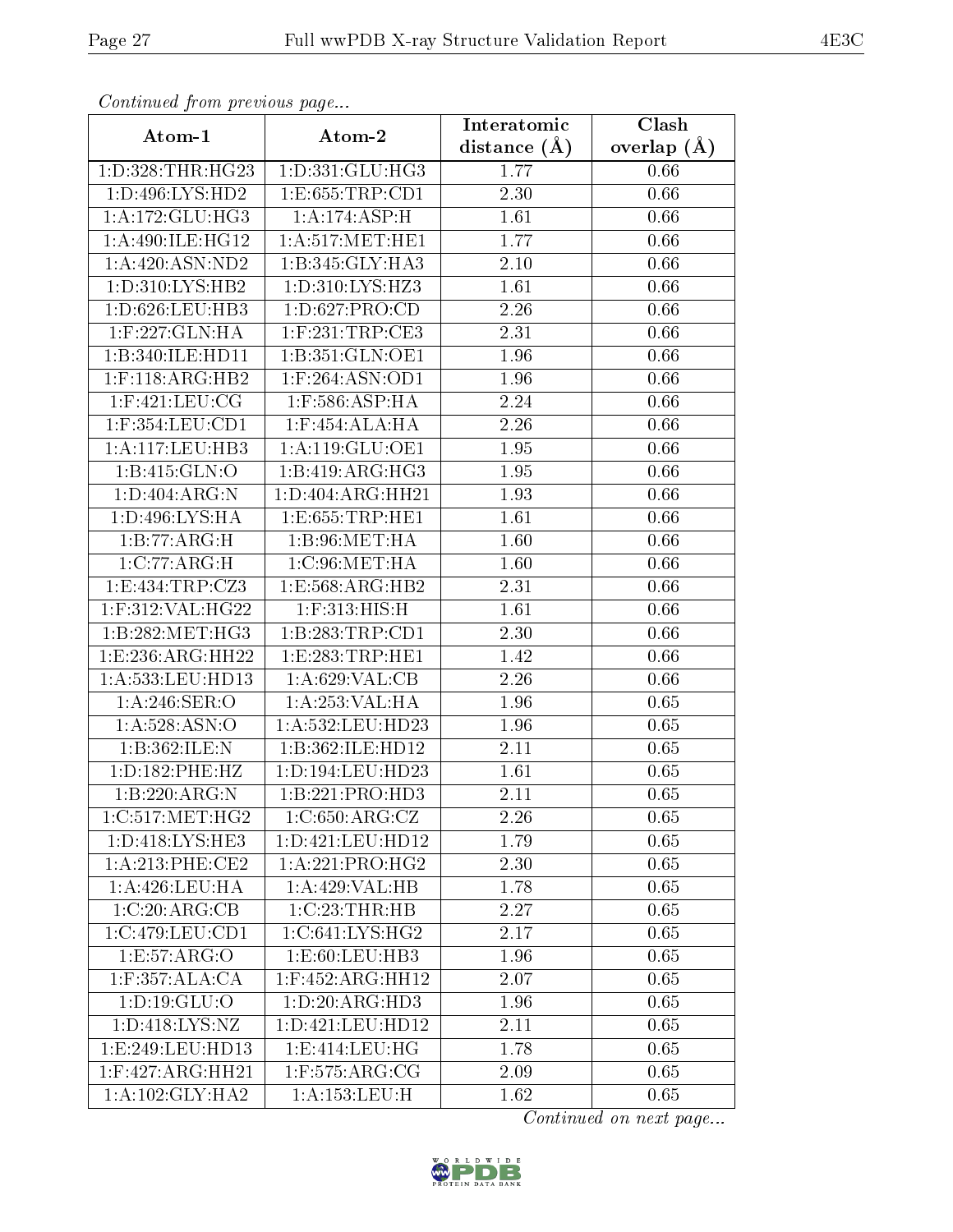| Continued from previous page |                     | Interatomic       | Clash         |
|------------------------------|---------------------|-------------------|---------------|
| Atom-1                       | Atom-2              | distance $(A)$    | overlap $(A)$ |
| 1:A:529:GLU:OE2              | 1:A:632:VAL:HG21    | 1.97              | 0.65          |
| 1:F:371:ILE:HA               | $1:$ F:384:MET:HE1  | $\overline{1}.79$ | 0.65          |
| 1:B:102:GLY:CA               | 1:B:153:LEU:H       | 2.09              | 0.65          |
| 1:B:245:VAL:O                | 1:B:245:VAL:HG12    | 1.96              | 0.65          |
| 1:B:451:GLN:HA               | 1:B:454:ALA:HB3     | 1.79              | 0.65          |
| 1:D:422:ALA:O                | 1:D:585:GLY:HA3     | 1.97              | 0.65          |
| 1:E:577:LYS:HG3              | 1: E: 578: PRO: HD2 | 1.79              | 0.65          |
| $1:$ F:423:PHE:HD1           | $1:$ F:583:THR:HA   | 1.61              | 0.65          |
| $1:$ F:285:PRO:HG2           | $1:$ F:286:ARG:HE   | 1.62              | 0.65          |
| $1:$ F:428:LYS:HG3           | 1:F:429:VAL:N       | 2.10              | 0.65          |
| 1: A:243: ILE: HG22          | 1:A:281:LEU:HD23    | 1.78              | 0.65          |
| 1:A:77:ARG:H                 | 1: A:96:MET:HA      | 1.61              | 0.65          |
| 1:B:602:GLU:O                | 1:B:606:ARG:HG2     | 1.97              | 0.65          |
| 1:F:212:ALA:O                | 1:F:216:ILE:HG13    | 1.97              | 0.65          |
| 1:F:310:LYS:HZ3              | 1:F:310:LYS:HB2     | 1.62              | 0.65          |
| 1:A:102:GLY:CA               | 1: A: 153: LEU:H    | 2.10              | 0.65          |
| 1:B:36:GLU:OE2               | 1:E:359:LEU:HA      | 1.97              | 0.65          |
| 1:A:231:TRP:CE2              | 1:A:235:VAL:HG21    | 2.32              | 0.64          |
| 1: A:89: ASN:H               | 1: A:89: ASN: HD22  | 1.43              | 0.64          |
| 1:C:217:THR:HA               | 1:C:263:ASN:CG      | 2.17              | 0.64          |
| 1:C:365:LYS:HE2              | 1:C:365:LYS:HA      | 1.79              | 0.64          |
| $1:$ F:102:GLY:HA2           | 1:F:153:LEU:H       | 1.61              | 0.64          |
| 1:F:389:LEU:HD21             | 1:F:454:ALA:HB1     | 1.74              | 0.64          |
| 1: F:57: ARG:O               | 1:F:60:LEU:HB3      | 1.97              | 0.64          |
| 1:A:451:GLN:HA               | 1:A:454:ALA:HB3     | 1.79              | 0.64          |
| 1:B:626:LEU:HB3              | 1:B:627:PRO:CD      | 2.27              | 0.64          |
| 1:D:451:GLN:HA               | 1: D: 454: ALA: HB3 | 1.78              | 0.64          |
| 1:F:394:LYS:HG2              | 1:F:401:ILE:N       | 2.12              | 0.64          |
| 1: E: 77: ARG: H             | 1: E:96: MET:HA     | 1.61              | 0.64          |
| 1:A:20:ARG:CB                | 1: A:23:THR:HB      | 2.28              | 0.64          |
| 1:B:392:ASN:CG               | 1:B:393:SER:H       | 2.01              | 0.64          |
| 1:C:29:VAL:HG12              | 1:C:44:LYS:HB2      | 1.79              | 0.64          |
| 1: D: 213: PHE: CE2          | 1: D: 221: PRO:HG2  | 2.33              | 0.64          |
| 1: D: 545: VAL: HA           | 1:D:548:GLN:HE22    | 1.62              | 0.64          |
| 1: D:481: ALA:CB             | 1: E:482: LYS: HD2  | 2.25              | 0.64          |
| $1:$ F:21:LEU:HG             | 1:F:165:ILE:HD13    | 1.80              | 0.64          |
| 1:F:626:LEU:N                | $1:$ F:627:PRO:CD   | 2.50              | 0.64          |
| 1:C:114:CYS:SG               | 1:C:115:CYS:N       | 2.71              | 0.64          |
| 1:E:577:LYS:HE3              | 1:E:584:GLU:OE1     | 1.96              | 0.64          |
| 1:B:20:ARG:CB                | 1:B:23:THR:HB       | 2.28              | 0.64          |
| 1:C:282:MET:HG3              | 1:C:283:TRP:CE3     | 2.33              | 0.64          |

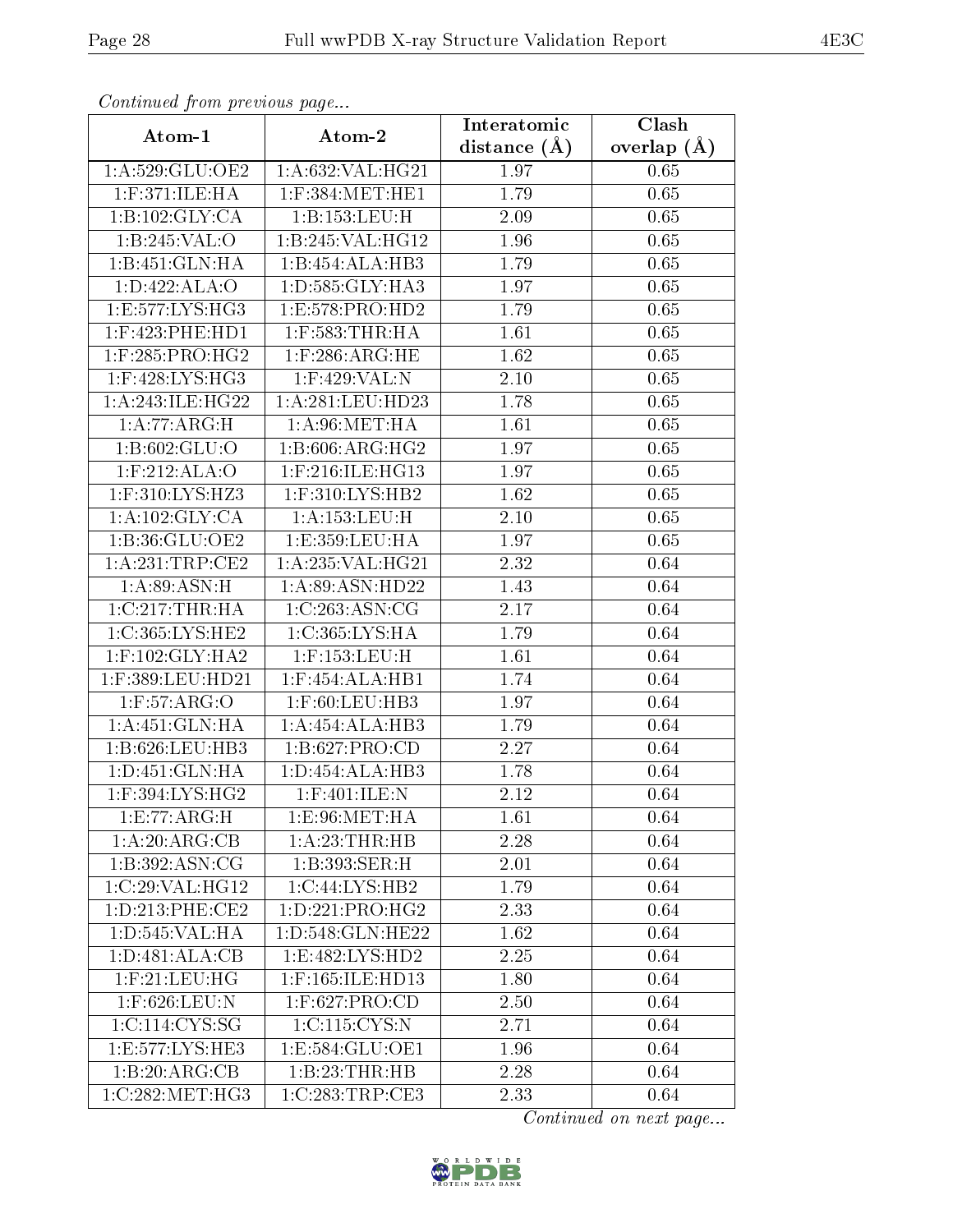| Communica from precious page |                      | Interatomic       | Clash           |
|------------------------------|----------------------|-------------------|-----------------|
| Atom-1                       | Atom-2               | distance $(\AA)$  | overlap $(\AA)$ |
| $1:$ F:426:LEU:O             | $1:$ F:430:TRP:HB2   | 1.98              | 0.64            |
| $1:$ F:80:PRO:CB             | $1:$ F:83:MET:HB $2$ | 2.27              | 0.64            |
| 1:B:104:LEU:HD23             | 1:B:148:PRO:HB3      | 1.78              | 0.64            |
| 1:C:517:MET:HG2              | 1:C:650:ARG:NE       | 2.12              | 0.64            |
| 1: D:602: GLU:O              | 1: D:606: ARG: HG2   | 1.97              | 0.64            |
| $1:$ F:577:LYS:HG3           | $1:$ F:578:PRO:HD2   | 1.80              | 0.64            |
| 1: A:394: LYS: HG2           | 1: A:401: ILE:HG13   | $\overline{1.80}$ | 0.64            |
| 1:A:417:PRO:HA               | 1: B:320: GLY:HA2    | 1.79              | 0.64            |
| 1:B:428:LYS:HG3              | 1:B:429:VAL:N        | 2.12              | 0.64            |
| 1:C:570:LEU:HD22             | 1:C:590:MET:CE       | 2.28              | 0.64            |
| 1:E:286:ARG:HB3              | 1:E:286:ARG:HH11     | 1.62              | 0.64            |
| 1:F:465:LEU:O                | 1:F:626:LEU:HD11     | 1.98              | 0.64            |
| 1: A:655:TRP:O               | 1:F:500:GLN:OE1      | 2.16              | 0.64            |
| 1:C:402:SER:H                | 1:C:403:PRO:CD       | 2.06              | 0.64            |
| 1: E: 368: THR:O             | 1:E:371:ILE:HG22     | 1.98              | 0.64            |
| 1:E:426:LEU:O                | 1:E:430:TRP:HB2      | 1.98              | 0.64            |
| 1:E:60:LEU:HD13              | 1: E: 175: GLN: HG2  | 1.80              | 0.64            |
| 1: E: 328: THR: HG23         | 1: E: 331: GLU: HG3  | 1.80              | 0.64            |
| 1: A:263:ASN:OD1             | 1:A:265:LEU:HD22     | 1.96              | 0.63            |
| 1:A:265:LEU:HD23             | 1: A:266: ASN:N      | 2.10              | 0.63            |
| 1:C:312:VAL:HG22             | 1:C:313:HIS:H        | 1.61              | 0.63            |
| 1:C:126:LEU:HB3              | 1:C:303:LEU:HD21     | 1.80              | 0.63            |
| 1:C:320:GLY:HA2              | 1:C:405:PRO:HG3      | 1.79              | 0.63            |
| 1: D: 655: TRP: CD1          | 1:E:496:LYS:HD2      | 2.33              | 0.63            |
| 1:E:631:GLU:O                | 1:E:635:LEU:HG       | 1.98              | 0.63            |
| 1:C:402:SER:N                | 1:C:403:PRO:CD       | 2.62              | 0.63            |
| 1:C:496:LYS:HZ3              | 1:C:654:LEU:HDI1     | 1.62              | 0.63            |
| 1: D: 655: TRP: CE2          | 1: E:496: LYS: HD2   | 2.34              | 0.63            |
| 1: E: 102: GLY: CA           | 1: E: 153: LEU: H    | 2.12              | 0.63            |
| 1: E: 120: GLY: O            | 1:E:123:LEU:HD23     | 1.98              | 0.63            |
| 1:E:21:EU:HD23               | 1:E:165:ILE:HG23     | 1.81              | 0.63            |
| 1:E:310:LYS:HZ3              | 1: E: 310: LYS: HB2  | 1.63              | 0.63            |
| 1:B:193:LEU:HD22             | 1: B:203: VAL: CG2   | 2.29              | 0.63            |
| 1:B:528:ASN:HD22             | 1:B:528:ASN:N        | 1.95              | 0.63            |
| 1:C:104:LEU:HD23             | 1:C:148:PRO:HB3      | 1.81              | 0.63            |
| 1:D:193:LEU:HD22             | 1: D: 203: VAL: CG2  | 2.27              | 0.63            |
| 1: E: 16: GLU: HG3           | 1: E:32: TRP: NE1    | 2.14              | 0.63            |
| 1:B:333:LEU:HD23             | 1:B:363:PRO:HA       | 1.79              | 0.63            |
| 1:D:223:LEU:CD1              | 1: D: 226: TRP: HB2  | 2.29              | 0.63            |
| 1: E: 340: ILE: HD11         | 1: E: 351: GLN: OE1  | 1.99              | 0.63            |
| 1: A:117: LEU: HB2           | 1: A:215: CYS:O      | 1.99              | 0.63            |

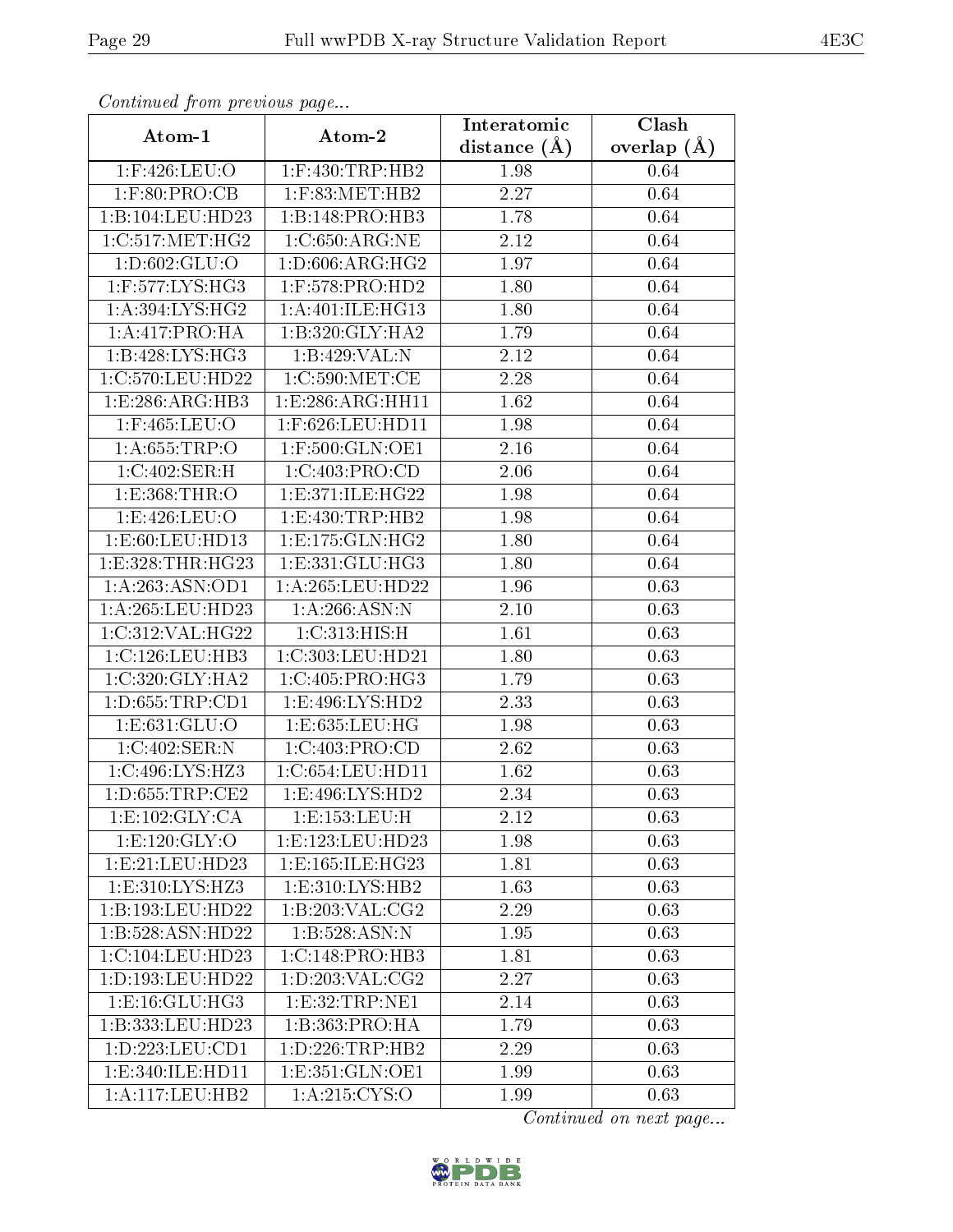| Continued from previous page     |                                 | Interatomic    | Clash         |
|----------------------------------|---------------------------------|----------------|---------------|
| Atom-1                           | Atom-2                          | distance $(A)$ | overlap $(A)$ |
| 1: D:428: LYS: HG3               | 1:D:429:VAL:N                   | 2.13           | 0.63          |
| 1: A:651: GLN:HB2                | $1:$ F:493:ASP:OD2              | 1.99           | 0.63          |
| 1:A:57:ARG:O                     | 1: A:60:LEU:HB3                 | 1.98           | 0.63          |
| 1:C:602:GLU:O                    | 1:C:606:ARG:HG2                 | 1.99           | 0.63          |
| 1:A:193:LEU:HD22                 | 1: A:203:VAL: CG2               | 2.29           | 0.63          |
| 1:C:451:GLN:HA                   | 1:C:454:ALA:HB3                 | 1.79           | 0.63          |
| 1: F:77: ARG:H                   | $1:$ F:96:MET:HA                | 1.64           | 0.63          |
| 1: E:462: ASN:O                  | 1:E:466:SER:HB3                 | 1.99           | 0.63          |
| 1:C:511:LEU:CG                   | 1:C:515:ARG:HH12                | 2.11           | 0.62          |
| 1:C:533:LEU:HD22                 | 1:C:629:VAL:HG12                | 1.80           | 0.62          |
| 1: C:418: LYS: HA                | 1:D:344:THR:HG23                | 1.80           | 0.62          |
| 1: A:480: LYS: HG2               | 1:A:527:GLU:CG                  | 2.30           | 0.62          |
| 1:C:114:CYS:SG                   | 1:C:575:ARG:NH1                 | 2.70           | 0.62          |
| 1: D: 517: MET: HG2              | 1: D:650: ARG: NE               | 2.14           | 0.62          |
| 1:E:20:ARG:CB                    | 1:E:23:THR:HB                   | 2.28           | 0.62          |
| 1:F:570:LEU:HD22                 | $1:$ F:590:MET:CE               | 2.29           | 0.62          |
| 1:B:213:PHE:CD2                  | 1:B:221:PRO:HG2                 | 2.33           | 0.62          |
| 1:B:310:LYS:HZ3                  | 1: B:310: LYS: HB2              | 1.65           | 0.62          |
| 1:B:434:TRP:HB3                  | 1: B:571: TYR: CZ               | 2.34           | 0.62          |
| 1: D: 21: LEU: HB3               | 1: D: 165: ILE: HG21            | 1.80           | 0.62          |
| $1:$ F:296:PRO:HG2               | $1:$ F:297:ASN:H                | 1.63           | 0.62          |
| $1:$ F:455:MET:O                 | 1:F:459:LEU:HD13                | 1.99           | 0.62          |
| $1:$ F:544:ILE:O                 | 1:F:547:LEU:HG                  | 1.99           | 0.62          |
| 1: A:169: TYR:OH                 | 1:A:183:VAL:HG21                | 1.99           | 0.62          |
| 1: A:286: ARG: HA                | 1: A:290:THR:OG1                | 1.99           | 0.62          |
| 1:C:120:GLY:O                    | 1:C:123:LEU:HD23                | 1.99           | 0.62          |
| 1:C:545:VAL:HA                   | 1:C:548:GLN:HE22                | 1.64           | 0.62          |
| 1: D: 182: PHE: CZ               | 1: D: 195: GLU: HG2             | 2.35           | 0.62          |
| 1: D: 408: GLU: CG               | 1:D:413:ILE:HD13                | 2.29           | 0.62          |
| $1:$ F:210:THR:HG22              | $1:$ F:220:ARG:HB2              | 1.80           | 0.62          |
| $1:$ F:401:ILE:HG12              | $1:$ F:403:PRO:CD               | 2.20           | 0.62          |
| 1:C:90:ASP:O                     | 1:C:91:LEU:HD22                 | 2.00           | 0.62          |
| 1:F:340:ILE:HD11                 | 1:F:351:GLN:OE1                 | 1.99           | 0.62          |
| 1:A:434:TRP:HB3                  | 1: A:571:TYR:CE1                | 2.34           | 0.62          |
| 1:B:355:GLN:O                    | 1:B:359:LEU:HD11                | 1.99           | 0.62          |
| $1:$ F:185:THR:HG22              | $1:$ F:187:GLN:H                | 1.65           | 0.62          |
| 1: D: 213: PHE: CD1              | 1: D: 221: PRO: HB2             | 2.35           | 0.62          |
| $1: D: 325: TYR: \overline{CE2}$ | 1: D:340: ILE: HG <sub>22</sub> | 2.35           | 0.62          |
| 1: D:84: GLN: HE22               | 1: D: 85: ASN: HB2              | 1.63           | 0.62          |
| 1:F:309:LEU:HD11                 | $1:$ F:311:LEU:HD23             | 1.82           | 0.62          |
| $1:$ F:631:GLU:O                 | $1:$ F:635:LEU:HG               | 1.99           | 0.62          |

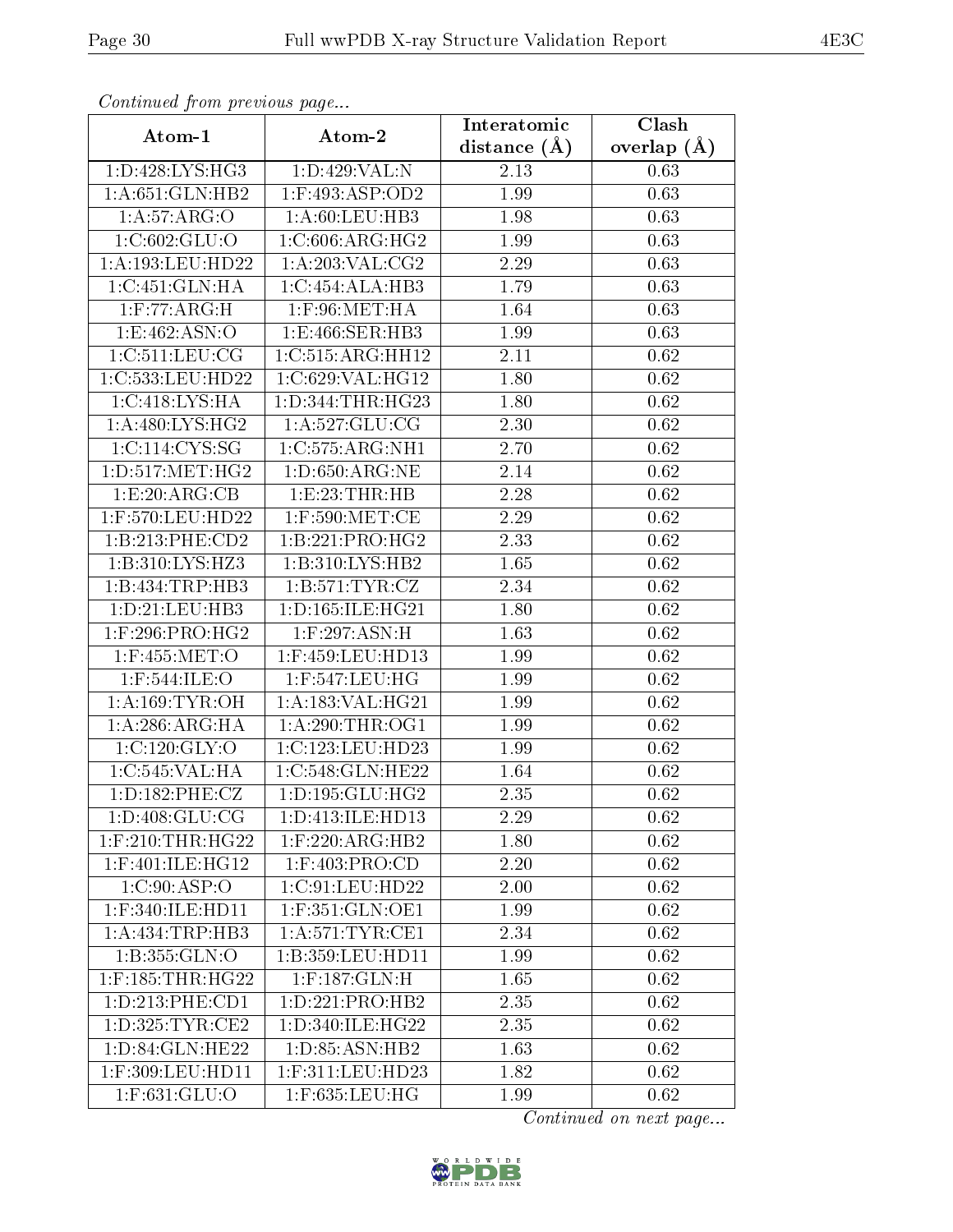| сонинией јтот ртеvиоиз раде           |                      | Interatomic       | Clash         |
|---------------------------------------|----------------------|-------------------|---------------|
| Atom-1                                | Atom-2               | distance $(A)$    | overlap $(A)$ |
| 1:C:325:TYR:CE2                       | 1:C:340:ILE:HG22     | 2.34              | 0.62          |
| 1:C:417:PRO:CA                        | 1: D:320: GLY:HA3    | $\overline{2}.26$ | 0.62          |
| $1: D:418: LYS: \overline{\text{CE}}$ | 1:D:421:LEU:HD12     | 2.30              | 0.62          |
| $1:$ F:542:THR:HA                     | 1:F:545:VAL:HG22     | 1.81              | 0.62          |
| 1: A: 361: LEU: HD22                  | 1:A:369:GLN:HG3      | 1.82              | 0.62          |
| 1: A:480: LYS: HG2                    | 1:A:527:GLU:CB       | 2.29              | 0.62          |
| 1:A:540:LEU:HD21                      | 1:A:622:ALA:HB2      | 1.80              | 0.62          |
| 1: A: 583: THR: HG23                  | 1: A:584: GLU:H      | $\overline{1}.64$ | 0.62          |
| 1:B:328:THR:HG23                      | 1: B: 331: GLU: HG3  | 1.79              | 0.62          |
| 1: D: 213: PHE: HA                    | 1:D:277:LEU:HD21     | 1.81              | 0.62          |
| 1:D:244:VAL:HB                        | 1: D: 256: SER: HB2  | 1.81              | 0.62          |
| 1:E:237:GLN:HG2                       | 1: E: 238: LYS: HD2  | 1.81              | 0.62          |
| $1:$ F:486:PHE:CZ                     | 1:F:651:GLN:OE1      | 2.52              | 0.62          |
| 1:A:212:ALA:O                         | 1: A:216: ILE: HG13  | 2.00              | 0.62          |
| 1:B:227:GLN:NE2                       | 1:B:229:VAL:HG13     | 2.15              | 0.62          |
| 1:B:545:VAL:H A                       | 1:B:548:GLN:HE22     | 1.64              | 0.62          |
| 1:C:223:LEU:HD21                      | 1:C:253:VAL:HG12     | 1.81              | 0.62          |
| $1:C:276$ : $TRP:CE2$                 | 1:C:280:MET:HG3      | 2.35              | 0.62          |
| 1:C:123:LEU:HD12                      | 1:C:307:LEU:HD13     | 1.81              | 0.62          |
| 1:C:366:PRO:O                         | 1:C:368:THR:HG23     | 2.00              | 0.62          |
| 1:C:426:LEU:O                         | 1:C:430:TRP:HB2      | 2.00              | 0.62          |
| 1: D: 245: VAL: HA                    | 1:D:254:LYS:O        | 2.00              | 0.62          |
| 1:F:354:LEU:HD13                      | 1:F:453:ALA:O        | 2.00              | 0.62          |
| $1:A:363:P\overline{RO:HG2}$          | 1: A: 364: ASP: OD1  | 2.00              | 0.61          |
| 1: A:505: ILE:HG12                    | 1:A:511:LEU:HD13     | 1.82              | 0.61          |
| 1:E:186:LEU:HD12                      | 1:E:189:LEU:HD23     | 1.82              | 0.61          |
| 1: E: 526: ARG: HD2                   | 1:E:636:MET:HG2      | 1.82              | 0.61          |
| 1: E:649: LYS:O                       | 1:E:653:GLU:HG3      | $2.00\,$          | 0.61          |
| $1:$ F:282:MET:HG2                    | $1:$ F:286:ARG:NH2   | 2.14              | 0.61          |
| 1: A:486: PHE:HZ                      | 1: A:517: MET:SD     | 2.23              | 0.61          |
| 1:A:533:LEU:HD13                      | 1: A:629: VAL:HG12   | 1.82              | 0.61          |
| 1:B:17:MET:N                          | 1:B:17:MET:SD        | 2.73              | 0.61          |
| 1: D: 105: ARG: HD2                   | 1: D: 148: PRO: HB2  | 1.82              | 0.61          |
| 1: D: 118: ARG: HH12                  | 1: D: 438: GLN: CG   | 2.14              | 0.61          |
| 1:E:21:EU:HG                          | 1: E: 165: ILE: HD13 | 1.81              | 0.61          |
| 1: E: 467: LYS: HD3                   | 1: E: 541: GLN: NE2  | 2.15              | 0.61          |
| $1:$ F:451: $GLN:HA$                  | $1:$ F:454:ALA:HB3   | 1.81              | 0.61          |
| 1:A:602:GLU:O                         | 1: A:606:ARG:HG2     | 2.00              | 0.61          |
| 1:C:570:LEU:N                         | 1:C:570:LEU:HD12     | 2.16              | 0.61          |
| 1:D:126:LEU:HB3                       | 1:D:303:LEU:HD21     | 1.81              | 0.61          |
| 1:E:312:VAL:HG22                      | 1:E:313:HIS:H        | 1.66              | 0.61          |

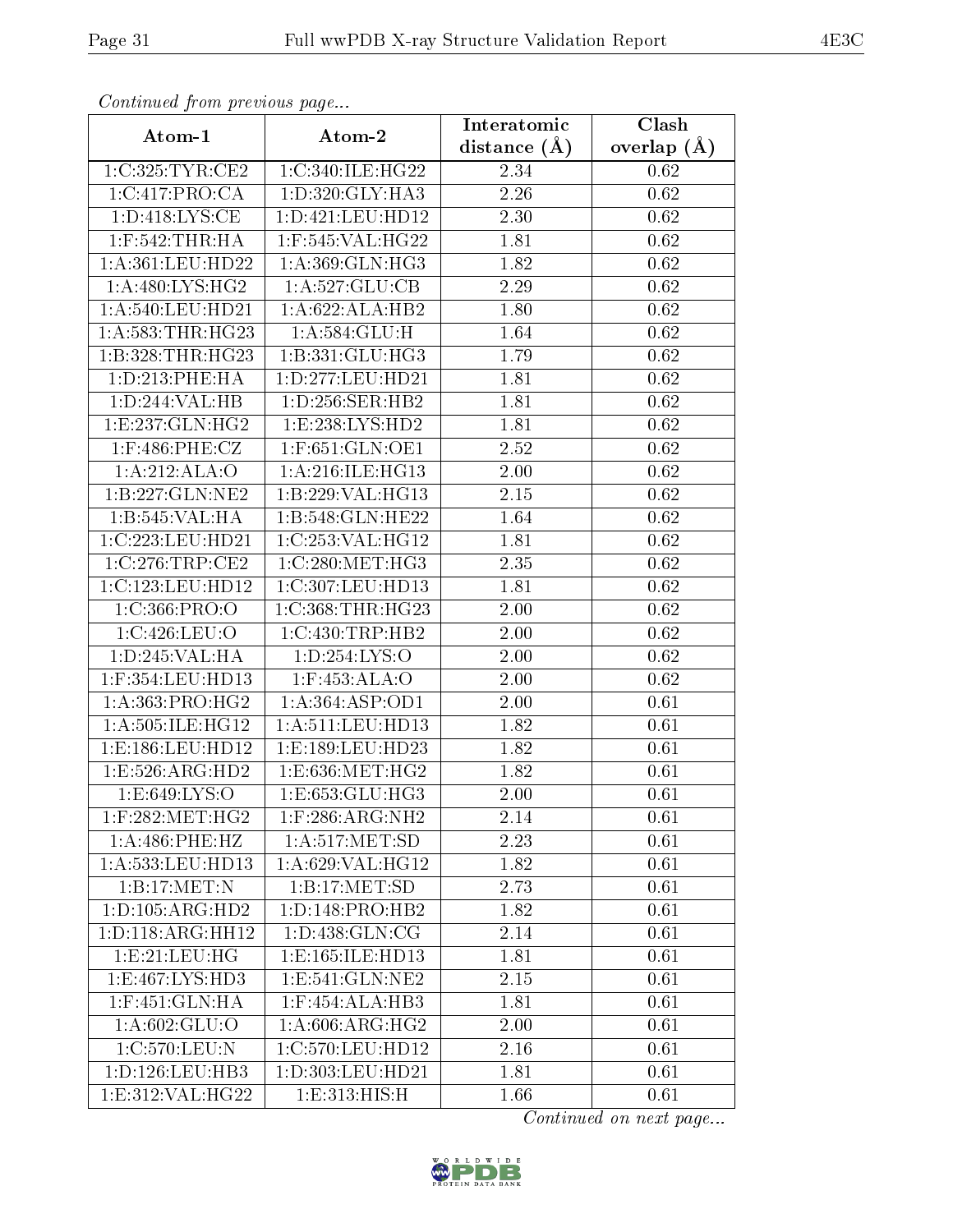| Continuea from previous page          |                        | Interatomic       | Clash         |
|---------------------------------------|------------------------|-------------------|---------------|
| Atom-1                                | Atom-2                 | distance $(A)$    | overlap $(A)$ |
| 1:E:357:ALA:HA                        | 1:E:452:ARG:HH12       | 1.65              | 0.61          |
| 1:E:451:GLN:HA                        | 1:E:454:ALA:HB3        | $\overline{1.82}$ | 0.61          |
| 1:E:49:GLU:HG3                        | 1:E:89:ASN:HD22        | 1.65              | $0.61\,$      |
| $1:$ F:325:TYR:CE2                    | 1:F:340:ILE:HG22       | 2.35              | 0.61          |
| $1:$ F:34:ASN:OD1                     | $1:$ F:83:MET:SD       | 2.58              | 0.61          |
| 1: A:244: VAL:HG21                    | 1:A:260:PRO:HD3        | 1.82              | 0.61          |
| 1: B:81: GLU:CD                       | 1: B:81: GLU:H         | 2.04              | 0.61          |
| 1: D:84: GLN: NE2                     | 1:D:85:ASN:HB2         | 2.15              | 0.61          |
| 1: E:401: ILE: HG22                   | 1:E:402:SER:H          | 1.65              | 0.61          |
| 1:A:658:LEU:HD21                      | $1:$ F:497:TYR:HE1     | 1.66              | 0.61          |
| 1:B:61:GLU:OE1                        | 1:B:168:GLY:HA2        | 2.01              | 0.61          |
| 1:B:421:LEU:HD12                      | 1:B:421:LEU:H          | 1.64              | 0.61          |
| 1:C:21:LEU:HB3                        | 1:C:165:ILE:HG21       | 1.81              | 0.61          |
| 1: D: 107: TYR: CE2                   | 1: D: 153: LEU: HD22   | 2.35              | 0.61          |
| 1:E:542:THR:HA                        | 1:E:545:VAL:HG22       | 1.83              | 0.61          |
| $1:E:427:ARG:\overline{HH21}$         | 1: E: 575: ARG: CG     | 2.14              | 0.61          |
| 1:A:126:LEU:HB3                       | 1:A:303:LEU:HD21       | 1.82              | 0.61          |
| 1: E: 387: VAL:HGI1                   | 1:E:450:GLY:CA         | 2.25              | 0.61          |
| $1:$ F:57:ARG:HD2                     | $1:$ F:177:GLU:O       | 2.01              | 0.61          |
| 1: B: 57: ARG: O                      | 1:B:60:LEU:HB3         | 2.00              | 0.61          |
| $1:$ F:61:GLU:OE1                     | $1:$ F:168:GLY:HA2     | 2.01              | 0.61          |
| 1:F:626:LEU:O                         | 1:F:629:VAL:HG22       | 2.00              | 0.61          |
| $1:$ F:82:GLY:C                       | $1:$ F:84:GLN:H        | 2.04              | 0.61          |
| 1:B:165:ILE:HG22                      | 1:B:166:ASP:N          | 2.11              | 0.61          |
| 1:B:84:GLN:O                          | 1: B:86: LEU: HG       | 2.00              | 0.61          |
| 1:C:490:ILE:CG1                       | 1:C:650:ARG:HB3        | 2.31              | 0.61          |
| 1:C:80:PRO:HB2                        | 1:C:84:GLN:NE2         | 2.16              | 0.61          |
| 1:D:244:VAL:CG2                       | 1:D:260:PRO:HD3        | 2.31              | 0.61          |
| 1:E:193:LEU:HD22                      | 1:E:203:VAL:CG2        | 2.28              | 0.61          |
| 1:E:401:ILE:HB                        | 1:E:403:PRO:HD3        | 1.82              | 0.61          |
| $1:$ F:120: $\overline{\text{GLY:O}}$ | $1:$ F:123:LEU:HD23    | 2.00              | 0.61          |
| $1:$ F:328:THR:HG23                   | $1:$ F:33 $1:$ GLU:HG3 | 1.82              | 0.61          |
| $1:$ F:514:TRP:CH2                    | 1:F:653:GLU:HB2        | 2.36              | 0.61          |
| 1:A:107:TYR:CE2                       | 1:A:153:LEU:HD22       | 2.36              | 0.61          |
| $1: A:486:$ PHE:CE2                   | 1: A:518: GLU: HA      | 2.36              | 0.61          |
| 1: A:545:VAL:HA                       | 1: A:548: GLN: HE22    | 1.63              | 0.61          |
| 1:B:213:PHE:CE1                       | 1:B:221:PRO:HB2        | 2.35              | 0.61          |
| 1:C:286:ARG:N                         | 1:C:290:THR:HG23       | 2.15              | 0.61          |
| 1:C:542:THR:HA                        | 1:C:545:VAL:HG22       | 1.83              | 0.61          |
| 1:F:32:TRP:CZ3                        | 1:F:83:MET:HB3         | 2.33              | 0.61          |
| 1:B:187:GLN:HB3                       | 1:B:220:ARG:CZ         | 2.31              | 0.61          |

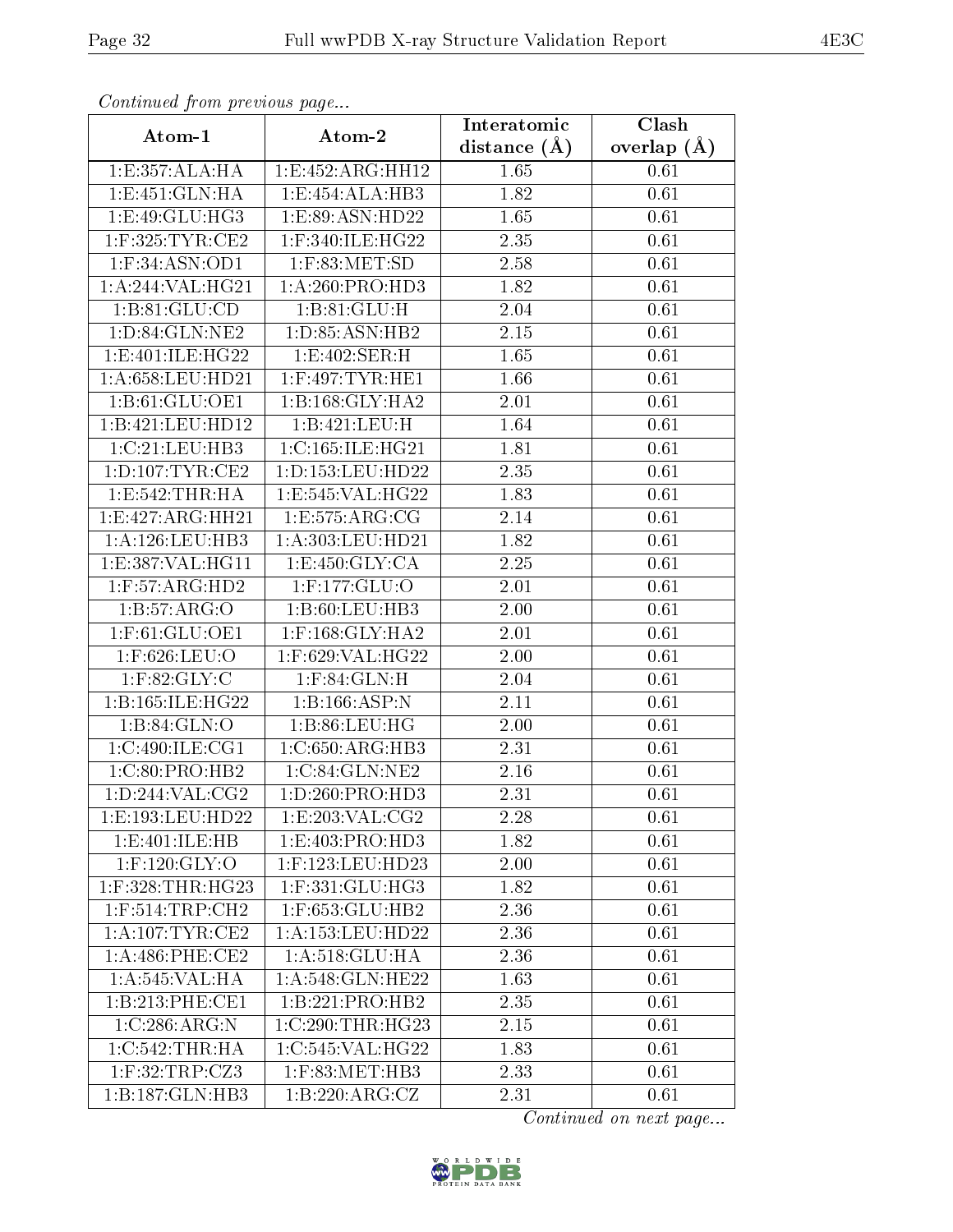| Commuca from previous page |                      | Interatomic    | Clash           |
|----------------------------|----------------------|----------------|-----------------|
| Atom-1                     | Atom-2               | distance $(A)$ | overlap $(\AA)$ |
| 1: D: 408: GLU: HG2        | 1:D:413:ILE:HD13     | 1.82           | 0.61            |
| 1: D: 57: ARG: O           | 1:D:60:LEU:HB3       | 2.01           | 0.61            |
| 1:E:22:GLY:N               | 1:E:165:ILE:HG21     | 2.15           | 0.61            |
| $1:$ F:21:LEU:HD23         | 1:F:165:ILE:HG23     | 1.82           | 0.61            |
| 1:C:526:ARG:HH11           | 1:C:529:GLU:HG2      | 1.66           | 0.60            |
| 1:E:325:TYR:CE2            | 1:E:340:ILE:HG22     | 2.36           | 0.60            |
| $1:$ F:276:TRP:CE2         | $1:$ F:280:MET:HG3   | 2.36           | 0.60            |
| 1:F:123:LEU:HD12           | 1:F:307:LEU:HD13     | 1.81           | 0.60            |
| 1:A:528:ASN:HA             | 1: A:531:LYS:HZ2     | 1.65           | 0.60            |
| 1:C:316:ASN:ND2            | 1:C:344:THR:HG21     | 2.16           | 0.60            |
| 1:A:402:SER:H              | 1: A:403: PRO:CD     | 2.10           | 0.60            |
| 1:A:533:LEU:HD13           | 1: A:629: VAL:CA     | 2.30           | 0.60            |
| 1:B:21:LEU:HG              | 1:B:165:ILE:HD13     | 1.82           | 0.60            |
| 1:B:283:TRP:HB2            | 1:B:284:HIS:ND1      | 2.16           | 0.60            |
| 1:B:477:GLN:HE21           | 1:C:477:GLN:NE2      | 1.99           | 0.60            |
| 1:C:118:ARG:HD3            | 1:C:435:HIS:NE2      | 2.16           | 0.60            |
| 1:F:117:LEU:O              | $1:$ F:118:ARG:HB3   | 2.01           | 0.60            |
| $1:$ F:279:LEU: $CD2$      | $1:$ F:292:PRO:HD3   | 2.26           | 0.60            |
| 1:A:419:ARG:N              | 1:A:419:ARG:NE       | 2.41           | 0.60            |
| 1:B:286:ARG:HA             | 1:B:290:THR:CG2      | 2.32           | 0.60            |
| 1:B:415:GLN:NE2            | 1:B:419:ARG:HG2      | 2.16           | 0.60            |
| 1:C:222:PHE:HA             | 1:C:245:VAL:HB       | 1.84           | 0.60            |
| 1:A:481:ALA:C              | 1:F:482:LYS:HZ1      | 2.05           | 0.60            |
| 1:F:526:ARG:HH22           | 1:F:635:LEU:HB3      | 1.67           | 0.60            |
| 1:A:192:GLU:HG2            | 1:A:283:TRP:CB       | 2.31           | 0.60            |
| 1:F:426:LEU:HD11           | 1:F:574:LEU:HD11     | 1.82           | 0.60            |
| 1: A:316: ASN: ND2         | 1:A:344:THR:HG21     | 2.16           | 0.60            |
| 1:B:415:GLN:HE21           | 1:B:419:ARG:CG       | 2.14           | 0.60            |
| 1:C:310:LYS:HB2            | 1:C:310:LYS:HZ3      | 1.66           | 0.60            |
| 1:C:417:PRO:HG3            | 1: D: 405: PRO: HG3  | 1.82           | 0.60            |
| 1:C.626:LEU:O              | 1:C:629:VAL:HG22     | 2.01           | 0.60            |
| 1: D: 340: ILE: HD11       | 1:D:351:GLN:OE1      | 2.00           | 0.60            |
| 1:D:402:SER:N              | 1:D:403:PRO:HD2      | 2.11           | 0.60            |
| 1:E:276:TRP:CE2            | 1:E:280:MET:HG3      | 2.37           | 0.60            |
| 1:E:430:TRP:C              | 1: E: 571: TYR: HE2  | 2.04           | 0.60            |
| 1:A:120:GLY:O              | 1: A: 123: LEU: HD23 | 2.00           | 0.60            |
| 1:A:292:PRO:C              | 1:A:294:TYR:H        | 2.04           | 0.60            |
| 1: E: 416: GLU:C           | 1: E:418: LYS:H      | 2.04           | 0.60            |
| 1: A:658:LEU:HA            | $1:$ F:658:LEU:CD1   | 2.31           | 0.60            |
| 1: A:213: PHE:CE1          | 1:A:243:ILE:HB       | 2.37           | 0.60            |
| 1:B:626:LEU:O              | 1:B:629:VAL:HG22     | 2.02           | 0.60            |

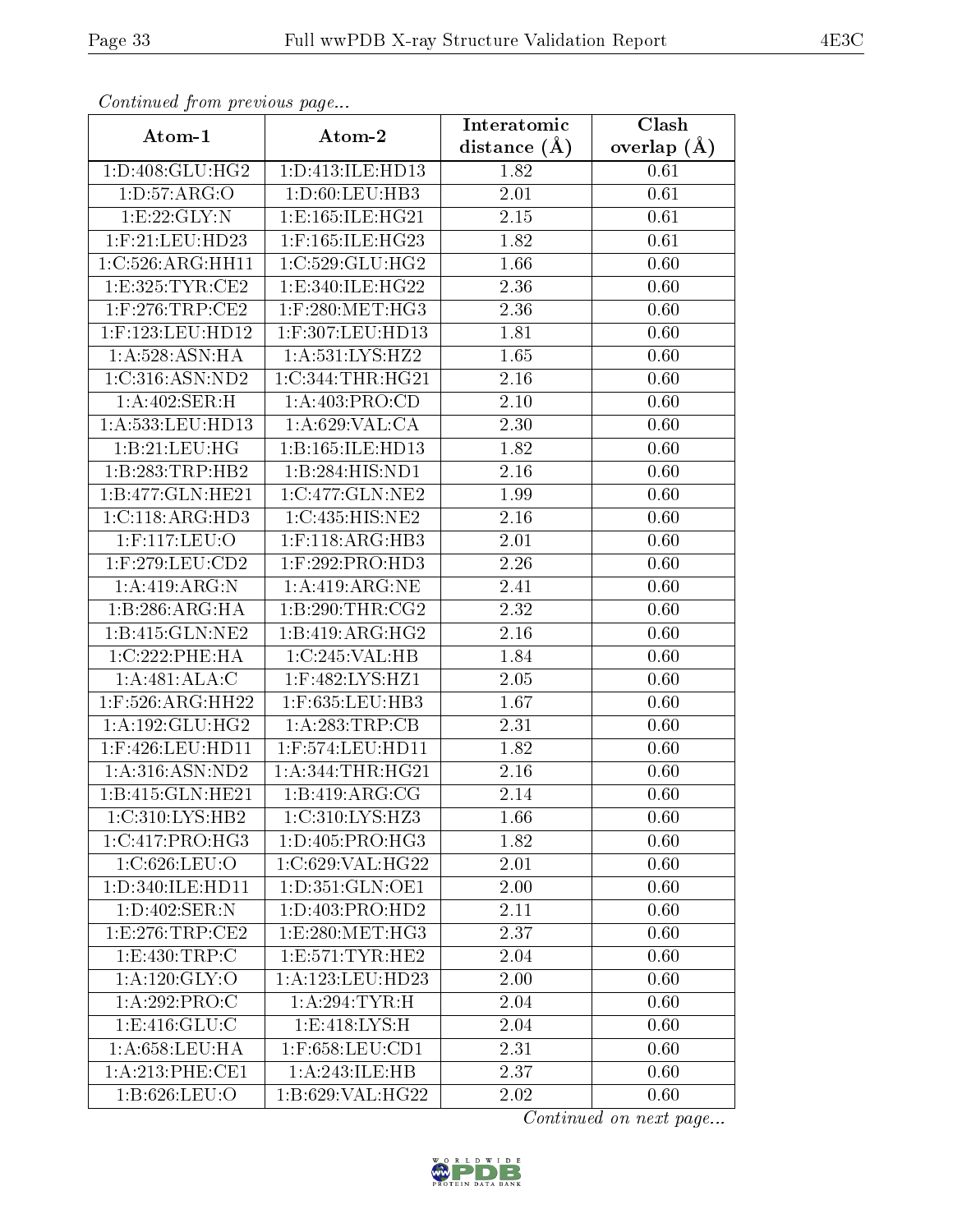| Continuation from providuo puga |                     | Interatomic       | $\overline{\text{Clash}}$ |
|---------------------------------|---------------------|-------------------|---------------------------|
| Atom-1                          | Atom-2              | distance $(A)$    | overlap $(A)$             |
| 1:C:244:VAL:HB                  | 1:C:256:SER:HB3     | 1.84              | 0.60                      |
| 1:C:333:LEU:HD23                | 1:C:363:PRO:HA      | 1.83              | 0.60                      |
| 1: A:428: LYS: HG3              | 1:A:429:VAL:N       | $2.16\,$          | 0.60                      |
| 1:D:244:VAL:HG21                | 1: D: 260: PRO: HD3 | 1.83              | 0.60                      |
| 1: D: 434: TRP: HB3             | 1: D: 571: TYR: CZ  | $\overline{2.37}$ | 0.60                      |
| 1: D: 517: MET: HB3             | 1: D:650: ARG: NH2  | 2.17              | 0.60                      |
| 1: E: 16: GLU: HG3              | 1:E:32:TRP:HE1      | 1.65              | 0.60                      |
| 1:A:503:PHE:HB2                 | $1:$ F:659:LYS:CD   | 2.31              | 0.60                      |
| 1:A:283:TRP:CD1                 | 1: A:284: HIS:N     | 2.69              | 0.60                      |
| 1:A:479:LEU:HD12                | 1: A:640: GLU: HG2  | 1.83              | 0.60                      |
| 1:B:367:ALA:C                   | 1:B:369:GLN:N       | 2.56              | 0.60                      |
| 1:B:455:MET:O                   | 1:B:459:LEU:HD13    | 2.02              | 0.60                      |
| 1:C:366:PRO:C                   | 1: C: 368: THR:H    | 2.06              | 0.60                      |
| 1:D:631:GLU:O                   | 1:D:635:LEU:HG      | 2.02              | 0.60                      |
| 1:E:16:GLU:N                    | 1: E:30: ILE: HG21  | 2.17              | 0.60                      |
| 1: D: 665: VAL: HG13            | 1: E: 664: LYS: O   | 2.02              | 0.60                      |
| 1:F:193:LEU:HD22                | $1:$ F:203:VAL:CG2  | 2.29              | 0.60                      |
| 1:A:170:ALA:O                   | 1:A:178:LEU:HB2     | 2.02              | 0.59                      |
| 1: D: 224: PRO:HG2              | 1: D: 225: ASN:H    | 1.67              | 0.59                      |
| 1: D: 236: ARG: HH22            | 1: D: 283: TRP: HE1 | 1.47              | 0.59                      |
| 1: D: 496: LYS: HE2             | 1:D:654:LEU:HD21    | 1.84              | 0.59                      |
| 1:E:545:VAL:HA                  | 1:E:548:GLN:HE22    | 1.66              | 0.59                      |
| $1:$ F:526:ARG:NH2              | 1:F:635:LEU:HB3     | 2.16              | 0.59                      |
| $1:$ F:421:LEU:HG               | $1:$ F:586:ASP:HA   | 1.82              | 0.59                      |
| 1:A:291:ASP:C                   | 1:A:293:THR:H       | $2.04\,$          | 0.59                      |
| 1:A:533:LEU:HD22                | 1:A:629:VAL:CG1     | 2.25              | 0.59                      |
| 1:B:35:GLN:HG2                  | 1:E:465:LEU:HG      | 1.83              | 0.59                      |
| 1:B:447:LEU:HD23                | 1: B:609: TYR: CE1  | 2.34              | 0.59                      |
| 1:C:193:LEU:HD22                | 1:C:203:VAL:CG2     | 2.30              | 0.59                      |
| 1:D:21:LEU:HG                   | 1: D: 165: ILE: CD1 | 2.32              | 0.59                      |
| $1:$ F:102:GLY:CA               | $1:$ F:153:LEU:H    | 2.15              | 0.59                      |
| 1: A:503: PHE:HB2               | $1:$ F:659:LYS:HD2  | 1.83              | 0.59                      |
| 1:C:510:LEU:HB3                 | 1:C:653:GLU:OE2     | 2.02              | 0.59                      |
| 1: D:282:MET:HB2                | 1: D: 286: ARG: CZ  | 2.31              | 0.59                      |
| 1: E: 229: VAL: HG22            | 1:E:230:GLN:OE1     | 2.03              | 0.59                      |
| 1: A:655:TRP:HD1                | $1:$ F:500:GLN:HG2  | 1.62              | 0.59                      |
| 1: A: 361: LEU: CD2             | 1:A:369:GLN:HE21    | 2.15              | 0.59                      |
| 1:C:486:PHE:CE2                 | 1:C:521:VAL:HG21    | 2.37              | 0.59                      |
| 1: D: 426: LEU: O               | 1: D: 430: TRP: HB2 | 2.03              | 0.59                      |
| $1:$ F:284:HIS:CG               | $1:$ F:285:PRO:HD3  | 2.38              | 0.59                      |
| 1:A:631:GLU:O                   | 1:A:635:LEU:HG      | 2.02              | 0.59                      |

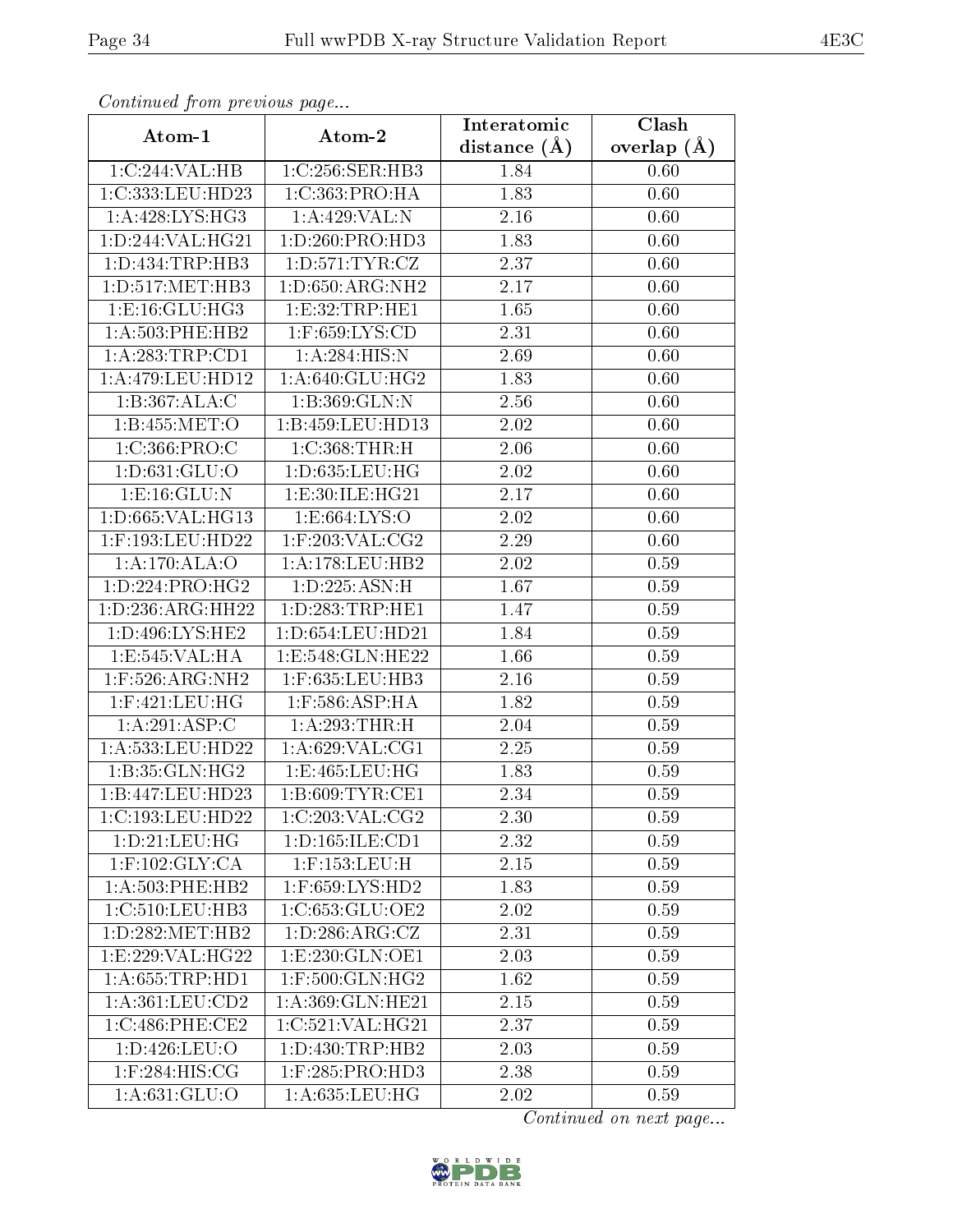| Commaca jibin previous page  |                                     | Interatomic    | Clash         |  |
|------------------------------|-------------------------------------|----------------|---------------|--|
| Atom-1                       | Atom-2                              | distance $(A)$ | overlap $(A)$ |  |
| 1:B:284:HIS:H                | 1:B:285:PRO:HD2                     | 1.68           | 0.59          |  |
| 1:B:365:LYS:C                | 1:B:367:ALA:H                       | 2.06           | 0.59          |  |
| 1:E:428:LYS:HG3              | 1:E:429:VAL:N                       | 2.16           | 0.59          |  |
| 1:E:626:LEU:O                | 1:E:629:VAL:HG22                    | 2.03           | 0.59          |  |
| 1:C:404:ARG:O                | 1:C:404:ARG:HD3                     | 2.01           | 0.59          |  |
| $1:$ F:20:ARG:CB             | $1:$ $F:23:$ THR: $HB$              | 2.33           | 0.59          |  |
| 1:F:427:ARG:HE               | $1:$ F:575:ARG:CG                   | 2.10           | 0.59          |  |
| 1:A:367:ALA:O                | 1: A:369: GLN:N                     | 2.35           | 0.59          |  |
| 1:A:579:ARG:HD3              | 1:A:579:ARG:N                       | 2.10           | 0.59          |  |
| 1: D: 171: LYS: HD2          | 1: D: 172: GLU: H                   | 1.68           | 0.59          |  |
| 1:D:362:ILE:N                | 1:D:362:ILE:HD12                    | 2.17           | 0.59          |  |
| 1: D: 416: GLU: O            | 1: D: 418: LYS: N                   | 2.36           | 0.59          |  |
| 1:D:500:GLN:HE22             | 1:D:504:GLY:HA3                     | 1.66           | 0.59          |  |
| 1: D:581: GLN: H             | 1: D: 582: ARG: NE                  | 2.01           | 0.59          |  |
| 1:B:202:THR:HG21             | 1:B:284:HIS:HA                      | 1.84           | 0.59          |  |
| 1:C:113:ASN:OD1              | 1:C:117:LEU:HD23                    | 2.02           | 0.59          |  |
| 1:C:366:PRO:O                | 1:C:368:THR:N                       | 2.33           | 0.59          |  |
| 1: D: 488: THR: HG22         | 1:E:648:GLU:HB3                     | 1.84           | 0.59          |  |
| 1:F:223:LEU:H                | 1:F:224:PRO:HD2                     | 1.67           | 0.59          |  |
| 1:B:118:ARG:HD3              | 1:B:435:HIS:NE2                     | 2.18           | 0.59          |  |
| 1:E:186:LEU:HD11             | 1:E:189:LEU:HB2                     | 1.85           | 0.59          |  |
| 1:F:458:LEU:HD23             | $1:$ F:619:LYS:CB                   | 2.33           | 0.59          |  |
| $1:A:105:ARG:H\overline{D2}$ | 1:A:148:PRO:HB2                     | 1.85           | 0.59          |  |
| 1:A:462:ASN:O                | 1: A:466: SER:HB3                   | 2.03           | 0.59          |  |
| 1:C:500:GLN:O                | 1:C:502:GLU:N                       | 2.36           | 0.59          |  |
| 1:D:140:ARG:O                | 1: D: 172: GLU: HG3                 | 2.03           | 0.59          |  |
| 1: D: 172: GLU: HG2          | 1: D: 174: ASP:H                    | 1.66           | 0.59          |  |
| 1: D:402: SER: H             | 1:D:403:PRO:CD                      | 2.12           | 0.59          |  |
| 1:E:316:ASN:ND2              | 1: E: 344: THR: HG21                | 2.18           | 0.59          |  |
| 1: A:282:MET:CE              | $1:A:286:A\overline{RG:HH21}$       | 2.16           | 0.58          |  |
| 1:A:402:SER:N                | 1:A:403:PRO:CD                      | 2.65           | 0.58          |  |
| 1:C:239:SER:HA               | 1:C:242:ASP:OD1                     | 2.03           | 0.58          |  |
| 1: D:649: LYS: O             | 1:D:653:GLU:HG3                     | 2.03           | 0.58          |  |
| 1:E:352:GLU:OE2              | 1:E:619:LYS:HE2                     | 2.03           | 0.58          |  |
| $1:$ F:21:LEU:HB3            | $1:$ F:165:ILE:HG21                 | 1.85           | 0.58          |  |
| 1:F:213:PHE:CZ               | 1:F:243:ILE:HB                      | 2.38           | 0.58          |  |
| 1: A:419: ARG: N             | 1: A:419: ARG: CZ                   | 2.64           | 0.58          |  |
| 1:B:268:VAL:HG13             | 1:B:269:LEU:N                       | 2.17           | 0.58          |  |
| 1:B:279:LEU:HA               | 1:B:286:ARG:NH1                     | 2.18           | 0.58          |  |
| 1:B:577:LYS:HG2              | 1:B:581:GLN:HE21                    | 1.67           | 0.58          |  |
| 1:C:531:LYS:HB3              | $1:C:531:\overline{\text{LYS:HZ3}}$ | 1.68           | 0.58          |  |

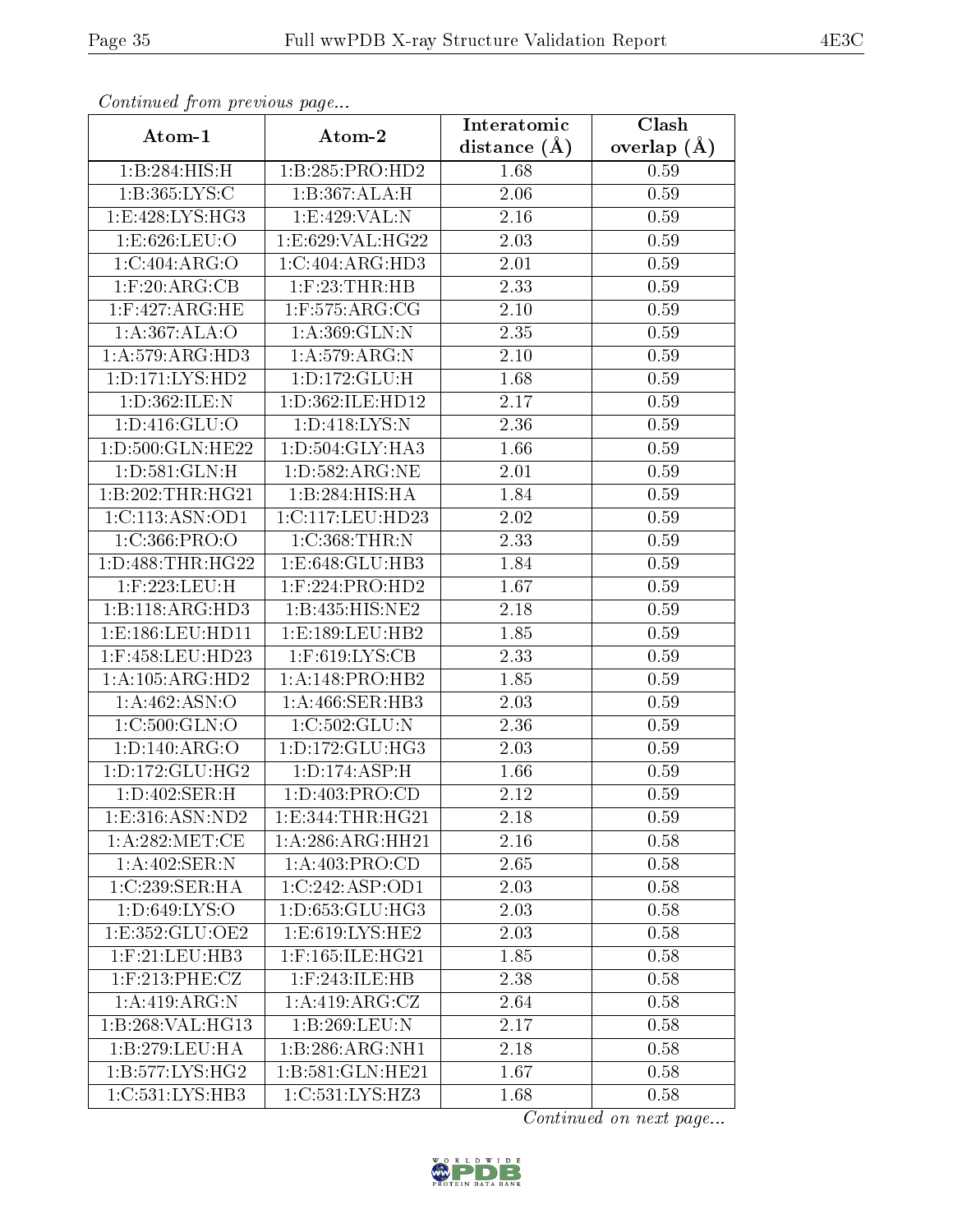| Continuea from previous page |                              | Interatomic       | Clash         |
|------------------------------|------------------------------|-------------------|---------------|
| Atom-1                       | Atom-2                       | distance $(A)$    | overlap $(A)$ |
| 1: D: 223: LEU: HD11         | 1:D:226:TRP:CE3              | 2.38              | 0.58          |
| 1:E:410:VAL:HG12             | 1: E:411: SER: N             | 2.14              | 0.58          |
| 1: A:21:LEU:HB3              | 1: A: 165: ILE: HG21         | 1.85              | 0.58          |
| 1:B:458:LEU:HD11             | 1:B:544:ILE:CG2              | 2.34              | 0.58          |
| 1:B:542:THR:H                | 1:B:545:VAL:HG22             | 1.85              | 0.58          |
| 1:C:223:LEU:HB3              | 1:C:226:TRP:CD1              | 2.38              | 0.58          |
| 1:C:421:LEU:O                | 1:C:585:GLY:HA3              | 2.03              | 0.58          |
| 1: D: 41: ILE: HG22          | 1:D:42:ALA:H                 | 1.68              | 0.58          |
| 1: E: 118: ARG: HD3          | 1:E:435:HIS:NE2              | 2.18              | 0.58          |
| 1:E:455:MET:O                | 1:E:459:LEU:HD13             | 2.04              | 0.58          |
| 1:F:229:VAL:HG22             | $1:$ F:230:GLN:N             | 2.11              | 0.58          |
| 1:A:21:LEU:HD23              | 1: A: 165: ILE: HG23         | $\overline{1.85}$ | 0.58          |
| 1:A:426:LEU:O                | 1: A: 430: TRP: HB2          | 2.03              | 0.58          |
| 1: B: 276: TRP: CE2          | $1:B:280:MET:H\overline{G3}$ | 2.39              | 0.58          |
| 1:B:321:THR:H                | 1:B:405:PRO:HG3              | 1.68              | 0.58          |
| 1: B: 511: LEU: CG           | 1:B:515:ARG:HH12             | 2.12              | 0.58          |
| 1:D:20:ARG:CB                | 1: D: 23: THR: HB            | 2.34              | 0.58          |
| 1: D: 655: TRP: CD2          | 1:E:496:LYS:HD2              | 2.38              | 0.58          |
| 1:E:276:TRP:NE1              | 1:E:280:MET:HG3              | 2.19              | 0.58          |
| 1: A:328:THR:HG23            | 1: A: 331: GLU: HG3          | 1.86              | 0.58          |
| 1: A: 358: GLY: HA2          | 1: A:457: ASN:HB2            | 1.82              | 0.58          |
| 1: A:490: ILE: HG12          | 1: A:517: MET:HE2            | 1.85              | 0.58          |
| 1:B:426:LEU:O                | 1:B:430:TRP:HB2              | 2.02              | 0.58          |
| 1: D: 102: GLY: CA           | 1: D: 153: LEU: H            | 2.15              | 0.58          |
| 1: D: 104: LEU: HD23         | 1: D: 148: PRO: HB3          | 1.85              | 0.58          |
| $1:$ F:20:ARG:HB3            | $1:$ F:29:VAL:O              | 2.03              | 0.58          |
| $1:$ F:421:LEU:HB3           | $1:$ F:586:ASP:CA            | 2.33              | 0.58          |
| 1:C:18:LYS:CB                | 1:C:31:ARG:HD3               | 2.33              | 0.58          |
| 1:C:475:MET:O                | 1:C:478:GLN:HB3              | 2.04              | 0.58          |
| 1: D: 276: TRP: CE2          | 1: D: 280: MET:HG3           | 2.38              | 0.58          |
| 1:D:36:GLU:HG3               | 1: D:37:THR:H                | 1.68              | 0.58          |
| 1:E:356:GLU:O                | 1: E: 452: ARG: NH1          | 2.35              | 0.58          |
| 1:C:37:THR:HG22              | 1:F:362:ILE:HG13             | 1.86              | 0.58          |
| 1: A:60:LEU:HD13             | 1: A:175: GLN:NE2            | 2.19              | 0.58          |
| 1:B:312:VAL:HG22             | 1:B:313:HIS:N                | 2.18              | 0.58          |
| 1: D: 462. A SN: O           | 1:D:466:SER:HB3              | 2.03              | 0.58          |
| $1:$ F:279:LEU:CD2           | $1:$ F:291:ASP:HA            | 2.33              | 0.58          |
| $1:$ F:317:MET:SD            | 1:F:450:GLY:HA3              | 2.43              | 0.58          |
| $1:$ F:410:VAL:H $G12$       | $1:$ F:411:SER:N             | 2.15              | 0.58          |
| 1: A: 455: MET:O             | 1:A:459:LEU:HD13             | 2.04              | 0.58          |
| 1:A:481:ALA:CB               | 1:F:482:LYS:NZ               | 2.64              | 0.58          |

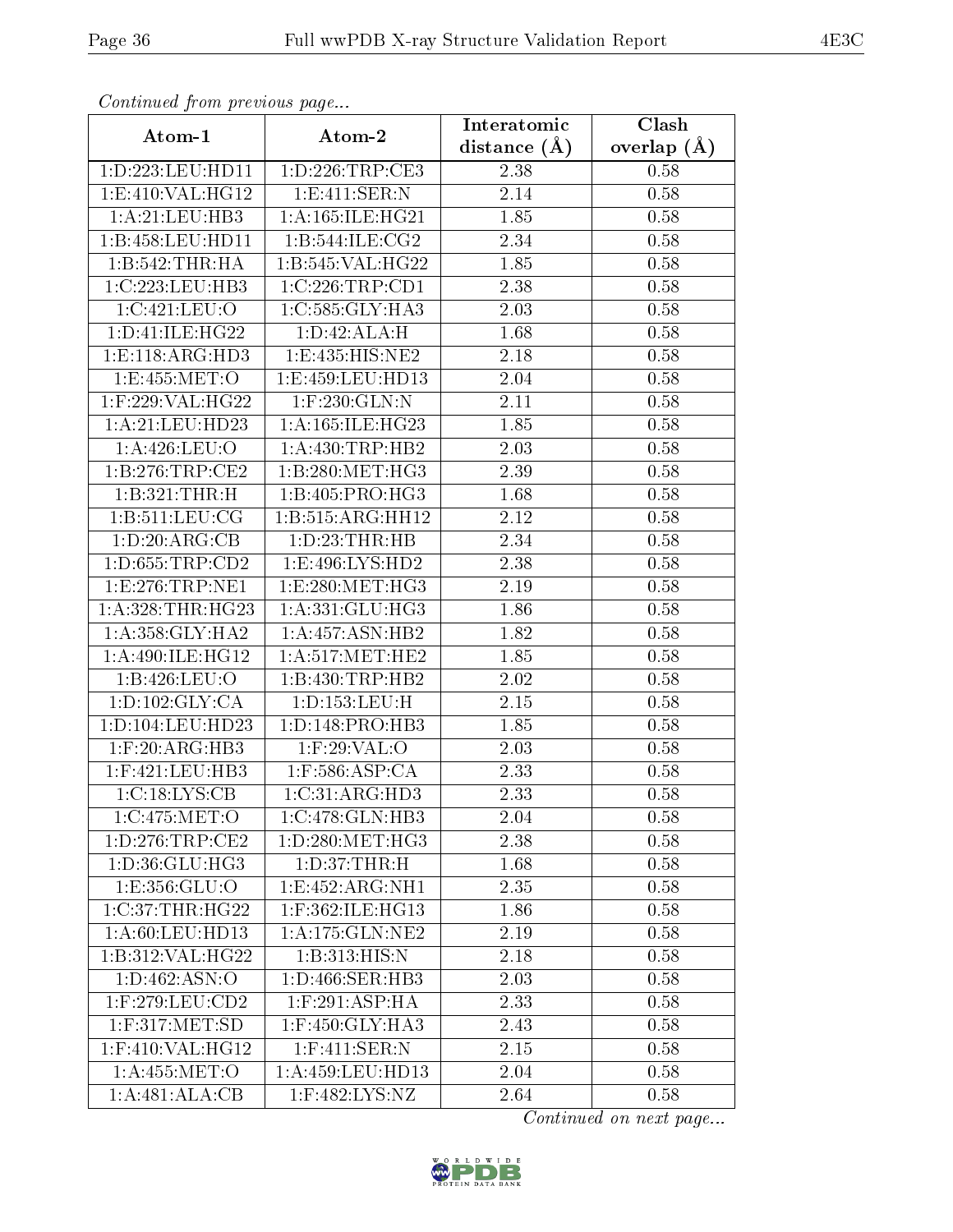| Continuea from previous page |                              | Interatomic       | Clash           |
|------------------------------|------------------------------|-------------------|-----------------|
| Atom-1                       | Atom-2                       | distance $(A)$    | overlap $(\AA)$ |
| 1:B:171:LYS:HG2              | 1:B:177:GLU:CA               | 2.32              | 0.58            |
| 1:B:316:ASN:ND2              | 1:B:344:THR:HG21             | $\overline{2}.18$ | 0.58            |
| 1:B:570:LEU:HD22             | 1: B:590:MET:CE              | 2.34              | 0.58            |
| 1: D: 165: ILE: HG22         | 1: D: 166: ASP: N            | 2.12              | 0.58            |
| $1:$ F:355:GLN:O             | 1:F:359:LEU:HD11             | 2.03              | 0.58            |
| 1:A:355:GLN:O                | 1: A:359: LEU: HD11          | 2.03              | 0.58            |
| 1: A:511:LEV:CG              | 1:A:515:ARG:HH12             | 2.16              | 0.58            |
| 1:C:102:GLY:HA2              | 1:C:153:LEU:H                | 1.68              | 0.58            |
| 1: D: 282: MET: HG2          | 1: D: 286: ARG: NH2          | 2.18              | 0.58            |
| 1: D: 542: THR: HA           | 1: D: 545: VAL: HG22         | 1.85              | 0.58            |
| $1:$ F:217:THR:HB            | $1:$ F:260:PRO:HG3           | 1.86              | 0.58            |
| $1:$ F:306:ILE:O             | 1:F:309:LEU:HD23             | 2.03              | 0.58            |
| $1:$ F:458:LEU:HD23          | 1:F:619:LYS:HB2              | 1.86              | 0.58            |
| 1:B:80:PRO:HB3               | 1:B:83:MET:SD                | 2.44              | 0.58            |
| 1:C:223:LEU:HD23             | 1:C:246:SER:HA               | 1.86              | 0.58            |
| 1:C:419:ARG:HH21             | 1:C:420:ASN:HB3              | 1.68              | 0.58            |
| 1:C:428:LYS:HG3              | 1:C:429:VAL:N                | 2.18              | 0.58            |
| 1: D: 167: LEU: O            | 1: D: 170: ALA: HB2          | 2.04              | 0.58            |
| 1: D: 213: PHE: CE1          | 1:D:243:ILE:HB               | 2.39              | 0.58            |
| 1: E: 430: TRP: CZ3          | 1:E:570:LEU:HB3              | 2.39              | 0.58            |
| 1: A: 194: LEU: HB3          | 1:A:196:GLN:HE22             | 1.68              | 0.57            |
| 1:A:312:VAL:HG22             | 1: A:313:HIS:N               | 2.19              | 0.57            |
| 1:B:321:THR:N                | 1: B:405: PRO:HG3            | 2.19              | 0.57            |
| 1:C:214:GLU:OE1              | 1:C:220:ARG:HD3              | 2.04              | 0.57            |
| 1: A:21:LEU:HG               | 1: A: 165: ILE: CD1          | 2.34              | 0.57            |
| 1: D: 265: LEU: HG           | 1: D: 266: ASN: N            | $\overline{2.19}$ | 0.57            |
| 1: E:420: ASN:O              | 1: E: 421: LEU: CB           | 2.52              | 0.57            |
| 1:B:311:LEU:O                | 1:B:311:LEU:HD12             | 2.04              | 0.57            |
| 1:C:430:TRP:CZ3              | 1:C:574:LEU:HD12             | 2.40              | 0.57            |
| 1:C:636:MET:C                | 1: C: 638: GLU: H            | 2.07              | 0.57            |
| 1: E: 36: GLU:O              | $1: E:38: \overline{GLY: N}$ | 2.38              | 0.57            |
| 1:F:545:VAL:HA               | $1:$ F:548:GLN:HE22          | 1.69              | 0.57            |
| $1:$ F:65:MET:HB3            | $1:$ F:76:ALA:HB2            | 1.86              | 0.57            |
| 1: A: 186: LEU: HD13         | 1: A: 186: LEU: C            | 2.25              | 0.57            |
| 1:A:294:TYR:N                | 1: A:294:TYR:CD2             | 2.68              | 0.57            |
| 1: A:542:THR:HA              | 1: A:545: VAL:HG22           | 1.87              | 0.57            |
| 1:B:213:PHE:CE2              | 1:B:217:THR:HG21             | 2.40              | 0.57            |
| 1:B:501:THR:O                | 1:B:505:ILE:HG12             | 2.03              | 0.57            |
| 1:E:234:LYS:O                | 1:E:237:GLN:HB3              | 2.05              | 0.57            |
| 1: D: 655: TRP: CG           | 1: E:496: LYS: HD2           | 2.39              | 0.57            |
| $1:$ F:316:ASN:ND2           | $1:$ F:344:THR:HG21          | 2.19              | 0.57            |

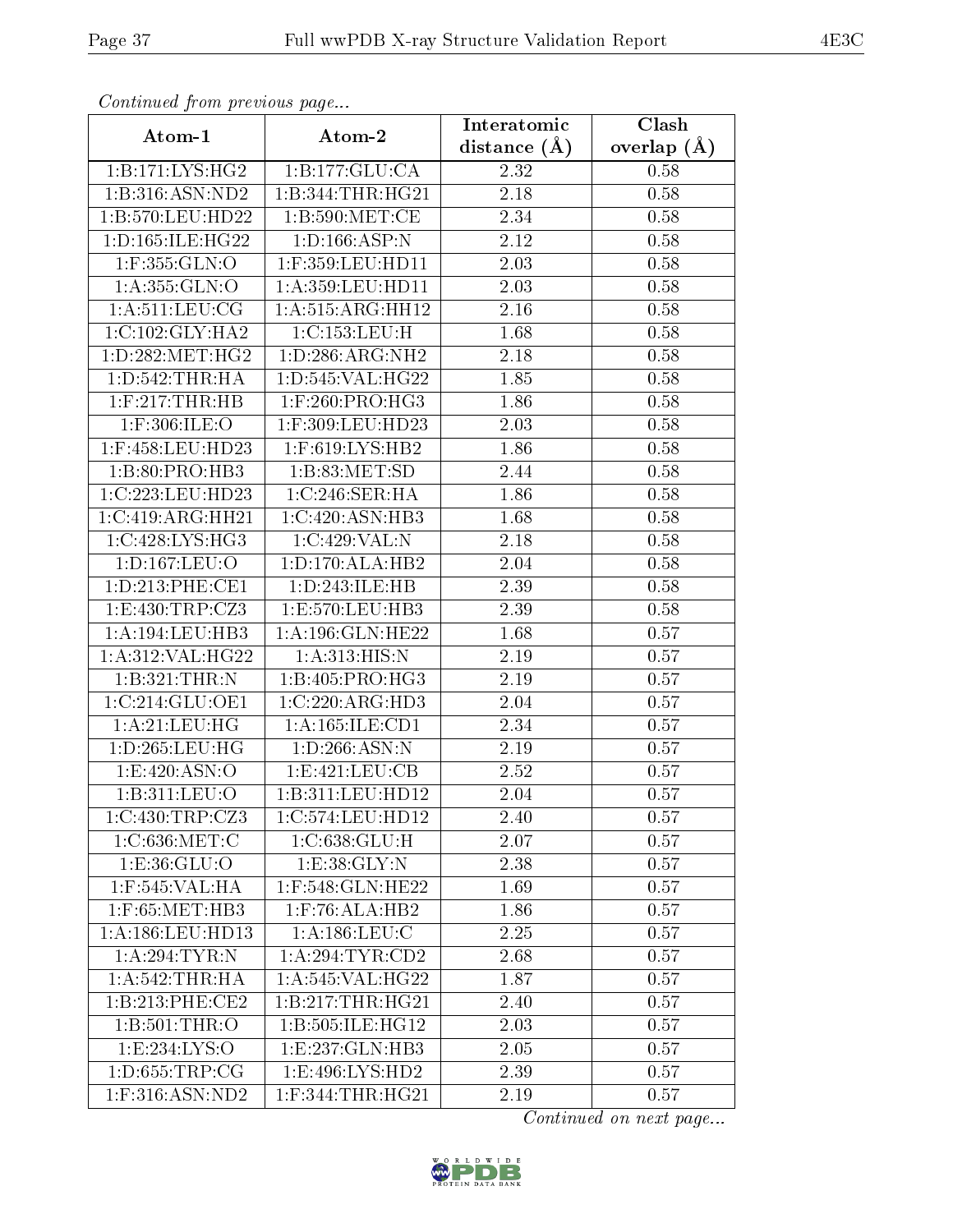| Communa from previous page     |                      | Interatomic      | Clash           |
|--------------------------------|----------------------|------------------|-----------------|
| Atom-1                         | Atom-2               | distance $(\AA)$ | overlap $(\AA)$ |
| 1:B:194:LEU:HB3                | 1:B:196:GLN:HE22     | 1.69             | 0.57            |
| 1:C:270:ALA:O                  | 1:C:274:GLU:HB2      | $2.05\,$         | 0.57            |
| 1: D:316: ASN: ND2             | 1: D: 344: THR: HG21 | 2.19             | 0.57            |
| 1:E:570:LEU:HD22               | 1: E:590:MET:CE      | 2.33             | 0.57            |
| $1:$ F:89:ASN:HD22             | $1:$ F:91:LEU:HB2    | 1.68             | 0.57            |
| 1: A:394: LYS: NZ              | 1: A:613: SER: HB2   | 2.19             | 0.57            |
| 1:C:169:TYR:HE1                | 1:C:183:VAL:HB       | 1.69             | 0.57            |
| 1:C:328:THR:HG23               | 1:C:331:GLU:HG3      | 1.85             | 0.57            |
| 1:E:220:ARG:HG2                | 1:E:220:ARG:NH1      | 2.19             | 0.57            |
| 1:A:265:LEU:HD21               | 1:A:270:ALA:HB2      | 1.87             | 0.57            |
| 1: A:649: LYS:O                | 1: A:653: GLU:HG3    | 2.05             | 0.57            |
| 1:B:448:GLN:OE1                | 1:B:608:ILE:HD12     | 2.04             | 0.57            |
| 1:C:21:LEU:HG                  | 1:C:165:ILE:CD1      | 2.34             | 0.57            |
| 1:D:144:ARG:HD3                | 1: D: 169: TYR: O    | 2.05             | 0.57            |
| 1:D:394:LYS:HG2                | 1:D:401:ILE:N        | 2.20             | 0.57            |
| 1:F:502:GLU:HA                 | $1:$ F:502:GLU:OE1   | 2.03             | 0.57            |
| 1:C:21:LEU:HD23                | 1:C:165:ILE:HG23     | 1.86             | 0.57            |
| 1:D:408:GLU:HA                 | 1: D:408: GLU: OE1   | 2.04             | 0.57            |
| 1:D:500:GLN:OE1                | 1:D:505:ILE:HG23     | 2.05             | 0.57            |
| 1:E:355:GLN:O                  | 1: E: 359: LEU: HD11 | 2.05             | 0.57            |
| 1:F:229:VAL:HG13               | 1:F:230:GLN:N        | 2.19             | 0.57            |
| 1:A:312:VAL:HG23               | 1: A:370: CYS:SG     | 2.45             | 0.57            |
| 1: A:531:LYS:HB3               | 1:A:531:LYS:HZ3      | 1.69             | 0.57            |
| 1: B:631: GLU:O                | 1:B:635:LEU:HG       | 2.05             | 0.57            |
| 1:C:36:GLU:HG3                 | 1:C:37:THR:H         | 1.70             | 0.57            |
| 1: E: 117: LEU: HB3            | 1: E: 119: GLU: OE1  | 2.05             | 0.57            |
| 1:A:292:PRO:O                  | 1: A:294:TYR:N       | 2.38             | 0.57            |
| 1: A:500: GLN:CD               | 1: A: 502: GLU: HG3  | 2.25             | 0.57            |
| 1:B:408:GLU:HG3                | 1:B:409:SER:N        | 2.19             | 0.57            |
| 1: C:631: GLU:O                | 1:C:635:LEU:HG       | 2.04             | 0.57            |
| 1: D: 17: MET: HG3             | 1: D: 17: MET:O      | 2.05             | 0.57            |
| $1: D: 247: \overline{GLU:HA}$ | 1:D:252:THR:O        | 2.05             | 0.57            |
| $1:$ F:276:TRP:NE1             | $1:$ F:280:MET:HG3   | 2.19             | 0.57            |
| 1:F:649:LYS:O                  | 1:F:653:GLU:HG3      | 2.05             | 0.57            |
| 1:A:225:ASN:ND2                | 1: A: 225: ASN: N    | 2.52             | 0.56            |
| 1:A:225:ASN:ND2                | 1: A: 225: ASN:H     | 2.02             | 0.56            |
| 1:A:259:LEU:HD12               | 1:A:259:LEU:N        | 2.20             | 0.56            |
| 1:A:626:LEU:O                  | 1:A:629:VAL:HG22     | 2.05             | 0.56            |
| 1: B:489: SER: C               | 1:B:490:ILE:HD12     | 2.26             | 0.56            |
| 1:B:571:TYR:HB3                | 1:B:575:ARG:NH2      | 2.08             | 0.56            |
| 1:B:62:ILE:HG13                | 1:B:94:LEU:HD13      | 1.87             | 0.56            |

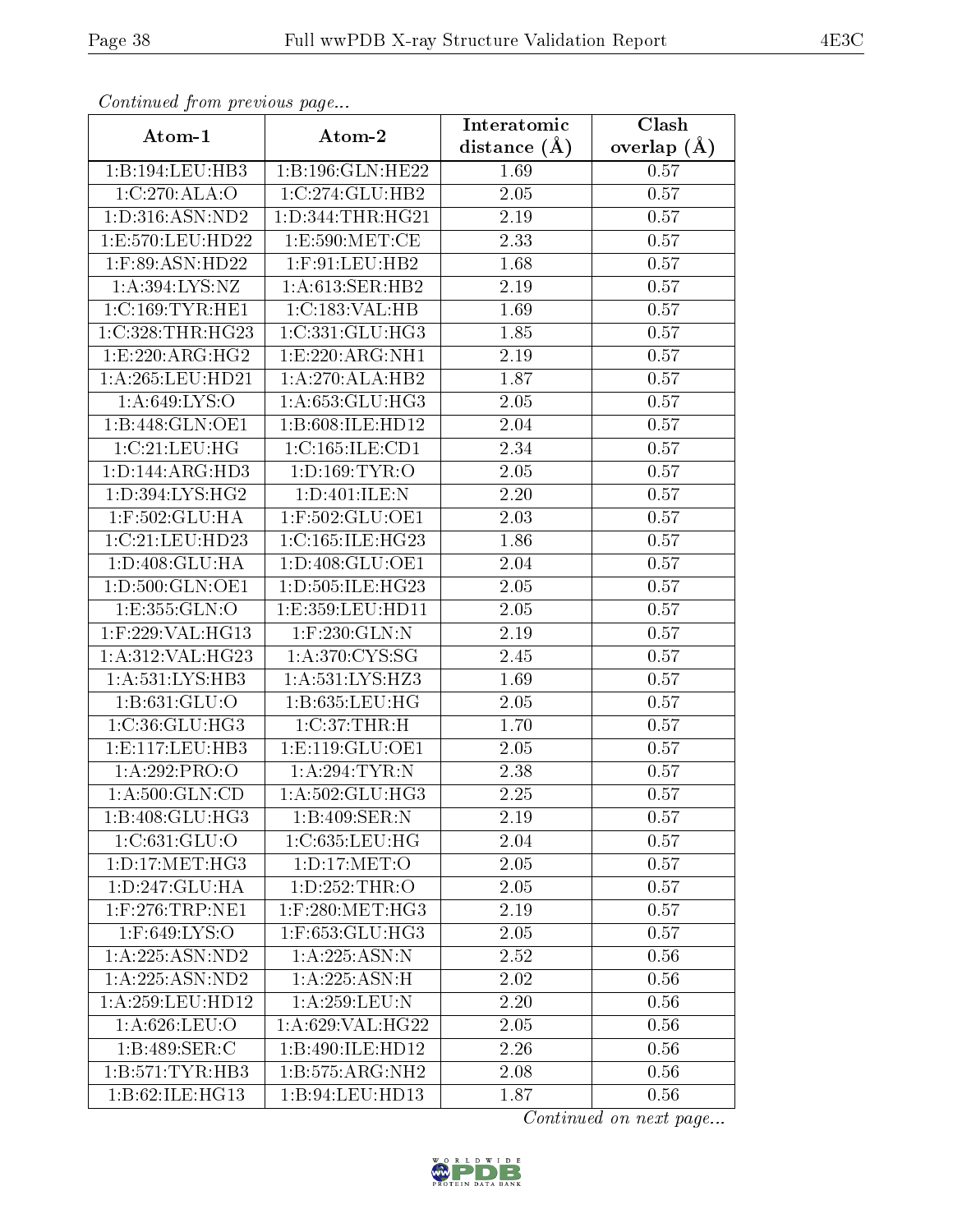| Continuatu from previous page |                       | Interatomic       | Clash         |
|-------------------------------|-----------------------|-------------------|---------------|
| Atom-1                        | Atom-2                | distance $(A)$    | overlap $(A)$ |
| 1:C:416:GLU:C                 | 1:C:418:LYS:H         | $2.07\,$          | 0.56          |
| 1:C:490:ILE:HG12              | 1:C:650:ARG:HB3       | 1.87              | 0.56          |
| 1:D:636:MET:C                 | 1: D:638: GLU: H      | 2.07              | 0.56          |
| 1:E:294:TYR:CG                | 1:E:296:PRO:HD2       | 2.39              | 0.56          |
| 1:B:20:ARG:HB3                | 1:B:29:VAL:O          | 2.04              | 0.56          |
| 1: B:36: GLU: HG3             | 1:B:37:THR:H          | 1.69              | 0.56          |
| 1:C:428:LYS:O                 | 1:C:432:GLN:HG2       | 2.05              | 0.56          |
| 1:C:489:SER:C                 | 1:C:490:ILE:HD12      | 2.26              | 0.56          |
| 1: D: 21: LEU: HD23           | 1:D:165:ILE:HG23      | $\overline{1.88}$ | 0.56          |
| 1:E:245:VAL:HA                | 1:E:254:LYS:O         | 2.04              | 0.56          |
| 1:E:270:ALA:O                 | 1:E:274:GLU:HB2       | 2.05              | 0.56          |
| 1:A:268:VAL:O                 | 1:A:272:ARG:HB2       | 2.05              | 0.56          |
| 1:A:544:ILE:O                 | 1:A:547:LEU:HG        | 2.05              | 0.56          |
| 1:B:419:ARG:CB                | 1:B:419:ARG:CZ        | 2.82              | 0.56          |
| 1:B:462:ASN:O                 | 1:B:466:SER:HB3       | 2.05              | $0.56\,$      |
| 1:C:649:LYS:O                 | 1:C:653:GLU:HG3       | 2.05              | 0.56          |
| 1: D: 41: ILE: HG22           | 1: D:42: ALA: N       | $\overline{2.19}$ | 0.56          |
| 1: D: 455: MET:O              | 1: D: 459: LEU: HD13  | $2.06\,$          | 0.56          |
| 1: D:549: ARG: HB2            | 1: D: 549: ARG: CZ    | 2.35              | 0.56          |
| 1: D: 570: LEU: N             | 1:D:570:LEU:HD12      | 2.20              | 0.56          |
| 1: D: 65: MET: HB3            | 1:D:76:ALA:HB2        | 1.87              | 0.56          |
| 1:D:99:CYS:HB3                | 1: D: 154: GLN: HB2   | 1.86              | 0.56          |
| 1:E:229:VAL:HG13              | 1:E:230:GLN:CD        | 2.25              | 0.56          |
| 1:E:626:LEU:N                 | 1:E:627:PRO:HD2       | 2.20              | 0.56          |
| 1:C:221:PRO:O                 | 1:C:222:PHE:CB        | 2.48              | 0.56          |
| 1:C:41:ILE:HG22               | 1:C:42:ALA:H          | 1.70              | 0.56          |
| 1:C:592:ARG:NH1               | 1:C:592:ARG:HB3       | 2.21              | 0.56          |
| 1: D: 511: LEU: CG            | 1: D: 515: ARG: HH12  | 2.16              | 0.56          |
| 1: E: 21: LEU: C              | 1:E:165:ILE:HD13      | 2.26              | 0.56          |
| 1:E:430:TRP:HE1               | 1:E:587:SER:CA        | 2.15              | 0.56          |
| 1:E:570:LEU:N                 | 1:E:570:LEU:HD12      | 2.21              | 0.56          |
| 1:F:389:LEU:CD2               | $1:$ F:454:ALA:HB1    | 2.35              | 0.56          |
| 1:C:245:VAL:HA                | 1:C:254:LYS:O         | 2.05              | 0.56          |
| 1:C:392:ASN:CG                | 1:C:393:SER:H         | 2.08              | 0.56          |
| 1:C:404:ARG:HE                | 1:C:601:PHE:HE2       | 1.53              | 0.56          |
| 1: D:26: PHE:CE1              | 1: D: 179: CYS: HB3   | 2.41              | 0.56          |
| 1: E: 170: ALA: HB3           | 1:E:178:EU:HG         | 1.88              | 0.56          |
| 1:E:220:ARG:HB2               | 1:E:221:PRO:HD2       | 1.87              | 0.56          |
| 1:E:223:EU:HA                 | 1: E: 227: GLN: OE1   | 2.06              | 0.56          |
| 1: E: 284: HIS: CB            | 1:E:285:PRO:CD        | 2.82              | 0.56          |
| 1:F:335:SER:O                 | $1:$ F:339: $ARG:HG3$ | 2.06              | 0.56          |

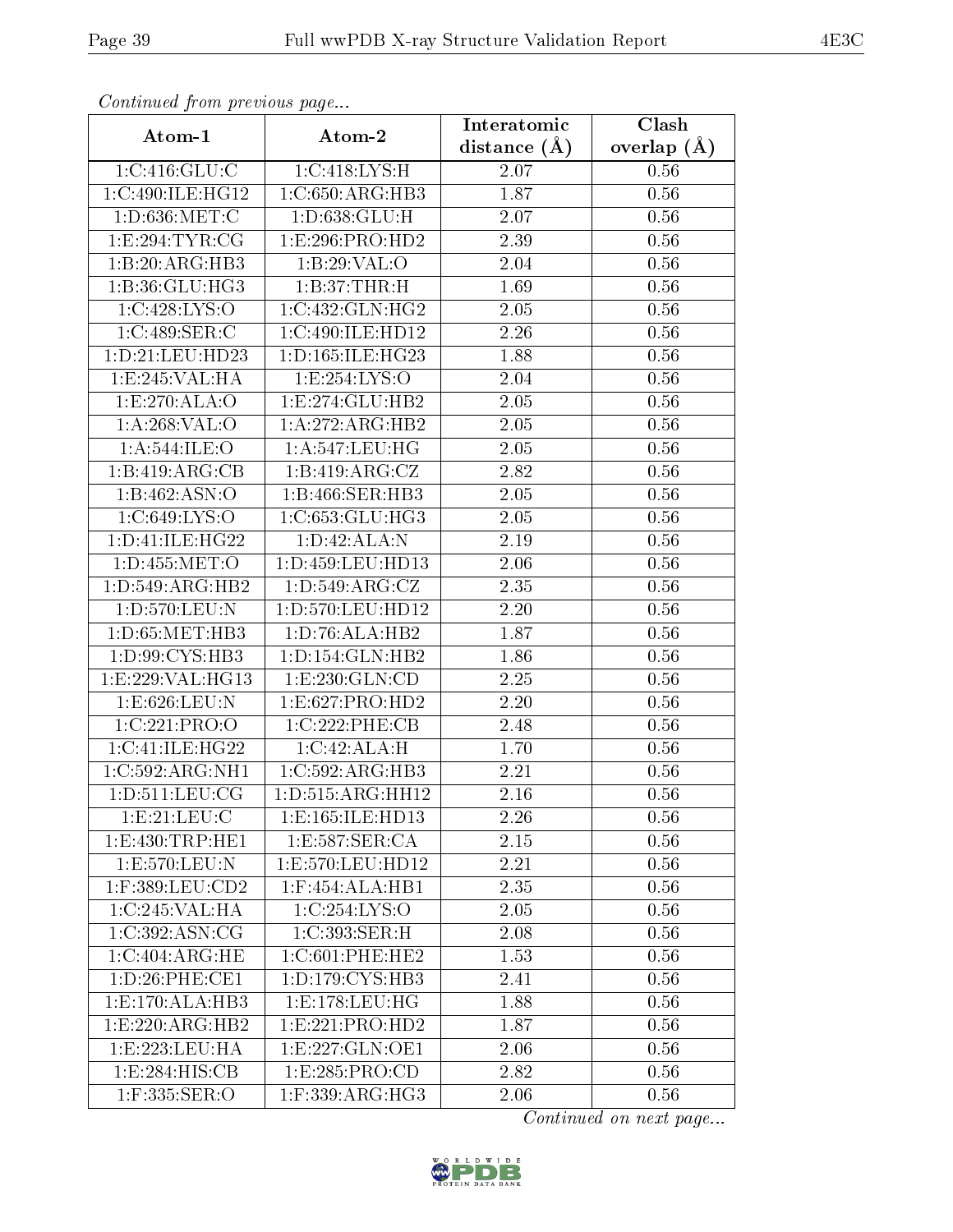| Continuation from providuo puga<br>Atom-1 | Atom-2               | Interatomic       | Clash         |
|-------------------------------------------|----------------------|-------------------|---------------|
|                                           |                      | distance $(A)$    | overlap $(A)$ |
| 1:B:16:GLU:C                              | 1:B:17:MET:SD        | 2.84              | 0.56          |
| 1:B:533:LEU:HD22                          | 1:B:629:VAL:HG12     | 1.87              | 0.56          |
| 1:C:309:LEU:HD11                          | 1:C:311:LEU:HD23     | 1.86              | 0.56          |
| 1:C:451:GLN:NE2                           | 1:C:611:GLN:HB3      | 2.21              | 0.56          |
| 1: D: 182: PHE: CZ                        | 1: D: 194: LEU: HD23 | 2.40              | 0.56          |
| 1:D:383:ASP:O                             | 1: D: 384: MET: HB2  | 2.06              | 0.56          |
| 1:D:55:ARG:HB3                            | 1: D:91: LEU: HD21   | 1.88              | 0.56          |
| 1:F:290:THR:HG23                          | $1:$ F:296:PRO:O     | 2.04              | 0.56          |
| 1:F:36:GLU:HG3                            | 1: F:37:THR:H        | 1.70              | 0.56          |
| 1: A: 430: TRP: HE1                       | 1:A:587:SER:HB3      | 1.69              | 0.56          |
| 1:A:570:LEU:N                             | 1:A:570:LEU:HD12     | 2.21              | 0.56          |
| 1:B:559:THR:HG22                          | 1:B:600:SER:OG       | 2.05              | 0.56          |
| 1:B:88:PRO:HG2                            | 1:B:89:ASN:H         | 1.71              | 0.56          |
| 1:C:213:PHE:CD1                           | 1:C:221:PRO:HG2      | 2.41              | 0.56          |
| 1: D: 506: THR: HG22                      | 1: D: 507: SER:H     | 1.68              | 0.56          |
| 1: E: 653: GLU: O                         | 1:E:657:LEU:HD13     | 2.05              | 0.56          |
| $1:$ F:220:ARG:NH2                        | $1:$ F:221:PRO:HB2   | 2.21              | 0.56          |
| $1:$ F:265:LEU:HD11                       | $1:$ F:270:ALA:HA    | 1.88              | 0.56          |
| 1:A:186:LEU:HD22                          | 1: A: 186: LEU: O    | 2.06              | 0.56          |
| 1:B:649:LYS:O                             | 1:B:653:GLU:HG3      | 2.05              | 0.56          |
| $1:C:276$ : $TRP:NE1$                     | 1:C:280:MET:HG3      | 2.20              | 0.56          |
| 1:C:410:VAL:O                             | 1:C:411:SER:HB3      | 2.06              | 0.56          |
| $1:$ F:220:ARG:CZ                         | $1:$ F:221:PRO:HB2   | 2.36              | 0.56          |
| $1:$ F:392:ASN:CG                         | 1:F:393:SER:H        | 2.09              | 0.56          |
| $1:$ F:643:VAL:O                          | $1:$ F:647:GLN:HG2   | 2.05              | 0.56          |
| 1: A:213:PHE:CA                           | $1:$ A:277:LEU:HD21  | $\overline{2.33}$ | 0.56          |
| 1:B:187:GLN:HB3                           | 1:B:220:ARG:NH1      | 2.20              | 0.56          |
| 1:B:118:ARG:HB2                           | 1:B:264:A SN:OD1     | 2.05              | 0.56          |
| 1:B:636:MET:C                             | 1: B:638: GLU: H     | 2.08              | 0.56          |
| $1:$ F:428:LYS:O                          | $1:$ F:432:GLN:HG2   | 2.06              | 0.56          |
| 1:A:171:LYS:HD2                           | 1: A:199: TYR:OH     | 2.06              | 0.56          |
| 1:B:41:ILE:HG22                           | 1:B:42:ALA:H         | 1.71              | 0.56          |
| 1:C:486:PHE:HE1                           | 1:C:647:GLN:HB3      | 1.67              | 0.56          |
| 1:D:570:LEU:HD22                          | 1: D: 590:MET: HE2   | 1.87              | 0.56          |
| 1: E: 171: LYS: NZ                        | 1:E:173:EU:HD23      | 2.21              | 0.56          |
| $1:A:20:A\overline{RG:H}B3$               | 1: A:29:VAL:O        | 2.06              | 0.56          |
| 1:B:227:GLN:HE22                          | 1:B:229:VAL:HG13     | 1.70              | 0.56          |
| 1:B:648:GLU:HB3                           | 1:C:488:THR:CG2      | 2.36              | 0.56          |
| 1:C:265:LEU:HD11                          | 1:C:270:ALA:HA       | 1.86              | 0.56          |
| 1:D:229:VAL:HG23                          | 1:D:230:GLN:N        | 2.12              | 0.56          |
| 1:D:478:GLN:HB2                           | 1:E:478:GLN:HA       | 1.87              | 0.56          |

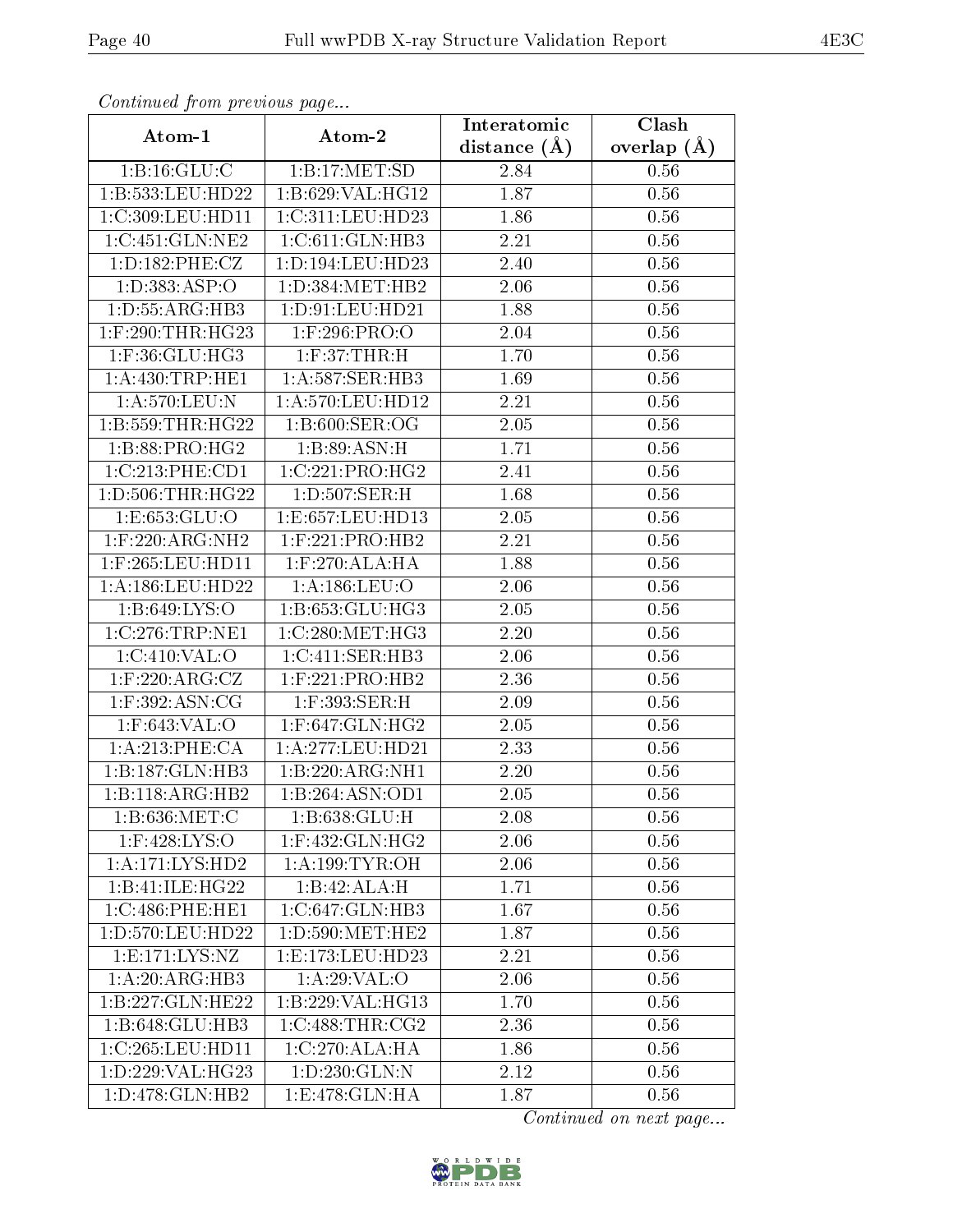| Continuea from previous page |                       | Interatomic    | Clash         |
|------------------------------|-----------------------|----------------|---------------|
| Atom-1                       | Atom-2                | distance $(A)$ | overlap $(A)$ |
| 1:E:489:SER:C                | 1:E:490:ILE:HD12      | 2.26           | 0.56          |
| 1:A:422:ALA:O                | 1:A:585:GLY:HA2       | 2.06           | 0.55          |
| 1: A:544: ILE: HG22          | 1: A:618:CYS:SG       | 2.46           | 0.55          |
| 1:B:186:LEU:N                | 1:B:187:GLN:HE21      | 2.04           | 0.55          |
| 1:B:55:ARG:HD2               | 1: B:91: LEU: HD11    | 1.87           | 0.55          |
| 1:C:118:ARG:HB2              | 1:C:264:ASN:HB3       | 1.87           | 0.55          |
| 1:C:122:ILE:HD13             | 1:C:216:ILE:HG12      | 1.87           | 0.55          |
| 1:C:350:ASP:HB2              | 1:C:391:ASP:H         | 1.70           | 0.55          |
| 1:C:65:MET:HB3               | 1:C:76:ALA:HB2        | 1.88           | 0.55          |
| 1: E: 216: ILE: HG22         | 1:E:263:ASN:OD1       | 2.05           | 0.55          |
| 1:E:434:TRP:HB3              | 1:E:571:TYR:CE1       | 2.41           | 0.55          |
| 1:A:239:SER:HB2              | 1:A:242:ASP:HB2       | 1.88           | 0.55          |
| 1: A:286: ARG: C             | 1: A:290:THR:HG21     | 2.25           | 0.55          |
| 1: A: 335: SER: O            | 1: A: 339: ARG: HG3   | 2.06           | 0.55          |
| 1:B:272:ARG:HH11             | 1:B:272:ARG:HG3       | 1.72           | 0.55          |
| 1:B:285:PRO:O                | 1:B:286:ARG:HG3       | 2.06           | 0.55          |
| 1:B:394:LYS:C                | 1:B:394:LYS:HZ3       | 2.09           | $0.55\,$      |
| 1:C:118:ARG:HA               | 1:C:264:ASN:O         | 2.05           | 0.55          |
| 1:C:286:ARG:HA               | 1:C:290:THR:N         | 2.21           | 0.55          |
| 1:C:418:LYS:C                | 1:C:419:ARG:HD3       | 2.26           | 0.55          |
| 1:D:335:SER:O                | 1: D: 339: ARG: HG3   | 2.06           | 0.55          |
| 1:D:570:LEU:HD22             | 1: D: 590:MET:CE      | 2.36           | 0.55          |
| 1:E:220:ARG:HH11             | 1:E:220:ARG:HG2       | 1.70           | 0.55          |
| $1:$ F:627:PRO:HA            | $1:$ F:630: $GLU$ :CB | 2.34           | 0.55          |
| 1: A:213: PHE: CZ            | 1:A:243:ILE:HB        | 2.42           | 0.55          |
| 1: A:276:TRP:CE2             | 1: A:280:MET:HG3      | 2.41           | $0.55\,$      |
| 1:A:292:PRO:C                | 1:A:294:TYR:N         | 2.60           | 0.55          |
| $1: A:486:$ PHE:CZ           | 1: A:517: MET:SD      | 2.99           | 0.55          |
| 1: A:489: SER: C             | 1:A:490:ILE:HD12      | 2.27           | 0.55          |
| 1:B:122:ILE:HD13             | 1:B:216:ILE:HG12      | 1.88           | 0.55          |
| 1:B:249:LEU:HD12             | 1:B:414:LEU:HD21      | 1.87           | 0.55          |
| 1:B:426:LEU:HD11             | 1:B:574:LEU:HD11      | 1.88           | 0.55          |
| 1:C:290:THR:HB               | 1:C:296:PRO:HA        | 1.88           | 0.55          |
| 1:C:457:ASN:HD21             | 1:C:619:LYS:HZ1       | 1.53           | 0.55          |
| 1: D:404: ARG: N             | 1:D:404:ARG:HD3       | 2.21           | 0.55          |
| 1: E:483: LEU: HD13          | 1: E: 640: GLU: OE1   | 2.05           | 0.55          |
| 1: E: 111: PHE: HD1          | 1: E: 575: ARG: HD2   | 1.68           | 0.55          |
| 1:F:68:LEU:HD13              | $1:$ F:139:ASN:CG     | 2.27           | 0.55          |
| 1:B:415:GLN:HE21             | 1:B:419:ARG:HG2       | 1.70           | 0.55          |
| 1: B: 536: ARG: CZ           | 1:B:625:LEU:HD13      | 2.36           | 0.55          |
| 1:C:626:LEU:HB3              | 1:C:627:PRO:CD        | 2.37           | 0.55          |

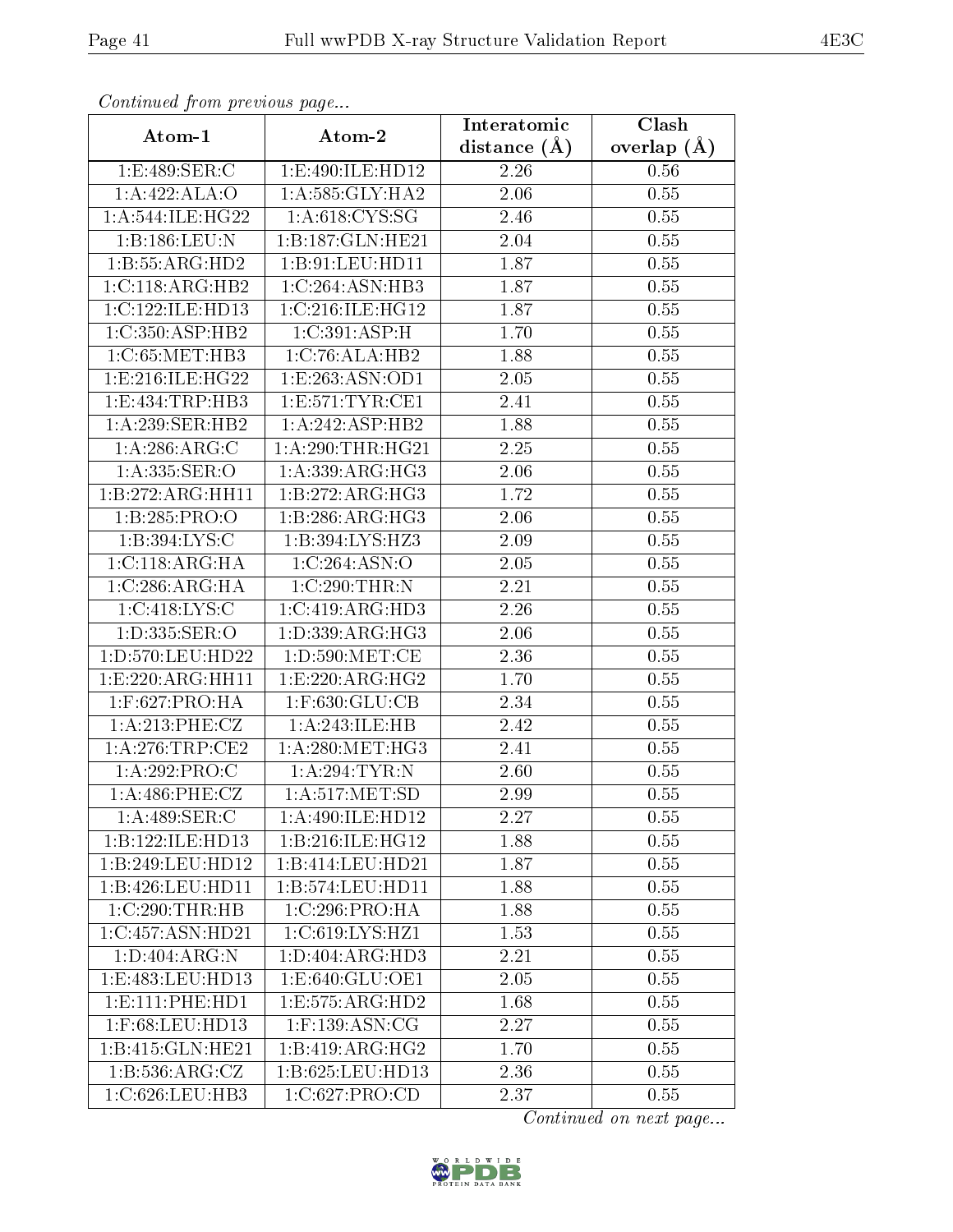| Communica from previous page |                                         | Interatomic       | Clash         |
|------------------------------|-----------------------------------------|-------------------|---------------|
| Atom-1                       | Atom-2                                  | distance $(A)$    | overlap $(A)$ |
| 1:C:644:VAL:O                | 1:C:647:GLN:HB2                         | 2.07              | 0.55          |
| 1:D:236:ARG:O                | 1:D:237:GLN:C                           | 2.45              | 0.55          |
| 1:D:261:TYR:N                | 1:D:262:PRO:CD                          | 2.69              | 0.55          |
| 1:D:62:ILE:HG13              | 1:D:94:LEU:HD13                         | 1.88              | 0.55          |
| 1: E: 592: ARG: NH1          | 1:E:592:ARG:HB3                         | 2.22              | 0.55          |
| 1:E:87:ALA:HB1               | 1:ES:88:PRO:HD2                         | 1.89              | 0.55          |
| $1:$ F:294:TYR:HE1           | $1:$ F:301:LYS: $\overline{\text{HZ2}}$ | 1.55              | 0.55          |
| 1:C:455:MET:O                | 1:C:459:LEU:HD13                        | 2.06              | 0.55          |
| 1:C:490:ILE:HG21             | 1:C:517:MET:CE                          | 2.36              | 0.55          |
| 1: E: 187: GLN: HG2          | 1:E:220:ARG:HH21                        | 1.72              | 0.55          |
| $1:$ F:583:THR:O             | $1:$ F:585:GLY:N                        | 2.40              | 0.55          |
| 1:B:487:LYS:HA               | 1:B:491:GLN:HB2                         | 1.89              | 0.55          |
| 1:C:222:PHE:HB3              | 1:C:231:TRP:CZ2                         | 2.41              | 0.55          |
| 1: E: 213: PHE: CE2          | 1: E: 217: THR: HG21                    | 2.40              | 0.55          |
| 1:E:294:TYR:CE1              | 1:E:301:LYS:HB3                         | 2.42              | 0.55          |
| 1: E: 549: ARG: CZ           | 1:E:549:ARG:HA                          | 2.37              | 0.55          |
| 1:C:105:ARG:HD3              | 1:C:149:GLU:CD                          | 2.27              | 0.55          |
| 1: D: 168: GLY: C            | 1: D: 170: ALA:H                        | 2.10              | 0.55          |
| 1:D:592:ARG:NH1              | 1: D: 592: ARG: HB3                     | 2.22              | 0.55          |
| 1:E:51:SER:HB2               | 1:E:52:PRO:HD2                          | 1.89              | 0.55          |
| 1:E:627:PRO:HA               | 1: E: 630: GLU: CB                      | 2.36              | 0.55          |
| $1:$ F:431:GLY:N             | $1:$ F:571:TYR:HE2                      | 2.05              | 0.55          |
| $1:B:118:ARG:H\overline{B2}$ | 1:B:264:ASN:ND2                         | 2.21              | 0.55          |
| 1:C:222:PHE:HE2              | 1:C:281:LEU:HD21                        | 1.70              | 0.55          |
| 1: D: 19: GLU: H             | 1: D: 19: GLU: CD                       | <b>2.10</b>       | 0.55          |
| 1: D: 276: TRP: NE1          | 1: D: 280: MET:HG3                      | $\overline{2}.22$ | 0.55          |
| 1: D: 316: ASN: HA           | 1: D: 388: PHE: CE1                     | 2.42              | 0.55          |
| 1: E: 387: VAL: HG21         | 1: E:449: GLN:O                         | 2.07              | 0.55          |
| 1:E:65:MET:HB3               | 1:E:76:ALA:HB2                          | 1.89              | 0.55          |
| 1: A:320: GLY:HA2            | 1: A:405: PRO:HG3                       | 1.89              | 0.55          |
| 1: A:626:LEU:HB3             | 1:A:627:PRO:CD                          | 2.37              | 0.55          |
| 1:B:265:LEU:HD21             | 1:B:270:ALA:HB2                         | 1.88              | 0.55          |
| 1:B:34:ASN:ND2               | $1: B: 83: MET: S\overline{D}$          | 2.80              | 0.55          |
| 1:D:312:VAL:HG22             | 1: D: 313: HIS:H                        | 1.71              | 0.55          |
| 1:E:226:TRP:CE3              | 1:E:229:VAL:HG12                        | 2.42              | 0.55          |
| $1:$ F:636:MET:C             | 1:F:638:GLU:H                           | 2.09              | 0.55          |
| 1:A:114:CYS:SG               | 1: A: 575: ARG: NH1                     | 2.79              | 0.55          |
| 1:A:310:LYS:HZ3              | 1: A:310: LYS: HB2                      | 1.70              | 0.55          |
| 1:B:213:PHE:CD1              | 1:B:221:PRO:HB2                         | 2.41              | 0.55          |
| 1:C:434:TRP:HB3              | 1:C:571:TYR:OH                          | 2.05              | 0.55          |
| 1:C:548:GLN:O                | 1:C:549:ARG:HG3                         | 2.07              | 0.55          |

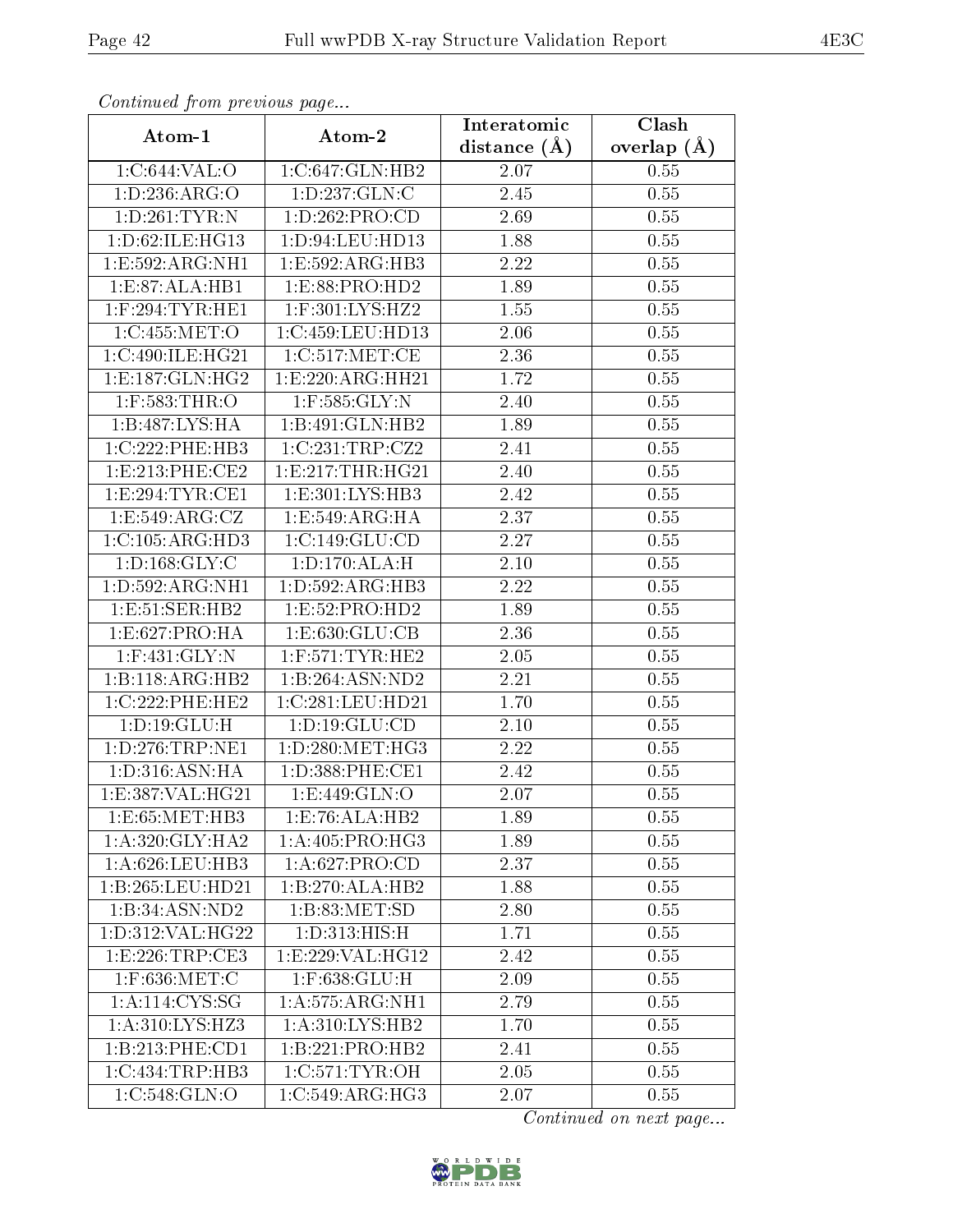| Commaca jibin previous page |                               | Interatomic       | Clash         |
|-----------------------------|-------------------------------|-------------------|---------------|
| Atom-1                      | Atom-2                        | distance $(A)$    | overlap $(A)$ |
| 1:E:48:GLN:HA               | 1:E:89:ASN:HD21               | 1.72              | 0.55          |
| 1: E:60: LEU:O              | 1:E:64:ILE:HG12               | 2.07              | 0.55          |
| $1:$ F:117:LEU:HG           | $1:$ F:119:GLU:OE2            | 2.07              | 0.55          |
| $1:$ F:295:GLY:N            | 1:F:296:PRO:CD                | 2.70              | 0.55          |
| $1:$ F:462:ASN:O            | $1:$ F:466:SER:HB3            | $2.07\,$          | 0.55          |
| 1:C:165:ILE:CG2             | 1:C:166:ASP:H                 | 2.12              | 0.54          |
| 1:C:170:ALA:O               | 1:C:178:LEU:HB2               | 2.07              | $0.54\,$      |
| 1:D:122:ILE:HD13            | 1: D: 216: ILE: HG12          | 1.89              | 0.54          |
| 1:D:219:PHE:O               | 1:D:220:ARG:C                 | 2.45              | 0.54          |
| 1:D:272:ARG:HG3             | 1:D:272:ARG:HH11              | 1.71              | 0.54          |
| 1: D: 55: ARG: HH11         | 1: D: 91: LEU: CD2            | 2.19              | 0.54          |
| 1:E:216:ILE:HD12            | 1:E:277:LEU:HD22              | 1.87              | 0.54          |
| 1: A:286: ARG:O             | 1: A:290:THR:OG1              | 2.25              | $0.54\,$      |
| 1:A:592:ARG:NH1             | 1:A:592:ARG:HB3               | 2.21              | 0.54          |
| 1:B:213:PHE:CE1             | 1:B:243:ILE:HB                | 2.42              | 0.54          |
| 1: D: 111: PHE: O           | 1: D: 114: CYS: HB2           | 2.07              | 0.54          |
| 1: D: 559: THR: HB          | 1: D:604: LYS: NZ             | 2.22              | $0.54\,$      |
| 1: D: 404: ARG: HD2         | 1: D:605: VAL:HGI1            | 1.89              | 0.54          |
| 1:E:295:GLY:N               | 1:E:296:PRO:CD                | 2.70              | 0.54          |
| 1:F:259:LEU:HD11            | $1:$ F:270:ALA:HB1            | 1.89              | 0.54          |
| 1:B:172:GLU:HG2             | 1:B:175:GLN:OE1               | 2.07              | 0.54          |
| 1:B:366:PRO:O               | 1:B:368:THR:N                 | 2.40              | 0.54          |
| 1:A:311:LEU:HD12            | 1:A:311:LEU:O                 | 2.07              | 0.54          |
| 1:A:410:VAL:O               | 1:A:411:SER:HB3               | 2.08              | 0.54          |
| 1:B:282:MET:HB2             | 1:B:286:ARG:HH21              | 1.73              | 0.54          |
| 1:B:570:LEU:N               | 1:B:570:LEU:HD12              | $\overline{2}.23$ | $0.54\,$      |
| 1:B:477:GLN:NE2             | 1:C:477:GLN:HE21              | $2.05\,$          | 0.54          |
| 1:E:220:ARG:HB2             | 1: E: 221: PRO:CD             | $\overline{2.38}$ | 0.54          |
| $1:$ F:213:PHE:CE2          | $1:$ F:217:THR:HG21           | 2.43              | 0.54          |
| 1:A:297:ASN:O               | 1: A:298: GLY:O               | 2.26              | 0.54          |
| 1: A:316: ASN: CG           | 1: A:344:THR:HG21             | 2.27              | 0.54          |
| 1: A:530: VAL: CG1          | 1: A:633: VAL:HG12            | 2.38              | 0.54          |
| 1:B:276:TRP:NE1             | 1:B:280:MET:HG3               | 2.23              | 0.54          |
| 1:B:41:ILE:HG22             | 1:B:42:ALA:N                  | 2.22              | 0.54          |
| 1: E: 494: LEU: HD21        | 1:E:515:ARG:HG2               | 1.90              | 0.54          |
| 1:F:142:ILE:CG1             | $1:$ F:173:LEU:HD11           | 2.28              | 0.54          |
| 1: A:659: LYS:CD            | 1:F:500:GLN:HE22              | 2.15              | 0.54          |
| 1:A:291:ASP:O               | 1:A:293:THR:N                 | 2.41              | 0.54          |
| 1:B:118:ARG:HH22            | 1:B:438:GLN:HG2               | 1.73              | 0.54          |
| 1:B:234:LYS:O               | 1:B:237:GLN:HB3               | 2.08              | 0.54          |
| 1:B:118:ARG:HD2             | $1:B:264:A\overline{SN:HD21}$ | 1.72              | 0.54          |

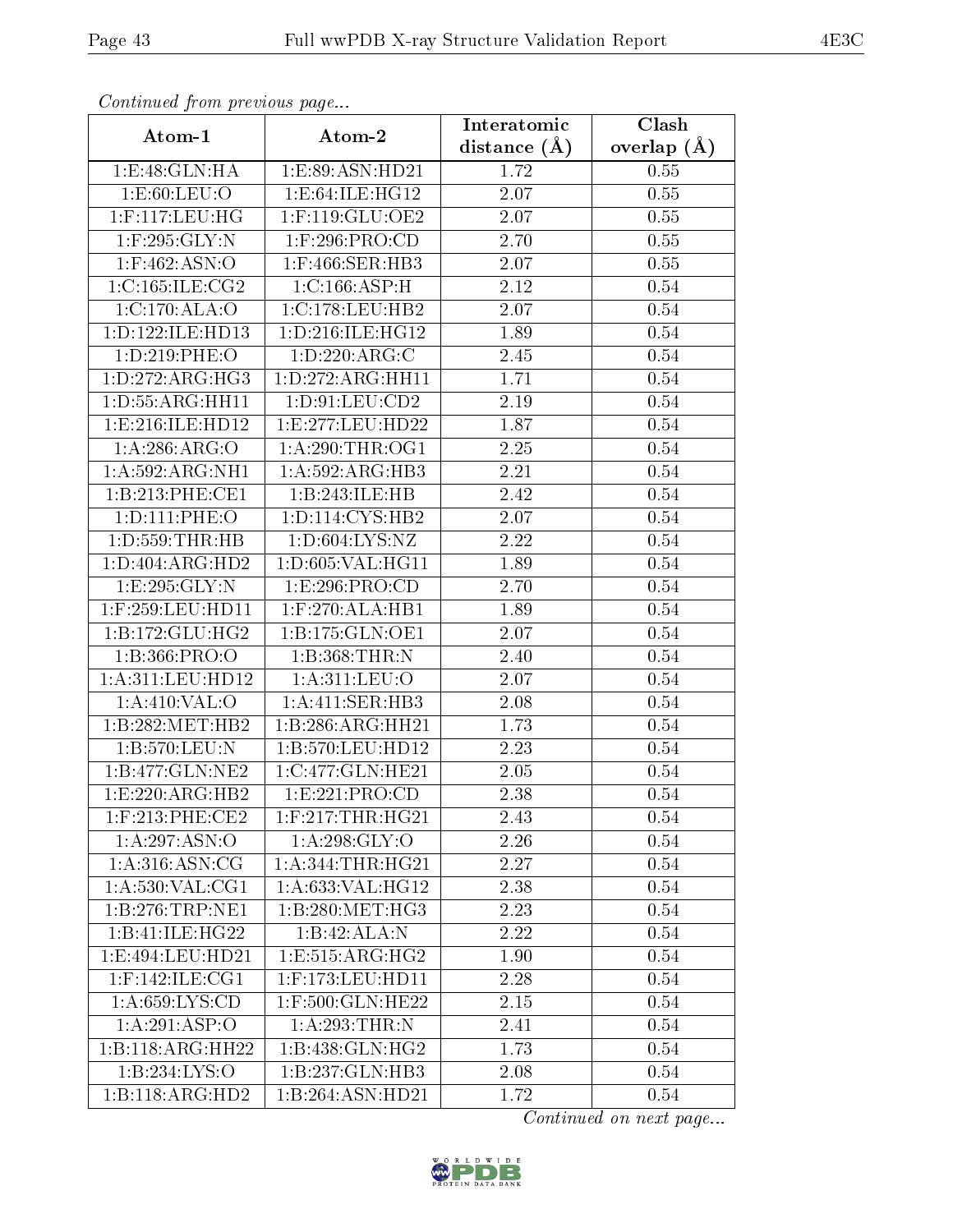| Commuca from previous page |                            | Interatomic       | Clash           |
|----------------------------|----------------------------|-------------------|-----------------|
| Atom-1                     | Atom-2                     | distance $(A)$    | overlap $(\AA)$ |
| 1:B:279:LEU:HD12           | 1:B:286:ARG:HG2            | 1.90              | 0.54            |
| 1: B:581: GLN:H            | 1:B:581:GLN:CD             | $\overline{2.10}$ | 0.54            |
| 1:C:212:ALA:O              | 1:C:216:ILE:HG13           | 2.07              | 0.54            |
| 1:C:241:VAL:O              | 1:C:241:VAL:HG12           | 2.08              | 0.54            |
| 1:C:312:VAL:HG22           | 1:C:313:HIS:N              | 2.22              | 0.54            |
| 1:C:457:ASN:HA             | 1:C:460:ARG:HG3            | 1.89              | 0.54            |
| 1:D:123:LEU:HD12           | 1:D:307:LEU:HD13           | 1.90              | 0.54            |
| 1: E: 17: MET: HB3         | 1: E: 31: ARG: O           | 2.08              | 0.54            |
| 1: E: 194: LEU: HB3        | 1:E:196:GLN:HE22           | 1.72              | 0.54            |
| 1:E:20:ARG:HB3             | 1:E:29:VAL:O               | 2.07              | 0.54            |
| 1: E: 18: LYS: CB          | 1:E:31:ARG:HD3             | 2.38              | 0.54            |
| 1: E: 511: LEU: CG         | 1:E:515:ARG:HH12           | 2.17              | 0.54            |
| 1:E:530:VAL:HG22           | 1:E:632:VAL:CG1            | 2.36              | 0.54            |
| 1:E:544:ILE:O              | 1:E:547:LEU:HG             | 2.08              | 0.54            |
| $1:$ F:118:ARG:HH22        | $1:$ F:438:GLN:HG2         | 1.73              | 0.54            |
| $1:$ F:511:LEU:CG          | 1:F:515:ARG:HH12           | 2.16              | 0.54            |
| 1:F:625:LEU:HD22           | $1:$ F:628:LYS:HD2         | 1.88              | 0.54            |
| 1:B:18:LYS:HB3             | 1: B:19: GLU:OE2           | 2.08              | 0.54            |
| 1:B:294:TYR:CG             | 1:B:301:LYS:HD3            | 2.43              | 0.54            |
| 1:C:220:ARG:N              | 1:C:221:PRO:CD             | 2.71              | 0.54            |
| 1:E:434:TRP:HB3            | 1: E:571: TYR: CZ          | 2.42              | 0.54            |
| 1:F:467:LYS:HA             | 1:F:541:GLN:NE2            | 2.23              | 0.54            |
| 1:A:239:SER:HA             | 1:A:242:ASP:OD2            | 2.06              | 0.54            |
| 1: A:279:LEU: C            | 1: A:281:LEU:H             | 2.10              | 0.54            |
| 1: B: 114: CYS: O          | 1: B: 115: CYS: HB3        | 2.08              | 0.54            |
| 1:B:335:SER:O              | 1:B:339:ARG:HG3            | 2.07              | 0.54            |
| 1:B:428:LYS:O              | 1:B:432:GLN:HG2            | 2.08              | 0.54            |
| 1:C:410:VAL:HG12           | $1:C:411:SER:\overline{N}$ | 2.17              | 0.54            |
| 1:C:394:LYS:HE2            | 1:C:612:LEU:CD1            | 2.38              | 0.54            |
| 1: D: 213: PHE: CE2        | 1: D: 217: THR: HG21       | 2.43              | 0.54            |
| 1:D:268:VAL:HG13           | 1:D:269:LEU:N              | 2.23              | 0.54            |
| $1:$ F:243:ILE:O           | 1:F:245:VAL:HG23           | 2.07              | 0.54            |
| 1:F:259:LEU:H              | $1:$ F:274:GLU:HG3         | 1.73              | 0.54            |
| 1:B:118:ARG:HB2            | 1:B:264:ASN:CG             | 2.29              | 0.54            |
| 1:C:41:ILE:HG22            | 1:C:42:ALA:N               | 2.22              | 0.54            |
| 1: D: 194: LEU: HB3        | 1:D:196:GLN:HE22           | 1.72              | 0.54            |
| 1: D:282: MET:CB           | 1: D: 286: ARG: CZ         | 2.85              | 0.54            |
| 1:C:81:GLU:CD              | $1:$ F:364:ASP:HB2         | 2.28              | 0.54            |
| 1:F:316:ASN:HA             | $1:$ F:388:PHE:CE1         | 2.43              | 0.54            |
| 1:A:36:GLU:HG3             | 1:A:37:THR:H               | 1.72              | 0.54            |
| 1:A:394:LYS:HZ3            | 1: A:613: SER: HB2         | 1.71              | 0.54            |

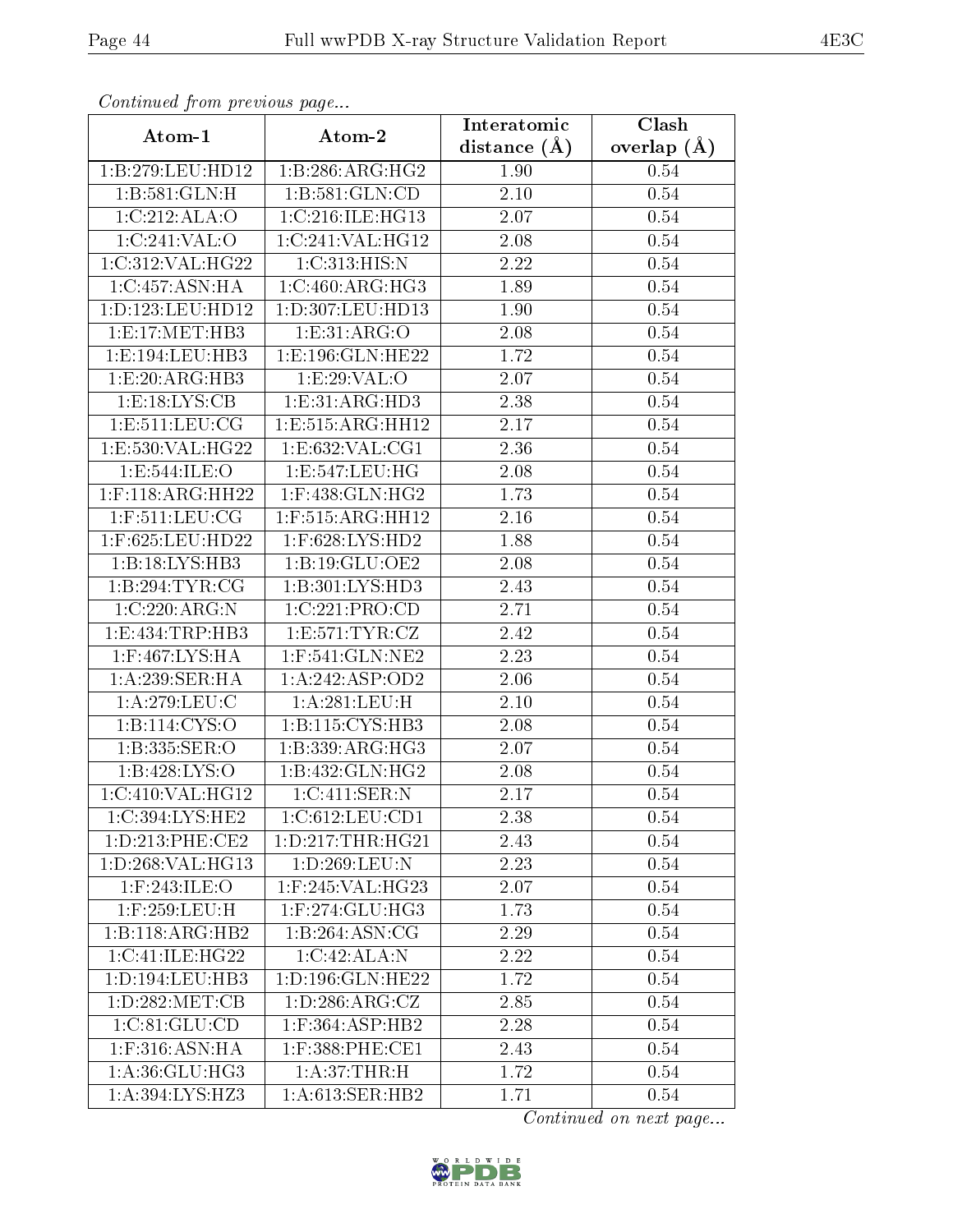| Continuea from previous page |                                     | Interatomic    | Clash         |
|------------------------------|-------------------------------------|----------------|---------------|
| Atom-1                       | Atom-2                              | distance $(A)$ | overlap $(A)$ |
| 1:B:21:LEU:HB3               | 1:B:165:ILE:HG21                    | 1.90           | 0.54          |
| 1:B:51:SER:HB2               | 1:B:52:PRO:HD2                      | 1.89           | 0.54          |
| 1:B:548:GLN:O                | 1:B:549:ARG:HD2                     | 2.08           | 0.54          |
| 1:B:434:TRP:HB3              | 1: B: 571: TYR: OH                  | 2.08           | 0.54          |
| 1:C:261:TYR:N                | 1:C:262:PRO:HD2                     | 2.23           | 0.54          |
| 1:C:506:THR:O                | 1:C:508:ASP:N                       | 2.41           | 0.54          |
| 1: D: 514: TRP: HA           | $1: D:650: ARG: \overline{NH1}$     | 2.22           | 0.54          |
| 1: E: 430: TRP: CZ3          | 1:E:570:LEU:HD23                    | 2.43           | 0.54          |
| 1:A:118:ARG:NH2              | 1: A:438: GLN: HG2                  | 2.16           | 0.53          |
| 1:A:570:LEU:HD22             | 1: A:590:MET:CE                     | 2.36           | 0.53          |
| 1: D: 105: ARG: HD3          | 1: D: 149: GLU: CD                  | 2.28           | 0.53          |
| 1: D: 355: GLN: O            | 1:D:359:LEU:HD11                    | 2.09           | 0.53          |
| 1: E:431: GLY: CA            | 1:E:571:TYR:CE2                     | 2.88           | 0.53          |
| $1:$ F:501:THR:HG23          | 1:F:505:ILE:HG21                    | 1.90           | 0.53          |
| $1:$ F:60:LEU:O              | $1:$ F:64:ILE:HG12                  | 2.08           | 0.53          |
| 1: A:114: CYS:SG             | 1:A:115:CYS:N                       | 2.81           | 0.53          |
| 1:A:43:ILE:HD12              | 1:A:43:ILE:N                        | 2.24           | 0.53          |
| 1: A:65: MET:HB3             | 1:A:76:ALA:HB2                      | 1.90           | 0.53          |
| 1:B:65:MET:HB3               | 1:B:76:ALA:HB2                      | 1.89           | 0.53          |
| 1:C:173:LEU:HD23             | 1:C:173:LEU:O                       | 2.07           | 0.53          |
| 1:C:20:ARG:HB3               | 1:C:29:VAL:O                        | 2.08           | 0.53          |
| 1:C:231:TRP:C                | 1:C:233:SER:H                       | $2.10\,$       | 0.53          |
| 1:D:474:SER:O                | 1: D: 477: GLN: HG2                 | 2.09           | 0.53          |
| 1:E:160:LEU:HD12             | 1: E: 160: LEU: N                   | 2.23           | 0.53          |
| 1:E:504:GLY:O                | 1:E:505:ILE:HG23                    | $2.09\,$       | 0.53          |
| $1:$ F:105:ARG:HD3           | $1:$ F:149:GLU:CD                   | 2.29           | 0.53          |
| 1:F:62:ILE:HG13              | $1:$ F:94:LEU:HD13                  | 1.90           | 0.53          |
| 1: A:517: MET:HG2            | $1: A:650:ARG:\overline{\text{CZ}}$ | 2.38           | 0.53          |
| 1:B:286:ARG:HA               | 1:B:290:THR:OG1                     | 2.08           | 0.53          |
| 1:D:487:LYS:HA               | 1:D:491:GLN:HB2                     | 1.91           | 0.53          |
| 1: B:35: GLN: HG2            | 1: E: 465: LEU: CG                  | 2.38           | 0.53          |
| $1:$ F:238:LYS:HE3           | $1:$ $F:238:LYS:HA$                 | 1.89           | 0.53          |
| 1:A:547:LEU:HD22             | 1: A:614:LYS:CE                     | 2.38           | 0.53          |
| 1:B:626:LEU:HB3              | 1:B:627:PRO:HD3                     | 1.91           | 0.53          |
| 1: E: 113: ASN: OD1          | 1: E: 117: LEU: HG                  | 2.09           | 0.53          |
| 1:E:279:LEU:C                | 1: E: 281: LEU: H                   | 2.12           | 0.53          |
| 1: E: 316: ASN: CG           | 1:E:344:THR:HG21                    | 2.29           | 0.53          |
| 1:E:415:GLN:O                | 1:E:418:LYS:O                       | 2.26           | 0.53          |
| 1: E: 431: GLY: CA           | 1: E: 571: TYR: HE2                 | 2.20           | 0.53          |
| 1:E:517:MET:HG2              | 1:E:650:ARG:CZ                      | 2.39           | 0.53          |
| $1:$ F:312:VAL:HG22          | $1:$ F:313:HIS:N                    | 2.24           | 0.53          |

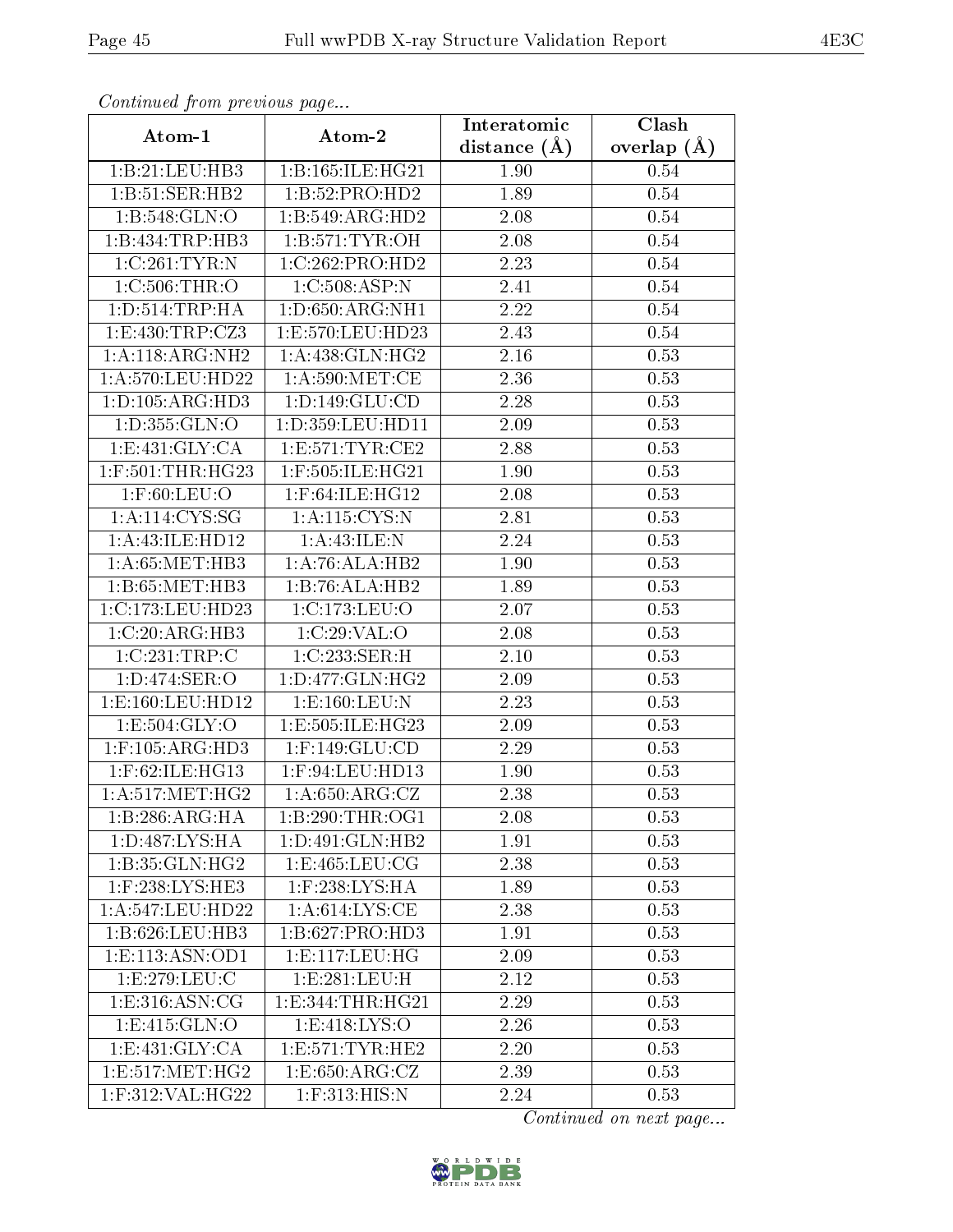| Comunaca jiom previous page |                              | Interatomic       | Clash           |
|-----------------------------|------------------------------|-------------------|-----------------|
| Atom-1                      | Atom-2                       | distance $(A)$    | overlap $(\AA)$ |
| 1: A:276:TRP:NE1            | 1: A:280:MET:HG3             | 2.24              | 0.53            |
| 1:C:487:LYS:HA              | 1:C:491:GLN:HB2              | 1.90              | 0.53            |
| $1:$ F:316:ASN:CG           | $1:$ F:344:THR:HG21          | 2.29              | 0.53            |
| $1:$ F:387:VAL:H $G11$      | $1:$ F:450: $GLY:CA$         | 2.28              | 0.53            |
| 1: A:578: PRO:O             | 1: A:580:ASP:N               | 2.41              | 0.53            |
| 1:C:37:THR:CG2              | 1:F:362:ILE:HG13             | 2.39              | 0.53            |
| 1: D: 410: VAL:HG12         | 1: D: 411: SER: N            | 2.19              | 0.53            |
| 1: D:500: GLN:CA            | 1: D:500: GLN: HE21          | 2.21              | 0.53            |
| 1:D:500:GLN:C               | 1:D:500:GLN:HE21             | 2.12              | 0.53            |
| 1: D:620: GLN:O             | 1: D:624: GLU: HG2           | 2.08              | 0.53            |
| 1:E:227:GLN:HA              | 1:E:231:TRP:HB2              | 1.91              | 0.53            |
| 1: E:620: GLN:O             | 1:E:624:GLU:HG2              | 2.07              | 0.53            |
| $1:$ F:261:TYR:H            | $1:$ F:262:PRO:HD2           | 1.74              | 0.53            |
| 1: A:430:TRP:HE1            | 1:A:587:SER:CB               | 2.21              | 0.53            |
| 1:B:294:TYR:OH              | 1:B:302:ALA:HB2              | 2.08              | 0.53            |
| 1:B:316:ASN:HA              | 1:B:388:PHE:CE1              | 2.44              | 0.53            |
| 1:B:419:ARG:NH2             | 1:B:588:GLN:HG3              | 2.24              | 0.53            |
| 1: B:67: ARG: NH2           | 1:B:68:LEU:HD12              | 2.21              | 0.53            |
| 1:C:213:PHE:CE2             | 1:C:221:PRO:HG3              | 2.44              | 0.53            |
| 1:C:547:LEU:HD22            | 1:C:614:LYS:HE2              | 1.91              | 0.53            |
| 1:E:636:MET:C               | 1:E:638:GLU:H                | $\overline{2.11}$ | 0.53            |
| 1:A:118:ARG:HD3             | 1: A: 435: HIS: CE1          | 2.44              | 0.53            |
| 1: A:23:THR:HA              | 1: A:29: VAL:HG22            | 1.90              | 0.53            |
| 1:B:270:ALA:O               | 1:B:274:GLU:HB2              | 2.09              | 0.53            |
| 1:B:355:GLN:HB3             | 1: B: 359: LEU: CD1          | 2.38              | 0.53            |
| 1:B:355:GLN:HB3             | 1:B:359:LEU:HD13             | 1.91              | 0.53            |
| 1:C:272:ARG:HH11            | 1:C:272:ARG:HG3              | 1.73              | 0.53            |
| 1:C:335:SER:O               | 1:C:339:ARG:HG3              | 2.09              | 0.53            |
| 1: D: 544: ILE: O           | 1: D: 547: LEU: HG           | 2.09              | 0.53            |
| 1:D:644:VAL:O               | 1: D:647: GLN: HB2           | 2.09              | 0.53            |
| 1:E:226:TRP:HE3             | 1:E:229:VAL:HG12             | 1.73              | 0.53            |
| 1:A:118:ARG:HB2             | 1:A:264:ASN:CB               | 2.31              | 0.53            |
| 1: A: 533: LEU: CD1         | 1: A:629: VAL: HA            | 2.38              | 0.53            |
| 1:A:549:ARG:NE              | 1:A:549:ARG:HA               | 2.23              | 0.53            |
| $1:B:70:HIS:H\overline{E1}$ | 1:B:132:ALA:HA               | 1.73              | 0.53            |
| 1:B:433:VAL:O               | 1:B:436:SER:HB3              | 2.09              | 0.53            |
| 1: B: 536: ARG: HG2         | 1: B: 536: ARG: HH11         | 1.73              | 0.53            |
| 1:B:644:VAL:O               | 1:B:647:GLN:HB2              | 2.08              | 0.53            |
| 1:C:192:GLU:HG2             | 1:C:283:TRP:HB2              | 1.91              | 0.53            |
| 1:C:474:SER:O               | $1:C:477:GLN:H\overline{G2}$ | 2.09              | 0.53            |
| 1:C:49:GLU:OE2              | 1:C:90:ASP:HB2               | 2.09              | 0.53            |

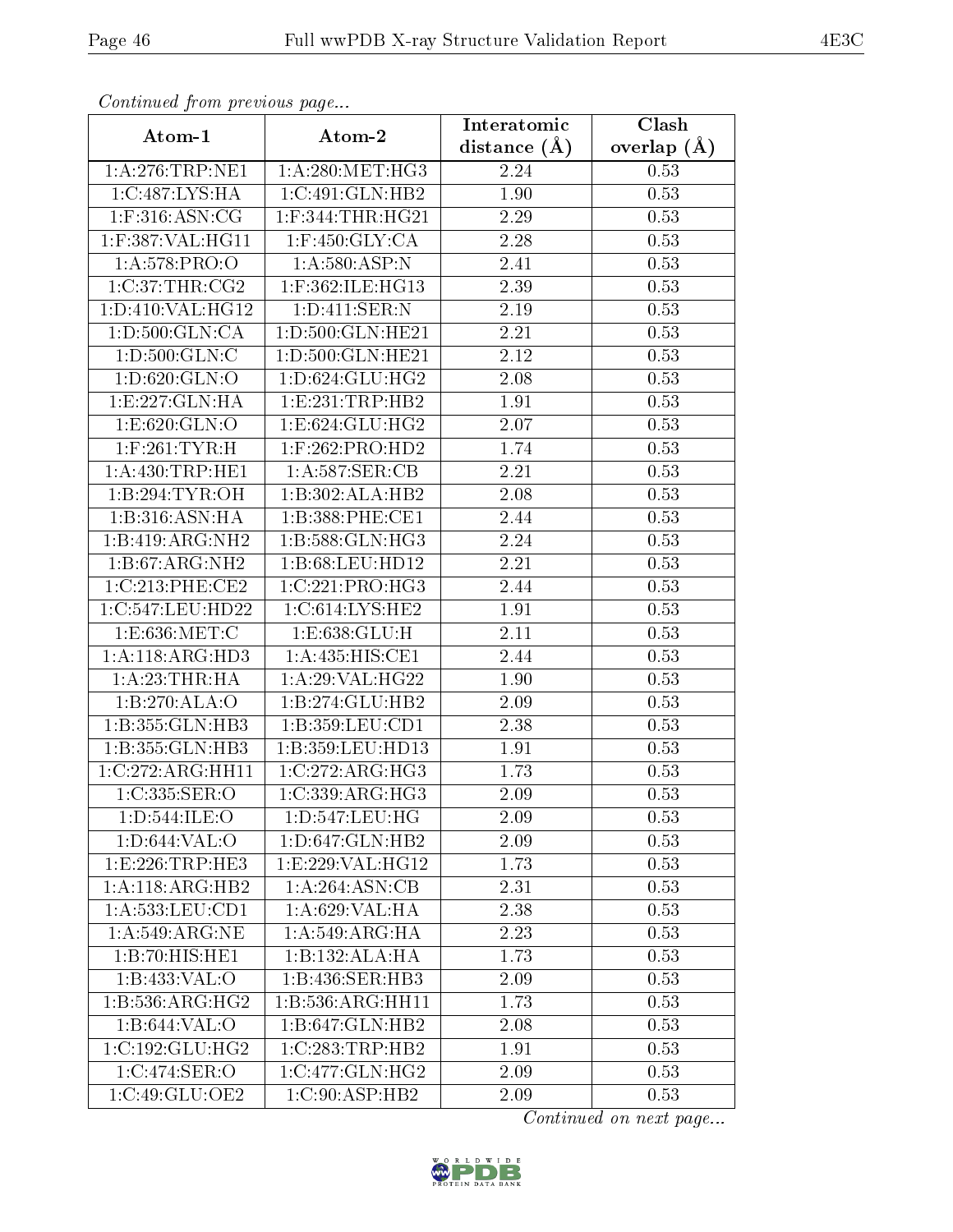| Communica from precious page |                      | Interatomic    | Clash           |
|------------------------------|----------------------|----------------|-----------------|
| Atom-1                       | Atom-2               | distance $(A)$ | overlap $(\AA)$ |
| 1: D:410: VAL:O              | 1:D:411:SER:HB3      | 2.08           | 0.53            |
| 1: D: 457: ASN: HA           | 1: D: 460: ARG: HG3  | 1.91           | 0.53            |
| 1: D:480: LYS: HG2           | 1: D: 527: GLU: OE2  | $2.09\,$       | 0.53            |
| 1: E: 122: ILE: HD13         | 1: E: 216: ILE: HG12 | 1.90           | 0.53            |
| 1: E: 430: TRP: NE1          | 1:E:587:SER:HA       | 2.17           | 0.53            |
| $1:$ F:430:TRP:CE2           | $1:$ F:590:MET:HB2   | 2.44           | 0.53            |
| 1:A:105:ARG:HD3              | 1:A:149:GLU:CD       | 2.28           | 0.53            |
| 1: A: 185: THR: O            | 1: A:186:LEU:HB3     | 2.08           | 0.53            |
| 1:A:221:PRO:HB3              | 1:A:244:VAL:HA       | 1.89           | 0.53            |
| 1:B:57:ARG:HH21              | 1: B: 177: GLU: HG2  | 1.74           | 0.53            |
| 1: B:298: GLY:O              | 1:B:299:CYS:C        | 2.47           | 0.53            |
| 1:B:365:LYS:O                | 1:B:367:ALA:N        | 2.42           | 0.53            |
| 1:B:490:ILE:CD1              | 1:B:651:GLN:HG2      | 2.36           | 0.53            |
| 1:C:227:GLN:O                | 1:C:231:TRP:HB2      | 2.09           | 0.53            |
| 1:C:239:SER:HB2              | 1:C:242:ASP:HB2      | 1.91           | 0.53            |
| 1:C:577:LYS:HG3              | 1:C:578:PRO:HD2      | 1.91           | 0.53            |
| 1: D: 102: GLY: HA2          | 1: D: 153: LEU:H     | 1.72           | 0.53            |
| 1:E:36:GLU:HG3               | 1: E: 37: THR:H      | 1.73           | 0.53            |
| 1:F:145:ASP:HB3              | $1:$ F:169:TYR:HB3   | 1.91           | 0.53            |
| 1: A:658:LEU:HD21            | $1:$ F:497:TYR:CE1   | 2.43           | 0.53            |
| 1: A:261:TYR:N               | 1:A:262:PRO:HD2      | 2.24           | 0.52            |
| 1: A:636:MET:C               | 1: A:638: GLU:H      | $2.10\,$       | 0.52            |
| 1:C:643:VAL:O                | 1:C:647:GLN:HG2      | 2.09           | 0.52            |
| 1:B:496:LYS:HD2              | 1:C:655:TRP:HA       | 1.90           | 0.52            |
| 1: D: 540: LEU: CD2          | 1: D:622: ALA: HB2   | 2.39           | 0.52            |
| 1:A:474:SER:O                | 1: A:477: GLN: HG2   | $2.10\,$       | $0.52\,$        |
| 1: A:620: GLN:O              | 1: A:624: GLU: HG2   | 2.08           | 0.52            |
| 1:B:316:ASN:CG               | 1:B:344:THR:HG21     | 2.29           | 0.52            |
| 1: B:653: GLU:O              | 1:B:657:LEU:HD13     | 2.09           | 0.52            |
| 1:C:213:PHE:CE2              | 1:C:217:THR:HG21     | 2.44           | 0.52            |
| 1:C:279:LEU:C                | 1:C:281:LEU:H        | 2.11           | 0.52            |
| 1:C:61:GLU:HB2               | 1:C:178:LEU:HD21     | 1.90           | 0.52            |
| 1: D: 213: PHE: CG           | 1:D:221:PRO:HD2      | 2.44           | 0.52            |
| 1: D: 536: ARG: HG2          | 1: D: 536: ARG: HH11 | 1.75           | 0.52            |
| 1: D: 654: LEU: HB3          | 1:E:654:LEU:HD23     | 1.90           | 0.52            |
| $1:$ F:214:GLU:HG3           | $1:$ F:219:PHE:CA    | 2.39           | 0.52            |
| $1:$ F:487:LYS:HA            | 1:F:491:GLN:HB2      | 1.91           | 0.52            |
| 1: A: 223: LEU: HB3          | 1: A:231:TRP: CZ3    | 2.44           | 0.52            |
| 1: A:249:LEU:HD11            | 1: A:414:LEU:HG      | 1.92           | 0.52            |
| 1:B:286:ARG:HA               | 1:B:290:THR:CB       | 2.38           | 0.52            |
| 1:B:457:ASN:ND2              | 1: B:619: LYS: NZ    | 2.55           | 0.52            |

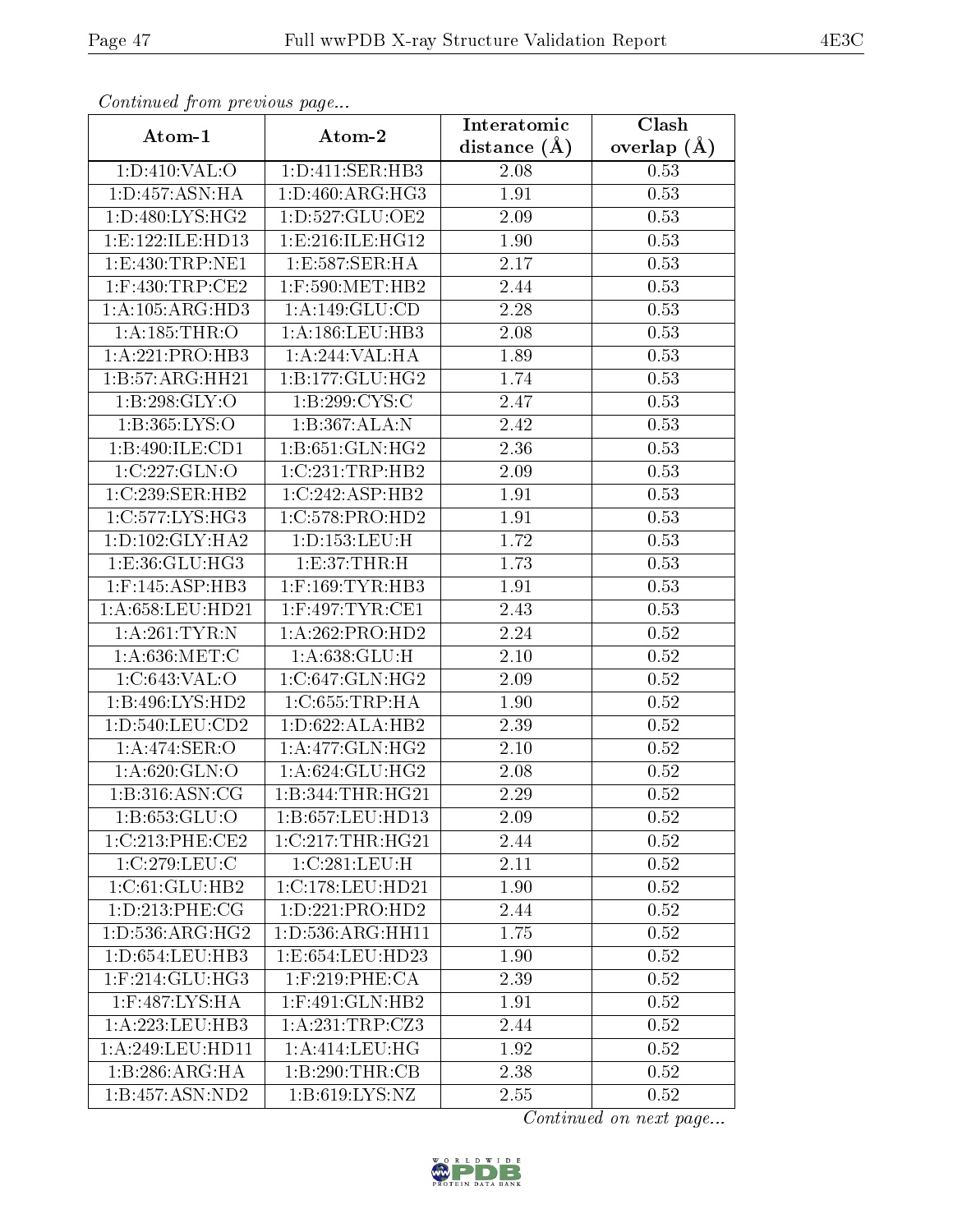| Continued from previous page      |                              | Interatomic    | Clash         |
|-----------------------------------|------------------------------|----------------|---------------|
| Atom-1                            | Atom-2                       | distance $(A)$ | overlap $(A)$ |
| 1:B:544:ILE:O                     | 1:B:547:LEU:HG               | 2.09           | 0.52          |
| 1:B:91:LEU:HB3                    | 1: B:92: PRO:CD              | 2.38           | 0.52          |
| 1:C:226:TRP:HD1                   | 1:C:226:TRP:H                | 1.58           | 0.52          |
| 1:C:367:ALA:C                     | 1:C:369:GLN:H                | 2.11           | 0.52          |
| 1:C:536:ARG:HG2                   | 1:C:536:ARG:HH11             | 1.74           | 0.52          |
| 1:E:298:GLY:O                     | 1:E:299:CYS:C                | 2.48           | 0.52          |
| 1:E:500:GLN:C                     | 1:E:500:GLN:HE21             | 2.12           | $0.52\,$      |
| 1:A:51:SER:HB2                    | 1: A:52: PRO:HD2             | 1.91           | $0.52\,$      |
| 1:A:661:ALA:CB                    | $1:$ F:662:CYS:SG            | 2.97           | 0.52          |
| 1:B:493:ASP:HA                    | 1:B:496:LYS:HG3              | 1.92           | $0.52\,$      |
| 1:B:579:ARG:HG2                   | 1:B:579:ARG:O                | 2.10           | $0.52\,$      |
| $1:C:368:\overline{\text{THR}:C}$ | 1:C:370:CYS:H                | 2.12           | 0.52          |
| 1:C:62:ILE:HG13                   | 1:C:94:LEU:HD13              | 1.91           | 0.52          |
| 1:D:152:VAL:HG13                  | 1: D: 165: ILE: HD11         | 1.91           | 0.52          |
| 1:E:371:ILE:C                     | 1:E:373:ASP:H                | 2.11           | 0.52          |
| 1: E: 431: GLY: HA2               | 1: E: 571: TYR: CD2          | 2.43           | 0.52          |
| $1:$ F:270:ALA:O                  | $1:$ F:274:GLU:HB2           | 2.09           | 0.52          |
| $1:$ F:282:MET:HB3                | $1:$ F:286:ARG:HB2           | 1.90           | 0.52          |
| 1: A:643: VAL:O                   | 1: A:647: GLN: HG2           | 2.10           | 0.52          |
| 1:B:475:MET:O                     | $1:B:478:GLN:H\overline{B3}$ | 2.09           | 0.52          |
| 1:C:316:ASN:CG                    | 1:C:344:THR:HG21             | 2.30           | 0.52          |
| 1:C:18:LYS:HG3                    | 1:C:31:ARG:HG2               | 1.91           | 0.52          |
| 1:C:407:PRO:O                     | 1:C:408:GLU:CB               | 2.58           | 0.52          |
| 1: D: 283: TRP: HE3               | 1: D: 285: PRO: HD2          | 1.72           | $0.52\,$      |
| 1: E: 369: GLN: C                 | 1: E: 371: ILE:H             | 2.12           | 0.52          |
| 1:E:354:LEU:HD22                  | 1: E: 457: ASN: HB2          | 1.90           | 0.52          |
| $1:$ F:268:VAL:O                  | $1:$ F:272:ARG:HB2           | 2.09           | 0.52          |
| $1:$ F:489:SER:C                  | $1:$ F:490:ILE:HD12          | 2.29           | 0.52          |
| $1:$ F:528:ASN:O                  | 1:F:531:LYS:HB3              | 2.10           | 0.52          |
| 1:A:533:LEU:HD13                  | 1: A:629: VAL:CG1            | 2.40           | 0.52          |
| 1:A:62:ILE:HG13                   | 1: A:94:LEU:HD13             | 1.90           | 0.52          |
| 1:B:659:LYS:HE2                   | 1:C:499:GLU:OE1              | 2.09           | 0.52          |
| 1:C:72:ASN:HA                     | 1:C:163:LYS:HA               | 1.91           | 0.52          |
| 1: D: 582: ARG:H                  | 1:D:582:ARG:NE               | 1.85           | 0.52          |
| 1:D:626:LEU:HD23                  | 1: D:627: PRO: N             | 2.25           | 0.52          |
| $1:$ F:72:ASN:HA                  | $1:$ F:163:LYS:HA            | 1.91           | 0.52          |
| $1:$ F:261:TYR:N                  | $1:$ F:262:PRO:HD2           | 2.25           | 0.52          |
| $1:$ F:592:ARG:NH1                | $1:$ F:592:ARG:HB3           | 2.24           | 0.52          |
| 1: A:214: GLU:OE1                 | 1:A:220:ARG:HD3              | 2.09           | 0.52          |
| 1: A:282: MET:HE3                 | 1:A:286:ARG:HH21             | 1.73           | 0.52          |
| 1: A:407: PRO:O                   | 1:A:408:GLU:HB2              | 2.09           | 0.52          |

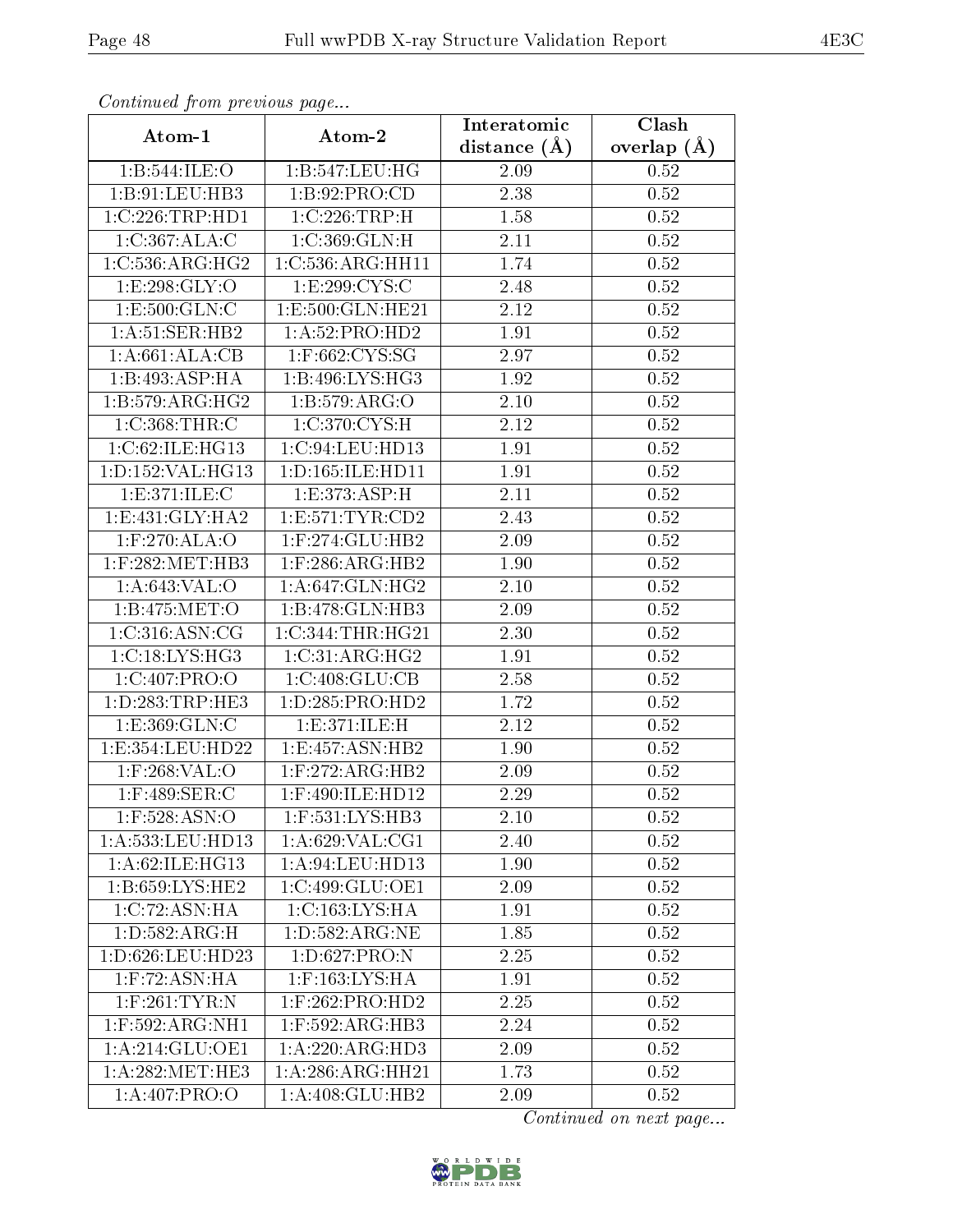| Continuati pont previous page |                                  | Interatomic      | Clash           |
|-------------------------------|----------------------------------|------------------|-----------------|
| Atom-1                        | Atom-2                           | distance $(\AA)$ | overlap $(\AA)$ |
| 1:A:665:VAL:HG23              | 1:F:665:VAL:HB                   | 1.90             | 0.52            |
| 1:B:556:GLN:NE2               | 1: B: 559: THR: OG1              | 2.42             | 0.52            |
| 1:B:547:LEU:HD22              | 1: B:614: LYS: HE2               | 1.91             | 0.52            |
| 1:B:86:LEU:HD12               | 1:B:87:ALA:H                     | 1.75             | 0.52            |
| 1:C:74:VAL:HG23               | 1:C:164:ILE:O                    | 2.09             | 0.52            |
| 1: D:643: VAL:O               | 1: D:647: GLN: HG2               | 2.09             | 0.52            |
| $1:$ F:142:ILE:HG12           | $1:$ F:201:VAL:HG13              | 1.92             | $0.52\,$        |
| 1:F:362:ILE:HD12              | 1:F:369:GLN:HE22                 | 1.75             | 0.52            |
| 1:A:626:LEU:N                 | 1:A:627:PRO:HD2                  | 2.24             | 0.52            |
| 1:B:500:GLN:CA                | 1:B:500:GLN:HE21                 | 2.23             | 0.52            |
| 1:C:262:PRO:HB2               | 1:C:432:GLN:NE2                  | 2.25             | $0.52\,$        |
| 1:C:355:GLN:O                 | 1:C:359:LEU:HD11                 | 2.09             | $0.52\,$        |
| 1:C:366:PRO:O                 | 1:C:367:ALA:HB3                  | 2.10             | $0.52\,$        |
| 1: C:36: GLU:O                | 1:C:38:GLY:N                     | 2.43             | $0.52\,$        |
| 1:D:171:LYS:HD2               | 1:D:172:GLU:N                    | 2.25             | $0.52\,$        |
| 1: D: 493: ASP: HA            | 1:D:496:LYS:HG3                  | 1.91             | 0.52            |
| 1:E:105:ARG:HD3               | 1: E: 149: GLU: CD               | 2.31             | 0.52            |
| $1:$ F:265:LEU:H              | $1:$ F:265:LEU:CD2               | 2.22             | 0.52            |
| $1:$ F:294:TYR:CZ             | 1:F:301:LYS:HD3                  | 2.44             | 0.52            |
| 1: A: 343: ASP:O              | 1:B:418:LYS:HB3                  | 2.10             | 0.52            |
| 1: B: 107: TYR: CE2           | 1:B:153:LEU:HD22                 | 2.45             | 0.52            |
| 1:B:74:VAL:HG23               | 1:B:164:ILE:O                    | $2.10\,$         | 0.52            |
| 1: E: 187: GLN: CG            | 1: E: 220: ARG: HH21             | 2.23             | 0.52            |
| 1: E: 23: THR: HA             | 1:E:29:VAL:HG22                  | 1.91             | 0.52            |
| 1:B:362:ILE:HG23              | 1: E:37:THR:HG21                 | 1.91             | 0.52            |
| 1:F:229:VAL:C                 | $1:$ F:231:TRP:H                 | 2.13             | 0.52            |
| $1:$ F:434:TRP:HZ3            | $1:$ F:564:GLU:OE1               | 1.93             | 0.52            |
| 1:A:104:LEU:HD23              | 1:A:148:PRO:HB3                  | 1.92             | 0.52            |
| $1:A:286:A\overline{RG:HA}$   | 1: A:290:THR:CB                  | 2.40             | 0.52            |
| 1:A:627:PRO:HA                | 1: A:630: GLU:CB                 | 2.37             | 0.52            |
| 1:A:657:LEU:CB                | 1:F:658:LEU:HD21                 | 2.37             | 0.52            |
| 1:B:213:PHE:CE1               | 1:B:221:PRO:CB                   | 2.93             | 0.52            |
| 1:D:270:ALA:O                 | 1:D:274:GLU:HB2                  | 2.10             | 0.52            |
| 1: D: 36: GLU: O              | 1: D:38: GLY:N                   | 2.43             | 0.52            |
| 1:E:335:SER:O                 | $1: E: 339: ARG: H\overline{G3}$ | 2.10             | 0.52            |
| 1:E:355:GLN:HB3               | 1:E:359:LEU:CD1                  | 2.40             | 0.52            |
| 1:E:424:PHE:CD1               | 1:E:582:ARG:CZ                   | 2.86             | 0.52            |
| 1:F:624:GLU:O                 | 1:F:627:PRO:HG2                  | 2.10             | 0.52            |
| 1: A:241:VAL:HG12             | 1:A:241:VAL:O                    | 2.10             | 0.51            |
| 1:A:270:ALA:O                 | 1:A:274:GLU:HB2                  | 2.10             | 0.51            |
| 1:B:160:LEU:HD12              | 1:B:160:LEU:N                    | 2.25             | 0.51            |

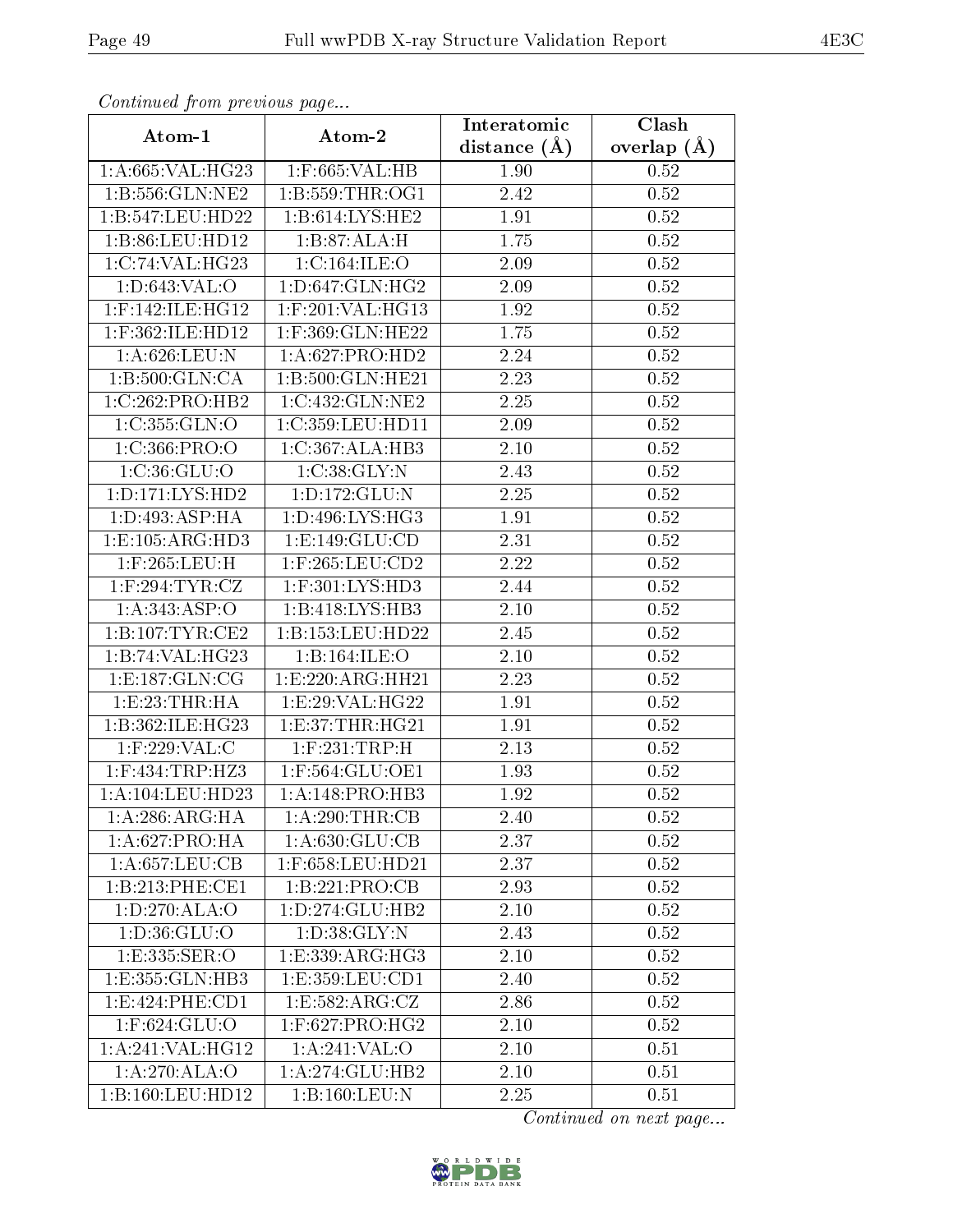| Contentaca from precious page |                         | Interatomic    | Clash           |
|-------------------------------|-------------------------|----------------|-----------------|
| Atom-1                        | Atom-2                  | distance $(A)$ | overlap $(\AA)$ |
| 1:B:89:ASN:HD22               | 1: B:90: ASP: N         | 2.08           | 0.51            |
| $1:$ F:350:ASP:HB2            | $1:$ F:391:ASP:H        | 1.75           | 0.51            |
| $1:$ F:430:TRP:HE1            | $1:$ F:587:SER:CA       | 2.21           | 0.51            |
| $1:$ F:456:MET:HE3            | 1:F:459:LEU:HD22        | 1.92           | 0.51            |
| 1:A:428:LYS:O                 | 1:A:432:GLN:HG2         | 2.10           | 0.51            |
| 1:A:487:LYS:HA                | 1:A:491:GLN:HB2         | 1.91           | 0.51            |
| 1:B:243:ILE:HG22              | 1:B:281:LEU:CD2         | 2.41           | 0.51            |
| 1:B:460:ARG:C                 | 1:B:462:ASN:H           | 2.13           | 0.51            |
| 1:B:559:THR:HB                | 1:B:604:LYS:HZ1         | 1.75           | 0.51            |
| 1: B:627: PRO:HA              | 1:B:630:GLU:CB          | 2.39           | 0.51            |
| 1:C:279:LEU:HD11              | 1:C:290:THR:N           | 2.25           | 0.51            |
| 1: D:404: ARG:HB3             | 1:D:405:PRO:HD2         | 1.93           | 0.51            |
| 1:E:316:ASN:HA                | 1:E:388:PHE:CE1         | 2.45           | 0.51            |
| 1:E:355:GLN:HB3               | 1:E:359:LEU:HD13        | 1.92           | 0.51            |
| 1:B:173:LEU:HD12              | 1:B:174:ASP:H           | 1.75           | 0.51            |
| 1:B:214:GLU:O                 | 1:B:218:GLY:HA2         | 2.10           | 0.51            |
| 1:B:216:ILE:HD12              | 1:B:277:LEU:HD22        | 1.93           | 0.51            |
| 1: B: 500: GLN: C             | 1:B:500:GLN:HE21        | 2.14           | 0.51            |
| 1:C:102:GLY:CA                | 1:C:153:LEU:H           | 2.22           | 0.51            |
| 1:C:226:TRP:CD1               | 1:C:226:TRP:N           | 2.77           | 0.51            |
| 1:C:231:TRP:CD1               | 1:C:235:VAL:HG21        | 2.45           | 0.51            |
| 1:C:371:ILE:HG12              | 1:C:384:MET:O           | 2.10           | 0.51            |
| 1: D: 489: SER: C             | 1:D:490:ILE:HD12        | 2.30           | 0.51            |
| 1:D:559:THR:HG22              | 1: D:600: SER:OG        | 2.11           | 0.51            |
| 1: E: 272: ARG: HH11          | 1:E:272:ARG:HG3         | 1.75           | 0.51            |
| 1: E: 500: GLN: HE21          | 1:E:500:GLN:CA          | 2.22           | 0.51            |
| 1:F:223:LEU:N                 | $1:$ F:224:PRO:CD       | 2.74           | 0.51            |
| $1:$ F:295: $GLY:N$           | 1:F:296:PRO:HD2         | 2.26           | 0.51            |
| $1:$ F:321:THR:HG21           | $1:$ F:447:LEU:CD1      | 2.35           | 0.51            |
| 1: A:295: GLY:CA              | 1: A:301:LYS:HD3        | 2.41           | 0.51            |
| 1: A:295: GLY:HA3             | 1:A:301:LYS:HD3         | 1.93           | 0.51            |
| 1:B:658:LEU:HD23              | 1: C:496: LYS: NZ       | 2.25           | 0.51            |
| 1:C:152:VAL:HG13              | 1:C:165:ILE:HD11        | 1.91           | 0.51            |
| 1:C:371:ILE:HG22              | 1:C:372:SER:H           | 1.74           | 0.51            |
| 1: D: 125: LEU: C             | 1: D: 125: LEU: HD13    | 2.31           | 0.51            |
| 1:D:43:ILE:N                  | 1:D:43:ILE:HD12         | 2.25           | 0.51            |
| 1:E:125:LEU:HD13              | 1: E: 125: LEU: C       | 2.31           | 0.51            |
| 1:E:528:ASN:O                 | 1:E:532:LEU:HD23        | 2.10           | 0.51            |
| $1:$ F:16: $GLU$ :CB          | $1:$ $F:33:$ $HIS:$ $H$ | 2.20           | 0.51            |
| $1:A:284:\overline{HIS:HB3}$  | 1:A:285:PRO:CD          | 2.40           | 0.51            |
| 1: A: 355: GLN: HB3           | 1: A: 359: LEU: CD1     | 2.40           | 0.51            |

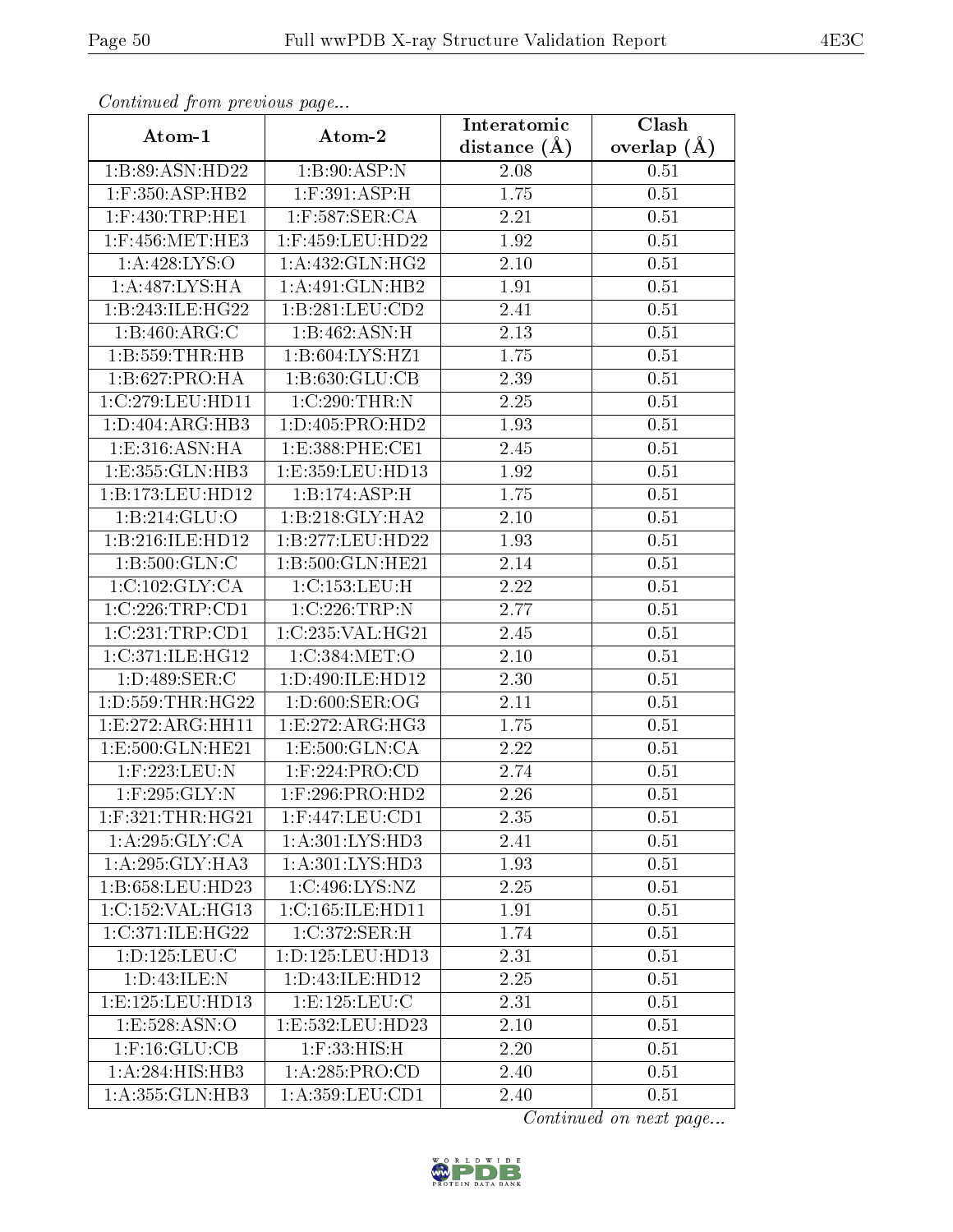| Continuea jioin pievivus page |                                      | Interatomic    | Clash         |
|-------------------------------|--------------------------------------|----------------|---------------|
| Atom-1                        | Atom-2                               | distance $(A)$ | overlap $(A)$ |
| 1:B:308:ASN:HD22              | 1:B:308:ASN:N                        | 2.09           | 0.51          |
| 1:B:89:ASN:OD1                | 1:B:91:LEU:HB2                       | 2.10           | 0.51          |
| 1:C:514:TRP:HA                | 1:C:650:ARG:NH1                      | 2.25           | 0.51          |
| 1:D:475:MET:O                 | 1:D:478:GLN:HB3                      | 2.11           | 0.51          |
| 1: E: 41: ILE: HG22           | 1:E:42:ALA:H                         | 1.76           | 0.51          |
| 1:E:476:SER:HB2               | 1: E:636:MET:CE                      | 2.40           | 0.51          |
| $1:$ F:418:LYS:HB3            | $1:$ F:420:ASN:OD1                   | 2.11           | 0.51          |
| 1:F:483:LEU:HD12              | 1:F:644:VAL:HG21                     | 1.92           | 0.51          |
| 1:A:225:ASN:N                 | 1:A:225:ASN:HD22                     | 2.09           | 0.51          |
| 1: A:369: GLN: HA             | 1: A:369: GLN:OE1                    | 2.10           | 0.51          |
| 1: A: 41: ILE: HG22           | 1:A:42:ALA:N                         | 2.25           | 0.51          |
| 1:B:213:PHE:CZ                | 1:B:221:PRO:HG2                      | 2.45           | 0.51          |
| 1:C:500:GLN:HE21              | 1:C:500:GLN:CA                       | 2.24           | 0.51          |
| 1:C:81:GLU:CG                 | $1:$ F:364:ASP:HB2                   | 2.40           | 0.51          |
| 1: E: 219: PHE: CE2           | 1: E:260: PRO:HG3                    | 2.46           | 0.51          |
| 1: E:428: LYS:O               | 1:E:432:GLN:HG2                      | 2.10           | 0.51          |
| $1:$ F:536:ARG:HH11           | $1:$ F:536:ARG:HG2                   | 1.76           | 0.51          |
| $1:$ F:620: $GLN$ :O          | $1:$ F:624:GLU:HG2                   | 2.11           | 0.51          |
| 1:B:418:LYS:O                 | $1:B:419: \overline{\text{ARG:HD3}}$ | 2.10           | 0.51          |
| 1:B:68:LEU:HD13               | 1:B:139:ASN:CG                       | 2.31           | 0.51          |
| 1: D:316: ASN: CG             | 1: D: 344: THR: HG21                 | 2.30           | 0.51          |
| 1: D: 434: TRP: HB3           | 1: D: 571: TYR: OH                   | 2.09           | 0.51          |
| 1:E:434:TRP:CE3               | 1:E:568:ARG:HB2                      | 2.45           | 0.51          |
| 1:E:426:LEU:HD11              | 1:E:574:LEU:HD11                     | 1.91           | 0.51          |
| 1:F:279:LEU:C                 | 1:F:281:LEU:H                        | 2.13           | 0.51          |
| $1:$ F:460:ARG:C              | 1:F:462:ASN:H                        | 2.14           | 0.51          |
| 1: A:213: PHE:CE2             | 1: A:217:THR:HG21                    | 2.45           | 0.51          |
| 1:A:223:LEU:HG                | 1:A:226:TRP:CD1                      | 2.46           | 0.51          |
| 1: A:384: MET:O               | 1: A: 384: MET:HG3                   | 2.11           | 0.51          |
| 1:A:493:ASP:HA                | 1: A:496: LYS: HG3                   | 1.92           | 0.51          |
| 1:C:51:SER:HB2                | 1:C:52:PRO:HD2                       | 1.92           | 0.51          |
| 1:C:570:LEU:H                 | 1:C:570:LEU:HD12                     | 1.73           | 0.51          |
| 1: D: 144: ARG: HD2           | 1: D: 171: LYS: CB                   | 2.37           | 0.51          |
| 1: D:20: ARG:HB3              | 1: D:29: VAL:O                       | 2.10           | 0.51          |
| 1: D:627: PRO:HA              | 1: D: 630: GLU: CB                   | 2.41           | 0.51          |
| 1:E:434:TRP:CZ3               | 1: E: 568: ARG: NE                   | 2.79           | 0.51          |
| 1: E:497: TYR: CE2            | 1: E: 511: LEU: HD21                 | 2.46           | 0.51          |
| 1:E:438:GLN:HA                | 1:E:564:GLU:HG3                      | 1.93           | 0.51          |
| $1:$ F:23:THR:HA              | 1:F:29:VAL:HG22                      | 1.93           | 0.51          |
| $1:$ F:500:GLN:CA             | $1:$ F:500:GLN:HE21                  | 2.23           | 0.51          |
| 1:A:292:PRO:CG                | 1:A:296:PRO:O                        | 2.57           | 0.51          |

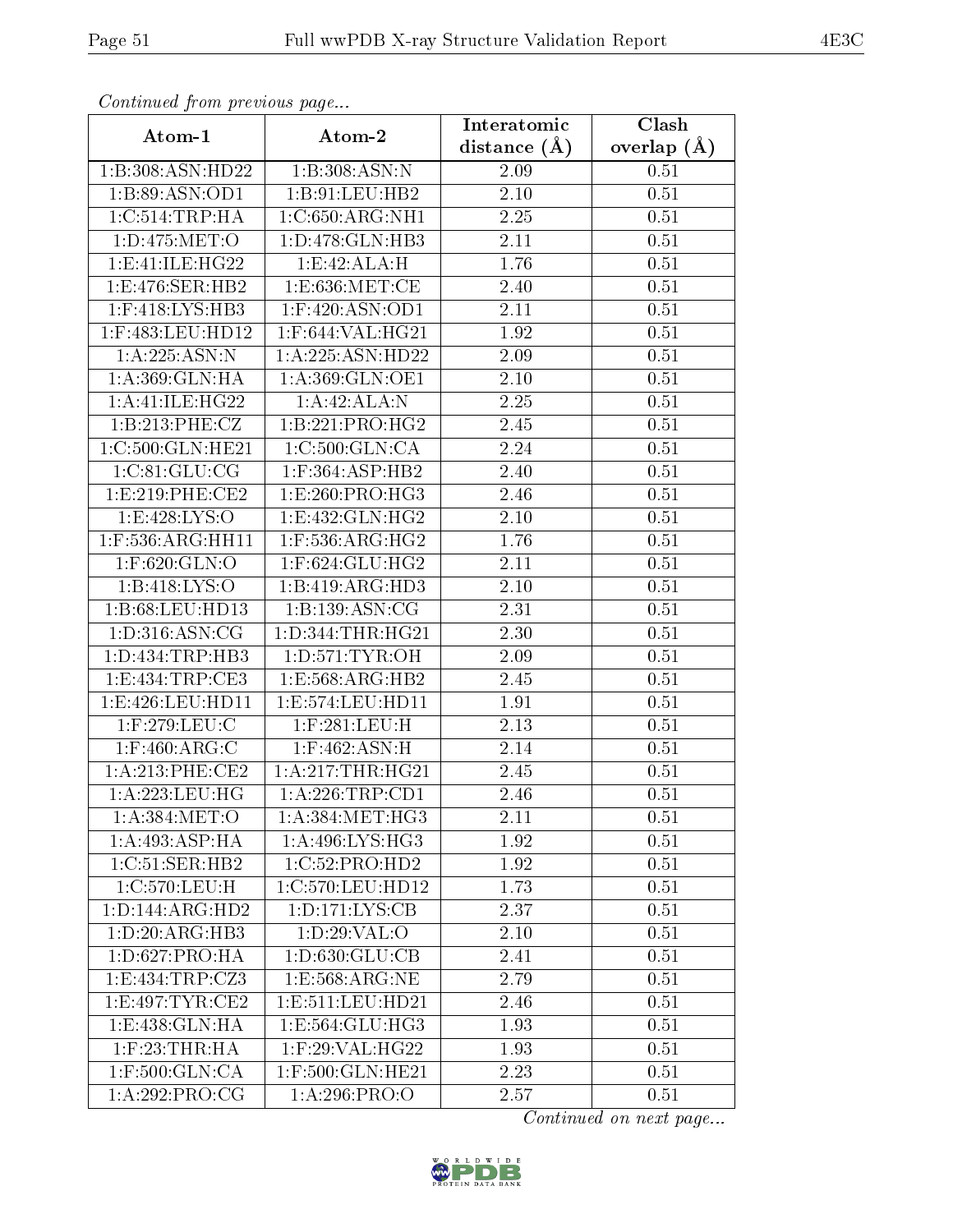| Commaca from previous page   |                               | Interatomic       | Clash         |
|------------------------------|-------------------------------|-------------------|---------------|
| Atom-1                       | Atom-2                        | distance $(A)$    | overlap $(A)$ |
| 1:B:125:LEU:HD13             | 1: B: 125: LEU: C             | 2.31              | 0.51          |
| 1:B:592:ARG:NH1              | 1:B:592:ARG:HB3               | 2.26              | 0.51          |
| 1:B:486:PHE:CE1              | 1:B:647:GLN:HB3               | 2.44              | 0.51          |
| 1:C:60:LEU:O                 | 1:C:64:ILE:HG12               | 2.11              | 0.51          |
| 1:E:408:GLU:HG3              | 1:E:409:SER:N                 | $\overline{2.25}$ | 0.51          |
| 1: A:268: VAL:HG13           | 1: A:269:LEU:N                | 2.26              | 0.51          |
| 1:A:41:ILE:HG22              | 1:A:42:ALA:H                  | 1.76              | 0.51          |
| $1: A:534:VAL:$ <sup>O</sup> | 1: A: 538: MET: HB2           | 2.11              | 0.51          |
| 1:B:510:LEU:HB3              | 1:B:653:GLU:OE2               | 2.11              | 0.51          |
| 1:C:213:PHE:CZ               | 1:C:243:ILE:HB                | 2.46              | 0.51          |
| 1:C:431:GLY:C                | 1:C:433:VAL:H                 | 2.14              | 0.51          |
| 1:C:517:MET:HB3              | 1:C:650:ARG:NH2               | 2.26              | 0.51          |
| 1:C:80:PRO:HB2               | 1:C:84:GLN:HE21               | 1.76              | 0.51          |
| 1:D:115:CYS:O                | 1: D: 217: THR:O              | 2.28              | 0.51          |
| 1:E:165:ILE:HG22             | 1:E:166:ASP:N                 | $2.15\,$          | 0.51          |
| 1:E:268:VAL:HG13             | 1:E:269:LEU:N                 | 2.26              | 0.51          |
| 1:E:282:MET:HG2              | 1: E:286: ARG: NE             | 2.23              | 0.51          |
| 1:E:493:ASP:HA               | 1:E:496:LYS:HG3               | 1.93              | 0.51          |
| 1:F:113:ASN:HB3              | 1:F:117:LEU:HD12              | 1.93              | 0.51          |
| $1:$ F:230: $GLN$ :O         | $1:$ F:234:LYS:N              | 2.39              | 0.51          |
| 1:F:394:LYS:CG               | $1:$ F:401:ILE:HG22           | $\overline{2}.41$ | 0.51          |
| 1:F:426:LEU:HD22             | $1:$ F:586:ASP:O              | 2.11              | 0.51          |
| 1: A: 583: THR: HG23         | 1:A:584:GLU:OE2               | 2.10              | 0.50          |
| 1:A:430:TRP:HE1              | 1:A:587:SER:HA                | 1.76              | 0.50          |
| 1:B:249:LEU:HD23             | 1:B:418:LYS:HZ1               | 1.76              | 0.50          |
| 1:B:410:VAL:HG12             | 1:B:411:SER:N                 | $\overline{2}.18$ | 0.50          |
| 1:B:556:GLN:NE2              | 1: B:604: LYS: NZ             | 2.59              | 0.50          |
| 1:D:219:PHE:CD1              | 1: D: 221: PRO: HG3           | 2.47              | 0.50          |
| 1:D:361:LEU:HD22             | 1: D:370: CYS:SG              | 2.51              | 0.50          |
| 1: D: 578: PRO: C            | 1: D: 580: ASP:H              | 2.14              | 0.50          |
| 1:E:117:LEU:HD23             | 1: E: 119: GLU: OE1           | 2.11              | 0.50          |
| 1:E:245:VAL:HG12             | 1:E:245:VAL:O                 | 2.10              | 0.50          |
| $1:$ F:227:GLN:O             | $1:$ F:231:TRP:HB3            | 2.11              | 0.50          |
| $1:$ F:420:ASN:C             | $1:$ F:421:LEU:HD22           | 2.32              | 0.50          |
| 1:B:152:VAL:HG13             | 1:B:165:ILE:HD11              | 1.92              | 0.50          |
| 1:D:418:LYS:HZ1              | 1:D:421:LEU:HD12              | 1.76              | 0.50          |
| 1: D: 428: LYS: O            | 1: D: 432: GLN: HG2           | 2.10              | 0.50          |
| 1:E:223:LEU:HD13             | 1: E: 224: PRO: N             | 2.26              | 0.50          |
| 1:E:265:LEU:HD11             | 1: E:270: ALA:CA              | 2.34              | 0.50          |
| 1:E:41:ILE:HG22              | 1:E:42:ALA:N                  | 2.26              | 0.50          |
| 1:E:77:ARG:HD2               | $1: E: 78: A \overline{SP:H}$ | 1.76              | 0.50          |

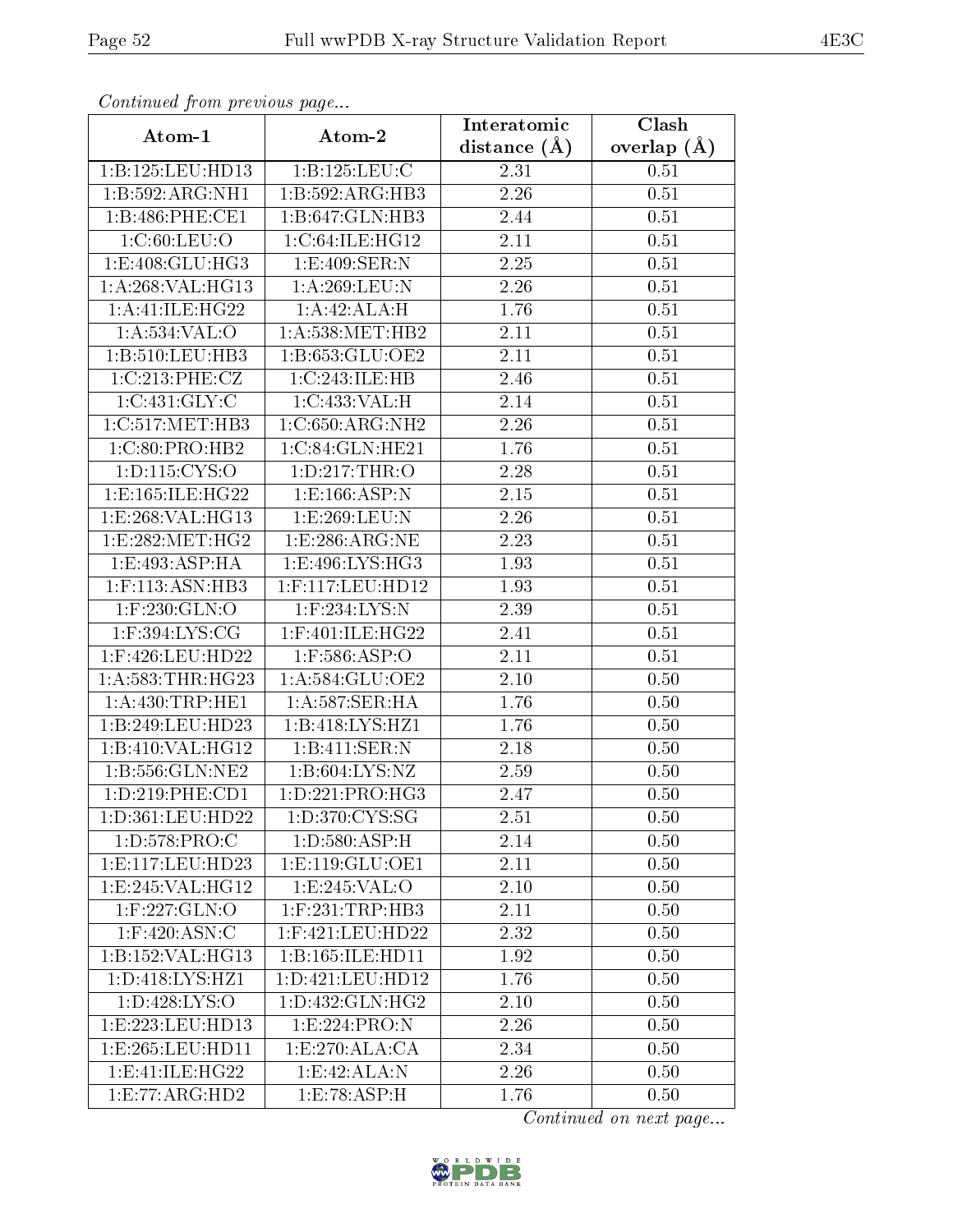| Commuca from previous page |                       | Interatomic       | Clash         |
|----------------------------|-----------------------|-------------------|---------------|
| Atom-1                     | Atom-2                | distance $(A)$    | overlap $(A)$ |
| 1:F:355:GLN:HB3            | 1:F:359:LEU:HD13      | 1.93              | 0.50          |
| 1:A:336:LEU:HD23           | 1:A:340:ILE:HG23      | 1.93              | 0.50          |
| 1: A:410: VAL:HG12         | 1:A:411:SER:N         | 2.22              | 0.50          |
| 1:A:477:GLN:CD             | $1:$ F:478: $GLN:NE2$ | 2.65              | 0.50          |
| 1:B:20:ARG:HB2             | 1:B:23:THR:HB         | 1.92              | 0.50          |
| 1:B:366:PRO:C              | 1:B:368:THR:H         | 2.15              | 0.50          |
| 1:B:367:ALA:O              | 1:B:369:GLN:N         | 2.44              | 0.50          |
| 1:B:457:ASN:HA             | 1:B:460:ARG:HG3       | 1.93              | 0.50          |
| 1:B:536:ARG:NH1            | 1:B:625:LEU:HD13      | 2.27              | 0.50          |
| 1: C: 365: LYS: HD3        | 1:C:366:PRO:HD2       | 1.93              | 0.50          |
| 1:C:443:ASP:HA             | 1:C:446:ARG:HG3       | 1.94              | 0.50          |
| 1:C:577:LYS:O              | 1:C:579:ARG:N         | 2.40              | 0.50          |
| 1:D:419:ARG:HE             | 1: D: 419: ARG: N     | 2.09              | 0.50          |
| 1:D:654:LEU:HD23           | 1:E:654:LEU:HB3       | 1.93              | 0.50          |
| 1:D:49:GLU:HG2             | 1: D: 91: LEU: HD13   | 1.91              | 0.50          |
| 1:E:371:ILE:HG23           | 1:E:371:ILE:O         | 2.11              | 0.50          |
| 1:F:475:MET:O              | 1:F:478:GLN:HB3       | 2.11              | 0.50          |
| 1:F:493:ASP:HA             | 1:F:496:LYS:HG3       | 1.94              | 0.50          |
| 1:B:474:SER:O              | 1:B:477:GLN:HG2       | 2.12              | 0.50          |
| 1:B:536:ARG:NH2            | 1:B:625:LEU:HD13      | 2.27              | 0.50          |
| 1:B:455:MET:HB2            | 1:B:615:THR:HG21      | 1.93              | 0.50          |
| 1:C:653:GLU:O              | 1:C:657:LEU:HD13      | 2.11              | 0.50          |
| 1:D:582:ARG:N              | 1:D:582:ARG:NE        | 2.52              | 0.50          |
| 1:E:643:VAL:O              | 1:E:647:GLN:HG2       | $\overline{2}.11$ | 0.50          |
| 1:F:336:LEU:HD23           | 1:F:340:ILE:HG23      | 1.92              | 0.50          |
| 1:F:41:ILE:HG22            | $1:$ F:42:ALA:H       | 1.76              | 0.50          |
| 1: A:350: ASP:HB2          | 1: A:391: ASP:H       | 1.76              | 0.50          |
| $1:A:36:\overline{GLU:O}$  | 1: A:38: GLY:N        | 2.44              | 0.50          |
| 1:B:99:CYS:HB3             | 1:B:154:GLN:HB2       | 1.93              | 0.50          |
| 1:B:350:ASP:HB2            | 1:B:391:ASP:H         | 1.77              | 0.50          |
| 1:C:493:ASP:HA             | 1:C:496:LYS:HG3       | 1.93              | 0.50          |
| 1: D: 231: TRP:O           | 1: D: 233: SER: N     | 2.44              | 0.50          |
| $1:$ F:294:TYR:HD2         | $1:$ F:296:PRO:HD2    | 1.75              | 0.50          |
| $1:$ F:423:PHE:CD1         | $1:$ F:583:THR:HA     | 2.46              | 0.50          |
| 1: A: 189: LEU: HD22       | 1: A: 189: LEU: N     | 2.27              | 0.50          |
| 1: A:220:ARG:N             | 1:A:221:PRO:CD        | 2.71              | 0.50          |
| 1: A:635:LEU:O             | 1: A:639: ASP:HB3     | 2.12              | 0.50          |
| 1:B:548:GLN:N              | 1:B:548:GLN:OE1       | 2.45              | 0.50          |
| 1:C:192:GLU:HG2            | 1:C:283:TRP:CB        | 2.42              | 0.50          |
| 1: C:311: LEU:O            | 1:C:311:LEU:HD12      | 2.11              | 0.50          |
| 1:C:641:LYS:HD2            | 1:C:645:ARG:NH1       | 2.26              | 0.50          |

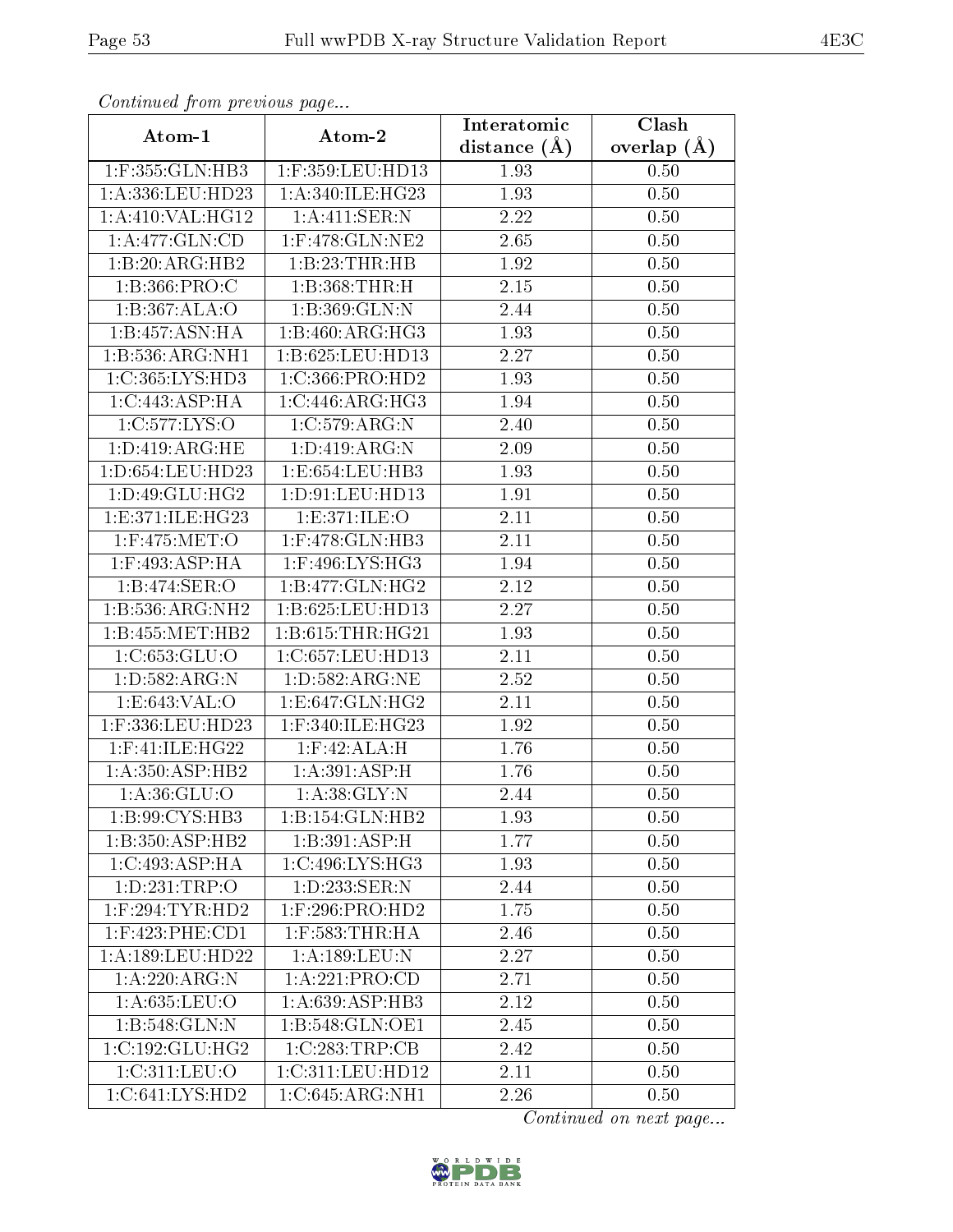| Continuation providuo puga  |                      | Interatomic      | Clash           |
|-----------------------------|----------------------|------------------|-----------------|
| Atom-1                      | Atom-2               | distance $(\AA)$ | overlap $(\AA)$ |
| 1: D: 384: MET: SD          | 1:D:385:ASP:N        | 2.85             | 0.50            |
| 1: D:60: LEU:O              | 1: D:64: ILE: HG12   | 2.12             | 0.50            |
| 1: E: 433: VAL: O           | 1:E:436:SER:HB3      | 2.11             | 0.50            |
| 1:A:125:LEU:HA              | 1: A: 162: HIS: CD2  | 2.46             | 0.50            |
| 1:A:122:ILE:HD13            | 1: A:216: ILE: HG12  | 1.94             | 0.50            |
| 1:A:236:ARG:NH1             | 1: A:236:ARG:HG3     | 2.26             | 0.50            |
| 1: A: 536: ARG: HG2         | 1: A: 536: ARG: HH11 | 1.76             | 0.50            |
| 1:B:189:LEU:HD22            | 1:B:189:LEU:N        | 2.27             | 0.50            |
| 1:B:284:HIS:N               | 1:B:285:PRO:HD2      | 2.26             | 0.50            |
| 1:B:578:PRO:C               | 1:B:580:ASP:H        | 2.15             | 0.50            |
| 1: D: 117: LEU: HB3         | 1: D: 119: GLU: OE1  | 2.11             | 0.50            |
| 1:D:139:ASN:O               | 1: D: 141: ILE: HD12 | 2.11             | 0.50            |
| 1:D:167:LEU:O               | 1: D: 170: ALA: CB   | 2.60             | 0.50            |
| 1: D: 23: THR: HA           | 1:D:29:VAL:HG22      | 1.94             | 0.50            |
| 1:D:626:LEU:HD23            | 1:D:626:LEU:C        | 2.32             | 0.50            |
| 1: E: 373: ASP:O            | 1:E:385:ASP:N        | 2.45             | 0.50            |
| 1: E: 392: ASN: CG          | 1:E:393:SER:N        | 2.64             | 0.50            |
| $1:$ E:517:MET:HG2          | 1: E:650: ARG: NE    | 2.27             | 0.50            |
| $1:$ F:170:ALA:HB3          | 1:F:178:LEU:HD12     | 1.94             | 0.50            |
| $1:$ F:194:LEU:HB3          | $1:$ F:196:GLN:HE22  | 1.77             | 0.50            |
| $1:$ F:213:PHE:CA           | 1:F:277:LEU:HD21     | 2.38             | 0.50            |
| 1:F:355:GLN:HB3             | $1:$ F:359:LEU:CD1   | 2.41             | 0.50            |
| 1:B:103:ASP:O               | 1:B:105:ARG:N        | 2.45             | 0.50            |
| 1:B:282:MET:HB2             | 1:B:286:ARG:NH2      | 2.27             | 0.50            |
| 1:B:479:LEU:HD11            | 1: B:641: LYS: CG    | 2.28             | 0.50            |
| 1:C:234:LYS:NZ              | 1:C:237:GLN:HE22     | 2.10             | 0.50            |
| 1:C:417:PRO:HA              | 1: D:320: GLY:CA     | 2.28             | 0.50            |
| 1:C:544:ILE:O               | 1:C:547:LEU:HG       | 2.12             | 0.50            |
| 1:C:77:ARG:HD2              | 1:C:78:ASP:H         | 1.77             | 0.50            |
| 1:A:355:GLN:HB3             | 1:A:359:LEU:HD13     | 1.93             | $0.50\,$        |
| 1:A:419:ARG:NH1             | 1:A:419:ARG:O        | 2.45             | 0.50            |
| 1:A:653:GLU:O               | 1: A:657:LEU:HD13    | 2.12             | 0.50            |
| 1: A:665: VAL:HG21          | 1:F:664:LYS:HB3      | 1.94             | 0.50            |
| 1:B:285:PRO:O               | 1:B:290:THR:HG21     | 2.12             | 0.50            |
| 1: B: 365: LYS: C           | 1:B:367:ALA:N        | 2.66             | 0.50            |
| 1:B:643:VAL:O               | 1:B:647:GLN:HG2      | 2.12             | 0.50            |
| $1:C:320:GLY:C\overline{A}$ | 1: D: 417: PRO:HA    | 2.37             | 0.50            |
| 1:C:620:GLN:O               | 1:C:624:GLU:HG2      | 2.11             | 0.50            |
| 1:C:631:GLU:HG3             | 1:C:632:VAL:N        | 2.27             | 0.50            |
| 1: D: 350: ASP: HB2         | 1: D:391: ASP:H      | 1.77             | 0.50            |
| 1: D: 525: GLY: HA2         | 1:D:640:GLU:OE2      | 2.12             | 0.50            |

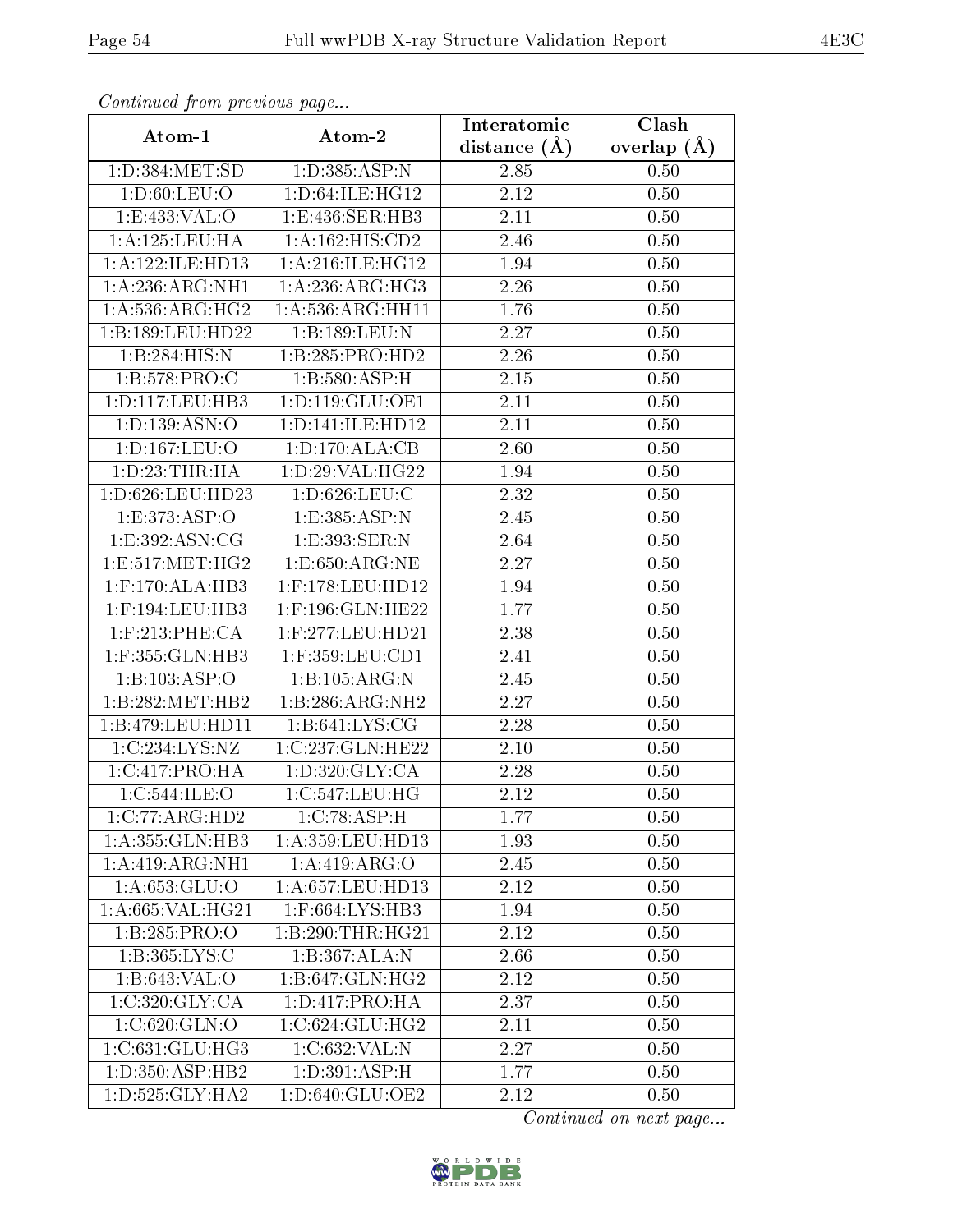| contentava promono ao pago |                                 | Interatomic       | $\overline{\text{Clash}}$ |
|----------------------------|---------------------------------|-------------------|---------------------------|
| Atom-1                     | Atom-2                          | distance $(A)$    | overlap $(A)$             |
| 1:E:19:GLU:CD              | 1:E:19:GLU:H                    | $2.16\,$          | 0.50                      |
| $1:$ F:249:LEU:HG          | $1:$ F:414:LEU:HG               | 1.93              | 0.50                      |
| $1:$ F:41:ILE:HG22         | $1:$ F:42:ALA:N                 | 2.26              | 0.50                      |
| 1:F:577:LYS:CG             | $1:$ F:578:PRO:HD2              | 2.42              | 0.50                      |
| 1:F:635:LEU:O              | 1:F:639:ASP:HB3                 | 2.12              | 0.50                      |
| $1:$ F:77:ARG:HD2          | $1:$ F:78:ASP:H                 | 1.76              | 0.50                      |
| 1:A:144:ARG:HD3            | 1: A: 169: TYR: O               | 2.12              | 0.49                      |
| 1: A:316: ASN: HA          | $1: A:388:$ PHE:CE1             | 2.47              | 0.49                      |
| 1:A:644:VAL:O              | 1:A:647:GLN:HB2                 | 2.11              | 0.49                      |
| 1:B:117:LEU:HD12           | 1:B:215:CYS:O                   | 2.12              | 0.49                      |
| 1:B:268:VAL:O              | 1:B:272:ARG:HB2                 | 2.11              | 0.49                      |
| 1:B:410:VAL:O              | 1:B:411:SER:HB3                 | 2.11              | 0.49                      |
| 1:C:20:ARG:HB2             | $1:C:23$ : THR:HB               | 1.92              | 0.49                      |
| 1:C:298:GLY:O              | 1:C:299:CYS:C                   | 2.49              | 0.49                      |
| 1: D: 534: VAL: O          | 1: D: 538: MET: HB2             | 2.12              | 0.49                      |
| 1: D: 533: LEU: HD13       | 1: D:629: VAL:HG12              | 1.94              | 0.49                      |
| 1: D: 77: ARG: N           | 1: D:96: MET:HA                 | 2.26              | 0.49                      |
| 1:E:311:LEU:O              | 1: E: 311: LEU: HD12            | 2.12              | 0.49                      |
| 1:E:434:TRP:HB3            | 1: E: 571: TYR: OH              | 2.12              | 0.49                      |
| $1:$ F:480:LYS:HG2         | $1:$ F:527:GLU:CB               | 2.42              | 0.49                      |
| 1: A:282:MET:HG3           | 1:A:283:TRP:CZ3                 | 2.47              | 0.49                      |
| 1:B:272:ARG:NH1            | 1:B:272:ARG:HG3                 | 2.27              | 0.49                      |
| 1:B:658:LEU:HD23           | 1:C:496:LYS:HZ2                 | 1.78              | 0.49                      |
| 1:D:51:SER:HB2             | 1:D:52:PRO:HD2                  | 1.94              | 0.49                      |
| 1: D:621: LYS:O            | 1: D:625: LEU: HD12             | 2.12              | 0.49                      |
| 1: E: 239: SER:O           | 1:E:242:ASP:HB2                 | $\overline{2.11}$ | 0.49                      |
| $1:$ F:116:GLY:O           | $1:$ F:216:ILE:O                | 2.30              | 0.49                      |
| $1:$ F:118:ARG:HD2         | 1:F:264:ASN:OD1                 | 2.13              | 0.49                      |
| $1:$ F:467:LYS:CD          | $1:$ F:541:GLN:HG2              | 2.41              | 0.49                      |
| 1:A:20:ARG:HB2             | 1: A:23:THR:HB                  | 1.93              | 0.49                      |
| 1: A:243: ILE:HG22         | 1:A:281:LEU:CD2                 | 2.42              | 0.49                      |
| 1:A:367:ALA:C              | 1:A:369:GLN:N                   | 2.66              | 0.49                      |
| $1: B: 594:$ LEU:C         | 1:B:594:LEU:HD13                | 2.33              | 0.49                      |
| 1:C:103:ASP:O              | 1:C:105:ARG:N                   | 2.45              | 0.49                      |
| 1:C:23:THR:HA              | 1:C:29:VAL:HG22                 | 1.93              | 0.49                      |
| 1: D: 103: ASP:O           | 1: D: 106: LYS:N                | 2.44              | 0.49                      |
| 1: D: 128: ASP: HB3        | 1: D: 162: HIS: HB2             | 1.93              | 0.49                      |
| 1: D: 16: GLU: HG3         | 1: D: 33: HIS: O                | 2.12              | 0.49                      |
| 1: E: 306: ILE: O          | 1:E:309:LEU:HB3                 | 2.11              | 0.49                      |
| 1: E: 358: GLY: HA2        | 1:E:453:ALA:O                   | 2.12              | 0.49                      |
| 1:E:463:SER:HA             | $1: E: 467: LY\overline{S:HB3}$ | 1.94              | 0.49                      |

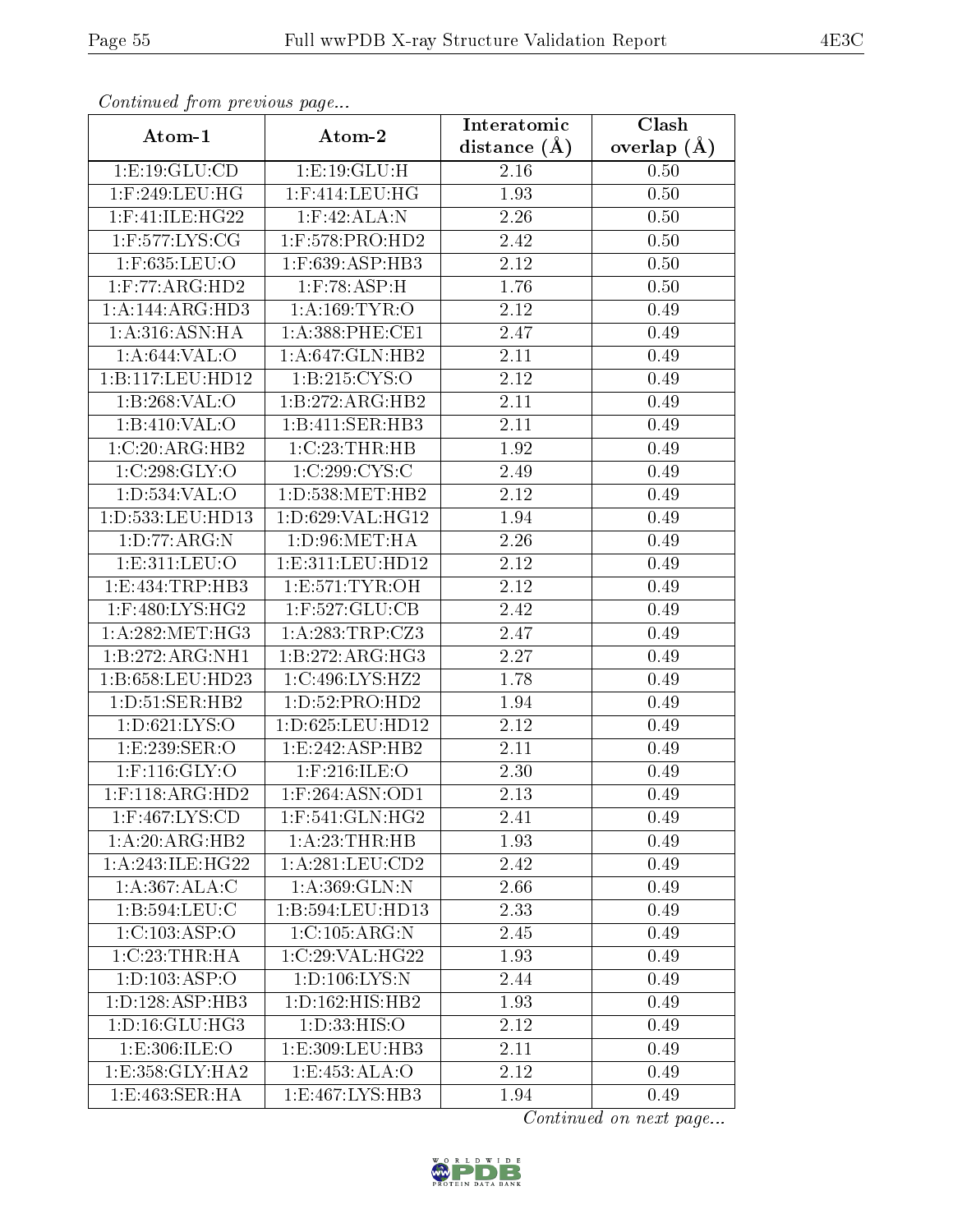| Communa from previous page |                                 | Interatomic       | Clash           |
|----------------------------|---------------------------------|-------------------|-----------------|
| Atom-1                     | Atom-2                          | distance $(A)$    | overlap $(\AA)$ |
| 1:E:487:LYS:HA             | $1: E:491: GLN: \overline{HB2}$ | 1.94              | 0.49            |
| 1: E: 111: PHE: CE1        | 1:E:575:ARG:HD2                 | 2.47              | 0.49            |
| $1:$ F:389:LEU: $CD2$      | $1:$ F:454:ALA:CB               | 2.79              | 0.49            |
| 1: A:655:TRP:HZ2           | $1:$ F:499:GLU:CD               | $\overline{2.14}$ | 0.49            |
| 1: B: 36: GLU:O            | 1:B:38:GLY:N                    | 2.45              | 0.49            |
| 1:B:462:ASN:C              | 1:B:464:CYS:H                   | 2.16              | 0.49            |
| 1: B: 528: ASN:O           | 1:B:532:LEU:HD23                | 2.12              | 0.49            |
| 1:B:620:GLN:O              | 1:B:624:GLU:HG2                 | 2.12              | 0.49            |
| 1:B:496:LYS:NZ             | 1:C:658:LEU:HD23                | 2.28              | 0.49            |
| 1:C:67:ARG:NH2             | 1:C:68:LEU:HD12                 | 2.22              | 0.49            |
| 1: D: 476: SER: HB2        | $1: D:636$ :MET:CE              | 2.43              | 0.49            |
| 1:E:99:CYS:HB3             | 1: E: 154: GLN: HB2             | 1.95              | 0.49            |
| 1: E: 312: VAL: HG22       | 1:E:313:HIS:N                   | 2.28              | 0.49            |
| $1:$ F:122:ILE:HD13        | 1:F:216:ILE:HG12                | 1.95              | 0.49            |
| 1:F:36:GLU:O               | $1:$ F:38: $GLY:$ N             | 2.45              | 0.49            |
| $1:$ F:51:SER:HB2          | 1:F:52:PRO:HD2                  | 1.93              | 0.49            |
| 1:F:621:LYS:O              | 1:F:625:LEU:HD12                | 2.12              | 0.49            |
| $1:$ A:657:LEU:HA          | 1:A:660:ILE:HG22                | 1.94              | 0.49            |
| 1:B:355:GLN:O              | 1:B:357:ALA:N                   | 2.46              | 0.49            |
| 1:C:105:ARG:HD2            | 1:C:148:PRO:HB2                 | 1.93              | 0.49            |
| 1:C:525:GLY:O              | 1:C:527:GLU:N                   | 2.46              | 0.49            |
| 1:C:627:PRO:HA             | 1:C:630:GLU:CB                  | 2.41              | 0.49            |
| 1: D: 105: ARG: CD         | 1: D: 148: PRO: HB2             | 2.42              | 0.49            |
| 1:D:371:ILE:HB             | 1: D: 384: MET: HE2             | 1.94              | 0.49            |
| 1:D:394:LYS:HZ3            | 1:D:401:ILE:N                   | 2.11              | 0.49            |
| 1: D: 55: ARG: HD2         | 1: D: 91: LEU: HD11             | 1.94              | 0.49            |
| 1: E: 118: ARG: HH22       | 1:E:438:GLN:HG2                 | 1.78              | 0.49            |
| 1: E: 241: VAL: HG12       | 1:E:241:VAL:O                   | 2.13              | 0.49            |
| 1:E:357:ALA:O              | 1:E:456:MET:HG2                 | 2.10              | 0.49            |
| 1:E:548:GLN:OE1            | 1:E:548:GLN:N                   | 2.46              | 0.49            |
| 1: E: 434: TRP: HZ3        | 1: E: 568: ARG: HE              | 1.59              | 0.49            |
| $1:$ $F:18:LYS:HB3$        | $1:$ F:19:GLU:OE2               | 2.12              | 0.49            |
| $1:$ F:294:TYR:HB2         | $1:$ F:296:PRO:HD2              | 1.93              | 0.49            |
| 1:F:457:ASN:HA             | $1:$ F:460:ARG:HG3              | 1.94              | 0.49            |
| $1:$ F:570:LEU:HD12        | 1:F:570:LEU:N                   | 2.27              | 0.49            |
| 1: A:214: GLU:O            | 1:A:218:GLY:HA2                 | 2.11              | 0.49            |
| 1:A:123:LEU:HD12           | 1:A:307:LEU:HD13                | 1.94              | 0.49            |
| 1:B:265:LEU:HD23           | 1:B:265:LEU:N                   | 2.27              | 0.49            |
| 1: B: 431: GLY: C          | 1:B:433:VAL:H                   | 2.15              | 0.49            |
| 1: B:80: PRO:CB            | 1:B:83:MET:HB2                  | 2.36              | 0.49            |
| 1:C:265:LEU:HG             | 1:C:266:ASN:N                   | 2.28              | 0.49            |

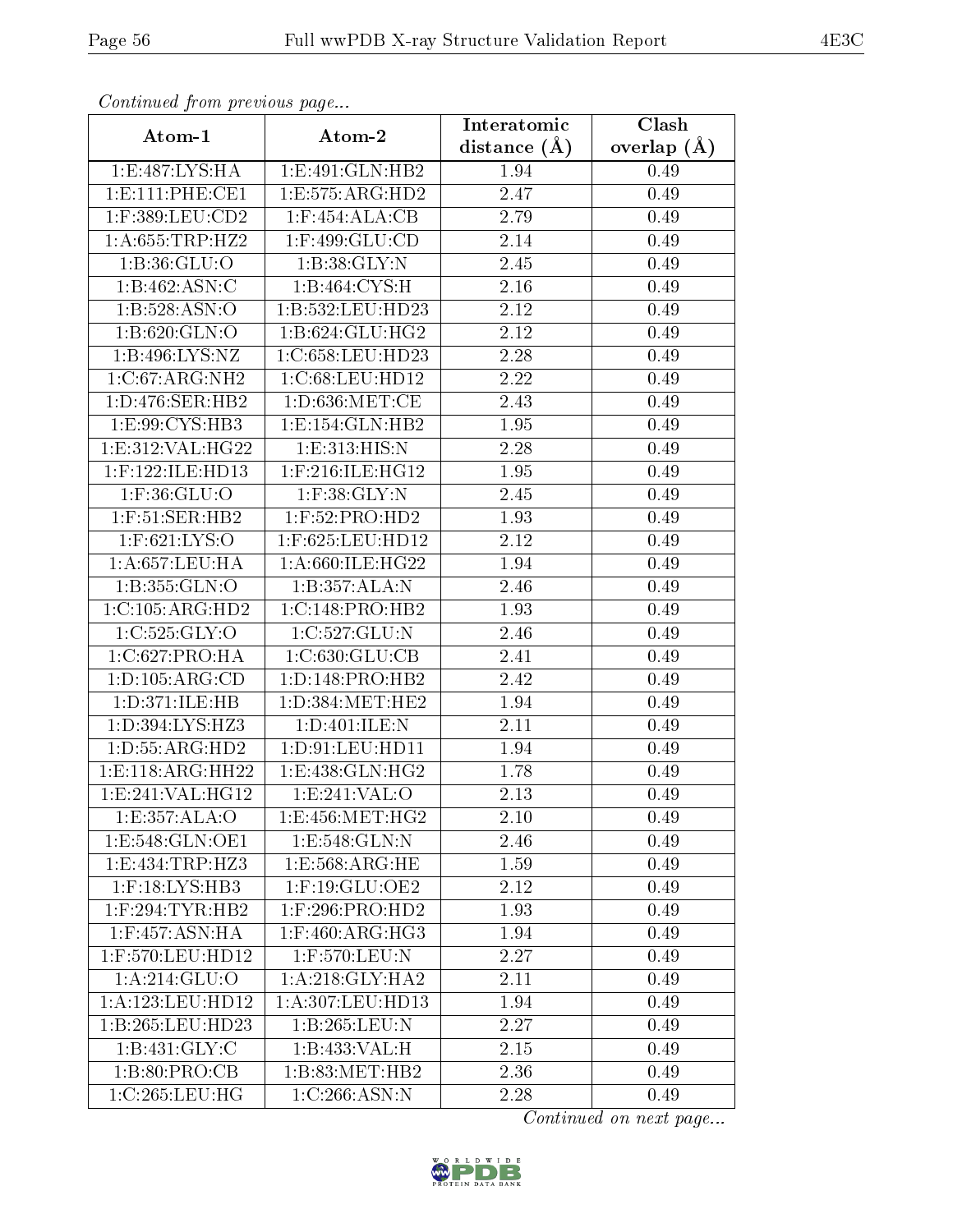| Continuation providuo puga |                                  | Interatomic       | Clash         |
|----------------------------|----------------------------------|-------------------|---------------|
| Atom-1                     | Atom-2                           | distance $(\AA)$  | overlap $(A)$ |
| 1:C:463:SER:HA             | 1:C:467:LYS:HB3                  | 1.93              | 0.49          |
| 1: D: 229: VAL: CG2        | $1: D: 230:$ $\overline{GLN:H}$  | 2.09              | 0.49          |
| 1:D:223:LEU:O              | 1: D: 231: TRP: CH2              | 2.66              | 0.49          |
| $1:$ D:559:THR:HB          | 1: D:604: LYS: HZ1               | 1.78              | 0.49          |
| 1: D: 653: GLU: O          | 1:D:657:LEU:HD13                 | 2.12              | 0.49          |
| 1: E:460: ARG: C           | 1:E:462:ASN:H                    | 2.16              | 0.49          |
| 1:E:536:ARG:HH11           | 1:E:536:ARG:HG2                  | 1.77              | 0.49          |
| 1: E: 644: VAL: O          | $1: E: 647: GLN: H\overline{B2}$ | 2.12              | 0.49          |
| $1:$ F:294:TYR:HB2         | 1:F:296:PRO:CD                   | 2.42              | 0.49          |
| $1:$ F:341:GLN:HA          | 1:F:345:GLY:O                    | 2.12              | 0.49          |
| 1: A:272:ARG:HG3           | 1:A:272:ARG:HH11                 | 1.78              | 0.49          |
| 1:A:341:GLN:HA             | 1:A:345:GLY:O                    | 2.12              | 0.49          |
| 1: A: 412: CYS:O           | 1:A:415:GLN:HB3                  | 2.13              | 0.49          |
| 1: A:626:LEU:HB3           | 1:A:627:PRO:HD3                  | 1.95              | 0.49          |
| 1:B:477:GLN:HE21           | 1:C:477:GLN:HE21                 | 1.59              | 0.49          |
| 1:C:490:ILE:HG13           | 1:C:650:ARG:HB3                  | 1.95              | 0.49          |
| 1: D: 419: ARG: HH11       | 1:D:588:GLN:NE2                  | $\overline{2}.10$ | 0.49          |
| 1:D:458:LEU:HD11           | 1: D: 544: ILE: HG21             | 1.94              | 0.49          |
| 1:E:474:SER:O              | 1: E: 477: GLN: HG2              | 2.12              | 0.49          |
| 1:E:49:GLU:H               | 1:E:89:ASN:ND2                   | 2.11              | 0.49          |
| 1:E:49:GLU:HG3             | 1: E:89: ASN:ND2                 | 2.26              | 0.49          |
| 1:F:117:LEU:HD23           | 1:F:119:GLU:OE1                  | 2.13              | 0.49          |
| $1:$ F:51:SER:O            | 1:F:55:ARG:HG3                   | 2.12              | 0.49          |
| $1:$ F:577:LYS:HG3         | 1:F:578:PRO:CD                   | 2.40              | 0.49          |
| 1:B:366:PRO:CB             | 1:B:368:THR:HG23                 | 2.20              | 0.49          |
| 1:B:421:LEU:HD12           | 1:B:421:LEU:N                    | 2.28              | 0.49          |
| 1: B:621: LYS:O            | 1:B:625:LEU:HD12                 | 2.13              | 0.49          |
| 1:D:241:VAL:HG12           | 1: D: 278: GLN: HG2              | 1.95              | 0.49          |
| 1:D:490:ILE:HG21           | 1:D:517:MET:CE                   | 2.43              | 0.49          |
| 1:E:170:ALA:O              | 1:E:171:LYS:HB2                  | 2.13              | 0.49          |
| 1:E:20:ARG:HB2             | 1:E:23:THR:HB                    | 1.94              | 0.49          |
| 1:E:537:MET:SD             | 1:E:537:MET:C                    | 2.91              | 0.49          |
| 1: D: 496: LYS: HD2        | 1: E: 655: TRP: CG               | 2.47              | 0.49          |
| 1:A:481:ALA:HB3            | 1:F:482:LYS:HD2                  | 1.93              | 0.49          |
| 1:B:105:ARG:HD3            | 1: B: 149: GLU: CD               | 2.33              | 0.49          |
| 1:B:220:ARG:N              | 1:B:221:PRO:CD                   | 2.73              | 0.49          |
| 1:D:103:ASP:O              | 1: D: 104: LEU: C                | 2.51              | 0.49          |
| 1: D: 310: LYS: HZ2        | 1: D: 310: LYS: H                | 1.59              | 0.49          |
| 1:F:356:GLU:OE2            | $1:$ F:384:MET:HG3               | 2.13              | 0.49          |
| 1:A:105:ARG:CD             | 1:A:148:PRO:HB2                  | 2.43              | 0.49          |
| 1: A:170:ALA:HB3           | 1:A:178:LEU:HD12                 | 1.95              | 0.49          |

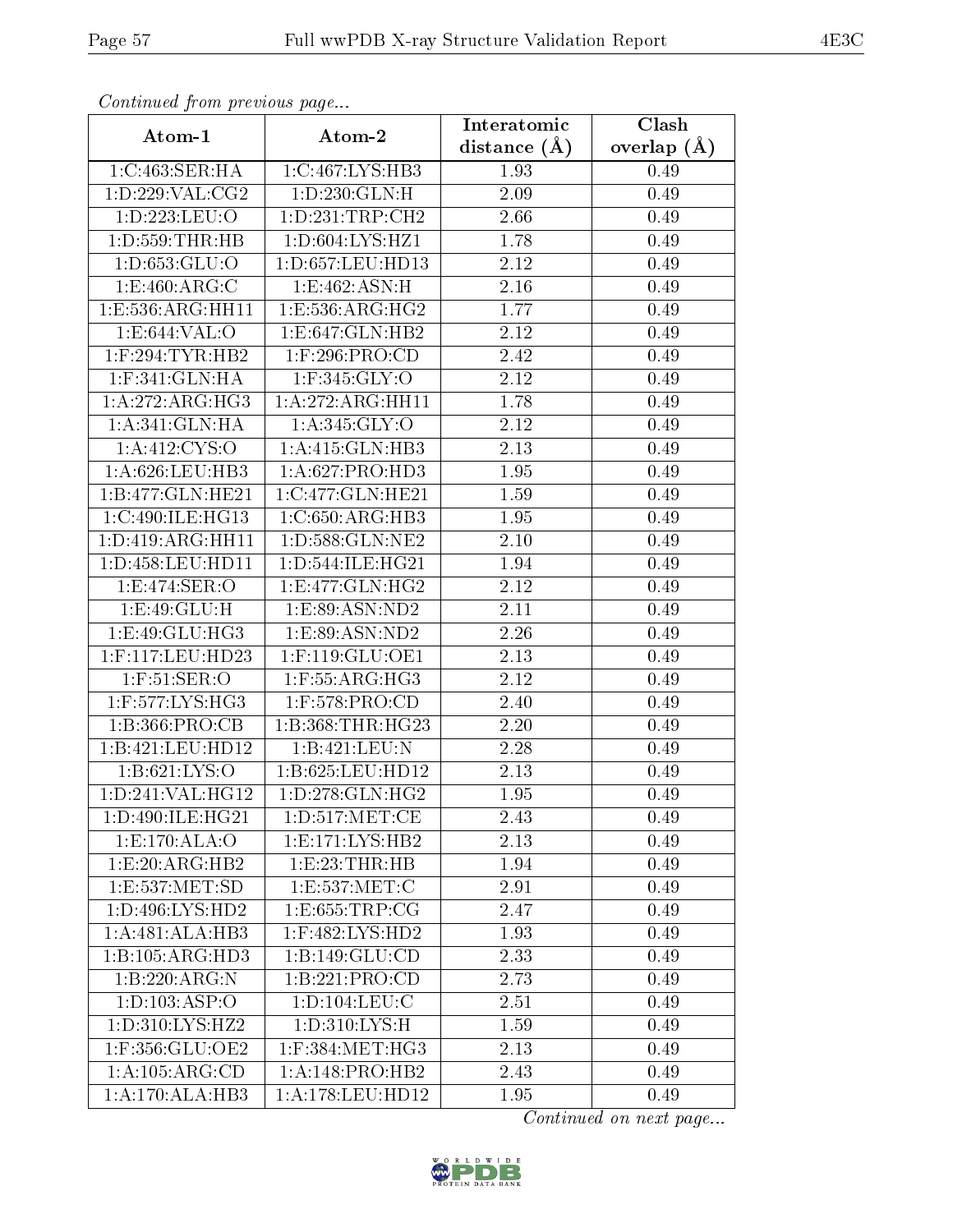| Continuation providuo paga |                      | Interatomic       | Clash         |
|----------------------------|----------------------|-------------------|---------------|
| Atom-1                     | Atom-2               | distance $(A)$    | overlap $(A)$ |
| 1: A:579: ARG:O            | 1: A:580: ASP:HB3    | 2.11              | 0.49          |
| 1:B:22:GLY:N               | 1:B:165:ILE:HG21     | 2.28              | 0.49          |
| 1:B:279:LEU:C              | 1:B:281:LEU:H        | 2.15              | 0.49          |
| 1:C:43:ILE:HD12            | 1:C:43:ILE:N         | 2.28              | 0.49          |
| 1:C:77:ARG:N               | 1:C:96:MET:HA        | 2.27              | 0.49          |
| 1: D:268: VAL:O            | 1: D: 272: ARG: HB2  | 2.12              | 0.49          |
| 1:E:350:ASP:HB2            | 1:E:391:ASP:H        | 1.78              | 0.49          |
| $1:$ F:242:ASP:OD2         | $1:$ F:257:SER:HB3   | 2.13              | 0.49          |
| 1:F:387:VAL:HG21           | 1:F:449:GLN:O        | 2.12              | 0.49          |
| 1:F:527:GLU:HG3            | 1:F:528:ASN:N        | 2.28              | 0.49          |
| 1:A:356:GLU:HA             | 1:A:453:ALA:HB1      | 1.95              | 0.48          |
| 1:B:186:LEU:O              | 1:B:188:TYR:N        | 2.46              | 0.48          |
| 1:B:212:ALA:O              | 1:B:216:ILE:HG13     | 2.12              | 0.48          |
| 1: B: 310: LYS:H           | 1: B:310: LYS: HZ2   | 1.60              | 0.48          |
| 1:C:194:LEU:HB3            | 1:C:196:GLN:HE22     | 1.77              | 0.48          |
| 1:C:286:ARG:O              | 1:C:290:THR:N        | 2.46              | 0.48          |
| 1:C:418:LYS:O              | 1:C:419:ARG:CB       | $\overline{2}.55$ | 0.48          |
| 1:C:536:ARG:CZ             | 1:C:625:LEU:HD13     | 2.42              | 0.48          |
| 1: D: 279: LEU: C          | 1:D:281:LEU:H        | 2.15              | 0.48          |
| 1:E:285:PRO:O              | 1: E:290: THR:OG1    | 2.31              | 0.48          |
| $1:$ F:294:TYR:CD2         | $1:$ F:296:PRO:HD2   | 2.48              | 0.48          |
| $1:$ F:298:GLY:O           | $1:$ F:299:CYS:C     | 2.51              | 0.48          |
| $1:$ F:350:ASP:CB          | $1:$ F:391:ASP:HB2   | 2.43              | 0.48          |
| $1:$ F:419:ARG:NH1         | $1:$ F:588:GLN:HA    | 2.28              | 0.48          |
| $1:$ F:467:LYS:HD3         | $1:$ F:541: $GLN:CD$ | 2.33              | 0.48          |
| 1: A:60: LEU:O             | 1: A:64: ILE: HG12   | 2.13              | 0.48          |
| 1:C:265:LEU:HG             | 1:C:266:ASN:H        | 1.77              | 0.48          |
| 1: D: 213: PHE: CD2        | 1: D: 221: PRO: HG2  | 2.48              | 0.48          |
| 1: E: 103: ASP: O          | 1: E: 106: LYS: N    | 2.42              | 0.48          |
| 1:E:422:ALA:O              | 1:E:585:GLY:HA3      | 2.12              | 0.48          |
| $1:$ F:43:ILE:N            | $1:$ F:43:ILE:HD12   | 2.27              | 0.48          |
| $1:$ F:501:THR:HG23        | 1:F:505:ILE:CG2      | 2.43              | 0.48          |
| 1:A:431:GLY:O              | 1:A:433:VAL:N        | 2.46              | 0.48          |
| 1:B:16:GLU:OE2             | 1:B:83:MET:HE3       | 2.12              | 0.48          |
| 1:B:89:ASN:C               | 1:B:91:LEU:H         | 2.16              | 0.48          |
| 1:C:572:ARG:O              | 1:C:576:GLU:HB2      | 2.13              | 0.48          |
| 1:C:594:LEU:C              | 1:C:594:LEU:HD13     | 2.34              | 0.48          |
| 1: D: 418: LYS: C          | 1: D: 419: ARG: HG3  | 2.34              | 0.48          |
| 1: D: 262: PRO: HB2        | 1:D:432:GLN:NE2      | 2.28              | 0.48          |
| 1:E:107:TYR:CE2            | 1: E: 153: LEU: HD22 | 2.47              | 0.48          |
| 1:E:418:LYS:HZ1            | 1: E: 421: LEU: HD22 | 1.78              | 0.48          |

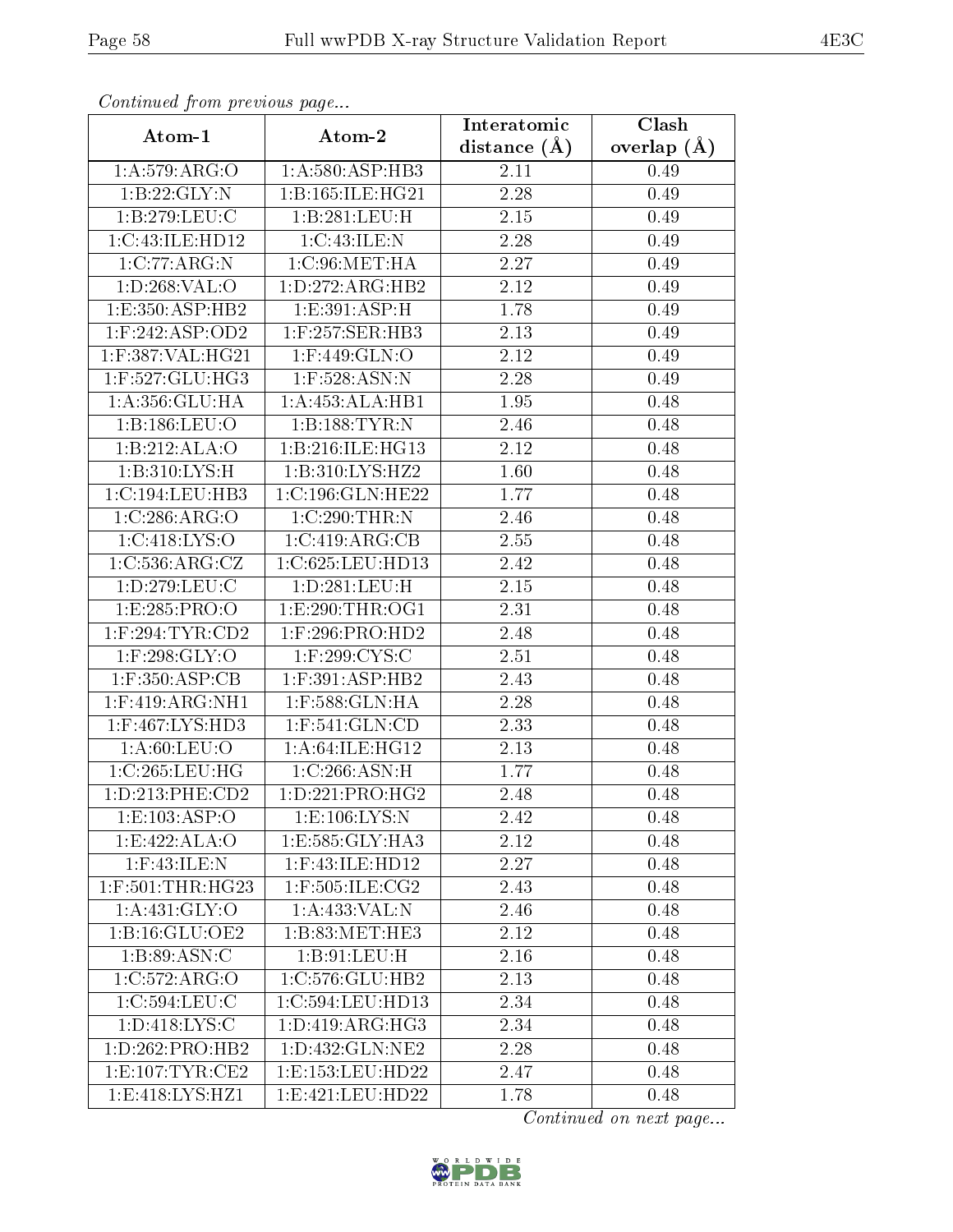| Comunaca jiom previous page |                                | Interatomic    | Clash           |
|-----------------------------|--------------------------------|----------------|-----------------|
| Atom-1                      | Atom-2                         | distance $(A)$ | overlap $(\AA)$ |
| 1:F:572:ARG:O               | 1:F:576:GLU:HB2                | 2.13           | 0.48            |
| 1:A:234:LYS:HE2             | 1:A:253:VAL:HG11               | 1.96           | 0.48            |
| 1: A:205:TYR:CD1            | 1: A:290:THR:HG23              | 2.42           | 0.48            |
| 1:A:72:ASN:HA               | 1: A: 163: LYS: HA             | 1.96           | 0.48            |
| 1:B:248:ASP:O               | 1:B:249:LEU:C                  | 2.51           | 0.48            |
| 1:B:319:THR:HG23            | 1:B:320:GLY:N                  | 2.22           | 0.48            |
| 1: B: 531: LYS: NZ          | 1:B:531:LYS:HB3                | 2.28           | 0.48            |
| 1: B: 577: LYS: HG3         | 1:B:578:PRO:HD2                | 1.96           | 0.48            |
| 1:C:268:VAL:O               | 1:C:272:ARG:HB2                | 2.13           | 0.48            |
| 1: D: 168: GLY: O           | 1:D:179:CYS:SG                 | 2.71           | 0.48            |
| 1:D:279:LEU:HD11            | 1:D:290:THR:O                  | 2.13           | 0.48            |
| 1:D:284:HIS:HB3             | 1:D:285:PRO:HD3                | 1.95           | 0.48            |
| 1: D: 416: GLU: C           | 1:D:418:LYS:N                  | 2.67           | 0.48            |
| 1:B:362:ILE:HG13            | 1: E:37:THR:HG22               | 1.96           | 0.48            |
| $1:$ F:227:GLN:HG3          | $1:$ F:231:TRP:CZ3             | 2.48           | 0.48            |
| $1:$ F:462:ASN:C            | 1:F:464:CYS:H                  | 2.17           | 0.48            |
| 1:A:89:ASN:HD22             | 1: A:89: ASN: N                | 2.08           | 0.48            |
| 1:B:172:GLU:HG3             | 1:B:175:GLN:N                  | 2.20           | 0.48            |
| 1:B:286:ARG:CA              | 1:B:290:THR:HG21               | 2.40           | 0.48            |
| 1:B:496:LYS:HG2             | 1:C:655:TRP:CD1                | 2.49           | 0.48            |
| 1:C:117:LEU:HB3             | 1:C:119:GLU:OE1                | 2.13           | 0.48            |
| 1:C:357:ALA:HB3             | 1:C:359:LEU:HD11               | 1.96           | 0.48            |
| 1:C:316:ASN:HA              | 1:C:388:PHE:CE1                | 2.48           | 0.48            |
| 1:C:394:LYS:O               | 1:C:394:LYS:HG2                | 2.13           | 0.48            |
| 1:C:486:PHE:CE1             | 1:C:647:GLN:CB                 | 2.91           | 0.48            |
| 1: D: 145: ASP: HA          | 1:D:189:LEU:HD11               | 1.94           | 0.48            |
| 1: D: 168: GLY: O           | 1: D: 170: ALA: N              | 2.47           | 0.48            |
| 1: E:294: TYR: CD2          | 1:E:294:TYR:N                  | 2.79           | 0.48            |
| 1:E:79:VAL:HG23             | $1: E:84: GLN: H\overline{G2}$ | 1.96           | 0.48            |
| 1:F:285:PRO:O               | $1:$ $F:290:THR:HB$            | 2.14           | 0.48            |
| 1:F:429:VAL:O               | $1:$ F:433:VAL:HG23            | 2.14           | 0.48            |
| 1:A:431:GLY:C               | 1:A:433:VAL:H                  | 2.16           | 0.48            |
| 1: A:463: SER: HA           | 1:A:467:LYS:HB3                | 1.95           | 0.48            |
| 1:A:594:LEU:HD13            | 1:A:594:LEU:O                  | 2.14           | 0.48            |
| 1:B:23:THR:HA               | 1:B:29:VAL:HG22                | 1.94           | 0.48            |
| 1:B:55:ARG:NH1              | 1:B:91:LEU:HD11                | 2.28           | 0.48            |
| 1: E: 128: ASP: HB3         | 1: E: 162: HIS: HB2            | 1.96           | 0.48            |
| $1:$ F:18:LYS:HB3           | $1:$ F:19:GLU:CD               | 2.34           | 0.48            |
| 1: A: 160: LEU: N           | 1: A: 160: LEU: HD12           | 2.29           | 0.48            |
| 1: A:369: GLN:O             | 1:A:370:CYS:HB3                | 2.13           | 0.48            |
| 1: A:394: LYS: CD           | 1:A:401:ILE:HG13               | 2.44           | 0.48            |

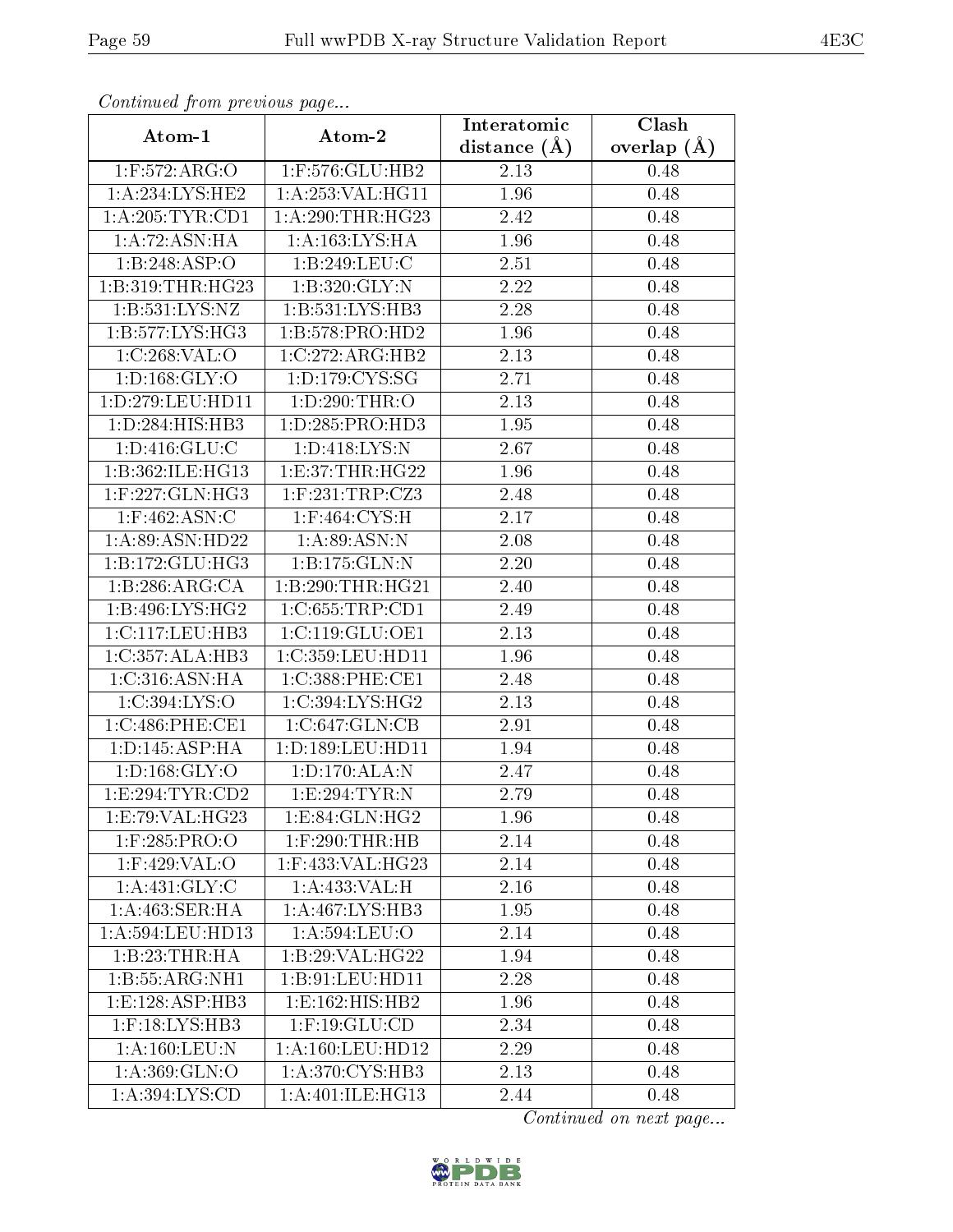| сонинией јтот ртеvиоиз раде |                              | Interatomic       | Clash         |
|-----------------------------|------------------------------|-------------------|---------------|
| Atom-1                      | Atom-2                       | distance $(A)$    | overlap $(A)$ |
| 1:B:336:LEU:HD23            | 1:B:340:ILE:HG23             | 1.96              | 0.48          |
| 1:B:366:PRO:C               | 1:B:368:THR:N                | $\overline{2.66}$ | 0.48          |
| 1:B:478:GLN:HG3             | $1:C:481:ALA:H\overline{B2}$ | 1.95              | 0.48          |
| 1:B:77:ARG:HD2              | 1:B:78:ASP:H                 | 1.79              | 0.48          |
| 1:C:240:GLU:OE1             | 1:C:241:VAL:N                | 2.47              | 0.48          |
| 1:C:462:ASN:C               | 1:C:464:CYS:H                | 2.16              | 0.48          |
| 1:C:55:ARG:HH11             | 1:C:91:LEU:HD11              | 1.76              | 0.48          |
| 1:D:570:LEU:HD12            | 1:D:570:LEU:H                | 1.77              | 0.48          |
| 1: D: 641: LYS: HD2         | 1: D:645: ARG: NH1           | 2.29              | 0.48          |
| 1: D: 74: VAL:HG23          | 1: D: 164: ILE: O            | 2.14              | 0.48          |
| 1:E:118:ARG:HA              | 1:E:264:ASN:O                | 2.14              | 0.48          |
| 1:E:152:VAL:HG13            | 1:E:165:ILE:HD11             | 1.94              | 0.48          |
| $1:$ F:22:GLY:N             | $1:$ F:165:ILE:HG21          | 2.29              | 0.48          |
| 1: A: 125: LEU: C           | 1:A:125:LEU:HD13             | 2.33              | 0.48          |
| 1: A:306: ILE:O             | 1: A:309: LEU: HD23          | 2.13              | 0.48          |
| 1:C:139:ASN:O               | 1:C:141:ILE:HD12             | 2.14              | 0.48          |
| 1:C:22:GLY:N                | 1:C:165:ILE:HG21             | 2.29              | 0.48          |
| 1:D:311:LEU:O               | 1: D: 311: LEU: HD12         | 2.14              | 0.48          |
| 1: D: 571: TYR: HB3         | 1:D:575:ARG:NH2              | 2.13              | 0.48          |
| 1: D: 657: LEU: HA          | 1:D:660:ILE:HG22             | 1.95              | 0.48          |
| 1: E: 105: ARG: NH2         | 1: E: 188: TYR: OH           | 2.46              | 0.48          |
| 1: E: 125: LEU: HA          | 1:E:162:HIS:CD2              | 2.49              | 0.48          |
| 1:E:410:VAL:O               | 1:E:411:SER:HB3              | 2.13              | 0.48          |
| 1: D: 496: LYS: HD2         | 1:E:655:TRP:HA               | 1.96              | 0.48          |
| 1:E:657:LEU:HA              | 1:E:660:ILE:HG22             | 1.95              | 0.48          |
| $1:$ F:16: $GLU:$ N         | 1:F:16:GLU:OE2               | 2.47              | 0.48          |
| $1:$ F:80:PRO:HB2           | $1:$ F:83:MET:CB             | 2.34              | 0.48          |
| 1:A:103:ASP:O               | 1:A:105:ARG:N                | 2.47              | 0.48          |
| 1:A:217:THR:HB              | 1: A:260:PRO:HG3             | 1.96              | 0.48          |
| 1: A:415: GLN: NE2          | 1:A:419:ARG:HB3              | 2.29              | 0.48          |
| 1: A:577: LYS: HG2          | 1: A:581: GLN:HB2            | 1.96              | 0.48          |
| 1:B:213:PHE:HE2             | 1: B: 217: THR: HG21         | 1.78              | 0.48          |
| 1:B:394:LYS:HZ1             | 1:B:402:SER:HB3              | 1.78              | 0.48          |
| 1:B:517:MET:HG2             | 1:B:650:ARG:CZ               | 2.43              | 0.48          |
| 1:C:145:ASP:HA              | 1:C:189:LEU:HD11             | 1.96              | 0.48          |
| 1:C:410:VAL:H A             | 1:C:413:ILE:CG2              | 2.43              | 0.48          |
| 1: D:431: GLY: C            | 1:D:433:VAL:H                | 2.16              | 0.48          |
| 1:E:191:PRO:O               | 1:E:194:LEU:HB2              | 2.14              | 0.48          |
| 1: E: 430: TRP: HZ3         | 1:E:570:LEU:HB3              | 1.76              | 0.48          |
| $1:$ F:169:TYR:CD1          | $1:$ F:179:CYS:SG            | 3.05              | 0.48          |
| $1:$ F:354:LEU: $CD2$       | 1:F:457:ASN:HB2              | 2.42              | 0.48          |

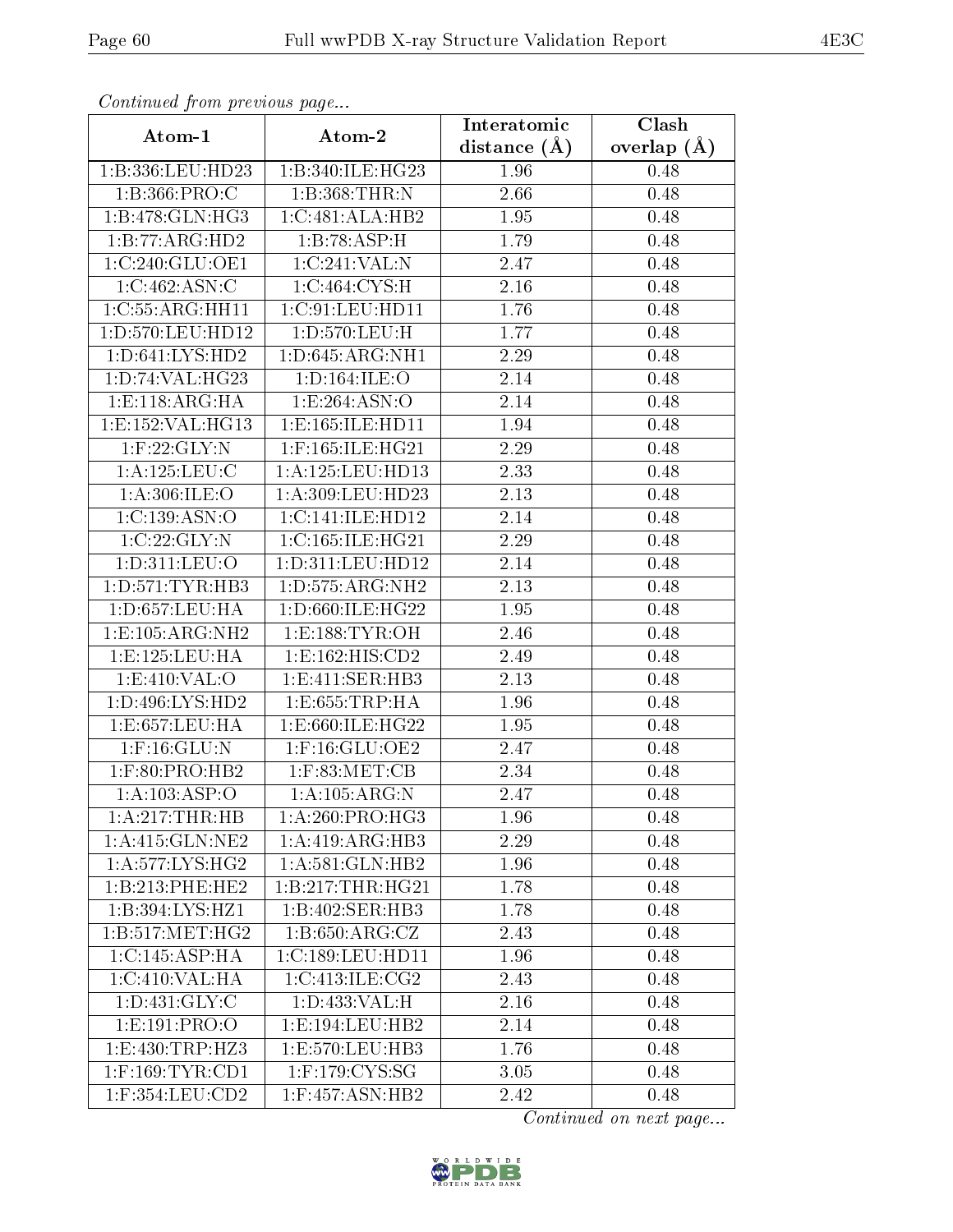| Continuea jioin pievivus page        |                                  | Interatomic       | $\overline{\text{Clash}}$ |
|--------------------------------------|----------------------------------|-------------------|---------------------------|
| Atom-1                               | Atom-2                           | distance $(A)$    | overlap $(A)$             |
| 1:A:128:ASP:HB3                      | 1:A:162:HIS:HB2                  | 1.96              | 0.48                      |
| 1: A:247: GLU:O                      | 1:A:247:GLU:HG2                  | 2.13              | 0.48                      |
| 1:B:249:LEU:CD1                      | 1:B:414:LEU:HD21                 | 2.43              | 0.48                      |
| 1:B:434:TRP:HB3                      | 1: B:571: TYR: CE1               | 2.49              | 0.48                      |
| 1:C:268:VAL:HG13                     | 1:C:269:LEU:N                    | 2.29              | 0.48                      |
| 1:D:223:LEU:HD13                     | 1:D:224:PRO:CD                   | 2.43              | 0.48                      |
| 1:D:635:LEU:O                        | 1:D:639:ASP:HB3                  | $\overline{2}.14$ | 0.48                      |
| 1: E: 111: PHE: CE1                  | 1:E:575:ARG:HB3                  | 2.49              | 0.48                      |
| 1:E:21:EU:HG                         | 1:E:165:ILE:CD1                  | $\overline{2}.43$ | 0.48                      |
| 1:E:212:ALA:O                        | 1: E: 216: ILE: HG13             | 2.13              | 0.48                      |
| 1:E:284:HIS:O                        | 1:E:285:PRO:C                    | 2.52              | 0.48                      |
| $1:$ F:587:SER:O                     | $1:$ F:591:VAL:HG23              | 2.14              | 0.48                      |
| $1:$ F:74:VAL:HG23                   | $1:$ F:164:ILE:O                 | 2.14              | 0.48                      |
| $1:$ F:89:ASN:C                      | $1:$ F:91:LEU:H                  | 2.16              | 0.48                      |
| 1:A:145:ASP:HA                       | 1: A: 189: LEU: HD11             | 1.96              | 0.47                      |
| 1:A:460:ARG:HH11                     | 1: A:460:ARG:HG2                 | 1.78              | 0.47                      |
| 1: A:579:ARG:H                       | 1: A:579: ARG:CD                 | 2.13              | 0.47                      |
| 1: A:601:PHE:O                       | 1:A:605:VAL:HG23                 | 2.14              | 0.47                      |
| $1:B:460:A\overline{RG:HG2}$         | 1:B:460:ARG:HH11                 | $\overline{1}.79$ | 0.47                      |
| 1:C:531:LYS:NZ                       | 1:C:531:LYS:HB3                  | 2.29              | 0.47                      |
| 1:C:594:LEU:O                        | 1:C:594:LEU:HD13                 | 2.14              | 0.47                      |
| 1:D:241:VAL:HG12                     | 1: D: 278: GLN: CG               | 2.44              | 0.47                      |
| 1:E:497:TYR:HA                       | 1:E:500:GLN:HB2                  | 1.96              | 0.47                      |
| $1:$ F:144:ARG:HD2                   | 1:F:171:LYS:HB2                  | 1.96              | 0.47                      |
| 1:F:534:VAL:O                        | 1:F:538:MET:HB2                  | 2.13              | 0.47                      |
| 1:A:220:ARG:O                        | 1:A:221:PRO:O                    | $\overline{2}.31$ | 0.47                      |
| 1:B:72:ASN:HA                        | 1:B:163:LYS:HA                   | 1.96              | 0.47                      |
| $1:C:128:ASP:H\overline{B3}$         | 1:C:162:HIS:HB2                  | 1.96              | 0.47                      |
| $1:C:236:ARG:\overline{\text{HH22}}$ | 1:C:283:TRP:HE3                  | 1.61              | 0.47                      |
| 1:C:367:ALA:C                        | 1:C:369:GLN:N                    | 2.68              | 0.47                      |
| 1:C:433:VAL:O                        | 1:C:436:SER:HB3                  | 2.15              | 0.47                      |
| 1: D: 282: MET: HB2                  | 1:D:286:ARG:NH1                  | 2.29              | 0.47                      |
| 1: D: 566: GLN: O                    | 1:D:569:GLU:HB2                  | 2.15              | 0.47                      |
| 1:E:21:LEU:HB3                       | 1:E:165:ILE:CG2                  | 2.39              | 0.47                      |
| 1: E: 313: HIS: ND1                  | 1: E: 324: THR: HG22             | 2.29              | 0.47                      |
| $1:$ F:134:ARG:HG2                   | $1:$ F:300:PHE:CD1               | 2.49              | 0.47                      |
| $1:$ F:644:VAL: $\overline{O}$       | $1:$ F:647:GLN:H $\overline{B2}$ | 2.14              | 0.47                      |
| 1:F:653:GLU:O                        | 1:F:657:LEU:HD13                 | 2.13              | 0.47                      |
| 1:B:173:LEU:HD12                     | 1:B:174:ASP:N                    | 2.28              | 0.47                      |
| 1:C:160:LEU:N                        | 1:C:160:LEU:HD12                 | 2.29              | 0.47                      |
| 1: D: 117: LEU: HD12                 | 1:D:215:CYS:O                    | 2.15              | 0.47                      |

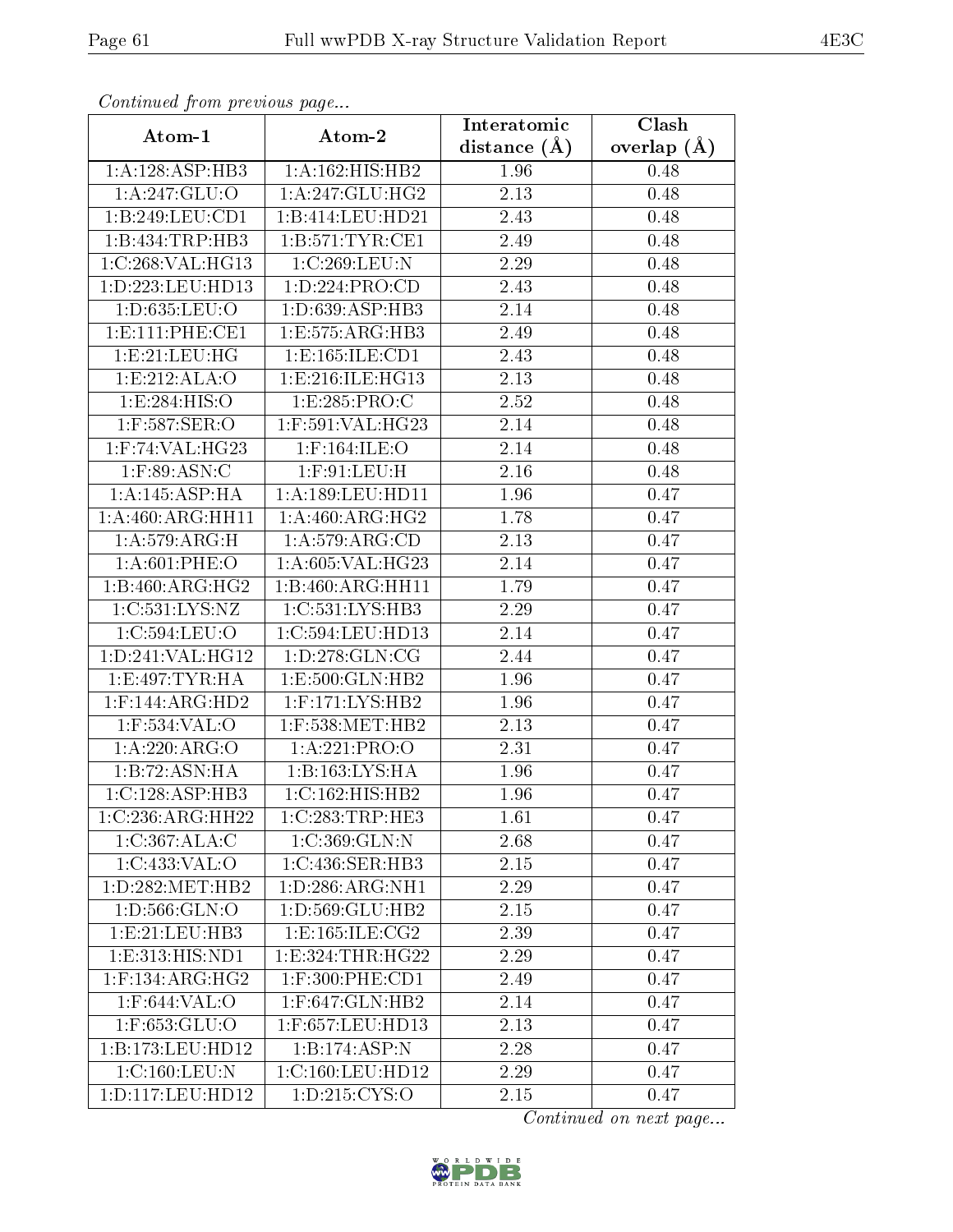| Communica from precious page |                                   | Interatomic       | Clash           |
|------------------------------|-----------------------------------|-------------------|-----------------|
| Atom-1                       | Atom-2                            | distance $(A)$    | overlap $(\AA)$ |
| 1: D: 160: LEU: N            | 1:D:160:LEU:HD12                  | 2.29              | 0.47            |
| 1: D: 462: ASN: C            | 1: D:464: CYS:H                   | $\overline{2}.18$ | 0.47            |
| 1: D: 472: MET: O            | 1: D: 475: MET:HG3                | 2.14              | 0.47            |
| 1:E:259:EU:HD22              | 1: E: 274: GLU: CG                | 2.36              | 0.47            |
| 1:F:165:ILE:HG22             | $1:$ F:166:ASP:N                  | 2.17              | 0.47            |
| $1:$ F:227: $GLN:CB$         | $1:$ F:228:PRO:HD3                | 2.44              | 0.47            |
| $1:$ F:472:MET:O             | $1:$ F:475:MET:HG3                | 2.14              | 0.47            |
| 1: A:165: ILE:HG22           | 1:A:166:ASP:N                     | 2.17              | 0.47            |
| 1:A:185:THR:C                | 1: A:187: GLN:H                   | 2.18              | 0.47            |
| 1:A:353:LEU:N                | 1:A:353:LEU:HD12                  | 2.29              | 0.47            |
| 1: A:655:TRP:HD1             | $1:$ F:500:GLN:CG                 | 2.27              | 0.47            |
| 1:B:190:ALA:HB3              | 1:B:203:VAL:HG23                  | 1.95              | 0.47            |
| 1:B:213:PHE:CZ               | 1:B:243:ILE:HB                    | 2.49              | 0.47            |
| 1:B:410:VAL:HA               | 1:B:413:ILE:CG2                   | 2.41              | 0.47            |
| 1:C:366:PRO:C                | 1:C:368:THR:N                     | 2.67              | 0.47            |
| 1:C:394:LYS:HB2              | 1:C:401:ILE:CB                    | 2.43              | 0.47            |
| 1:C:408:GLU:O                | 1:C:409:SER:OG                    | 2.25              | 0.47            |
| 1:D:346:ILE:HD13             | 1:D:388:PHE:HZ                    | 1.79              | 0.47            |
| 1:D:587:SER:O                | 1:D:591:VAL:HG23                  | 2.15              | 0.47            |
| 1: E:621: LYS:O              | 1:E:625:LEU:HD12                  | 2.14              | 0.47            |
| 1:E:517:MET:HB3              | 1: E: 650: ARG: NH2               | 2.29              | 0.47            |
| 1:F:357:ALA:O                | $1:$ F:456:MET:HG2                | 2.13              | 0.47            |
| 1:C:360:ALA:O                | $1:$ F:37:THR:HG22                | 2.13              | 0.47            |
| $1:$ F:431:GLY:CA            | $1:$ F:571:TYR:CE2                | $\overline{2.96}$ | 0.47            |
| $1:$ F:430:TRP:NE1           | $1:$ F:587:SER:HA                 | 2.24              | 0.47            |
| 1:A:570:LEU:HD12             | 1:A:570:LEU:H                     | 1.78              | 0.47            |
| 1:B:392:ASN:ND2              | 1:B:393:SER:H                     | 2.11              | 0.47            |
| 1:B:499:GLU:OE1              | 1:C:659:LYS:HE2                   | 2.14              | 0.47            |
| 1:C:118:ARG:HH22             | 1:C:438:GLN:CG                    | 2.26              | 0.47            |
| 1:C:371:ILE:HG12             | 1:C:384:MET:HE3                   | 1.96              | 0.47            |
| 1:C:460:ARG:C                | $1:C:462.\overline{\text{ASN:H}}$ | 2.17              | 0.47            |
| $1:$ F:142:ILE:HG23          | $1:$ F:204:ASP:OD2                | 2.15              | 0.47            |
| 1:F:152:VAL:HG13             | 1:F:165:ILE:HD11                  | 1.95              | 0.47            |
| 1:F:285:PRO:O                | $1:$ F:286:ARG:HG3                | 2.15              | 0.47            |
| 1:F:467:LYS:NZ               | $1:$ F:541:GLN:HG2                | 2.29              | 0.47            |
| 1:F:517:MET:O                | 1:F:521:VAL:HG23                  | 2.15              | 0.47            |
| 1:F:601:PHE:O                | 1:F:605:VAL:HG23                  | 2.14              | 0.47            |
| $1:$ F:617:VAL:O             | $1:$ F:621:LYS:HB2                | 2.13              | 0.47            |
| 1:B:463:SER:HA               | 1:B:467:LYS:HB3                   | 1.96              | 0.47            |
| 1: B: 635: LEU: O            | 1:B:639:ASP:HB3                   | 2.13              | 0.47            |
| 1:C:70:HIS:HE1               | 1:C:132:ALA:HA                    | 1.78              | 0.47            |

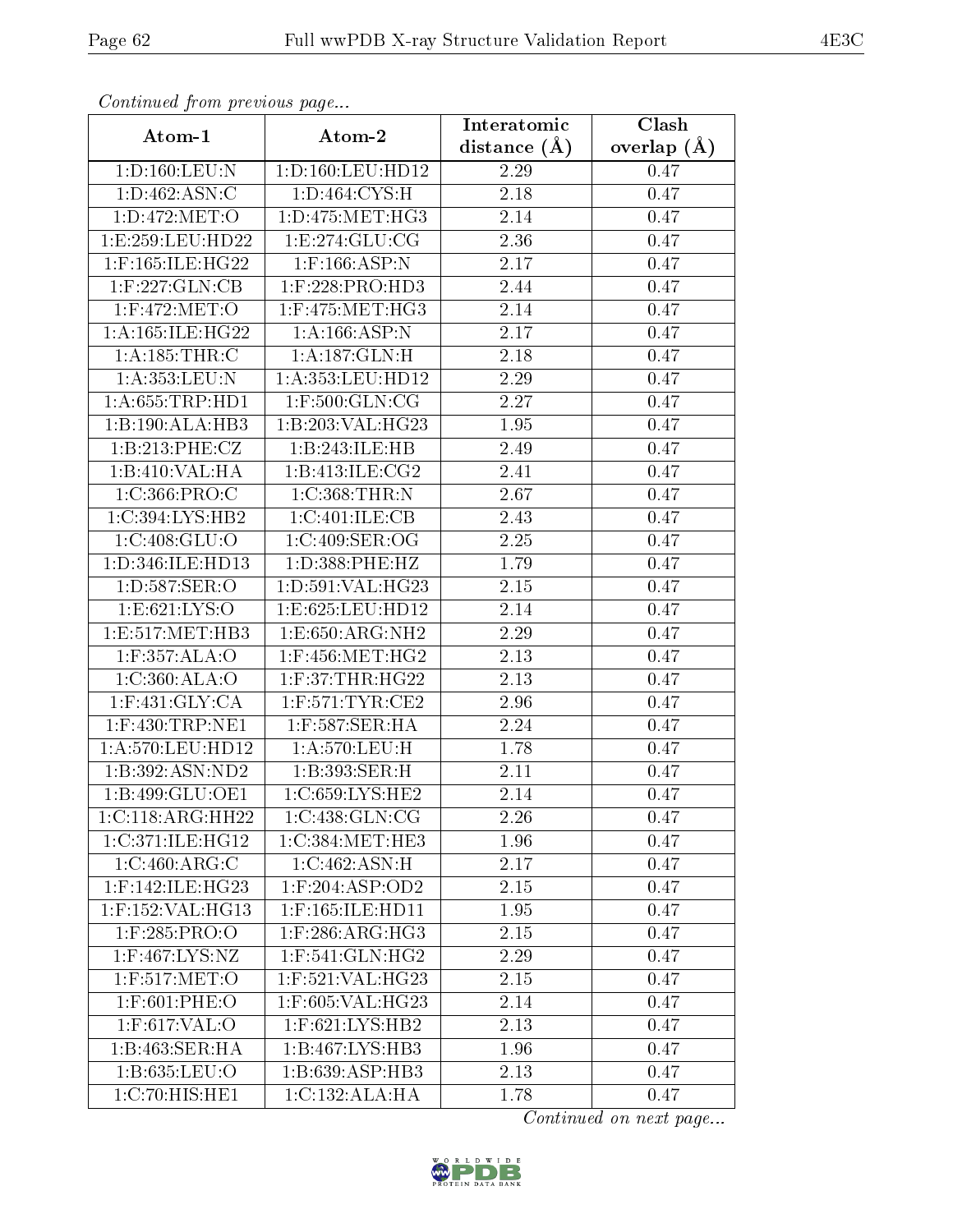| Commuca from previous page         |                               | Interatomic       | Clash         |
|------------------------------------|-------------------------------|-------------------|---------------|
| Atom-1                             | Atom-2                        | distance $(A)$    | overlap $(A)$ |
| 1:C:294:TYR:O                      | 1:C:301:LYS:HD3               | 2.15              | 0.47          |
| 1:C:355:GLN:HB3                    | 1:C:359:LEU:HD13              | 1.97              | 0.47          |
| 1: E: 151: ILE: HD12               | 1: E: 211: LEU: HD11          | 1.96              | 0.47          |
| 1:E:631:GLU:HG3                    | 1:E:632:VAL:N                 | 2.30              | 0.47          |
| 1: E:649: LYS: HA                  | 1: E: 652: LYS: HE3           | 1.95              | 0.47          |
| 1:F:245:VAL:HA                     | 1:F:255:PHE:HA                | 1.96              | 0.47          |
| $1:$ F:261:TYR:HB3                 | $1:$ F:409:SER:CB             | 2.45              | 0.47          |
| 1: F:77: ARG:N                     | $1:$ F:96:MET:HA              | 2.30              | 0.47          |
| 1: A:490: ILE: HG21                | 1: A:518: GLU:CB              | 2.40              | 0.47          |
| 1:B:246:SER:OG                     | 1:B:247:GLU:N                 | 2.46              | 0.47          |
| 1:B:357:ALA:HB3                    | 1:B:359:LEU:HD11              | 1.96              | 0.47          |
| 1:B:445:ASN:HA                     | 1:B:448:GLN:HB2               | 1.97              | 0.47          |
| 1:B:490:ILE:HD11                   | 1: B:651: GLN:CG              | 2.40              | 0.47          |
| 1:C:346:ILE:HD13                   | 1:C:388:PHE:HZ                | 1.78              | 0.47          |
| 1:C:416:GLU:HB2                    | 1:D:405:PRO:HB3               | 1.97              | 0.47          |
| 1:C:472:MET:O                      | 1:C:475:MET:HG3               | 2.15              | 0.47          |
| 1:D:70:HIS:HE1                     | 1: D: 132: ALA: HA            | $\overline{1}.79$ | 0.47          |
| 1: D: 272: ARG: HG3                | 1:D:272:ARG:NH1               | 2.29              | 0.47          |
| 1:E:357:ALA:HB3                    | $1:E:359:LEU:H\overline{D11}$ | 1.97              | 0.47          |
| 1: E:43: ILE:N                     | 1:E:43:ILE:HD12               | 2.30              | 0.47          |
| 1:E:457:ASN:HA                     | 1:E:460:ARG:HG3               | 1.97              | 0.47          |
| 1: E: 571: TYR: HB3                | 1:E:575:ARG:NH2               | 2.11              | 0.47          |
| 1:A:443:ASP:HA                     | 1:A:446:ARG:HG3               | 1.96              | 0.47          |
| 1:A:485:PHE:CD1                    | 1: A:485: PHE: C              | 2.88              | 0.47          |
| 1: A:91: LEU: HA                   | 1: A:92: PRO:HD3              | 1.73              | 0.47          |
| 1:A:77:ARG:N                       | 1: A:96: MET:HA               | 2.29              | 0.47          |
| 1:B:408:GLU:CG                     | 1:B:409:SER:H                 | 2.26              | 0.47          |
| 1:B:572:ARG:O                      | 1:B:576:GLU:HB2               | 2.15              | 0.47          |
| 1: C: 103: ASP: O                  | 1:C:104:LEU:C                 | 2.53              | 0.47          |
| 1:C:635:LEU:O                      | 1:C:639:ASP:HB3               | 2.14              | 0.47          |
| $1:D:\overline{350:ASP:CB}$        | 1: D:391: ASP:HB2             | 2.45              | 0.47          |
| 1:D:77:ARG:HD2                     | 1: D: 78: ASP:H               | 1.80              | 0.47          |
| $1: E: 145: \overline{\rm ASP:HA}$ | 1:E:189:LEU:HD11              | 1.97              | 0.47          |
| 1:E:190:ALA:HB3                    | 1:E:203:VAL:HG23              | 1.96              | 0.47          |
| 1:E:241:VAL:HA                     | 1: E: 286: ARG: HH22          | 1.80              | 0.47          |
| 1:E:353:LEU:HD12                   | 1:E:353:LEU:N                 | 2.30              | 0.47          |
| 1:E:385:ASP:CG                     | 1:E:386:LEU:N                 | 2.67              | 0.47          |
| 1: E: 566: GLN:O                   | 1:E:569:GLU:HB2               | 2.14              | 0.47          |
| $1:$ F:294:TYR:HE1                 | $1:$ F:301:LYS:NZ             | 2.12              | 0.47          |
| 1:F:566:GLN:O                      | 1:F:569:GLU:HB2               | 2.15              | 0.47          |
| $1:$ F:49:GL $\overline{U:OE1}$    | $1:$ F:91:LEU:HD21            | 2.14              | 0.47          |

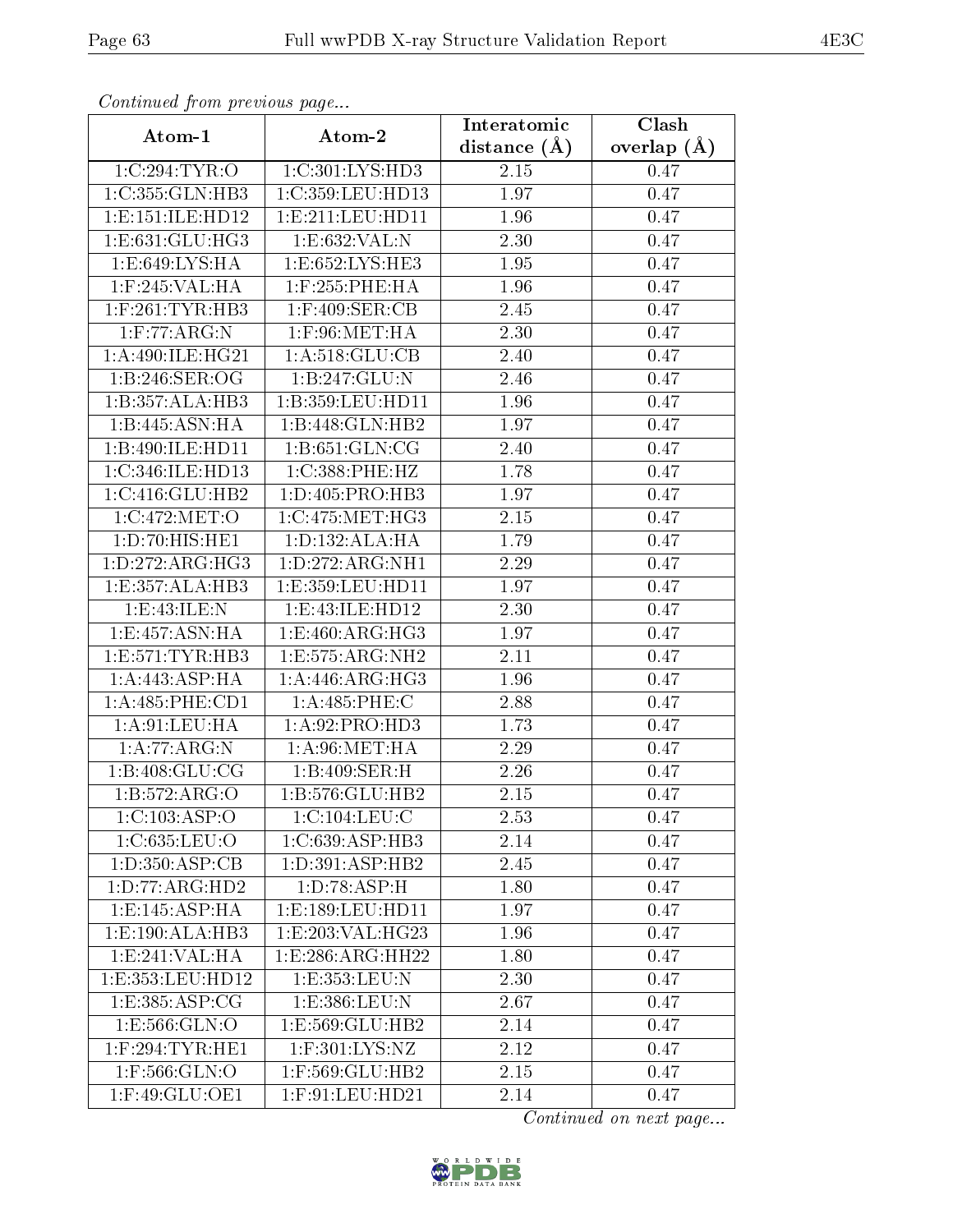| Continuea from previous page |                            | Interatomic       | Clash           |
|------------------------------|----------------------------|-------------------|-----------------|
| Atom-1                       | Atom-2                     | distance $(A)$    | overlap $(\AA)$ |
| 1:B:392:ASN:CG               | 1:B:393:SER:N              | 2.67              | 0.47            |
| 1: B: 558: GLY: CA           | 1:B:562:ASP:HB2            | $\overline{2}.43$ | 0.47            |
| 1:C:190:ALA:HB3              | 1:C:203:VAL:HG23           | 1.96              | 0.47            |
| 1:C:272:ARG:NH1              | 1:C:272:ARG:HG3            | 2.29              | 0.47            |
| 1:D:355:GLN:HB3              | 1: D: 359: LEU: CD1        | 2.44              | 0.47            |
| 1:D:418:LYS:NZ               | 1: D: 421: LEU: CD1        | 2.77              | 0.47            |
| 1: E: 77: ARG: N             | 1: E:96: MET:HA            | 2.29              | 0.47            |
| 1:F:189:LEU:N                | 1:F:189:LEU:HD22           | 2.30              | 0.47            |
| 1:A:460:ARG:C                | 1:A:462:ASN:H              | 2.18              | 0.47            |
| 1:C:577:LYS:CD               | 1:C:581:GLN:HE22           | 2.28              | 0.47            |
| 1: D: 217: THR: HA           | 1: D: 263: ASN: CG         | 2.36              | 0.47            |
| 1: D: 283: TRP: CZ3          | 1:D:285:PRO:HD2            | 2.50              | 0.47            |
| 1:D:517:MET:O                | 1:D:521:VAL:HG23           | 2.15              | 0.47            |
| 1: E: 169: TYR: OH           | 1:E:183:VAL:HB             | 2.13              | 0.47            |
| 1:E:17:MET:O                 | 1: E: 18: LYS: HG2         | 2.15              | 0.47            |
| 1: E:416: GLU: C             | 1: E:418: LYS:N            | 2.69              | 0.47            |
| 1:E:475:MET:O                | 1:E:478:GLN:HB3            | 2.15              | 0.47            |
| 1: D:655: TRP: NE1           | 1: E:496: LYS: HD2         | 2.30              | 0.47            |
| 1:E:430:TRP:O                | 1: E: 571: TYR: HE2        | 1.97              | 0.47            |
| 1:E:635:LEU:O                | 1: E: 639: ASP: HB3        | 2.14              | 0.47            |
| $1:$ F:128:ASP:HB3           | $1:$ F:162:HIS:HB2         | 1.96              | 0.47            |
| $1:$ F:169:TYR:HA            | $1:$ F:179:CYS:HB3         | 1.95              | 0.47            |
| $1:$ F:460:ARG:HH11          | $1:$ F:460:ARG:HG2         | 1.80              | 0.47            |
| 1: A:531:LYS:HB3             | 1: A: 531: LYS: NZ         | 2.29              | 0.47            |
| 1:A:594:LEU:HD13             | 1: A:594:LEU: C            | 2.35              | 0.47            |
| 1:B:221:PRO:O                | 1:B:222:PHE:CB             | $\overline{2}.61$ | 0.47            |
| 1:B:229:VAL:C                | 1:B:231:TRP:H              | 2.18              | 0.47            |
| 1:B:369:GLN:O                | 1:B:369:GLN:HG3            | 2.15              | 0.47            |
| 1:C:153:LEU:HD12             | 1:C:153:LEU:N              | 2.30              | 0.47            |
| 1:C:168:GLY:O                | 1:C:178:LEU:HD22           | 2.14              | 0.47            |
| 1:C:341:GLN:HA               | 1:C:345:GLY:O              | 2.15              | 0.47            |
| 1:C:355:GLN:HB3              | 1:C:359:LEU:CD1            | 2.45              | 0.47            |
| 1:C:431:GLY:O                | 1:C:433:VAL:N              | 2.48              | 0.47            |
| 1:C:548:GLN:OE1              | $1:C:548:GLN:\overline{N}$ | 2.47              | 0.47            |
| 1:C:657:LEU:HA               | 1:C:660:ILE:HG22           | 1.96              | 0.47            |
| 1: D: 192: GLU: H            | 1:D:192:GLU:HG3            | 1.42              | 0.47            |
| 1: D: 408: GLU: HG3          | 1:D:413:ILE:HD13           | 1.95              | 0.47            |
| 1: D: 460: ARG: C            | 1: D:462: ASN:H            | 2.17              | 0.47            |
| 1:D:84:GLN:CD                | 1: D: 85: ASN: N           | 2.68              | 0.47            |
| 1: E: 165: ILE: CG2          | 1: E: 166: ASP:H           | 2.12              | 0.47            |
| 1:E:229:VAL:HG13             | 1: E: 230: GLN: N          | 2.30              | 0.47            |

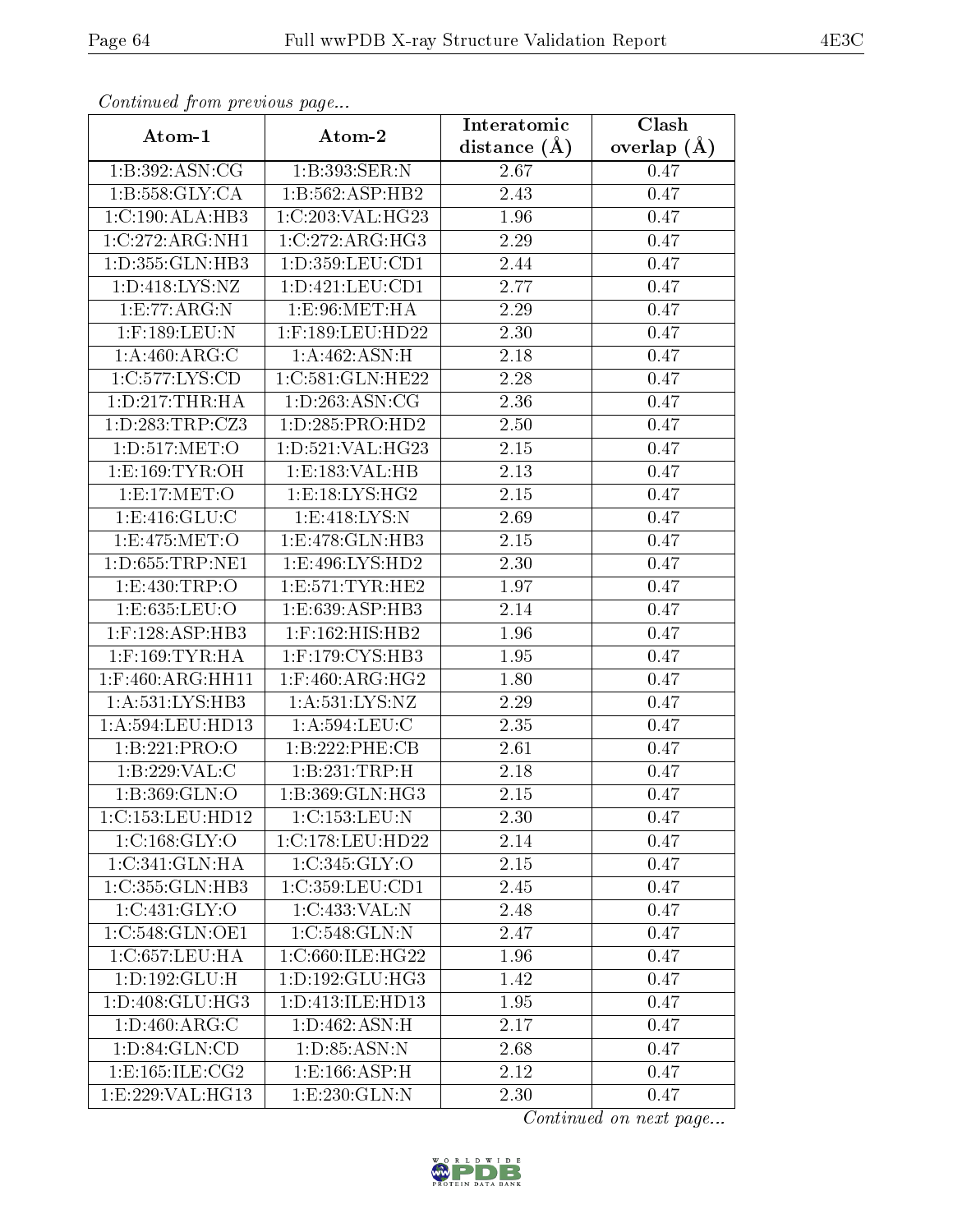| Communa from previous page |                                      | Interatomic       | Clash           |
|----------------------------|--------------------------------------|-------------------|-----------------|
| Atom-1                     | Atom-2                               | distance $(\AA)$  | overlap $(\AA)$ |
| 1:F:216:ILE:HD12           | 1:F:277:LEU:HD22                     | 1.95              | 0.47            |
| $1:$ F:631:GLU:HG3         | 1:F:632:VAL:N                        | $\overline{2.30}$ | 0.47            |
| 1:B:170:ALA:N              | 1:B:178:LEU:HD12                     | 2.30              | 0.46            |
| 1:B:259:LEU:H              | 1:B:274:GLU:HG3                      | 1.80              | 0.46            |
| 1:B:284:HIS:C              | 1:B:286:ARG:H                        | 2.18              | 0.46            |
| 1:B:306:ILE:O              | 1:B:309:LEU:HB2                      | 2.15              | 0.46            |
| 1:B:341:GLN:HA             | 1: B:345: GLY:O                      | 2.15              | 0.46            |
| 1:B:566:GLN:O              | 1:B:569:GLU:HB2                      | 2.14              | 0.46            |
| 1: B:60: LEU:O             | 1:B:64:ILE:HG12                      | 2.15              | 0.46            |
| 1:B:89:ASN:N               | 1:B:89:ASN:HD22                      | 2.11              | 0.46            |
| 1:D:421:LEU:O              | 1: D: 422: ALA: O                    | 2.32              | 0.46            |
| 1:D:477:GLN:OE1            | 1: E:475: MET:HA                     | 2.15              | 0.46            |
| 1: A:490: ILE:HG22         | 1: A:518: GLU:CD                     | 2.35              | 0.46            |
| 1: A:566: GLN:O            | 1:A:569:GLU:HB2                      | 2.15              | 0.46            |
| 1:A:623:LEU:O              | $1:\overline{A}:623:\text{LEU}:HD23$ | 2.15              | 0.46            |
| 1:A:626:LEU:HD23           | 1: A:626:LEU:C                       | 2.36              | 0.46            |
| 1:B:114:CYS:SG             | 1:B:431:GLY:HA3                      | 2.55              | 0.46            |
| 1: B: 517: MET: HG2        | 1:B:650:ARG:NE                       | 2.31              | 0.46            |
| 1:B:55:ARG:HH11            | 1:B:91:LEU:HD11                      | 1.80              | 0.46            |
| 1:C:631:GLU:HG3            | 1:C:632:VAL:H                        | 1.80              | 0.46            |
| 1: D: 473: ALA: HB2        | 1:D:633:VAL:HG11                     | 1.97              | 0.46            |
| 1: D: 72: ASN: HA          | 1: D: 163: LYS: HA                   | 1.97              | 0.46            |
| 1:E:410:VAL:HA             | 1: E: 413: ILE: CG2                  | 2.42              | 0.46            |
| 1:E:583:THR:O              | 1:E:584:GLU:O                        | $\overline{2}.33$ | 0.46            |
| $1:$ F:431:GLY:C           | $1:$ F:433:VAL:H                     | 2.17              | 0.46            |
| 1: A:319:THR:HG23          | 1: A:320: GLY:N                      | 2.20              | 0.46            |
| 1:B:123:LEU:HD12           | 1:B:307:LEU:HD13                     | 1.96              | 0.46            |
| 1:B:312:VAL:HG12           | 1:B:325:TYR:O                        | 2.15              | 0.46            |
| 1:B:43:ILE:HD12            | 1:B:43:ILE:N                         | 2.31              | 0.46            |
| 1:C:217:THR:HA             | 1:C:263:ASN:ND2                      | 2.29              | 0.46            |
| 1:C:310:LYS:HZ2            | 1:C:310:LYS:H                        | 1.63              | 0.46            |
| 1: D: 105: ARG: HH22       | 1:D:220:ARG:HH21                     | 1.62              | 0.46            |
| 1: D: 17: MET: C           | 1: D: 18: LYS: HD2                   | 2.35              | 0.46            |
| 1: D: 476: SER: HB2        | 1:D:636:MET:HE3                      | 1.97              | 0.46            |
| 1: E: 186: LEU: CD1        | 1:E:189:EU:HB2                       | 2.45              | 0.46            |
| $1:$ F:419:ARG:NE          | 1:F:591:VAL:HG21                     | 2.30              | 0.46            |
| 1:A:151:ILE:HD12           | 1: A:211:LEV:HD11                    | 1.98              | 0.46            |
| 1:A:481:ALA:HB1            | 1:F:482:LYS:HZ1                      | 1.75              | 0.46            |
| 1:B:141:ILE:HG22           | 1:B:142:ILE:N                        | 2.30              | 0.46            |
| 1:B:353:LEU:HD12           | 1:B:353:LEU:N                        | 2.29              | 0.46            |
| 1:C:103:ASP:O              | 1:C:106:LYS:N                        | 2.47              | 0.46            |

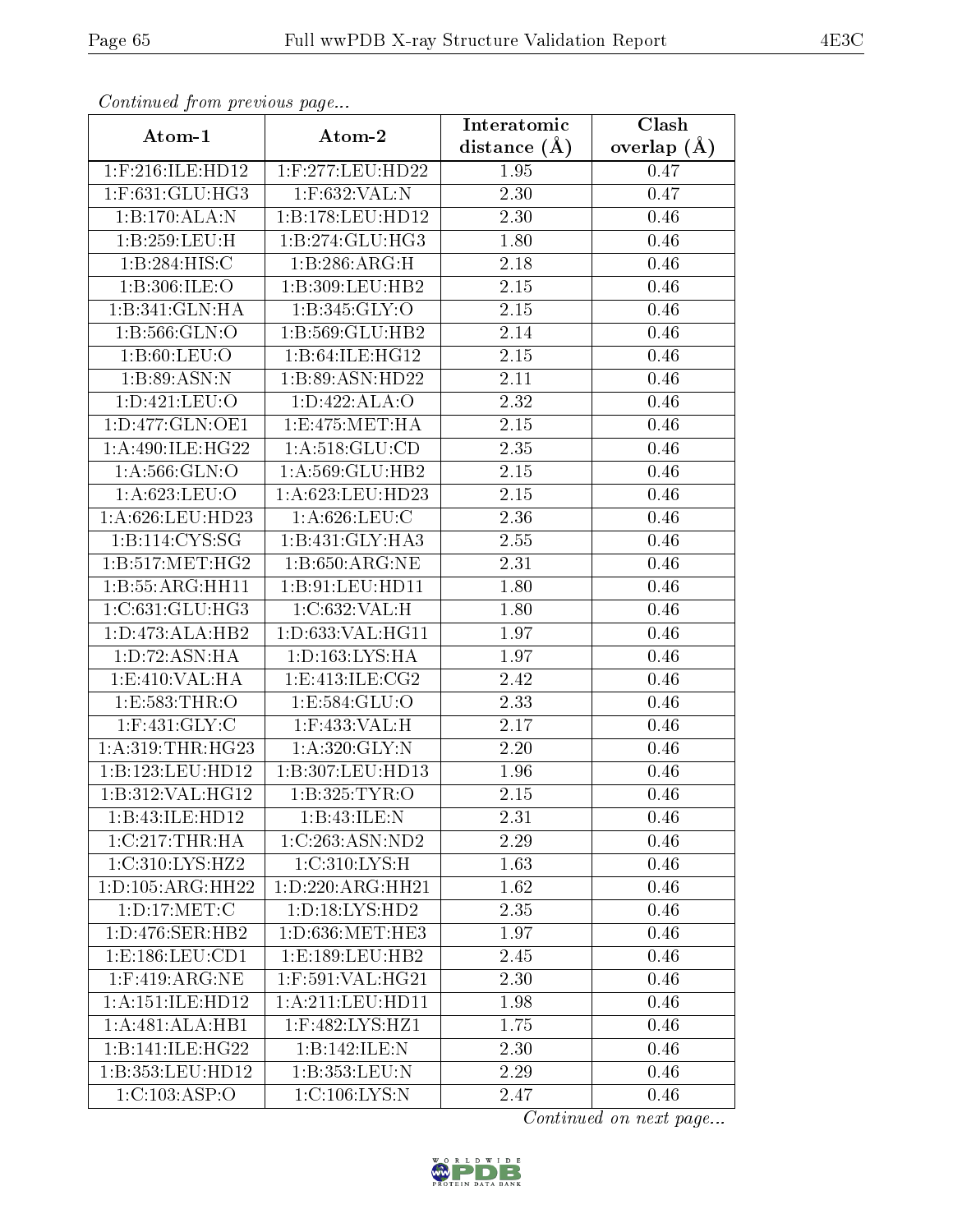| Contentaca prom providuo pago<br>Atom-1 | Atom-2              | Interatomic       | Clash           |
|-----------------------------------------|---------------------|-------------------|-----------------|
|                                         |                     | distance $(A)$    | overlap $(\AA)$ |
| 1: D: 385: ASP: CG                      | 1:D:386:LEU:N       | 2.69              | $0.46\,$        |
| 1:E:221:PRO:HG3                         | 1:E:243:ILE:O       | $\overline{2.15}$ | 0.46            |
| 1:E:261:TYR:N                           | 1:E:262:PRO:HD2     | 2.29              | 0.46            |
| 1:E:295:GLY:H                           | 1:E:296:PRO:CD      | 2.17              | 0.46            |
| 1:F:139:ASN:O                           | $1:$ F:141:ILE:HD12 | $2.15\,$          | 0.46            |
| 1:F:265:LEU:N                           | $1:$ F:265:LEU:HD23 | 2.27              | 0.46            |
| $1:$ F:433:VAL:O                        | 1:F:436:SER:HB3     | $2.15\,$          | 0.46            |
| 1: A:633: VAL:HA                        | 1: A:636:MET:HE2    | 1.97              | 0.46            |
| 1: B: 21: LEU: C                        | 1:B:165:ILE:HD13    | 2.36              | 0.46            |
| 1:B:501:THR:HA                          | 1: B: 505: ILE: CG2 | 2.45              | 0.46            |
| 1:B:649:LYS:HA                          | 1:B:652:LYS:HE3     | 1.96              | 0.46            |
| 1:C:313:HIS:ND1                         | 1:C:324:THR:HG22    | 2.30              | 0.46            |
| 1: D: 577: LYS: HG3                     | 1: D: 578: PRO: HD2 | 1.95              | 0.46            |
| 1: D: 72: ASN: C                        | 1: D: 163: LYS: HA  | 2.36              | 0.46            |
| 1:E:265:LEU:HD21                        | 1: E: 270: ALA: HB2 | 1.98              | 0.46            |
| 1:E:534:VAL:O                           | 1:E:538:MET:HB2     | 2.16              | 0.46            |
| 1: E:641: LYS: HD2                      | 1: E: 645: ARG: NH1 | 2.31              | 0.46            |
| $1:$ F:474:SER:O                        | $1:$ F:477:GLN:HG2  | 2.16              | 0.46            |
| $1:$ F:68:LEU:HD13                      | $1:$ F:139:ASN:OD1  | 2.15              | 0.46            |
| 1:A:530:VAL:HG13                        | 1:A:633:VAL:HG12    | 1.98              | 0.46            |
| 1:A:67:ARG:NH2                          | 1: A:68:LEU:HD12    | 2.22              | 0.46            |
| 1:A:77:ARG:HD2                          | 1:A:78:ASP:H        | 1.81              | 0.46            |
| 1:C:452:ARG:C                           | 1:C:452:ARG:HD3     | 2.35              | 0.46            |
| 1:D:229:VAL:O                           | 1:D:231:TRP:N       | 2.47              | 0.46            |
| 1: E: 142: ILE: HG12                    | 1:E:201:VAL:HG13    | 1.97              | 0.46            |
| 1: E: 18: LYS: HB2                      | 1:E:31:ARG:HB3      | 1.97              | 0.46            |
| 1:B:360:ALA:O                           | 1:E:37:THR:HA       | 2.16              | 0.46            |
| $1:$ F: $21:$ LEU:HG                    | $1:$ F:165:ILE:CD1  | 2.44              | 0.46            |
| $1:$ F:462:ASN:ND2                      | $1:$ F:544:ILE:CD1  | 2.79              | 0.46            |
| $1:$ F:537:MET:C                        | 1:F:537:MET:SD      | 2.94              | 0.46            |
| 1:A:103:ASP:O                           | 1: A: 104: LEU: C   | 2.53              | 0.46            |
| 1: A:142: ILE: HG12                     | 1: A:201:VAL:HG13   | 1.97              | 0.46            |
| 1:B:243:ILE:HG13                        | 1:B:244:VAL:H       | 1.80              | 0.46            |
| 1:B:284:HIS:O                           | 1:B:286:ARG:N       | 2.45              | 0.46            |
| 1:B:285:PRO:C                           | 1:B:290:THR:HG21    | 2.36              | 0.46            |
| 1:B:594:LEU:O                           | 1:B:594:LEU:HD13    | 2.16              | 0.46            |
| 1: D: 243: ILE: HG13                    | 1:D:244:VAL:N       | 2.31              | 0.46            |
| 1: D: 284: HIS: HB3                     | 1: D: 285: PRO:CD   | 2.45              | 0.46            |
| 1: D: 394: LYS: HZ1                     | 1: D:402: SER:HB2   | 1.81              | 0.46            |
| 1: D:445: ASN: HA                       | 1: D: 448: GLN: HB2 | 1.97              | 0.46            |
| 1:D:636:MET:C                           | 1:D:638:GLU:N       | 2.69              | 0.46            |

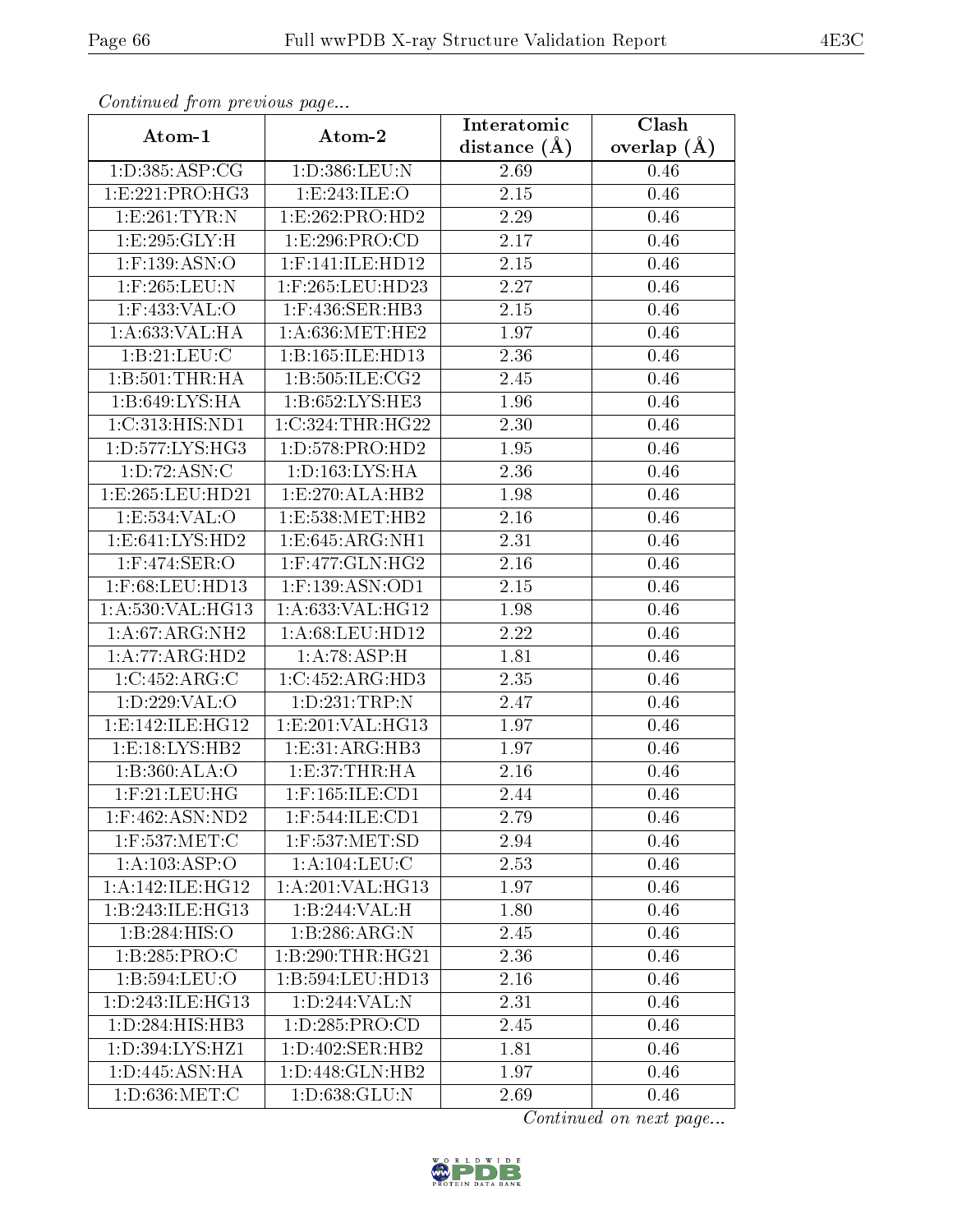| Commuca from previous page |                      | Interatomic       | Clash           |
|----------------------------|----------------------|-------------------|-----------------|
| Atom-1                     | Atom-2               | distance $(A)$    | overlap $(\AA)$ |
| 1:E:355:GLN:O              | 1:E:357:ALA:N        | 2.48              | 0.46            |
| 1: E:431: GLY:N            | 1: E: 571: TYR: HE2  | 2.13              | 0.46            |
| 1: A: 152: VAL: HG13       | 1: A: 165: ILE: HD11 | 1.97              | 0.46            |
| 1: A:17: MET:C             | 1:A:18:LYS:HD2       | 2.36              | 0.46            |
| 1: A:248: ASP:O            | 1:A:249:LEU:C        | 2.54              | 0.46            |
| 1: A:662:CYS:C             | 1: A:664: LYS:H      | 2.19              | 0.46            |
| 1:B:547:LEU:HB2            | 1:B:548:GLN:OE1      | 2.16              | 0.46            |
| 1:C:189:LEU:HD22           | 1:C:189:LEU:N        | 2.31              | 0.46            |
| 1:C:534:VAL:O              | 1:C:538:MET:HB2      | $2.15\,$          | 0.46            |
| 1: C:649: LYS: HA          | 1:C:652:LYS:HE3      | 1.98              | 0.46            |
| 1:E:105:ARG:HD3            | 1:E:149:GLU:OE2      | 2.15              | 0.46            |
| 1: E: 475: MET: SD         | 1:E:479:LEU:HD23     | 2.56              | 0.46            |
| 1:E:572:ARG:HD2            | 1:E:572:ARG:O        | 2.16              | 0.46            |
| $1:$ E:533:LEU:HD11        | 1: E: 632: VAL: HG21 | 1.98              | 0.46            |
| $1:$ F:103:ASP:O           | $1:$ F:106:LYS:N     | 2.42              | 0.46            |
| $1:$ F:80:PRO:HB3          | $1:$ F:83:MET:SD     | 2.56              | 0.46            |
| 1: A:298: GLY:O            | 1: A:299: CYS:C      | 2.54              | 0.46            |
| 1: A: 355: GLN: NE2        | 1:A:370:CYS:HA       | 2.27              | 0.46            |
| 1:A:655:TRP:HZ2            | 1:F:499:GLU:OE1      | 1.98              | 0.46            |
| 1:A:99:CYS:HB3             | 1:A:154:GLN:HB2      | 1.97              | 0.46            |
| 1:B:294:TYR:OH             | 1:B:298:GLY:HA2      | 2.16              | 0.46            |
| 1: C: 116: GLY: HA3        | 1:C:217:THR:O        | 2.16              | 0.46            |
| 1:C:125:LEU:HD13           | 1:C:125:LEU:C        | 2.35              | 0.46            |
| 1:C:186:LEU:CG             | 1:C:228:PRO:HG2      | 2.44              | 0.46            |
| 1: D: 213: PHE: CZ         | 1: D: 221: PRO: HB2  | 2.50              | 0.46            |
| 1:D:221:PRO:O              | 1: D: 222: PHE: CB   | $\overline{2.64}$ | 0.46            |
| 1:E:219:PHE:O              | 1:E:220:ARG:HB3      | 2.16              | 0.46            |
| $1:$ F:107:TYR:CE2         | 1:F:153:LEU:HD22     | 2.51              | 0.46            |
| 1:F:370:CYS:C              | 1:F:371:ILE:HD12     | 2.36              | 0.46            |
| 1:A:291:ASP:C              | 1:A:293:THR:N        | 2.70              | 0.46            |
| 1:A:500:GLN:OE1            | 1: A:502: GLU:HG3    | 2.15              | 0.46            |
| 1:B:227:GLN:HE21           | 1:B:227:GLN:HB2      | 1.58              | 0.46            |
| 1:B:227:GLN:O              | 1:B:229:VAL:HG22     | 2.16              | 0.46            |
| 1: D: 151: ILE: HD12       | 1: D: 211: LEU: HD11 | 1.97              | 0.46            |
| 1:D:310:LYS:NZ             | 1: D: 310: LYS: HB2  | 2.31              | 0.46            |
| 1: D: 16: GLU: CA          | 1:D:33:HIS:H         | 2.28              | $0.46\,$        |
| 1: D: 356: GLU: HA         | 1: D: 453: ALA: HB2  | 1.97              | 0.46            |
| 1: D: 496: LYS: CG         | 1:E:655:TRP:CD1      | 2.99              | 0.46            |
| 1: D: 658: LEU: HD11       | 1:E:657:LEU:HB3      | 1.97              | 0.46            |
| 1: D:82: GLY:O             | 1: D:84: GLN:N       | 2.49              | 0.46            |
| 1:E:123:LEU:HD12           | 1:E:307:LEU:HD13     | 1.97              | 0.46            |

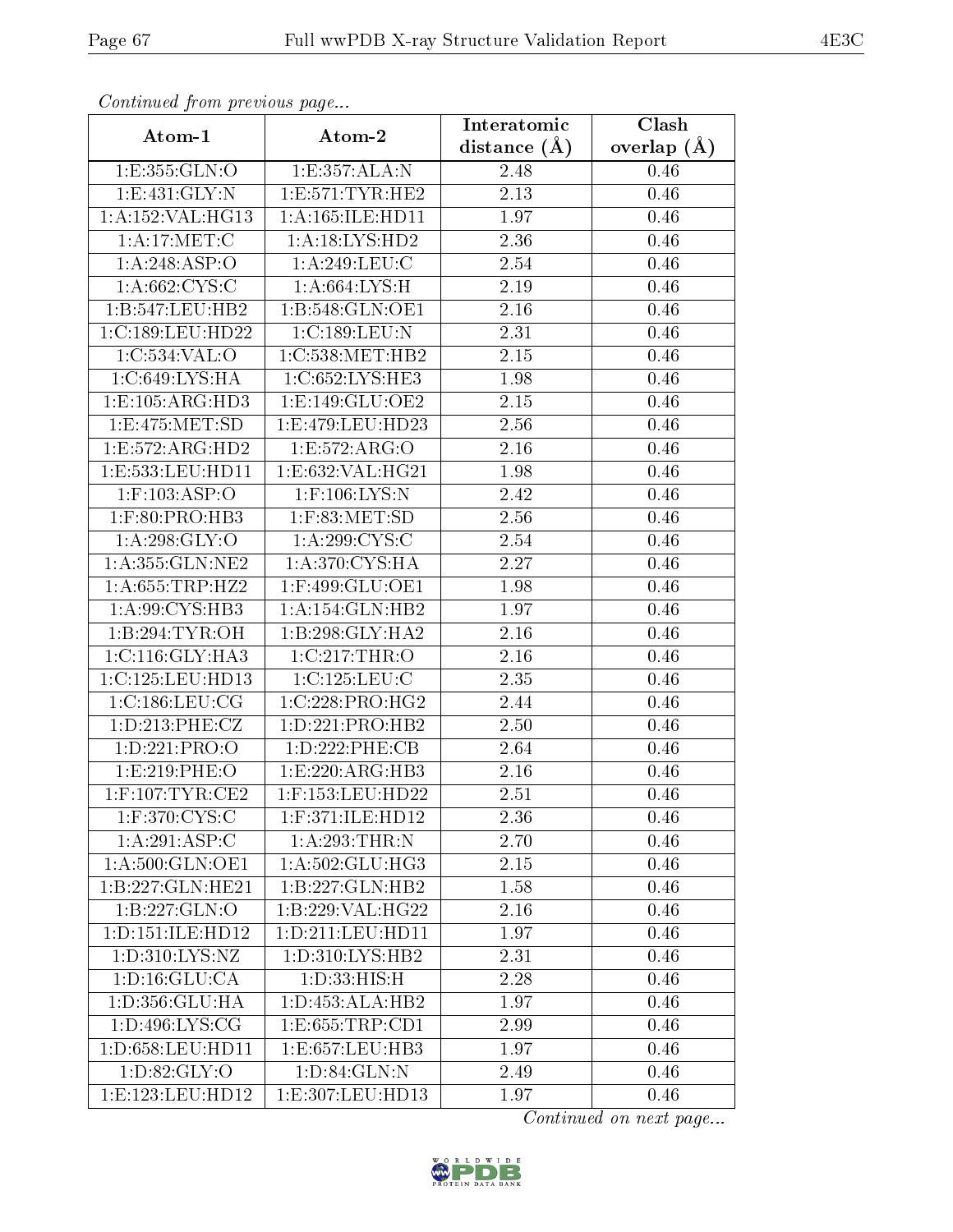| Commaca jibin previous page |                      | Interatomic       | Clash         |
|-----------------------------|----------------------|-------------------|---------------|
| Atom-1                      | Atom-2               | distance $(\AA)$  | overlap $(A)$ |
| 1: E:415: GLN:O             | 1: E: 415: GLN: HG2  | 2.16              | 0.46          |
| 1:D:657:LEU:HB3             | 1:E:658:LEU:HD11     | 1.98              | 0.46          |
| 1:F:406:GLN:NE2             | $1:$ F:439:THR:HG22  | 2.31              | 0.46          |
| 1:A:327:VAL:HG21            | 1:A:367:ALA:HB1      | 1.98              | 0.45          |
| 1:C:415:GLN:HG2             | 1:C:415:GLN:O        | 2.16              | 0.45          |
| 1:C:537:MET:SD              | 1:C:537:MET:C        | 2.95              | 0.45          |
| 1:C:636:MET:C               | 1:C:638:GLU:N        | 2.70              | 0.45          |
| 1: D: 113: ASN: OD1         | 1: D: 117: LEU: HA   | 2.16              | 0.45          |
| 1: D:260: PRO: C            | 1:D:262:PRO:HD2      | 2.37              | 0.45          |
| 1: D: 531: LYS: HB3         | 1: D: 531: LYS: NZ   | 2.31              | 0.45          |
| 1:E:517:MET:O               | 1:E:521:VAL:HG23     | 2.16              | 0.45          |
| 1:F:191:PRO:O               | $1:$ F:194:LEU:HB2   | 2.16              | 0.45          |
| 1:F:531:LYS:HB3             | 1:F:531:LYS:NZ       | 2.30              | 0.45          |
| 1:A:173:LEU:O               | 1:A:173:LEU:HG       | 2.16              | 0.45          |
| 1:A:462:ASN:C               | 1: A:464: CYS:H      | 2.19              | 0.45          |
| 1: A: 533: LEU: CD1         | 1:A:629:VAL:HG12     | 2.46              | 0.45          |
| 1:A:111:PHE:CE1             | 1:A:575:ARG:HD2      | 2.51              | 0.45          |
| 1:B:128:ASP:HB3             | 1:B:162:HIS:HB2      | 1.97              | 0.45          |
| 1:B:236:ARG:HD3             | 1:B:283:TRP:CH2      | 2.51              | 0.45          |
| 1:B:246:SER:O               | 1:B:253:VAL:HA       | 2.16              | 0.45          |
| 1:B:363:PRO:HG2             | 1:B:364:ASP:H        | 1.81              | 0.45          |
| 1:B:452:ARG:HD3             | 1:B:452:ARG:C        | 2.36              | 0.45          |
| 1:B:517:MET:O               | 1:B:521:VAL:HG23     | 2.16              | 0.45          |
| 1:B:641:LYS:HD2             | 1:B:645:ARG:NH1      | $\overline{2}.30$ | 0.45          |
| 1:C:234:LYS:HD2             | 1:C:237:GLN:OE1      | $\overline{2.17}$ | 0.45          |
| 1:C:434:TRP:HB3             | 1:C:571:TYR:CE1      | $\overline{2}.50$ | 0.45          |
| 1:C:74:VAL:HG13             | 1:C:97:GLU:CG        | 2.46              | 0.45          |
| 1: D: 103: ASP: O           | 1: D: 105: ARG: N    | 2.48              | 0.45          |
| 1: D: 500: GLN: CB          | 1: D: 505: ILE: HG12 | 2.44              | 0.45          |
| 1:E:153:EU:HD12             | $1: E: 153:$ LEU:N   | 2.32              | 0.45          |
| 1:E:243:ILE:HG22            | 1: E: 281: LEU: HD23 | 1.98              | 0.45          |
| 1:E:356:GLU:HB2             | 1:E:449:GLN:HE21     | 1.81              | 0.45          |
| 1: A:547:LEU:HB2            | 1: A:548: GLN:OE1    | 2.16              | 0.45          |
| 1:B:140:ARG:HB3             | 1:B:173:LEU:CD1      | 2.43              | 0.45          |
| 1:C:174:ASP:O               | 1:C:175:GLN:HB2      | 2.16              | 0.45          |
| 1:C:231:TRP:CD1             | 1:C:231:TRP:C        | 2.89              | 0.45          |
| 1:C:51:SER:O                | 1:C:55:ARG:HG3       | 2.16              | 0.45          |
| 1: D: 105: ARG: HG2         | 1:D:105:ARG:HH11     | 1.81              | 0.45          |
| 1: D: 169: TYR: CD2         | 1: D: 181: GLU: HG2  | 2.51              | 0.45          |
| 1: D: 22: GLY:N             | 1: D: 165: ILE: HG21 | 2.31              | 0.45          |
| 1: D: 434: TRP: HB3         | 1: D: 571: TYR: CE1  | 2.51              | 0.45          |

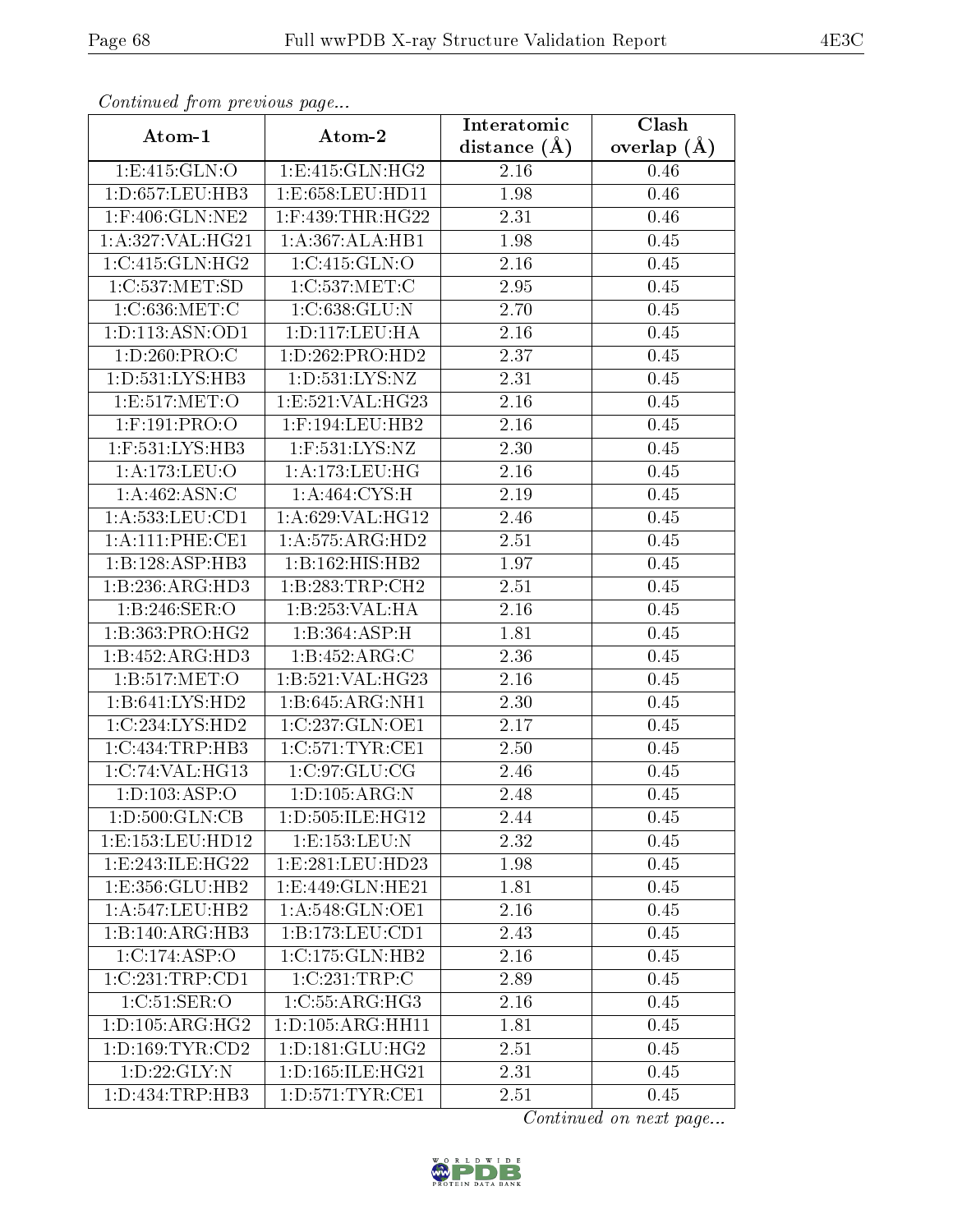| Comunaca jiom previous page       |                                  | Interatomic       | Clash           |
|-----------------------------------|----------------------------------|-------------------|-----------------|
| Atom-1                            | Atom-2                           | distance $(A)$    | overlap $(\AA)$ |
| 1:D:572:ARG:O                     | 1: D: 576: GLU: HB2              | 2.17              | 0.45            |
| 1: D:601: PHE:O                   | 1:D:605:VAL:HG23                 | $\overline{2.16}$ | 0.45            |
| 1:E:226:TRP:CD2                   | 1: E: 228: PRO: HD2              | 2.51              | 0.45            |
| 1: E: 192: GLU: CG                | 1:E:283:TRP:HB3                  | 2.44              | 0.45            |
| 1: E: 294: TYR: HE1               | 1:E:301:LYS:HB3                  | 1.81              | 0.45            |
| 1:E:356:GLU:HB2                   | 1:E:449:GLN:NE2                  | 2.32              | 0.45            |
| 1:F:160:LEU:HD12                  | $1:$ F:160:LEU:N                 | 2.31              | 0.45            |
| $1:$ F:284:HIS:CE1                | $1:$ F:285:PRO:HD3               | 2.52              | 0.45            |
| $1:$ F:445:ASN:HA                 | $1:$ F:448:GLN:HB2               | 1.98              | 0.45            |
| 1: A: 114: CYS: C                 | 1: A:116: GLY:N                  | 2.69              | 0.45            |
| 1:A:117:LEU:CD1                   | 1:A:215:CYS:O                    | 2.62              | 0.45            |
| 1:A:22:GLY:N                      | 1:A:165:ILE:HG21                 | 2.32              | 0.45            |
| 1: A:416: GLU:N                   | 1: A: 417: PRO: CD               | 2.80              | 0.45            |
| 1: A:475: MET:O                   | 1:A:478:GLN:HB3                  | 2.16              | 0.45            |
| 1: A:477: GLN:CD                  | 1:F:478:GLN:HE21                 | 2.20              | 0.45            |
| 1:B:241:VAL:HG12                  | 1:B:241:VAL:O                    | 2.16              | 0.45            |
| 1:B:290:THR:HG23                  | 1:B:296:PRO:O                    | 2.17              | 0.45            |
| 1:B:587:SER:O                     | 1:B:591:VAL:HG23                 | 2.17              | 0.45            |
| 1:C:213:PHE:CZ                    | 1:C:221:PRO:HG3                  | 2.51              | 0.45            |
| 1: D: 654: LEU: HD23              | 1: E: 654: LEU: CD2              | 2.41              | 0.45            |
| 1: E: 142: ILE: HG22              | $1: E: 144: ARG: \overline{HG3}$ | 1.98              | 0.45            |
| 1:E:578:PRO:O                     | 1:E:579:ARG:HB2                  | 2.17              | 0.45            |
| 1: E:62: ILE: HG13                | 1:E:94:LEU:HD13                  | 1.98              | 0.45            |
| $1:$ F:20:ARG:HB2                 | $1:$ $F:23:THR:HB$               | 1.97              | 0.45            |
| $1:$ F:350:ASP:N                  | $1:$ F:350:ASP:OD2               | 2.48              | 0.45            |
| 1:F:365:LYS:CD                    | $1:$ F:366:PRO:HD2               | 2.47              | 0.45            |
| 1:F:410:VAL:HA                    | $1:$ F:413:ILE:CG2               | 2.44              | 0.45            |
| 1:C:36:GLU:CD                     | $1:$ F:460:ARG:HE                | 2.19              | 0.45            |
| $1:$ F:463:SER:HA                 | 1:F:467:LYS:HB3                  | 1.98              | 0.45            |
| 1:F:548:GLN:OE1                   | $1:$ F:548:GLN:N                 | 2.49              | 0.45            |
| $1:$ F:573:AR $\overline{G:O}$    | $1:$ F:577:LYS:HB2               | 2.17              | 0.45            |
| 1: A: 350: ASP: OD2               | 1: A:350:ASP:N                   | 2.49              | 0.45            |
| $1:A:393:\overline{\text{SER:O}}$ | 1: A:394: LYS: HB2               | 2.17              | 0.45            |
| 1: A: 537: MET: SD                | 1: A: 537: MET: C                | 2.95              | 0.45            |
| 1:B:143:HIS:O                     | 1:B:145:ASP:N                    | 2.49              | 0.45            |
| 1:B:191:PRO:O                     | 1:B:194:LEU:HB2                  | 2.16              | 0.45            |
| 1:B:485:PHE:CD1                   | 1:C:485:PHE:CD1                  | 3.04              | 0.45            |
| 1:C:336:LEU:HD23                  | 1:C:340:ILE:HG23                 | 1.99              | 0.45            |
| 1:C:467:LYS:HD3                   | 1:C:541:GLN:NE2                  | 2.32              | 0.45            |
| 1:C:526:ARG:HD3                   | 1:C:529:GLU:CG                   | 2.46              | 0.45            |
| 1:C:621:LYS:O                     | $1:C:625:LE\overline{U:HD12}$    | 2.16              | 0.45            |

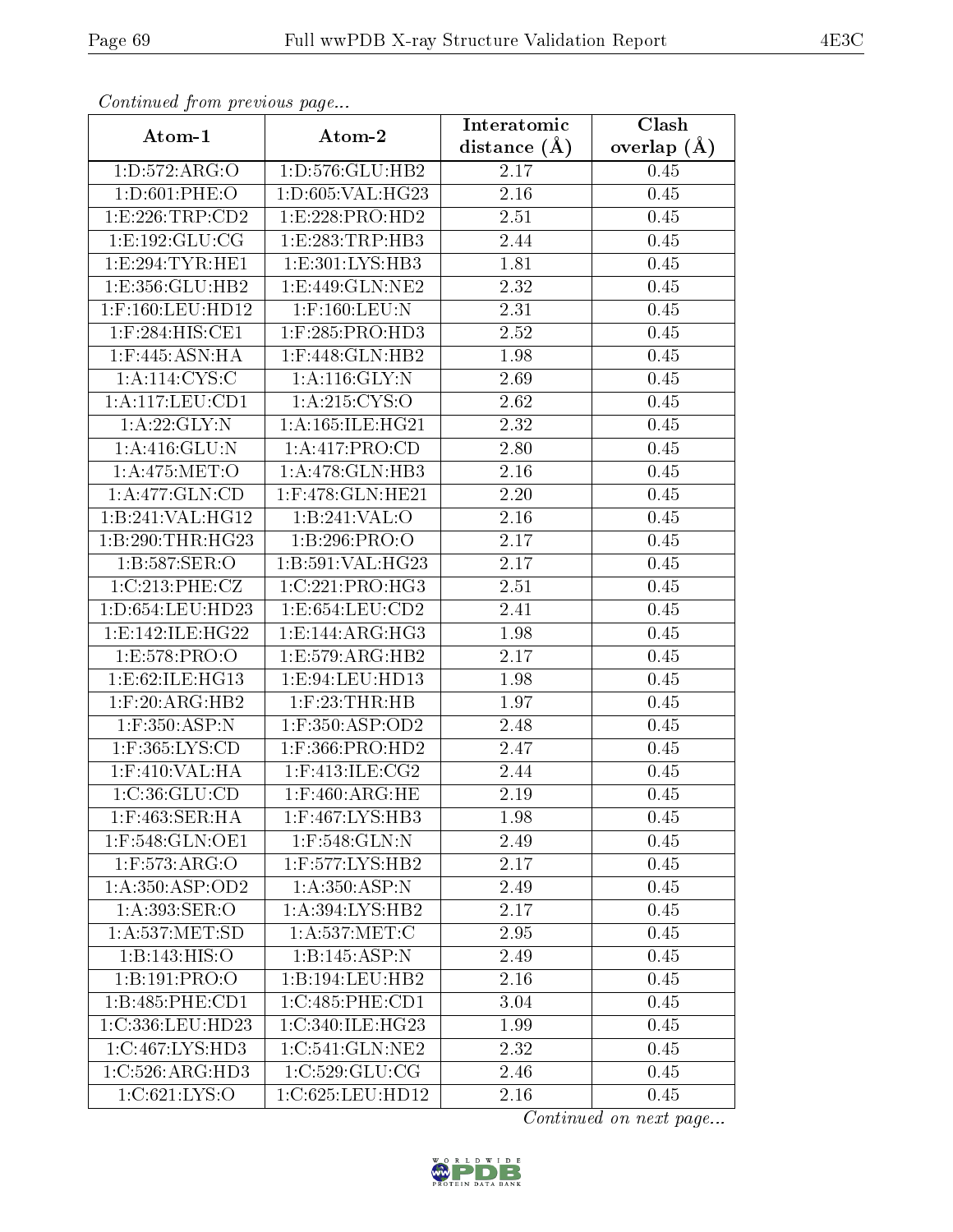| Communa from previous page       |                     | Interatomic    | Clash           |
|----------------------------------|---------------------|----------------|-----------------|
| Atom-1                           | Atom-2              | distance $(A)$ | overlap $(\AA)$ |
| 1: D:20: ARG:HB2                 | 1: D: 23: THR: HB   | 1.99           | 0.45            |
| 1:E:638:GLU:O                    | 1:E:643:VAL:HG23    | 2.16           | 0.45            |
| $1:$ F:190:ALA:HB3               | 1:F:203:VAL:HG23    | 1.97           | 0.45            |
| $1:$ F:213:PHE:CD1               | $1:$ F:221:PRO:HD3  | 2.51           | 0.45            |
| $1:$ F:284:HIS:ND1               | $1:$ F:285:PRO:HD3  | 2.31           | 0.45            |
| $1:$ F:419:ARG:HB3               | $1:$ F:419:ARG:NH1  | 2.32           | 0.45            |
| $1:$ F:657:LEU:HA                | 1:F:660:ILE:HG22    | 1.98           | 0.45            |
| 1:A:279:LEU:O                    | 1: A:281:LEU: N     | 2.45           | 0.45            |
| 1:A:460:ARG:O                    | 1: A:464: CYS:HB2   | 2.17           | 0.45            |
| 1: A:480: LYS:CD                 | 1:A:527:GLU:HB2     | 2.46           | 0.45            |
| 1:A:548:GLN:N                    | 1: A:548: GLN:OE1   | 2.50           | 0.45            |
| 1: A:621:LYS:O                   | 1: A:625: LEU: HD12 | 2.17           | 0.45            |
| 1:B:310:LYS:HB2                  | 1:B:310:LYS:NZ      | 2.32           | 0.45            |
| 1:B:646:LEU:O                    | 1:B:646:LEU:HD12    | 2.16           | 0.45            |
| 1:E:140:ARG:NH2                  | 1:E:174:ASP:OD2     | 2.50           | 0.45            |
| 1:E:418:LYS:HZ2                  | 1:E:421:EU:HD13     | 1.81           | 0.45            |
| $1:$ F:102:GLY:HA3               | 1:F:152:VAL:HG12    | 1.97           | 0.45            |
| $1:$ F:34:ASN:O                  | 1:F:35:GLN:C        | 2.54           | 0.45            |
| 1:F:467:LYS:HD3                  | 1:F:541:GLN:NE2     | 2.32           | 0.45            |
| $1:$ F:631:GLU:HG3               | $1:$ F:632:VAL:H    | 1.81           | 0.45            |
| 1:A:216:ILE:HD12                 | 1:A:277:LEU:HD22    | 1.99           | 0.45            |
| 1: B: 368: THR:C                 | 1: B:370: CYS:N     | 2.70           | 0.45            |
| 1:B:490:ILE:N                    | 1:B:490:ILE:HD12    | 2.32           | 0.45            |
| 1:B:494:LEU:O                    | 1:B:494:LEU:HD13    | 2.16           | 0.45            |
| 1:B:570:LEU:H                    | 1:B:570:LEU:HD12    | 1.82           | 0.45            |
| 1:C:242:ASP:OD1                  | 1:C:255:PHE:HB3     | 2.17           | 0.45            |
| 1:C:309:LEU:HD12                 | 1:C:309:LEU:C       | 2.37           | 0.45            |
| 1:C:353:LEU:N                    | 1:C:353:LEU:HD12    | 2.32           | 0.45            |
| 1: D: 102: GLY: HA3              | 1: D: 153: LEU: H   | 1.81           | 0.45            |
| 1: D:60: LEU:HD21                | 1: D: 175: GLN: HB2 | 1.97           | 0.45            |
| 1: D: 283: TRP: HB2              | 1: D: 284: HIS:H    | 1.44           | 0.45            |
| 1:D:368:THR:O                    | 1: D:371: ILE: HG12 | 2.17           | 0.45            |
| 1: D:429: VAL:O                  | 1:D:433:VAL:HG23    | 2.17           | 0.45            |
| 1:E:540:LEU:HD21                 | 1:E:622:ALA:HB2     | 1.99           | 0.45            |
| $1: E: 631: GLU: H\overline{G3}$ | 1:E:632:VAL:H       | 1.81           | 0.45            |
| 1:F:449:GLN:HE22                 | $1:$ F:452:ARG:HD2  | 1.81           | 0.45            |
| $1:$ F:419:ARG:NH2               | 1:F:587:SER:OG      | 2.50           | 0.45            |
| 1:A:303:LEU:HD11                 | 1:A:307:LEU:HD23    | 1.98           | 0.45            |
| 1: A:369: GLN:O                  | 1: A:370: CYS:CB    | 2.65           | 0.45            |
| 1: A:460:ARG:HG2                 | 1:A:460:ARG:NH1     | 2.31           | 0.45            |
| 1:A:473:ALA:HB1                  | 1: A:530: VAL:CG1   | 2.37           | 0.45            |

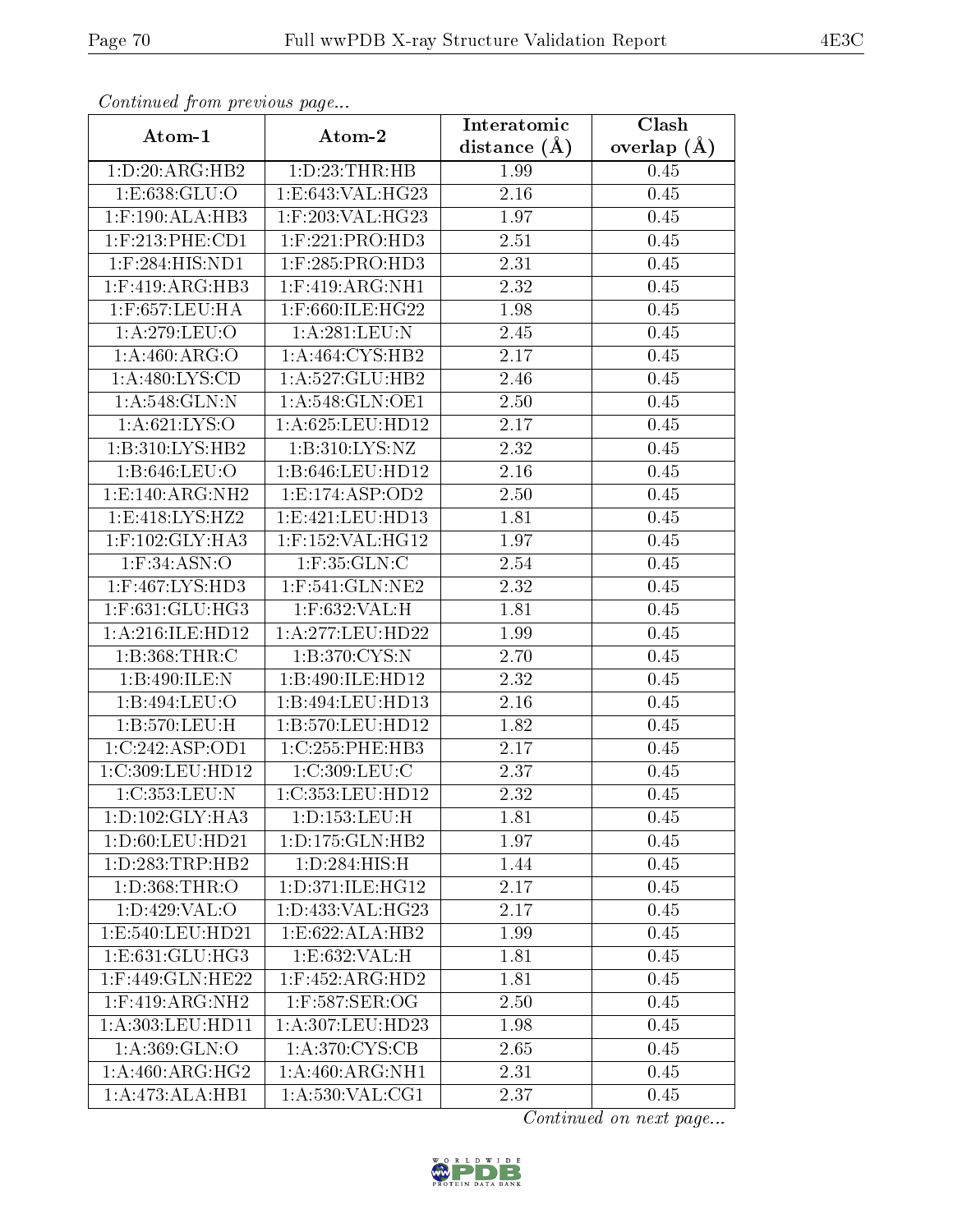| Commuca from previous page                     |                     | Interatomic    | Clash         |
|------------------------------------------------|---------------------|----------------|---------------|
| Atom-1                                         | Atom-2              | distance $(A)$ | overlap $(A)$ |
| 1: A: 533: LEU: CG                             | 1:A:629:VAL:HG12    | 2.46           | 0.45          |
| 1:B:350:ASP:CB                                 | 1:B:391:ASP:HB2     | 2.46           | 0.45          |
| 1:C:229:VAL:O                                  | 1:C:230:GLN:HB3     | 2.16           | 0.45          |
| 1:D:223:LEU:HD21                               | 1:D:226:TRP:CE3     | 2.52           | 0.45          |
| 1: D: 18: LYS: CB                              | 1: D: 31: ARG: HD3  | 2.47           | 0.45          |
| 1: D: 431: GLY: O                              | 1:D:433:VAL:N       | 2.50           | 0.45          |
| 1:D:451:GLN:HA                                 | 1: D: 454: ALA: CB  | 2.47           | 0.45          |
| 1:E:328:THR:H                                  | 1: E: 331: GLU: HG3 | 1.82           | 0.45          |
| 1:E:350:ASP:CB                                 | 1:E:391:ASP:HB2     | 2.46           | 0.45          |
| $1:$ F:186:LEU:C                               | $1:$ F:188:TYR:N    | 2.70           | 0.45          |
| $1:$ F:226:TRP:HB3                             | $1:$ F:227:GLN:H    | 1.42           | 0.45          |
| 1:F:310:LYS:NZ                                 | 1:F:310:LYS:HB2     | 2.31           | 0.45          |
| 1:F:311:LEU:O                                  | 1:F:311:LEU:HD12    | 2.16           | 0.45          |
| $1:$ F:394:LYS:HG2                             | $1:$ F:401:ILE:HG22 | 1.98           | 0.45          |
| $1:$ F:570:LEU:H                               | 1:F:570:LEU:HD12    | 1.82           | 0.45          |
| 1: A:62: ILE: HA                               | 1: A:94:LEU:HD13    | 1.98           | 0.45          |
| 1:A:530:VAL:HG22                               | 1:A:632:VAL:HG12    | 1.99           | 0.45          |
| 1:B:283:TRP:HB2                                | 1:B:284:HIS:H       | 1.42           | 0.45          |
| 1:B:556:GLN:HE21                               | 1:B:556:GLN:HB3     | 1.63           | 0.45          |
| 1:B:665:VAL:HG13                               | 1:C:665:VAL:O       | 2.16           | 0.45          |
| 1:C:105:ARG:CD                                 | 1:C:148:PRO:HB2     | 2.47           | 0.45          |
| 1:C:463:SER:HA                                 | 1:C:467:LYS:CB      | 2.47           | 0.45          |
| 1:D:319:THR:O                                  | 1: D:321: THEN: N   | 2.50           | 0.45          |
| 1:D:336:LEU:HD23                               | 1:D:340:ILE:HG23    | 1.98           | 0.45          |
| 1:D:341:GLN:HA                                 | 1: D:345: GLY:O     | 2.17           | 0.45          |
| 1: D: 368: THR: OG1                            | 1:D:369:GLN:N       | 2.49           | 0.45          |
| 1:E:103:ASP:O                                  | 1:E:104:LEU:C       | 2.54           | 0.45          |
| 1: E: 113: ASN: HD21                           | 1: E: 117: LEU: HG  | 1.81           | 0.45          |
| 1:E:490:ILE:N                                  | 1:E:490:ILE:HD12    | 2.32           | 0.45          |
| 1:E:89:ASN:HB3                                 | 1:E:91:LEU:HD22     | 1.99           | 0.45          |
| 1:F:70:HIS:CE1                                 | $1:$ F:132:ALA:HA   | 2.43           | 0.45          |
| $1:$ F:213:PHE:HE2                             | $1:$ F:217:THR:HG21 | 1.81           | 0.45          |
| $1:$ F:249:LEU:HB3                             | $1:$ F:250:ASN:H    | 1.50           | 0.45          |
| 1:A:655:TRP:HB2                                | $1:$ F:496:LYS:NZ   | 2.31           | 0.45          |
| $1:$ F:74:VAL:HG13                             | 1: F:97: GLU:CG     | 2.47           | 0.45          |
| 1:A:475:MET:SD                                 | 1:A:479:LEU:HD23    | 2.57           | 0.45          |
| 1:B:240:GLU:OE1                                | 1:B:241:VAL:HG23    | 2.17           | 0.45          |
| 1: B:416: GLU:N                                | 1:B:417:PRO:CD      | 2.80           | 0.45          |
| 1:B:501:THR:HA                                 | 1:B:505:ILE:HG21    | 1.99           | 0.45          |
| 1:B:534:VAL:O                                  | 1:B:538:MET:HB2     | 2.17           | 0.45          |
| $1:C:282:\overline{\mathrm{MET}:\mathrm{HB}3}$ | 1:C:286:ARG:HG3     | 1.98           | 0.45          |

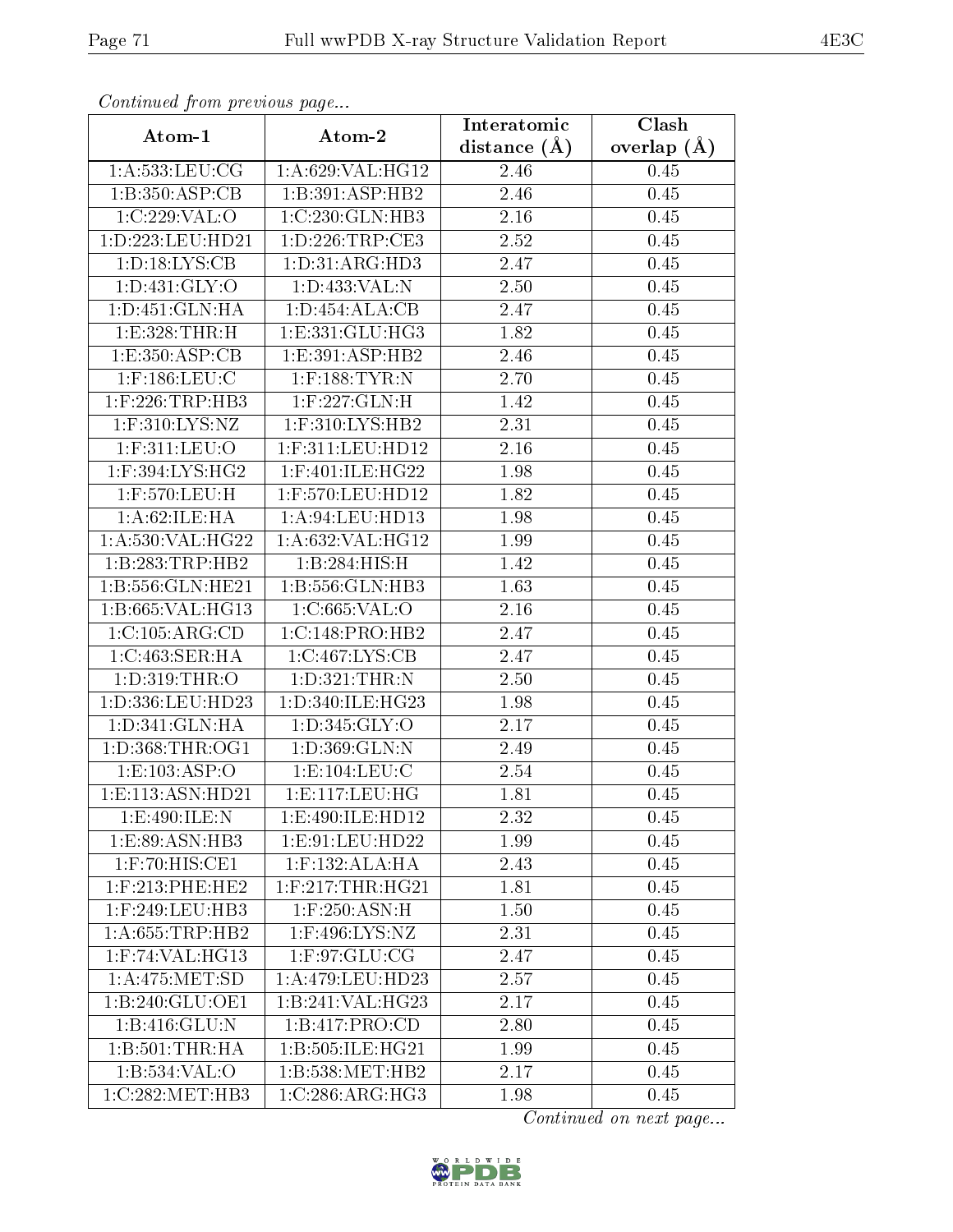| Commaca from previous page |                      | Interatomic    | Clash         |
|----------------------------|----------------------|----------------|---------------|
| Atom-1                     | Atom-2               | distance $(A)$ | overlap $(A)$ |
| 1:D:312:VAL:HG12           | 1:D:325:TYR:O        | 2.16           | 0.45          |
| 1: D: 316: ASN: HA         | 1:D:388:PHE:CD1      | 2.51           | 0.45          |
| 1: D:460: ARG:HG2          | 1: D: 460: ARG: HH11 | 1.82           | 0.45          |
| 1:D:533:LEU:CD2            | 1:D:629:VAL:HG12     | 2.38           | 0.45          |
| 1:E:189:LEU:N              | 1:E:189:LEU:HD22     | 2.32           | 0.45          |
| 1: E: 213: PHE: CZ         | 1:E:243:ILE:HB       | 2.52           | 0.45          |
| 1:E:262:PRO:O              | 1:E:263:ASN:HB2      | 2.17           | 0.45          |
| 1: E: 272: ARG: NH1        | 1:E:272:ARG:HG3      | 2.32           | 0.45          |
| 1:E:547:LEU:HB2            | 1:E:548:GLN:OE1      | 2.17           | 0.45          |
| 1:E:594:LEU:HD13           | 1:E:594:LEU:O        | 2.17           | 0.45          |
| $1:$ F:231:TRP:CD1         | $1:$ F:231:TRP:C     | 2.90           | 0.45          |
| $1:$ F:316:ASN:HA          | 1:F:388:PHE:CD1      | 2.51           | 0.45          |
| $1:$ F:443:ASP:HA          | $1:$ F:446:ARG:HG3   | 1.98           | 0.45          |
| $1:$ F:456:MET:CE          | 1:F:459:LEU:HD22     | 2.47           | 0.45          |
| $1:$ F:641:LYS:HD2         | $1:$ F:645:ARG:NH1   | 2.32           | 0.45          |
| $1:$ F:89:ASN:HD22         | $1:$ F:91:LEU:CB     | 2.29           | 0.45          |
| 1:A:235:VAL:HG12           | 1:A:236:ARG:N        | 2.32           | 0.44          |
| 1:B:460:ARG:HG2            | 1:B:460:ARG:NH1      | 2.32           | 0.44          |
| 1:B:636:MET:C              | 1:B:638:GLU:N        | 2.71           | 0.44          |
| 1:C:34:ASN:O               | 1:C:35:GLN:C         | 2.56           | 0.44          |
| 1:C:587:SER:O              | 1:C:591:VAL:HG23     | 2.17           | 0.44          |
| 1:C:90:ASP:C               | 1:C:91:LEU:HD22      | 2.38           | 0.44          |
| 1:D:155:GLN:HA             | 1: D: 155: GLN: OE1  | 2.16           | 0.44          |
| 1: D: 537: MET: SD         | 1:D:537:MET:C        | 2.96           | 0.44          |
| 1:E:606:ARG:HG3            | 1:E:606:ARG:HH21     | 1.81           | 0.44          |
| 1:D:658:LEU:HD21           | 1:E:657:LEU:HD23     | 1.99           | 0.44          |
| $1:$ F:114:CYS:O           | $1:$ F:116:GLY:N     | 2.51           | 0.44          |
| 1:F:313:HIS:ND1            | $1:$ F:324:THR:HG22  | 2.32           | 0.44          |
| 1:A:103:ASP:O              | 1: A: 106: LYS: N    | 2.45           | 0.44          |
| 1:A:191:PRO:O              | 1:A:194:LEU:HB2      | 2.16           | 0.44          |
| 1: A: 356: GLU: HA         | 1:A:453:ALA:HB2      | 1.99           | 0.44          |
| 1: A:475: MET:SD           | 1: A:636:MET:HE1     | 2.58           | 0.44          |
| 1:A:490:ILE:N              | 1:A:490:ILE:HD12     | 2.32           | 0.44          |
| 1: A:60:LEU:HD22           | 1: A:175: GLN: HG2   | 1.99           | 0.44          |
| 1:B:219:PHE:O              | 1:B:220:ARG:HB3      | 2.17           | 0.44          |
| 1:B:239:SER:HB3            | 1: B: 255: PHE: CD1  | 2.51           | 0.44          |
| 1:B:448:GLN:HE21           | 1: B: 552: MET:CE    | 2.29           | 0.44          |
| 1:B:497:TYR:HA             | 1:B:500:GLN:HB2      | 1.98           | 0.44          |
| 1:C:490:ILE:HG12           | 1:C:650:ARG:CB       | 2.48           | 0.44          |
| 1: D:290:THR:HA            | 1:D:296:PRO:HA       | 1.99           | 0.44          |
| 1:E:279:EEU:O              | 1:E:281:EU:N         | 2.47           | 0.44          |

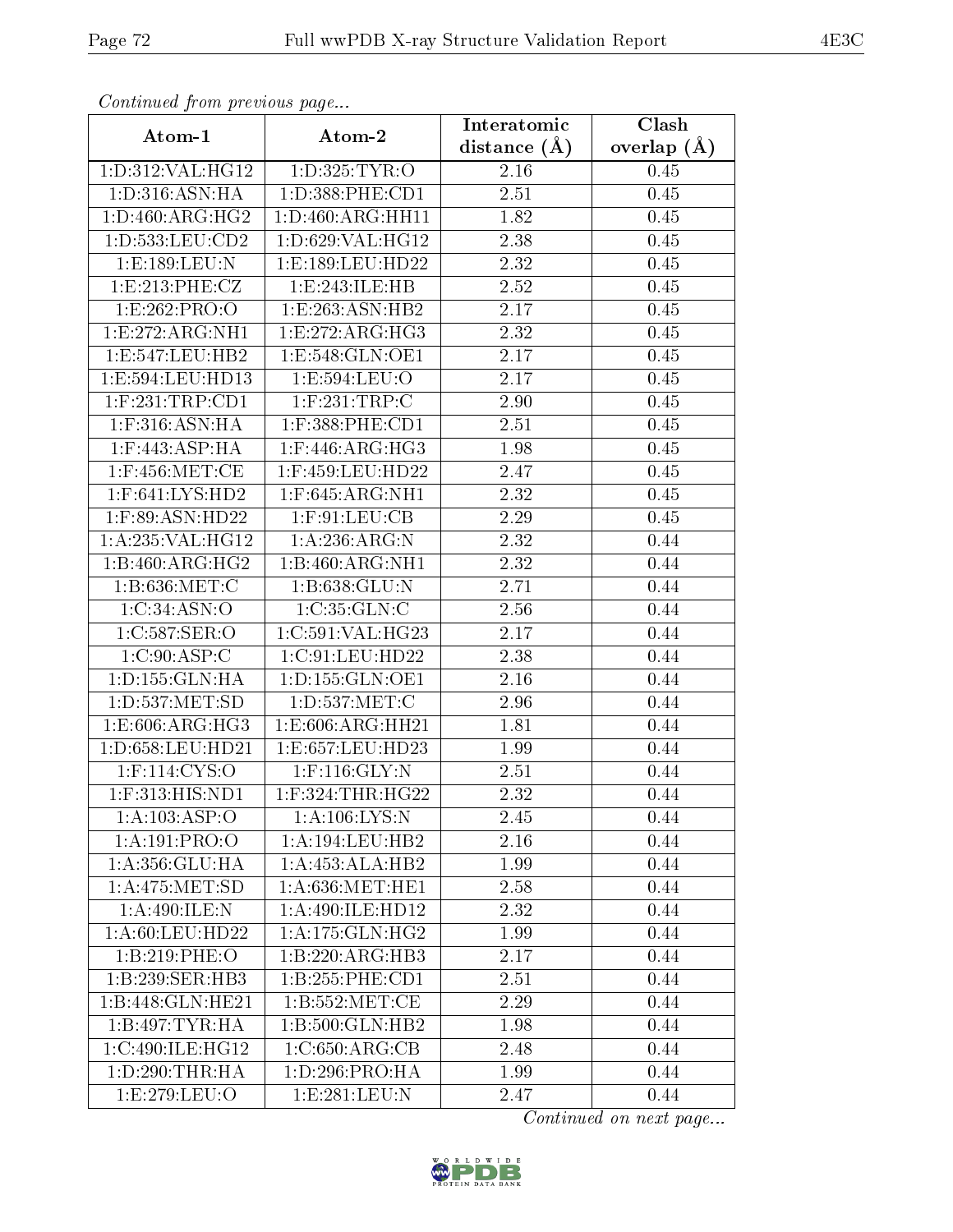| Commaca from previous page |                     | Interatomic       | Clash           |
|----------------------------|---------------------|-------------------|-----------------|
| Atom-1                     | Atom-2              | distance $(A)$    | overlap $(\AA)$ |
| 1:E:570:LEU:H              | 1:E:570:LEU:HD12    | 1.80              | 0.44            |
| 1:F:173:LEU:HD12           | $1:$ F:173:LEU:N    | 2.32              | 0.44            |
| $1:$ F:185:THR:HG22        | $1:$ F:186:LEU:N    | 2.32              | 0.44            |
| 1:F:416:GLU:N              | 1:F:417:PRO:CD      | 2.80              | 0.44            |
| 1:A:229:VAL:CC             | 1:A:231:TRP:H       | 2.21              | 0.44            |
| 1:A:292:PRO:CG             | 1:A:297:ASN:HD22    | 2.19              | 0.44            |
| 1:B:360:ALA:HB3            | 1: E: 36: GLU: CG   | $\overline{2}.39$ | 0.44            |
| 1:B:578:PRO:O              | 1:B:580:ASP:N       | 2.41              | 0.44            |
| 1:5:657:LEU:HA             | 1:B:660:ILE:HG22    | 1.99              | 0.44            |
| 1: B:86: LEU:CD1           | 1:B:87:ALA:H        | 2.30              | 0.44            |
| 1:C:490:ILE:CG2            | 1:C:517:MET:HE2     | 2.47              | 0.44            |
| 1: D: 212: ALA: O          | 1:D:216:ILE:HG13    | 2.18              | 0.44            |
| 1:D:313:HIS:ND1            | 1:D:324:THR:HG22    | 2.32              | 0.44            |
| 1:D:355:GLN:HB3            | 1:D:359:LEU:HD13    | 1.99              | 0.44            |
| 1:D:606:ARG:HH21           | 1: D:606: ARG: HG3  | 1.82              | 0.44            |
| $1:$ F:139:ASN:C           | $1:$ F:141:ILE:HD12 | 2.38              | 0.44            |
| $1:$ F:357:ALA:HB3         | 1:F:359:LEU:HD11    | 1.98              | 0.44            |
| 1:F:361:LEU:HD22           | 1:F:369:GLN:NE2     | 2.32              | 0.44            |
| $1:$ F:571:TYR:HB3         | 1:F:575:ARG:NH2     | $2.15\,$          | 0.44            |
| $1:$ F:652:LYS:C           | $1:$ F:654:LEU:H    | 2.20              | 0.44            |
| 1: A:320: GLY:HA2          | 1: A:405: PRO:CG    | 2.47              | 0.44            |
| 1: A:486: PHE:CE2          | 1: A:521: VAL:HB    | 2.52              | 0.44            |
| 1: A:531:LYS:O             | 1:A:535:GLU:HG3     | 2.17              | 0.44            |
| 1: A:659: LYS: HB2         | 1:F:500:GLN:HE22    | 1.83              | 0.44            |
| 1:B:180:THR:O              | 1:B:180:THR:HG22    | 2.17              | 0.44            |
| 1:B:192:GLU:O              | 1:B:196:GLN:HB2     | 2.18              | 0.44            |
| 1:C:68:LEU:HD13            | 1:C:139:ASN:CG      | 2.38              | 0.44            |
| $1:C:328$ : THR: H         | 1:C:331:GLU:HG3     | 1.81              | 0.44            |
| $1:C:416:\overline{GLU:N}$ | 1:C:417:PRO:CD      | 2.80              | 0.44            |
| 1:C:487:LYS:HE2            | 1:C:487:LYS:HB3     | 1.83              | 0.44            |
| 1:C:490:ILE:HD12           | 1:C:490:ILE:N       | 2.32              | 0.44            |
| 1:D:292:PRO:C              | 1: D: 294: TYR:H    | 2.20              | 0.44            |
| 1:D:490:ILE:HG12           | 1: D:650: ARG:HB3   | 1.99              | 0.44            |
| 1:F:229:VAL:C              | $1:$ F:231:TRP:N    | 2.71              | 0.44            |
| $1:$ F:209:GLY:O           | $1:$ F:277:LEU:HD11 | 2.17              | 0.44            |
| 1:F:303:LEU:HD11           | 1:F:307:LEU:HD23    | 1.99              | 0.44            |
| 1:A:192:GLU:HG3            | 1: A: 192: GLU: H   | 1.48              | 0.44            |
| 1:A:247:GLU:HG3            | 1: A:251: GLY:HA2   | 1.99              | 0.44            |
| 1:A:415:GLN:O              | 1: A:415: GLN: HG2  | 2.17              | 0.44            |
| 1:B:103:ASP:O              | 1:B:104:LEU:C       | 2.56              | 0.44            |
| 1: B:105: ARG: HG2         | 1:B:105:ARG:HH11    | 1.82              | 0.44            |

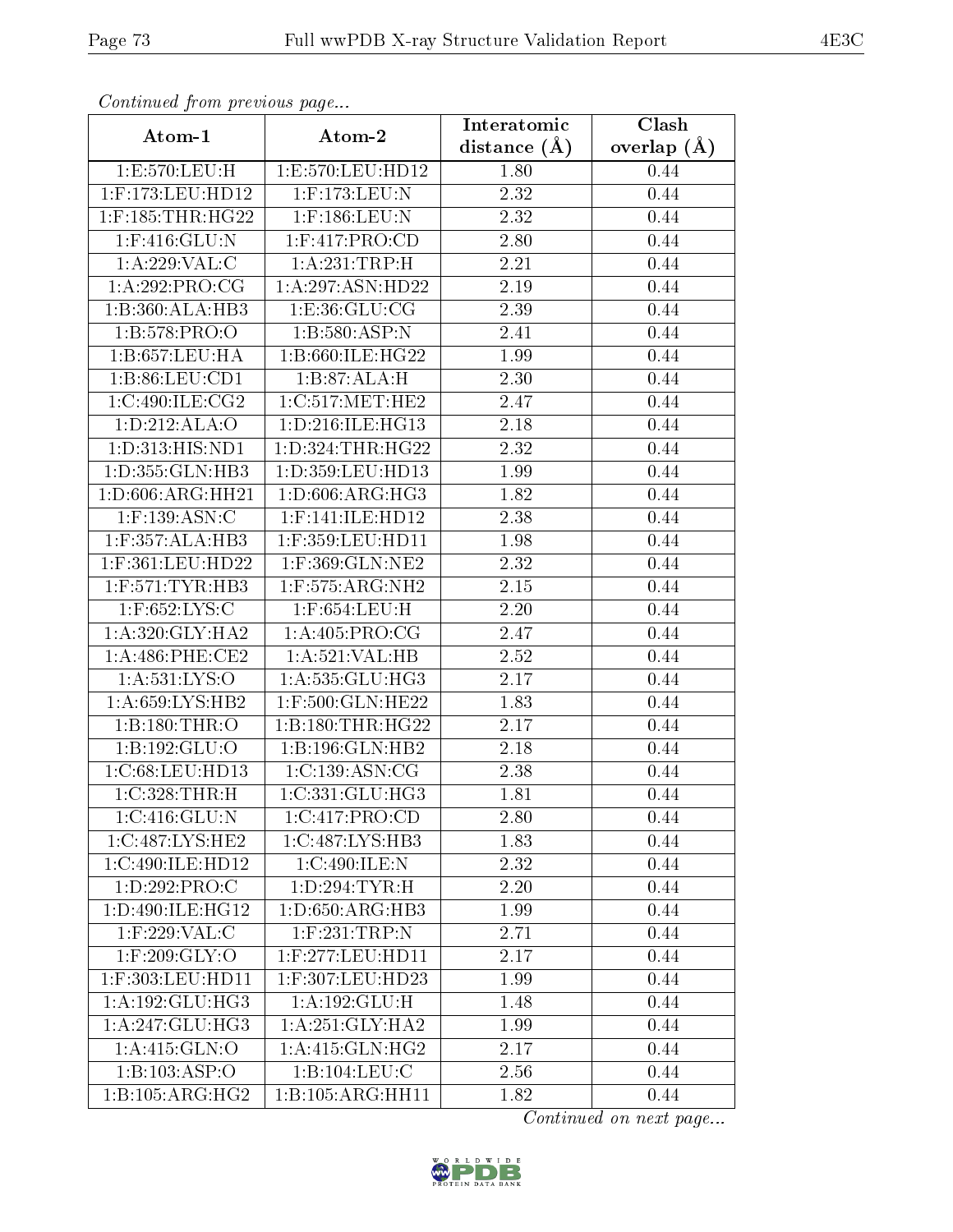| Comunaca jiom previous page |                           | Interatomic  | Clash           |
|-----------------------------|---------------------------|--------------|-----------------|
| Atom-1                      | Atom-2                    | distance (Å) | overlap $(\AA)$ |
| 1:B:21:LEU:HG               | 1:B:165:ILE:CD1           | 2.46         | 0.44            |
| 1:B:238:LYS:HB3             | 1:B:239:SER:H             | 1.56         | 0.44            |
| 1:B:268:VAL:CG1             | 1:B:269:LEU:N             | 2.80         | 0.44            |
| 1:B:316:ASN:HA              | 1:B:388:PHE:CD1           | 2.52         | 0.44            |
| 1:B:534:VAL:HG13            | 1:B:535:GLU:N             | 2.32         | 0.44            |
| 1:B:68:LEU:HD13             | 1:B:139:ASN:OD1           | 2.17         | 0.44            |
| 1:C:237:GLN:O               | 1:C:238:LYS:C             | 2.56         | 0.44            |
| 1:C:579:ARG:HG3             | 1:C:579:ARG:HH11          | 1.83         | 0.44            |
| 1:C:601:PHE:O               | 1:C:605:VAL:HG23          | 2.16         | 0.44            |
| 1:D:312:VAL:HG22            | 1:D:313:HIS:N             | 2.32         | 0.44            |
| 1:D:319:THR:HG23            | 1:D:320:GLY:N             | 2.24         | 0.44            |
| 1: D: 416: GLU: N           | 1:D:417:PRO:CD            | 2.80         | 0.44            |
| 1:D:533:LEU:HD13            | 1: D:629: VAL:CB          | 2.47         | 0.44            |
| $1:$ F:285:PRO:C            | $1:$ F:286:ARG:HG3        | 2.38         | 0.44            |
| 1:F:32:TRP:HZ3              | $1:$ F:83:MET:CB          | 2.22         | 0.44            |
| 1:F:649:LYS:HA              | $1:$ F:652:LYS:HE3        | 2.00         | 0.44            |
| 1:A:457:ASN:HA              | 1:A:460:ARG:HG3           | 1.98         | 0.44            |
| 1:B:145:ASP:HA              | 1:B:189:LEU:HD11          | 2.00         | 0.44            |
| 1:B:19:GLU:C                | 1:B:20:ARG:HD3            | 2.38         | 0.44            |
| 1:B:361:LEU:HD22            | 1:B:367:ALA:HB1           | 1.99         | 0.44            |
| 1: B: 631: GLU: HG3         | 1:B:632:VAL:N             | 2.33         | 0.44            |
| 1:C:192:GLU:HG3             | 1:C:192:GLU:H             | 1.49         | 0.44            |
| 1:C:319:THR:O               | 1: C: 321: THR:N          | 2.51         | 0.44            |
| 1:C:350:ASP:CB              | 1:C:391:ASP:HB2           | 2.48         | 0.44            |
| 1:C:490:ILE:HD11            | 1:C:651:GLN:HG2           | 1.98         | 0.44            |
| 1: D:87: ALA: C             | 1: D: 89: ASN:H           | 2.21         | 0.44            |
| 1: D: 65: MET: HG3          | 1: D: 94: LEU: HD21       | 1.99         | 0.44            |
| 1:E:105:ARG:HG2             | 1:E:105:ARG:HH11          | 1.82         | 0.44            |
| 1: E: 430: TRP: CH2         | 1:E:570:LEU:HD23          | 2.52         | 0.44            |
| 1:E:594:LEU:HD13            | 1:E:594:LEU:C             | 2.38         | 0.44            |
| $1:$ F:328:THR:H            | $1:$ F:33 $1:$ GLU: $HG3$ | 1.82         | 0.44            |
| 1: A: 143: HIS: O           | 1:A:145:ASP:N             | 2.50         | 0.44            |
| 1:A:190:ALA:HB3             | 1:A:203:VAL:HG23          | 1.99         | 0.44            |
| 1:B:181:GLU:C               | 1:B:183:VAL:H             | 2.21         | 0.44            |
| 1:B:429:VAL:O               | 1:B:433:VAL:HG23          | 2.18         | 0.44            |
| 1:D:490:ILE:HD11            | 1: D:651: GLN: HG2        | 1.99         | 0.44            |
| 1:E:268:VAL:O               | 1:E:272:ARG:HB2           | 2.18         | 0.44            |
| 1:E:312:VAL:HG12            | 1: E: 325: TYR: O         | 2.17         | 0.44            |
| 1:E:341:GLN:HA              | 1: E: 345: GLY: O         | 2.18         | 0.44            |
| 1: E: 531: LYS: O           | 1: E: 535: GLU: HG3       | 2.17         | 0.44            |
| $1:$ F:105:ARG:HH11         | $1:$ F:105:ARG:HG2        | 1.83         | 0.44            |

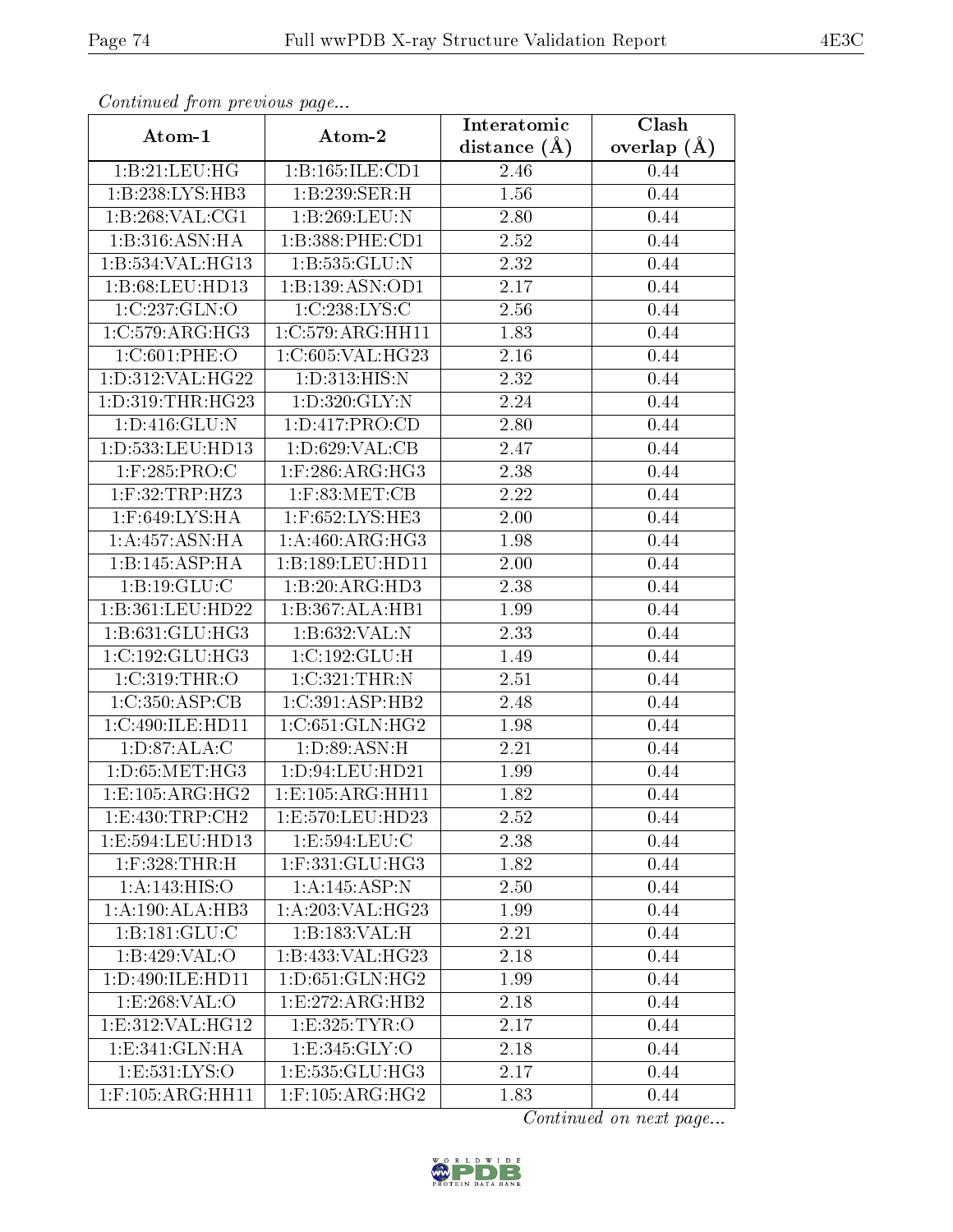| Continuatu from previous page |                                      | Interatomic       | Clash         |
|-------------------------------|--------------------------------------|-------------------|---------------|
| Atom-1                        | Atom-2                               | distance $(A)$    | overlap $(A)$ |
| $1:$ F:151:ILE:HD12           | $1:$ F:211:LEU:HD11                  | 1.99              | 0.44          |
| 1: A:72: ASN: C               | 1: A: 163: LYS: HA                   | 2.37              | 0.44          |
| 1: A:36: GLU:CG               | 1: A:37:THR:H                        | 2.29              | 0.44          |
| 1:A:419:ARG:HB2               | 1:A:419:ARG:HH11                     | 1.82              | 0.44          |
| 1: A: 482: LYS: O             | 1:A:485:PHE:HD2                      | 2.01              | 0.44          |
| 1:B:102:GLY:HA3               | 1:B:153:LEU:H                        | 1.83              | 0.44          |
| 1:B:265:LEU:HD21              | 1:B:270:ALA:CB                       | 2.48              | 0.44          |
| 1:B:77:ARG:N                  | 1: B:96: MET:HA                      | 2.29              | 0.44          |
| 1:C:25:GLY:HA2                | 1:C:169:TYR:CZ                       | 2.52              | 0.44          |
| 1:C:16:GLU:N                  | 1:C:32:TRP:HE1                       | 2.15              | 0.44          |
| 1:C:60:LEU:CD1                | 1:C:175:GLN:HG2                      | 2.47              | 0.44          |
| 1:C:261:TYR:OH                | 1:C:407:PRO:HG3                      | 2.17              | 0.44          |
| 1:D:60:LEU:HD11               | 1: D: 175: GLN: HG3                  | 2.00              | 0.44          |
| 1:D:189:LEU:N                 | 1:D:189:LEU:HD22                     | $\overline{2.32}$ | 0.44          |
| 1:D:97:GLU:OE2                | 1:D:163:LYS:HE2                      | 2.18              | 0.44          |
| 1: E: 18: LYS: HB2            | 1:E:31:ARG:HD3                       | 1.99              | 0.44          |
| 1:E:223:LEU:HD13              | 1:E:223:EU:C                         | $\overline{2.38}$ | 0.44          |
| 1:F:421:LEU:N                 | 1:F:421:LEU:HD13                     | 2.33              | 0.44          |
| $1:$ F:81:GLU:OE1             | $1:$ F:81: $GLU:HA$                  | 2.18              | 0.44          |
| 1:A:313:HIS:ND1               | 1: A:324:THR:HG22                    | 2.33              | 0.44          |
| 1: A:319:THR:O                | 1:A:321:THR:N                        | 2.51              | 0.44          |
| 1: A:544: ILE: HG13           | 1: A:545: VAL:N                      | 2.33              | 0.44          |
| 1:B:404:ARG:HH22              | 1:B:406:GLN:HB3                      | 1.83              | 0.44          |
| 1:C:213:PHE:HE2               | $1:C:217:\overline{\text{THR:HG21}}$ | 1.83              | 0.44          |
| 1: D: 36: GLU: CG             | 1: D:37:THR:H                        | 2.28              | 0.44          |
| 1: D:404: ARG: N              | 1: D: 404: ARG: CD                   | 2.80              | 0.44          |
| 1:E:336:LEU:HD23              | 1:E:340:ILE:HG23                     | 1.98              | 0.44          |
| 1: E:445: ASN: HA             | 1:E:448:GLN:HB2                      | 1.99              | 0.44          |
| $1:$ F:16: $GLU$ :HB2         | $1:$ F:17:MET:H                      | 1.56              | 0.44          |
| $1:$ F:220:ARG:HE             | $1:$ F:221:PRO:HD2                   | 1.81              | 0.44          |
| $1:A:\overline{283:TRP:CG}$   | 1: A:284: HIS:N                      | 2.86              | 0.43          |
| 1: A:507: SER: C              | 1: A:509: LYS:N                      | 2.71              | 0.43          |
| 1: A: 572: ARG: O             | 1:A:576:GLU:HB2                      | 2.18              | 0.43          |
| 1:A:631:GLU:HG3               | 1:A:632:VAL:N                        | 2.33              | 0.43          |
| 1:B:153:LEU:HD12              | 1:B:153:LEU:N                        | 2.33              | 0.43          |
| 1:B:294:TYR:CE2               | 1:B:301:LYS:HB3                      | 2.53              | 0.43          |
| 1:C:291:ASP:C                 | $1:C:293$ : THR: H                   | 2.22              | 0.43          |
| 1:C:419:ARG:CD                | 1:C:419:ARG:N                        | 2.78              | 0.43          |
| 1:C:422:ALA:O                 | 1:C:426:LEU:HD23                     | 2.18              | 0.43          |
| 1: D: 18: LYS: HB3            | 1: D: 19: GLU: H                     | 1.57              | 0.43          |
| 1: D: 243: ILE: HG13          | 1:D:244:VAL:HG23                     | 2.00              | 0.43          |

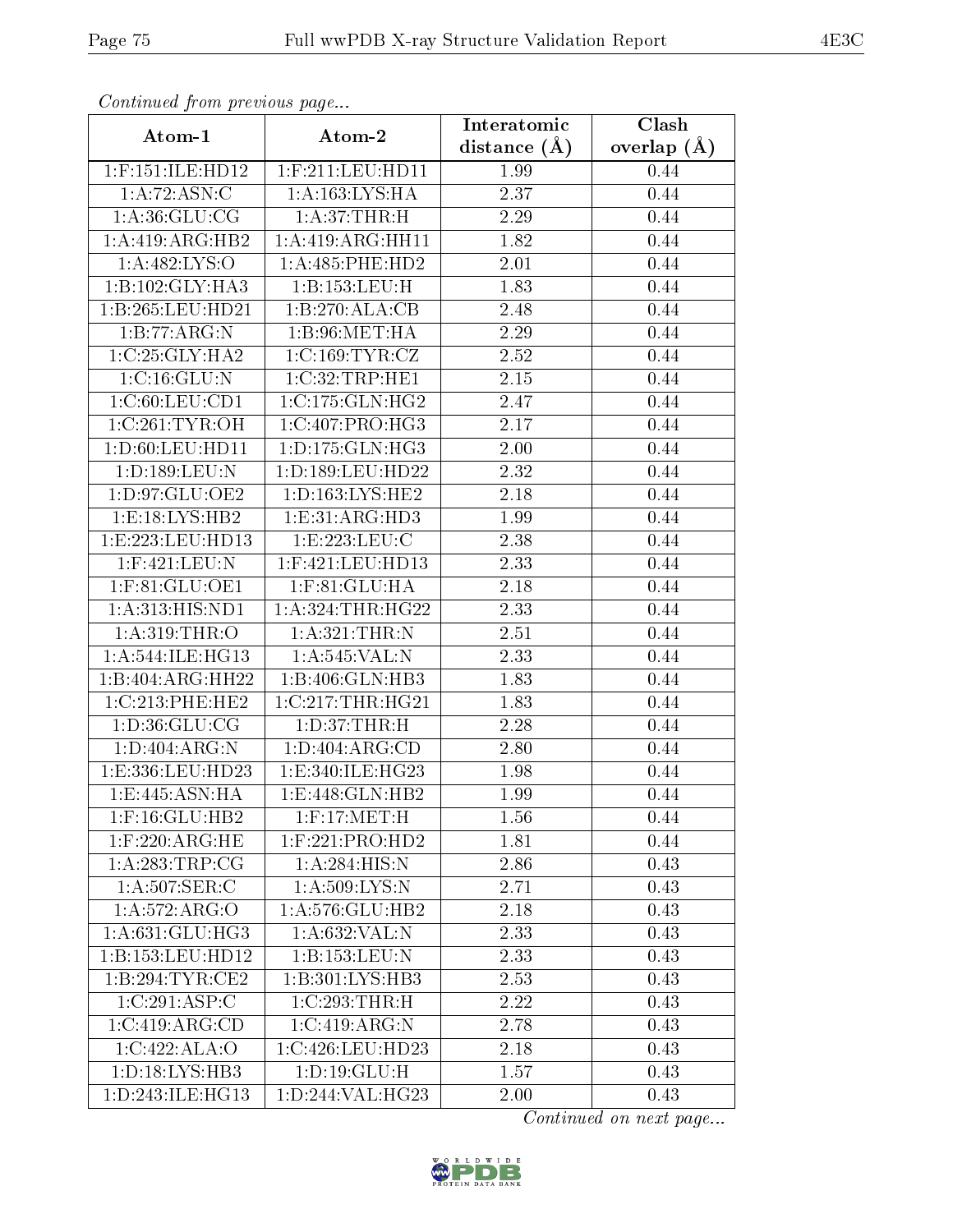| Continuation providus page    |                                      | Interatomic       | Clash         |
|-------------------------------|--------------------------------------|-------------------|---------------|
| Atom-1                        | Atom-2                               | distance $(A)$    | overlap $(A)$ |
| 1:D:245:VAL:O                 | 1:D:245:VAL:HG12                     | 2.17              | 0.43          |
| 1:D:449:GLN:HE22              | 1: D: 452: ARG: HD2                  | 1.82              | 0.43          |
| 1:E:139:ASN:O                 | 1: E:141: ILE: HD12                  | 2.18              | 0.43          |
| 1: E:34: ASN:O                | 1:E:35:GLN:C                         | 2.57              | 0.43          |
| $1:$ F:125:LEU:HA             | 1:F:162:HIS:CD2                      | 2.53              | 0.43          |
| 1:F:353:LEU:HD12              | 1:F:353:LEU:N                        | 2.33              | 0.43          |
| 1:F:569:GLU:HA                | 1:F:569:GLU:OE1                      | 2.18              | 0.43          |
| 1:F:636:MET:C                 | $1:$ F:638:GLU:N                     | 2.71              | 0.43          |
| $1:$ F:82:GLY:C               | $1:$ F:84:GLN:N                      | 2.71              | 0.43          |
| $1:$ F:89:ASN:C               | $1:$ F:91:LEU:N                      | 2.70              | 0.43          |
| 1:A:172:GLU:CG                | 1:A:175:GLN:H                        | 2.31              | 0.43          |
| 1:A:227:GLN:OE1               | 1:A:227:GLN:HA                       | 2.18              | 0.43          |
| 1:A:286:ARG:HA                | 1:A:290:THR:HB                       | 2.00              | 0.43          |
| 1:B:34:ASN:O                  | 1:B:35:GLN:C                         | 2.56              | 0.43          |
| 1:B:606:ARG:HG3               | 1:B:606:ARG:HH21                     | 1.83              | 0.43          |
| 1:B:45:GLN:OE1                | 1: B:88: PRO:HD3                     | 2.18              | 0.43          |
| 1:C:350:ASP:N                 | 1:C:350:ASP:OD2                      | 2.50              | 0.43          |
| 1:C:359:LEU:HD12              | 1:C:359:LEU:N                        | 2.32              | 0.43          |
| 1: D: 223: LEU: CG            | 1: D: 226: TRP: HE3                  | 2.31              | 0.43          |
| 1: D: 292: PRO: O             | 1:D:294:TYR:N                        | 2.46              | 0.43          |
| 1: D: 430: TRP: HE1           | 1: D: 587: SER: HB3                  | $\overline{1.82}$ | 0.43          |
| 1:D:463:SER:HA                | 1: D: 467: LYS: HB3                  | 2.00              | 0.43          |
| 1: D: 631: GLU: HG3           | 1:D:632:VAL:H                        | 1.83              | 0.43          |
| 1:D:649:LYS:HA                | 1:D:652:LYS:HE3                      | 1.98              | 0.43          |
| 1:E:404:ARG:HD3               | 1:E:404:ARG:N                        | 2.33              | 0.43          |
| 1: E: 443: ASP: HA            | 1:E:446:ARG:HG3                      | 1.99              | 0.43          |
| 1:E:456:MET:HE3               | 1:E:459:LEU:HD22                     | 2.01              | 0.43          |
| $1:$ F:103:ASP:O              | $1:$ F:105:ARG:N                     | 2.51              | 0.43          |
| 1:F:186:LEU:O                 | $1:$ F:188:TYR:N                     | 2.51              | 0.43          |
| $1:$ F:350:ASP:HB2            | $1:$ F:391:ASP:HB2                   | 1.99              | 0.43          |
| 1:F:346:ILE:HD13              | 1:F:388:PHE:HZ                       | 1.83              | 0.43          |
| $1:$ F:404:ARG:HG2            | 1:F:605:VAL:HG21                     | 2.00              | 0.43          |
| $1:$ F:40:GLN: $\overline{O}$ | $1:$ F:98:TYR:HB3                    | 2.18              | 0.43          |
| 1:F:472:MET:C                 | $1:$ F:474:SER:H                     | 2.21              | 0.43          |
| 1: A:404: ARG: N              | 1:A:404:ARG:HD3                      | 2.34              | 0.43          |
| 1: A:524: CYS:HB2             | $1:A:639: \overline{\text{ASP:OD1}}$ | 2.18              | 0.43          |
| 1:B:624:GLU:H <sub>G3</sub>   | 1:B:625:LEU:HG                       | 2.00              | 0.43          |
| 1:C:283:TRP:HD1               | 1:C:284:HIS:H                        | 1.55              | 0.43          |
| 1:C:460:ARG:HG2               | 1:C:460:ARG:HH11                     | 1.84              | 0.43          |
| 1:C:617:VAL:O                 | $1:C:621:LYS:H\overline{B2}$         | 2.18              | 0.43          |
| 1: D: 231: TRP:O              | 1: D: 232: HIS:C                     | 2.55              | 0.43          |

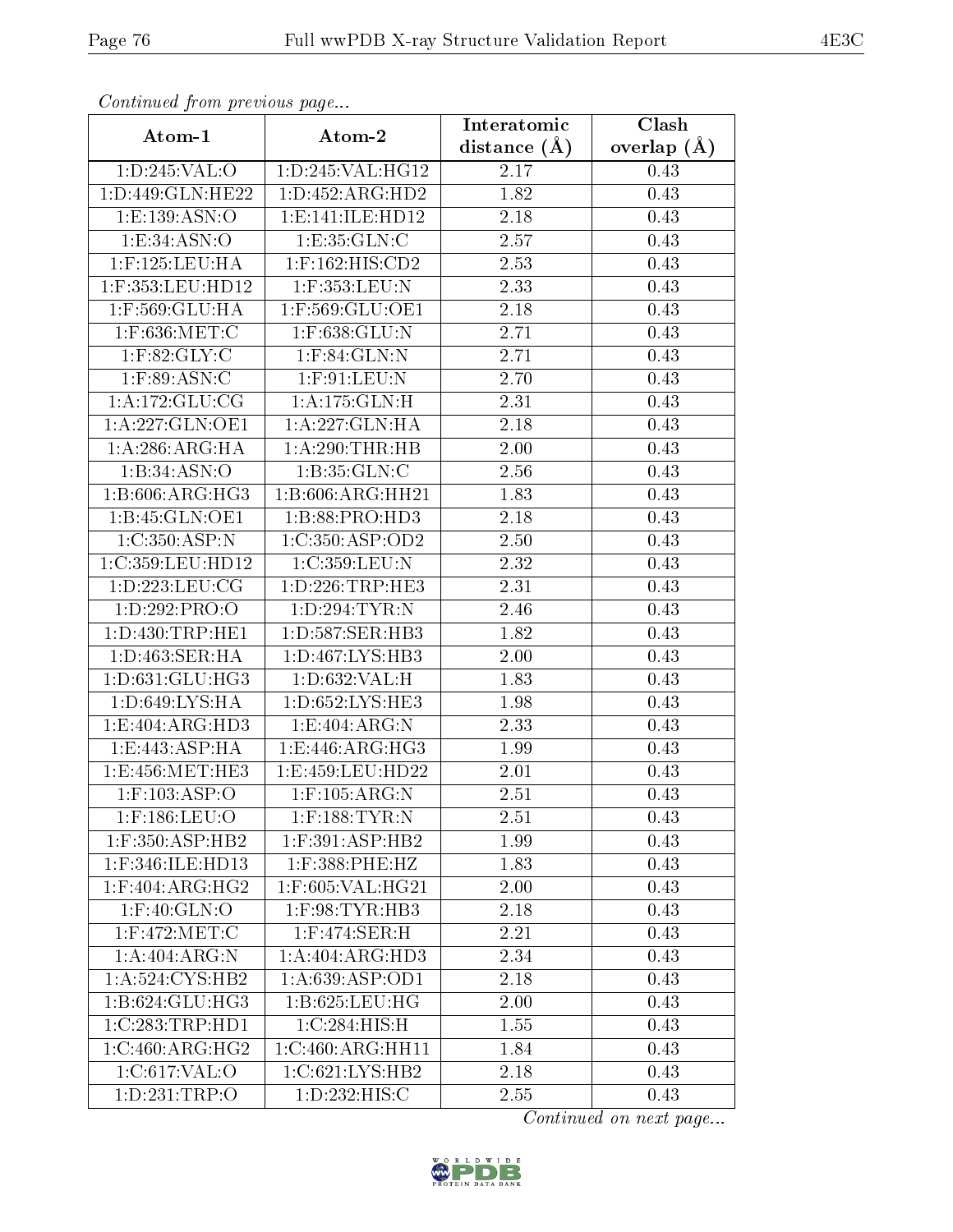| Communa from previous page    |                      | Interatomic       | Clash           |
|-------------------------------|----------------------|-------------------|-----------------|
| Atom-1                        | Atom-2               | distance $(\AA)$  | overlap $(\AA)$ |
| 1:D:328:THR:H                 | 1:D:331:GLU:HG3      | 1.81              | 0.43            |
| 1:D:356:GLU:HA                | 1: D: 453: ALA: CB   | 2.48              | 0.43            |
| 1:D:361:LEU:HD22              | 1: D: 370: CYS: HB3  | $2.00\,$          | 0.43            |
| 1: D: 631: GLU: HG3           | 1: D: 632: VAL:N     | 2.32              | 0.43            |
| 1:E:139:ASN:C                 | 1: E: 141: ILE: HD12 | 2.38              | 0.43            |
| 1:E:213:PHE:HE2               | 1: E: 217: THR: HG21 | 1.78              | 0.43            |
| 1:E:236:ARG:O                 | 1:E:238:LYS:N        | 2.51              | 0.43            |
| $1:$ F:145:ASP:HA             | $1:$ F:189:LEU:HD11  | 2.01              | 0.43            |
| 1:F:268:VAL:HG13              | 1:F:269:LEU:N        | 2.33              | 0.43            |
| 1: A:117: LEU: HD12           | 1: A:215: CYS: HA    | 2.01              | 0.43            |
| 1: A:283:TRP:HD1              | 1: A:284: HIS:H      | 1.59              | 0.43            |
| 1:A:286:ARG:CA                | 1: A:290:THR:OG1     | 2.66              | 0.43            |
| 1:A:649:LYS:HA                | 1:A:652:LYS:HE3      | 2.01              | 0.43            |
| 1:B:350:ASP:OD2               | 1:B:350:ASP:N        | 2.51              | 0.43            |
| 1:B:385:ASP:CG                | 1:B:386:LEU:N        | 2.69              | 0.43            |
| 1:C:105:ARG:HG2               | 1:C:105:ARG:HH11     | 1.83              | 0.43            |
| 1:C:279:LEU:O                 | 1:C:281:LEU:N        | 2.46              | 0.43            |
| 1:C:447:LEU:CD2               | 1:C:609:TYR:HE1      | 2.21              | 0.43            |
| 1:D:298:GLY:O                 | 1: D:299:CYS:C       | $\overline{2}.56$ | 0.43            |
| 1: D:402: SER: N              | 1: D: 403: PRO:CD    | 2.79              | 0.43            |
| 1: D: 452: ARG: HD3           | 1: D: 452: ARG: C    | 2.39              | 0.43            |
| 1: E: 213: PHE: CD1           | 1: E: 221: PRO: HD3  | 2.53              | 0.43            |
| 1: E: 368: THR: HG23          | 1:E:369:GLN:N        | 2.29              | 0.43            |
| 1: E: 431: GLY: C             | 1:E:433:VAL:H        | 2.22              | 0.43            |
| 1: A:655:TRP:NE1              | $1:$ F:500:GLN:HG2   | 2.34              | 0.43            |
| 1: A: 155: GLN: HA            | 1: A: 155: GLN: OE1  | 2.18              | 0.43            |
| 1: A: 186: LEU: O             | 1:A:187:GLN:C        | 2.57              | 0.43            |
| 1:A:394:LYS:HD2               | $1: A:613:$ SER:OG   | $\overline{2.19}$ | 0.43            |
| 1: A:606:ARG:HG3              | 1: A:606: ARG: HH21  | 1.82              | 0.43            |
| 1: A:655:TRP:HZ2              | 1:F:499:GLU:OE2      | 2.01              | 0.43            |
| $1: A:84: \overline{GLN:NE2}$ | 1: A:93: LEU: HD12   | 2.33              | 0.43            |
| 1:B:192:GLU:HG2               | 1:B:283:TRP:HB3      | 2.00              | 0.43            |
| 1: B:49: GLU: HG2             | 1:B:89:ASN:HB2       | 2.00              | 0.43            |
| 1:B:79:VAL:HB                 | 1:B:84:GLN:NE2       | 2.33              | 0.43            |
| 1:C:422:ALA:HB1               | 1:C:426:LEU:HB3      | 1.99              | 0.43            |
| 1:C:475:MET:SD                | 1:C:479:LEU:HD23     | 2.59              | 0.43            |
| 1: E: 103: ASP:O              | 1:E:105:ARG:N        | 2.51              | 0.43            |
| 1: E: 168: GLY: O             | 1:E:178:LEU:HB3      | 2.19              | 0.43            |
| 1:E:389:LEU:HD21              | 1:E:454:ALA:CB       | 2.49              | 0.43            |
| 1:E:354:LEU:HD13              | 1:E:454:ALA:HA       | 2.00              | 0.43            |
| 1: E:68: LEU: HD13            | 1: E: 139: ASN: OD1  | $2.19\,$          | 0.43            |

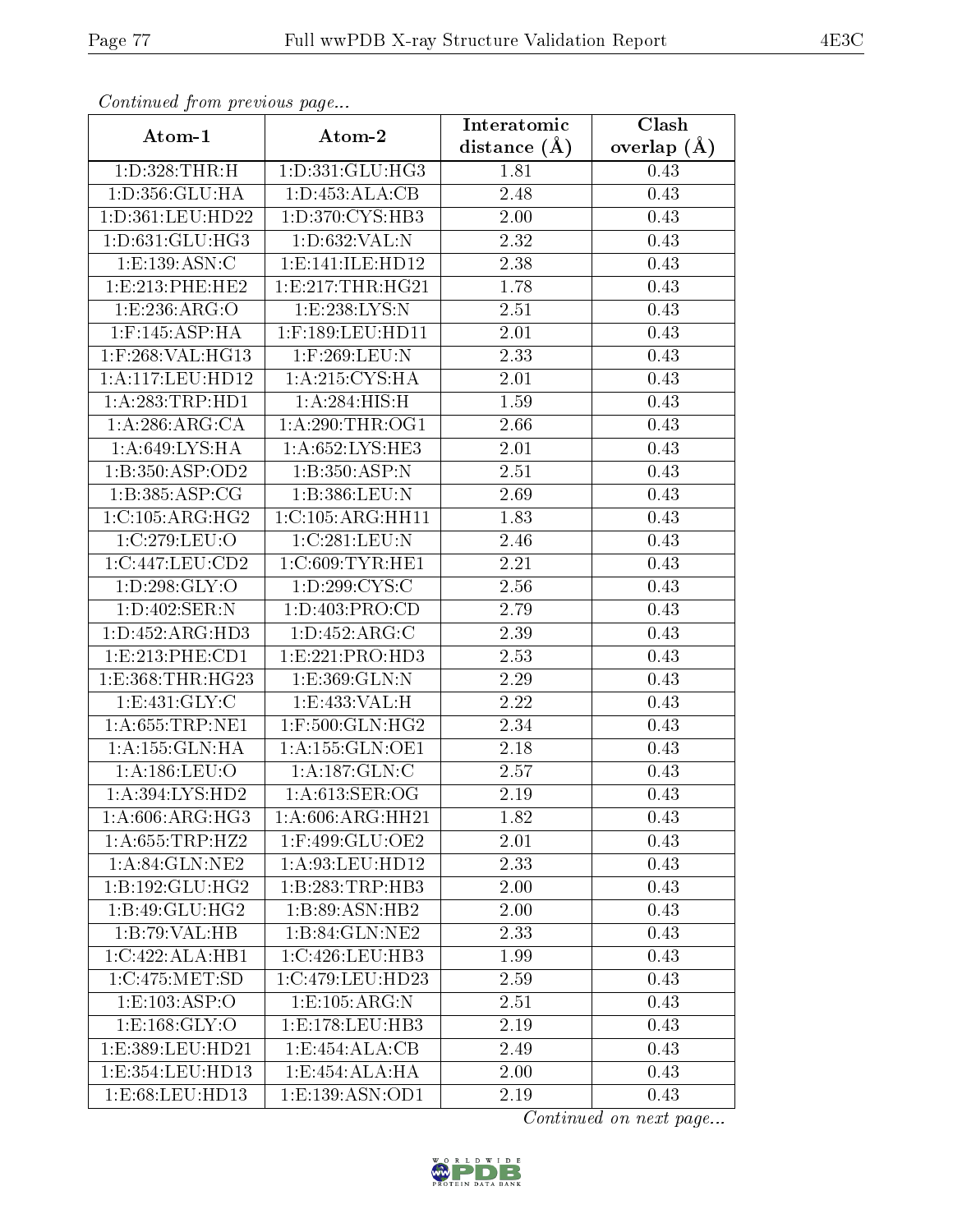| Continuatu from previous page       |                                | Interatomic    | Clash         |
|-------------------------------------|--------------------------------|----------------|---------------|
| Atom-1                              | Atom-2                         | distance $(A)$ | overlap $(A)$ |
| 1:F:238:LYS:HB3                     | $1:$ F:239:SER:H               | 1.59           | 0.43          |
| $1:$ F:282:MET:CB                   | $1:$ F:286:ARG:HB2             | 2.48           | 0.43          |
| 1:A:236:ARG:HH11                    | 1: A:236:ARG:HG3               | 1.82           | 0.43          |
| 1: A:500: GLN: NE2                  | $1:$ A:501:THR:N               | 2.67           | 0.43          |
| 1: B:36: GLU:CG                     | 1:B:37:THR:H                   | 2.28           | 0.43          |
| 1:B:472:MET:O                       | 1: B: 475: MET:HG3             | 2.18           | 0.43          |
| 1:C:244:VAL:CG2                     | 1:C:260:PRO:HD3                | 2.49           | 0.43          |
| 1:C:291:ASP:C                       | 1:C:293:THR:N                  | 2.71           | 0.43          |
| 1:C:524:CYS:HB2                     | 1:C:639:ASP:OD2                | 2.19           | 0.43          |
| 1:D:422:ALA:O                       | 1: D: 585: GLY: CA             | 2.66           | 0.43          |
| 1:E:459:LEU:HD12                    | 1:E:459:LEU:N                  | 2.34           | 0.43          |
| 1:E:475:MET:HB2                     | $1: E:478: \overline{GLN:NE2}$ | 2.34           | 0.43          |
| $1:$ F:221:PRO:HB3                  | 1:F:243:ILE:O                  | 2.19           | 0.43          |
| $1:$ F:67:ARG:NH2                   | $1:$ F:68:LEU:HD $12$          | 2.22           | 0.43          |
| 1:A:113:ASN:ND2                     | 1:A:117:LEU:HD23               | 2.33           | 0.43          |
| 1: A:433: VAL:O                     | 1: A:436: SER:HB3              | 2.19           | 0.43          |
| 1: A:636:MET:C                      | 1: A:638: GLU:N                | 2.71           | 0.43          |
| 1: A:86: LEU:O                      | 1: A:86: LEU:HD23              | $2.19\,$       | 0.43          |
| 1:B:276:TRP:CD1                     | 1:B:302:ALA:HB1                | 2.54           | 0.43          |
| 1:C:460:ARG:O                       | 1:C:464:CYS:HB2                | 2.18           | 0.43          |
| $1:C:572: \overline{\text{RG:HD2}}$ | 1:C:572:ARG:O                  | 2.19           | 0.43          |
| 1: D: 152: VAL: CG1                 | 1:D:165:ILE:HD11               | 2.48           | 0.43          |
| 1: D:460: ARG:O                     | 1: D: 464: CYS: HB2            | 2.19           | 0.43          |
| 1:D:623:LEU:HD23                    | 1:D:623:LEU:O                  | 2.18           | 0.43          |
| 1: E: 104: LEU: O                   | 1: E: 107: TYR: HB2            | 2.18           | 0.43          |
| 1: E: 265: LEU: CG                  | 1:E:266:ASN:N                  | 2.65           | 0.43          |
| 1:E:357:ALA:O                       | 1: E: 456: MET: CG             | 2.66           | 0.43          |
| 1: E: 359: LEU: HD12                | 1:E:359:LEU:N                  | 2.33           | 0.43          |
| 1:E:601:PHE:O                       | 1:E:605:VAL:HG23               | 2.19           | 0.43          |
| 1:E:652:LYS:C                       | 1:E:654:LEU:H                  | 2.21           | 0.43          |
| $1:$ F:225:ASN:O                    | $1:$ F:226:TRP:C               | 2.57           | 0.43          |
| 1:F:187:GLN:HA                      | 1:F:227:GLN:CD                 | 2.39           | 0.43          |
| $1:$ F:452:ARG:HD3                  | $1:$ F:452:ARG:C               | 2.39           | 0.43          |
| 1:A:102:GLY:HA3                     | 1: A: 153: LEU: H              | 1.81           | 0.43          |
| 1: A:350: ASP:CB                    | 1: A:391: ASP:HB2              | 2.48           | 0.43          |
| 1: A:449: GLN: HE22                 | 1:A:452:ARG:HD2                | 1.83           | 0.43          |
| 1: A:500: GLN: HG2                  | 1: A:502: GLU:HG3              | 2.01           | 0.43          |
| 1:B:193:LEU:O                       | 1: B: 195: GLU:N               | 2.51           | 0.43          |
| 1:B:261:TYR:N                       | 1:B:262:PRO:CD                 | 2.79           | 0.43          |
| 1:B:34:ASN:CG                       | 1:B:83:MET:SD                  | 2.97           | 0.43          |
| 1:B:460:ARG:O                       | 1:B:464:CYS:HB2                | 2.19           | 0.43          |

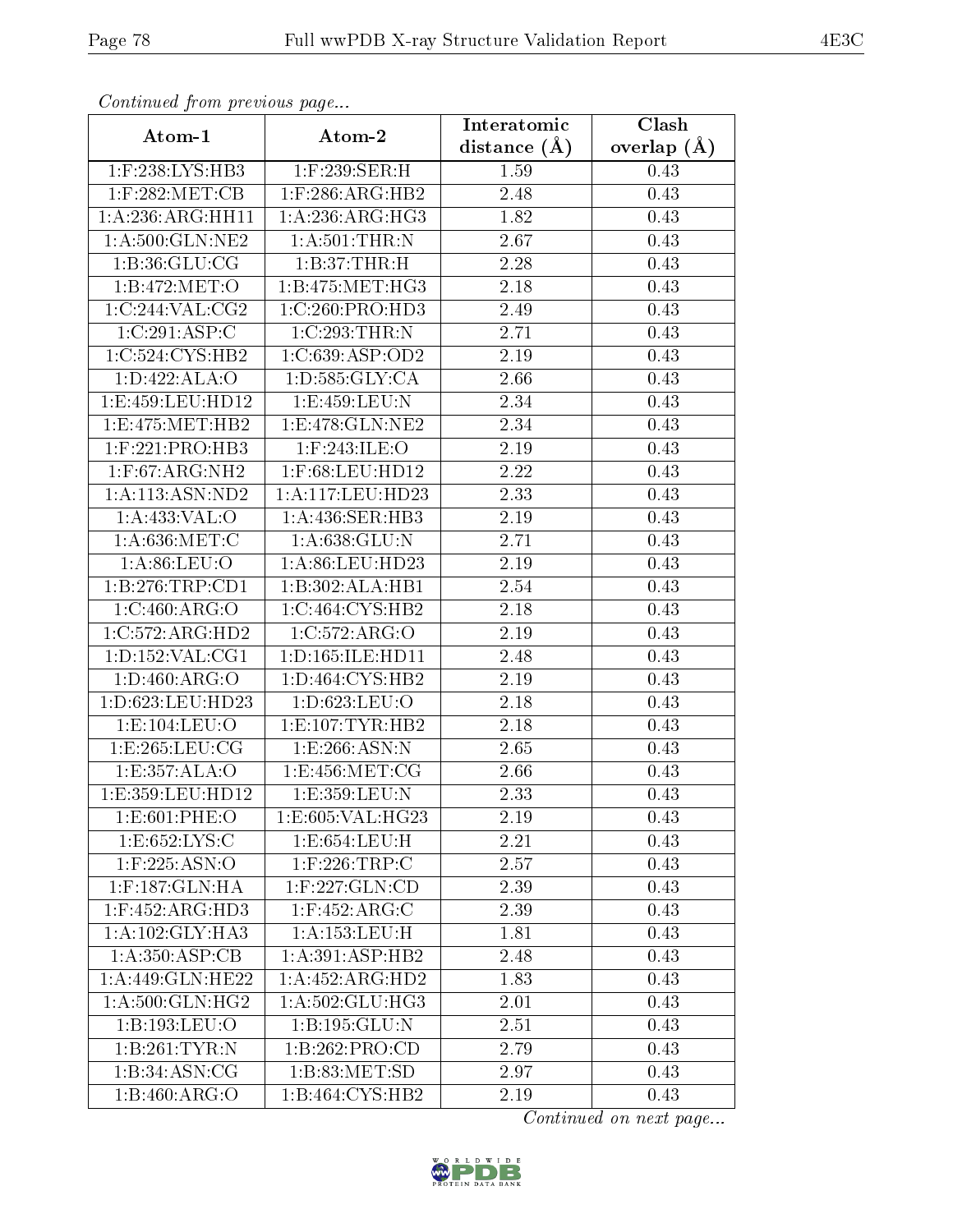| Continuatu from previous page |                      | Interatomic      | Clash           |
|-------------------------------|----------------------|------------------|-----------------|
| Atom-1                        | Atom-2               | distance $(\AA)$ | overlap $(\AA)$ |
| 1:B:494:LEU:C                 | 1:B:494:LEU:HD13     | 2.39             | 0.43            |
| 1: B:541: GLN:OE1             | 1:B:541:GLN:HA       | 2.18             | 0.43            |
| 1:B:486:PHE:HZ                | 1:B:647:GLN:HB3      | 1.77             | 0.43            |
| 1:B:72:ASN:C                  | 1:B:163:LYS:HA       | 2.39             | 0.43            |
| 1:C:36:GLU:CG                 | 1:C:37:THR:H         | 2.29             | 0.43            |
| 1:C:392:ASN:CG                | 1:C:393:SER:N        | 2.72             | 0.43            |
| 1:C:445:ASN:HA                | 1:C:448:GLN:HB2      | 1.99             | 0.43            |
| 1:C:479:LEU:HD11              | 1: C:641: LYS: CG    | 2.22             | 0.43            |
| 1:B:665:VAL:HB                | 1:C:503:PHE:CE2      | 2.54             | 0.43            |
| 1:C:664:LYS:O                 | 1:C:665:VAL:C        | 2.57             | 0.43            |
| 1:C:74:VAL:HG13               | 1:C:97:GLU:HG2       | 2.01             | 0.43            |
| 1:D:336:LEU:HD12              | 1: D: 367: ALA: HB1  | 2.00             | 0.43            |
| 1: D: 531: LYS: O             | 1:D:535:GLU:HG3      | 2.18             | 0.43            |
| 1: D:62: ILE: HA              | 1: D: 94: LEU: HD13  | 2.00             | 0.43            |
| 1: E: 119: GLU: HG2           | 1:E:121:ALA:H        | 1.83             | 0.43            |
| 1: E:51: SER:O                | 1:E:55:ARG:HG3       | 2.19             | 0.43            |
| 1:F:355:GLN:O                 | 1:F:357:ALA:N        | 2.52             | 0.43            |
| $1:$ F:358: $GLY:CA$          | 1:F:456:MET:HB3      | 2.49             | 0.43            |
| 1:A:367:ALA:C                 | 1: A:369: GLN:H      | 2.22             | 0.43            |
| 1:A:410:VAL:HA                | 1:A:413:ILE:CG2      | 2.45             | 0.43            |
| 1:A:502:GLU:HB2               | $1: A:503:$ PHE:H    | 1.68             | 0.43            |
| 1: A:652: LYS:C               | 1: A:654:LEU:H       | 2.21             | 0.43            |
| 1:B:231:TRP:C                 | 1:B:233:SER:H        | 2.22             | 0.43            |
| 1:B:244:VAL:CG2               | 1:B:260:PRO:HD3      | 2.49             | 0.43            |
| 1:C:102:GLY:HA3               | 1:C:152:VAL:HG12     | 2.01             | 0.43            |
| 1:C:165:ILE:HG22              | 1:C:166:ASP:N        | 2.16             | 0.43            |
| 1:C:18:LYS:HG3                | 1:C:31:ARG:CG        | 2.49             | 0.43            |
| 1: D: 467: LYS: HD3           | 1: D: 541: GLN: HE22 | 1.79             | 0.43            |
| 1:E:294:TYR:HD2               | 1:E:294:TYR:N        | 2.16             | 0.43            |
| 1:E:408:GLU:HG3               | 1:E:409:SER:H        | 1.84             | 0.43            |
| 1: E:416: GLU:N               | 1: E: 417: PRO: CD   | 2.82             | 0.43            |
| $1:$ F:213:PHE:CE1            | $1:$ F:221:PRO:HG3   | 2.54             | 0.43            |
| $1:$ F:418:LYS:O              | $1:$ F:419:ARG:HB2   | 2.17             | 0.43            |
| 1:F:394:LYS:HA                | 1:F:613:SER:OG       | 2.19             | 0.43            |
| $1:$ F:80:PRO:O               | $1:$ F:81:GLU:C      | 2.55             | 0.43            |
| 1:A:221:PRO:O                 | 1:A:222:PHE:HB2      | 2.18             | 0.43            |
| 1:B:328:THR:H                 | 1:B:331:GLU:HG3      | 1.84             | 0.43            |
| 1:C:214:GLU:O                 | 1:C:218:GLY:HA2      | 2.18             | 0.43            |
| 1:C:420:ASN:CG                | 1:C:421:LEU:N        | 2.72             | 0.43            |
| 1: D: 125: LEU: HA            | 1: D: 162: HIS: CD2  | 2.54             | 0.43            |
| 1: D: 192: GLU: O             | 1: D: 196: GLN: HB2  | 2.18             | 0.43            |

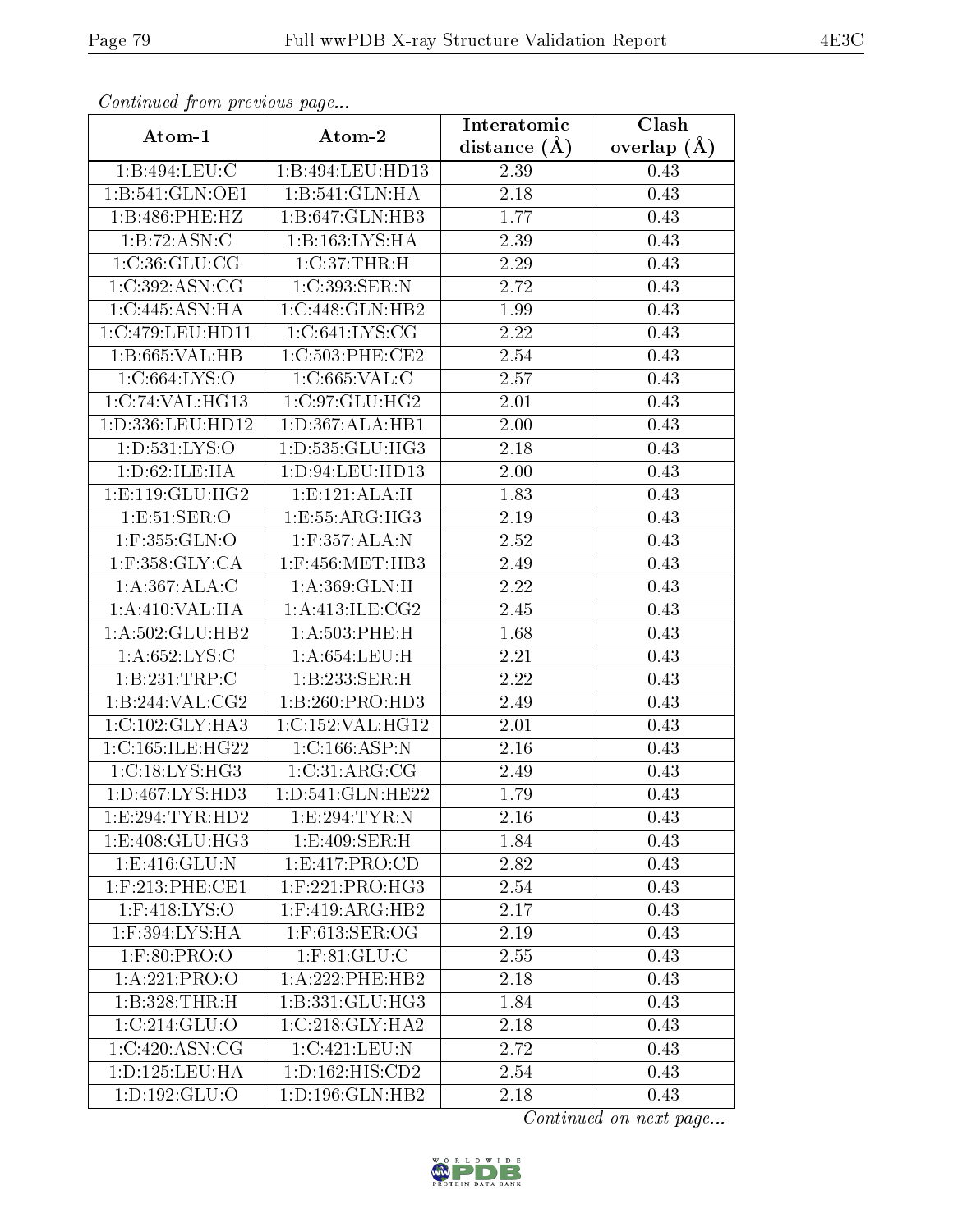| Comunaca jiom previous page |                               | Interatomic    | Clash           |
|-----------------------------|-------------------------------|----------------|-----------------|
| Atom-1                      | Atom-2                        | distance $(A)$ | overlap $(\AA)$ |
| 1: D: 231: TRP: CD1         | 1:D:232:HIS:N                 | 2.86           | 0.43            |
| 1:D:223:LEU:O               | 1: D: 231: TRP: CZ3           | 2.72           | 0.43            |
| 1:D:372:SER:H               | 1: D: 384: MET: CE            | 2.27           | 0.43            |
| 1: D: 419: ARG: CZ          | 1: D:420: ASN: HB2            | 2.49           | 0.43            |
| 1: D: 421: LEU: HB3         | 1:D:422:ALA:H                 | 1.70           | 0.43            |
| 1: E: 141: ILE: HG22        | 1:E:142:ILE:N                 | 2.33           | 0.43            |
| 1:E:446:ARG:HG2             | 1:E:446:ARG:NH1               | 2.33           | 0.43            |
| $1:$ F:104:LEU:HB3          | $1:$ F:148:PRO:O              | 2.18           | 0.43            |
| $1:$ F:434:TRP:CZ3          | 1:F:564:GLU:OE1               | 2.71           | 0.43            |
| 1:A:231:TRP:CD1             | 1:A:235:VAL:HG21              | 2.54           | 0.42            |
| 1:A:272:ARG:HG3             | 1:A:272:ARG:NH1               | 2.34           | 0.42            |
| 1: A:34: ASN:O              | 1: A:35: GLN:C                | 2.56           | 0.42            |
| 1:C:490:ILE:CG1             | 1:C:650:ARG:CB                | 2.96           | 0.42            |
| 1:C:60:LEU:HD13             | $1:C:175:GLN:\overline{HG2}$  | 2.00           | 0.42            |
| 1: D: 21: LEU: C            | 1: D: 165: ILE: HD13          | 2.39           | 0.42            |
| 1: D: 412: CYS:O            | 1: D: 415: GLN: HB3           | 2.19           | 0.42            |
| 1:D:490:ILE:HD12            | 1:D:490:ILE:N                 | 2.34           | 0.42            |
| 1:D:594:LEU:HD13            | 1:D:594:LEU:C                 | 2.39           | 0.42            |
| $1:$ F:276:TRP:CD1          | $1:$ F:302:ALA:HB1            | 2.54           | 0.42            |
| $1:$ F:319:THR:O            | $1:$ F:321:THR:N              | 2.52           | 0.42            |
| 1: A: 185: THR: OG1         | 1: A: 187: GLN: HG2           | 2.19           | 0.42            |
| $1:$ A:117:LEU:HD12         | 1: A:215: CYS:CA              | 2.48           | 0.42            |
| 1: A:213: PHE:HE2           | 1: A:217:THR:HG21             | 1.83           | 0.42            |
| 1:A:355:GLN:O               | 1:A:357:ALA:N                 | 2.53           | 0.42            |
| 1:A:479:LEU:HD12            | 1:A:640:GLU:HG3               | 1.96           | 0.42            |
| 1: A:65:MET:HG3             | 1: A:94:LEU:HD21              | 2.01           | 0.42            |
| 1:B:220:ARG:H               | 1:B:221:PRO:HD3               | 1.80           | 0.42            |
| 1:B:344:THR:O               | 1: B:345: GLY: C              | 2.57           | 0.42            |
| 1:B:451:GLN:HA              | 1:B:454:ALA:CB                | 2.48           | 0.42            |
| 1:B:525:GLY:C               | 1: B: 527: GLU: H             | 2.22           | 0.42            |
| 1:B:79:VAL:HB               | 1: B:84: GLN:CG               | 2.49           | 0.42            |
| 1:C:420:ASN:HD22            | 1:C:421:LEU:H                 | 1.65           | 0.42            |
| 1:C:500:GLN:HE22            | 1:C:504:GLY:CA                | 2.18           | 0.42            |
| 1: D: 213: PHE: HE2         | 1: D: 217: THR: HG21          | 1.83           | 0.42            |
| 1: D:480: LYS: HE2          | 1: D: 527: GLU: OE1           | 2.19           | 0.42            |
| 1:D:547:LEU:O               | 1: D: 549: ARG: NH2           | 2.52           | 0.42            |
| 1: D: 548: GLN: O           | 1:D:549:ARG:NH2               | 2.51           | 0.42            |
| 1:E:309:LEU:HD13            | 1:E:309:LEU:C                 | 2.39           | 0.42            |
| 1: E:408: GLU: CG           | 1:E:409:SER:N                 | 2.82           | 0.42            |
| 1: E:40: GLN: HE21          | $1: E:40: GLN: H\overline{A}$ | 1.83           | 0.42            |
| 1:E:626:LEU:N               | 1:E:627:PRO:CD                | 2.82           | 0.42            |

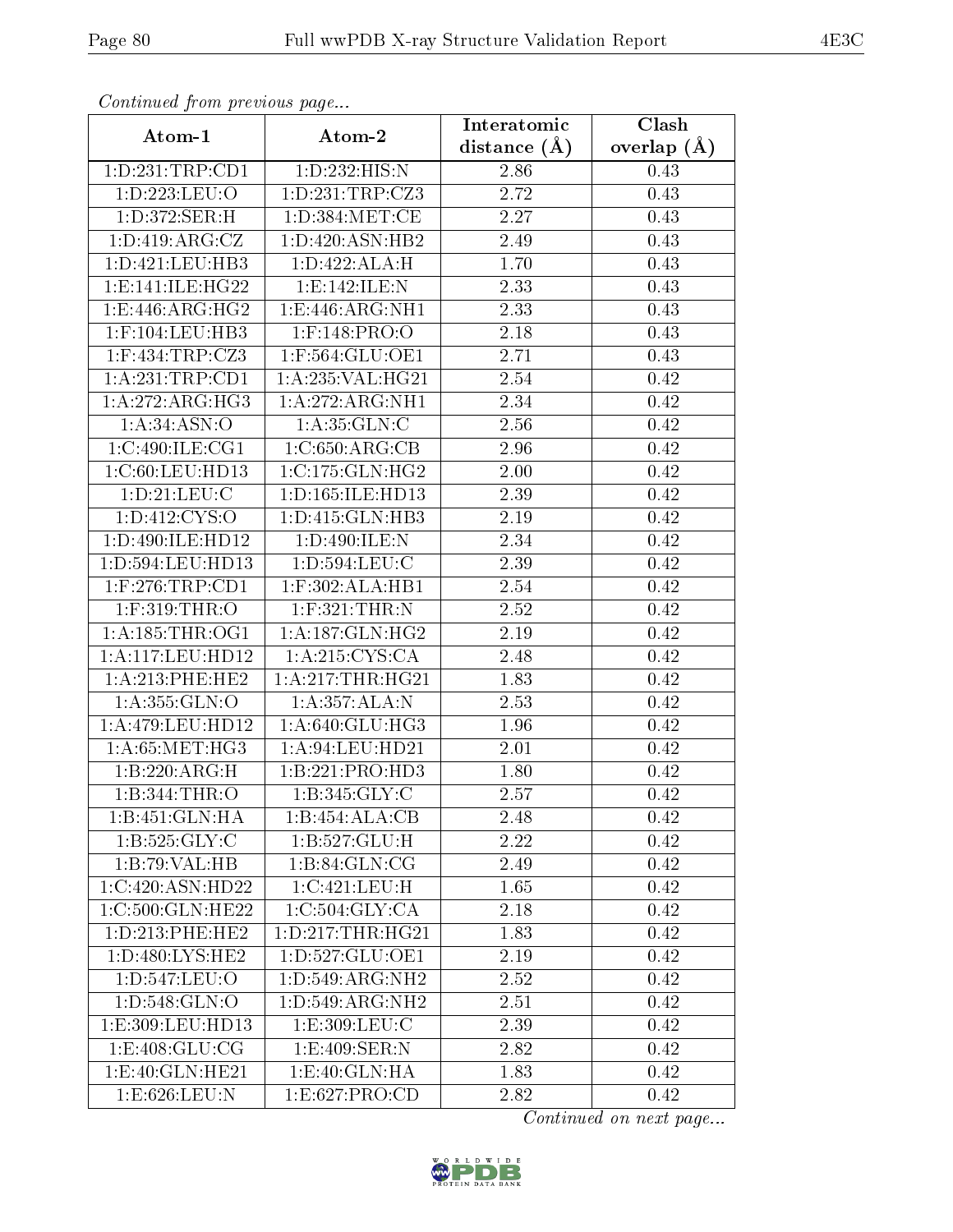| Continuea from previous page   |                     | Interatomic    | Clash           |
|--------------------------------|---------------------|----------------|-----------------|
| Atom-1                         | Atom-2              | distance $(A)$ | overlap $(\AA)$ |
| $1:$ F:261:TYR:HB3             | 1:F:409:SER:HB3     | 2.01           | 0.42            |
| $1:$ F:62:ILE: $\overline{HA}$ | 1:F:94:LEU:HD13     | $2.00\,$       | 0.42            |
| 1:A:167:LEU:O                  | 1: A: 169: TYR: N   | 2.52           | 0.42            |
| 1:B:125:LEU:HA                 | 1:B:162:HIS:CD2     | 2.54           | 0.42            |
| 1:B:475:MET:SD                 | 1:B:479:LEU:HD23    | 2.59           | 0.42            |
| 1:B:572:ARG:HD2                | 1: B: 572: ARG: O   | 2.19           | 0.42            |
| 1:B:86:LEU:HG                  | 1: B:86: LEU:H      | 1.67           | 0.42            |
| 1:C:219:PHE:O                  | 1:C:220:ARG:C       | 2.57           | 0.42            |
| 1:C:231:TRP:NE1                | 1:C:235:VAL:HG21    | 2.34           | 0.42            |
| 1:C:547:LEU:HB2                | 1:C:548:GLN:OE1     | 2.20           | 0.42            |
| 1:C:577:LYS:HB3                | 1:C:582:ARG:HH22    | 1.84           | 0.42            |
| 1:C:652:LYS:C                  | 1:C:654:LEU:H       | 2.22           | 0.42            |
| 1: D: 139: ASN: C              | 1:D:141:ILE:HD12    | 2.40           | 0.42            |
| 1:D:249:LEU:HD22               | 1: D: 418: LYS: HZ1 | 1.84           | 0.42            |
| 1: D: 432: GLN: H              | 1:D:432:GLN:HG2     | 1.68           | 0.42            |
| 1: D: 449: GLN: NE2            | 1:D:452:ARG:HD2     | 2.34           | 0.42            |
| 1:E:460:ARG:HH11               | 1:E:460:ARG:HG2     | 1.83           | 0.42            |
| $1:$ F:140:ARG:HH11            | $1:$ F:140:ARG:HG3  | 1.84           | 0.42            |
| $1:$ F:192:GLU:HG3             | 1:F:192:GLU:H       | 1.48           | 0.42            |
| $1:$ F:217:THR:HG22            | $1:$ F:260:PRO:HD2  | 2.01           | 0.42            |
| 1:A:253:VAL:CG2                | 1: A:254:LYS:N      | 2.82           | 0.42            |
| 1:A:279:LEU:HD11               | 1:A:291:ASP:CB      | 2.48           | 0.42            |
| 1:B:370:CYS:O                  | 1:B:371:ILE:HB      | 2.20           | 0.42            |
| 1:C:21:LEU:C                   | 1:C:165:ILE:HD13    | 2.38           | 0.42            |
| 1:C:62:ILE:HA                  | 1:C:94:LEU:HD13     | $2.01\,$       | 0.42            |
| 1: D: 134: ARG: HG2            | 1:D:300:PHE:CD1     | 2.55           | 0.42            |
| 1:D:219:PHE:O                  | 1:D:221:PRO:N       | 2.52           | 0.42            |
| 1: D: 652: LYS: C              | $1: D: 654:$ LEU:H  | 2.22           | 0.42            |
| 1:E:389:LEU:HD21               | 1:E:454:ALA:HB2     | 2.01           | 0.42            |
| 1:E:460:ARG:O                  | 1: E:464: CYS:HB2   | 2.18           | 0.42            |
| $1:$ F:239:SER:HB2             | $1:$ F:242:ASP:HB2  | 2.02           | 0.42            |
| $1:$ F:118:ARG:HD3             | $1:$ F:435:HIS:NE2  | 2.35           | 0.42            |
| $1:$ F:74:VAL:H $G13$          | $1:$ F:97:GLU:HG2   | 2.01           | 0.42            |
| 1:A:296:PRO:OO                 | 1: A:297: ASN:ND2   | 2.53           | 0.42            |
| 1: A:442: GLU:O                | 1: A:446: ARG: HG3  | 2.19           | 0.42            |
| 1:A:658:LEU:HA                 | 1:F:658:LEU:HD13    | 2.00           | 0.42            |
| 1:B:223:LEU:HD22               | 1: B: 226: TRP: CG  | 2.55           | 0.42            |
| 1:B:290:THR:N                  | 1:B:298:GLY:N       | 2.68           | 0.42            |
| 1:B:299:CYS:O                  | 1:B:300:PHE:C       | 2.57           | 0.42            |
| 1:B:462:ASN:C                  | 1:B:464:CYS:N       | 2.72           | 0.42            |
| 1:B:533:LEU:HD13               | 1:B:629:VAL:HG12    | 2.01           | 0.42            |

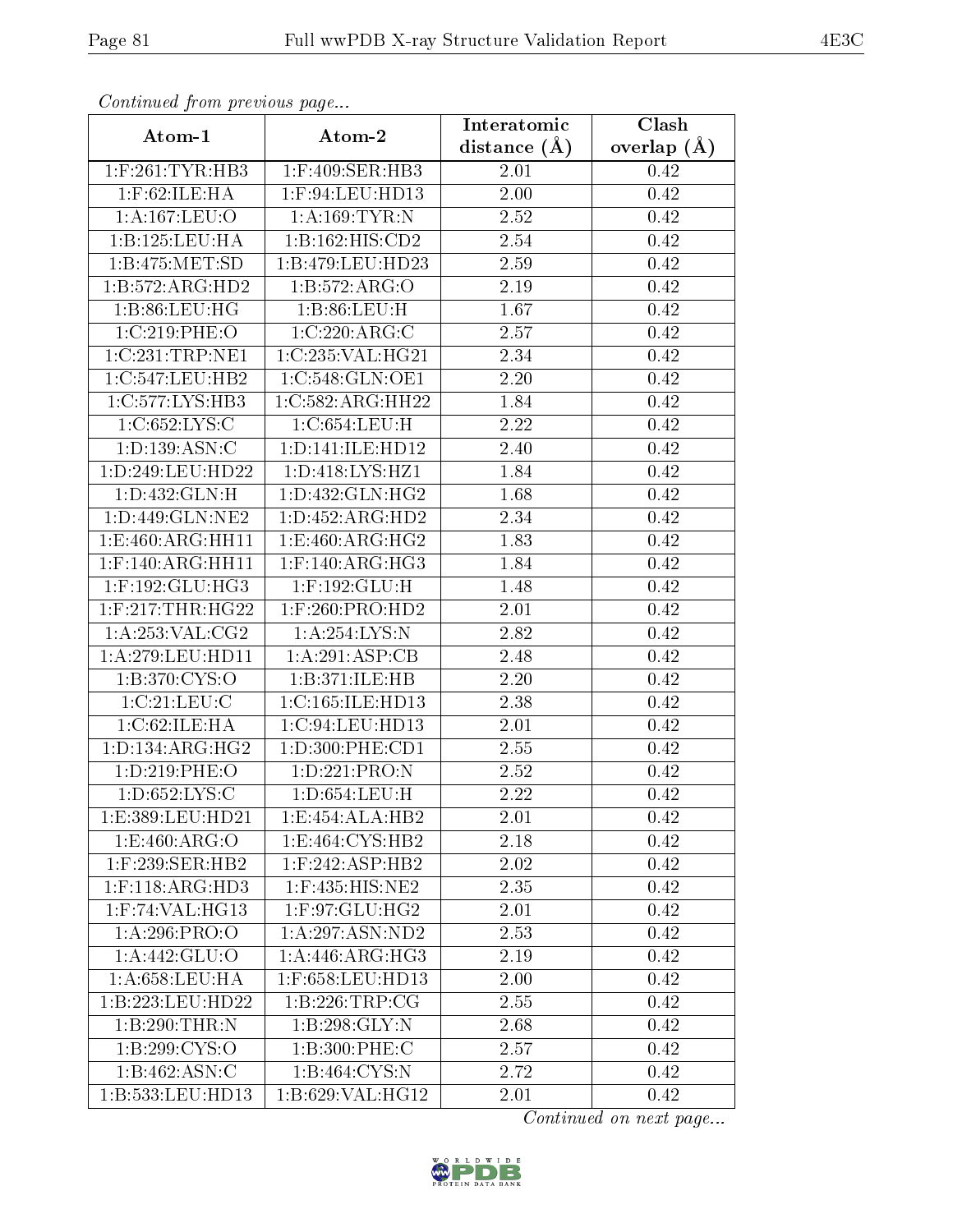| Communica from precious page |                                        | Interatomic       | Clash           |
|------------------------------|----------------------------------------|-------------------|-----------------|
| Atom-1                       | Atom-2                                 | distance $(A)$    | overlap $(\AA)$ |
| 1:B:652:LYS:C                | 1:B:654:LEU:H                          | 2.22              | 0.42            |
| 1:C:146:LEU:HB3              | $1:C:207$ : $\overline{\text{ER:HB3}}$ | $\overline{2}.01$ | 0.42            |
| 1:C:385:ASP:CG               | 1:C:386:LEU:N                          | 2.72              | 0.42            |
| $1:C:394:LYS:H\overline{E2}$ | 1:C:612:LEU:HD12                       | 2.00              | 0.42            |
| 1:C:497:TYR:CE1              | 1:C:505:ILE:HG22                       | 2.54              | 0.42            |
| 1:C:577:LYS:HD2              | 1:C:581:GLN:HE22                       | 1.84              | 0.42            |
| 1:D:110:GLN:HB2              | 1: D: 113: ASN: HB2                    | $\overline{2.01}$ | 0.42            |
| 1: E: 183: VAL: O            | 1:E:183:VAL:HG12                       | 2.20              | 0.42            |
| 1:E:249:LEU:HD13             | 1: E: 414: LEU: CG                     | 2.46              | 0.42            |
| 1: E: 319: THR: O            | 1: E:321: THEN: N                      | 2.52              | 0.42            |
| 1:E:392:ASN:ND2              | 1:E:393:SER:H                          | 2.18              | 0.42            |
| 1:E:587:SER:O                | 1:E:591:VAL:HG23                       | 2.20              | 0.42            |
| 1:E:617:VAL:O                | 1:E:621:LYS:HB2                        | 2.19              | 0.42            |
| $1:$ F:460:ARG:NH $1$        | $1:$ F:460:ARG:HG2                     | 2.35              | 0.42            |
| 1: A:385: ASP:CG             | 1:A:386:LEU:N                          | 2.73              | 0.42            |
| 1: A: 456: MET: HE3          | $1: A: 459:$ LEU:HD22                  | 2.01              | 0.42            |
| 1:A:507:SER:C                | 1: A:509: LYS:H                        | 2.21              | 0.42            |
| 1:B:228:PRO:HA               | 1:B:231:TRP:CB                         | 2.49              | 0.42            |
| 1:B:528:ASN:H                | 1:B:528:ASN:ND2                        | 2.11              | 0.42            |
| 1: B: 537: MET: C            | 1: B: 537: MET: SD                     | 2.98              | 0.42            |
| 1:C:142:ILE:HG12             | 1:C:201:VAL:HG13                       | 2.01              | 0.42            |
| 1:C:566:GLN:O                | 1:C:569:GLU:HB2                        | 2.19              | 0.42            |
| 1: D: 192: GLU: CG           | 1: D: 283: TRP: HB3                    | 2.39              | 0.42            |
| 1:D:426:LEU:HD11             | 1: D: 574: LEU: HD11                   | 2.02              | 0.42            |
| 1:D:447:LEU:HD23             | 1: D:609: TYR: HE1                     | 1.85              | 0.42            |
| 1: D:617: VAL:O              | 1: D:621: LYS: HB2                     | 2.18              | 0.42            |
| 1:E:123:LEU:HD22             | 1:E:123:EU:N                           | 2.34              | 0.42            |
| 1: E: 17: MET: CB            | 1:E:32:TRP:HA                          | 2.50              | 0.42            |
| 1:E:236:ARG:NH2              | 1: E: 283: TRP: HE1                    | 2.14              | 0.42            |
| 1:E:296:PRO:HG2              | 1:E:297:ASN:H                          | 1.84              | 0.42            |
| 1:E:424:PHE:HD1              | 1:E:582:ARG:NE                         | 2.17              | 0.42            |
| $1:$ F:272:ARG:HG3           | $1:$ F:272:ARG:HH11                    | 1.84              | 0.42            |
| 1:F:279:LEU:HD21             | $1:$ F:291:ASP:CA                      | 2.46              | 0.42            |
| 1:F:358:GLY:HA3              | 1:F:456:MET:CG                         | 2.50              | 0.42            |
| 1:A:118:ARG:C                | 1: A:264: ASN:O                        | 2.58              | 0.42            |
| 1: A:142: ILE:HG23           | 1:A:204:ASP:OD2                        | 2.19              | 0.42            |
| 1:A:296:PRO:HG2              | 1: A:297: ASN:H                        | 1.84              | 0.42            |
| 1:A:479:LEU:HD12             | $1: A:640: \overline{GLU:CB}$          | 2.50              | 0.42            |
| 1:B:103:ASP:O                | 1:B:106:LYS:N                          | 2.47              | 0.42            |
| 1:B:118:ARG:HD3              | 1:B:435:HIS:CE1                        | 2.54              | 0.42            |
| 1:B:18:LYS:HB3               | 1:B:19:GLU:CD                          | 2.40              | 0.42            |

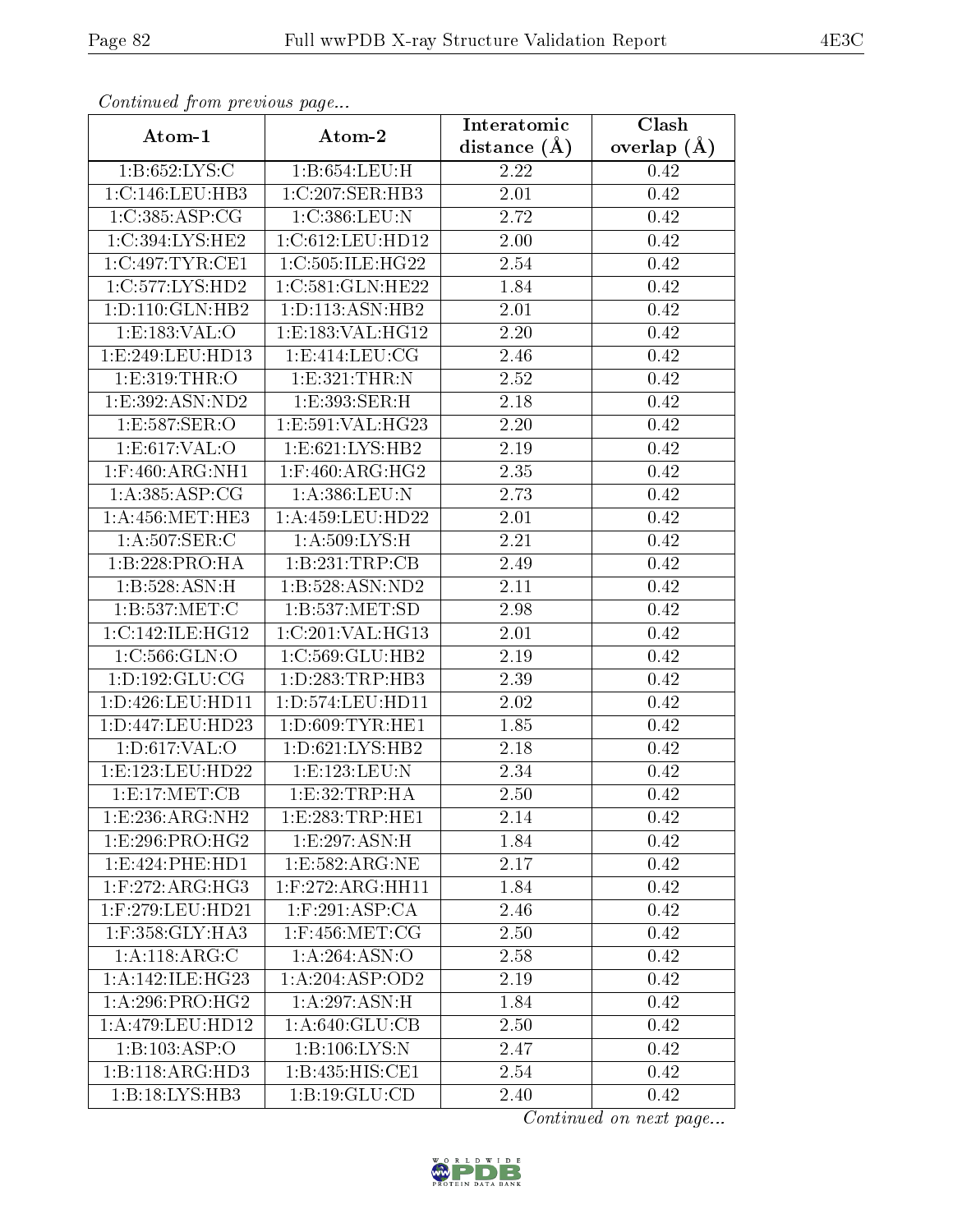| Comunaca jiom previous page |                                      | Interatomic       | Clash           |
|-----------------------------|--------------------------------------|-------------------|-----------------|
| Atom-1                      | Atom-2                               | distance $(A)$    | overlap $(\AA)$ |
| 1:B:531:LYS:HZ3             | 1:B:531:LYS:HB3                      | 1.85              | 0.42            |
| 1:B:559:THR:HG21            | 1: B:604: LYS: NZ                    | 2.35              | 0.42            |
| 1:C:119:GLU:HG2             | 1: C: 121: ALA: H                    | 1.85              | 0.42            |
| $1:C:497:TYR:H\overline{A}$ | 1:C:500:GLN:HB2                      | 2.01              | 0.42            |
| 1:C:480:LYS:HE2             | 1:C:527:GLU:OE2                      | 2.20              | 0.42            |
| 1: D: 146: LEU: HB3         | 1: D: 207: SER: HB3                  | 2.02              | 0.42            |
| 1:D:505:ILE:HD12            | 1: D: 506: THR:N                     | 2.19              | 0.42            |
| 1: D: 525: GLY: O           | 1:D:527:GLU:N                        | 2.47              | 0.42            |
| 1:D:547:LEU:O               | 1: D: 549: ARG: NH1                  | 2.53              | 0.42            |
| 1: E: 110: GLN: HB2         | 1: E: 113: ASN: HB3                  | 2.01              | 0.42            |
| 1:E:36:GLU:CG               | 1:E:37:THR:H                         | 2.31              | 0.42            |
| 1:F:125:LEU:HD13            | $1:$ F:125:LEU:C                     | 2.39              | 0.42            |
| $1:$ F:146:LEU:HB3          | $1:$ F:207:SER:HB3                   | 2.02              | 0.42            |
| $1:$ F:264:ASN:ND2          | $1:$ F:264:ASN:O                     | 2.52              | 0.42            |
| $1:$ F:36: $GLU$ :CG        | $1:$ F:37:THR:H                      | 2.30              | 0.42            |
| 1: A:430:TRP:HE1            | $1: A:587:$ SER: CA                  | 2.32              | 0.42            |
| 1:B:286:ARG:HH11            | 1:B:286:ARG:HG2                      | 1.84              | 0.42            |
| 1: B: 526: ARG: HH11        | 1:B:526:ARG:N                        | 2.16              | 0.42            |
| 1: B:51: SER:O              | $1:B:55:A\overline{\mathrm{RG:HG3}}$ | 2.18              | 0.42            |
| 1:C:125:LEU:HA              | 1:C:162:HIS:CD2                      | 2.54              | 0.42            |
| 1:C:355:GLN:O               | 1:C:357:ALA:N                        | 2.53              | 0.42            |
| 1:C:577:LYS:HA              | 1:C:578:PRO:HD3                      | 1.79              | 0.42            |
| 1: D: 104: LEU: O           | 1: D: 107: TYR: HB2                  | 2.20              | 0.42            |
| 1:D:117:LEU:HD23            | 1: D: 119: GLU: OE2                  | 2.20              | 0.42            |
| 1: D: 190: ALA: HB3         | 1:D:203:VAL:HG23                     | 2.02              | 0.42            |
| 1:D:236:ARG:NH2             | 1: D: 283: TRP: CD1                  | $\overline{2}.86$ | 0.42            |
| 1: D: 526: ARG: HD3         | 1: D: 635: LEU: HB2                  | 2.01              | 0.42            |
| 1:D:578:PRO:C               | 1: D: 580: ASP: N                    | 2.73              | 0.42            |
| 1: E:25: GLY:HA3            | 1:E:166:ASP:OD1                      | 2.20              | 0.42            |
| 1:E:265:LEU:HD23            | 1:E:265:LEU:N                        | 2.35              | 0.42            |
| 1: E:463: SER: HA           | 1: E: 467: LYS: CB                   | 2.49              | 0.42            |
| 1: E: 423: PHE: O           | 1:E:583:THR:O                        | 2.37              | 0.42            |
| 1:E:83:MET:O                | 1: E: 83: MET: SD                    | 2.78              | 0.42            |
| $1:$ F:17:MET:C             | $1:$ F:18:LYS:HD2                    | 2.39              | 0.42            |
| $1:$ F:219:PHE:N            | $1:$ F:219:PHE:CD2                   | 2.86              | 0.42            |
| $1:$ F:220:ARG:HG3          | 1:F:221:PRO:N                        | 2.34              | 0.42            |
| $1:$ F:242:ASP:O            | 1:F:243:ILE:HG23                     | 2.20              | 0.42            |
| $1:$ F:458:LEU: $CD2$       | $1:$ F:619:LYS:CA                    | 2.96              | 0.42            |
| $1:$ F:74:VAL:HG $22$       | $1:$ F:99:CYS:SG                     | 2.59              | 0.42            |
| 1:A:432:GLN:H               | 1: A: 432: GLN: HG2                  | 1.62              | 0.42            |
| 1:B:181:GLU:C               | 1:B:183:VAL:N                        | 2.73              | 0.42            |

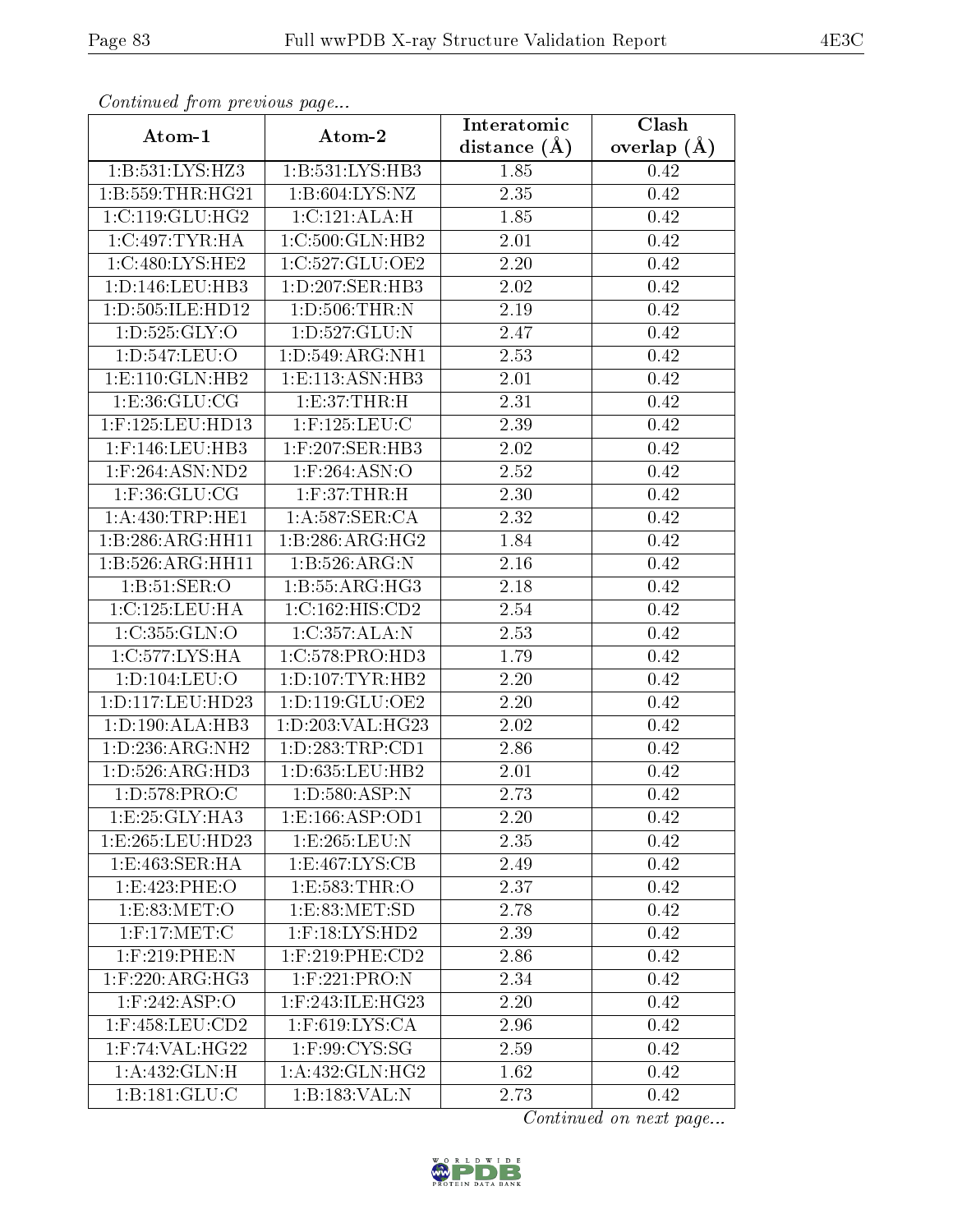| Continued from previous page |                      | Interatomic       | Clash         |
|------------------------------|----------------------|-------------------|---------------|
| Atom-1                       | Atom-2               | distance $(A)$    | overlap $(A)$ |
| 1:C:283:TRP:CG               | 1:C:284:HIS:N        | 2.87              | 0.42          |
| 1:C:429:VAL:O                | 1:C:433:VAL:HG23     | 2.20              | 0.42          |
| 1:C:531:LYS:O                | 1:C:535:GLU:HG3      | 2.20              | 0.42          |
| 1: D: 202: THR: HG21         | 1:D:284:HIS:O        | 2.19              | 0.42          |
| 1:E:19:GLU:N                 | 1:E:19:GLU:CD        | 2.73              | 0.42          |
| 1:E:249:LEU:HB3              | 1:E:250:ASN:H        | 1.70              | 0.42          |
| $1:$ F:103:ASP:O             | $1:$ F:104:LEU:C     | 2.59              | 0.42          |
| $1:$ F:107:TYR:CD2           | $1:$ F:153:LEU:HD13  | 2.55              | 0.42          |
| $1:$ F:219:PHE:HB2           | $1:$ F:223:LEU:HD13  | $\overline{2}.00$ | 0.42          |
| $1:$ F:294:TYR:CE1           | $1:$ F:301:LYS:NZ    | 2.88              | 0.42          |
| $1:$ F:33:HIS:O              | $1:$ F:35:GLN:N      | 2.53              | 0.42          |
| $1:$ F:572:ARG:HD2           | $1:$ F:572:ARG:O     | 2.19              | 0.42          |
| 1:A:403:PRO:C                | 1:A:404:ARG:HG3      | 2.41              | 0.42          |
| 1: B: 184: GLY:O             | 1:B:186:LEU:HD22     | 2.20              | 0.42          |
| 1:B:575:ARG:HE               | 1:B:575:ARG:HB2      | 1.78              | 0.42          |
| 1: B:601: PHE:O              | 1:B:605:VAL:HG23     | 2.20              | 0.42          |
| 1: B:641: LYS:O              | 1:B:645:ARG:HB2      | 2.20              | 0.42          |
| 1:B:664:LYS:C                | 1:B:664:LYS:HD3      | 2.40              | 0.42          |
| 1:C:456:MET:HE3              | 1:C:459:LEU:HD22     | 2.01              | 0.42          |
| 1:C:500:GLN:HE21             | 1: C:500: GLN: C     | 2.23              | 0.42          |
| $1: C:517$ :MET:O            | 1:C:521:VAL:HG23     | 2.20              | 0.42          |
| 1: D: 227: GLN: CD           | 1:D:227:GLN:N        | 2.70              | 0.42          |
| 1:D:353:LEU:HD12             | 1:D:353:LEU:N        | 2.35              | 0.42          |
| 1:D:494:LEU:O                | 1:D:494:LEU:HD13     | 2.20              | 0.42          |
| 1:E:140:ARG:NH1              | 1: E: 174: ASP: OD2  | 2.52              | 0.42          |
| 1: E: 316: ASN: HA           | 1:E:388:PHE:CD1      | $\overline{2.55}$ | 0.42          |
| $1:$ F:171:LYS:HD3           | $1:$ F:199:TYR:OH    | 2.20              | 0.42          |
| 1: A:141: ILE:H G22          | 1:A:142:ILE:N        | 2.35              | 0.41          |
| 1:A:40:GLN:HE21              | 1:A:40:GLN:HA        | 1.85              | 0.41          |
| 1:A:472:MET:O                | 1: A:475: MET:HG3    | 2.19              | 0.41          |
| 1: B: 16: GLU: OE2           | 1:B:35:GLN:OE1       | 2.38              | 0.41          |
| 1:B:33:HIS:O                 | 1:B:35:GLN:N         | 2.53              | 0.41          |
| 1:B:443:ASP:HA               | 1:B:446:ARG:HG3      | 2.02              | 0.41          |
| 1: B:89: ASN: CG             | 1:B:91:LEU:HB2       | 2.41              | 0.41          |
| 1:C:104:LEU:O                | $1:C:107$ : TYR: HB2 | 2.20              | 0.41          |
| 1:C:416:GLU:O                | 1:C:418:LYS:N        | 2.53              | 0.41          |
| 1:B:659:LYS:HE2              | 1:C:499:GLU:CD       | 2.40              | 0.41          |
| 1: D: 142: ILE: HG12         | 1:D:201:VAL:HG13     | 2.01              | 0.41          |
| 1: D: 219: PHE: HD1          | 1:D:221:PRO:HG3      | 1.84              | 0.41          |
| 1: D:460: ARG:HG2            | 1:D:460:ARG:NH1      | 2.35              | 0.41          |
| 1:E:187:GLN:HG3              | 1:E:220:ARG:HE       | 1.83              | 0.41          |

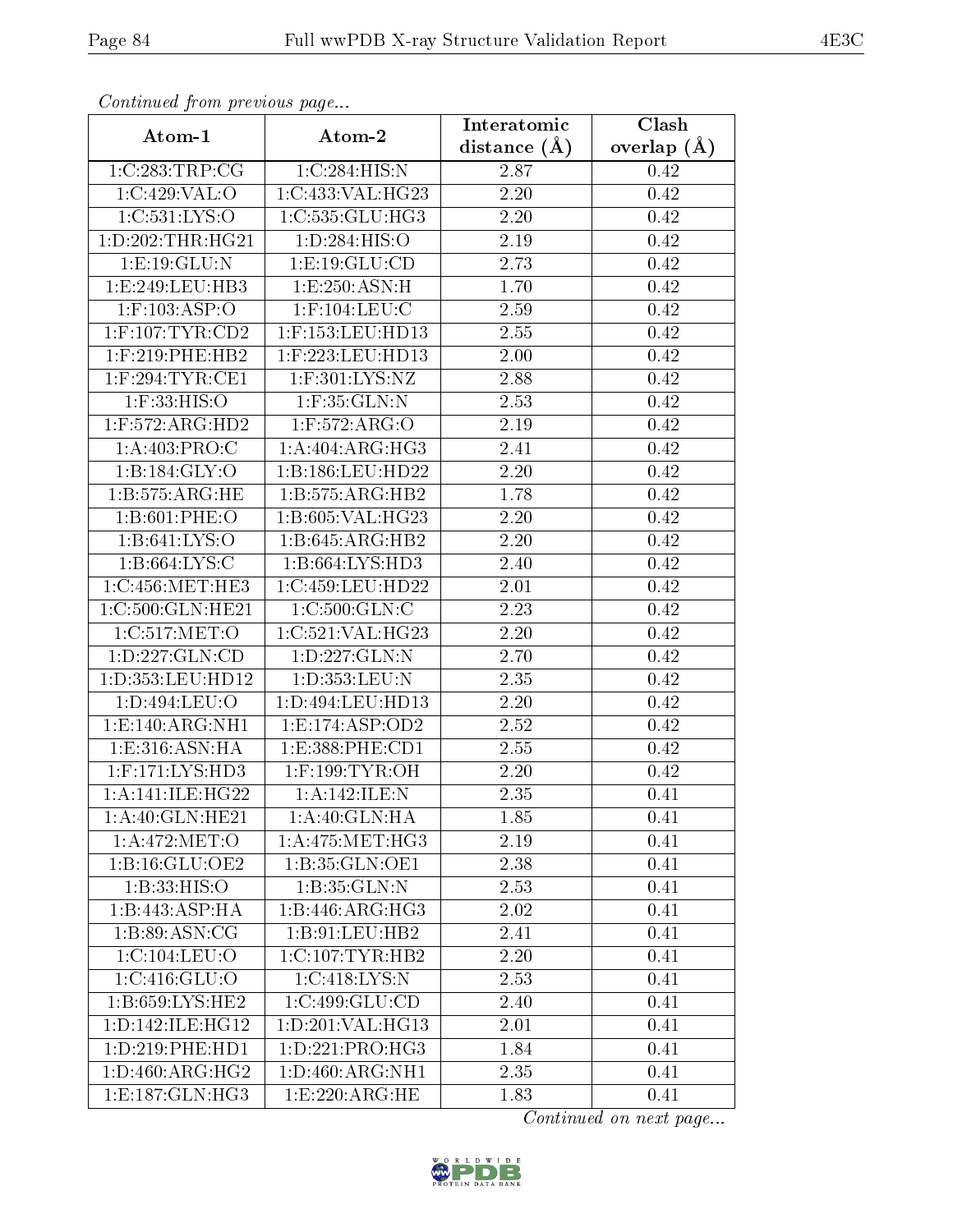| Continuou prome providuo pugo |                                         | Interatomic       | Clash           |  |
|-------------------------------|-----------------------------------------|-------------------|-----------------|--|
| Atom-1                        | Atom-2                                  | distance $(A)$    | overlap $(\AA)$ |  |
| 1: E: 321: THR:O              | 1:E:322:ILE:O                           | 2.38              | 0.41            |  |
| 1:E:449:GLN:HE22              | 1:E:452:ARG:HD2                         | 1.85              | 0.41            |  |
| 1: D:488: THR:CG2             | 1:E:648:GLU:HB3                         | 2.49              | 0.41            |  |
| 1:F:245:VAL:HG22              | $1:$ F:255:PHE:HB3                      | 2.02              | 0.41            |  |
| 1:F:359:LEU:N                 | 1:F:359:LEU:HD12                        | 2.35              | 0.41            |  |
| 1:F:459:LEU:HD12              | 1:F:459:LEU:N                           | 2.35              | 0.41            |  |
| 1:F:606:ARG:HH21              | $1:$ F:606:ARG:HG3                      | 1.84              | 0.41            |  |
| $1:$ F:611:GLN:O              | $1:$ F:615:THR:HG23                     | 2.20              | 0.41            |  |
| 1:A:240:GLU:HG3               | 1: A:241:VAL:HG23                       | 2.00              | 0.41            |  |
| $1:A:209:\overline{GLY:O}$    | 1:A:277:LEU:HDI1                        | 2.20              | 0.41            |  |
| 1: A:316: ASN: HA             | 1: A: 388: PHE: CD1                     | 2.55              | 0.41            |  |
| 1: A:517: MET:O               | 1:A:521:VAL:HG23                        | $\overline{2}.20$ | 0.41            |  |
| 1:A:530:VAL:HG11              | 1:A:633:VAL:HG12                        | 2.02              | 0.41            |  |
| 1:B:222:PHE:O                 | 1:B:223:LEU:HB2                         | $\overline{2}.20$ | 0.41            |  |
| 1:B:223:LEU:HA                | 1:B:224:PRO:HD2                         | 1.85              | 0.41            |  |
| 1:C:451:GLN:HA                | 1:C:454:ALA:CB                          | 2.46              | 0.41            |  |
| 1: D: 316: ASN: HA            | 1:D:388:PHE:HE1                         | 1.85              | 0.41            |  |
| 1: D: 497: TYR: HA            | $1: D:500: GLN: \overline{HB2}$         | 2.02              | 0.41            |  |
| 1: D: 501: THR: HA            | 1:D:505:ILE:HD11                        | 2.02              | 0.41            |  |
| 1:D:60:LEU:HD22               | 1: D: 175: GLN: HB3                     | 2.02              | 0.41            |  |
| 1:D:622:ALA:O                 | 1: D:626: LEU: HB2                      | 2.18              | 0.41            |  |
| 1: D: 526: ARG: HD3           | 1: D:635: LEU: CB                       | 2.49              | 0.41            |  |
| 1: E: 113: ASN: OD1           | 1: E: 117: LEU: HA                      | 2.20              | 0.41            |  |
| 1: E: 139: ASN: O             | 1:E:140:ARG:HB2                         | 2.20              | 0.41            |  |
| 1:E:223:LEU:HD22              | 1:E:223:EU:O                            | 2.19              | 0.41            |  |
| 1:E:266:ASN:HD21              | 1:E:313:HIS:HE1                         | 1.68              | 0.41            |  |
| 1:E:433:VAL:O                 | 1:E:437:ILE:HG13                        | 2.20              | 0.41            |  |
| 1:E:426:LEU:CD1               | 1:E:574:LEU:HD11                        | 2.48              | 0.41            |  |
| 1:E:646:LEU:HD12              | 1: E:646:LEU:O                          | 2.19              | 0.41            |  |
| $1:$ F:19:GLU:CD              | $1:$ F:19:GLU:N                         | 2.73              | 0.41            |  |
| $1:$ F:431:GLY:CA             | $1:$ F:571:TYR:HE2                      | 2.33              | 0.41            |  |
| $1:$ F:427:ARG:NE             | $1:$ F:575:AR $\overline{\text{G:HG3}}$ | 2.12              | 0.41            |  |
| 1:F:594:LEU:HD13              | $1:$ F:598:ILE:HD11                     | 2.02              | 0.41            |  |
| 1: A: 115: CYS: HB2           | 1: A: 435: HIS: CD2                     | 2.54              | 0.41            |  |
| 1:A:286:ARG:C                 | 1: A:290:THR:OG1                        | 2.58              | 0.41            |  |
| 1:A:328:THR:H                 | 1: A: 331: GLU: HG3                     | 1.85              | 0.41            |  |
| 1:A:481:ALA:CB                | $1:$ F:482:LYS:HZ1                      | 2.32              | 0.41            |  |
| 1: A:617: VAL:O               | 1: A:621:LYS:HB2                        | 2.19              | 0.41            |  |
| 1: A:644: VAL:HG12            | 1: A:644:VAL:O                          | 2.21              | 0.41            |  |
| 1:C:422:ALA:O                 | 1:C:585:GLY:HA2                         | 2.20              | 0.41            |  |
| 1:C:424:PHE:O                 | 1:C:426:LEU:N                           | 2.54              | 0.41            |  |

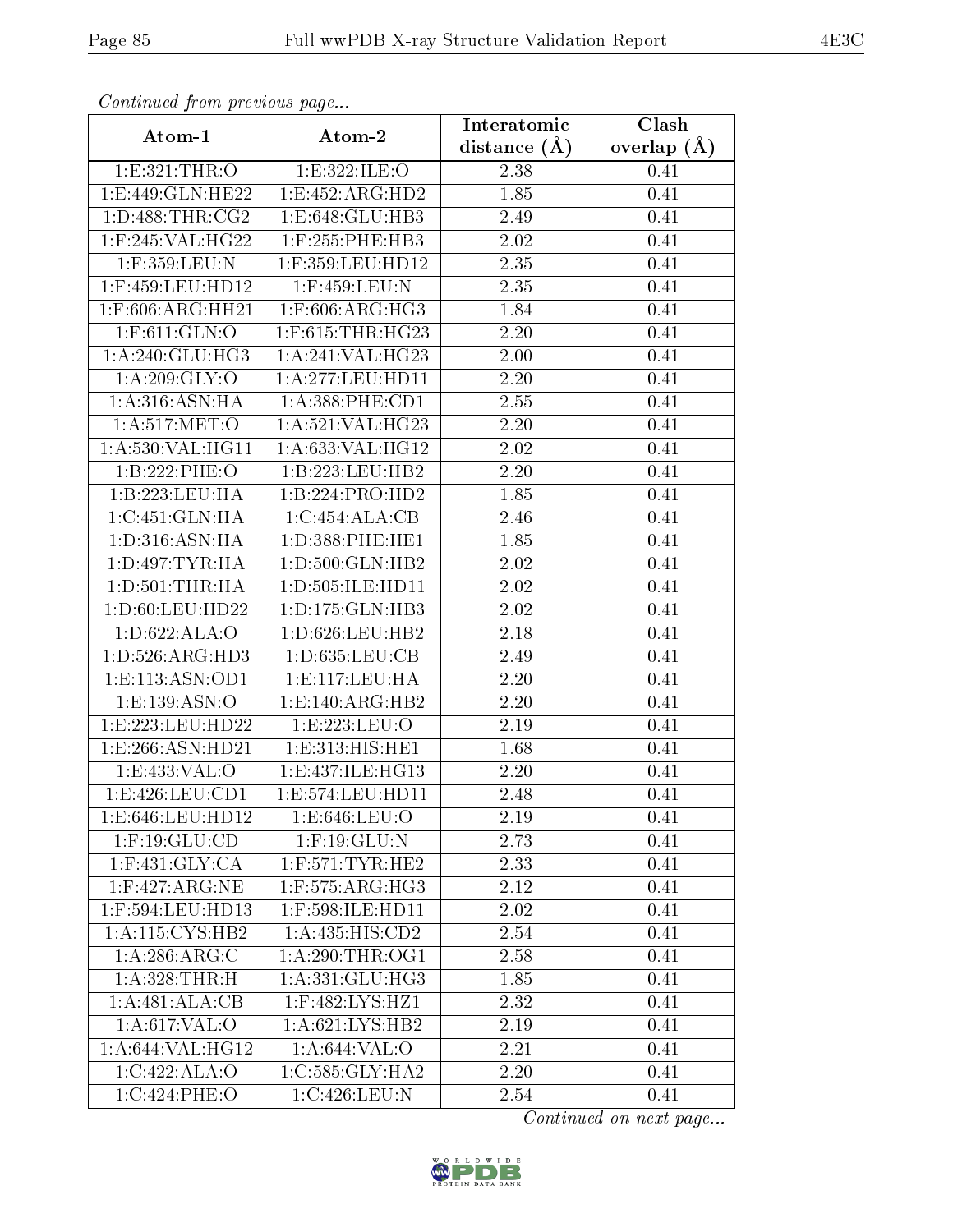| Continuatu from previous page            |                      | Interatomic       | Clash         |  |
|------------------------------------------|----------------------|-------------------|---------------|--|
| Atom-1                                   | Atom-2               | distance $(A)$    | overlap $(A)$ |  |
| 1:D:128:ASP:CB                           | 1:D:162:HIS:HB2      | 2.51              | 0.41          |  |
| 1: D: 541: GLN: HA                       | 1: D: 541: GLN: OE1  | 2.20              | 0.41          |  |
| 1:E:144:ARG:HD3                          | 1:E:169:TYR:O        | 2.20              | 0.41          |  |
| 1:E:186:LEU:HG                           | 1:E:187:GLN:N        | 2.35              | 0.41          |  |
| 1:E:192:GLU:HG3                          | 1:E:192:GLU:H        | 1.48              | 0.41          |  |
| 1:E:462:ASN:C                            | 1: E:464: CYS:H      | 2.22              | 0.41          |  |
| $1:$ F:419: $\overline{\text{ARG:HH12}}$ | 1:F:588:GLN:HA       | 1.85              | 0.41          |  |
| $1:$ F:462:ASN:C                         | $1:$ F:464:CYS:N     | 2.73              | 0.41          |  |
| $1:$ F:460:ARG:O                         | $1:$ F:464:CYS:HB2   | 2.20              | 0.41          |  |
| 1: A: 105: ARG: HG2                      | 1: A: 105: ARG: HH11 | 1.84              | 0.41          |  |
| 1:A:213:PHE:CD1                          | 1:A:221:PRO:HB2      | 2.52              | 0.41          |  |
| 1:A:463:SER:HA                           | 1: A:467: LYS: CB    | 2.49              | 0.41          |  |
| 1:B:165:ILE:O                            | 1:B:166:ASP:C        | 2.59              | 0.41          |  |
| 1:B:313:HIS:ND1                          | 1:B:324:THR:HG22     | 2.36              | 0.41          |  |
| $1:B:463:SER:H\overline{A}$              | 1: B: 467: LYS: CB   | 2.50              | 0.41          |  |
| 1:C:139:ASN:C                            | 1:C:141:ILE:HD12     | 2.41              | 0.41          |  |
| 1:C:19:GLU:N                             | 1: C: 19: GLU: CD    | $\overline{2.73}$ | 0.41          |  |
| 1:C:19:GLU:C                             | 1:C:20:ARG:HD3       | 2.40              | 0.41          |  |
| 1:C:263:ASN:O                            | 1:C:265:LEU:CD2      | 2.69              | 0.41          |  |
| 1:C:265:LEU:O                            | 1:C:266:ASN:HB2      | 2.20              | 0.41          |  |
| $1:C:299:C\overline{YS:O}$               | 1:C:300:PHE:C        | 2.58              | 0.41          |  |
| 1:C:315:LEU:O                            | 1:C:317:MET:N        | 2.53              | 0.41          |  |
| 1: D: 168: GLY: C                        | 1:D:170:ALA:N        | 2.73              | 0.41          |  |
| 1: D:496: LYS:HG2                        | 1: E: 655: TRP: CD1  | 2.55              | 0.41          |  |
| 1:E:227:GLN:HB2                          | 1:E:227:GLN:HE21     | 1.62              | 0.41          |  |
| 1:E:247:GLU:HA                           | 1:E:252:THR:O        | 2.20              | 0.41          |  |
| $1:$ F:291:ASP:HA                        | $1:$ F:292:PRO:HD3   | 1.87              | 0.41          |  |
| $1:$ $F:290:$ THR: N                     | $1:$ F:298:GLY:N     | 2.68              | 0.41          |  |
| $1:$ F:449:GL $\overline{\text{N:NE2}}$  | 1:F:452:ARG:HD2      | 2.36              | 0.41          |  |
| 1:F:356:GLU:C                            | $1:$ F:452:ARG:NH1   | 2.74              | 0.41          |  |
| 1:A:445:ASN:HA                           | 1:A:448:GLN:HB2      | 2.01              | 0.41          |  |
| 1:B:21:LEU:HD23                          | 1:B:165:ILE:HG23     | 2.03              | 0.41          |  |
| 1:B:230:GLN:O                            | 1:B:233:SER:HB3      | 2.20              | 0.41          |  |
| 1:B:260:PRO:C                            | 1:B:262:PRO:CD       | 2.85              | 0.41          |  |
| 1:B:62:ILE: HA                           | 1:B:94:LEU:HD13      | 2.02              | 0.41          |  |
| 1:C:418:LYS:NZ                           | 1:C:421:LEU:CD1      | 2.75              | 0.41          |  |
| 1: D: 268: VAL: CG1                      | $1: D: 269:$ LEU:N   | 2.84              | 0.41          |  |
| 1: D: 284: HIS: CD2                      | 1: D: 285: PRO: HD3  | 2.56              | 0.41          |  |
| 1:E:147:LYS:HE2                          | 1: E: 184: GLY: HA3  | 2.01              | 0.41          |  |
| 1:E:226:TRP:CZ3                          | 1:E:228:PRO:HB2      | 2.54              | 0.41          |  |
| 1:E:227:GLN:CA                           | 1: E: 231: TRP: HB2  | 2.50              | 0.41          |  |

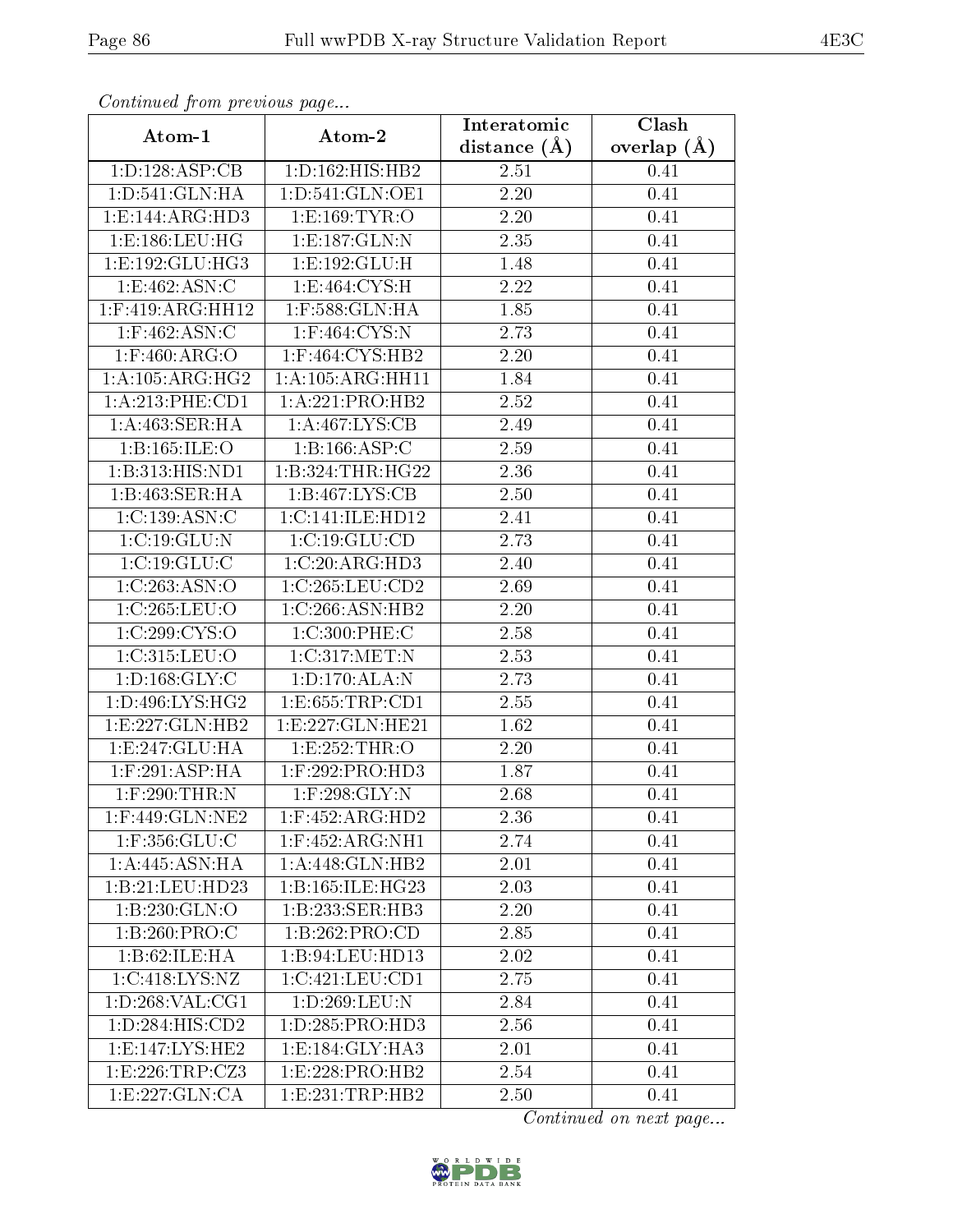| Communa from previous page   |                                 | Interatomic       | Clash           |  |
|------------------------------|---------------------------------|-------------------|-----------------|--|
| Atom-1                       | Atom-2                          | distance $(A)$    | overlap $(\AA)$ |  |
| 1:E:276:TRP:CD1              | 1:E:302:ALA:HB1                 | 2.56              | 0.41            |  |
| 1:E:33:HIS:O                 | 1: E: 35: GLN:N                 | 2.53              | 0.41            |  |
| 1: E: 594: LEU: HD13         | 1:E:598:ILE:HD11                | 2.01              | 0.41            |  |
| 1: D: 496: LYS: CD           | 1:E:655:TRP:CD1                 | $\overline{3}.01$ | 0.41            |  |
| $1:$ F:145:ASP:OD1           | $1:$ F:147:LYS:HG2              | 2.20              | 0.41            |  |
| $1:$ F:261:TYR:O             | $1:$ F:263:ASN:N                | 2.54              | 0.41            |  |
| $1:$ F:366:PRO:HG2           | 1:F:368:THR:HG23                | 2.03              | 0.41            |  |
| 1:A:140:ARG:HG3              | 1:A:140:ARG:HH11                | 1.86              | 0.41            |  |
| 1: A:213: PHE: CZ            | 1:A:221:PRO:HB2                 | 2.55              | 0.41            |  |
| 1:A:359:LEU:N                | 1:A:359:LEU:HD12                | 2.36              | 0.41            |  |
| 1: A:497:TYR:HA              | 1:A:500:GLN:HB2                 | 2.02              | 0.41            |  |
| $1:B:140:ARG:\overline{HG3}$ | 1:B:140:ARG:HH11                | 1.85              | 0.41            |  |
| 1:B:181:GLU:O                | 1:B:183:VAL:N                   | $\overline{2.53}$ | 0.41            |  |
| 1:B:350:ASP:HB3              | 1:B:391:ASP:HB2                 | 2.02              | 0.41            |  |
| 1:B:531:LYS:O                | 1:B:535:GLU:HG3                 | 2.21              | 0.41            |  |
| 1:B:65:MET:HG3               | 1:B:94:LEU:HD21                 | 2.03              | 0.41            |  |
| 1:C:61:GLU:OE1               | 1:C:168:GLY:HA2                 | 2.20              | 0.41            |  |
| 1: D: 350: ASP: HB2          | $1: D:391: ASP: \overline{HB2}$ | 2.02              | 0.41            |  |
| 1:D:433:VAL:O                | 1:D:436:SER:HB3                 | 2.20              | 0.41            |  |
| 1: D: 526: ARG: O            | 1:D:530:VAL:HG23                | 2.21              | 0.41            |  |
| 1: D: 430: TRP: HE1          | 1:D:587:SER:CB                  | 2.34              | 0.41            |  |
| 1: D: 524: CYS: HB2          | 1: D: 639: ASP: OD1             | 2.20              | 0.41            |  |
| 1:E:18:LYS:HB3               | 1: E: 19: GLU: H                | $\overline{1}.54$ | 0.41            |  |
| 1: E: 231: TRP: HA           | 1:E:235:VAL:HG23                | 2.03              | 0.41            |  |
| 1:E:282:MET:CE               | 1:E:286:ARG:HH21                | 2.33              | 0.41            |  |
| 1:E:55:ARG:HB3               | 1:E:55:ARG:NH1                  | 2.35              | 0.41            |  |
| 1:F:306:ILE:HA               | 1:F:309:LEU:HD23                | 2.03              | 0.41            |  |
| 1:F:442:GLU:O                | $1:$ F:446:ARG:HG3              | 2.20              | 0.41            |  |
| $1:$ F:426:LEU:CD1           | 1:F:574:LEU:HD11                | 2.49              | 0.41            |  |
| 1:A:145:ASP:OD1              | 1:A:147:LYS:HG2                 | 2.21              | 0.41            |  |
| 1:A:223:LEU:HG               | 1:A:226:TRP:HD1                 | 1.86              | 0.41            |  |
| 1:A:263:ASN:OD1              | 1: A:265:LEU:CD2                | 2.65              | 0.41            |  |
| 1: A:340: ILE: HG13          | 1: A:341: GLN:N                 | 2.36              | 0.41            |  |
| 1:A:424:PHE:C                | 1:A:426:LEU:N                   | 2.73              | 0.41            |  |
| 1:A:500:GLN:HE21             | $1:A:501$ : THR:N               | 2.15              | 0.41            |  |
| 1: A:89: ASN:C               | 1:A:91:LEU:H                    | 2.23              | 0.41            |  |
| 1: A:420: ASN:HB3            | 1:B:345:GLY:N                   | 2.36              | 0.41            |  |
| 1:C:332:SER:HB2              | 1:C:334:GLN:HG2                 | 2.02              | 0.41            |  |
| 1:C:626:LEU:HB3              | 1:C:627:PRO:HD3                 | 2.01              | 0.41            |  |
| 1: D: 119: GLU: HG2          | 1: D: 121: ALA:H                | 1.86              | 0.41            |  |
| 1:D:415:GLN:HG2              | 1:D:415:GLN:O                   | 2.20              | 0.41            |  |

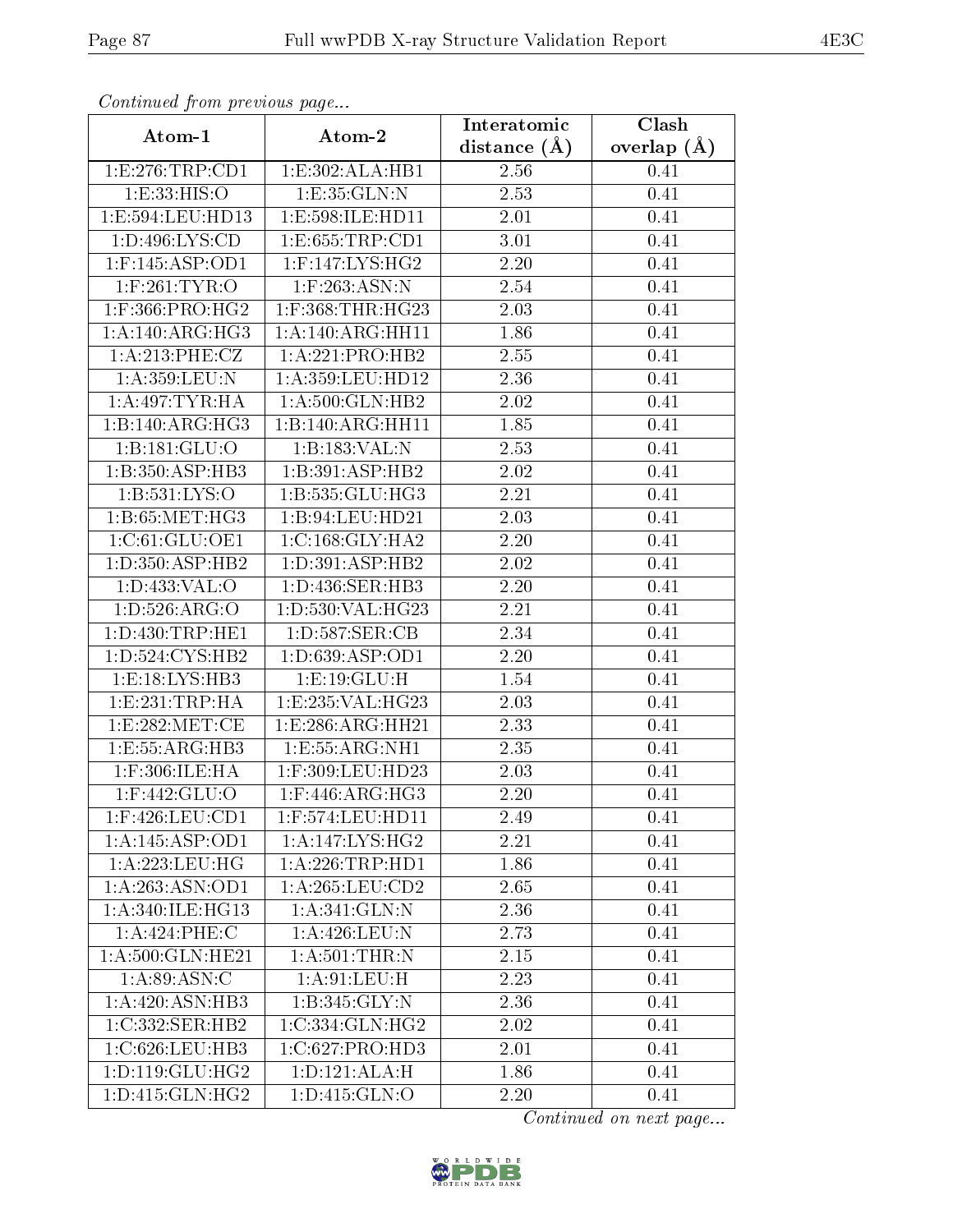| Continuatu jibin previous puge |                                   | Interatomic      | Clash           |  |
|--------------------------------|-----------------------------------|------------------|-----------------|--|
| Atom-1                         | Atom-2                            | distance $(\AA)$ | overlap $(\AA)$ |  |
| 1: D: 475: MET: HE3            | $1: D: 637: \overline{A}$ SN:HD21 | 1.85             | 0.41            |  |
| 1: D:624: GLU: HG3             | 1:D:625:LEU:HG                    | 2.02             | 0.41            |  |
| 1: E: 190: ALA: HB2            | 1:E:206:TRP:HB3                   | $2.03\,$         | 0.41            |  |
| 1:E:193:LEU:O                  | 1:E:195:GLU:N                     | 2.52             | 0.41            |  |
| 1: E: 19: GLU: C               | 1: E: 20: ARG: HD3                | 2.39             | 0.41            |  |
| 1: E: 231: TRP: HA             | 1:E:235:VAL:CG2                   | 2.51             | 0.41            |  |
| 1:E:332:SER:HA                 | 1:E:366:PRO:HB3                   | 2.01             | 0.41            |  |
| 1: E:426: LEU: HD22            | 1: E: 586: ASP: O                 | 2.20             | 0.41            |  |
| 1:E:482:LYS:O                  | 1:E:485:PHE:HD2                   | 2.03             | 0.41            |  |
| 1:E:572:ARG:O                  | 1: E: 576: GLU: HB2               | 2.21             | 0.41            |  |
| $1:$ F:294:TYR:CD1             | 1:F:294:TYR:N                     | 2.88             | 0.41            |  |
| 1:F:367:ALA:O                  | $1:$ F:369:GLN:N                  | 2.53             | 0.41            |  |
| 1: A:276:TRP:CD1               | 1:A:302:ALA:HB1                   | 2.56             | 0.41            |  |
| 1:A:357:ALA:HB3                | 1: A:359: LEU: HD11               | 2.01             | 0.41            |  |
| 1:B:249:LEU:HD23               | 1:B:418:LYS:NZ                    | 2.34             | 0.41            |  |
| 1:B:412:CYS:SG                 | 1:B:413:ILE:N                     | 2.94             | 0.41            |  |
| 1:B:623:LEU:HD23               | 1:B:623:LEU:O                     | 2.21             | 0.41            |  |
| 1: B:649: LYS: C               | 1: B:651: GLN:H                   | 2.22             | 0.41            |  |
| 1:B:79:VAL:HB                  | 1:B:84:GLN:HG3                    | 2.02             | 0.41            |  |
| 1:C:447:LEU:HD12               | 1:C:447:LEU:H                     | 1.86             | 0.41            |  |
| 1:C:569:GLU:HA                 | 1:C:569:GLU:OE1                   | 2.21             | 0.41            |  |
| 1: D: 51: SER: O               | 1: D: 55: ARG: HG3                | 2.20             | 0.41            |  |
| 1: D:641: LYS:O                | 1: D:645: ARG: HB2                | 2.21             | 0.41            |  |
| 1:E:130:ALA:C                  | 1:E:134:ARG:HD3                   | 2.41             | 0.41            |  |
| 1:E:350:ASP:OD2                | 1: E: 350: ASP:N                  | 2.50             | 0.41            |  |
| 1:E:403:PRO:O                  | 1:E:404:ARG:HB3                   | 2.20             | 0.41            |  |
| 1:E:65:MET:HG3                 | 1:E:94:LEU:HD21                   | 2.03             | 0.41            |  |
| $1:$ F:452:ARG:O               | $1:$ F:456:MET:HB2                | 2.21             | 0.41            |  |
| $1:$ F:583:THR:HB              | $1:$ F:584: $GLU$ :H              | 1.63             | 0.41            |  |
| 1:F:623:LEU:O                  | 1:F:623:LEU:HD23                  | 2.21             | 0.41            |  |
| 1:F:647:GLN:OE1                | 1:F:647:GLN:HA                    | 2.20             | 0.41            |  |
| 1: A:171: LYS: HG2             | $1:A:171:L\overline{YS:O}$        | 2.19             | 0.41            |  |
| 1:A:18:LYS:HB2                 | $1:A:31:ARG:H\overline{B3}$       | 2.02             | 0.41            |  |
| 1:B:190:ALA:HA                 | 1:B:191:PRO:HD3                   | 1.96             | 0.41            |  |
| 1:B:431:GLY:O                  | 1:B:433:VAL:N                     | 2.52             | 0.41            |  |
| 1:B:626:LEU:HD23               | 1:B:626:LEU:C                     | 2.41             | 0.41            |  |
| 1:C:112:GLU:OE2                | 1:C:112:GLU:N                     | 2.54             | 0.41            |  |
| 1:C:191:PRO:O                  | 1:C:194:LEU:HB2                   | 2.21             | 0.41            |  |
| 1:C:231:TRP:C                  | 1:C:233:SER:N                     | 2.74             | 0.41            |  |
| 1:C:310:LYS:HB2                | 1: C:310: LYS: NZ                 | 2.33             | 0.41            |  |
| 1:C:344:THR:HG23               | 1: D: 418: LYS: HB2               | 2.02             | 0.41            |  |

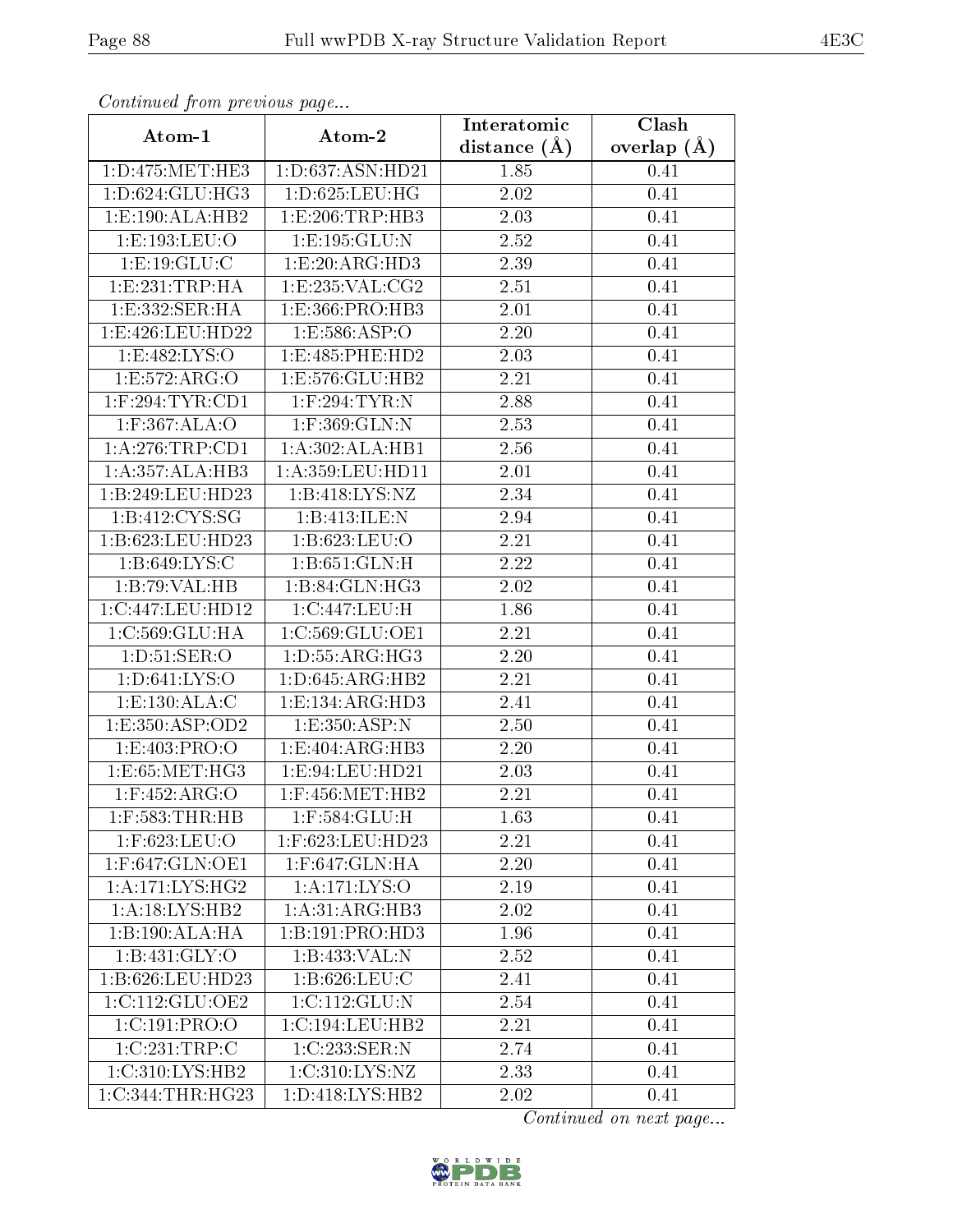| Continuatu from previous page  |                             | Interatomic       | Clash         |  |
|--------------------------------|-----------------------------|-------------------|---------------|--|
| Atom-1                         | Atom-2                      | distance $(A)$    | overlap $(A)$ |  |
| 1:C:462:ASN:C                  | 1:C:464:CYS:N               | 2.73              | 0.41          |  |
| 1:C:506:THR:HG22               | 1:C:507:SER:N               | 2.29              | 0.41          |  |
| 1:C:68:LEU:HD13                | 1:C:139:ASN:OD1             | 2.21              | 0.41          |  |
| 1: D: 19: GLU: N               | 1: D: 19: GLU: CD           | 2.73              | 0.41          |  |
| 1:D:190:ALA:HB2                | 1:D:206:TRP:HB3             | $\overline{2.03}$ | 0.41          |  |
| 1: D:34: ASN:O                 | 1: D: 35: GLN: C            | 2.59              | 0.41          |  |
| 1: D:410: VAL: HA              | 1: D: 413: ILE: CG2         | 2.44              | 0.41          |  |
| 1: D: 443: ASP: HA             | 1: D: 446: ARG: HG3         | 2.03              | 0.41          |  |
| 1: D: 463: SER: HA             | 1: D: 467: LYS: CB          | 2.51              | 0.41          |  |
| 1:E:104:LEU:HD23               | 1:E:148:PRO:HB3             | 2.02              | 0.41          |  |
| 1:E:303:LEU:HD11               | 1:E:307:LEU:HD23            | 2.03              | 0.41          |  |
| 1:E:544:ILE:HG13               | 1:E:545:VAL:N               | 2.36              | 0.41          |  |
| 1:E:64:ILE:O                   | 1:E:67:ARG:HG3              | 2.20              | 0.41          |  |
| 1: E: 79: VAL: HG21            | 1: E:84: GLN:CD             | 2.41              | 0.41          |  |
| 1:F:224:PRO:HG2                | 1:F:225:ASN:H               | 1.86              | 0.41          |  |
| 1:F:392:ASN:ND2                | $1:$ F:393:SER:H            | 2.19              | 0.41          |  |
| $1:$ F:430:TRP:O               | 1:F:433:VAL:HB              | 2.21              | 0.41          |  |
| 1: A:310: LYS:H                | 1:A:310:LYS:HZ2             | 1.68              | 0.41          |  |
| 1: A:51: SER:O                 | 1:A:55:ARG:HG3              | 2.21              | 0.41          |  |
| 1:A:421:LEU:HD22               | 1: A: 585: GLY:O            | 2.20              | 0.41          |  |
| 1: B:65: MET:CE                | 1: B: 167: LEU: HB2         | 2.51              | 0.41          |  |
| 1:B:449:GLN:HE22               | 1:B:452:ARG:HD2             | 1.86              | 0.41          |  |
| 1:B:517:MET:HB3                | 1:B:650:ARG:NH2             | 2.36              | 0.41          |  |
| 1:B:55:ARG:NH1                 | 1:B:91:LEU:HD21             | 2.36              | 0.41          |  |
| 1:B:74:VAL:HG13                | 1: B:97: GLU:CG             | 2.51              | 0.41          |  |
| 1:C:72:ASN:CA                  | 1:C:163:LYS:HA              | 2.51              | 0.41          |  |
| 1:C:320:GLY:HA3                | 1: D: 417: PRO: CA          | 2.41              | 0.41          |  |
| 1:C:528:ASN:O                  | 1:C:532:LEU:HD23            | 2.20              | 0.41          |  |
| 1:C:80:PRO:O                   | 1:C:84:GLN:HG2              | 2.21              | 0.41          |  |
| 1:E:22:GLY:H                   | 1:E:165:ILE:HG21            | 1.86              | 0.41          |  |
| 1:E:452:ARG:C                  | 1:E:452:ARG:HD3             | 2.41              | 0.41          |  |
| 1:E:430:TRP:O                  | 1: E: 571: TYR: CE2         | 2.74              | 0.41          |  |
| 1:E:624:GLU:HG3                | 1:E:625:LEU:HG              | 2.02              | 0.41          |  |
| $1:$ F:119:GLU:HG2             | $1:$ F:121:ALA:H            | 1.86              | 0.41          |  |
| $1:$ F:394:LYS:HG3             | 1:F:401:ILE:HG22            | 2.02              | 0.41          |  |
| $1:$ F:547:LEU:HB2             | 1:F:548:GLN:OE1             | 2.21              | 0.41          |  |
| 1: A: 107: TYR: CD2            | 1:A:153:LEU:HD22            | 2.56              | 0.41          |  |
| 1:A:167:LEU:C                  | 1: A: 169: TYR:H            | 2.23              | 0.41          |  |
| 1: A: 19: GLU: C               | 1: A:20: ARG:HD3            | 2.42              | 0.41          |  |
| 1: A:451: GLN: HA              | $1:A:454:ALA:\overline{CB}$ | 2.48              | 0.41          |  |
| $1: A: 55: \overline{ARG:HB3}$ | 1:A:55:ARG:NH1              | 2.36              | 0.41          |  |

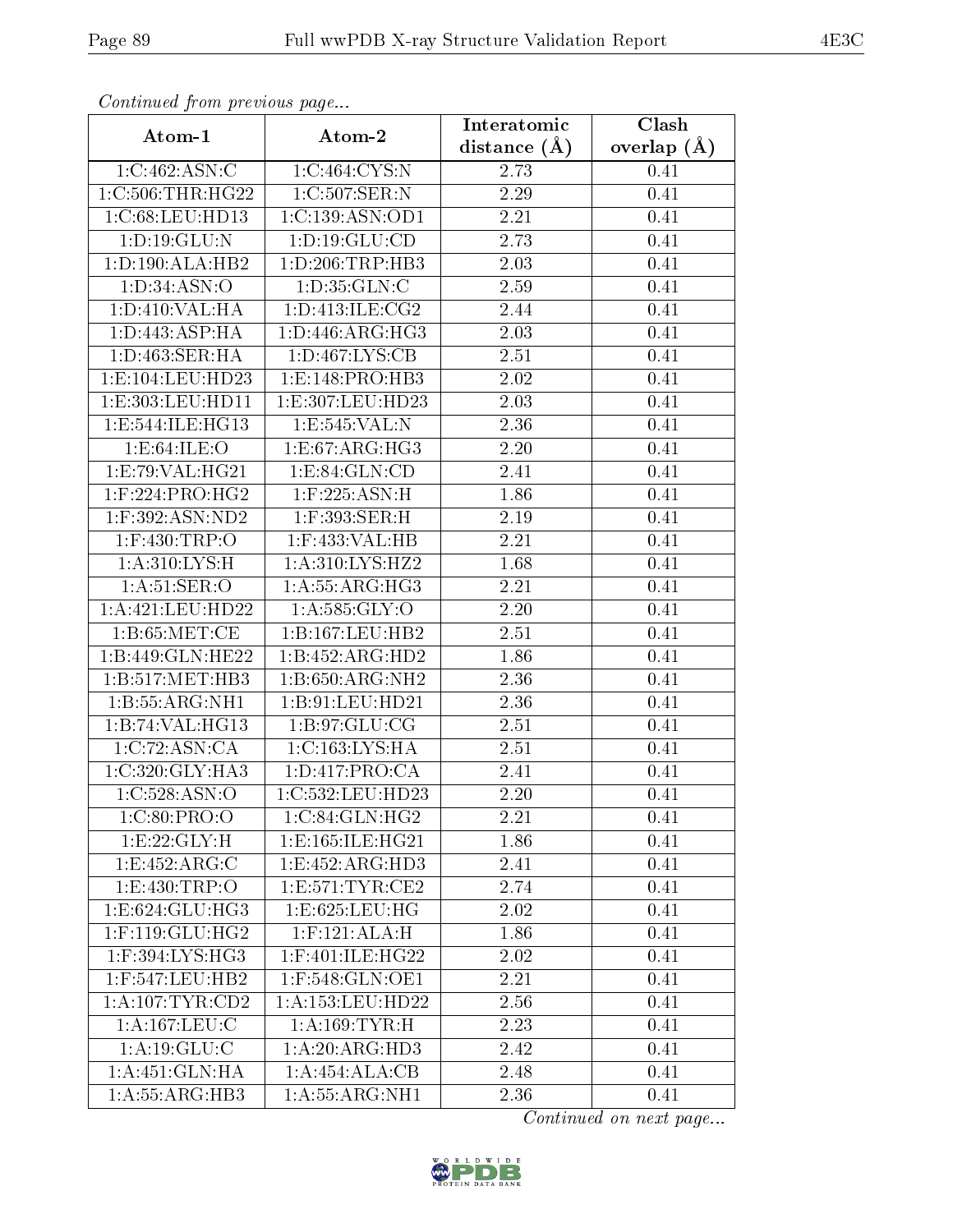| Communa from previous page |                              | Interatomic       | Clash           |  |
|----------------------------|------------------------------|-------------------|-----------------|--|
| Atom-1                     | Atom-2                       | distance $(A)$    | overlap $(\AA)$ |  |
| 1: A: 111: PHE: CD1        | 1: A:575: ARG:HD2            | 2.56              | 0.41            |  |
| 1:A:631:GLU:HG3            | 1:A:632:VAL:H                | 1.86              | 0.41            |  |
| 1: A:649: LYS:C            | $1: A:651: GLN:\overline{H}$ | 2.24              | 0.41            |  |
| 1: A:64:ILE:O              | 1: A:67: ARG: HG3            | 2.21              | 0.41            |  |
| 1:B:104:LEU:O              | 1:B:107:TYR:HB2              | 2.21              | 0.41            |  |
| 1:B:239:SER:HB2            | 1:B:242:ASP:CB               | 2.51              | 0.41            |  |
| 1:B:303:LEU:HD11           | 1:B:307:LEU:HD23             | 2.03              | 0.41            |  |
| 1:B:346:ILE:HD13           | 1:B:388:PHE:HZ               | 1.86              | 0.41            |  |
| 1:B:359:LEU:HD12           | 1:B:359:LEU:N                | 2.36              | 0.41            |  |
| 1:B:319:THR:O              | 1:B:405:PRO:HD3              | 2.21              | 0.41            |  |
| 1:B:249:LEU:HG             | 1:B:414:LEU:HG               | 2.03              | 0.41            |  |
| 1:B:617:VAL:O              | 1:B:621:LYS:HB2              | 2.21              | 0.41            |  |
| 1:B:631:GLU:HG3            | 1:B:632:VAL:H                | 1.85              | 0.41            |  |
| 1:B:64:ILE:O               | 1:B:67:ARG:HG3               | 2.21              | 0.41            |  |
| 1:C:316:ASN:HA             | 1:C:388:PHE:CD1              | 2.56              | 0.41            |  |
| 1:C:33:HIS:O               | 1:C:35:GLN:N                 | 2.54              | 0.41            |  |
| 1:C:55:ARG:NH1             | 1:C:55:ARG:HB3               | 2.36              | 0.41            |  |
| 1:C:496:LYS:CE             | 1:C:654:LEU:HDI1             | 2.50              | 0.41            |  |
| 1:D:165:ILE:O              | 1: D: 166: ASP: C            | 2.59              | 0.41            |  |
| 1: D: 475: MET: SD         | 1:D:479:LEU:HD23             | 2.61              | 0.41            |  |
| 1:D:500:GLN:HB3            | 1:D:505:ILE:CG1              | $\overline{2.46}$ | 0.41            |  |
| 1: D: 21: LEU: HD13        | 1: D:98: TYR: CD1            | $2.55\,$          | 0.41            |  |
| 1:E:171:LYS:HZ1            | 1: E: 173: LEU: HD23         | 1.85              | 0.41            |  |
| 1: E: 367: ALA: O          | 1: E: 368: THR: C            | 2.59              | 0.41            |  |
| 1:E:346:ILE:HD13           | 1:E:388:PHE:HZ               | 1.86              | 0.41            |  |
| 1:E:421:LEU:O              | 1:E:422:ALA:O                | 2.38              | 0.41            |  |
| 1:E:549:ARG:HB2            | 1:E:550:SER:H                | 1.62              | 0.41            |  |
| $1:$ F:239:SER:HA          | $1:$ F:242:ASP:OD1           | 2.21              | 0.41            |  |
| 1:F:426:LEU:HD11           | $1:$ F:574:LEU:CD1           | 2.50              | 0.41            |  |
| 1:F:490:ILE:HD12           | 1:F:490:ILE:N                | 2.36              | 0.41            |  |
| 1:F:500:GLN:HE21           | $1:$ F:500: $GLN$ :C         | 2.24              | 0.41            |  |
| $1:$ F:451:GLN:HG3         | 1:F:612:LEU:HD23             | 2.03              | 0.41            |  |
| 1: A:294:TYR:O             | 1: A:301: LYS:CD             | 2.64              | 0.40            |  |
| 1:A:452:ARG:HD3            | 1:A:452:ARG:C                | 2.41              | 0.40            |  |
| 1:A:74:VAL:HG13            | 1: A:97: GLU:CG              | 2.51              | 0.40            |  |
| 1:B:105:ARG:HD2            | 1:B:148:PRO:HB2              | 2.03              | 0.40            |  |
| 1:B:294:TYR:CD2            | 1:B:295:GLY:N                | 2.90              | 0.40            |  |
| 1: B:408: GLU: CG          | 1:B:409:SER:N                | 2.84              | 0.40            |  |
| 1:B:432:GLN:HG2            | 1:B:432:GLN:H                | 1.65              | 0.40            |  |
| 1:C:165:ILE:O              | 1:C:166:ASP:C                | 2.59              | 0.40            |  |
| 1:C:247:GLU:HG2            | 1:C:247:GLU:O                | 2.21              | 0.40            |  |

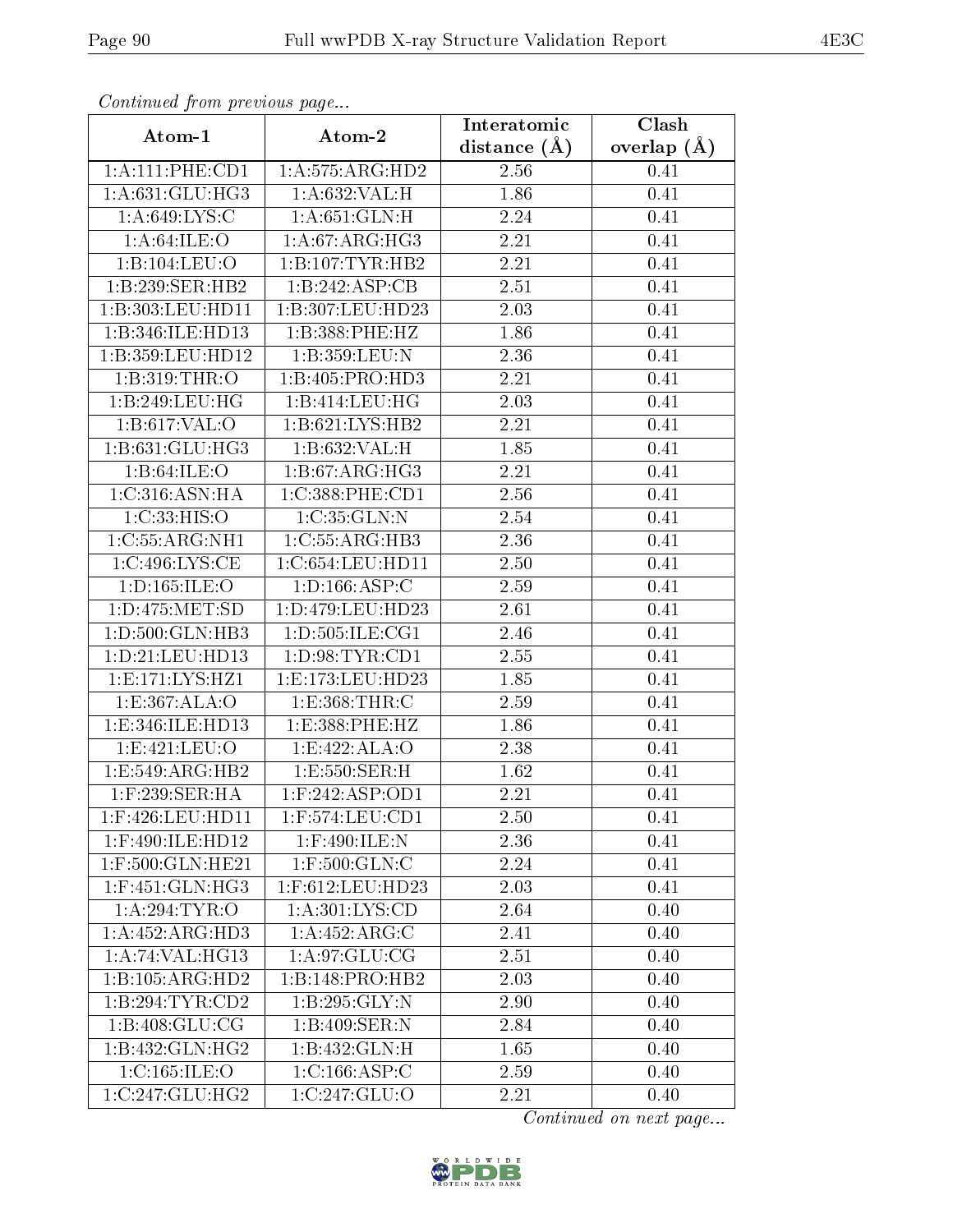| Continuati pont previous page |                                  | Interatomic | Clash           |  |
|-------------------------------|----------------------------------|-------------|-----------------|--|
| Atom-1                        | Atom-2                           |             | overlap $(\AA)$ |  |
| 1:C:583:THR:O                 | 1:C:584:GLU:C                    | 2.59        | 0.40            |  |
| 1:D:350:ASP:N                 | 1: D: 350: ASP: OD2              | 2.51        | 0.40            |  |
| 1:D:594:LEU:O                 | $1: D: 594:$ LEU:HD $13$         | 2.21        | 0.40            |  |
| 1: D: 85: ASN: C              | 1: D:87: ALA:H                   | 2.24        | 0.40            |  |
| 1: E: 190: ALA: HA            | 1:E:206:TRP:CD1                  | 2.56        | 0.40            |  |
| 1:E:362:ILE:N                 | 1: E: 362: ILE: CD1              | 2.76        | 0.40            |  |
| 1:E:472:MET:O                 | 1:E:475:MET:HG3                  | 2.20        | 0.40            |  |
| $1:$ F:419:ARG:HE             | $1:$ F:591:VAL:HG21              | 1.86        | 0.40            |  |
| $1:$ F:463:SER:HA             | $1:$ F:467:LYS:CB                | 2.51        | 0.40            |  |
| $1:$ F:433:VAL:CG1            | $1:$ F:594:LEU:HB2               | 2.51        | 0.40            |  |
| 1:F:594:LEU:C                 | 1:F:594:LEU:HD13                 | 2.42        | 0.40            |  |
| 1:A:110:GLN:HB2               | 1: A:113: ASN: HB2               | 2.03        | 0.40            |  |
| 1:A:259:LEU:N                 | 1:A:259:LEU:CD1                  | 2.83        | 0.40            |  |
| 1:A:419:ARG:NH1               | 1:A:419:ARG:C                    | 2.75        | 0.40            |  |
| $1:A:479:LEU:H\overline{D12}$ | 1:A:640:GLU:HB3                  | 2.03        | 0.40            |  |
| 1:A:84:GLN:OE1                | 1: A:84: GLN:O                   | 2.39        | 0.40            |  |
| 1: A:74: VAL:HG13             | 1:A:97:GLU:HG2                   | 2.03        | 0.40            |  |
| 1:B:368:THR:C                 | 1:B:370:CYS:H                    | 2.24        | 0.40            |  |
| 1:B:430:TRP:O                 | 1:B:433:VAL:HB                   | 2.22        | 0.40            |  |
| 1: B:487: LYS: HE2            | 1:B:487:LYS:HB3                  | 1.86        | 0.40            |  |
| 1:C:392:ASN:C                 | 1:C:393:SER:OG                   | 2.60        | 0.40            |  |
| 1:C:457:ASN:ND2               | 1: C:619: LYS: NZ                | 2.63        | 0.40            |  |
| 1:C:649:LYS:C                 | 1:C:651:GLN:H                    | 2.24        | 0.40            |  |
| 1: C:65: MET:CE               | 1:C:167:LEU:HB2                  | 2.50        | 0.40            |  |
| 1: D:241: VAL:O               | 1:D:241:VAL:HG12                 | 2.20        | 0.40            |  |
| 1: D: 462: ASN: C             | 1: D: 464: CYS:N                 | 2.75        | 0.40            |  |
| 1:E:315:LEU:HD12              | 1: E: 321: THR: HA               | 2.02        | 0.40            |  |
| 1: E: 416: GLU: O             | 1: E:418: LYS: N                 | 2.54        | 0.40            |  |
| 1:E:577:LYS:HA                | 1:E:578:PRO:HD3                  | 1.91        | 0.40            |  |
| 1:E:636:MET:C                 | 1:E:638:GLU:N                    | 2.73        | 0.40            |  |
| $1:$ F:403:PRO:C              | $1:$ F:404:ARG: $\overline{HG3}$ | 2.42        | 0.40            |  |
| 1:F:433:VAL:O                 | 1:F:437:ILE:HG13                 | 2.21        | 0.40            |  |
| $1:$ F:89:ASN:O               | $1:$ F:91:LEU:N                  | 2.55        | 0.40            |  |
| 1:A:231:TRP:CD1               | 1: A: 231: TRP: C                | 2.93        | 0.40            |  |
| 1:A:331:GLU:HB2               | 1:A:367:ALA:HB2                  | 2.03        | 0.40            |  |
| 1: A:320: GLY: HA2            | 1:A:405:PRO:CD                   | 2.51        | 0.40            |  |
| 1: A:526: ARG: HH11           | 1: A:526: ARG: HG3               | 1.85        | 0.40            |  |
| 1:B:496:LYS:HZ2               | 1:C:658:LEU:HD23                 | 1.86        | 0.40            |  |
| 1:B:647:GLN:HA                | 1:B:647:GLN:OE1                  | 2.20        | 0.40            |  |
| 1:C:151:ILE:HD12              | 1:C:211:LEU:HD11                 | 2.04        | 0.40            |  |
| 1:C:276:TRP:CD1               | 1:C:302:ALA:HB1                  | 2.56        | 0.40            |  |

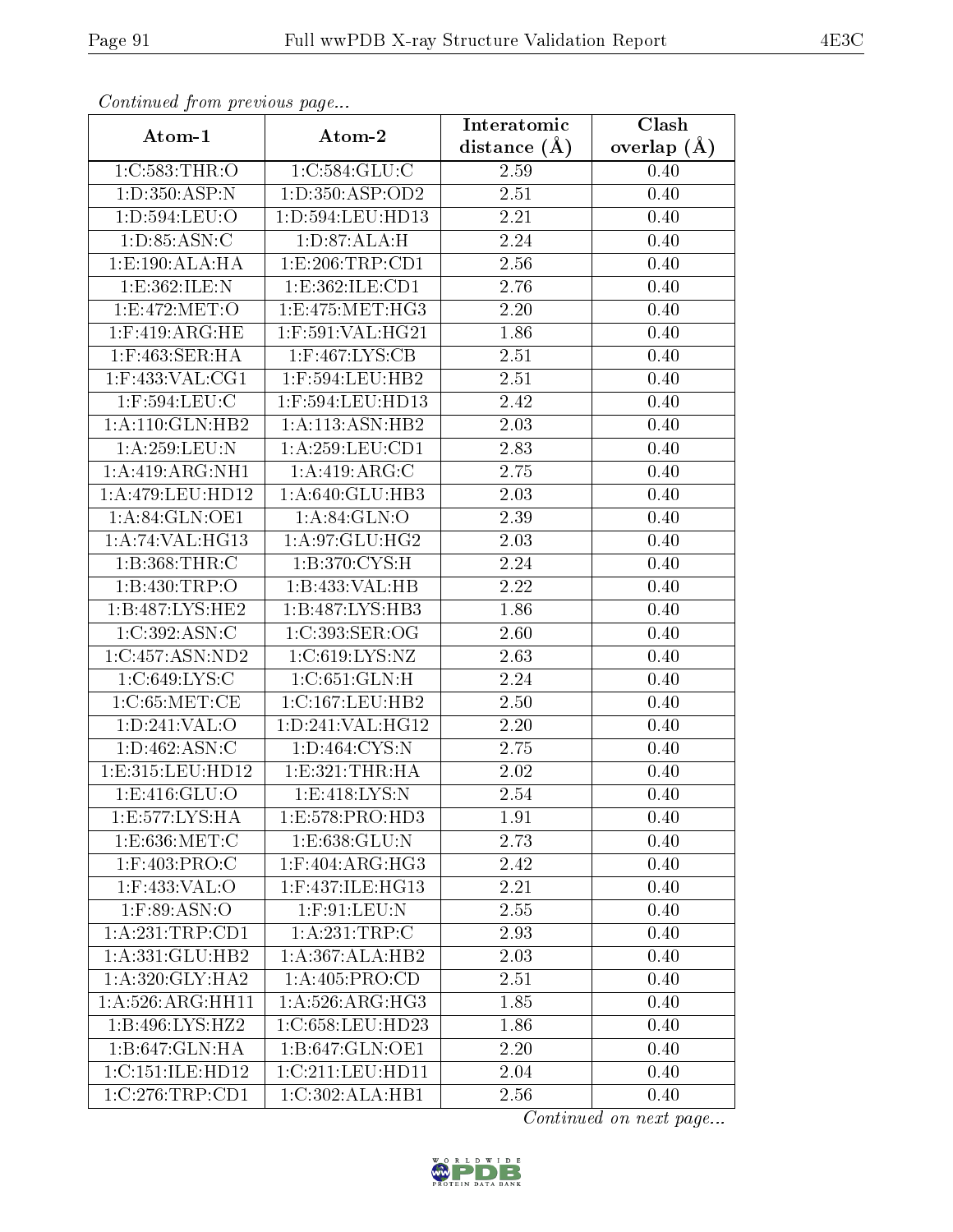| Continued from previous page |                              | Interatomic       | Clash         |  |
|------------------------------|------------------------------|-------------------|---------------|--|
| Atom-1                       | Atom-2                       | distance $(A)$    | overlap $(A)$ |  |
| 1:C:606:ARG:HH21             | 1:C:606:ARG:HG3              | 1.85              | 0.40          |  |
| 1:C:626:LEU:HD23             | 1:C:626:LEU:C                | 2.42              | 0.40          |  |
| 1: D: 240: GLU: HG3          | 1: D: 241: VAL: CG2          | 2.38              | 0.40          |  |
| 1: D:299: CYS:O              | 1:D:300:PHE:C                | 2.59              | 0.40          |  |
| 1:D:497:TYR:CE1              | 1:D:505:ILE:HD13             | 2.56              | 0.40          |  |
| 1:D:637:ASN:HA               | 1: D:641: LYS: HB2           | 2.04              | 0.40          |  |
| 1: D:40: GLN:O               | 1: D: 98: TYR: HB3           | 2.21              | 0.40          |  |
| 1:E:241:VAL:H                | 1:E:286:ARG:NH2              | $\overline{2}.19$ | 0.40          |  |
| 1: E: 321: THR: HG21         | 1: E: 447: LEU: CD1          | 2.42              | 0.40          |  |
| 1: E: 652: LYS: HD2          | 1: E: 652: LYS: C            | 2.42              | 0.40          |  |
| 1:E:71:PRO:C                 | 1:E:73:VAL:H                 | 2.24              | 0.40          |  |
| $1:$ F:143: HIS: O           | $1:$ F:145:ASP:N             | 2.51              | 0.40          |  |
| $1:$ $F:252:THR:$ $O$        | $1:$ F:254:LYS:HG3           | 2.21              | 0.40          |  |
| $1:$ F:350:ASP:HB3           | $1:$ F:391:ASP:HB2           | 2.03              | 0.40          |  |
| 1:F:646:LEU:O                | 1:F:646:LEU:HD12             | 2.20              | 0.40          |  |
| 1:A:213:PHE:CG               | 1:A:221:PRO:HD2              | 2.56              | 0.40          |  |
| 1: A:259:LEU:HB2             | 1:A:260:PRO:HD2              | 2.01              | 0.40          |  |
| 1: A:261:TYR:N               | 1:A:262:PRO:CD               | 2.84              | 0.40          |  |
| 1:A:284:HIS:CB               | 1:A:285:PRO:CD               | 2.98              | 0.40          |  |
| 1:A:418:LYS:HB3              | 1: B: 344: THR: OG1          | 2.21              | 0.40          |  |
| 1:B:412:CYS:O                | 1:B:415:GLN:HB3              | 2.22              | 0.40          |  |
| 1:C:580:ASP:OD1              | 1:C:581:GLN:HG3              | 2.22              | 0.40          |  |
| 1:C:604:LYS:O                | 1:C:608:ILE:HG12             | 2.20              | 0.40          |  |
| 1:C:65:MET:HG3               | 1:C:94:LEU:HD21              | $\overline{2}.03$ | 0.40          |  |
| 1:C:40:GLN:O                 | 1:C:98:TYR:HB3               | 2.22              | 0.40          |  |
| 1:D:350:ASP:HB3              | 1: D:391: ASP:HB2            | $2.04\,$          | 0.40          |  |
| 1: D: 547: LEU: HB2          | 1:D:548:GLN:OE1              | 2.22              | 0.40          |  |
| 1: E: 442: GLU: O            | 1: E:446: ARG: HG3           | $\overline{2}.22$ | 0.40          |  |
| 1:E:460:ARG:NH1              | 1:E:460:ARG:HG2              | 2.37              | 0.40          |  |
| $1:$ F:104:LEU:HD23          | $1:$ F:148:PRO:CB            | 2.43              | 0.40          |  |
| $1:$ F:422:ALA:O             | $1:$ F:585: $GLY:CA$         | 2.68              | 0.40          |  |
| 1:A:139:ASN:O                | 1:A:140:ARG:HB2              | 2.21              | 0.40          |  |
| 1: A:33:HIS:O                | 1: A:35: GLN:N               | 2.55              | 0.40          |  |
| 1:B:237:GLN:O                | 1:B:238:LYS:C                | 2.60              | 0.40          |  |
| 1:B:452:ARG:O                | 1:B:456:MET:HB2              | 2.21              | 0.40          |  |
| 1:C:250:ASN:ND2              | 1:C:250:ASN:N                | 2.70              | 0.40          |  |
| 1:C:296:PRO:HG2              | 1:C:297:ASN:HD22             | 1.86              | 0.40          |  |
| 1:B:481:ALA:HB1              | 1:C:478:GLN:HG3              | 1.99              | 0.40          |  |
| 1:B:481:ALA:HB3              | $1:C:478:GLN:H\overline{G3}$ | 1.99              | 0.40          |  |
| 1:C:662:CYS:O                | 1:C:665:VAL:HG13             | 2.21              | 0.40          |  |
| 1:C:72:ASN:C                 | 1: C: 163: LYS: HA           | 2.40              | 0.40          |  |

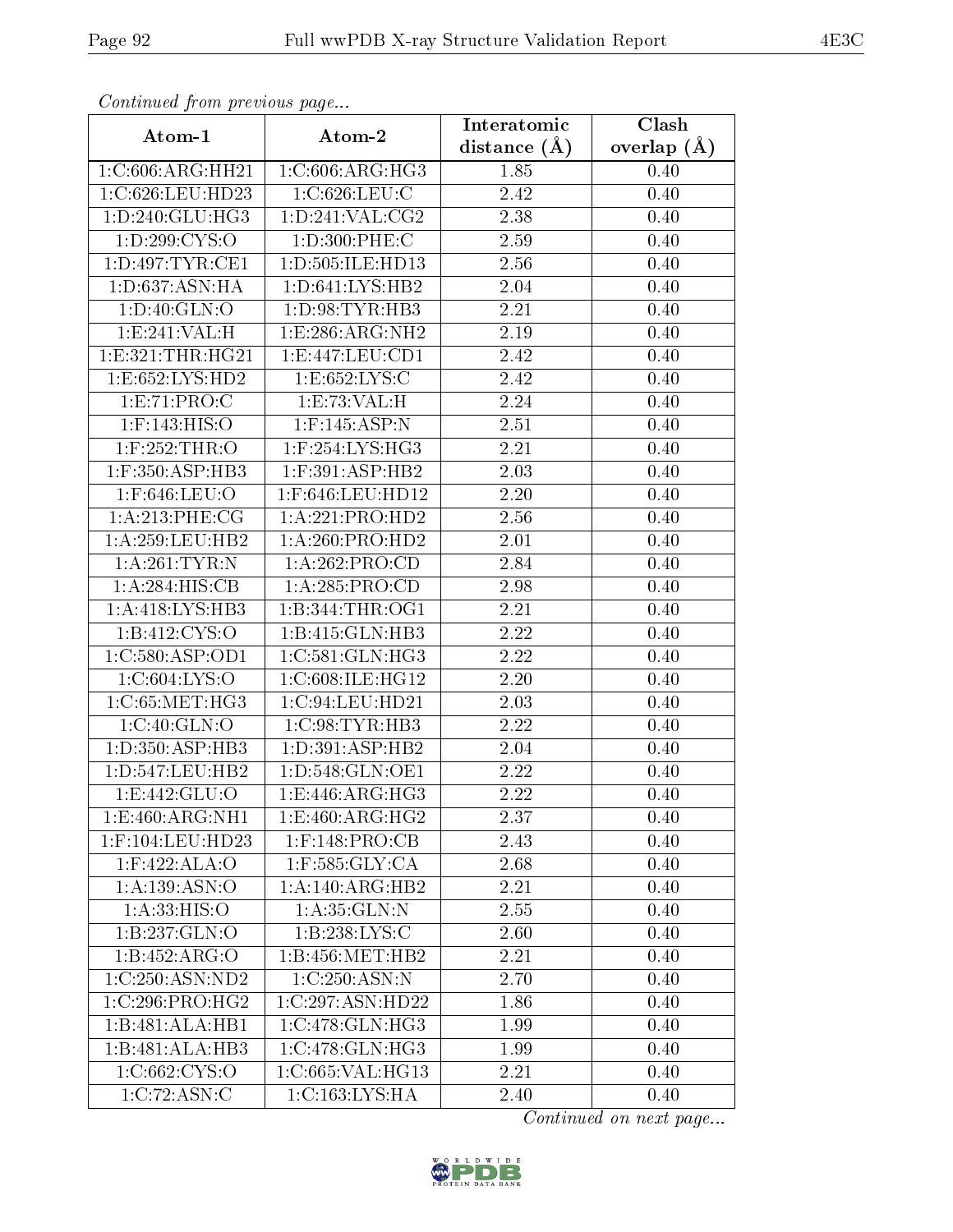| Atom-1              | Atom-2               | Interatomic<br>distance $(A)$ | Clash<br>overlap $(A)$ |
|---------------------|----------------------|-------------------------------|------------------------|
| 1: D: 357: ALA: HB3 | 1: D: 359: LEU: HD11 | 2.03                          | 0.40                   |
| 1:D:447:LEU:HD12    | 1: D: 447: LEU: H    | 1.87                          | 0.40                   |
| 1: D: 548: GLN: OE1 | 1: D:548: GLN:N      | 2.55                          | 0.40                   |
| 1: D:626: LEU:HB3   | 1: D:627: PRO:HD3    | 2.01                          | 0.40                   |
| 1:E:412:CYS:O       | 1: E: 415: GLN: HB3  | 2.21                          | 0.40                   |
| 1: E: 510: LEU: HB3 | 1: E: 653: GLU: OE2  | 2.21                          | 0.40                   |
| 1: E:642: THR:O     | 1: E: 646: LEU: HD23 | 2.22                          | 0.40                   |
| $1:$ F:227:GLN:H    | $1:$ F:228:PRO:CD    | 2.35                          | 0.40                   |
| $1:$ F:415:GLN:O    | $1:$ F:415:GLN:HG2   | 2.22                          | 0.40                   |
| $1:$ F:604:LYS:O    | 1:F:608:ILE:HG12     | 2.22                          | 0.40                   |
| $1:$ F:89:ASN:HD22  | $1:$ F:91:LEU:CG     | 2.35                          | 0.40                   |

There are no symmetry-related clashes.

## 5.3 Torsion angles (i)

## 5.3.1 Protein backbone  $(i)$

In the following table, the Percentiles column shows the percent Ramachandran outliers of the chain as a percentile score with respect to all X-ray entries followed by that with respect to entries of similar resolution.

The Analysed column shows the number of residues for which the backbone conformation was analysed, and the total number of residues.

| Mol          | Chain        | Analysed        | Favoured     | Allowed      | Outliers    | Percentiles                       |
|--------------|--------------|-----------------|--------------|--------------|-------------|-----------------------------------|
| $\mathbf{1}$ | A            | $614/669$ (92%) | 427 (70%)    | 112 (18%)    | 75 (12%)    | $\overline{5}$<br>$\overline{0}$  |
|              | B            | $624/669$ (93%) | 411 $(66\%)$ | 133 $(21\%)$ | $80(13\%)$  | 5<br>$\vert 0 \vert$              |
| 1            | $\rm C$      | 614/669 (92%)   | 423 (69%)    | 117 $(19%)$  | 74 (12%)    | 6 <br>$\overline{0}$              |
| $\mathbf{1}$ | D            | $614/669$ (92%) | 421 (69%)    | 119 (19%)    | 74 (12%)    | $6\overline{6}$<br>$\overline{0}$ |
|              | E            | $614/669$ (92%) | 417 (68%)    | 121 (20%)    | 76 (12%)    | $\vert 5 \vert$<br>$\overline{0}$ |
| 1            | $\mathbf{F}$ | $614/669$ (92%) | 421 $(69\%)$ | 120 $(20\%)$ | 73 $(12\%)$ | $6\overline{6}$<br>$\mathbf{0}$   |
| All          | All          | 3694/4014 (92%) | 2520 (68%)   | 722 (20%)    | 452 (12%)   | $\overline{5}$                    |

All (452) Ramachandran outliers are listed below:

| MoL | Chain   Res | Type |
|-----|-------------|------|
|     |             |      |

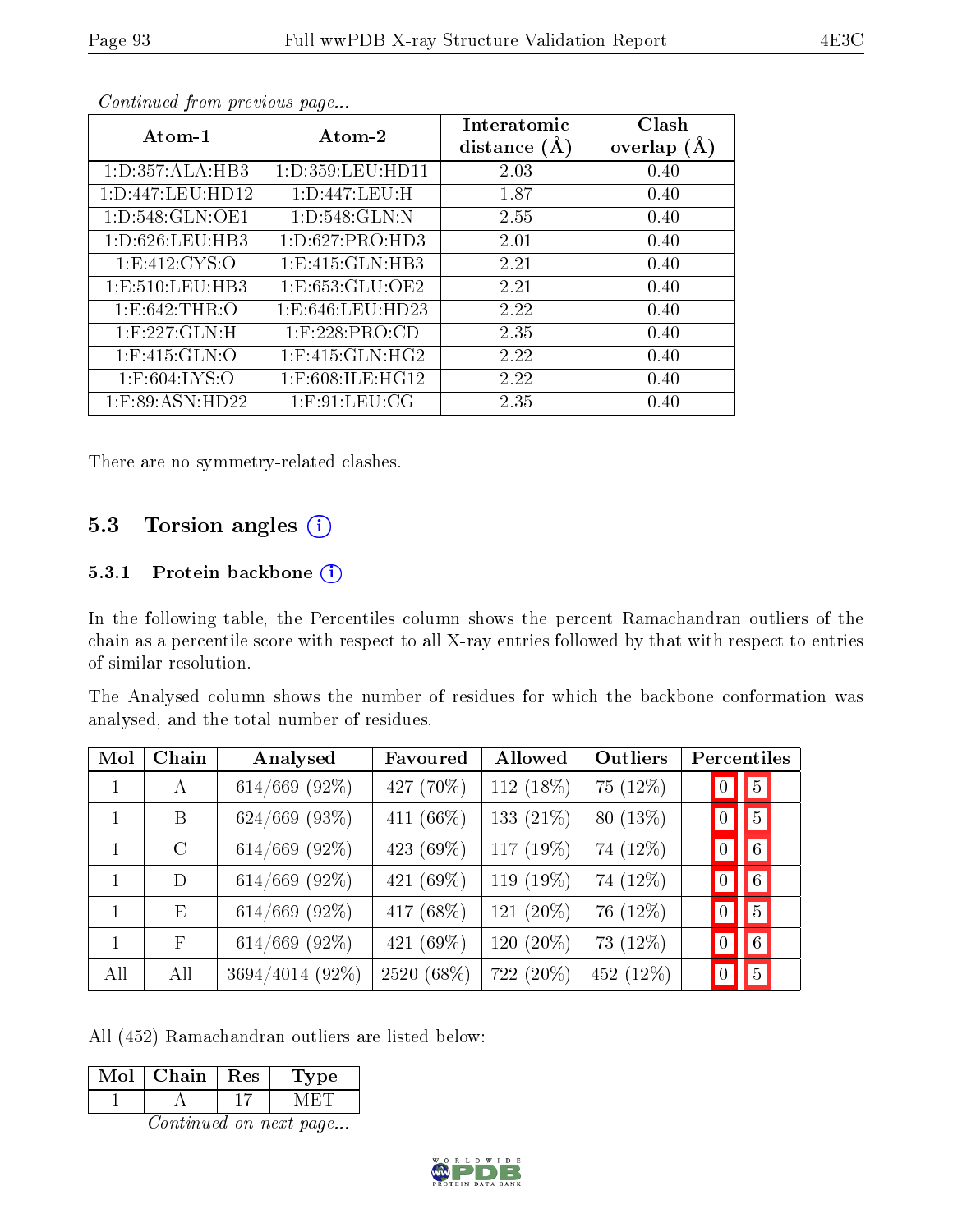| Mol            | $\overline{\text{Chain}}$                                                                                   | Res              | Type                      |
|----------------|-------------------------------------------------------------------------------------------------------------|------------------|---------------------------|
| $\mathbf{1}$   | $\overline{A}$                                                                                              | 35               | <b>GLN</b>                |
| $\mathbf 1$    | $\overline{A}$                                                                                              | 92               | $\overline{\mathrm{PRO}}$ |
| $\mathbf{1}$   |                                                                                                             | 166              | $\overline{\text{ASP}}$   |
| $\overline{1}$ |                                                                                                             | 182              | $\overline{\text{PHE}}$   |
| $\overline{1}$ | $\frac{\overline{A}}{\overline{A}}$ $\frac{\overline{A}}{\overline{A}}$                                     | 183              | <b>VAL</b>                |
| $\mathbf{1}$   |                                                                                                             | $\overline{2}21$ | $\overline{\text{PRO}}$   |
| $\mathbf{1}$   |                                                                                                             | 250              | $\overline{\mathrm{ASN}}$ |
| $\mathbf{1}$   |                                                                                                             | 299              | $\overline{\text{CYS}}$   |
| $\mathbf{1}$   |                                                                                                             | 300              | $\overline{\text{PHE}}$   |
| $\overline{1}$ |                                                                                                             | 302              | $\overline{ALA}$          |
| $\mathbf{1}$   |                                                                                                             | 319              | $T\bar{H}R$               |
| $\mathbf{1}$   | $\frac{\overline{A}}{\overline{A}}$ $\frac{\overline{A}}{\overline{A}}$ $\frac{\overline{A}}{\overline{A}}$ | $3\sqrt{2}2$     | $\overline{\text{ILE}}$   |
| $\mathbf{1}$   |                                                                                                             | 323              | $\overline{HIS}$          |
| $\overline{1}$ | $\frac{\overline{A}}{\overline{A}}$ $\frac{\overline{A}}{\overline{A}}$                                     | 356              | $\overline{\text{GLU}}$   |
| $\overline{1}$ |                                                                                                             | 370              | $\overline{\text{CYS}}$   |
| $\mathbf{1}$   |                                                                                                             | 392              | $\overline{\mathrm{ASN}}$ |
| $\overline{1}$ | $\frac{\overline{A}}{\overline{A}}$                                                                         | 408              | $\overline{{\rm GLU}}$    |
| $\mathbf{1}$   |                                                                                                             | 580              | <b>ASP</b>                |
| $\overline{1}$ |                                                                                                             | 587              | $\overline{\text{SER}}$   |
| $\overline{1}$ | $\overline{A}$                                                                                              | 641              | $\overline{\text{LYS}}$   |
| $\mathbf{1}$   | $\overline{\mathbf{B}}$                                                                                     | $\overline{35}$  | $\overline{\text{GLN}}$   |
| $\mathbf{1}$   | $\overline{\mathbf{B}}$                                                                                     | 68               | LEU                       |
| $\overline{1}$ | $\overline{\mathrm{B}}$                                                                                     | 84               | $\overline{\text{GLN}}$   |
| $\overline{1}$ | $\overline{\mathbf{B}}$                                                                                     | $\overline{86}$  | $\overline{\text{LEU}}$   |
| $\mathbf{1}$   | $\overline{\mathrm{B}}$                                                                                     | $\overline{104}$ | LEU                       |
| $\mathbf{1}$   | $\overline{\mathrm{B}}$                                                                                     | 166              | <b>ASP</b>                |
| $\mathbf{1}$   | $\overline{\mathrm{B}}$                                                                                     | 186              | LEU                       |
| $\overline{1}$ | $\overline{\mathrm{B}}$                                                                                     | 187              | <b>GLN</b>                |
| $\overline{1}$ | $\overline{\mathrm{B}}$                                                                                     | 188              | <b>TYR</b>                |
| 1              | Β                                                                                                           | 222              | PHE                       |
| $\mathbf{1}$   | Β                                                                                                           | 224              | PRO                       |
| $\mathbf{1}$   | $\overline{\mathrm{B}}$                                                                                     | 283              | <b>TRP</b>                |
| $\mathbf 1$    | Β                                                                                                           | 299              | CYS                       |
| $\mathbf 1$    | $\overline{\mathrm{B}}$                                                                                     | 300              | $\overline{\mathrm{PHE}}$ |
| $\mathbf 1$    | Β                                                                                                           | 302              | $\overline{\rm ALA}$      |
| $\mathbf{1}$   | $\overline{\mathrm{B}}$                                                                                     | 319              | <b>THR</b>                |
| $\mathbf 1$    | $\overline{\mathrm{B}}$                                                                                     | 322              | ILE                       |
| $\overline{1}$ | B                                                                                                           | 323              | $\overline{\text{HIS}}$   |
| $\mathbf 1$    | Β                                                                                                           | 356              | $\overline{{\rm GLU}}$    |
| $\mathbf{1}$   | B                                                                                                           | 392              | ASN                       |
| $\mathbf{1}$   | $\overline{\mathrm{B}}$                                                                                     | 501              | THR                       |
| $\mathbf{1}$   | B                                                                                                           | 505              | ILE                       |

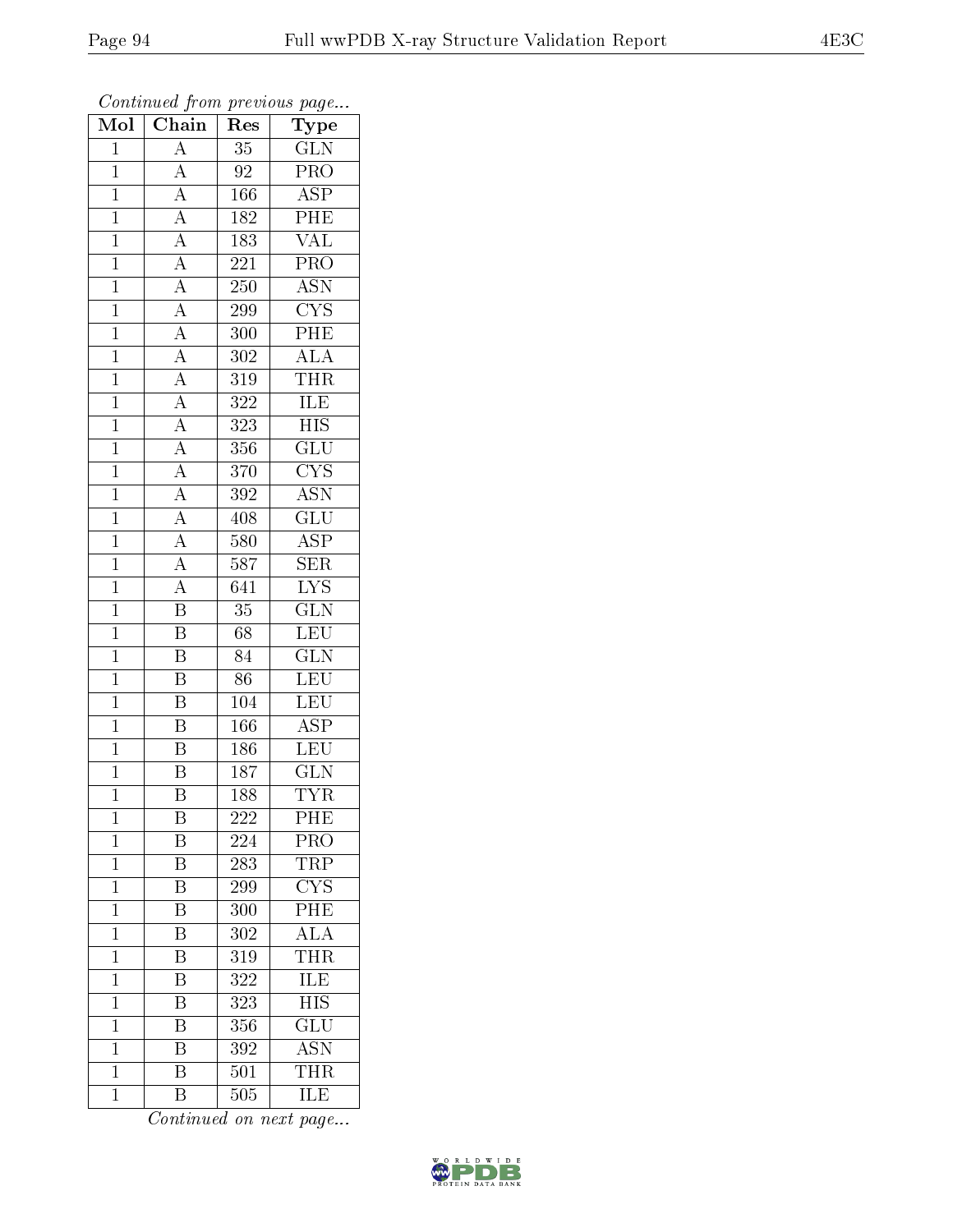| Mol            | $\overline{\text{Chain}}$           | Res              | ${\rm Type}$                                                                                                                                                                            |
|----------------|-------------------------------------|------------------|-----------------------------------------------------------------------------------------------------------------------------------------------------------------------------------------|
| $\mathbf{1}$   | $\overline{\mathbf{B}}$             | 550              | <b>SER</b>                                                                                                                                                                              |
| $\overline{1}$ | $\overline{\mathrm{B}}$             | 587              | SER                                                                                                                                                                                     |
| $\overline{1}$ |                                     | 641              | $\overline{\text{LYS}}$                                                                                                                                                                 |
| $\mathbf{1}$   |                                     | $\overline{35}$  | $\overline{\text{GLN}}$                                                                                                                                                                 |
| $\overline{1}$ |                                     | $\overline{37}$  | <b>THR</b>                                                                                                                                                                              |
| $\mathbf{1}$   |                                     | $\overline{68}$  | LEU                                                                                                                                                                                     |
| $\overline{1}$ |                                     | $8\overline{5}$  | <b>ASN</b>                                                                                                                                                                              |
| $\overline{1}$ |                                     | 166              | $\overline{\text{ASP}}$                                                                                                                                                                 |
| $\mathbf{1}$   |                                     | 177              | $\overline{\mathrm{GLU}}$                                                                                                                                                               |
| $\overline{1}$ |                                     | $\overline{222}$ | PHE                                                                                                                                                                                     |
| $\mathbf{1}$   |                                     | 299              | $\overline{\text{C}^\text{YS}}$                                                                                                                                                         |
| $\overline{1}$ |                                     | $\overline{300}$ |                                                                                                                                                                                         |
| $\overline{1}$ |                                     | 302              |                                                                                                                                                                                         |
| $\mathbf{1}$   |                                     | $\overline{319}$ | $\frac{\overbrace{\text{PHE}}^{\text{1.5}}}{\overbrace{\text{THR}}^{\text{1.6}}}\nonumber\\ \frac{\overbrace{\text{HLE}}^{\text{1.6}}}{\overbrace{\text{ILE}}^{\text{1.6}}}\nonumber\\$ |
| $\overline{1}$ |                                     | $\overline{322}$ |                                                                                                                                                                                         |
| $\mathbf{1}$   |                                     | 323              | <b>HIS</b>                                                                                                                                                                              |
| $\overline{1}$ |                                     | 356              | $\overline{\text{GLU}}$                                                                                                                                                                 |
| $\mathbf{1}$   |                                     | 371              | ILE                                                                                                                                                                                     |
| $\overline{1}$ |                                     | $402\,$          | $\overline{\text{SER}}$                                                                                                                                                                 |
| $\mathbf{1}$   |                                     | 419              | $\overline{\text{ARG}}$                                                                                                                                                                 |
| $\overline{1}$ |                                     | 501              | <b>THR</b>                                                                                                                                                                              |
| $\overline{1}$ |                                     | $\overline{505}$ | ILE                                                                                                                                                                                     |
| $\mathbf{1}$   |                                     | 578              | PRO                                                                                                                                                                                     |
| $\overline{1}$ |                                     | $\overline{583}$ | <b>THR</b>                                                                                                                                                                              |
| $\mathbf{1}$   |                                     | $\overline{587}$ | $\overline{\text{SER}}$                                                                                                                                                                 |
| $\overline{1}$ |                                     | 641              | $\overline{\text{LYS}}$                                                                                                                                                                 |
| $\overline{1}$ |                                     | $\overline{34}$  | <b>ASN</b>                                                                                                                                                                              |
| $\mathbf{1}$   |                                     | 35               | $\overline{\text{GLN}}$                                                                                                                                                                 |
| $\mathbf 1$    |                                     | $\overline{3}7$  | <b>THR</b>                                                                                                                                                                              |
| $\mathbf 1$    | $\mathbf D$                         | 68               | LEU                                                                                                                                                                                     |
| $\mathbf 1$    | D                                   | 81               | GLU                                                                                                                                                                                     |
| $\mathbf 1$    | $\overline{\rm D}$                  | 83               | $\overline{\text{MET}}$                                                                                                                                                                 |
| $\mathbf{1}$   | $\frac{\overline{D}}{\overline{D}}$ | 166              | $\overline{\text{ASP}}$                                                                                                                                                                 |
| $\mathbf{1}$   |                                     | 170              | $\overline{\rm ALA}$                                                                                                                                                                    |
| $\mathbf 1$    | D                                   | 224              | $\overline{\text{PRO}}$                                                                                                                                                                 |
| $\mathbf 1$    | $\overline{D}$                      | 299              | $\overline{\text{CYS}}$                                                                                                                                                                 |
| $\mathbf 1$    | $\overline{\rm D}$                  | 300              | $\overline{\rm PHE}$                                                                                                                                                                    |
| $\mathbf 1$    | $\overline{\text{D}}$               | 302              | $\overline{ALA}$                                                                                                                                                                        |
| $\mathbf{1}$   | $\overline{\rm D}$                  | 319              | THR                                                                                                                                                                                     |
| $\mathbf{1}$   | $\overline{D}$                      | 322              | ILE                                                                                                                                                                                     |
| $\mathbf{1}$   | $\overline{\mathrm{D}}$             | 323              | $\overline{HIS}$                                                                                                                                                                        |
| $\mathbf{1}$   | $\overline{\rm D}$                  | 356              | GLU                                                                                                                                                                                     |

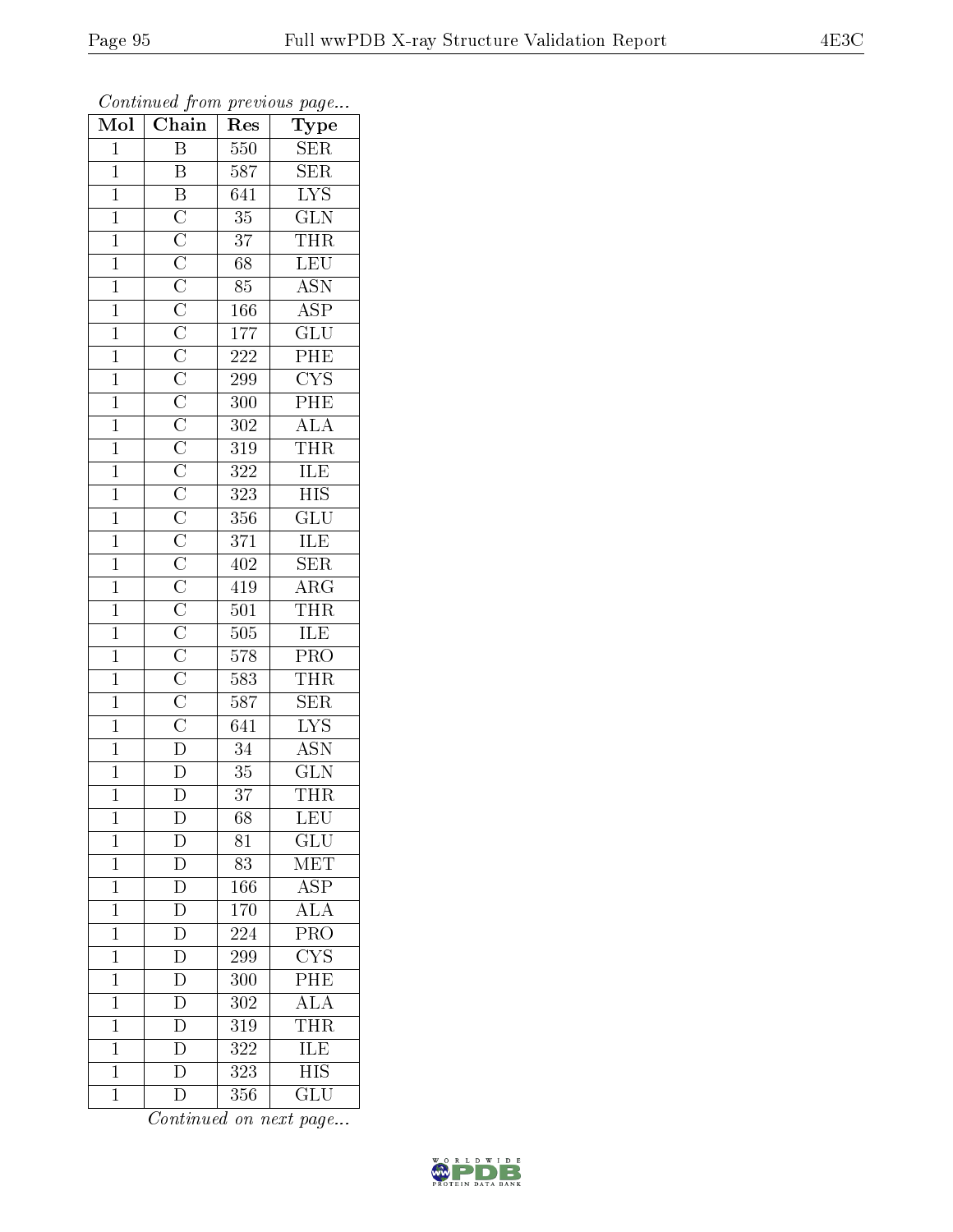| Mol            | Chain                                  | $\operatorname{Res}% \left( \mathcal{N}\right) \equiv\operatorname{Res}(\mathcal{N}_{0})\cap\mathcal{N}_{1}$ | ${\rm \bar{Ty}pe}$                                       |
|----------------|----------------------------------------|--------------------------------------------------------------------------------------------------------------|----------------------------------------------------------|
| $\mathbf{1}$   | $\overline{D}$                         | 392                                                                                                          | <b>ASN</b>                                               |
| $\mathbf{1}$   | $\overline{D}$                         | 419                                                                                                          | $\rm{ARG}$                                               |
| $\mathbf{1}$   | $\overline{\rm D}$                     | 421                                                                                                          | $\overline{\text{LEU}}$                                  |
| $\mathbf{1}$   | $\overline{\rm D}$                     | $\overline{4}22$                                                                                             | <b>ALA</b>                                               |
| $\overline{1}$ | $\overline{D}$                         | 501                                                                                                          | <b>THR</b>                                               |
| $\mathbf{1}$   | $\overline{\rm D}$                     | 581                                                                                                          | $\overline{\text{GLN}}$                                  |
| $\overline{1}$ | $\overline{\rm D}$                     | $58\overline{7}$                                                                                             | $\overline{\text{SER}}$                                  |
| $\mathbf{1}$   | $\overline{D}$                         | 641                                                                                                          | $\overline{\text{LYS}}$                                  |
| $\mathbf{1}$   | $\mathbf E$                            | 35                                                                                                           | $\overline{\text{GLN}}$                                  |
| $\mathbf 1$    | $\overline{E}$                         | 37                                                                                                           | <b>THR</b>                                               |
| $\mathbf{1}$   | $\overline{E}$                         | $\overline{68}$                                                                                              | LEU                                                      |
| $\overline{1}$ | $\overline{E}$                         | 86                                                                                                           | $\overline{\text{LEU}}$                                  |
| $\mathbf{1}$   | $\overline{\mathrm{E}}$                | 166                                                                                                          | $\overline{\text{ASP}}$                                  |
| $\mathbf{1}$   | $\overline{E}$                         | $\overline{2}63$                                                                                             | $\overline{\text{ASN}}$                                  |
| $\overline{1}$ | $\overline{\mathrm{E}}$                | 285                                                                                                          | $\overline{\text{PRO}}$                                  |
| $\mathbf{1}$   | $\overline{\mathrm{E}}$                | 294                                                                                                          | <b>TYR</b>                                               |
| $\overline{1}$ | $\overline{\mathrm{E}}$                | 299                                                                                                          | $\overline{\text{CYS}}$                                  |
| $\mathbf{1}$   | $\overline{E}$                         | 300                                                                                                          | PHE                                                      |
| $\mathbf 1$    | $\overline{E}$                         | 302                                                                                                          | $\overline{ALA}$                                         |
| $\mathbf{1}$   | $\overline{E}$                         | 319                                                                                                          | THR                                                      |
| $\overline{1}$ | $\overline{\mathrm{E}}$                | 322                                                                                                          | ILE                                                      |
| $\overline{1}$ | $\overline{\mathrm{E}}$                | 323                                                                                                          | <b>HIS</b>                                               |
| $\mathbf{1}$   | $\overline{\mathrm{E}}$                | 356                                                                                                          | $\overline{\text{GLU}}$                                  |
| $\overline{1}$ | $\overline{\mathrm{E}}$                | 368                                                                                                          | THR                                                      |
| $\mathbf{1}$   | $\overline{E}$                         | 421                                                                                                          | LEU                                                      |
| $\mathbf{1}$   | $\overline{\mathrm{E}}$                | 422                                                                                                          | $\overline{ALA}$                                         |
| $\mathbf{1}$   | $\overline{E}$                         | 501                                                                                                          | <b>THR</b>                                               |
| $\mathbf{1}$   | E                                      | 583                                                                                                          | THR                                                      |
| $\mathbf 1$    | $\overline{\mathrm{E}}$                | 584                                                                                                          | $\overline{{\rm GLU}}$                                   |
| 1              | E                                      | 587                                                                                                          | <b>SER</b>                                               |
| $\mathbf 1$    | E                                      | 641                                                                                                          | $\overline{\text{LYS}}$                                  |
| $\mathbf 1$    | $\frac{\overline{F}}{\overline{F}}$    | 34                                                                                                           | $\frac{\overline{\mathrm{ASN}}}{\overline{\phantom{1}}}$ |
| $\mathbf 1$    |                                        | 35                                                                                                           | $\overline{\text{GLN}}$                                  |
| $\mathbf 1$    |                                        | $\overline{37}$                                                                                              | <b>THR</b>                                               |
| $\mathbf 1$    | $\overline{\mathrm{F}}$                | 68                                                                                                           | $\overline{\text{LEU}}$                                  |
| $\overline{1}$ | $\frac{\overline{\text{F}}}{\text{F}}$ | 114                                                                                                          | $\overline{\text{C} \text{YS}}$                          |
| $\mathbf 1$    |                                        | 118                                                                                                          | $\overline{\rm{ARG}}$                                    |
| $\mathbf 1$    | $\overline{\mathrm{F}}$                | 166                                                                                                          | $\overline{\text{ASP}}$                                  |
| $\mathbf 1$    | $\overline{\mathrm{F}}$                | 221                                                                                                          | $\overline{\text{PRO}}$                                  |
| $\mathbf 1$    | $\frac{\overline{\text{F}}}{\text{F}}$ | 225                                                                                                          | $\overline{\mathrm{ASN}}$                                |
| $\mathbf 1$    |                                        | 227                                                                                                          | $\overline{\text{GLN}}$                                  |
| $\mathbf 1$    | $\overline{\mathrm{F}}$                | 229                                                                                                          | VAL                                                      |

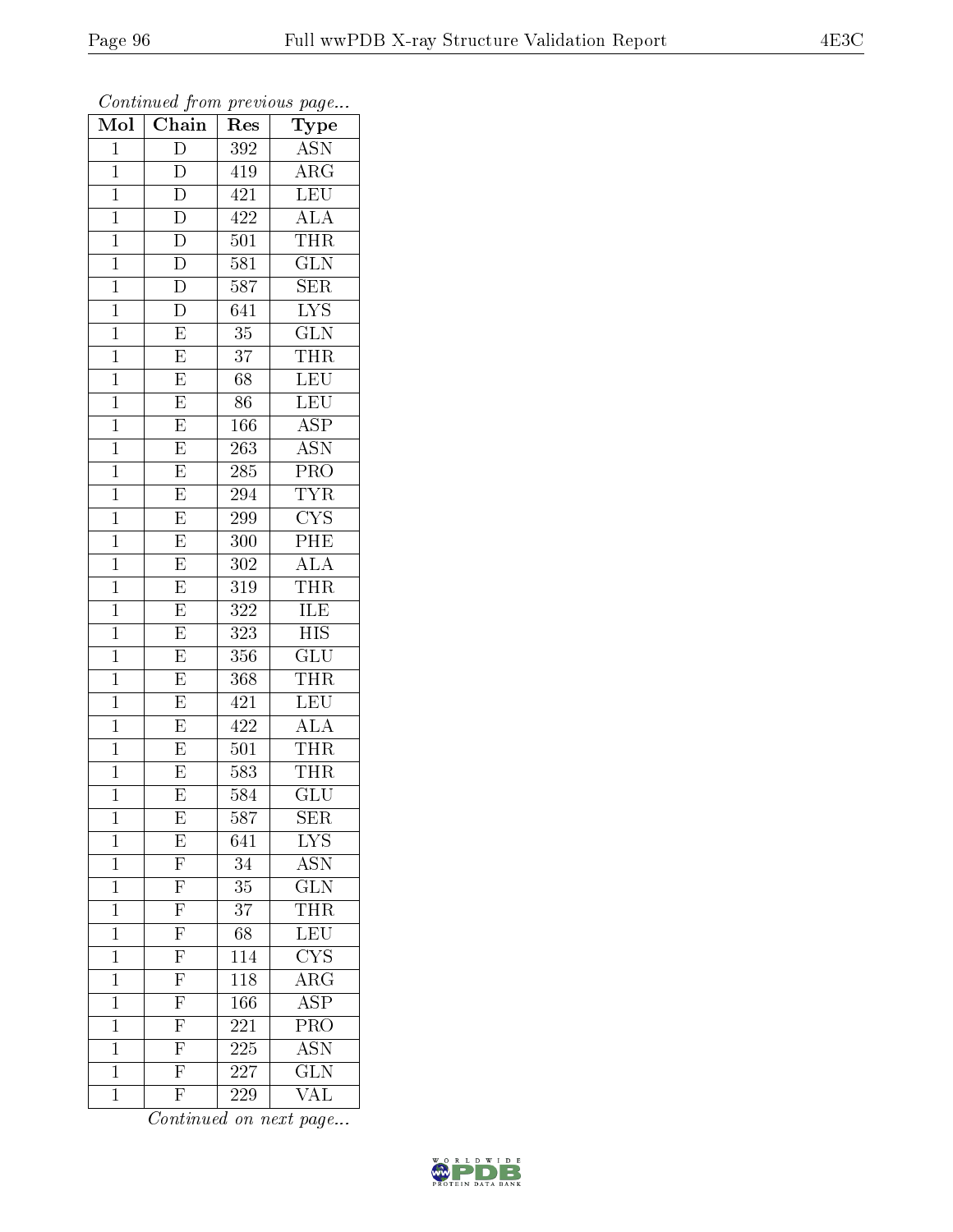| Mol            | Chain                               | $\bar{R}$ es     | $r \sim 3$<br>Type      |
|----------------|-------------------------------------|------------------|-------------------------|
| $\mathbf 1$    | $\overline{F}$                      | 243              | <b>ILE</b>              |
| $\mathbf{1}$   | F                                   | 296              | PRO                     |
| $\mathbf{1}$   |                                     | 299              | $\overline{\text{CYS}}$ |
| $\mathbf{1}$   |                                     | 300              | $\overline{\text{PHE}}$ |
| $\overline{1}$ | $\frac{\overline{F}}{\overline{F}}$ | 302              | <b>ALA</b>              |
| $\mathbf 1$    | F                                   | 319              | THR                     |
| $\overline{1}$ | $\overline{F}$                      | 322              | ILE                     |
| $\mathbf{1}$   | $\overline{\mathrm{F}}$             | 323              | $\overline{HIS}$        |
| $\mathbf{1}$   | $\overline{F}$                      | 356              | GLU                     |
| $\mathbf 1$    | $\overline{\mathrm{F}}$             | 372              | $\overline{\text{SER}}$ |
| $\mathbf{1}$   | $\overline{\mathrm{F}}$             | 501              | THR                     |
| $\overline{1}$ |                                     | 502              | $\overline{{\rm GLU}}$  |
| $\mathbf{1}$   | $\frac{\overline{F}}{\overline{F}}$ | 585              | $\overline{\text{GLY}}$ |
| $\mathbf{1}$   | $\overline{F}$                      | $\overline{5}87$ | SER                     |
| $\overline{1}$ | $\frac{\overline{F}}{A}$            | 641              | $\overline{\text{LYS}}$ |
| $\mathbf{1}$   |                                     | 34               | <b>ASN</b>              |
| $\overline{1}$ | $\frac{\overline{A}}{\overline{A}}$ | $\overline{37}$  | <b>THR</b>              |
| $\mathbf{1}$   |                                     | 68               | LEU                     |
| $\mathbf{1}$   | $\frac{\overline{A}}{\overline{A}}$ | 83               | MET                     |
| $\mathbf{1}$   |                                     | 104              | <b>LEU</b>              |
| $\overline{1}$ | $\frac{1}{A}$                       | 157              | GLU                     |
| $\overline{1}$ | $\frac{\overline{A}}{\overline{A}}$ | 188              | <b>TYR</b>              |
| $\mathbf{1}$   |                                     | 197              | GLN                     |
| $\overline{1}$ |                                     | 224              | $\overline{\text{PRO}}$ |
| $\mathbf{1}$   | $\overline{A}$                      | 243              | ILE                     |
| $\overline{1}$ | $\overline{A}$                      | 298              | <b>GLY</b>              |
| $\mathbf{1}$   | $\overline{A}$                      | 320              | $\overline{\text{GLY}}$ |
| $\mathbf{1}$   | $\overline{A}$                      | 330              | $\overline{\text{ASP}}$ |
| $\overline{1}$ | $\overline{\rm A}$                  | $\overline{3}68$ | <b>THR</b>              |
| 1              | A                                   | 369              | <b>GLN</b>              |
| $\mathbf{1}$   | $\overline{A}$                      | 410              | VAL                     |
| $\mathbf{1}$   | $\overline{A}$                      | 509              | $\overline{\text{LYS}}$ |
| $\mathbf{1}$   | $\overline{A}$                      | 579              | $\rm{ARG}$              |
| $\mathbf{1}$   | $\overline{\mathrm{B}}$             | 34               | $\overline{\text{ASN}}$ |
| $\mathbf{1}$   | B                                   | 37               | <b>THR</b>              |
| $\overline{1}$ | $\overline{\mathrm{B}}$             | $\overline{88}$  | $\overline{\text{PRO}}$ |
| $\mathbf 1$    | $\overline{\mathrm{B}}$             | $\overline{157}$ | $\overline{\text{GLU}}$ |
| $\overline{1}$ | B                                   | $\overline{1}97$ | $\overline{\text{GLN}}$ |
| $\mathbf 1$    | $\overline{\mathrm{B}}$             | 221              | PRO                     |
| $\mathbf{1}$   | $\overline{\mathrm{B}}$             | 228              | PRO                     |
| $\mathbf 1$    | $\overline{\mathrm{B}}$             | 295              | $\overline{\text{GLY}}$ |
| $\mathbf{1}$   | $\overline{\mathrm{B}}$             | 320              | <b>GLY</b>              |

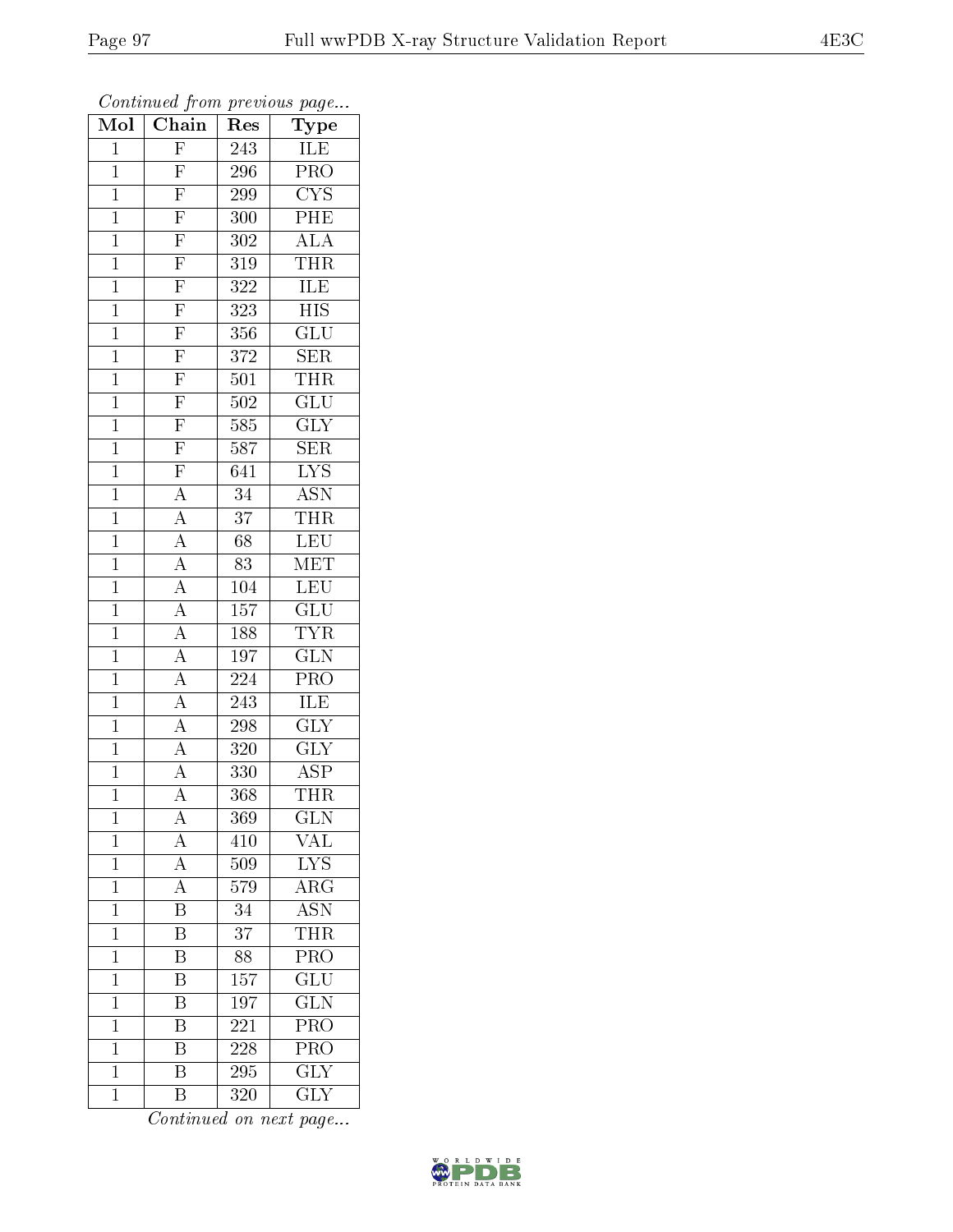| Mol            | Chain                   | Res              | Type                      |
|----------------|-------------------------|------------------|---------------------------|
| $\mathbf{1}$   | Β                       | 330              | ASP                       |
| $\mathbf{1}$   | B                       | 345              | $\overline{\text{GLY}}$   |
| $\mathbf{1}$   | $\overline{\mathrm{B}}$ | 364              | $\overline{\rm ASP}$      |
| $\overline{1}$ | $\overline{\mathrm{B}}$ | 367              | $\overline{\rm ALA}$      |
| $\overline{1}$ | $\overline{\mathbf{B}}$ | 410              | <b>VAL</b>                |
| $\mathbf{1}$   | $\overline{\mathrm{B}}$ | 509              | $\overline{\text{LYS}}$   |
| $\mathbf{1}$   |                         | 584              | $\overline{\text{GLU}}$   |
| $\mathbf{1}$   |                         | 34               | $\overline{\text{ASN}}$   |
| $\overline{1}$ |                         | 104              | LEU                       |
| $\overline{1}$ |                         | $\overline{157}$ | $\overline{{\rm GLU}}$    |
| $\mathbf{1}$   |                         | 168              | $\overline{\text{GLY}}$   |
| $\overline{1}$ |                         | $\overline{175}$ | $\overline{\text{GLN}}$   |
| $\overline{1}$ |                         | $\overline{197}$ | $\overline{\text{GLN}}$   |
| $\overline{1}$ |                         | $\overline{221}$ | $\overline{\text{PRO}}$   |
| $\overline{1}$ |                         | 320              | $\overline{\text{GLY}}$   |
| $\mathbf{1}$   |                         | 330              | $\overline{\rm ASP}$      |
| $\overline{1}$ |                         | 345              | $\overline{\text{GLY}}$   |
| $\mathbf{1}$   |                         | 392              | <b>ASN</b>                |
| $\overline{1}$ |                         | 407              | $\overline{\text{PRO}}$   |
| $\overline{1}$ |                         | 408              | $\overline{\text{GLU}}$   |
| $\overline{1}$ |                         | 410              | $\overline{\text{VAL}}$   |
| $\mathbf{1}$   |                         | 422              | $\overline{ALA}$          |
| $\overline{1}$ |                         | $\overline{50}7$ | $\overline{\text{SER}}$   |
| $\overline{1}$ |                         | 509              | $\overline{\text{LYS}}$   |
| $\mathbf{1}$   |                         | $19\,$           | $\overline{\text{GLU}}$   |
| $\mathbf{1}$   |                         | $8\overline{2}$  | $\overline{\text{GLY}}$   |
| $\mathbf{1}$   |                         | 104              | LEU                       |
| $\overline{1}$ |                         | 157              | GLU                       |
| $\overline{1}$ | $\overline{\text{D}}$   | $\overline{169}$ | <b>TYR</b>                |
| 1              | $\mathbf{D}$            | 188              | TYR                       |
| $\mathbf{1}$   | $\mathbf D$             | 197              | <b>GLN</b>                |
| $\mathbf{1}$   | $\overline{D}$          | 222              | PHE                       |
| $\mathbf{1}$   | D                       | 238              | $\overline{\text{LYS}}$   |
| $\mathbf 1$    | $\overline{\rm D}$      | 320              | $\overline{\text{GLY}}$   |
| $\mathbf{1}$   | $\overline{\rm D}$      | 330              | ASP                       |
| $\mathbf 1$    | $\overline{D}$          | 393              | $\overline{\text{SER}}$   |
| $\mathbf 1$    | $\overline{\mathrm{D}}$ | 410              | <b>VAL</b>                |
| $\overline{1}$ | D                       | 503              | PHE                       |
| $\mathbf 1$    | D                       | 505              | $\overline{\text{ILE}}$   |
| $\mathbf{1}$   | D                       | 509              | $\overline{\text{LYS}}$   |
| $\mathbf 1$    | $\overline{\mathrm{E}}$ | 34               | $\overline{\mathrm{ASN}}$ |
| $\mathbf{1}$   | E                       | $8\bar{2}$       | <b>GLY</b>                |

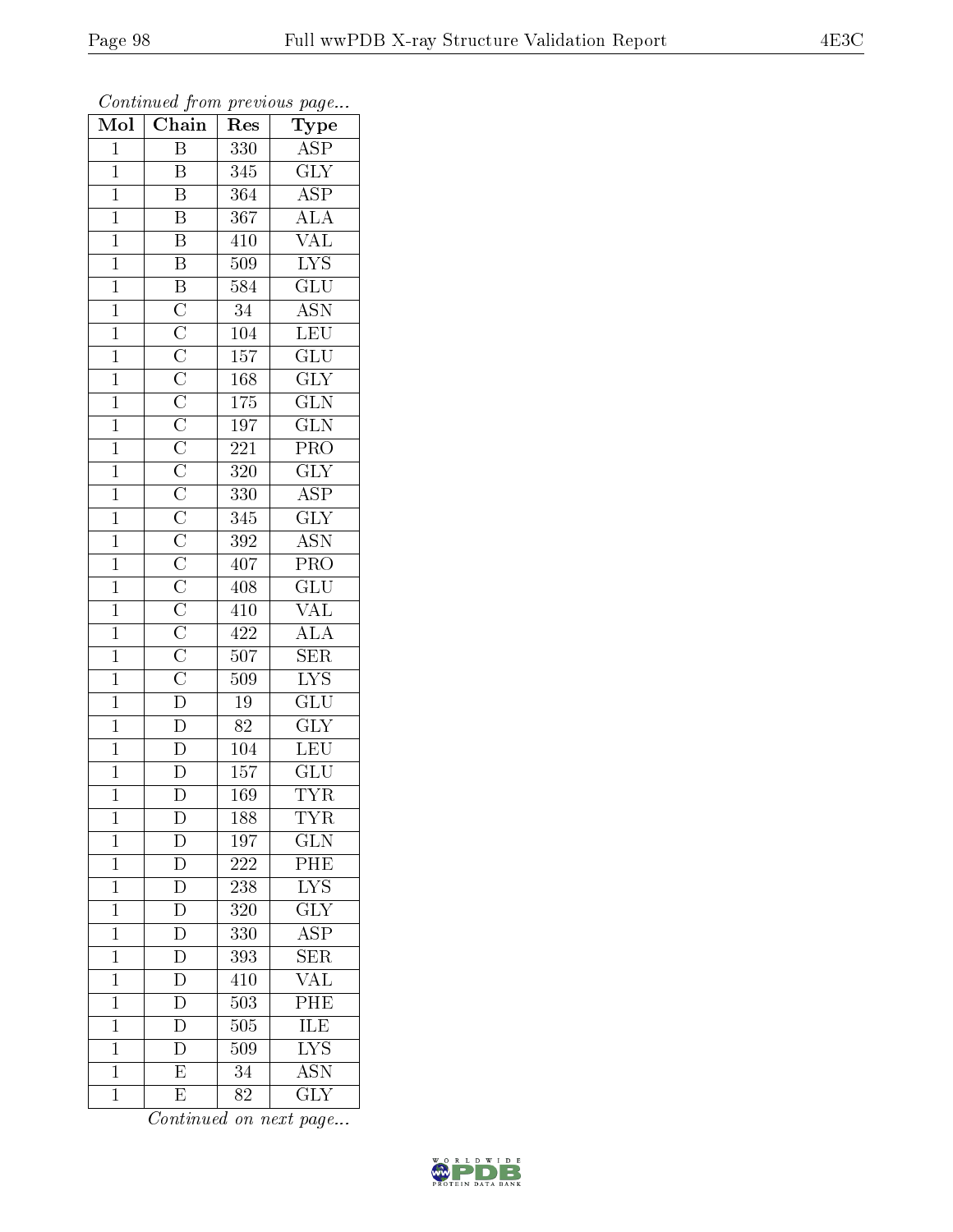| Mol            | $\cdot$ , , ,<br>$\overline{\text{Chain}}$ | r -<br>Res       | x.<br>$\sim$<br>Type      |
|----------------|--------------------------------------------|------------------|---------------------------|
| $\mathbf 1$    | $\overline{\mathrm{E}}$                    | 104              | LEU                       |
| $\mathbf{1}$   | E                                          | $\overline{157}$ | $\overline{\text{GLU}}$   |
| $\mathbf{1}$   | $\overline{\mathrm{E}}$                    | 174              | $\overline{\text{ASP}}$   |
| $\mathbf 1$    | E                                          | 197              | $\overline{\text{GLN}}$   |
| $\overline{1}$ | $\overline{\mathrm{E}}$                    | 237              | $\overline{\text{GLN}}$   |
| $\mathbf 1$    | $\overline{\mathrm{E}}$                    | 284              | $\overline{HIS}$          |
| $\mathbf{1}$   | $\overline{\mathrm{E}}$                    | 298              | <b>GLY</b>                |
| $\mathbf 1$    | $\overline{E}$                             | 320              | $\overline{\text{GLY}}$   |
| $\overline{1}$ | $\overline{E}$                             | 330              | $A\overline{SP}$          |
| $\mathbf{1}$   | $\overline{\mathrm{E}}$                    | 410              | $\overline{\text{VAL}}$   |
| $\mathbf{1}$   | $\overline{\mathrm{E}}$                    | 505              | ILE                       |
| $\mathbf{1}$   | $\overline{\mathrm{E}}$                    | 509              | $\overline{\text{LYS}}$   |
| $\mathbf{1}$   | $\overline{E}$                             | 578              | PRO                       |
| $\mathbf 1$    | $\overline{\mathrm{F}}$                    | 86               | <b>LEU</b>                |
| $\mathbf{1}$   | $\overline{F}$                             | 104              | LEU                       |
| $\mathbf{1}$   | $\overline{F}$                             | 157              | GLU                       |
| $\mathbf{1}$   | $\overline{F}$                             | 197              | $\overline{\text{GLN}}$   |
| $\mathbf{1}$   | $\overline{F}$                             | 226              | TRP                       |
| $\mathbf{1}$   | $\overline{F}$                             | 238              | $\overline{\text{LYS}}$   |
| $\mathbf{1}$   | $\frac{\overline{F}}{\overline{F}}$        | 250              | $\overline{\mathrm{ASN}}$ |
| $\mathbf{1}$   |                                            | 263              | <b>ASN</b>                |
| $\mathbf{1}$   | $\overline{F}$                             | 266              | $\overline{\text{ASN}}$   |
| $\mathbf 1$    | $\mathbf{F}$                               | 320              | $\overline{\text{GLY}}$   |
| $\overline{1}$ | $\overline{F}$                             | 330              | $\overline{\text{ASP}}$   |
| $\overline{1}$ | $\overline{F}$                             | 392              | $\overline{\mathrm{ASN}}$ |
| $\mathbf{1}$   | $\overline{\mathrm{F}}$                    | 409              | <b>SER</b>                |
| $\mathbf{1}$   | $\overline{F}$                             | 410              | $\overline{\text{VAL}}$   |
| $\mathbf{1}$   | $\overline{\mathrm{F}}$                    | 509              | $\overline{\text{LYS}}$   |
| $\overline{1}$ | $\overline{\mathrm{F}}$                    | $\overline{578}$ | $\overline{\mathrm{PRO}}$ |
| 1              | А                                          | 36               | $_{\rm GLU}$              |
| $\mathbf{1}$   | $\boldsymbol{A}$                           | 187              | GLN                       |
| $\mathbf{1}$   | $\overline{A}$                             | 189              | <b>LEU</b>                |
| $\mathbf{1}$   | $\overline{A}$                             | 249              | <b>LEU</b>                |
| $\overline{1}$ | $\overline{A}$                             | 280              | $\overline{\text{MET}}$   |
| $\mathbf 1$    | $\overline{A}$                             | 293              | <b>THR</b>                |
| $\mathbf 1$    | $\overline{A}$                             | 321              | <b>THR</b>                |
| $\mathbf 1$    | $\overline{A}$                             | 357              | $\overline{\text{ALA}}$   |
| $\overline{1}$ | $\overline{A}$                             | 366              | $\overline{\text{PRO}}$   |
| $\mathbf{1}$   | $\overline{A}$                             | 393              | SER                       |
| $\mathbf 1$    | $\overline{A}$                             | 402              | <b>SER</b>                |
| $\mathbf 1$    | $\overline{A}$                             | 407              | $\overline{\text{PRO}}$   |
| $\mathbf{1}$   | $\overline{\rm A}$                         | 432              | $\overline{\text{GLN}}$   |

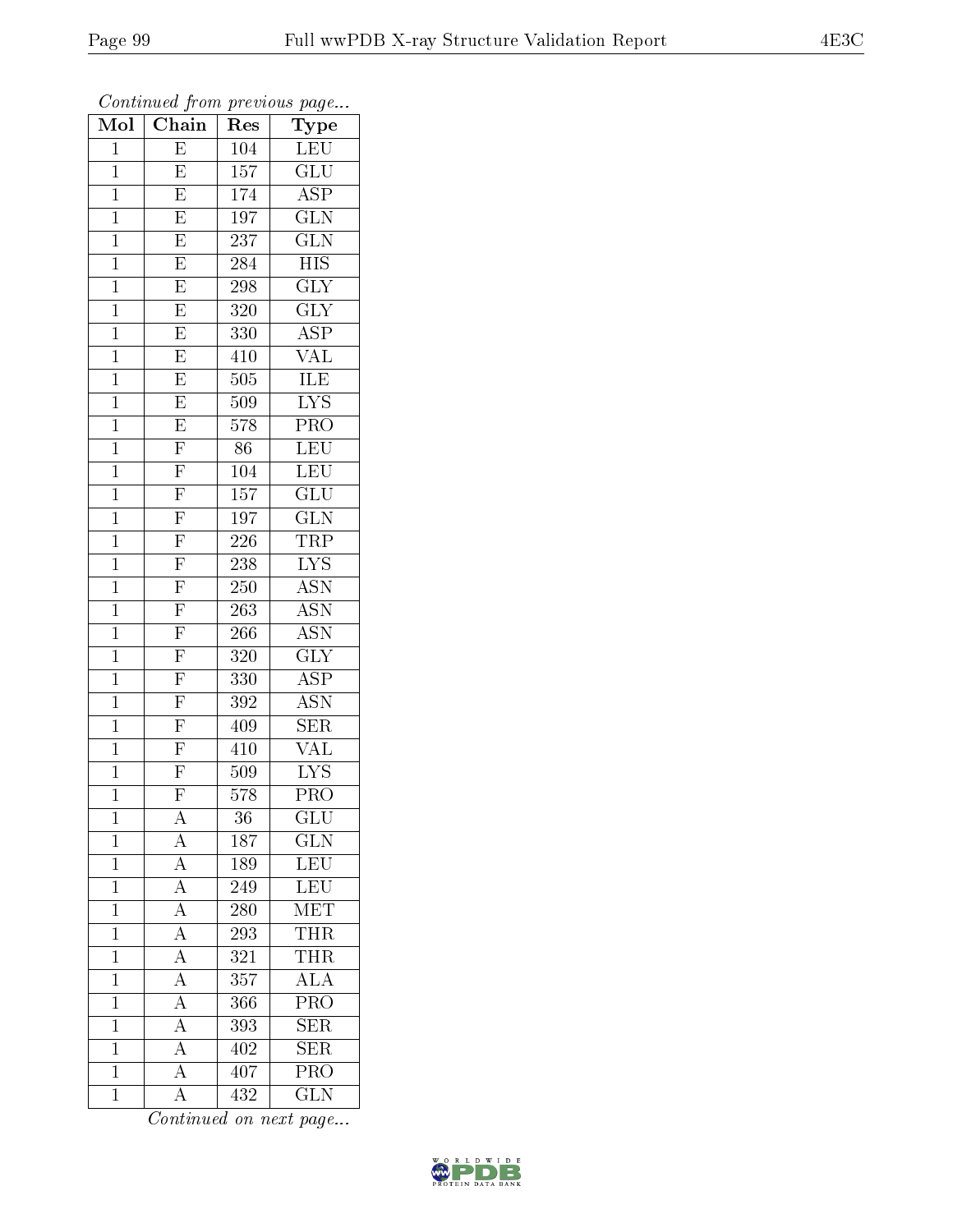| Mol            | $\overline{\phantom{a}}$<br>$\overline{\text{Chain}}$                                                                                                                                                                                   | r -<br>Res       | $\mathbf{r}$ $\sim$ $\mathbf{v}$<br>Type |
|----------------|-----------------------------------------------------------------------------------------------------------------------------------------------------------------------------------------------------------------------------------------|------------------|------------------------------------------|
| $\mathbf{1}$   | $\overline{\rm A}$                                                                                                                                                                                                                      | 466              | <b>SER</b>                               |
| $\mathbf{1}$   | B                                                                                                                                                                                                                                       | 36               | $\overline{\mathrm{GLU}}$                |
| $\overline{1}$ | $\overline{\mathrm{B}}$                                                                                                                                                                                                                 | 81               | $\overline{\text{GLU}}$                  |
| $\mathbf{1}$   | B                                                                                                                                                                                                                                       | 189              | <b>LEU</b>                               |
| $\overline{1}$ | $\overline{\mathrm{B}}$                                                                                                                                                                                                                 | 280              | $\overline{\text{MET}}$                  |
| $\mathbf 1$    | $\overline{\mathrm{B}}$                                                                                                                                                                                                                 | 321              | <b>THR</b>                               |
| $\overline{1}$ | $\overline{\mathrm{B}}$                                                                                                                                                                                                                 | 357              | $\overline{\rm ALA}$                     |
| $\mathbf{1}$   | $\overline{\mathrm{B}}$                                                                                                                                                                                                                 | 407              | $\overline{\text{PRO}}$                  |
| $\overline{1}$ | $\overline{\mathbf{B}}$                                                                                                                                                                                                                 | 422              | $\overline{\rm ALA}$                     |
| $\mathbf 1$    | $\overline{\mathbf{B}}$                                                                                                                                                                                                                 | 425              | $\overline{\text{GLN}}$                  |
| $\mathbf{1}$   |                                                                                                                                                                                                                                         | 432              | $\overline{\text{GLN}}$                  |
| $\mathbf{1}$   |                                                                                                                                                                                                                                         | $\overline{36}$  | $\overline{{\rm GLU}}$                   |
| $\overline{1}$ |                                                                                                                                                                                                                                         | $\overline{178}$ | LEU                                      |
| $\mathbf{1}$   | $\frac{\overline{B}}{C} \frac{\overline{C}}{C} \frac{\overline{C}}{C} \frac{\overline{C}}{C} \frac{\overline{C}}{C} \frac{\overline{C}}{C} \frac{\overline{C}}{C} \frac{\overline{C}}{C} \frac{\overline{C}}{C} \frac{\overline{C}}{D}$ | 189              | LEU                                      |
| $\overline{1}$ |                                                                                                                                                                                                                                         | 226              | <b>TRP</b>                               |
| $\mathbf{1}$   |                                                                                                                                                                                                                                         | 232              | <b>HIS</b>                               |
| $\mathbf{1}$   |                                                                                                                                                                                                                                         | 280              | MET                                      |
| $\mathbf{1}$   |                                                                                                                                                                                                                                         | 321              | THR                                      |
| $\mathbf{1}$   |                                                                                                                                                                                                                                         | 357              | $\overline{\rm ALA}$                     |
| $\mathbf{1}$   |                                                                                                                                                                                                                                         | 393              | $\overline{\text{SER}}$                  |
| $\mathbf{1}$   |                                                                                                                                                                                                                                         | 432              | $\overline{\text{GLN}}$                  |
| $\overline{1}$ |                                                                                                                                                                                                                                         | 466              | $\overline{\text{SER}}$                  |
| $\mathbf 1$    |                                                                                                                                                                                                                                         | 526              | ARG                                      |
| $\overline{1}$ |                                                                                                                                                                                                                                         | 36               | $\overline{{\rm GLU}}$                   |
| $\overline{1}$ | $\overline{D}$                                                                                                                                                                                                                          | 92               | PRO                                      |
| $\mathbf{1}$   | $\overline{\mathbf{D}}$                                                                                                                                                                                                                 | 189              | <b>LEU</b>                               |
| $\mathbf{1}$   | $\overline{D}$                                                                                                                                                                                                                          | 229              | $\overline{\text{VAL}}$                  |
| $\overline{1}$ | $\overline{\overline{\mathrm{D}}}$                                                                                                                                                                                                      | 230              | $\widetilde{{\rm GLN}}$                  |
| $\overline{1}$ | $\overline{\rm D}$                                                                                                                                                                                                                      | $\overline{23}2$ | $\overline{\mathrm{HIS}}$                |
| 1              | D                                                                                                                                                                                                                                       | 265              | LEU                                      |
| $\mathbf{1}$   | $\mathbf D$                                                                                                                                                                                                                             | 280              | MET                                      |
| $\mathbf{1}$   | $\overline{\rm D}$                                                                                                                                                                                                                      | 357              | <b>ALA</b>                               |
| $\mathbf{1}$   | D                                                                                                                                                                                                                                       | 417              | PRO                                      |
| $\mathbf 1$    | $\overline{\rm D}$                                                                                                                                                                                                                      | 418              | $\overline{\text{LYS}}$                  |
| $\mathbf{1}$   | $\mathbf D$                                                                                                                                                                                                                             | 425              | <b>GLN</b>                               |
| $\mathbf 1$    | $\overline{\rm D}$                                                                                                                                                                                                                      | 432              | $\overline{\text{GLN}}$                  |
| $\mathbf 1$    | $\overline{\rm D}$                                                                                                                                                                                                                      | 466              | $\overline{\text{SER}}$                  |
| $\overline{1}$ | $\overline{\rm D}$                                                                                                                                                                                                                      | 583              | THR                                      |
| $\mathbf 1$    | $\overline{\rm D}$                                                                                                                                                                                                                      | 626              | LEU <sup></sup>                          |
| $\mathbf{1}$   | $\overline{\mathrm{E}}$                                                                                                                                                                                                                 | 36               | $\overline{\text{GLU}}$                  |
| $\mathbf 1$    | $\overline{\mathrm{E}}$                                                                                                                                                                                                                 | 84               | $\overline{\text{GLN}}$                  |
| $\mathbf{1}$   | E                                                                                                                                                                                                                                       | 159              | $\rm{\overline{A}RG}$                    |

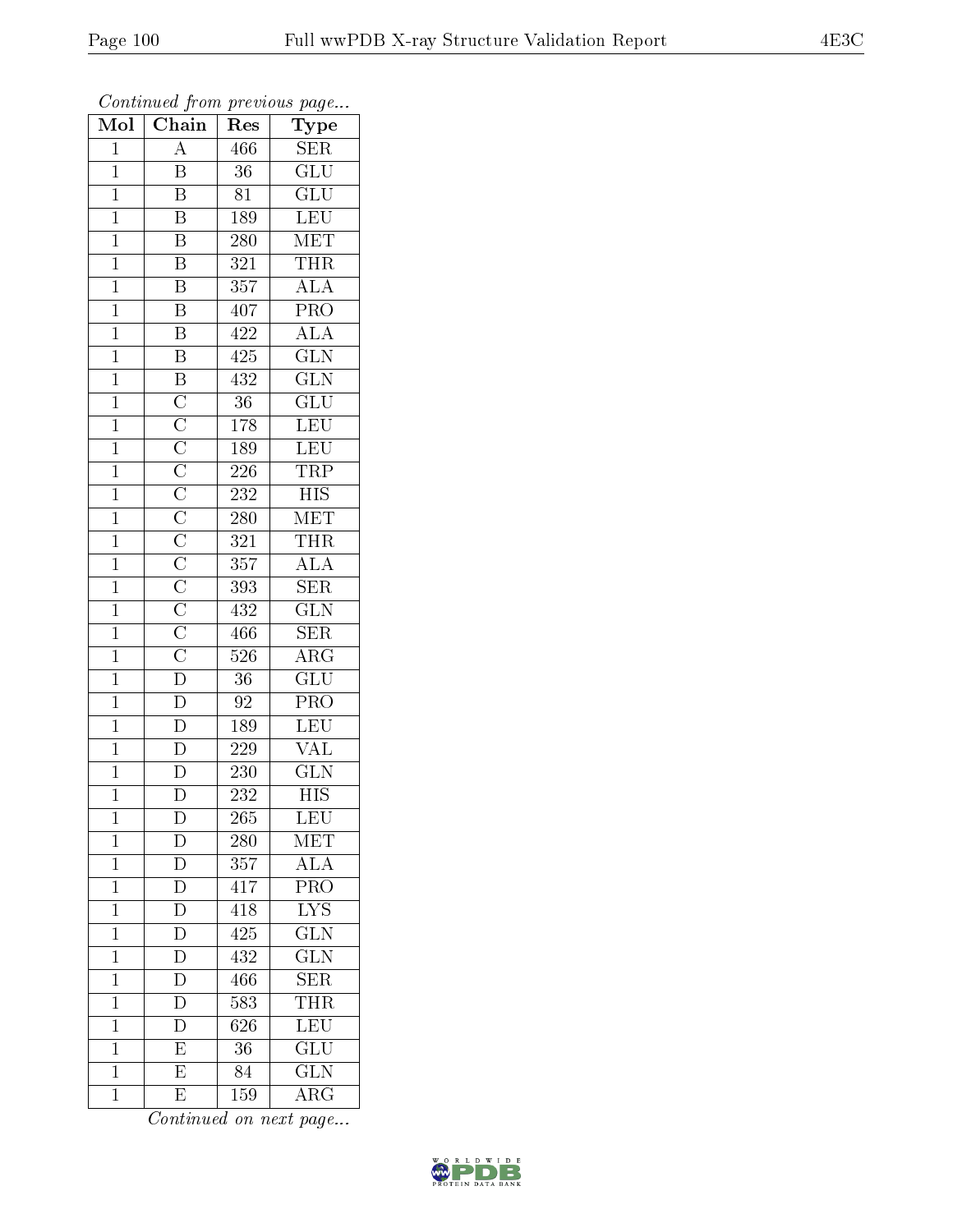| .<br>Mol                       | . <i>.</i><br>$\overline{\text{Chain}}$            | $\mathbf{r}$<br>Res | $r \sim 3$<br>Type                              |
|--------------------------------|----------------------------------------------------|---------------------|-------------------------------------------------|
| $\mathbf 1$                    | E                                                  | 171                 | LYS                                             |
| $\mathbf{1}$                   | E                                                  | 189                 | <b>LEU</b>                                      |
| $\mathbf{1}$                   | $\overline{\mathrm{E}}$                            | 222                 | PHE                                             |
| $\mathbf{1}$                   | $\overline{\mathrm{E}}$                            | $\overline{2}23$    | LEU                                             |
| $\mathbf{1}$                   | $\overline{E}$                                     | $\overline{227}$    | $\overline{\text{GLN}}$                         |
| $\mathbf 1$                    | E                                                  | 280                 | MET                                             |
| $\mathbf{1}$                   | E                                                  | 321                 | <b>THR</b>                                      |
| $\mathbf{1}$                   | $\overline{\mathrm{E}}$                            | 357                 | ALA                                             |
| $\mathbf{1}$                   | $\overline{\mathrm{E}}$                            | 392                 | <b>ASN</b>                                      |
| $\mathbf 1$                    | $\overline{\mathrm{E}}$                            | 425                 | $\overline{\text{GLN}}$                         |
| $\mathbf{1}$                   | $\overline{E}$                                     | 502                 | $\widetilde{{\rm GLU}}$                         |
| $\overline{1}$                 | $\overline{E}$                                     | 508                 | $\overline{\text{ASP}}$                         |
| $\mathbf{1}$                   | $\overline{\mathrm{F}}$                            | 17                  | $\overline{\text{MET}}$                         |
| $\mathbf{1}$                   | $\overline{F}$                                     | 36                  | $\overline{\text{GLU}}$                         |
| $\overline{1}$                 | $\overline{F}$                                     | 175                 | $\overline{\text{GLN}}$                         |
| $\mathbf{1}$                   | $\overline{\mathrm{F}}$                            | 189                 | LEU                                             |
| $\overline{1}$                 | $\overline{F}$                                     | $\overline{224}$    | $\overline{\text{PRO}}$                         |
| $\mathbf{1}$                   | $\overline{F}$                                     | <b>260</b>          | PRO                                             |
| $\mathbf{1}$                   | $\overline{F}$                                     | <b>280</b>          | $\operatorname{MET}$                            |
| $\mathbf{1}$                   |                                                    | 357                 | ALA                                             |
| $\mathbf{1}$                   | $\frac{\overline{F}}{\overline{F}}$                | 368                 | <b>THR</b>                                      |
| $\overline{1}$                 |                                                    | 369                 | $\overline{\text{GLN}}$                         |
| $\mathbf{1}$                   | $\frac{\overline{F}}{\overline{F}}$                | 371                 | ILE                                             |
| $\mathbf{1}$                   |                                                    | 421                 | LEU                                             |
| $\mathbf 1$                    | $\overline{F}$                                     | 432                 | $\overline{\text{GLN}}$                         |
| $\mathbf{1}$                   | $\overline{F}$                                     | 466                 | <b>SER</b>                                      |
| $\mathbf{1}$                   | $\overline{A}$                                     | 159                 | $\overline{\rm{ARG}}$                           |
| $\mathbf{1}$                   | $\overline{A}$                                     | 170                 | <b>ALA</b>                                      |
| $\overline{1}$                 | $\overline{\rm A}$                                 | $\overline{223}$    | $\overline{\text{LEU}}$                         |
| 1                              | A                                                  | 270                 | $\overline{\text{ALA}}$                         |
| $\mathbf 1$                    | $\overline{\rm A}$                                 | 284                 | <b>HIS</b>                                      |
| $\mathbf{1}$                   | $\overline{A}$                                     | 292                 | PRO                                             |
| $\mathbf{1}$                   | $\overline{A}$<br>$\overline{\mathrm{B}}$          | 425                 | $\overline{\text{GLN}}$                         |
| $\overline{1}$                 |                                                    | 159                 | $\overline{\rm{ARG}}$                           |
| $\mathbf{1}$<br>$\overline{1}$ | $\overline{\mathrm{B}}$<br>$\overline{\mathrm{B}}$ | 170                 | $\overline{\rm ALA}$<br>$\overline{\text{GLN}}$ |
| $\mathbf 1$                    | $\overline{\mathrm{B}}$                            | 175<br>177          | $\overline{{\rm GLU}}$                          |
| $\mathbf 1$                    | B                                                  | 182                 | $\overline{PHE}$                                |
| $\mathbf 1$                    | $\overline{\mathrm{B}}$                            | 194                 | LEU                                             |
| $\mathbf{1}$                   | $\overline{\mathrm{B}}$                            | 223                 | <b>LEU</b>                                      |
| $\mathbf 1$                    | $\overline{\mathrm{B}}$                            | 238                 | $\overline{\text{LYS}}$                         |
| $\mathbf 1$                    | $\overline{\mathrm{B}}$                            | 249                 | LEU                                             |
|                                |                                                    |                     |                                                 |

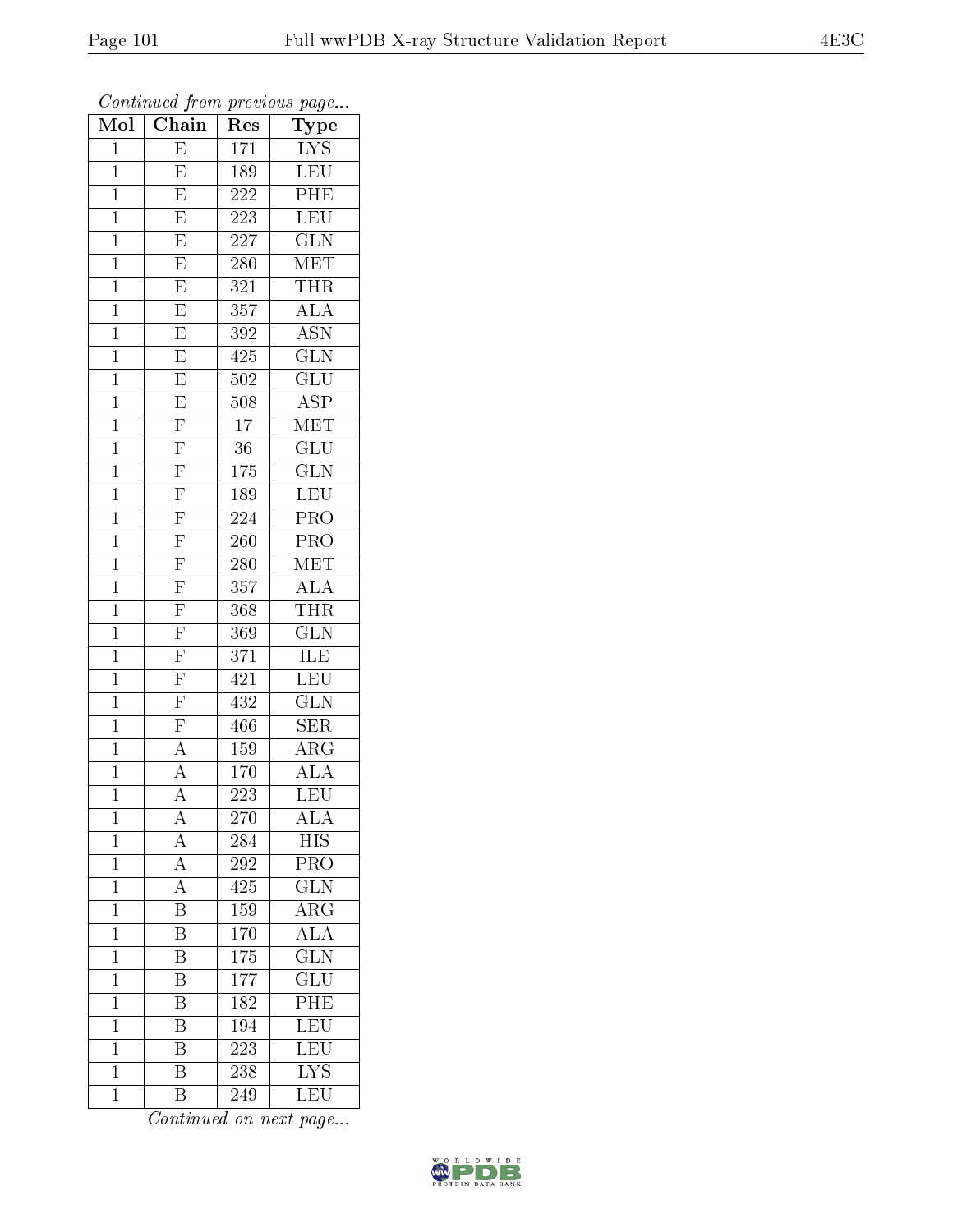| Mol            | Chain                                                                                                                   | Res              | Type                      |
|----------------|-------------------------------------------------------------------------------------------------------------------------|------------------|---------------------------|
| $\mathbf{1}$   | Β                                                                                                                       | 270              | $\overline{A}LA$          |
| $\mathbf{1}$   | Β                                                                                                                       | 298              | $\overline{\mathrm{GLY}}$ |
| $\mathbf{1}$   | $\overline{\mathrm{B}}$                                                                                                 | 368              | <b>THR</b>                |
| $\mathbf{1}$   | $\overline{\mathrm{B}}$                                                                                                 | 461              | <b>ASN</b>                |
| $\overline{1}$ | $\overline{B}$                                                                                                          | 466              | $\overline{\text{SER}}$   |
| $\mathbf{1}$   |                                                                                                                         | 579              | $\overline{\rm{ARG}}$     |
| $\mathbf{1}$   |                                                                                                                         | 159              | $\overline{\text{ARG}}$   |
| $\mathbf{1}$   |                                                                                                                         | 186              | LEU                       |
| $\mathbf{1}$   |                                                                                                                         | 249              | LEU                       |
| $\overline{1}$ |                                                                                                                         | 263              | $\overline{\text{ASN}}$   |
| $\mathbf{1}$   |                                                                                                                         | 270              | <b>ALA</b>                |
| $\overline{1}$ |                                                                                                                         | 369              | $\overline{\text{GLN}}$   |
| $\mathbf{1}$   | $\overline{B}$ $\overline{C}$ $\overline{C}$ $\overline{C}$ $\overline{C}$ $\overline{C}$ $\overline{C}$ $\overline{D}$ | 425              | $\overline{\text{GLN}}$   |
| $\overline{1}$ |                                                                                                                         | 159              | $\overline{\rm{ARG}}$     |
| $\mathbf{1}$   | $\overline{\rm D}$                                                                                                      | $223\,$          | LEU                       |
| $\mathbf{1}$   | $\overline{D}$                                                                                                          | 251              | $\overline{\text{GLY}}$   |
| $\overline{1}$ | $\overline{D}$                                                                                                          | 270              | $\overline{\rm ALA}$      |
| $\mathbf{1}$   | $\overline{D}$                                                                                                          | 298              | $\overline{\text{GLY}}$   |
| $\overline{1}$ | $\overline{D}$                                                                                                          | 321              | <b>THR</b>                |
| $\mathbf{1}$   | $\overline{D}$                                                                                                          | 345              | $\overline{\text{GLY}}$   |
| $\mathbf{1}$   | $\overline{D}$                                                                                                          | 402              | <b>SER</b>                |
| $\mathbf{1}$   | $\overline{D}$                                                                                                          | $\overline{578}$ | $\overline{\text{PRO}}$   |
| $\mathbf{1}$   | $\overline{\rm D}$                                                                                                      | 579              | $\overline{\rm{ARG}}$     |
| $\overline{1}$ | $\overline{\mathrm{E}}$                                                                                                 | 19               | $\overline{\text{GLU}}$   |
| $\mathbf{1}$   | $\overline{\mathrm{E}}$                                                                                                 | 221              | $\overline{\text{PRO}}$   |
| $\mathbf{1}$   | $\overline{E}$                                                                                                          | 296              | PRO                       |
| $\mathbf{1}$   | $\overline{\mathrm{E}}$                                                                                                 | 345              | $\overline{\text{GLY}}$   |
| $\mathbf 1$    | E                                                                                                                       | 385              | <b>ASP</b>                |
| $\overline{1}$ | $\overline{\mathrm{E}}$                                                                                                 | 432              | $\overline{\text{GLN}}$   |
| $\mathbf 1$    | $\boldsymbol{\mathrm{E}}$                                                                                               | 461              | ASN                       |
| $\mathbf 1$    | $\overline{E}$                                                                                                          | 466              | SER                       |
| $\mathbf{1}$   | $\frac{\overline{E}}{\overline{F}}$                                                                                     | 507              | SER                       |
| $\mathbf 1$    |                                                                                                                         | 83               | MET                       |
| $\mathbf{1}$   | $\overline{\mathrm{F}}$                                                                                                 | 159              | $\overline{\rm{ARG}}$     |
| $\mathbf{1}$   | $\frac{\overline{F}}{\overline{F}}$                                                                                     | 174              | <b>ASP</b>                |
| $\mathbf{1}$   |                                                                                                                         | $\overline{219}$ | PHE                       |
| $\mathbf{1}$   | $\overline{\mathrm{F}}$                                                                                                 | 230              | $\overline{\text{GLN}}$   |
| $\mathbf 1$    | $\overline{\mathrm{F}}$                                                                                                 | 270              | $\bar{\rm ALA}$           |
| $\mathbf 1$    | $\overline{A}$                                                                                                          | 21               | LEU                       |
| $\mathbf 1$    | $\overline{A}$                                                                                                          | 114              | $\overline{\text{CYS}}$   |
| $\mathbf 1$    | $\overline{A}$                                                                                                          | 194              | $\overline{\text{LEU}}$   |
| $\mathbf 1$    | $\overline{\rm A}$                                                                                                      | $\overline{294}$ | TYR                       |

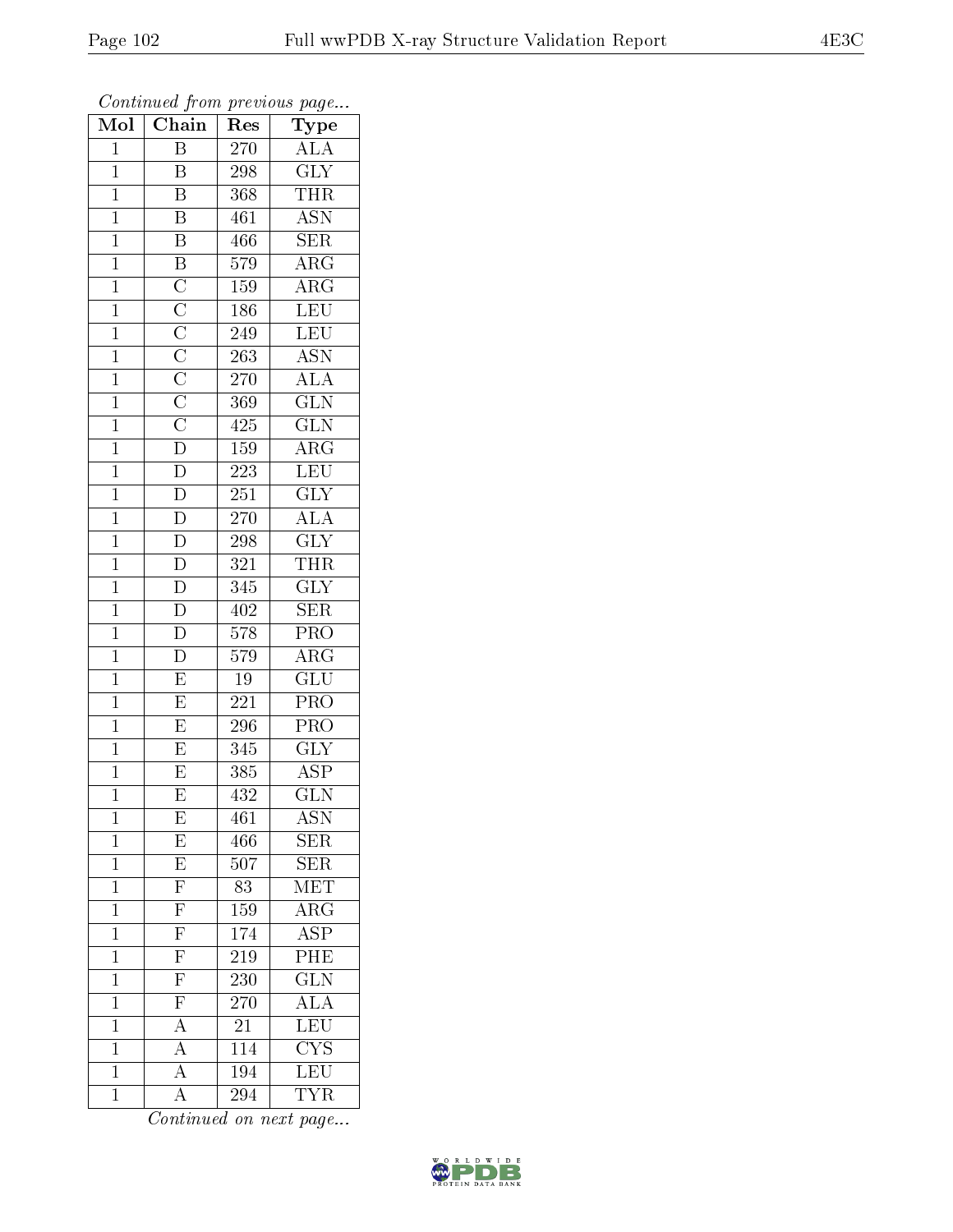| Mol            | $\overline{\text{Chain}}$                                                                                                                                                                                                   | $r \cdot \cdot \cdot$<br>Res | $r \sim \sigma$<br>Type                       |
|----------------|-----------------------------------------------------------------------------------------------------------------------------------------------------------------------------------------------------------------------------|------------------------------|-----------------------------------------------|
| $\mathbf{1}$   | $\overline{A}$                                                                                                                                                                                                              | 346                          | $\overline{\text{ILE}}$                       |
| $\overline{1}$ | $\overline{A}$                                                                                                                                                                                                              | 409                          | $\overline{\text{SER}}$                       |
| $\overline{1}$ | $\overline{A}$                                                                                                                                                                                                              | $\overline{626}$             | $\overline{\text{LEU}}$                       |
| $\mathbf{1}$   | $\overline{\mathbf{B}}$                                                                                                                                                                                                     | 227                          | $\overline{\text{GLN}}$                       |
| $\overline{1}$ | $\overline{\mathbf{B}}$                                                                                                                                                                                                     | 285                          | $\overline{\text{PRO}}$                       |
| $\overline{1}$ | $\overline{\mathrm{B}}$                                                                                                                                                                                                     | 346                          | ILE                                           |
| $\overline{1}$ | $\overline{B}$                                                                                                                                                                                                              | 626                          | LEU                                           |
| $\overline{1}$ |                                                                                                                                                                                                                             | 194                          | LEU                                           |
| $\mathbf{1}$   |                                                                                                                                                                                                                             | 265                          | LEU                                           |
| $\overline{1}$ |                                                                                                                                                                                                                             | 298                          | $\overline{\text{GLY}}$                       |
| $\overline{1}$ |                                                                                                                                                                                                                             | 346                          | <b>ILE</b>                                    |
| $\overline{1}$ |                                                                                                                                                                                                                             | 420                          | $\overline{\mathrm{ASN}}$                     |
| $\overline{1}$ |                                                                                                                                                                                                                             | 584                          | $\overline{\text{GLU}}$                       |
| $\mathbf{1}$   | $\overline{\text{C}}$ $\overline{\text{C}}$ $\overline{\text{C}}$ $\overline{\text{C}}$ $\overline{\text{C}}$ $\overline{\text{C}}$ $\overline{\text{C}}$ $\overline{\text{C}}$ $\overline{\text{D}}$ $\overline{\text{D}}$ | 626                          | LEU                                           |
| $\overline{1}$ |                                                                                                                                                                                                                             | 185                          | <b>THR</b>                                    |
| $\mathbf{1}$   |                                                                                                                                                                                                                             | 384                          | $\mathrm{M} \overline{\mathrm{E} \mathrm{T}}$ |
| $\overline{1}$ | $\overline{D}$                                                                                                                                                                                                              | $\overline{507}$             | $\overline{\text{SER}}$                       |
| $\mathbf{1}$   | $\boldsymbol{\mathrm{E}}$                                                                                                                                                                                                   | 21                           | LEU                                           |
| $\mathbf{1}$   | $\overline{\mathrm{E}}$                                                                                                                                                                                                     | 170                          | $\overline{\rm ALA}$                          |
| $\mathbf{1}$   | $\overline{E}$                                                                                                                                                                                                              | 194                          | LEU                                           |
| $\overline{1}$ | $\overline{E}$                                                                                                                                                                                                              | 265                          | <b>LEU</b>                                    |
| $\overline{1}$ | $\overline{E}$                                                                                                                                                                                                              | <b>270</b>                   | $\overline{\rm ALA}$                          |
| $\mathbf{1}$   | $\overline{\mathrm{E}}$                                                                                                                                                                                                     | 346                          | ILE                                           |
| $\overline{1}$ | $\overline{\mathrm{F}}$                                                                                                                                                                                                     | $\overline{117}$             | $\overline{\text{LEU}}$                       |
| $\mathbf{1}$   | $\overline{\mathrm{F}}$                                                                                                                                                                                                     | 194                          | LEU                                           |
| $\overline{1}$ | $\overline{\mathrm{F}}$                                                                                                                                                                                                     | 346                          | ILE                                           |
| $\overline{1}$ | $\overline{F}$                                                                                                                                                                                                              | 461                          | $\overline{\mathrm{ASN}}$                     |
| $\mathbf{1}$   | $\overline{A}$                                                                                                                                                                                                              | 18                           | <b>LYS</b>                                    |
| $\overline{1}$ | $\overline{\rm A}$                                                                                                                                                                                                          | 176                          | $\overline{\text{GLY}}$                       |
| 1              | A                                                                                                                                                                                                                           | 238                          | <b>LYS</b>                                    |
| $\mathbf 1$    | $\overline{A}$                                                                                                                                                                                                              | 345                          | $\overline{\text{GLY}}$                       |
| $\mathbf{1}$   | $\overline{\mathbf{B}}$                                                                                                                                                                                                     | $\overline{91}$              | $\overline{\text{LEU}}$                       |
| $\mathbf{1}$   | $\overline{\mathbf{B}}$                                                                                                                                                                                                     | $265\,$                      | <b>LEU</b>                                    |
| $\overline{1}$ | $\overline{\mathbf{B}}$                                                                                                                                                                                                     | 366                          | $\overline{\text{PRO}}$                       |
| $\mathbf{1}$   | $\overline{B}$                                                                                                                                                                                                              | 393                          | <b>SER</b>                                    |
| $\overline{1}$ | $\frac{\overline{B}}{\overline{C}}$ $\frac{\overline{C}}{\overline{D}}$ $\frac{\overline{D}}{\overline{D}}$                                                                                                                 | 502                          | $\overline{{\rm GLU}}$                        |
| $\mathbf 1$    |                                                                                                                                                                                                                             | 238                          | $\overline{\text{LYS}}$                       |
| $\mathbf 1$    |                                                                                                                                                                                                                             | 417                          | $\overline{\text{PRO}}$                       |
| $\mathbf 1$    |                                                                                                                                                                                                                             | 221                          | PRO                                           |
| $\mathbf 1$    |                                                                                                                                                                                                                             | 346                          | ILE                                           |
| $\mathbf 1$    | $\overline{\rm D}$                                                                                                                                                                                                          | 420                          | $\overline{\mathrm{ASN}}$                     |
| $\mathbf 1$    | $\overline{\mathrm{E}}$                                                                                                                                                                                                     | 198                          | $\overline{\text{LYS}}$                       |

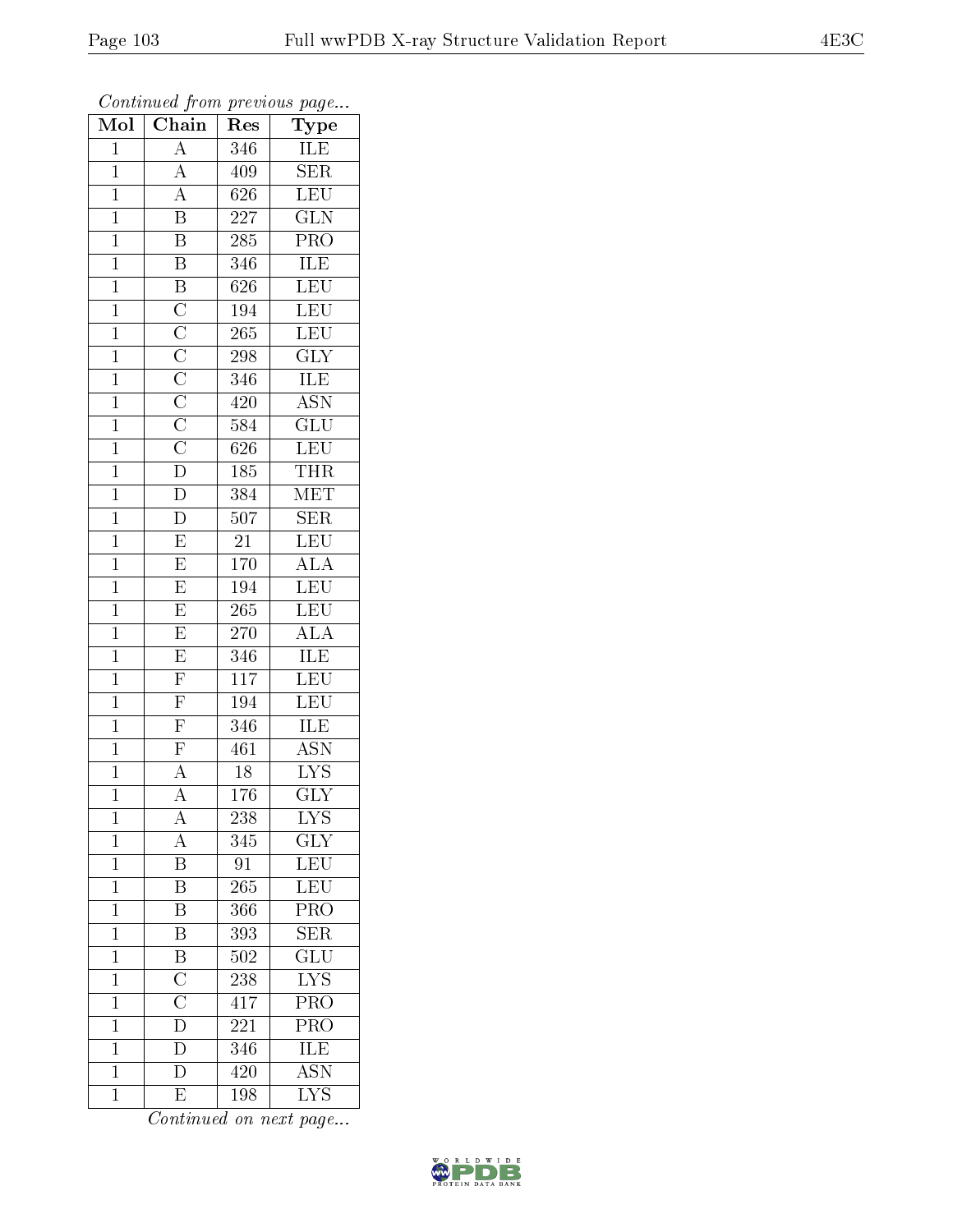| Mol            | $\overline{\text{C}}$ hain                                                                   | $\operatorname{Res}% \left( \mathcal{N}\right) \equiv\operatorname{Res}(\mathcal{N}_{0})\left( \mathcal{N}_{0}\right) ^{2}$ | ${\rm \bar{Ty}pe}$        |
|----------------|----------------------------------------------------------------------------------------------|-----------------------------------------------------------------------------------------------------------------------------|---------------------------|
| $\mathbf 1$    | $\overline{\mathrm{E}}$                                                                      | $\overline{403}$                                                                                                            | PR <sub>O</sub>           |
| $\mathbf{1}$   | $\overline{\mathrm{F}}$                                                                      | 21                                                                                                                          | LEU                       |
| $\overline{1}$ | $\overline{\mathrm{F}}$                                                                      | 321                                                                                                                         | <b>THR</b>                |
| $\mathbf{1}$   |                                                                                              | $\overline{525}$                                                                                                            | $\overline{\text{GLY}}$   |
| $\overline{1}$ |                                                                                              | $\overline{92}$                                                                                                             | $\overline{\text{PRO}}$   |
| $\mathbf{1}$   | $\frac{\overline{\text{F}}\ \overline{\text{C}}}{\overline{\text{C}}\ \overline{\text{C}}}}$ | 241                                                                                                                         | <b>VAL</b>                |
| $\mathbf{1}$   |                                                                                              | 585                                                                                                                         | $\overline{\text{GLY}}$   |
| $\mathbf{1}$   |                                                                                              | 245                                                                                                                         | $\overline{\text{VAL}}$   |
| $\overline{1}$ | $\overline{A}$                                                                               | 165                                                                                                                         | $\overline{\text{ILE}}$   |
| $\overline{1}$ | $\overline{\mathrm{B}}$                                                                      | $\overline{229}$                                                                                                            | VAL                       |
| $\mathbf 1$    | $\overline{\mathrm{B}}$                                                                      | 371                                                                                                                         | ILE                       |
| $\overline{1}$ | $\overline{\mathrm{E}}$                                                                      | $\overline{165}$                                                                                                            | <b>ILE</b>                |
| $\overline{1}$ | $\overline{F}$                                                                               | $\overline{345}$                                                                                                            | $\overline{\text{GLY}}$   |
| $\mathbf{1}$   | $\overline{\mathrm{B}}$                                                                      | 585                                                                                                                         | <b>GLY</b>                |
| $\mathbf{1}$   | $\overline{\rm C}$                                                                           | 82                                                                                                                          | $\overline{\text{GLY}}$   |
| $\mathbf{1}$   | $\overline{\rm D}$                                                                           | 165                                                                                                                         | ILE                       |
| $\overline{1}$ | $\overline{\mathrm{E}}$                                                                      | $\overline{228}$                                                                                                            | $\overline{\text{PRO}}$   |
| $\mathbf{1}$   | $\overline{\mathrm{E}}$                                                                      | 405                                                                                                                         | PRO                       |
| $\mathbf 1$    | $\overline{F}$                                                                               | $\overline{92}$                                                                                                             | PRO                       |
| $\mathbf{1}$   | $\overline{F}$                                                                               | 165                                                                                                                         | ILE                       |
| $\mathbf{1}$   | $\overline{A}$                                                                               | 525                                                                                                                         | $\overline{\text{GLY}}$   |
| $\overline{1}$ | $\frac{\overline{B}}{C}$                                                                     | 165                                                                                                                         | ILE                       |
| $\mathbf 1$    |                                                                                              | 165                                                                                                                         | ILE                       |
| $\overline{1}$ | $\overline{\rm D}$                                                                           | $\overline{24}5$                                                                                                            | $\overline{\text{VAL}}$   |
| $\overline{1}$ | $\overline{E}$                                                                               | 417                                                                                                                         | $\overline{\text{PRO}}$   |
| $\mathbf{1}$   | $\overline{\mathrm{E}}$                                                                      | 585                                                                                                                         | $\overline{\text{GLY}}$   |
| $\mathbf 1$    | $\overline{F}$                                                                               | 183                                                                                                                         | $\overline{\text{VAL}}$   |
| $\overline{1}$ | $\overline{A}$                                                                               | 241                                                                                                                         | $\rm V\overline{AL}$      |
| $\mathbf{1}$   | $\overline{A}$                                                                               | $\overline{578}$                                                                                                            | $\overline{\text{PRO}}$   |
| $\overline{1}$ | $\overline{\mathrm{B}}$                                                                      | 557                                                                                                                         | $\overline{\mathrm{GLY}}$ |
| $\overline{1}$ | $\overline{\text{C}}$                                                                        | 245                                                                                                                         | VAL                       |

Continued from previous page...

## 5.3.2 Protein sidechains (i)

In the following table, the Percentiles column shows the percent sidechain outliers of the chain as a percentile score with respect to all X-ray entries followed by that with respect to entries of similar resolution.

The Analysed column shows the number of residues for which the sidechain conformation was analysed, and the total number of residues.

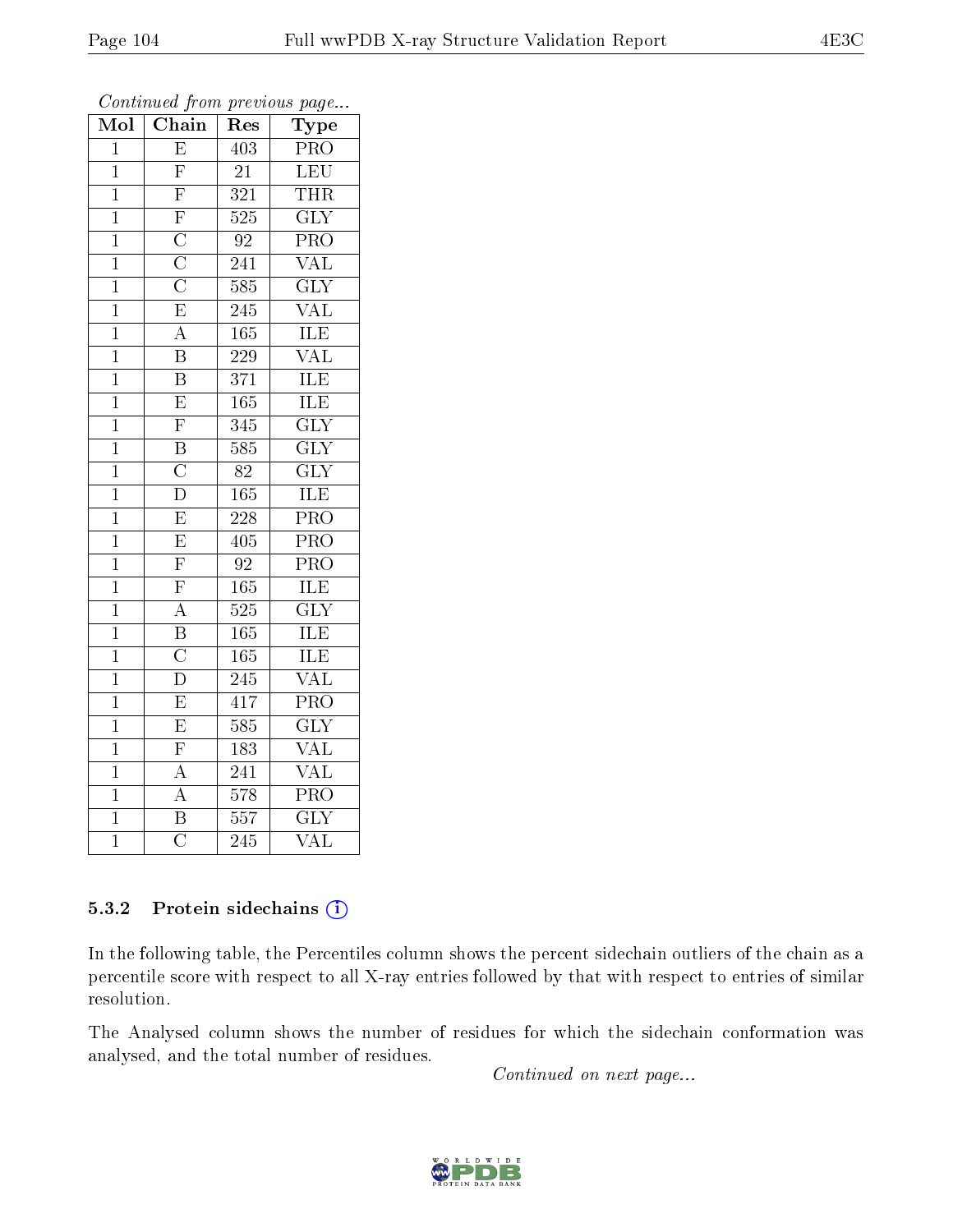| Mol | Chain         | Analysed        | Rotameric  | Outliers  | Percentiles          |  |
|-----|---------------|-----------------|------------|-----------|----------------------|--|
|     |               |                 |            |           |                      |  |
| Mol | Chain         | Analysed        | Rotameric  | Outliers  | Percentiles          |  |
| 1   | $\mathbf{A}$  | 567/601 (94%)   | 491 (87%)  | 76 (13\%) | 21<br>4              |  |
| 1   | B             | 572/601 (95%)   | 485 (85%)  | 87 (15%)  | 17<br>3              |  |
| 1   | $\mathcal{C}$ | $567/601(94\%)$ | 490 (86\%) | 77 (14%)  | 21<br>3 <sup>1</sup> |  |
| 1   | D             | $567/601(94\%)$ | 488 (86%)  | 79 (14%)  | 20<br>3 <sup>1</sup> |  |
| 1   | E             | $567/601(94\%)$ | 492 (87%)  | 75 (13%)  | 21<br>$\overline{4}$ |  |
| 1   | $\mathbf{F}$  | 567/601 (94%)   | 478 (84%)  | 89 (16%)  | 16<br>$\overline{2}$ |  |
| All | All           | 3407/3606 (94%) | 2924 (86%) | 483 (14%) | 20<br>3              |  |

All (483) residues with a non-rotameric sidechain are listed below:

| Mol            | Chain                               | Res              | Type                    |
|----------------|-------------------------------------|------------------|-------------------------|
| $\overline{1}$ | $\overline{A}$                      | $\overline{17}$  | <b>MET</b>              |
| $\mathbf{1}$   | $\overline{A}$                      | 20               | $\rm{ARG}$              |
| $\overline{1}$ | $\overline{A}$                      | 23               | <b>THR</b>              |
| $\overline{1}$ | $\overline{A}$                      | 26               | PHE                     |
| $\overline{1}$ | $\overline{A}$                      | $\overline{37}$  | <b>THR</b>              |
| $\overline{1}$ | $\overline{A}$                      | $\overline{89}$  | $\overline{ASN}$        |
| $\overline{1}$ | $\frac{\overline{A}}{\overline{A}}$ | 103              | $\overline{\text{ASP}}$ |
| $\overline{1}$ |                                     | $\overline{105}$ | $\overline{\rm{ARG}}$   |
| $\overline{1}$ | $\overline{A}$                      | 119              | $\overline{\text{GLU}}$ |
| $\overline{1}$ | $\frac{1}{\mathbf{A}}$              | 124              | <b>THR</b>              |
| $\overline{1}$ | $\overline{A}$                      | 152              | <b>VAL</b>              |
| $\overline{1}$ | $\overline{A}$                      | 178              | <b>LEU</b>              |
| $\overline{1}$ | $\frac{1}{A}$                       | $\overline{182}$ | PHE                     |
| $\overline{1}$ | $\overline{A}$                      | 183              | $\overline{\text{VAL}}$ |
| $\overline{1}$ | $\overline{A}$                      | 185              | <b>THR</b>              |
| $\overline{1}$ | $\overline{A}$                      | 192              | $\overline{\text{GLU}}$ |
| $\overline{1}$ | $\overline{A}$                      | 194              | $\overline{\text{LEU}}$ |
| $\overline{1}$ | $\overline{A}$                      | 210              | <b>THR</b>              |
| $\overline{1}$ | $\frac{1}{\mathbf{A}}$              | 213              | PHE                     |
| $\overline{1}$ | $\overline{A}$                      | $\overline{222}$ | PHE                     |
| $\overline{1}$ | $\overline{A}$                      | 225              | $\overline{ASN}$        |
| $\overline{1}$ | $\overline{A}$                      | $226\,$          | <b>TRP</b>              |
| $\overline{1}$ | $\overline{A}$                      | 229              | <b>VAL</b>              |
| $\overline{1}$ | $\overline{A}$                      | 236              | $\rm{ARG}$              |
| $\overline{1}$ | $\overline{A}$                      | 243              | ILE                     |
| $\overline{1}$ | $\overline{A}$                      | 248              | ASP                     |
| $\overline{1}$ | $\overline{\rm A}$                  | $\overline{257}$ | $\overline{\text{SER}}$ |

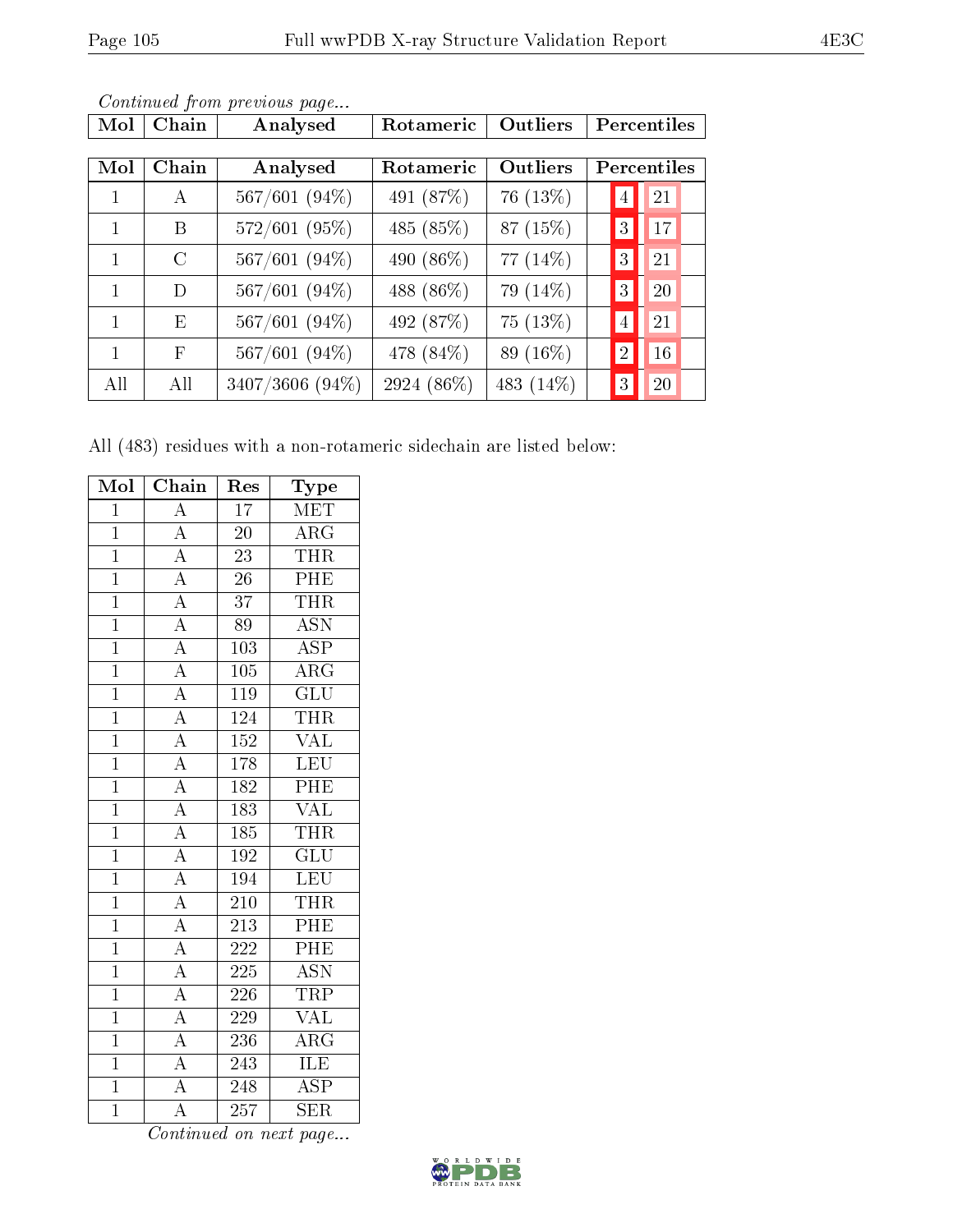| Mol            | Chain                                                                                                       | Res              | ${\bf Type}$            |
|----------------|-------------------------------------------------------------------------------------------------------------|------------------|-------------------------|
| $\mathbf{1}$   | $\overline{\rm A}$                                                                                          | 259              | LEU                     |
| $\mathbf{1}$   | $\overline{A}$                                                                                              | 261              | <b>TYR</b>              |
| $\mathbf{1}$   |                                                                                                             | 294              | $\overline{TYR}$        |
| $\overline{1}$ |                                                                                                             | 304              | $\overline{\text{ASP}}$ |
| $\overline{1}$ | $\frac{\overline{A}}{\overline{A}}$ $\frac{\overline{A}}{\overline{A}}$                                     | 307              | $\overline{\text{LEU}}$ |
| $\mathbf{1}$   |                                                                                                             | 310              | $\overline{\text{LYS}}$ |
| $\mathbf{1}$   | $\frac{\overline{A}}{\overline{A}}$ $\frac{\overline{A}}{\overline{A}}$ $\frac{\overline{A}}{\overline{A}}$ | 311              | LEU                     |
| $\mathbf{1}$   |                                                                                                             | 319              | <b>THR</b>              |
| $\mathbf{1}$   |                                                                                                             | $\overline{334}$ | $\overline{\text{GLN}}$ |
| $\overline{1}$ |                                                                                                             | 359              | LEU                     |
| $\mathbf{1}$   |                                                                                                             | 364              | $\overline{\text{ASP}}$ |
| $\mathbf{1}$   |                                                                                                             | 371              | <b>ILE</b>              |
| $\mathbf{1}$   |                                                                                                             | 385              | <b>ASP</b>              |
| $\overline{1}$ |                                                                                                             | 388              | PHE                     |
| $\overline{1}$ | $\frac{\overline{A}}{\overline{A}}$ $\frac{\overline{A}}{\overline{A}}$                                     | 390              | PHE                     |
| $\mathbf{1}$   |                                                                                                             | 404              | $\overline{\text{ARG}}$ |
| $\overline{1}$ |                                                                                                             | $\overline{415}$ | $\overline{\text{GLN}}$ |
| $\mathbf{1}$   | $\frac{\overline{A}}{\overline{A}}$                                                                         | 418              | <b>LYS</b>              |
| $\overline{1}$ |                                                                                                             | 419              | $\overline{\rm{ARG}}$   |
| $\overline{1}$ | $\overline{A}$                                                                                              | 421              | LEU                     |
| $\mathbf{1}$   | $\overline{A}$                                                                                              | 424              | PHE                     |
| $\mathbf{1}$   | $\frac{\overline{A}}{\overline{A}}$                                                                         | 432              | $\overline{\text{GLN}}$ |
| $\overline{1}$ |                                                                                                             | 434              | <b>TRP</b>              |
| $\overline{1}$ | $\overline{A}$                                                                                              | 448              | $\overline{\text{GLN}}$ |
| $\mathbf{1}$   | $\overline{A}$                                                                                              | 452              | $\rm{ARG}$              |
| $\mathbf{1}$   |                                                                                                             | 472              | MET                     |
| $\mathbf{1}$   | $\frac{\overline{A}}{\overline{A}}$                                                                         | 475              | $\overline{\text{MET}}$ |
| $\overline{1}$ |                                                                                                             | 478              | $\overline{\text{GLN}}$ |
| $\overline{1}$ | $\overline{\rm A}$                                                                                          | 483              | $\overline{\text{LEU}}$ |
| 1              | $\rm A$                                                                                                     | 485              | PHE                     |
| $\mathbf{1}$   | $\overline{A}$                                                                                              | 486              | PHE                     |
| $\mathbf{1}$   | $\overline{A}$                                                                                              | 499              | $\overline{\text{GLU}}$ |
| $\mathbf{1}$   | $\overline{A}$                                                                                              | 500              | GLN                     |
| $\mathbf 1$    | $\overline{A}$                                                                                              | $\overline{502}$ | $\overline{{\rm GLU}}$  |
| $\mathbf{1}$   | $\overline{A}$                                                                                              | 511              | LEU                     |
| $\mathbf{1}$   | $\overline{A}$                                                                                              | $\overline{514}$ | <b>TRP</b>              |
| $\mathbf 1$    | $\overline{A}$                                                                                              | $5\overline{17}$ | MET                     |
| $\overline{1}$ | $\overline{\rm A}$                                                                                          | 529              | $\overline{\text{GLU}}$ |
| $\mathbf 1$    | $\overline{A}$                                                                                              | 543              | $\overline{\rm ASP}$    |
| $\mathbf 1$    | $\overline{A}$                                                                                              | 548              | $\overline{\text{GLN}}$ |
| $\mathbf{1}$   | $\overline{A}$                                                                                              | 549              | $\rm{ARG}$              |
| $\mathbf{1}$   | $\rm A$                                                                                                     | 564              | $\overline{\text{GLU}}$ |

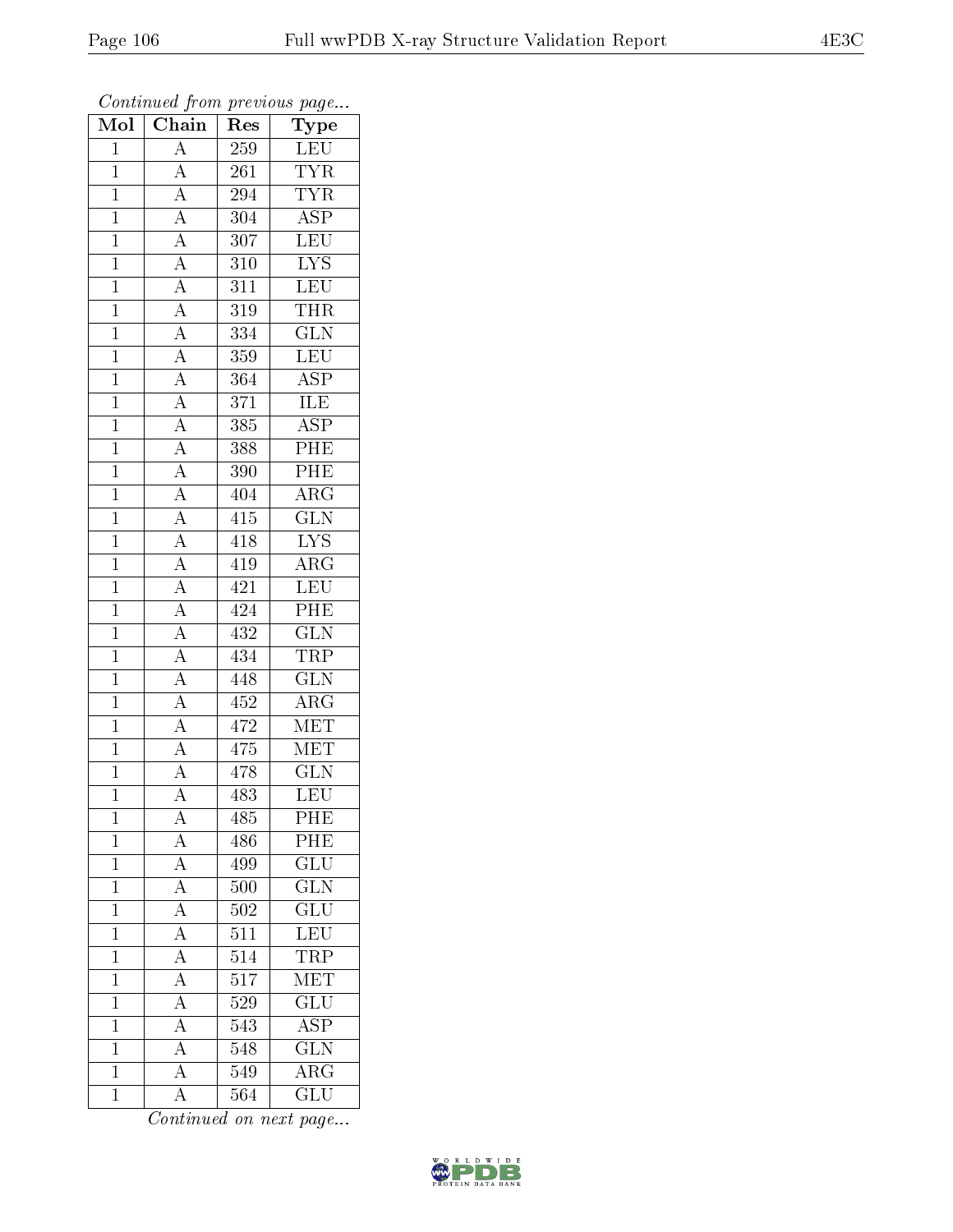| Mol            | $\overline{\text{Chain}}$           | $\mathbf{r}$ .<br>Res | $r \sim 3$<br>Type        |
|----------------|-------------------------------------|-----------------------|---------------------------|
| $\mathbf{1}$   | $\overline{A}$                      | $\overline{575}$      | $\overline{\text{ARG}}$   |
| $\mathbf{1}$   | $\overline{A}$                      | 579                   | $\rm{ARG}$                |
| $\overline{1}$ | $\overline{A}$                      | 595                   | $\overline{\text{LEU}}$   |
| $\mathbf{1}$   |                                     | $\overline{631}$      | $\overline{\text{GLU}}$   |
| $\overline{1}$ | $\frac{\overline{A}}{\overline{A}}$ | 648                   | $\overline{\text{GLU}}$   |
| $\mathbf 1$    | $\overline{A}$                      | 651                   | $\overline{\text{GLN}}$   |
| $\overline{1}$ | $\overline{A}$                      | $\overline{652}$      | $\overline{LYS}$          |
| $\mathbf{1}$   | $\overline{\mathrm{B}}$             | $\overline{16}$       | $\overline{\text{GLU}}$   |
| $\mathbf{1}$   | $\overline{\mathrm{B}}$             | $20\,$                | $\rm{ARG}$                |
| $\overline{1}$ | $\overline{\mathrm{B}}$             | $\overline{23}$       | <b>THR</b>                |
| $\mathbf{1}$   | $\overline{\mathrm{B}}$             | $26\,$                | PHE                       |
| $\overline{1}$ | $\overline{\mathrm{B}}$             | $\overline{37}$       | <b>THR</b>                |
| $\overline{1}$ | $\overline{\mathbf{B}}$             | 53                    | $\overline{\rm ARG}$      |
| $\mathbf{1}$   | $\overline{\mathbf{B}}$             | 86                    | <b>LEU</b>                |
| $\overline{1}$ | $\overline{\mathrm{B}}$             | 89                    | $\overline{\text{ASN}}$   |
| $\mathbf{1}$   | $\overline{\mathrm{B}}$             | 103                   | $\overline{\text{ASP}}$   |
| $\overline{1}$ | $\overline{\mathrm{B}}$             | $\overline{105}$      | $\overline{\rm{ARG}}$     |
| $\mathbf{1}$   | Β                                   | 119                   | GLU                       |
| $\mathbf{1}$   | B                                   | 124                   | THR                       |
| $\mathbf{1}$   | $\overline{\mathrm{B}}$             | 152                   | <b>VAL</b>                |
| $\mathbf{1}$   | $\overline{\mathrm{B}}$             | $1\,73$               | <b>LEU</b>                |
| $\overline{1}$ | $\overline{\mathrm{B}}$             | 182                   | $\overline{\text{PHE}}$   |
| $\mathbf{1}$   | $\overline{\mathrm{B}}$             | $\overline{187}$      | $\overline{\text{GLN}}$   |
| $\mathbf{1}$   | $\overline{\mathrm{B}}$             | 192                   | $\overline{\text{GLU}}$   |
| $\mathbf{1}$   | $\overline{B}$                      | 194                   | LEU                       |
| $\mathbf 1$    | B                                   | 210                   | <b>THR</b>                |
| $\mathbf{1}$   | Β                                   | 213                   | $\overline{\rm{PHE}}$     |
| $\mathbf{1}$   | $\overline{\mathrm{B}}$             | 227                   | <b>GLN</b>                |
| $\overline{1}$ | $\overline{\mathrm{B}}$             | 236                   | $\overline{\rm{ARG}}$     |
| 1              | Β                                   | 238                   | <b>LYS</b>                |
| $\mathbf 1$    | B                                   | 242                   | $\overline{\text{ASP}}$   |
| $\mathbf{1}$   | $\overline{\mathrm{B}}$             | 248                   | $\overline{\text{ASP}}$   |
| $\mathbf{1}$   | $\, {\bf B}$                        | 249                   | LEU                       |
| $\overline{1}$ | $\overline{\mathrm{B}}$             | $\overline{263}$      | $\overline{\text{ASN}}$   |
| $\mathbf 1$    | B                                   | 283                   | TRP                       |
| $\mathbf 1$    | $\overline{\mathrm{B}}$             | 284                   | $\overline{HIS}$          |
| $\mathbf 1$    | Β                                   | 286                   | $\overline{\rm{ARG}}$     |
| $\mathbf 1$    | $\overline{\mathrm{B}}$             | 290                   | THR                       |
| $\mathbf 1$    | Β                                   | 304                   | $\overline{\text{ASP}}$   |
| $\mathbf 1$    | $\overline{\mathrm{B}}$             | 307                   | <b>LEU</b>                |
| $\mathbf 1$    | $\overline{\mathrm{B}}$             | 308                   | $\overline{\mathrm{ASN}}$ |
| $\mathbf 1$    | $\overline{\mathrm{B}}$             | 310                   | <b>LYS</b>                |

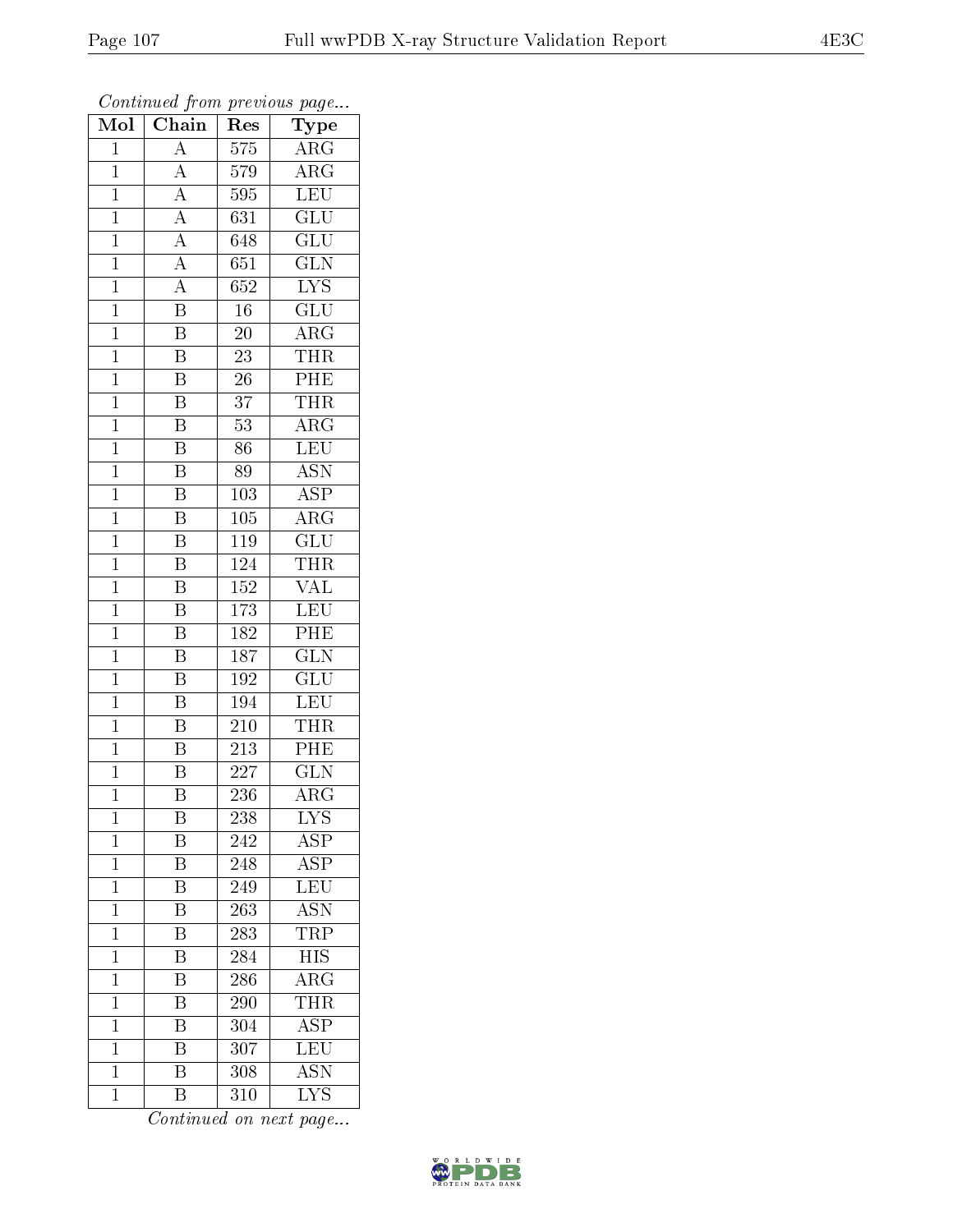| Mol            | Chain                   | Res              | $r \sim 3$<br>Type        |
|----------------|-------------------------|------------------|---------------------------|
| $\mathbf 1$    | Β                       | 311              | LEU                       |
| $\mathbf{1}$   | B                       | 319              | <b>THR</b>                |
| $\mathbf{1}$   | $\overline{\mathrm{B}}$ | 334              | $\overline{\text{GLN}}$   |
| $\mathbf{1}$   | $\overline{\mathrm{B}}$ | 359              | <b>LEU</b>                |
| $\overline{1}$ | $\overline{\mathrm{B}}$ | $\overline{362}$ | <b>ILE</b>                |
| $\mathbf 1$    | B                       | 369              | $\overline{\text{GLN}}$   |
| $\overline{1}$ | Β                       | 384              | $\rm \overline{MET}$      |
| $\mathbf{1}$   | $\overline{\mathrm{B}}$ | 385              | $\overline{\text{ASP}}$   |
| $\mathbf{1}$   | B                       | 388              | PHE                       |
| $\mathbf 1$    | $\overline{\mathrm{B}}$ | $\overline{3}90$ | PHE                       |
| $\mathbf{1}$   | B                       | 394              | $\overline{\text{LYS}}$   |
| $\mathbf{1}$   | $\overline{\mathrm{B}}$ | 404              | $\overline{\rm{ARG}}$     |
| $\mathbf{1}$   | $\overline{\mathrm{B}}$ | 419              | $\rm{ARG}$                |
| $\mathbf{1}$   | $\, {\bf B}$            | 421              | <b>LEU</b>                |
| $\overline{1}$ | $\overline{\mathrm{B}}$ | 424              | PHE                       |
| $\mathbf{1}$   | $\overline{\mathrm{B}}$ | 432              | $\overline{\text{GLN}}$   |
| $\overline{1}$ | $\overline{\mathrm{B}}$ | 434              | <b>TRP</b>                |
| $\mathbf{1}$   | Β                       | 448              | <b>GLN</b>                |
| $\mathbf 1$    | Β                       | 452              | $\rm{ARG}$                |
| $\mathbf{1}$   | $\overline{\mathrm{B}}$ | 472              | MET                       |
| $\overline{1}$ | $\overline{\mathrm{B}}$ | 475              | MET                       |
| $\overline{1}$ | $\overline{\mathrm{B}}$ | 478              | $\overline{\text{GLN}}$   |
| $\mathbf{1}$   | B                       | 483              | $\overline{\text{LEU}}$   |
| $\overline{1}$ | $\overline{\mathrm{B}}$ | 485              | PHE                       |
| $\mathbf{1}$   | $\overline{\mathrm{B}}$ | 486              | PHE                       |
| $\mathbf 1$    | B                       | 493              | <b>ASP</b>                |
| $\mathbf 1$    | Β                       | 499              | $\overline{\mathrm{GLU}}$ |
| $\mathbf{1}$   | Β                       | 500              | GLN                       |
| $\mathbf 1$    | $\overline{\mathrm{B}}$ | 502              | $\overline{\mathrm{GLU}}$ |
| 1              | Β                       | 503              | PHE                       |
| $\mathbf 1$    | B                       | 511              | LEU                       |
| $\mathbf{1}$   | $\overline{\mathrm{B}}$ | 514              | TRP                       |
| $\mathbf 1$    | B                       | 517              | MET                       |
| $\mathbf{1}$   | $\overline{\mathrm{B}}$ | 526              | $\overline{\rm{ARG}}$     |
| $\mathbf{1}$   | B                       | 527              | GLU                       |
| $\overline{1}$ | $\overline{\mathrm{B}}$ | 528              | $\overline{\mathrm{ASN}}$ |
| $\mathbf 1$    | $\overline{\mathrm{B}}$ | 529              | $\overline{\text{GLU}}$   |
| $\overline{1}$ | B                       | 543              | $\overline{\rm ASP}$      |
| $\mathbf 1$    | Β                       | 548              | $\overline{\text{GLN}}$   |
| $\mathbf{1}$   | $\overline{\mathrm{B}}$ | 549              | $\rm{ARG}$                |
| $\mathbf 1$    | $\overline{\mathrm{B}}$ | 552              | $\overline{\text{MET}}$   |
| $\mathbf 1$    | $\overline{\mathrm{B}}$ | 556              | <b>GLN</b>                |

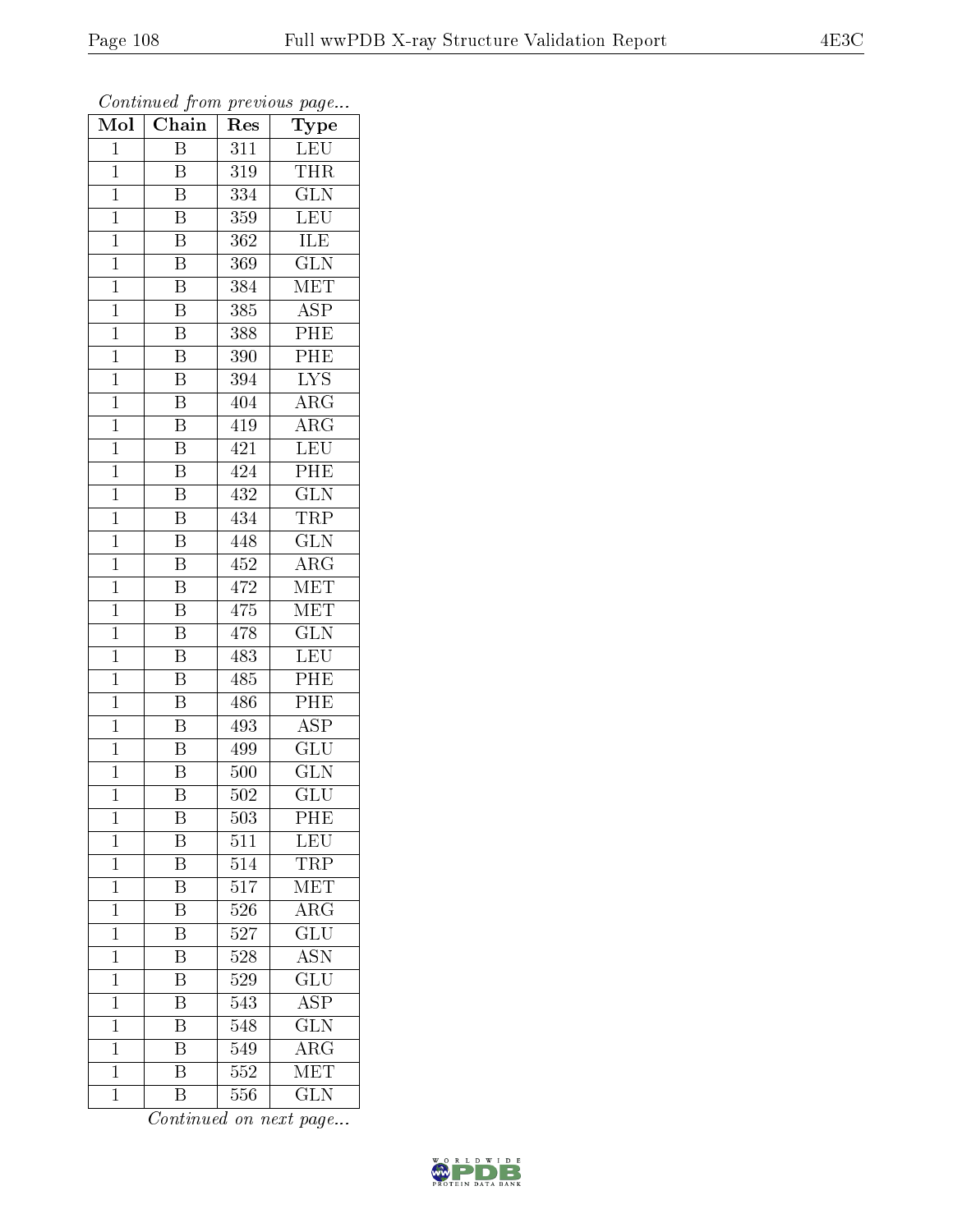| Mol            | $\sum_{i=1}^{n} a_i$<br>Chain | Res              | $r \sim r$<br>Type                             |
|----------------|-------------------------------|------------------|------------------------------------------------|
| $\mathbf 1$    | Β                             | $\overline{564}$ | GLU                                            |
| $\mathbf{1}$   | B                             | 575              | $\rm{ARG}$                                     |
| $\overline{1}$ | $\overline{\mathrm{B}}$       | 579              |                                                |
| $\mathbf{1}$   | $\overline{\mathrm{B}}$       | 583              | $\frac{\overline{\text{ARG}}}{\text{THR}}$     |
| $\overline{1}$ | $\overline{\mathrm{B}}$       | 595              | LEU                                            |
| $\mathbf 1$    | $\overline{\mathrm{B}}$       | 631              | GLU                                            |
| $\overline{1}$ | B                             | 648              | $\widetilde{{\rm GLU}}$                        |
| $\overline{1}$ | $\overline{B}$                | $\overline{651}$ | $\overline{\text{GLN}}$                        |
| $\mathbf{1}$   | $\overline{B}$                | 652              | $\overline{\text{LYS}}$                        |
| $\overline{1}$ | $\overline{\mathbf{B}}$       | 664              | $\overline{\text{LYS}}$                        |
| $\mathbf{1}$   |                               | $20\,$           | $\overline{\rm{ARG}}$                          |
| $\overline{1}$ |                               | $\overline{23}$  | <b>THR</b>                                     |
| $\overline{1}$ |                               | $\overline{26}$  | PHE                                            |
| $\mathbf{1}$   |                               | 37               | <b>THR</b>                                     |
| $\overline{1}$ |                               | $\overline{53}$  | $\overline{\rm{ARG}}$                          |
| $\mathbf{1}$   |                               | 103              | $\overline{\text{ASP}}$                        |
| $\overline{1}$ |                               | $\overline{105}$ | $\overline{\rm ARG}$                           |
| $\mathbf{1}$   |                               | 119              | GLU                                            |
| $\mathbf{1}$   |                               | 124              | THR                                            |
| $\mathbf{1}$   |                               | 152              | <b>VAL</b>                                     |
| $\overline{1}$ |                               | 169              | <b>TYR</b>                                     |
| $\overline{1}$ |                               | 174              | $\overline{\text{ASP}}$                        |
| $\mathbf{1}$   |                               | 178              | $\overline{\text{LEU}}$                        |
| $\mathbf{1}$   |                               | 181              | $\overline{{\rm GLU}}$                         |
| $\mathbf{1}$   |                               | 186              | LEU                                            |
| $\mathbf{1}$   |                               | $\overline{192}$ | $\widetilde{{\rm GLU}}$                        |
| $\overline{1}$ |                               | 194              | $\overline{\text{LEU}}$                        |
| $\mathbf{1}$   |                               | 210              | <b>THR</b>                                     |
| $\overline{1}$ |                               | $\overline{213}$ | $\overline{\mathrm{PHE}}$                      |
| 1              |                               | 225              | $\overline{\text{ASN}}$                        |
| $\mathbf{1}$   |                               | 231              | $\overline{\text{TRP}}$                        |
| $\overline{1}$ |                               | 236              | $\overline{\rm{ARG}}$                          |
| $\mathbf{1}$   |                               | 243              | <b>ILE</b>                                     |
| $\overline{1}$ |                               | 247              | $\frac{1}{\text{GLU}}$                         |
| $\mathbf{1}$   |                               | 250              |                                                |
| $\overline{1}$ |                               | $\overline{253}$ | $\frac{\overline{\mathrm{ASN}}}{\mathrm{VAL}}$ |
| $\mathbf{1}$   |                               | 257              |                                                |
| $\mathbf{1}$   |                               | 304              | $\overline{\text{ASP}}$                        |
| $\mathbf{1}$   |                               | 307              | LEU                                            |
| $\mathbf{1}$   |                               | 309              | LEU                                            |
| $\mathbf 1$    |                               | 310              | $\overline{\text{LYS}}$                        |
| $\overline{1}$ |                               | 311              | LEU                                            |

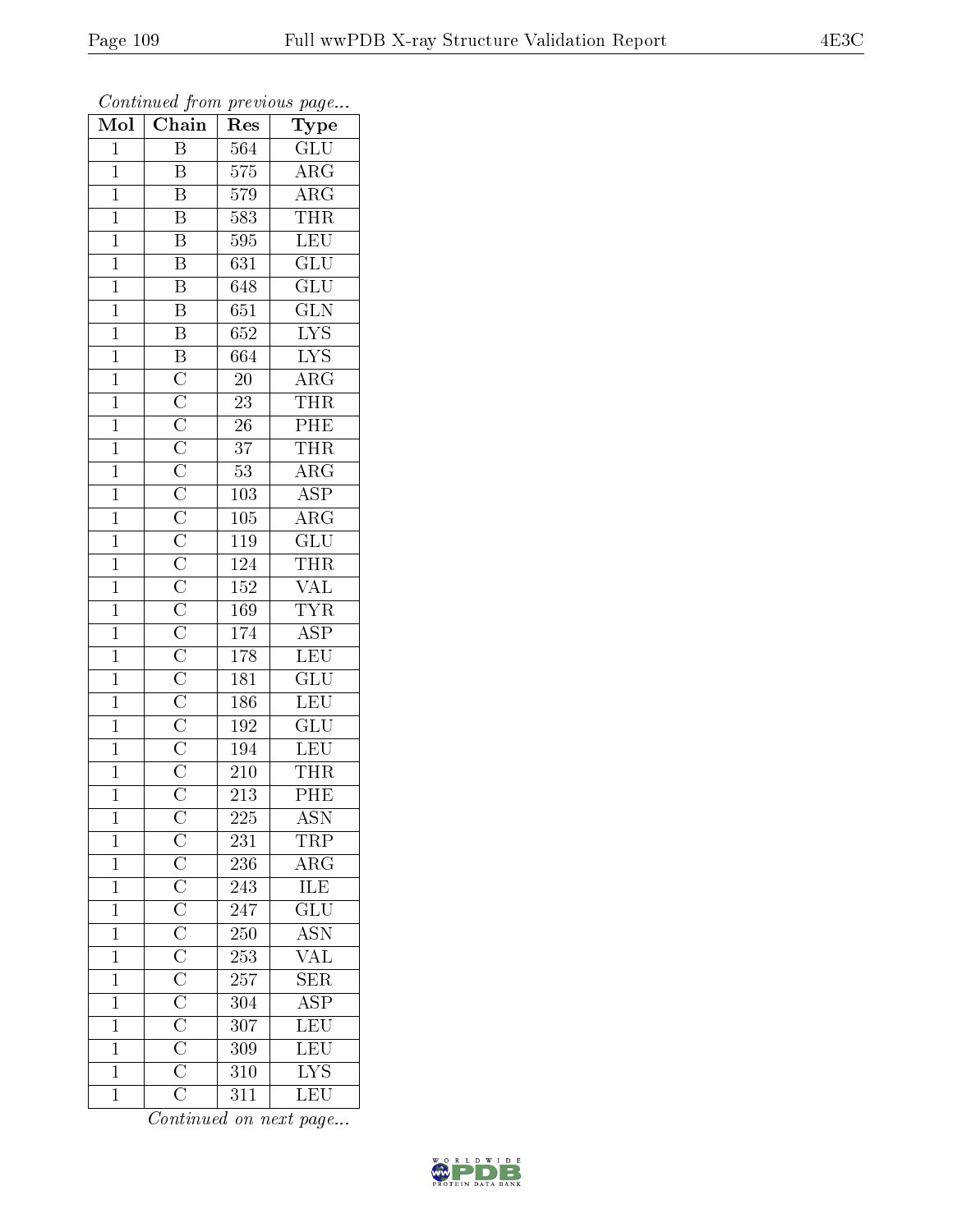| Mol            | $\overline{\text{Chain}}$ | $\mathbf{r}$ . $\sim$ .<br>Res | $r \sim 3$<br>Type                         |
|----------------|---------------------------|--------------------------------|--------------------------------------------|
| $\mathbf{1}$   |                           | 319                            | <b>THR</b>                                 |
| $\mathbf{1}$   |                           | 334                            | $\overline{\text{GLN}}$                    |
| $\overline{1}$ |                           | 359                            |                                            |
| $\mathbf{1}$   |                           | 362                            | $\frac{\overline{\text{LEU}}}{\text{ILE}}$ |
| $\overline{1}$ |                           | 368                            | THR                                        |
| $\overline{1}$ |                           | 385                            | $\overline{\text{ASP}}$                    |
| $\overline{1}$ |                           | 388                            | $\overline{PHE}$                           |
| $\overline{1}$ |                           | 390                            | $\overline{\rm{PHE}}$                      |
| $\mathbf{1}$   |                           | 394                            | $\overline{\text{LYS}}$                    |
| $\overline{1}$ |                           | 401                            | ILE                                        |
| $\mathbf{1}$   |                           | 404                            | $\overline{\rm{ARG}}$                      |
| $\overline{1}$ |                           | 419                            | $\overline{\rm{ARG}}$                      |
| $\overline{1}$ |                           | 424                            | PHE                                        |
| $\mathbf{1}$   |                           | 432                            | $\overline{\text{GLN}}$                    |
| $\overline{1}$ |                           | 434                            | $\overline{\text{TRP}}$                    |
| $\mathbf{1}$   |                           | 448                            | $\overline{\text{GLN}}$                    |
| $\overline{1}$ |                           | 452                            | $\overline{\rm{ARG}}$                      |
| $\mathbf{1}$   |                           | 472                            | MET                                        |
| $\mathbf{1}$   |                           | 475                            | MET                                        |
| $\mathbf{1}$   |                           | 478                            | $\overline{\text{GLN}}$                    |
| $\mathbf{1}$   |                           | 483                            | LEU                                        |
| $\overline{1}$ |                           | 485                            | $\overline{\text{PHE}}$                    |
| $\mathbf{1}$   |                           | 486                            | $\overline{PHE}$                           |
| $\mathbf{1}$   |                           | 493                            | $\overline{\text{ASP}}$                    |
| $\mathbf{1}$   |                           | 499                            | $\overline{\text{GLU}}$                    |
| $\mathbf{1}$   |                           | 500                            | $\overline{\text{GLN}}$                    |
| $\overline{1}$ |                           | 502                            | $\overline{{\rm GLU}}$                     |
| $\mathbf{1}$   |                           | 503                            | $\overline{\text{PHE}}$                    |
| $\overline{1}$ |                           | 511                            | $\overline{\text{LEU}}$                    |
| 1              |                           | 514                            | TRP                                        |
| $\mathbf 1$    |                           | $\overline{5}17$               | $\overline{\text{MET}}$                    |
| $\mathbf{1}$   |                           | 528                            | ASN <sup>-</sup>                           |
| $\mathbf{1}$   |                           | 529                            | $\overline{\text{GLU}}$                    |
| $\overline{1}$ |                           | $5\overline{43}$               | $\overline{\text{ASP}}$                    |
| $\mathbf{1}$   |                           | 548                            | $\overline{\text{GLN}}$                    |
| $\overline{1}$ |                           | $\overline{549}$               | $\overline{\text{ARG}}$                    |
| $\mathbf{1}$   |                           | 559                            | <b>THR</b>                                 |
| $\mathbf 1$    |                           | 564                            | $\overline{{\rm GLU}}$                     |
| $\mathbf 1$    |                           | 575                            | $\overline{\text{ARG}}$                    |
| $\mathbf 1$    |                           | 581                            | $\overline{\text{GLN}}$                    |
| $\mathbf 1$    |                           | 595                            | LEU                                        |
| $\mathbf 1$    |                           | 631                            | $\overline{\text{GLU}}$                    |

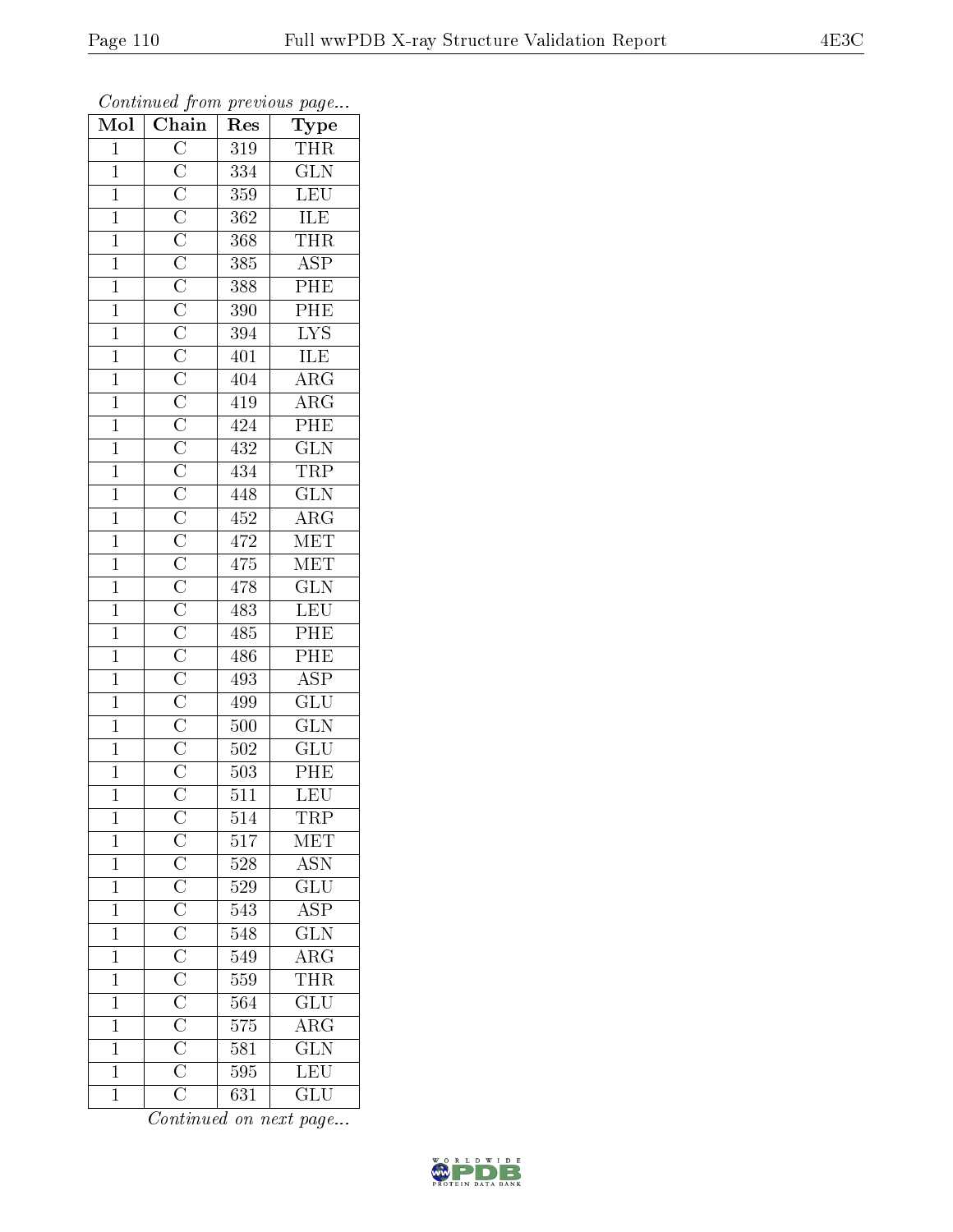| $\overline{\text{Mol}}$ | $\overline{\text{Chain}}$                                                                                   | Res              | $r \sim \sigma$<br>Type |
|-------------------------|-------------------------------------------------------------------------------------------------------------|------------------|-------------------------|
| $\mathbf 1$             |                                                                                                             | 648              | $\overline{\text{GLU}}$ |
| $\mathbf{1}$            |                                                                                                             | 651              | $\overline{\text{GLN}}$ |
| $\mathbf{1}$            |                                                                                                             | 652              | $\overline{\text{LYS}}$ |
| $\mathbf{1}$            |                                                                                                             | 20               | $\overline{\rm ARG}$    |
| $\overline{1}$          | $\frac{\overline{C}}{\overline{C}}$ $\frac{\overline{C}}{\overline{D}}$ $\frac{\overline{D}}{\overline{D}}$ | 23               | <b>THR</b>              |
| $\mathbf 1$             | $\mathbf D$                                                                                                 | 26               | PHE                     |
| $\overline{1}$          | $\overline{\rm D}$                                                                                          | 37               | $\overline{\text{THR}}$ |
| $\mathbf{1}$            | $\overline{D}$                                                                                              | 85               | <b>ASN</b>              |
| $\mathbf{1}$            | $\overline{D}$                                                                                              | 103              | <b>ASP</b>              |
| $\mathbf 1$             | $\overline{D}$                                                                                              | 105              | $\overline{\rm{ARG}}$   |
| $\overline{1}$          | $\overline{D}$                                                                                              | 115              | CYS                     |
| $\overline{1}$          | $\overline{D}$                                                                                              | <b>118</b>       | $\overline{\text{ARG}}$ |
| $\mathbf{1}$            | $\overline{D}$                                                                                              | 119              | $\overline{\text{GLU}}$ |
| $\mathbf{1}$            | $\overline{D}$                                                                                              | 124              | <b>THR</b>              |
| $\overline{1}$          | $\frac{\overline{D}}{D}$                                                                                    | <b>152</b>       | <b>VAL</b>              |
| $\mathbf{1}$            |                                                                                                             | 169              | $\overline{\text{TYR}}$ |
| $\overline{1}$          | $\overline{D}$                                                                                              | 182              | PHE                     |
| $\mathbf{1}$            | $\overline{D}$                                                                                              | 187              | <b>GLN</b>              |
| $\mathbf{1}$            | $\overline{D}$                                                                                              | 192              | $\overline{\text{GLU}}$ |
| $\mathbf{1}$            | $\overline{D}$                                                                                              | 194              | LEU                     |
| $\overline{1}$          | $\overline{\rm D}$                                                                                          | 210              | <b>THR</b>              |
| $\overline{1}$          | $\overline{D}$                                                                                              | 213              | PHE                     |
| $\mathbf{1}$            | $\overline{\rm D}$                                                                                          | 219              | PHE                     |
| $\overline{1}$          | $\overline{\mathbf{D}}$                                                                                     | 222              | PHE                     |
| $\mathbf{1}$            | $\overline{D}$                                                                                              | $\overline{223}$ | LEU                     |
| $\overline{1}$          | $\overline{D}$                                                                                              | 225              | <b>ASN</b>              |
| $\mathbf{1}$            | $\overline{\rm D}$                                                                                          | 226              | <b>TRP</b>              |
| $\mathbf{1}$            | $\overline{\rm D}$                                                                                          | 230              | <b>GLN</b>              |
| $\overline{1}$          | D                                                                                                           | 236              | $\overline{\rm{ARG}}$   |
| 1                       | $\mathbf D$                                                                                                 | 238              | <b>LYS</b>              |
| $\mathbf 1$             | D                                                                                                           | 248              | $\overline{\text{ASP}}$ |
| $\mathbf{1}$            | $\overline{D}$                                                                                              | $25\overline{3}$ | <b>VAL</b>              |
| $\mathbf{1}$            | $\overline{D}$                                                                                              | 273              | LEU                     |
| $\overline{1}$          | $\frac{\overline{D}}{\overline{D}}$                                                                         | $\overline{283}$ | $\overline{\text{TRP}}$ |
| $\mathbf{1}$            |                                                                                                             | 304              | <b>ASP</b>              |
| $\overline{1}$          | $\overline{D}$                                                                                              | 307              | $\overline{\text{LEU}}$ |
| $\mathbf 1$             | $\overline{D}$                                                                                              | 310              | $\overline{\text{LYS}}$ |
| $\mathbf{1}$            | $\overline{\rm D}$                                                                                          | 311              | LEU                     |
| $\mathbf 1$             | $\overline{D}$                                                                                              | 319              | THR                     |
| $\mathbf{1}$            | $\overline{\rm D}$                                                                                          | 334              | $\overline{\text{GLN}}$ |
| $\mathbf 1$             | $\overline{\rm D}$                                                                                          | 359              | $\overline{\text{LEU}}$ |
| $\mathbf 1$             | $\overline{\rm D}$                                                                                          | 368              | <b>THR</b>              |

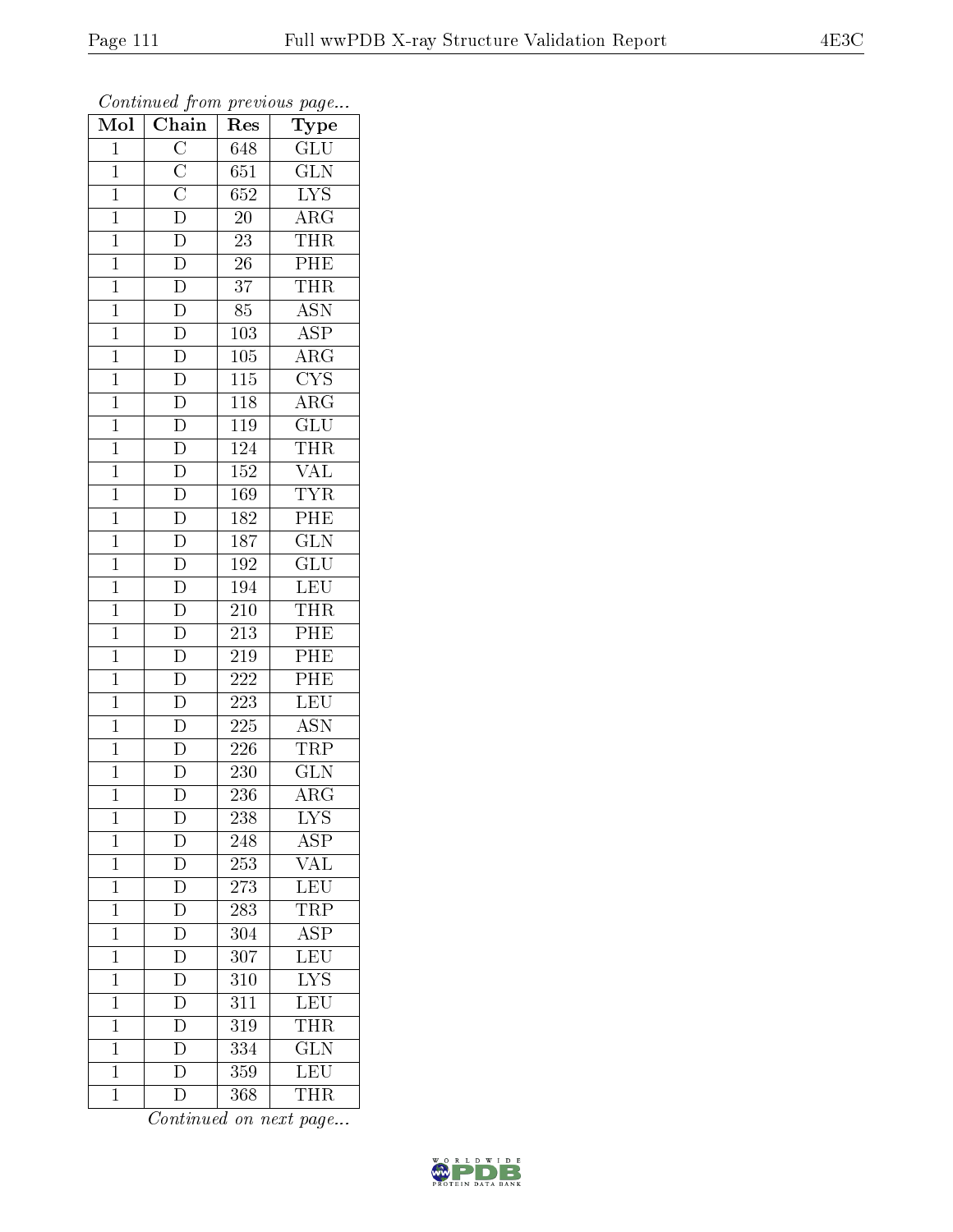| Mol            | .<br>$\cdots$ $\cdots$ $\cdots$<br>Chain | Res              | $r \sim 3$<br>Type      |
|----------------|------------------------------------------|------------------|-------------------------|
| $\mathbf 1$    | $\mathbf D$                              | 385              | <b>ASP</b>              |
| $\overline{1}$ | $\overline{\rm D}$                       | 388              | PHE                     |
| $\mathbf{1}$   | $\overline{D}$                           | 390              | PHE                     |
| $\mathbf{1}$   | $\overline{\rm D}$                       | 404              | $\overline{\rm{ARG}}$   |
| $\mathbf{1}$   | $\overline{\mathbf{D}}$                  | 408              | GLU                     |
| $\mathbf 1$    | D                                        | 419              | $\rm{ARG}$              |
| $\mathbf{1}$   | $\overline{\rm D}$                       | 420              | <b>ASN</b>              |
| $\overline{1}$ | $\overline{D}$                           | 421              | LEU                     |
| $\mathbf{1}$   | $\overline{D}$                           | 424              | $\overline{P}$ HE       |
| $\overline{1}$ | $\overline{D}$                           | 432              | $\overline{\text{GLN}}$ |
| $\mathbf{1}$   | $\overline{D}$                           | 434              | TRP                     |
| $\overline{1}$ | $\overline{D}$                           | 448              | $\overline{\text{GLN}}$ |
| $\mathbf{1}$   | $\overline{D}$                           | 452              | $\rm{ARG}$              |
| $\mathbf{1}$   | $\overline{D}$                           | 472              | $\overline{\text{MET}}$ |
| $\overline{1}$ | $\overline{D}$                           | 475              | $\overline{\text{MET}}$ |
| $\mathbf{1}$   | $\overline{D}$                           | 478              | $\overline{\text{GLN}}$ |
| $\overline{1}$ | $\overline{D}$                           | 483              | LEU                     |
| $\mathbf{1}$   | $\mathbf D$                              | 485              | $\overline{PHE}$        |
| $\mathbf{1}$   | $\overline{D}$                           | 486              | PHE                     |
| $\mathbf{1}$   | $\overline{D}$                           | 493              | $\overline{\text{ASP}}$ |
| $\mathbf{1}$   | $\overline{D}$                           | 499              | GLU                     |
| $\overline{1}$ | $\overline{D}$                           | $\overline{500}$ | $\overline{\text{GLN}}$ |
| $\mathbf{1}$   | $\overline{\rm D}$                       | 502              | $\overline{\text{GLU}}$ |
| $\mathbf{1}$   | $\overline{\rm D}$                       | $\overline{50}5$ | <b>ILE</b>              |
| $\mathbf{1}$   | $\overline{\mathrm{D}}$                  | 511              | LEU                     |
| $\mathbf 1$    | $\overline{D}$                           | 514              | TRP                     |
| $\mathbf{1}$   | $\overline{\rm D}$                       | 517              | MET                     |
| $\mathbf{1}$   | $\overline{\rm D}$                       | 526              | $\rm{ARG}$              |
| $\overline{1}$ | $\overline{\rm D}$                       | $\overline{529}$ | $\overline{{\rm GLU}}$  |
| 1              | $\mathbf{D}$                             | 543              | <b>ASP</b>              |
| $\mathbf 1$    | $\overline{\rm D}$                       | 548              | $\overline{\text{GLN}}$ |
| $\mathbf{1}$   | $\overline{D}$                           | 549              | $\overline{\rm{ARG}}$   |
| $\mathbf{1}$   | $\frac{\overline{D}}{\overline{D}}$      | 564              | $\overline{\text{GLU}}$ |
| $\overline{1}$ |                                          | $\overline{575}$ | $\overline{\rm{ARG}}$   |
| $\mathbf{1}$   | $\overline{D}$                           | 582              | $\overline{\rm{ARG}}$   |
| $\overline{1}$ | $\overline{\mathrm{D}}$                  | 595              | LEU                     |
| $\mathbf 1$    | $\overline{D}$                           | 631              | $\overline{\text{GLU}}$ |
| $\mathbf 1$    | $\overline{\rm D}$                       | 648              | $\overline{\text{GLU}}$ |
| $\mathbf 1$    | $\overline{D}$                           | 651              | $\overline{{\rm GLN}}$  |
| $\mathbf{1}$   | $\overline{\rm D}$                       | 652              | $\overline{L}YS$        |
| $\mathbf 1$    | $\overline{\mathrm{E}}$                  | 20               | $\overline{\rm{ARG}}$   |
| $\mathbf 1$    | $\overline{\mathrm{E}}$                  | 23               | <b>THR</b>              |

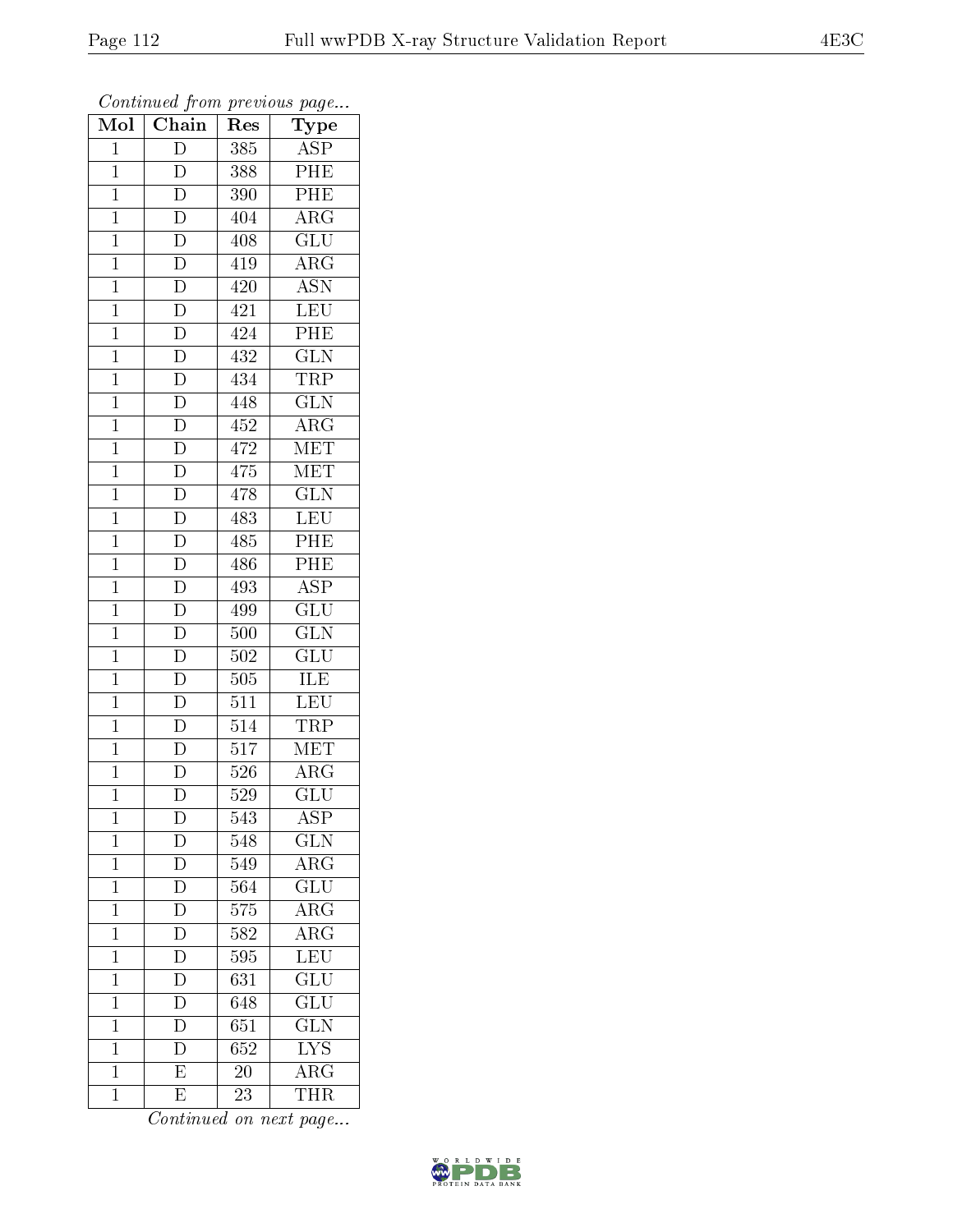| .<br>Mol       | $\cdots$ $\cdots$ $\cdots$<br>Chain | Res              | $r \sim 3$<br>Type         |
|----------------|-------------------------------------|------------------|----------------------------|
| $\mathbf 1$    | E                                   | 26               | PHE                        |
| $\overline{1}$ | E                                   | 37               | THR                        |
| $\mathbf{1}$   | $\overline{E}$                      | 84               | $\overline{\text{GLN}}$    |
| $\mathbf{1}$   | $\overline{\mathrm{E}}$             | 91               | <b>LEU</b>                 |
| $\mathbf{1}$   | $\overline{\mathrm{E}}$             | 103              | $\overline{\text{ASP}}$    |
| $\mathbf 1$    | E                                   | 105              | $\overline{\rm A}{\rm RG}$ |
| $\mathbf 1$    | E                                   | 119              | $\overline{\text{GLU}}$    |
| $\mathbf 1$    | $\overline{\mathrm{E}}$             | $\overline{124}$ | <b>THR</b>                 |
| $\mathbf{1}$   | $\overline{\mathrm{E}}$             | 152              | $\overline{\text{VAL}}$    |
| $\mathbf 1$    | $\overline{\mathrm{E}}$             | 169              | <b>TYR</b>                 |
| $\mathbf{1}$   | $\overline{\mathrm{E}}$             | 172              | GLU                        |
| $\overline{1}$ | $\overline{\mathrm{E}}$             | 175              | $\overline{\text{GLN}}$    |
| $\mathbf{1}$   | $\overline{\mathrm{E}}$             | 178              | LEU                        |
| $\mathbf{1}$   | $\overline{\mathrm{E}}$             | 182              | PHE                        |
| $\overline{1}$ | $\overline{\mathrm{E}}$             | $1\overline{92}$ | $\overline{\text{GLU}}$    |
| $\mathbf{1}$   | E                                   | 194              | LEU                        |
| $\overline{1}$ | $\overline{\mathrm{E}}$             | 210              | <b>THR</b>                 |
| $\mathbf{1}$   | E                                   | 213              | PHE                        |
| $\mathbf{1}$   | E                                   | 222              | PHE                        |
| $\mathbf 1$    | $\overline{\mathrm{E}}$             | 223              | LEU                        |
| $\mathbf{1}$   | $\overline{\mathrm{E}}$             | 227              | $\overline{\text{GLN}}$    |
| $\overline{1}$ | $\overline{\mathrm{E}}$             | 230              | $\overline{\text{GLN}}$    |
| $\mathbf 1$    | $\overline{\mathrm{E}}$             | 236              | ARG                        |
| $\mathbf{1}$   | $\overline{\mathrm{E}}$             | 258              | $\overline{\text{SER}}$    |
| $\mathbf{1}$   | $\overline{\mathrm{E}}$             | 261              | <b>TYR</b>                 |
| $\mathbf 1$    | $\overline{\mathrm{E}}$             | 283              | TRP                        |
| $\mathbf 1$    | E                                   | 284              | $\overline{HIS}$           |
| $\mathbf 1$    | $\overline{\mathrm{E}}$             | 285              | PRO                        |
| $\overline{1}$ | $\overline{\mathrm{E}}$             | 286              | $\overline{\rm{ARG}}$      |
| 1              | E                                   | 294              | TYR                        |
| $\mathbf 1$    | $\overline{E}$                      | 304              | $\overline{\rm ASP}$       |
| $\mathbf{1}$   | $\overline{E}$                      | 307              | <b>LEU</b>                 |
| $\mathbf{1}$   | $\overline{\mathrm{E}}$             | 309              | LEU                        |
| $\overline{1}$ | $\overline{\mathrm{E}}$             | 310              | $\overline{\text{LYS}}$    |
| $\mathbf{1}$   | $\overline{\mathrm{E}}$             | 311              | LEU                        |
| $\overline{1}$ | $\overline{\mathrm{E}}$             | 319              | $\overline{\text{THR}}$    |
| $\mathbf 1$    | E                                   | 334              | $\overline{\text{GLN}}$    |
| $\mathbf 1$    | E                                   | 359              | LEU                        |
| $\mathbf 1$    | $\overline{E}$                      | 373              | $\overline{\text{ASP}}$    |
| $\mathbf 1$    | $\overline{\mathrm{E}}$             | 385              | <b>ASP</b>                 |
| $\mathbf 1$    | $\overline{\mathrm{E}}$             | 388              | $\overline{\text{PHE}}$    |
| $\mathbf 1$    | $\overline{\mathrm{E}}$             | 390              | PHE                        |

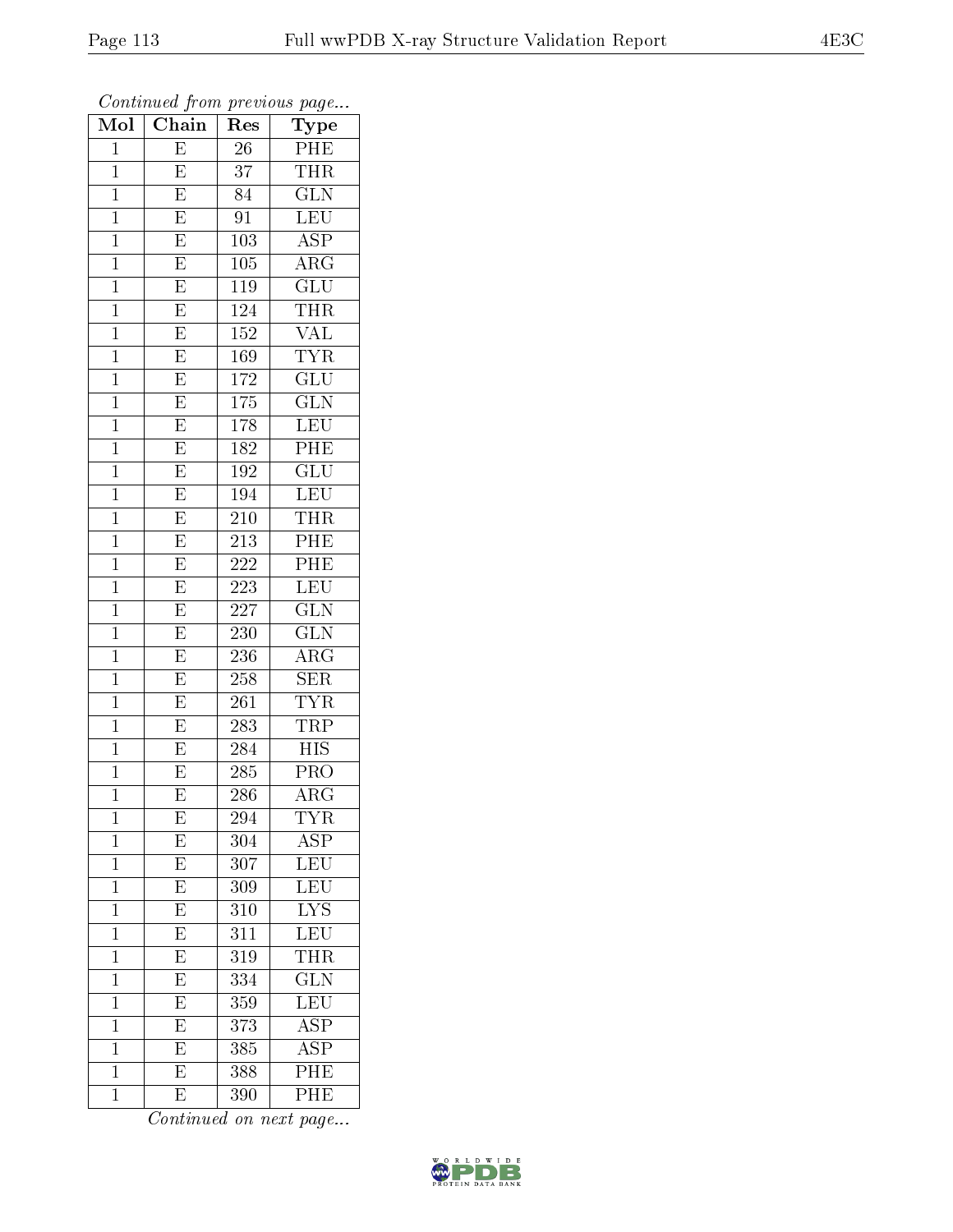| .<br>Mol       | $\cdots$<br>Chain                                 | $\mathbf{r}$ . $\sim$<br>Res | $r \sim 3$<br>Type                  |
|----------------|---------------------------------------------------|------------------------------|-------------------------------------|
| $\mathbf 1$    | E                                                 | 404                          | $\overline{\text{ARG}}$             |
| $\mathbf{1}$   | E                                                 | 424                          | PHE                                 |
| $\mathbf{1}$   | $\overline{\mathrm{E}}$                           | 432                          | $\overline{\text{GLN}}$             |
| $\mathbf{1}$   | $\overline{\mathrm{E}}$                           | 434                          | TRP                                 |
| $\mathbf{1}$   | $\overline{\mathrm{E}}$                           | 448                          | $\overline{\text{GLN}}$             |
| $\mathbf 1$    | E                                                 | 452                          | $\overline{\rm A}{\rm RG}$          |
| $\mathbf 1$    | E                                                 | 472                          | MET                                 |
| $\mathbf 1$    | $\overline{\mathrm{E}}$                           | 475                          | MET                                 |
| $\mathbf{1}$   | $\overline{\mathrm{E}}$                           | 478                          | $\widetilde{{\rm GLN}}$             |
| $\mathbf 1$    | $\overline{E}$                                    | 483                          | LEU                                 |
| $\mathbf{1}$   | $\overline{\mathrm{E}}$                           | 485                          | PHE                                 |
| $\overline{1}$ | $\overline{\mathrm{E}}$                           | 486                          | PHE                                 |
| $\mathbf{1}$   | $\overline{\mathrm{E}}$                           | 499                          | $\overline{\text{GLU}}$             |
| $\mathbf{1}$   | $\overline{\mathrm{E}}$                           | 500                          | <b>GLN</b>                          |
| $\overline{1}$ | $\overline{\mathrm{E}}$                           | 503                          | PHE                                 |
| $\mathbf{1}$   | E                                                 | 511                          | LEU                                 |
| $\overline{1}$ | $\overline{\mathrm{E}}$                           | 514                          | <b>TRP</b>                          |
| $\mathbf{1}$   | E                                                 | 517                          | MET                                 |
| $\mathbf{1}$   | E                                                 | 526                          | $\rm{ARG}$                          |
| $\mathbf 1$    | $\overline{\mathrm{E}}$                           | 529                          | GLU                                 |
| $\mathbf{1}$   | $\overline{\mathrm{E}}$                           | 543                          | <b>ASP</b>                          |
| $\overline{1}$ | $\overline{E}$                                    | 548                          | $\overline{\text{GLN}}$             |
| $\mathbf 1$    | $\overline{\mathrm{E}}$                           | 549                          | $\rm{ARG}$                          |
| $\mathbf{1}$   | $\overline{\mathrm{E}}$                           | $\overline{559}$             | THR                                 |
| $\mathbf 1$    | $\overline{\mathrm{E}}$                           | 564                          | <b>GLU</b>                          |
| $\mathbf 1$    | $\overline{\mathrm{E}}$                           | 575                          | $\rm{A}R\bar{G}$                    |
| $\mathbf 1$    | E                                                 | 595                          | $\overline{\text{LEU}}$             |
| $\mathbf{1}$   | $\overline{\mathrm{E}}$                           | 631                          | $\mathrm{GL} \overline{\mathrm{U}}$ |
| $\mathbf 1$    | $\overline{\mathrm{E}}$                           | 648                          | $\overline{{\rm GLU}}$              |
| 1              | E                                                 | $_{651}$                     | $_{\rm GLN}$                        |
| $\mathbf 1$    | $\overline{E}$                                    | 652                          | ${\rm LYS}$                         |
| $\mathbf{1}$   | $\overline{\mathrm{F}}$                           | 16                           | $\overline{{\rm GLU}}$              |
| $\mathbf{1}$   | $\frac{\overline{F}}{\overline{F}}$               | 23                           | THR                                 |
| $\overline{1}$ |                                                   | $\overline{26}$              | PHE                                 |
| $\mathbf{1}$   | $\overline{F}$                                    | 37                           | <b>THR</b>                          |
| $\overline{1}$ | $\overline{\mathrm{F}}$                           | $\overline{53}$              | $\overline{\rm{ARG}}$               |
| $\mathbf 1$    | $\overline{F}$                                    | 81                           | $\overline{\text{GLU}}$             |
| $\mathbf 1$    | $\overline{F}$                                    | 84                           | $\overline{\text{GLN}}$             |
| $\mathbf 1$    | $\frac{\overline{\text{F}}}{\overline{\text{F}}}$ | 90                           | $\overline{\text{ASP}}$             |
| $\mathbf 1$    |                                                   | 91                           | $\overline{\text{LEU}}$             |
| $\mathbf 1$    |                                                   | 103                          | $\overline{\text{ASP}}$             |
| $\mathbf 1$    | $\overline{\mathrm{F}}$                           | 105                          | $\rm{ARG}$                          |

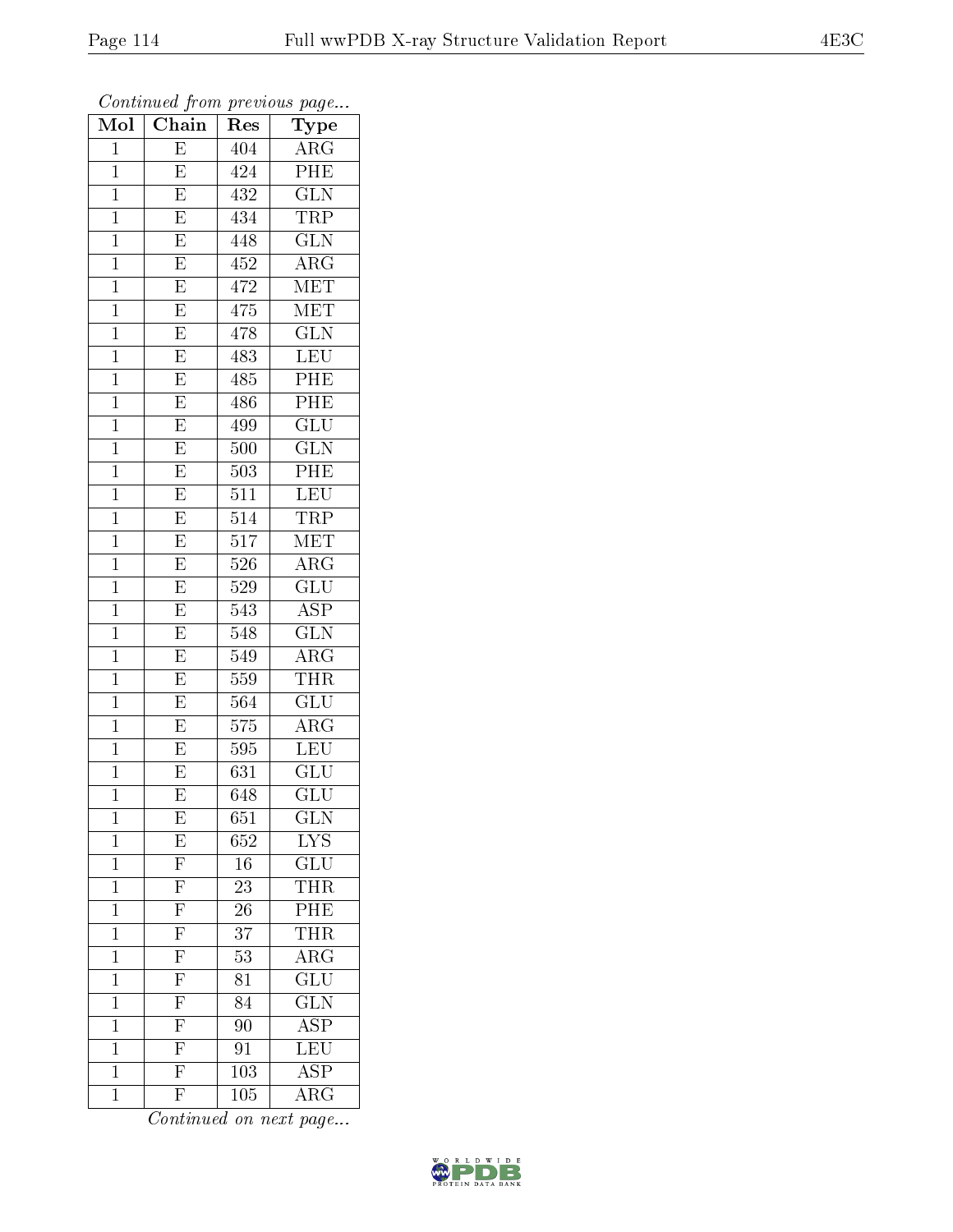| $\cdot$<br>Mol | . <i>.</i><br>$\overline{\text{Chain}}$           | $\mathbf{r}$ .<br>$\bar{R}$ es | $r \sim 3$<br>Type      |
|----------------|---------------------------------------------------|--------------------------------|-------------------------|
| $\mathbf 1$    | $\overline{F}$                                    | 119                            | GLU                     |
| $\mathbf{1}$   | $\mathbf{F}$                                      | 124                            | THR                     |
| $\mathbf{1}$   |                                                   | 152                            | <b>VAL</b>              |
| $\mathbf{1}$   |                                                   | 169                            | <b>TYR</b>              |
| $\mathbf{1}$   | $\frac{\overline{F}}{\overline{F}}$               | 182                            | PHE                     |
| $\mathbf 1$    | F                                                 | 183                            | $\overline{\text{VAL}}$ |
| $\mathbf{1}$   | $\overline{F}$                                    | 186                            | LEU                     |
| $\mathbf{1}$   | $\overline{\mathrm{F}}$                           | 192                            | $\overline{\text{GLU}}$ |
| $\mathbf{1}$   | $\overline{F}$                                    | 194                            | <b>LEU</b>              |
| $\mathbf 1$    | $\overline{\mathrm{F}}$                           | 210                            | <b>THR</b>              |
| $\mathbf{1}$   | $\overline{F}$                                    | 213                            | PHE                     |
| $\mathbf{1}$   | $\overline{\mathrm{F}}$                           | $\overline{2}19$               | PHE                     |
| $\mathbf{1}$   | $\overline{\mathrm{F}}$                           | $220\,$                        | $\rm{ARG}$              |
| $\mathbf{1}$   | $\overline{F}$                                    | 222                            | $\overline{\text{PHE}}$ |
| $\overline{1}$ | $\overline{F}$                                    | $22\overline{6}$               | $\overline{\text{TRP}}$ |
| $\mathbf{1}$   | $\overline{\mathrm{F}}$                           | 227                            | GLN                     |
| $\overline{1}$ | $\overline{F}$                                    | 231                            | <b>TRP</b>              |
| $\mathbf{1}$   | $\overline{F}$                                    | 236                            | $AR\overline{G}$        |
| $\mathbf{1}$   | $\overline{F}$                                    | 238                            | $\overline{\text{LYS}}$ |
| $\mathbf{1}$   | $\overline{F}$                                    | 243                            | ILE                     |
| $\mathbf{1}$   | $\frac{\overline{F}}{\overline{F}}$               | 247                            | GLU                     |
| $\mathbf{1}$   |                                                   | $\overline{252}$               | <b>THR</b>              |
| $\mathbf{1}$   | $\overline{F}$                                    | 255                            | PHE                     |
| $\mathbf{1}$   | $\overline{\mathrm{F}}$                           | 261                            | <b>TYR</b>              |
| $\mathbf{1}$   | $\overline{F}$                                    | 283                            | TRP                     |
| $\mathbf{1}$   | $\overline{\mathrm{F}}$                           | $\overline{293}$               | <b>THR</b>              |
| $\mathbf{1}$   | $\overline{F}$                                    | 294                            | <b>TYR</b>              |
| $\mathbf{1}$   | $\overline{F}$                                    | 304                            | <b>ASP</b>              |
| $\overline{1}$ | $\overline{\mathrm{F}}$                           | $\overline{3}07$               | $\overline{\text{LEU}}$ |
| $\mathbf 1$    | $\boldsymbol{\mathrm{F}}$                         | 310                            | <b>LYS</b>              |
| $\mathbf 1$    | $\frac{\overline{\text{F}}}{\text{F}}$            | 311                            | $\overline{\text{LEU}}$ |
| $\mathbf{1}$   |                                                   | 319                            | <b>THR</b>              |
| $\mathbf{1}$   |                                                   | 323                            | <b>HIS</b>              |
| $\overline{1}$ |                                                   | 334                            | $\overline{\text{GLN}}$ |
| $\mathbf 1$    | $\overline{F}$                                    | 359                            | $\overline{\text{LEU}}$ |
| $\overline{1}$ | $\overline{\mathrm{F}}$                           | $\overline{362}$               | ILE                     |
| $\mathbf 1$    | $\overline{F}$                                    | 368                            | THR                     |
| $\mathbf 1$    | $\overline{F}$                                    | 385                            | $\overline{\text{ASP}}$ |
| $\mathbf 1$    | $\overline{F}$                                    | 388                            | PHE                     |
| $\mathbf 1$    | $\frac{\overline{\text{F}}}{\overline{\text{F}}}$ | 390                            | PHE                     |
| $\mathbf 1$    |                                                   | 404                            | $\overline{\rm{ARG}}$   |
| $\mathbf 1$    | $\overline{\mathrm{F}}$                           | 419                            | $\overline{\rm{ARG}}$   |

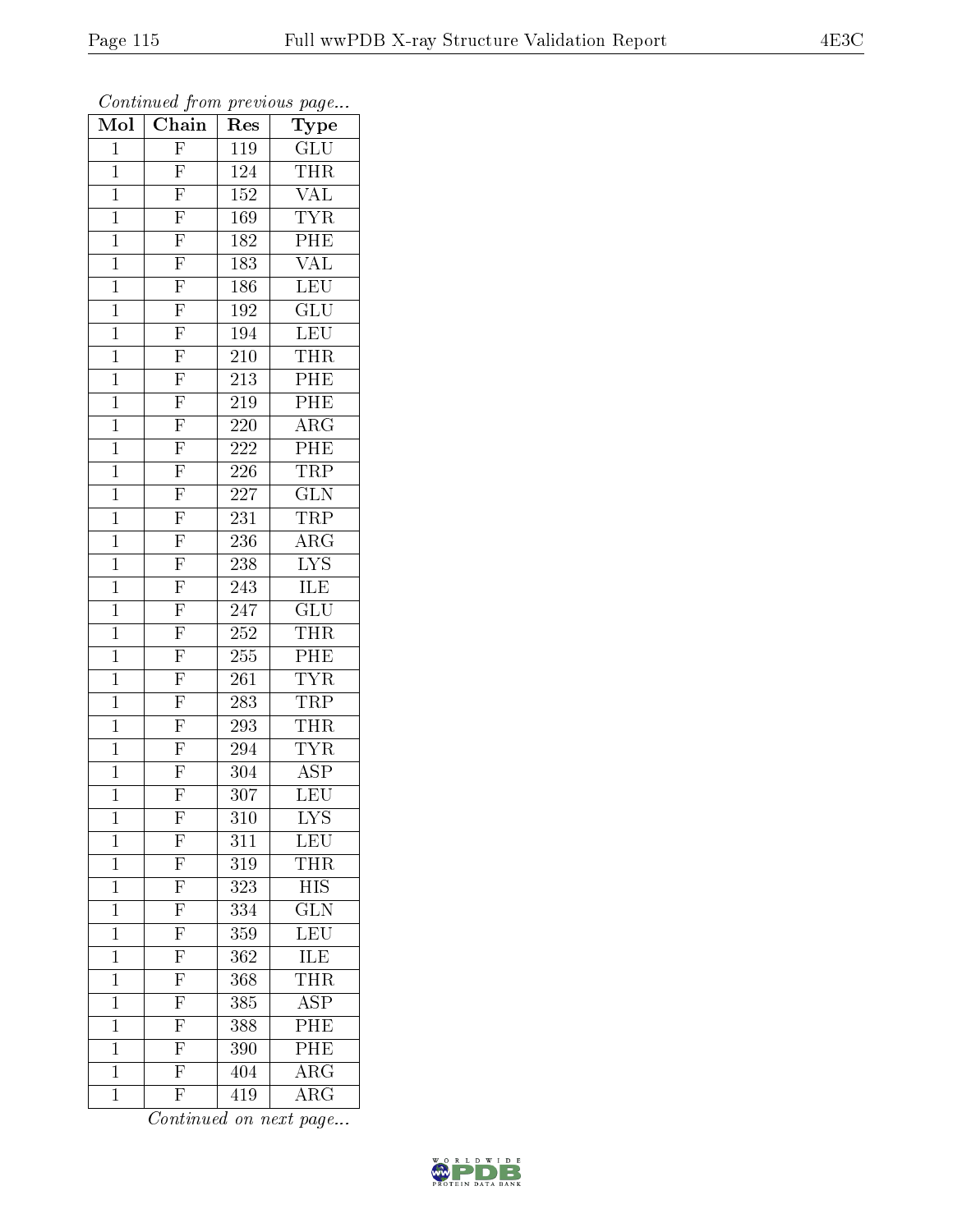| Mol            | Chain                                              | Res              | $_{\rm Type}$           |
|----------------|----------------------------------------------------|------------------|-------------------------|
| $\mathbf{1}$   | $\overline{F}$                                     | 421              | LEU                     |
| $\mathbf 1$    | $\mathbf{F}% _{0}$                                 | 424              | PHE                     |
| $\mathbf{1}$   | $\overline{\mathrm{F}}$                            | 432              | $\overline{\text{GLN}}$ |
| $\mathbf{1}$   | $\frac{\overline{F}}{\overline{F}}$                | 434              | $\overline{\text{TRP}}$ |
| $\overline{1}$ |                                                    | 448              | $\overline{\text{GLN}}$ |
| $\mathbf{1}$   | $\overline{F}$                                     | 452              | ARG                     |
| $\mathbf{1}$   | $\overline{F}$                                     | 472              | <b>MET</b>              |
| $\mathbf{1}$   | $\overline{F}$                                     | 475              | MET                     |
| $\mathbf{1}$   | $\frac{\overline{F}}{\overline{F}}$                | 478              | $\overline{\text{GLN}}$ |
| $\mathbf{1}$   |                                                    | 483              | <b>LEU</b>              |
| $\mathbf{1}$   |                                                    | 485              | PHE                     |
| $\overline{1}$ |                                                    | 486              | $\overline{\text{PHE}}$ |
| $\mathbf{1}$   | $\frac{\overline{\text{F}}}{\overline{\text{F}}}}$ | 493              | <b>ASP</b>              |
| $\mathbf{1}$   |                                                    | 499              | GLU                     |
| $\overline{1}$ | $\overline{F}$                                     | $\overline{500}$ | $\overline{\text{GLN}}$ |
| $\mathbf{1}$   | $\overline{F}$                                     | 502              | GLU                     |
| $\overline{1}$ | $\overline{\mathrm{F}}$                            | 503              | $\overline{\rm{PHE}}$   |
| $\mathbf{1}$   | $\overline{F}$                                     | 507              | <b>SER</b>              |
| $\mathbf{1}$   | $\overline{F}$                                     | 511              | $\overline{\text{LEU}}$ |
| $\mathbf{1}$   | $\overline{\mathrm{F}}$                            | 514              | TRP                     |
| $\mathbf{1}$   | $\overline{\mathrm{F}}$                            | $\bar{5}17$      | $\rm \overline{MET}$    |
| $\overline{1}$ | $\overline{\mathrm{F}}$                            | 526              | $\overline{\rm{ARG}}$   |
| $\mathbf{1}$   | $\frac{\overline{F}}{\overline{F}}$                | 527              | GLU                     |
| $\overline{1}$ |                                                    | 529              | $\overline{{\rm GLU}}$  |
| $\mathbf{1}$   | $\overline{F}$                                     | 543              | $\overline{\text{ASP}}$ |
| $\mathbf{1}$   | $\overline{F}$                                     | 548              | $\overline{\text{GLN}}$ |
| $\mathbf{1}$   | $\overline{F}$                                     | 564              | $\overline{\text{GLU}}$ |
| $\mathbf{1}$   | $\overline{F}$                                     | 575              | ${\rm ARG}$             |
| $\mathbf{1}$   | $\overline{\mathrm{F}}$                            | 580              | $\overline{\text{ASP}}$ |
| 1              | $\mathbf{F}$                                       | 581              | $\overline{\text{GLN}}$ |
| $\mathbf 1$    | $\mathbf{F}$                                       | 582              | ARG                     |
| $\mathbf 1$    | $\overline{\mathrm{F}}$                            | 595              | $\overline{\text{LEU}}$ |
| $\mathbf 1$    | $\overline{\mathrm{F}}$                            | 631              | $\overline{\text{GLU}}$ |
| $\mathbf 1$    | $\overline{\mathrm{F}}$                            | 648              | $\overline{{\rm GLU}}$  |
| $\mathbf 1$    | ${\rm F}$                                          | 651              | $\rm G\overline{LN}$    |
| $\mathbf 1$    | $\overline{\mathrm{F}}$                            | $\overline{652}$ | $\overline{\rm LYS}$    |

Continued from previous page...

Some sidechains can be flipped to improve hydrogen bonding and reduce clashes. All (110) such sidechains are listed below:

| Mol | Chain | Res | L'ype                        |
|-----|-------|-----|------------------------------|
|     |       |     | $\left( \frac{1}{2} \right)$ |
|     |       |     |                              |

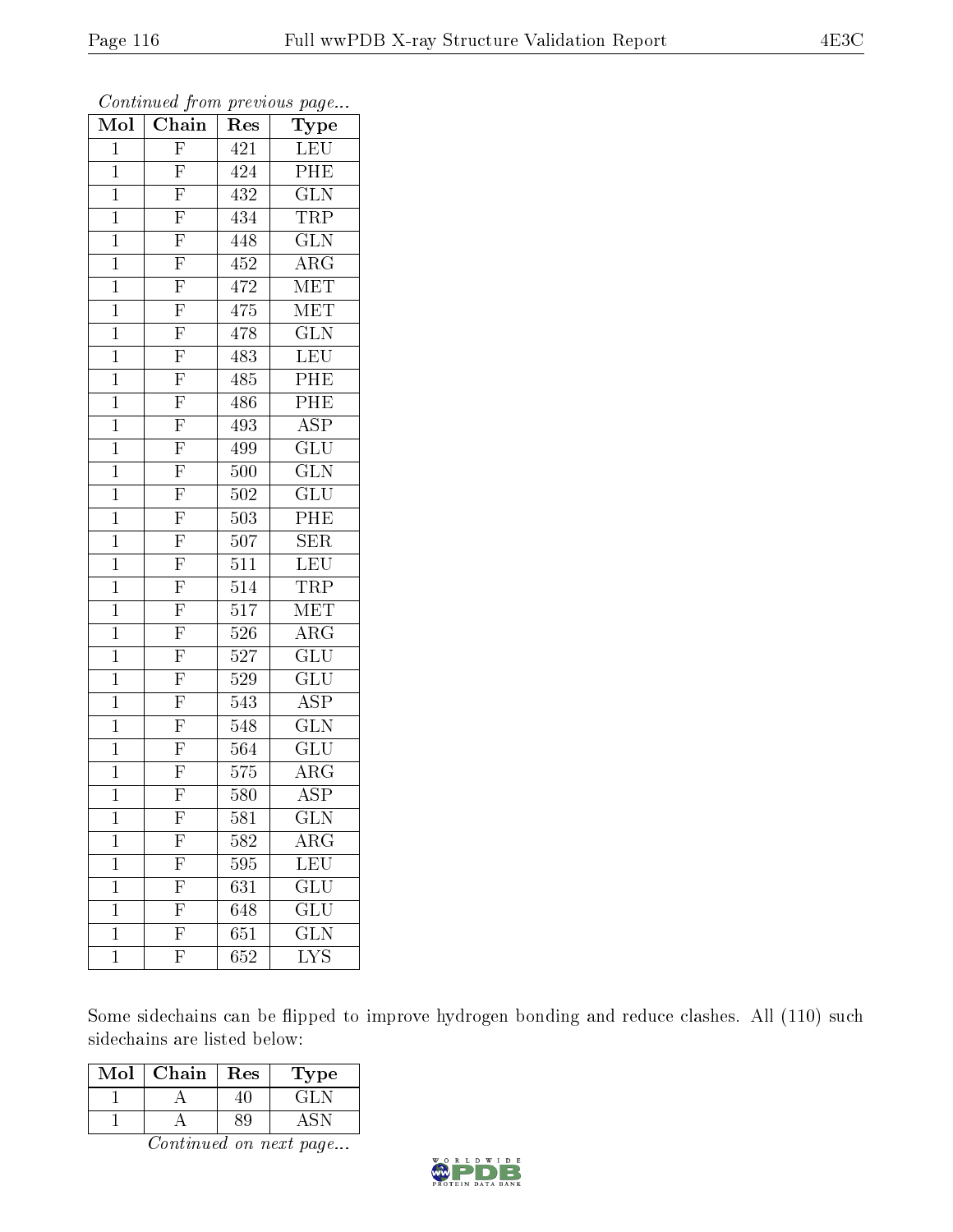| Mol            | $\cdots$ , $\cdots$<br>$\overline{\text{Chain}}$                                                            | r -<br>Res       | x.<br>س ⊶<br>Type         |
|----------------|-------------------------------------------------------------------------------------------------------------|------------------|---------------------------|
| $\mathbf{1}$   | $\overline{A}$                                                                                              | 113              | <b>ASN</b>                |
| $\mathbf{1}$   | $\overline{A}$                                                                                              | 175              | $\overline{\text{GLN}}$   |
| $\overline{1}$ |                                                                                                             | 196              | $\overline{\text{GLN}}$   |
| $\mathbf 1$    |                                                                                                             | 225              | $\overline{\text{ASN}}$   |
| $\overline{1}$ | $\frac{\overline{A}}{\overline{A}}$ $\frac{\overline{A}}{\overline{A}}$                                     | 278              | $\overline{\text{GLN}}$   |
| $\mathbf 1$    |                                                                                                             | 284              | $\overline{\mathrm{HIS}}$ |
| $\mathbf{1}$   | $\overline{A}$                                                                                              | 297              | $\overline{\text{ASN}}$   |
| $\mathbf{1}$   |                                                                                                             | 334              | GLN                       |
| $\overline{1}$ | $\frac{\overline{A}}{\overline{A}}$                                                                         | 355              | $\widetilde{{\rm GLN}}$   |
| $\mathbf{1}$   |                                                                                                             | 369              | $\overline{\text{GLN}}$   |
| $\mathbf{1}$   |                                                                                                             | 415              | $\rm G\overline{LN}$      |
| $\mathbf{1}$   |                                                                                                             | 420              | $\overline{\mathrm{ASN}}$ |
| $\overline{1}$ |                                                                                                             | 432              | $\overline{\text{GLN}}$   |
| $\mathbf{1}$   |                                                                                                             | 449              | $\overline{\text{GLN}}$   |
| $\overline{1}$ | $\frac{\overline{A}}{\overline{A}}$ $\frac{\overline{A}}{\overline{A}}$ $\frac{\overline{A}}{\overline{A}}$ | 478              | $\overline{\text{GLN}}$   |
| $\mathbf{1}$   |                                                                                                             | 500              | GLN                       |
| $\mathbf{1}$   |                                                                                                             | $\overline{581}$ | $\overline{\text{GLN}}$   |
| $\mathbf{1}$   | $\frac{\overline{A}}{\overline{A}}$                                                                         | 651              | <b>GLN</b>                |
| $\mathbf{1}$   | $\overline{\mathrm{B}}$                                                                                     | 40               | $\overline{\text{GLN}}$   |
| $\mathbf{1}$   | $\overline{\mathrm{B}}$                                                                                     | 70               | $\overline{HIS}$          |
| $\mathbf{1}$   | $\overline{\mathrm{B}}$                                                                                     | 72               | <b>ASN</b>                |
| $\mathbf{1}$   | $\overline{\mathrm{B}}$                                                                                     | 89               | $\overline{\text{ASN}}$   |
| $\mathbf 1$    | B                                                                                                           | 113              | ASN                       |
| $\overline{1}$ | $\overline{\mathrm{B}}$                                                                                     | 187              | $\overline{\text{GLN}}$   |
| $\overline{1}$ | $\overline{\mathrm{B}}$                                                                                     | 196              | $\overline{\text{GLN}}$   |
| $\mathbf{1}$   | $\overline{\mathrm{B}}$                                                                                     | 227              | <b>GLN</b>                |
| $\mathbf{1}$   | $\overline{\mathrm{B}}$                                                                                     | 264              | $\overline{\mathrm{ASN}}$ |
| $\overline{1}$ | $\overline{\mathrm{B}}$                                                                                     | 308              | $A\overline{SN}$          |
| $\overline{1}$ | $\overline{\mathrm{B}}$                                                                                     | 334              | $\overline{\text{GLN}}$   |
| 1              | Β                                                                                                           | 406              | $_{\rm GLN}$              |
| $\mathbf{1}$   | Β                                                                                                           | 415              | <b>GLN</b>                |
| $\mathbf{1}$   | $\overline{\mathrm{B}}$                                                                                     | 432              | $\overline{\text{GLN}}$   |
| $\mathbf{1}$   | B                                                                                                           | 448              | <b>GLN</b>                |
| $\overline{1}$ | $\overline{\mathrm{B}}$                                                                                     | $4\overline{49}$ | $\overline{\text{GLN}}$   |
| $\mathbf 1$    | Β                                                                                                           | 457              | $AS\overline{N}$          |
| $\mathbf 1$    | $\overline{\mathrm{B}}$                                                                                     | 477              | $\overline{\text{GLN}}$   |
| $\mathbf 1$    | Β                                                                                                           | 478              | GLN                       |
| $\overline{1}$ | $\overline{\mathrm{B}}$                                                                                     | 500              | $\overline{\text{GLN}}$   |
| $\mathbf 1$    | $\overline{\mathrm{B}}$                                                                                     | 528              | $\overline{\rm ASN}$      |
| $\mathbf 1$    | $\overline{\mathrm{B}}$                                                                                     | 556              | <b>GLN</b>                |
| $\mathbf 1$    | $\overline{\mathrm{B}}$                                                                                     | 581              | $\overline{\text{GLN}}$   |
| $\mathbf{1}$   | B                                                                                                           | 651              | <b>GLN</b>                |

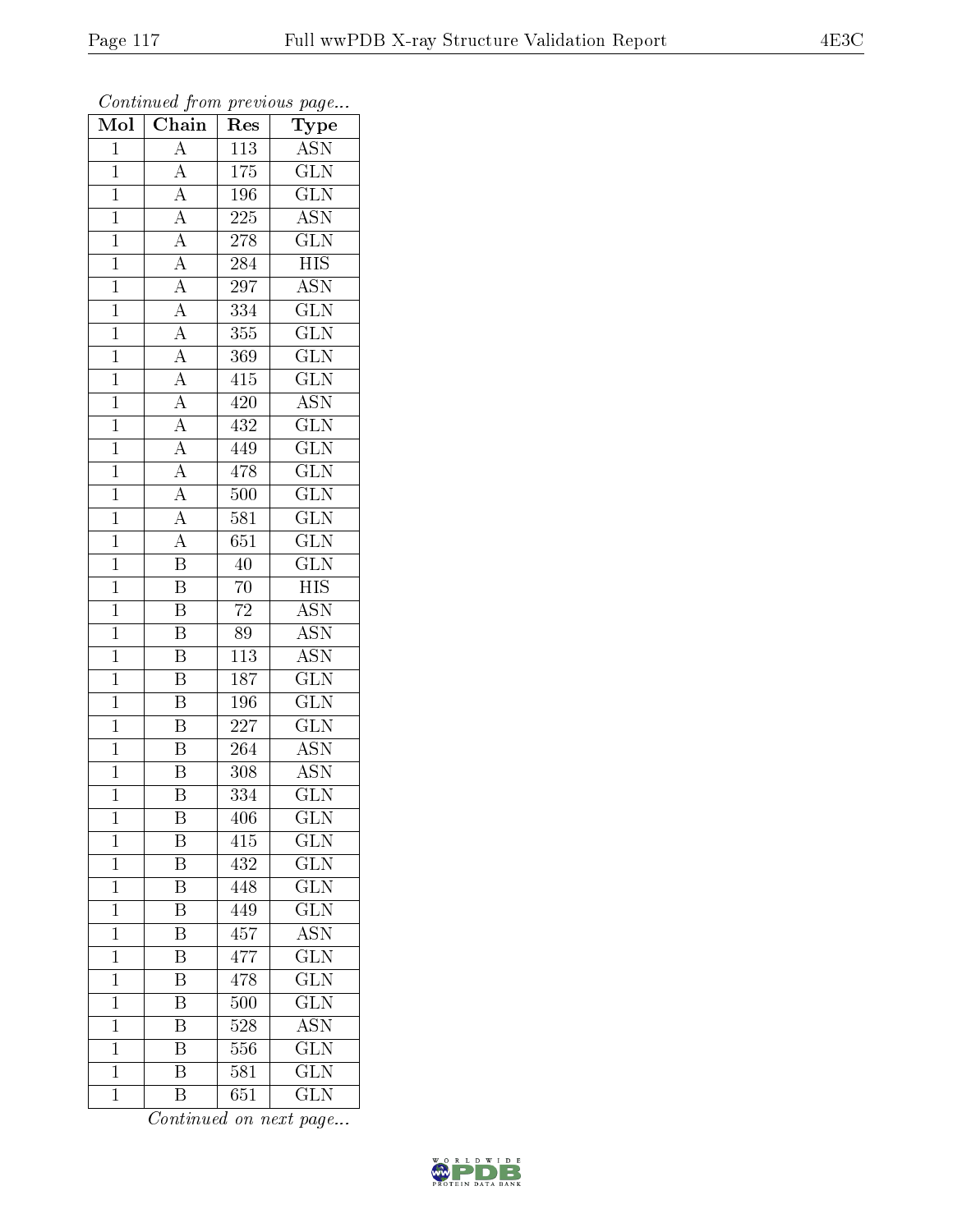| Mol            | $\mathbf{v}$<br>$\overline{\text{Chain}}$ | r -<br>Res       | $\mathbf{r}$ - $\mathbf{v}$<br>Type |
|----------------|-------------------------------------------|------------------|-------------------------------------|
| $\mathbf{1}$   |                                           | 40               | $\frac{\text{GLN}}{\text{HIS}}$     |
| $\mathbf{1}$   |                                           | $\overline{70}$  |                                     |
| $\overline{1}$ |                                           | $\overline{72}$  | $\overline{\mathrm{ASN}}$           |
| $\mathbf{1}$   |                                           | $\overline{84}$  | $\overline{\text{GLN}}$             |
| $\overline{1}$ |                                           | $\overline{85}$  | $\overline{\mathrm{ASN}}$           |
| $\overline{1}$ |                                           | $230\,$          | $\overline{\text{GLN}}$             |
| $\mathbf{1}$   |                                           | 237              | $\overline{\text{GLN}}$             |
| $\overline{1}$ |                                           | 250              | $\overline{\text{ASN}}$             |
| $\overline{1}$ |                                           | 278              | $\overline{\text{GLN}}$             |
| $\overline{1}$ |                                           | 297              | $\overline{\text{ASN}}$             |
| $\mathbf{1}$   |                                           | 334              | $\overline{\text{GLN}}$             |
| $\overline{1}$ |                                           | $\overline{355}$ | $\overline{\text{GLN}}$             |
| $\overline{1}$ |                                           | 420              | <b>ASN</b>                          |
| $\mathbf{1}$   |                                           | 432              | $\overline{\text{GLN}}$             |
| $\overline{1}$ |                                           | 449              | $\overline{\text{GLN}}$             |
| $\mathbf{1}$   |                                           | 457              | $\overline{\mathrm{ASN}}$           |
| $\overline{1}$ |                                           | 478              | $\overline{\text{GLN}}$             |
| $\overline{1}$ |                                           | 500              | $\overline{\text{GLN}}$             |
| $\overline{1}$ |                                           | 40               | $\overline{\text{GLN}}$             |
| $\overline{1}$ |                                           | 70               | $\overline{HIS}$                    |
| $\mathbf{1}$   |                                           | $\overline{72}$  | <b>ASN</b>                          |
| $\overline{1}$ |                                           | $\overline{84}$  | $\overline{\text{GLN}}$             |
| $\mathbf{1}$   |                                           | 85               | <b>ASN</b>                          |
| $\overline{1}$ |                                           | 89               | <b>ASN</b>                          |
| $\overline{1}$ | $\frac{\overline{D}}{D}$                  | 137              | $\overline{HIS}$                    |
| $\mathbf{1}$   |                                           | 187              | $\overline{\text{GLN}}$             |
| $\overline{1}$ | $\frac{\overline{D}}{\overline{D}}$       | 196              | $\overline{\text{GLN}}$             |
| $\overline{1}$ |                                           | $225\,$          | $\overline{\mathrm{ASN}}$           |
| $\overline{1}$ |                                           | $\overline{278}$ | $\overline{\text{GLN}}$             |
| 1              | D                                         | 284              | HIS                                 |
| $\mathbf{1}$   | $\mathbf D$                               | 334              | <b>GLN</b>                          |
| $\mathbf{1}$   | $\overline{D}$                            | 432              | $\overline{{\rm GLN}}$              |
| $\mathbf{1}$   | $\overline{\rm D}$                        | 449              | $\overline{{\rm GLN}}$              |
| $\overline{1}$ | $\overline{\rm D}$                        | 457              | $\overline{\mathrm{ASN}}$           |
| $\mathbf 1$    | $\mathbf{D}$                              | 478              | <b>GLN</b>                          |
| $\mathbf 1$    | $\overline{D}$                            | 500              | $\overline{\text{GLN}}$             |
| $\mathbf 1$    | $\overline{\rm D}$                        | 588              | $\overline{\text{GLN}}$             |
| $\overline{1}$ | $\overline{\rm D}$                        | 651              | $\overline{\text{GLN}}$             |
| $\mathbf 1$    | $\overline{\mathrm{E}}$                   | 40               | $\overline{\text{GLN}}$             |
| $\mathbf 1$    | $\overline{\mathrm{E}}$                   | 89               | ASN                                 |
| $\mathbf 1$    | $\overline{\mathrm{E}}$                   | 137              | $\overline{HIS}$                    |
| $\mathbf{1}$   | E                                         | 196              | $\overline{\text{GLN}}$             |

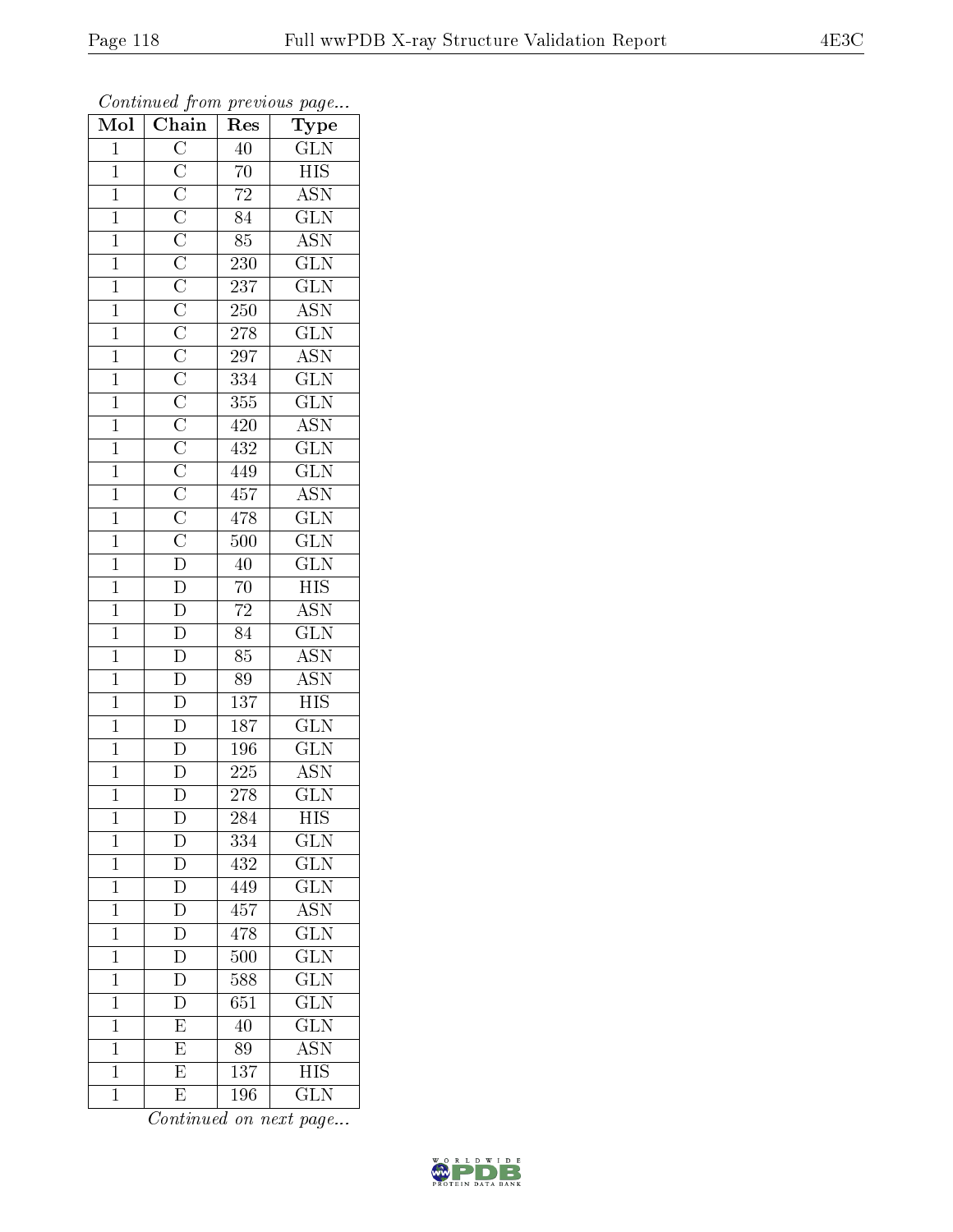| $\overline{\text{Mol}}$ | Chain                   | Res | Type                    |
|-------------------------|-------------------------|-----|-------------------------|
| $\mathbf{1}$            | E                       | 278 | $\overline{\text{GLN}}$ |
| $\overline{1}$          | $\overline{E}$          | 334 | $\overline{\text{GLN}}$ |
| $\mathbf{1}$            | $\overline{\mathrm{E}}$ | 432 | $\overline{\text{GLN}}$ |
| $\mathbf{1}$            | $\overline{\mathrm{E}}$ | 449 | $\overline{\text{GLN}}$ |
| $\mathbf{1}$            | $\overline{\mathrm{E}}$ | 478 | $\overline{\text{GLN}}$ |
| $\mathbf{1}$            | $\overline{\mathrm{E}}$ | 500 | $\rm G\overline{LN}$    |
| $\overline{1}$          | $\overline{\mathrm{E}}$ | 528 | $\overline{\text{ASN}}$ |
| $\overline{1}$          | $\overline{\mathrm{E}}$ | 651 | $\overline{\text{GLN}}$ |
| $\overline{1}$          | $\overline{\mathrm{F}}$ | 40  | $\overline{\text{GLN}}$ |
| $\mathbf{1}$            | $\overline{\mathrm{F}}$ | 70  | $H\overline{IS}$        |
| $\mathbf{1}$            | $\overline{F}$          | 72  | <b>ASN</b>              |
| $\mathbf{1}$            | $\overline{\mathrm{F}}$ | 89  | $\overline{\text{ASN}}$ |
| $\mathbf{1}$            | $\overline{F}$          | 187 | GLN                     |
| $\mathbf{1}$            | $\overline{\mathrm{F}}$ | 263 | <b>ASN</b>              |
| $\mathbf{1}$            | $\overline{\mathrm{F}}$ | 278 | $\overline{\text{GLN}}$ |
| $\mathbf{1}$            | $\overline{\mathrm{F}}$ | 297 | <b>ASN</b>              |
| $\mathbf{1}$            | $\overline{\mathrm{F}}$ | 334 | $\overline{\text{GLN}}$ |
| $\mathbf 1$             | $\overline{\mathrm{F}}$ | 369 | $\widetilde{{\rm GLN}}$ |
| $\mathbf{1}$            | $\overline{\mathrm{F}}$ | 415 | <b>GLN</b>              |
| $\mathbf{1}$            | $\overline{\mathrm{F}}$ | 432 | $\overline{\text{GLN}}$ |
| $\mathbf{1}$            | $\overline{\mathrm{F}}$ | 449 | <b>GLN</b>              |
| $\overline{1}$          | $\overline{F}$          | 457 | $\overline{\text{ASN}}$ |
| $\overline{1}$          | $\overline{\mathrm{F}}$ | 478 | <b>GLN</b>              |
| $\overline{1}$          | $\overline{\mathrm{F}}$ | 500 | $\widehat{{\rm GLN}}$   |

#### 5.3.3 RNA [O](https://www.wwpdb.org/validation/2017/XrayValidationReportHelp#rna)i

There are no RNA molecules in this entry.

### 5.4 Non-standard residues in protein, DNA, RNA chains (i)

There are no non-standard protein/DNA/RNA residues in this entry.

#### 5.5 Carbohydrates  $(i)$

There are no carbohydrates in this entry.

### 5.6 Ligand geometry  $(i)$

There are no ligands in this entry.

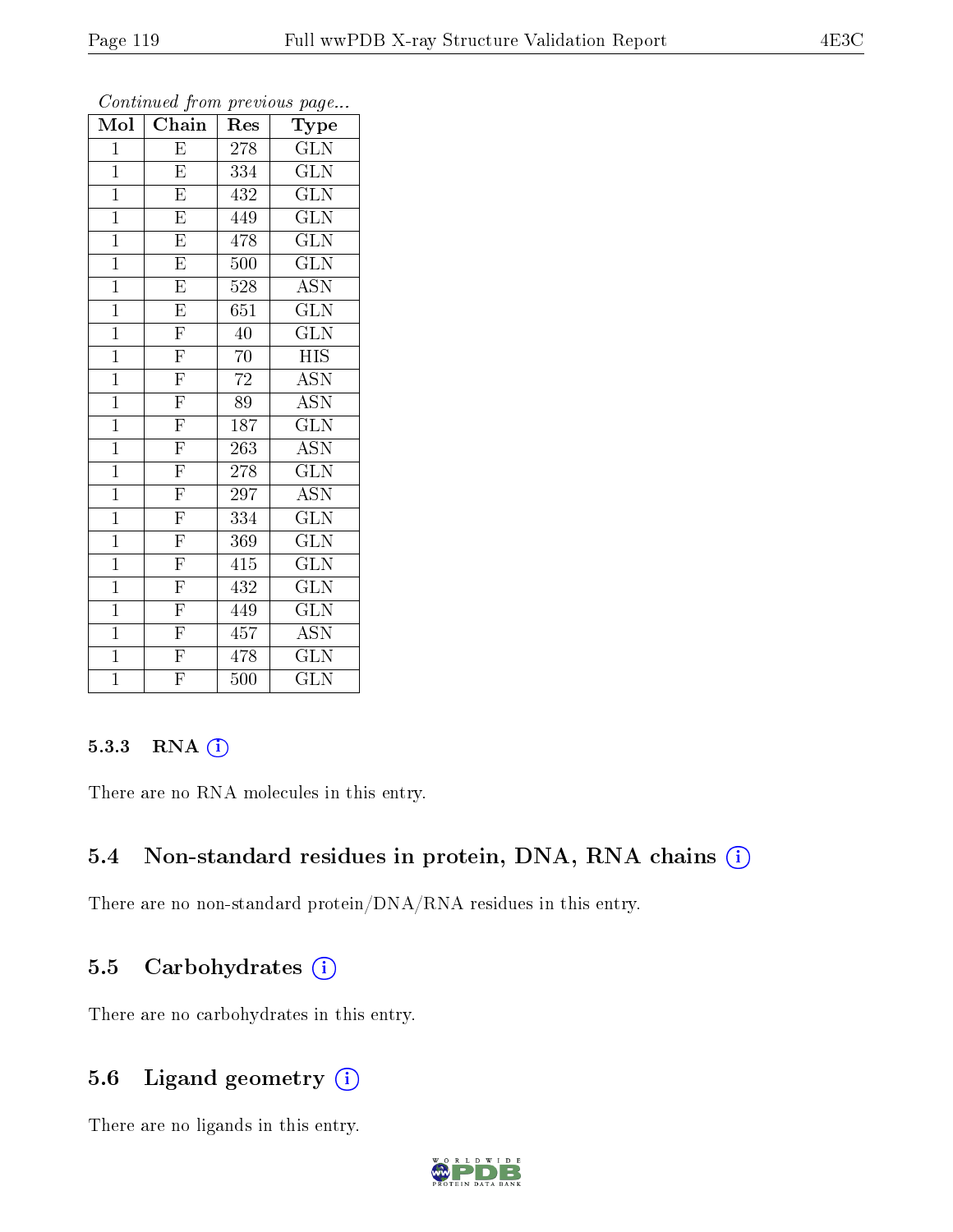# 5.7 [O](https://www.wwpdb.org/validation/2017/XrayValidationReportHelp#nonstandard_residues_and_ligands)ther polymers (i)

There are no such residues in this entry.

# 5.8 Polymer linkage issues (i)

There are no chain breaks in this entry.

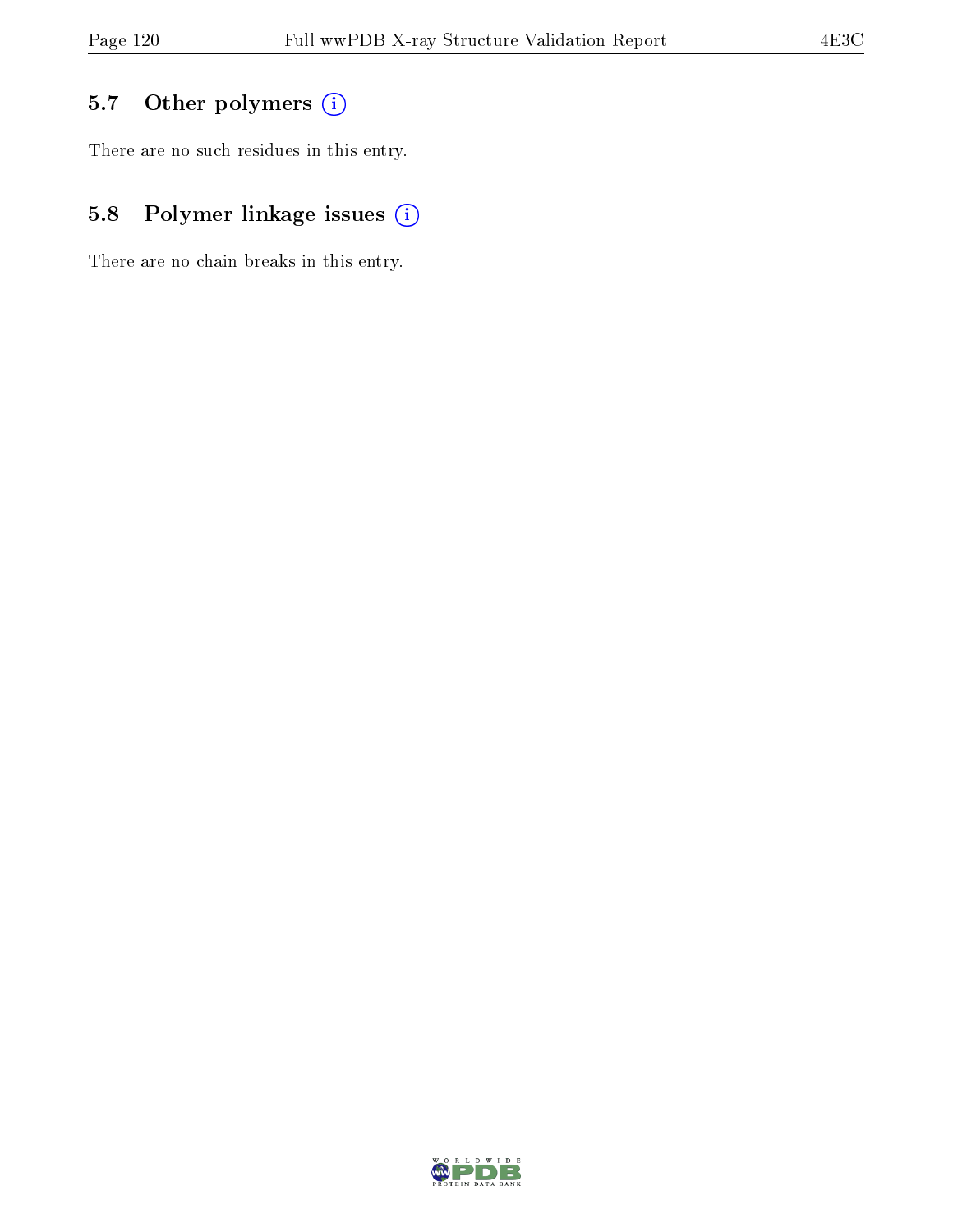# 6 Fit of model and data  $(i)$

# 6.1 Protein, DNA and RNA chains  $(i)$

In the following table, the column labelled  $#RSRZ> 2'$  contains the number (and percentage) of RSRZ outliers, followed by percent RSRZ outliers for the chain as percentile scores relative to all X-ray entries and entries of similar resolution. The OWAB column contains the minimum, median,  $95<sup>th</sup>$  percentile and maximum values of the occupancy-weighted average B-factor per residue. The column labelled ' $Q< 0.9$ ' lists the number of (and percentage) of residues with an average occupancy less than 0.9.

| Mol | Chain         | Analysed           | $<$ RSRZ $>$ | $\#\text{RSRZ}\text{>2}$ |    | $OWAB(A^2)$       | Q< 0.9         |
|-----|---------------|--------------------|--------------|--------------------------|----|-------------------|----------------|
|     | А             | $624/669$ (93\%)   | 0.31         | (4%)<br>35<br>27         | 29 | 56, 129, 201, 287 | $\overline{0}$ |
|     | B             | $632/669$ (94\%)   | 0.16         | 17 $(2\%)$<br>54         | 44 | 56, 130, 204, 256 | $\theta$       |
|     | $\mathcal{C}$ | $624/669$ $(93\%)$ | 0.11         | $(2\%)$<br>63<br>13      | 54 | 64, 133, 201, 267 | $\theta$       |
|     | D             | $624/669$ (93\%)   | 0.13         | 17 $(2\%)$<br>54         | 44 | 62, 132, 201, 286 | $\theta$       |
|     | E             | $624/669$ (93\%)   | 0.26         | 30 $(4\%)$<br>30         | 25 | 63, 134, 205, 264 | $\theta$       |
|     | $\mathbf{F}$  | $624/669$ (93\%)   | 0.25         | 31 $(4\%)$<br>28         | 25 | 64, 144, 206, 256 | $\theta$       |
| All | All           | $3752/4014(93\%)$  | 0.20         | 135(3%)<br>42            | 34 | 56, 133, 204, 287 | $\theta$       |

All (135) RSRZ outliers are listed below:

| Mol            | Chain                   | Res | Type                 | <b>RSRZ</b> |
|----------------|-------------------------|-----|----------------------|-------------|
| $\mathbf{1}$   | D                       | 510 | <b>LEU</b>           | 9.0         |
| $\overline{1}$ | A                       | 505 | <b>ILE</b>           | 7.2         |
| $\mathbf{1}$   | A                       | 497 | <b>TYR</b>           | 6.3         |
| $\mathbf{1}$   | $\mathbf{A}$            | 495 | GLU                  | 5.9         |
| $\mathbf{1}$   | $\overline{D}$          | 665 | VAL                  | 5.9         |
| $\overline{1}$ | D                       | 507 | SER                  | 5.8         |
| $\overline{1}$ | $\overline{\rm A}$      | 494 | LEU                  | 5.1         |
| $\overline{1}$ | $\overline{\rm A}$      | 491 | <b>GLN</b>           | 5.0         |
| $\mathbf{1}$   | $\overline{\rm A}$      | 498 | <b>SER</b>           | 4.9         |
| $\mathbf{1}$   | Β                       | 510 | LEU                  | 4.7         |
| $\mathbf{1}$   | $\mathbf D$             | 550 | SER                  | 4.4         |
| $\mathbf{1}$   | $\overline{\rm A}$      | 530 | VAL                  | 4.4         |
| $\mathbf{1}$   | $\overline{A}$          | 650 | $\rm{ARG}$           | 4.3         |
| $\overline{1}$ | B                       | 557 | <b>GLY</b>           | 4.1         |
| $\overline{1}$ | $\mathbf{F}$            | 650 | $\rm{ARG}$           | 4.1         |
| $\mathbf{1}$   | $\mathbf{F}$            | 88  | PRO                  | 4.0         |
| $\mathbf{1}$   | $\overline{\mathrm{F}}$ | 49  | $\operatorname{GLU}$ | 3.8         |
| $\mathbf{1}$   | $\overline{\mathrm{F}}$ | 510 | LEU                  | 3.7         |
| $\overline{1}$ | A                       | 487 | <b>LYS</b>           | 3.7         |

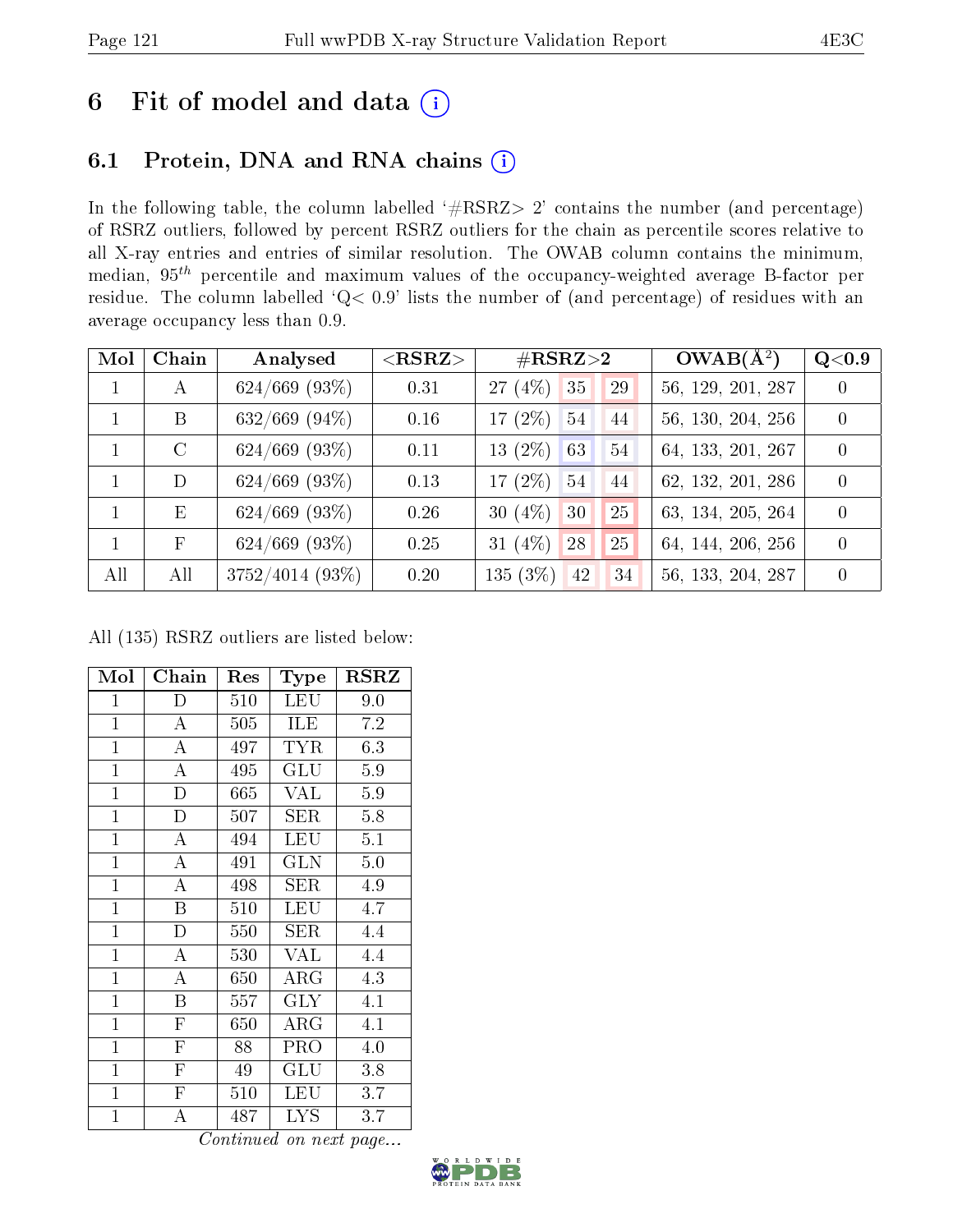| $\overline{\text{Mol}}$ | Continued from previous page<br>Chain | Res    | Type                    | <b>RSRZ</b>      |
|-------------------------|---------------------------------------|--------|-------------------------|------------------|
| $\mathbf{1}$            | $\overline{\rm C}$                    | $16\,$ | GLU                     | 3.6              |
| $\overline{1}$          | $\overline{\mathrm{E}}$               | 662    | $\overline{\text{CYS}}$ | 3.6              |
| $\overline{1}$          | $\overline{\rm C}$                    | 510    | <b>LEU</b>              | $\overline{3.6}$ |
| $\mathbf 1$             | $\overline{E}$                        | 498    | SER                     | $3.6\,$          |
| $\overline{1}$          | $\overline{\text{C}}$                 | 655    | $\overline{\text{TRP}}$ | $3.5\,$          |
| $\mathbf{1}$            | $\overline{E}$                        | 510    | <b>LEU</b>              | 3.4              |
| $\mathbf{1}$            | $\overline{\text{C}}$                 | 550    | <b>SER</b>              | 3.4              |
| $\mathbf 1$             | $\overline{\mathrm{B}}$               | 658    | <b>LEU</b>              | $\overline{3.3}$ |
| $\mathbf{1}$            | $\overline{\mathrm{E}}$               | 516    | GLU                     | $3.2\,$          |
| $\mathbf{1}$            | $\overline{\mathrm{B}}$               | 553    | $\overline{\text{GLY}}$ | $\overline{3.2}$ |
| $\mathbf{1}$            | $\overline{\rm D}$                    | 509    | $\overline{LYS}$        | $\overline{3.2}$ |
| $\mathbf{1}$            | $\overline{\rm D}$                    | 658    | LEU                     | $\overline{3.2}$ |
| $\mathbf{1}$            | $\overline{F}$                        | 93     | <b>LEU</b>              | $\overline{3.2}$ |
| $\mathbf{1}$            | $\mathbf F$                           | 489    | <b>SER</b>              | $\!3.2\!$        |
| $\mathbf{1}$            | $\overline{\mathrm{F}}$               | 89     | $\overline{ASN}$        | $\overline{3.1}$ |
| $\mathbf{1}$            | D                                     | 514    | TRP                     | 3.1              |
| $\overline{1}$          | $\overline{\mathrm{F}}$               | 477    | $\overline{\text{GLN}}$ | $\overline{3.1}$ |
| $\mathbf{1}$            | $\overline{\rm C}$                    | 521    | <b>VAL</b>              | 3.1              |
| $\mathbf{1}$            | $\overline{\rm D}$                    | 497    | <b>TYR</b>              | $3.0\,$          |
| $\overline{1}$          | $\overline{\mathrm{F}}$               | 404    | $\overline{\text{ARG}}$ | $3.0\,$          |
| $\overline{1}$          | $\overline{\text{C}}$                 | 232    | $\overline{HIS}$        | 3.0              |
| $\overline{1}$          | $\overline{\text{C}}$                 | 488    | <b>THR</b>              | 3.0              |
| $\mathbf{1}$            | $\overline{\mathrm{E}}$               | 651    | $\overline{\text{GLN}}$ | 3.0              |
| $\overline{1}$          | $\overline{\rm A}$                    | 492    | ILE                     | $\overline{3}.0$ |
| $\mathbf{1}$            | E                                     | 514    | <b>TRP</b>              | 3.0              |
| $\overline{1}$          | E                                     | 654    | LEU                     | $3.0\,$          |
| $\mathbf{1}$            | $\overline{\mathrm{E}}$               | 232    | $\overline{HIS}$        | $3.0\,$          |
| $\mathbf 1$             | Β                                     | 489    | $\overline{\text{SER}}$ | 2.9              |
| 1                       | F                                     | 497    | <b>TYR</b>              | 2.9              |
| $\mathbf{1}$            | A                                     | 640    | GLU                     | 2.9              |
| $\mathbf{1}$            | B                                     | 554    | $\rm{ARG}$              | 2.9              |
| $\mathbf{1}$            | $\overline{\mathrm{E}}$               | 660    | ILE                     | 2.8              |
| $\mathbf 1$             | Β                                     | 551    | PRO                     | $2.8\,$          |
| $\mathbf{1}$            | $\overline{\rm D}$                    | 640    | GLU                     | 2.8              |
| $\mathbf{1}$            | Ε                                     | 231    | TRP                     | 2.8              |
| $\mathbf{1}$            | $\overline{\mathrm{F}}$               | 41     | <b>ILE</b>              | $\overline{2.8}$ |
| $\mathbf 1$             | D                                     | 479    | LEU                     | $2.8\,$          |
| $\mathbf{1}$            | $\overline{D}$                        | 662    | <b>CYS</b>              | 2.8              |
| $\mathbf{1}$            | E                                     | 494    | LEU                     | 2.8              |
| $\overline{1}$          | $\overline{F}$                        | 31     | $\rm{ARG}$              | 2.7              |
| $\mathbf{1}$            | $\overline{\mathrm{E}}$               | 509    | <b>LYS</b>              | 2.7              |
| $\mathbf{1}$            | $\overline{F}$                        | 470    | <b>ASN</b>              | 2.7              |

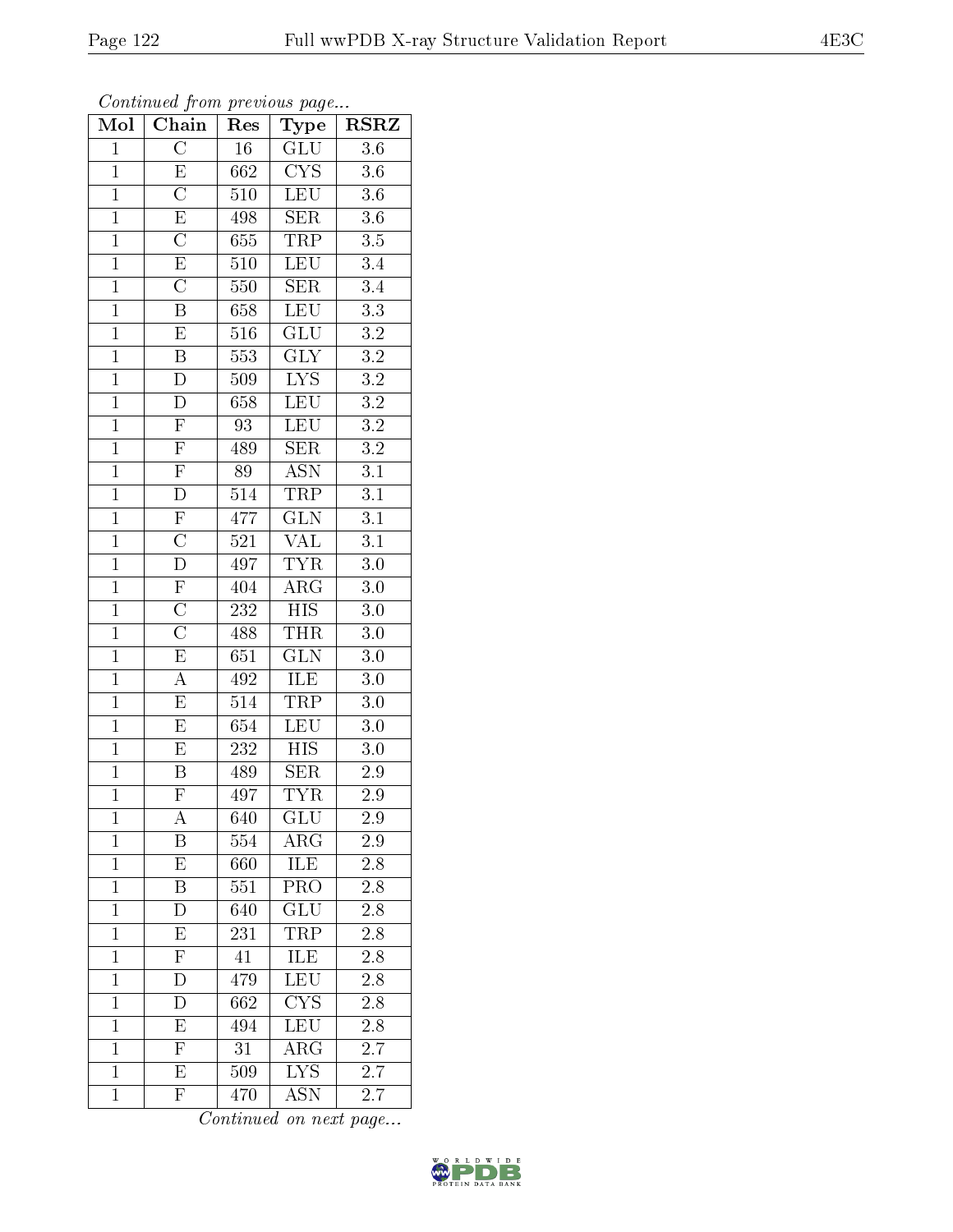Continued from previous page...  $\boxed{\text{Mol} \mid \text{Chain} \mid \text{Res} \mid \text{Type} \mid \text{RSRZ}}$ 

| $\mathbf{1}$   | D                                   | 482              | $\overline{\text{LYS}}$ | 2.7              |
|----------------|-------------------------------------|------------------|-------------------------|------------------|
| $\mathbf{1}$   | $\overline{F}$                      | 94               | <b>LEU</b>              | $\overline{2.7}$ |
| $\mathbf{1}$   | $\overline{A}$                      | 407              | $\overline{\text{PRO}}$ | $\overline{2.7}$ |
| $\mathbf{1}$   | F                                   | 535              | GLU                     | 2.7              |
| $\mathbf{1}$   | $\overline{F}$                      | 215              | $\overline{\text{CYS}}$ | 2.7              |
| $\overline{1}$ |                                     | 498              | <b>SER</b>              | 2.6              |
| $\overline{1}$ | $\frac{\overline{D}}{\overline{F}}$ | 493              | $\overline{\text{ASP}}$ | $2.\overline{6}$ |
| $\overline{1}$ | $\overline{F}$                      | $\overline{40}$  | $\overline{\text{GLN}}$ | $\overline{2.6}$ |
| $\mathbf{1}$   | $\frac{\overline{F}}{C}$            | 46               | $\overline{\text{CYS}}$ | $2.\overline{6}$ |
| $\overline{1}$ |                                     | $\overline{93}$  | LEU                     | $\overline{2.6}$ |
| $\overline{1}$ | $\overline{\mathrm{F}}$             | 32               | TRP                     | $2.6\,$          |
| $\overline{1}$ | $\overline{\rm A}$                  | $\overline{510}$ | <b>LEU</b>              | $\overline{2.6}$ |
| $\overline{1}$ | A                                   | 653              | $\overline{\text{GLU}}$ | $2.\overline{5}$ |
| $\overline{1}$ | $\overline{\mathrm{B}}$             | 651              | $\overline{\text{GLN}}$ | $2.5\,$          |
| $\overline{1}$ | $\overline{\mathrm{E}}$             | 658              | <b>LEU</b>              | 2.5              |
| $\overline{1}$ | $\overline{\text{C}}$               | 658              | <b>LEU</b>              | $\overline{2.5}$ |
| $\overline{1}$ | $\overline{\mathrm{E}}$             | 664              | $\overline{\text{LYS}}$ | $\overline{2.5}$ |
| $\mathbf{1}$   | $\overline{E}$                      | 499              | GLU                     | $2.5\,$          |
| $\mathbf{1}$   | $\overline{\mathrm{F}}$             | 348              | <b>GLU</b>              | $2.5\,$          |
| $\overline{1}$ | $\overline{E}$                      | 492              | ILE                     | 2.5              |
| $\overline{1}$ | $\mathbf{F}$                        | 584              | $\overline{\text{GLU}}$ | $2.5\,$          |
| $\overline{1}$ | $\overline{\mathrm{B}}$             | 406              | $\overline{\text{GLN}}$ | $\overline{2.4}$ |
| $\mathbf{1}$   | $\mathbf D$                         | 663              | <b>SER</b>              | 2.4              |
| $\overline{1}$ | $\overline{A}$                      | 296              | $\overline{\text{PRO}}$ | 2.4              |
| $\overline{1}$ | $\overline{F}$                      | 560              | LEU                     | 2.4              |
| $\overline{1}$ | $\overline{\mathrm{E}}$             | 497              | <b>TYR</b>              | $2.4\,$          |
| $\overline{1}$ | $\overline{\mathrm{F}}$             | $\overline{351}$ | $\overline{\text{GLN}}$ | $\overline{2.4}$ |
| $\mathbf{1}$   | $\overline{\mathrm{E}}$             | 661              | ALA                     | 2.4              |
| $\overline{1}$ | $\overline{\mathrm{B}}$             | 407              | $\overline{\text{PRO}}$ | 2.4              |
| $\overline{1}$ | E                                   | 408              | GLU                     | 2.4              |
| $\mathbf 1$    | Β                                   | 49               | GLU                     | $\overline{2.4}$ |
| $\mathbf{1}$   | ${\rm F}$                           | 514              | TRP                     | $2.\overline{3}$ |
| $\mathbf{1}$   | B                                   | 32               | TRP                     | 2.3              |
| $\mathbf{1}$   | E                                   | 118              | $\overline{\rm{ARG}}$   | 2.3              |
| $\mathbf{1}$   | А                                   | 483              | <b>LEU</b>              | 2.3              |
| $\mathbf{1}$   | $\overline{\rm D}$                  | 90               | $\overline{\rm ASP}$    | $2.\overline{3}$ |
| $\mathbf{1}$   | А                                   | 118              | $\rm{ARG}$              | 2.3              |
| $\mathbf{1}$   | Β                                   | 550              | <b>SER</b>              | 2.3              |
| $\mathbf{1}$   | $\overline{\rm C}$                  | 94               | LEU                     | 2.3              |
| $\mathbf{1}$   | E                                   | 407              | PRO                     | 2.3              |
| $\mathbf{1}$   | E                                   | 640              | $\overline{\text{GLU}}$ | 2.3              |
| $\mathbf{1}$   | Е                                   | 521              | VAL                     | 2.3              |

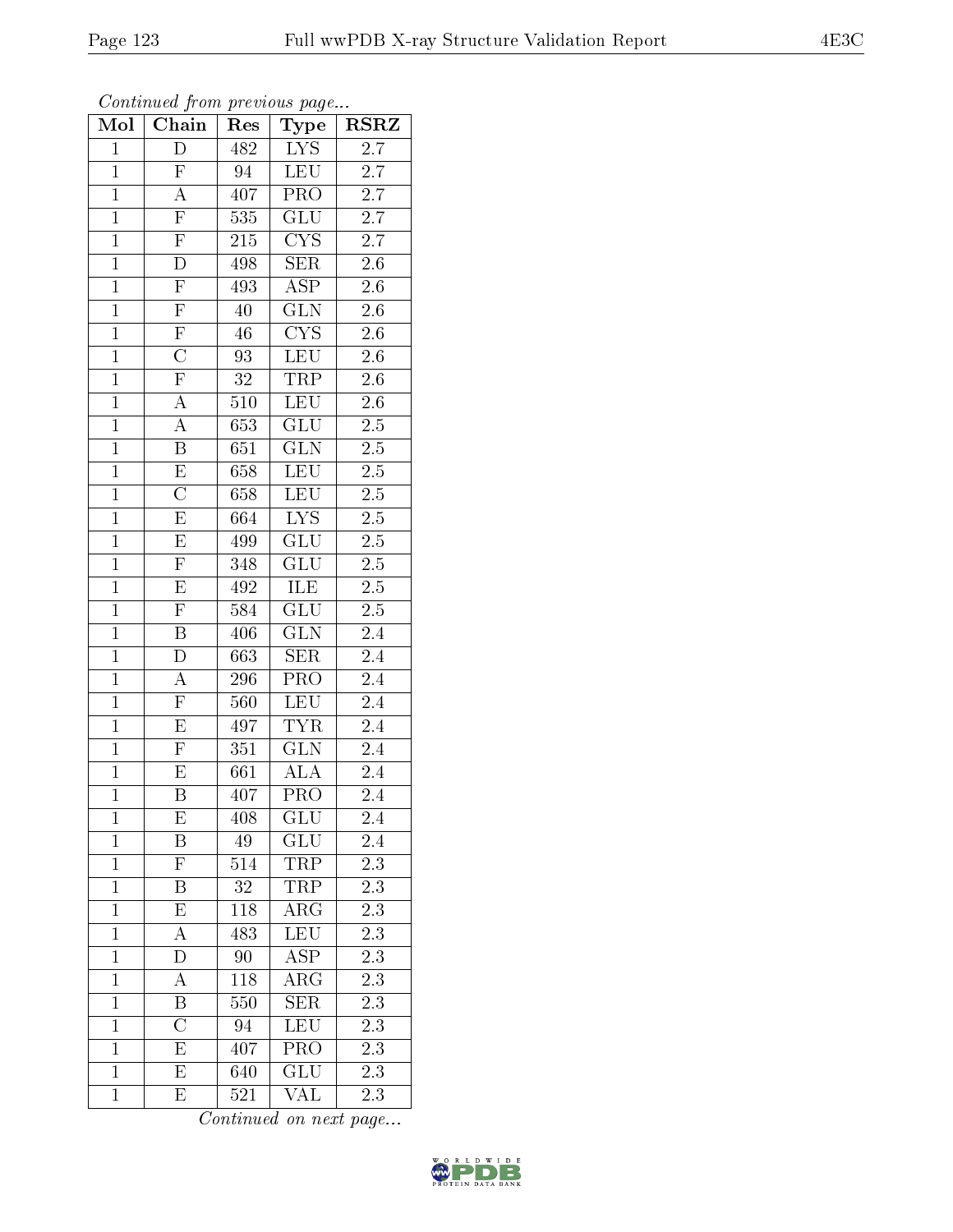| Mol            | Chain                   | Res              | Type                    | <b>RSRZ</b>      |
|----------------|-------------------------|------------------|-------------------------|------------------|
| $\mathbf{1}$   | $\overline{\mathrm{F}}$ | 43               | ILE                     | 2.3              |
| $\mathbf{1}$   | $\overline{\mathrm{F}}$ | 655              | <b>TRP</b>              | $2.3\,$          |
| $\overline{1}$ | $\overline{\mathrm{E}}$ | 406              | $\overline{\text{GLN}}$ | $\overline{2.3}$ |
| $\mathbf{1}$   | $\overline{\text{C}}$   | 455              | MET                     | 2.3              |
| $\overline{1}$ | $\overline{\mathrm{B}}$ | 405              | $\overline{\text{PRO}}$ | $\overline{2.2}$ |
| $\mathbf{1}$   | $\overline{\mathrm{E}}$ | 489              | <b>SER</b>              | $\overline{2.2}$ |
| $\mathbf{1}$   | $\overline{\rm A}$      | 94               | LEU                     | $\overline{2.2}$ |
| $\overline{1}$ | $\overline{\rm A}$      | 526              | $AR\overline{G}$        | $\overline{2.2}$ |
| $\mathbf{1}$   | $\overline{\mathrm{B}}$ | 41               | <b>ILE</b>              | $\overline{2.2}$ |
| $\overline{1}$ | $\overline{\rm A}$      | 480              | $\overline{\text{LYS}}$ | $\overline{2.2}$ |
| $\overline{1}$ | $\overline{\rm A}$      | 499              | $\overline{\text{GLU}}$ | $\overline{2.2}$ |
| $\mathbf{1}$   | $\overline{\mathrm{E}}$ | $\overline{632}$ | $\rm \overline{VAL}$    | $\overline{2.2}$ |
| $\overline{1}$ | $\overline{\mathrm{E}}$ | 663              | $\overline{\text{SER}}$ | $\overline{2.2}$ |
| $\overline{1}$ | $\overline{\mathrm{F}}$ | 646              | <b>LEU</b>              | $\overline{2.2}$ |
| $\overline{1}$ | $\overline{\rm A}$      | 512              | <b>LEU</b>              | $2.2\,$          |
| $\mathbf{1}$   | D                       | 499              | $\overline{\text{GLU}}$ | $2.2\,$          |
| $\overline{1}$ | $\overline{\mathrm{F}}$ | 145              | $\overline{\text{ASP}}$ | $\overline{2.2}$ |
| $\mathbf{1}$   | $\overline{\rm D}$      | 495              | GLU                     | $\overline{2.2}$ |
| $\overline{1}$ | $\overline{\mathrm{F}}$ | 629              | <b>VAL</b>              | 2.1              |
| $\overline{1}$ | $\overline{\mathrm{E}}$ | 524              | $\overline{\text{CYS}}$ | $\overline{2.1}$ |
| $\overline{1}$ | $\overline{\rm A}$      | 508              | $\overline{\text{ASP}}$ | $\overline{2.1}$ |
| $\mathbf{1}$   | $\overline{\mathrm{E}}$ | $\overline{512}$ | LEU                     | $2.\overline{1}$ |
| $\mathbf{1}$   | $\overline{\mathrm{B}}$ | 40               | $\overline{\text{GLN}}$ | 2.1              |
| $\overline{1}$ | $\overline{\rm C}$      | $\overline{506}$ | <b>THR</b>              | $\overline{2.1}$ |
| $\overline{1}$ | $\overline{\rm A}$      | 642              | <b>THR</b>              | $\overline{2.1}$ |
| $\overline{1}$ | E                       | 657              | <b>LEU</b>              | 2.1              |
| $\overline{1}$ | $\overline{\rm A}$      | 501              | <b>THR</b>              | $\overline{2.0}$ |
| $\mathbf{1}$   | $\overline{\rm C}$      | 61               | <b>GLU</b>              | $\overline{2.0}$ |
| $\overline{1}$ | $\overline{\rm A}$      | 651              | $\overline{\text{GLN}}$ | $\overline{2}.0$ |
| $\overline{1}$ | $\overline{\mathrm{F}}$ | $\overline{657}$ | LEU                     | $2.0\,$          |
| $\overline{1}$ | $\overline{\mathrm{B}}$ | 654              | <b>LEU</b>              | 2.0              |
| $\overline{1}$ | $\overline{\rm A}$      | $\overline{582}$ | $\overline{\text{ARG}}$ | $\overline{2.0}$ |

Continued from previous page...

## 6.2 Non-standard residues in protein, DNA, RNA chains (i)

There are no non-standard protein/DNA/RNA residues in this entry.

## 6.3 Carbohydrates (i)

There are no carbohydrates in this entry.